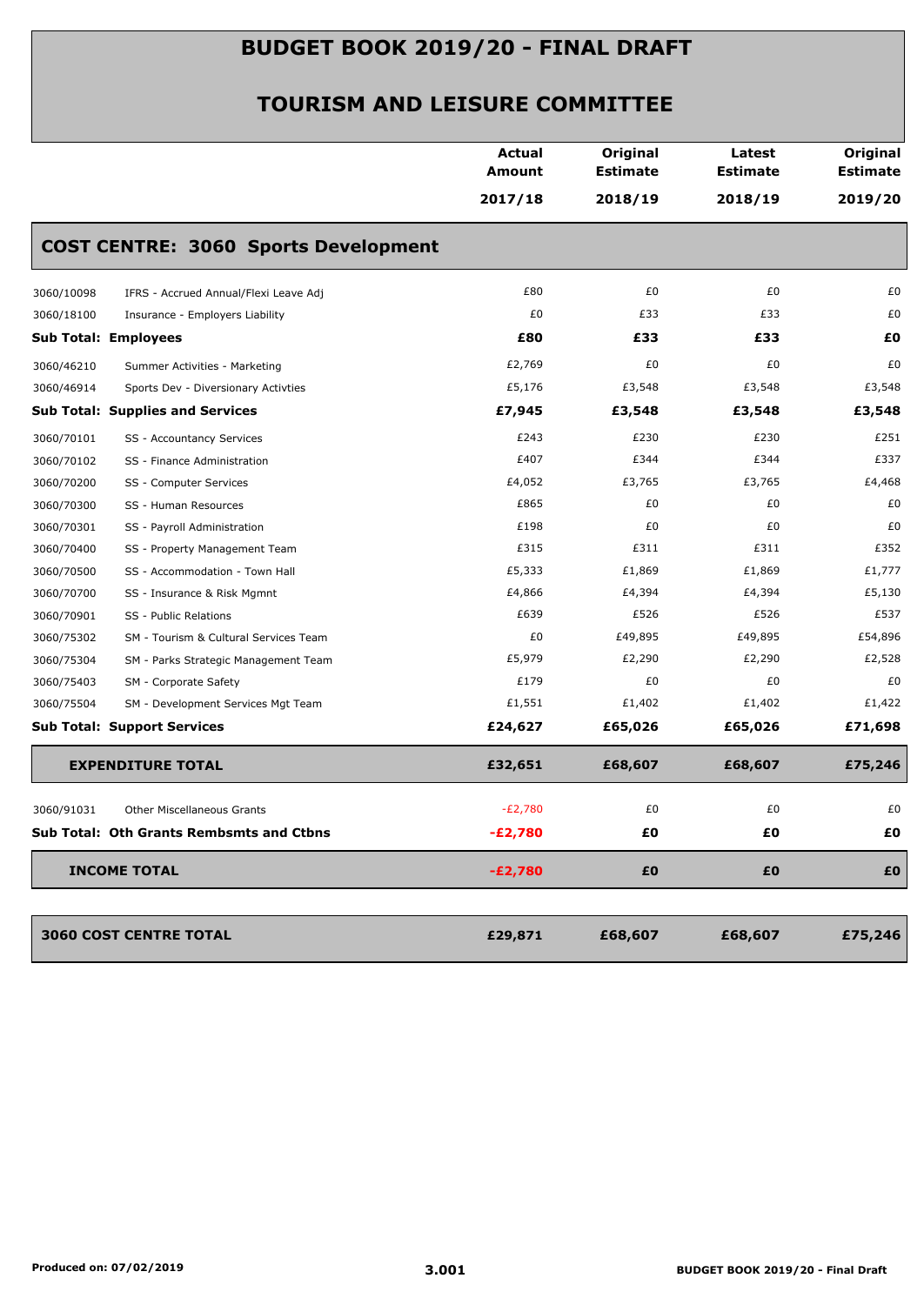|                                                     | <b>Actual</b><br>Amount<br>2017/18 | Original<br><b>Estimate</b><br>2018/19 | Latest<br><b>Estimate</b><br>2018/19 | Original<br><b>Estimate</b><br>2019/20 |
|-----------------------------------------------------|------------------------------------|----------------------------------------|--------------------------------------|----------------------------------------|
| <b>COST CENTRE: 3065 Kirkham Baths</b>              |                                    |                                        |                                      |                                        |
| 3065/45207<br>Contrbtn to YMCA (Revenue Grant)      | £37,343                            | £39,000                                | £39,924                              | £39,924                                |
| <b>Sub Total: Supplies and Services</b>             | £37,343                            | £39,000                                | £39,924                              | £39,924                                |
| 3065/70101<br>SS - Accountancy Services             | £243                               | £230                                   | £230                                 | £251                                   |
| 3065/70102<br>SS - Finance Administration           | £29                                | £25                                    | £25                                  | £24                                    |
| 3065/75302<br>SM - Tourism & Cultural Services Team | £0                                 | £629                                   | £629                                 | £698                                   |
| 3065/75304<br>SM - Parks Strategic Management Team  | £1,387                             | £458                                   | £458                                 | £506                                   |
| <b>Sub Total: Support Services</b>                  | £1,659                             | £1,342                                 | £1,342                               | £1,479                                 |
| <b>EXPENDITURE TOTAL</b>                            | £39,002                            | £40,342                                | £41,266                              | £41,403                                |
| <b>INCOME TOTAL</b>                                 | £0                                 | £0                                     | £0                                   | £0                                     |

| 3065 COST CENTRE TOTAL | £39,002 | £40,342 | £41,266 | £41,403 |
|------------------------|---------|---------|---------|---------|
|                        |         |         |         |         |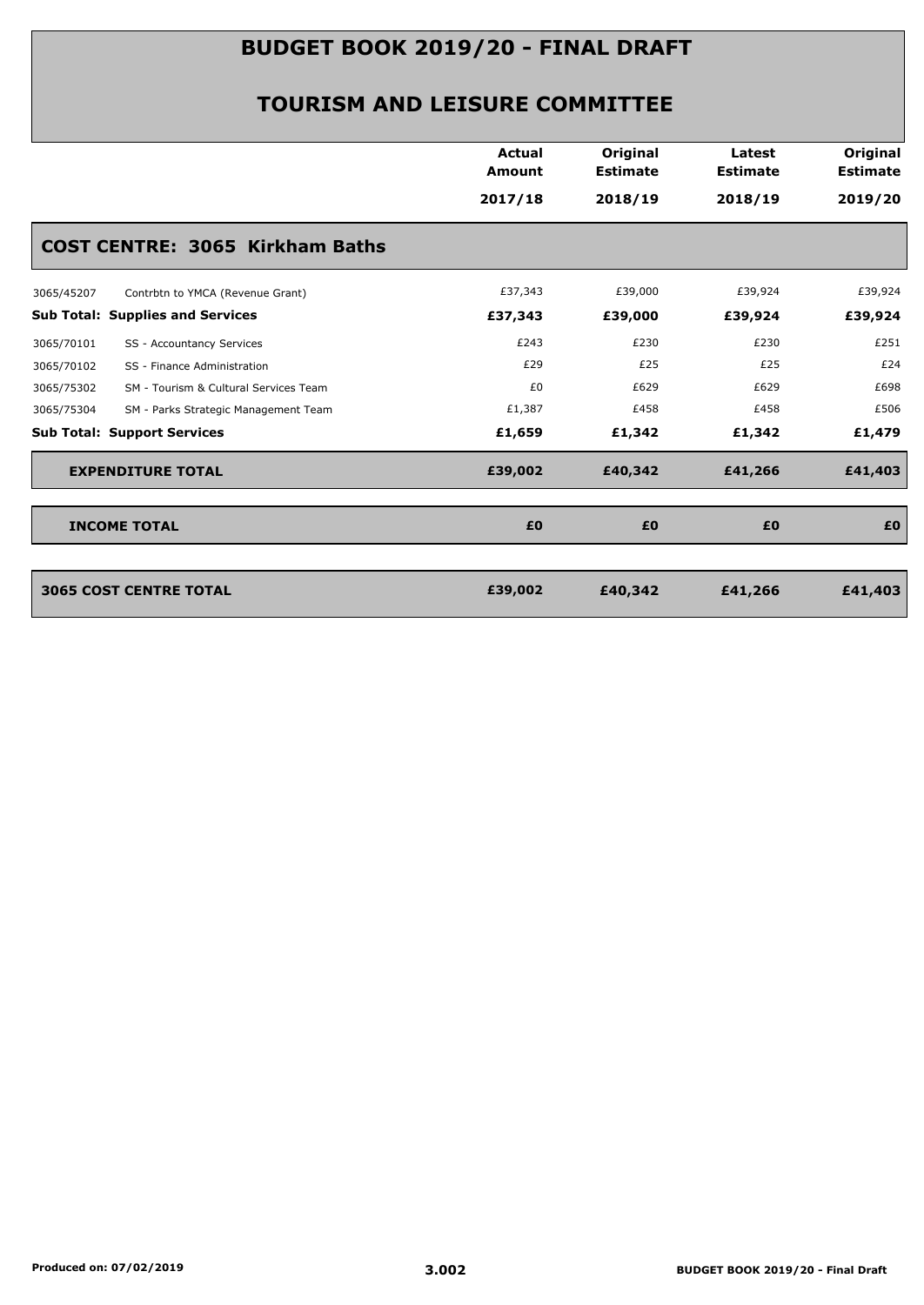|                                                     | Actual<br>Amount | Original<br><b>Estimate</b> | Latest<br><b>Estimate</b> | Original<br><b>Estimate</b> |
|-----------------------------------------------------|------------------|-----------------------------|---------------------------|-----------------------------|
|                                                     | 2017/18          | 2018/19                     | 2018/19                   | 2019/20                     |
| <b>COST CENTRE: 3066 St Annes Swimming Pool</b>     |                  |                             |                           |                             |
| 3066/20103<br>Other Miscellaneous Repairs           | £21,390          | £6,500                      | £6,500                    | £6,900                      |
| 3066/29000<br>Fire Insurance                        | £2,576           | £2,576                      | £2,576                    | £2,576                      |
| <b>Sub Total: Premises Related Expenses</b>         | £23,966          | £9,076                      | £9,076                    | £9,476                      |
| 3066/42628<br>Contract Management Fee               | £128,232         | £130,560                    | £130,560                  | £132,962                    |
| <b>Sub Total: Supplies and Services</b>             | £128,232         | £130,560                    | £130,560                  | £132,962                    |
| 3066/70101<br>SS - Accountancy Services             | £981             | £930                        | £930                      | £1,012                      |
| SS - Finance Administration<br>3066/70102           | £319             | £270                        | £270                      | £265                        |
| 3066/70600<br>SS - Head of Governance               | £957             | £851                        | £851                      | £0                          |
| 3066/70700<br>SS - Insurance & Risk Mgmnt           | £30              | £27                         | £27                       | £32                         |
| 3066/70901<br>SS - Public Relations                 | £639             | £526                        | £526                      | £537                        |
| 3066/75302<br>SM - Tourism & Cultural Services Team | £0               | £6,512                      | £6,512                    | £7,146                      |
| 3066/75304<br>SM - Parks Strategic Management Team  | £2,774           | £458                        | £458                      | £506                        |
| 3066/75600<br>SM - Technical Services Team          | £2,019           | £2,040                      | £2,040                    | £2,093                      |
| <b>Sub Total: Support Services</b>                  | £7,719           | £11,614                     | £11,614                   | £11,591                     |
| 3066/80000<br>Capital Charges - Depreciation        | £160,000         | £160,000                    | £160,000                  | £160,000                    |
| <b>Sub Total: Deprctn and Impairment Losses</b>     | £160,000         | £160,000                    | £160,000                  | £160,000                    |
| <b>EXPENDITURE TOTAL</b>                            | £319,917         | £311,250                    | £311,250                  | £314,029                    |
| <b>INCOME TOTAL</b>                                 | £0               | £0                          | £0                        | £O                          |
|                                                     | £319,917         | £311,250                    | £311,250                  | £314,029                    |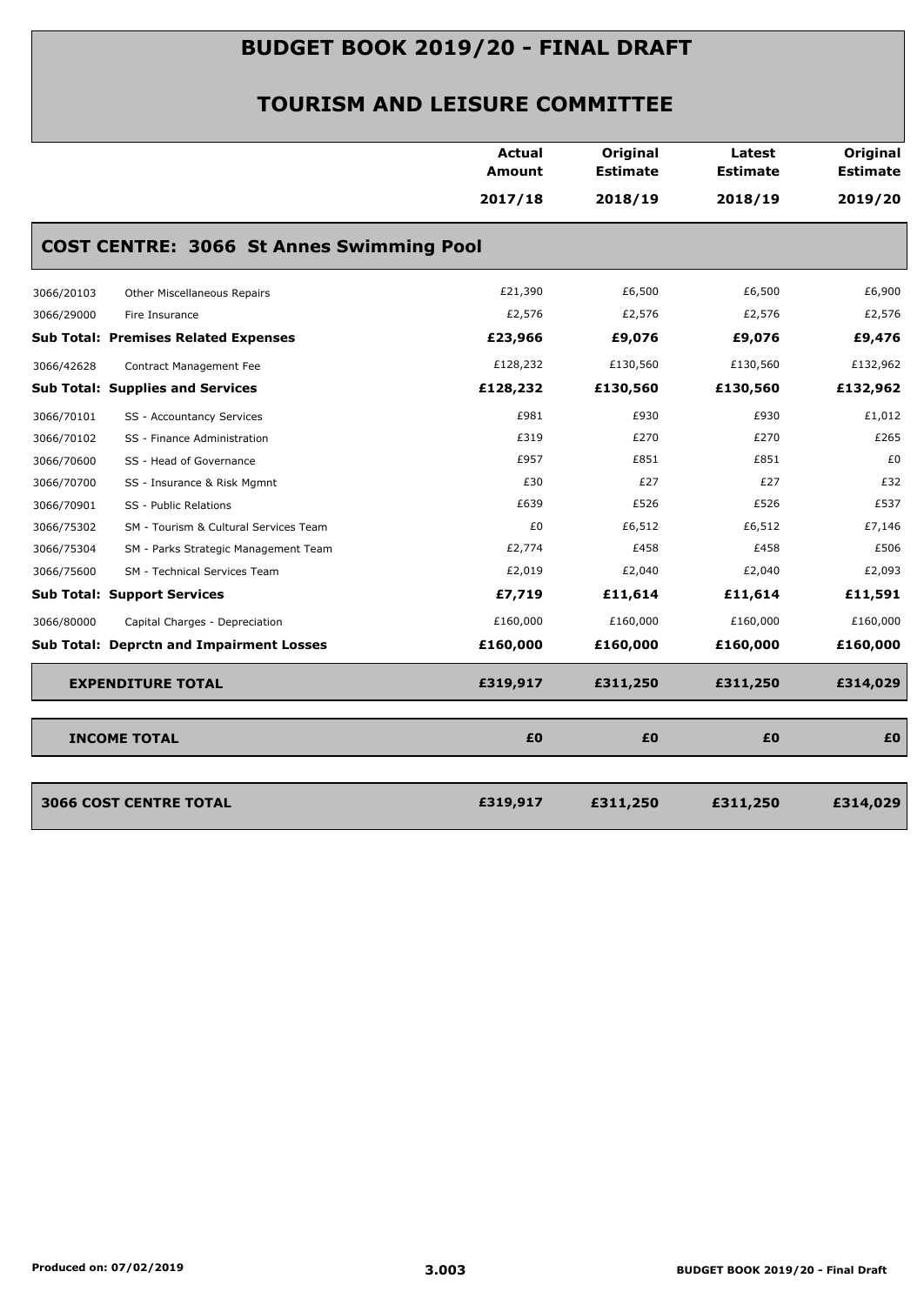|            |                                                 | <b>Actual</b><br>Amount | Original<br><b>Estimate</b> | Latest<br><b>Estimate</b> | Original<br><b>Estimate</b> |
|------------|-------------------------------------------------|-------------------------|-----------------------------|---------------------------|-----------------------------|
|            |                                                 | 2017/18                 | 2018/19                     | 2018/19                   | 2019/20                     |
|            | COST CENTRE: 3080 St. Annes-Leisure (Strategic) |                         |                             |                           |                             |
| 3080/10022 | Salaries - Overtime (1.5)                       | £345                    | £0                          | £0                        | £0                          |
| 3080/10025 | Salaries - OT Bank Hols (1.0)                   | £47                     | £0                          | £0                        | £0                          |
| 3080/11000 | National Insurance                              | £35                     | £0                          | £0                        | £0                          |
| 3080/12000 | Pension Costs (Employer Contrbtn)               | £60                     | £0                          | £0                        | £0                          |
| 3080/12001 | Pension - Deficit Reduction Costs               | £46                     | £0                          | £0                        | £0                          |
| 3080/12021 | Actuarial Valn Adjustments (3 year)             | -£6                     | £0                          | £0                        | £0                          |
| 3080/12022 | Actuarial Valn Def Redcnt Adj (3 year)          | £0                      | £0                          | £0                        | £0                          |
| 3080/12099 | IAS 19 Adjustments                              | £26                     | £0                          | £0                        | £0                          |
|            | <b>Sub Total: Employees</b>                     | £553                    | £0                          | £Ο                        | £Ο                          |
| 3080/20103 | <b>Other Miscellaneous Repairs</b>              | £7,307                  | £9,800                      | £9,800                    | £4,500                      |
| 3080/22004 | Playground Equipment Mtce                       | £2,391                  | £2,414                      | £2,414                    | £2,414                      |
| 3080/22007 | Parks Furniture                                 | £1,322                  | £1,200                      | £1,200                    | £1,200                      |
| 3080/22009 | Fire Extinguisher Maintenance                   | £15                     | £0                          | £0                        | £0                          |
| 3080/22500 | Electricity                                     | £3,486                  | £2,651                      | £2,651                    | £2,651                      |
| 3080/22501 | Gas                                             | £1,125                  | £1,200                      | £1,200                    | £1,200                      |
| 3080/23500 | <b>Business Rates</b>                           | £2,540                  | £2,571                      | £2,812                    | £3,000                      |
| 3080/24000 | Water Charges-Metered                           | £4,136                  | £8,000                      | £8,000                    | £8,000                      |
| 3080/29000 | Fire Insurance                                  | £928                    | £928                        | £928                      | £928                        |
|            | <b>Sub Total: Premises Related Expenses</b>     | £23,250                 | £28,764                     | £29,005                   | £23,893                     |
| 3080/40100 | Purchase of Equipment                           | £2,127                  | £640                        | £640                      | £640                        |
| 3080/40200 | Games Apparatus                                 | £449                    | £600                        | £600                      | £600                        |
| 3080/40800 | <b>Medical Requisites</b>                       | £375                    | £0                          | £0                        | £0                          |
| 3080/41600 | Protective Clothing Prchse/Rep                  | £0                      | £320                        | £320                      | £320                        |
| 3080/46100 | <b>Insurance Excess</b>                         | £140                    | £0                          | £0                        | £0                          |
|            | <b>Sub Total: Supplies and Services</b>         | £3,091                  | £1,560                      | £1,560                    | £1,560                      |
| 3080/70101 | SS - Accountancy Services                       | £243                    | £230                        | £230                      | £251                        |
| 3080/70102 | SS - Finance Administration                     | £2,323                  | £1,966                      | £1,966                    | £1,925                      |
| 3080/70400 | SS - Property Management Team                   | £1,122                  | £1,138                      | £1,138                    | £1,269                      |
| 3080/70507 | SS - Accomm - Snowdon Road Depot                | £0                      | £4,684                      | £4,684                    | £4,521                      |
| 3080/70509 | SS - Accomm - Orders Lane Depot                 | £4,587                  | £1,831                      | £1,831                    | £1,868                      |
| 3080/70512 | SS - Accomm - Ashton Gardens Depot              | £0                      | £161                        | £161                      | £125                        |
| 3080/70700 | SS - Insurance & Risk Mgmnt                     | £1,217                  | £1,098                      | £1,098                    | £1,282                      |
| 3080/75302 | SM - Tourism & Cultural Services Team           | £0                      | £2,631                      | £2,631                    | £2,957                      |
| 3080/75304 | SM - Parks Strategic Management Team            | £5,619                  | £2,290                      | £2,290                    | £2,528                      |
| 3080/75305 | SM - Parks Operational Management Team          | £11,067                 | £4,161                      | £4,161                    | £5,645                      |
| 3080/75308 | SM - Parks Mobile & Arbor Team                  | £5,220                  | £8,056                      | £8,056                    | £8,225                      |
| 3080/75309 | SM - Play & Projects Team                       | £11,208                 | £7,181                      | £7,181                    | £7,517                      |
| 3080/75600 | SM - Technical Services Team                    | £2,272                  | £2,329                      | £2,329                    | £2,396                      |
|            | <b>Sub Total: Support Services</b>              | £44,878                 | £37,756                     | £37,756                   | £40,509                     |
| 3080/80000 | Capital Charges - Depreciation                  | £21,494                 | £21,495                     | £21,495                   | £21,495                     |
|            | <b>Sub Total: Deprctn and Impairment Losses</b> | £21,494                 | £21,495                     | £21,495                   | £21,495                     |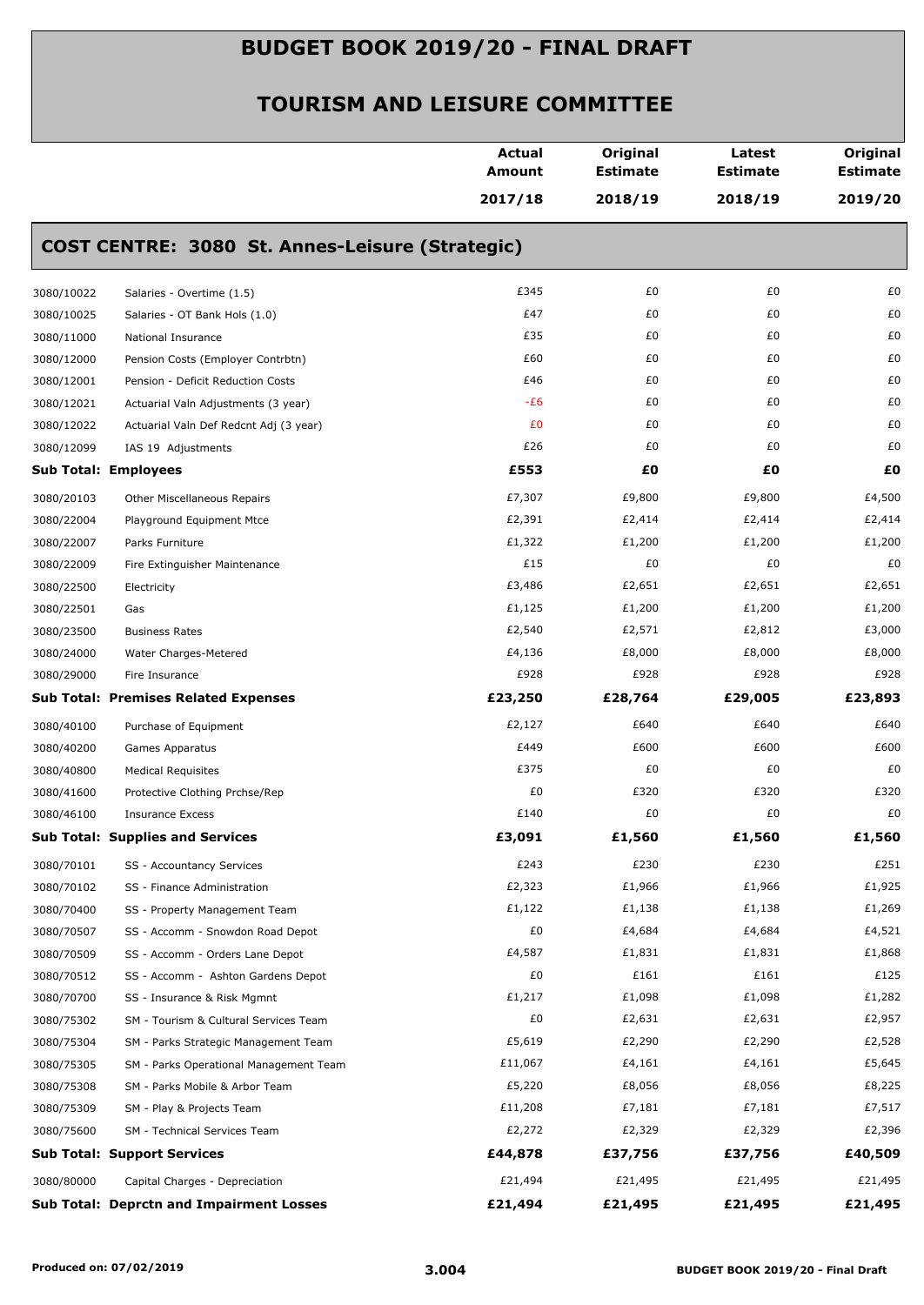|                                                | Actual<br>Amount | Original<br><b>Estimate</b> | Latest<br><b>Estimate</b> | Original<br><b>Estimate</b> |
|------------------------------------------------|------------------|-----------------------------|---------------------------|-----------------------------|
|                                                | 2017/18          | 2018/19                     | 2018/19                   | 2019/20                     |
| <b>EXPENDITURE TOTAL</b>                       | £93,266          | £89,575                     | £89,816                   | £87,457                     |
| 3080/93053<br>Games Site Fees                  | $-E37,233$       | $-£36,564$                  | $-£36,564$                | $-£36,564$                  |
| 3080/95003<br>Other Rent                       | $-E1,680$        | $-E3,695$                   | $-E3,695$                 | $-E3,695$                   |
| <b>Sub Total: Customer and Client Receipts</b> | $-£38,913$       | $-£40,259$                  | $-£40,259$                | $-£40,259$                  |
| <b>INCOME TOTAL</b>                            | $-£38,913$       | $-E40,259$                  | $-£40,259$                | $-£40,259$                  |
|                                                |                  |                             |                           |                             |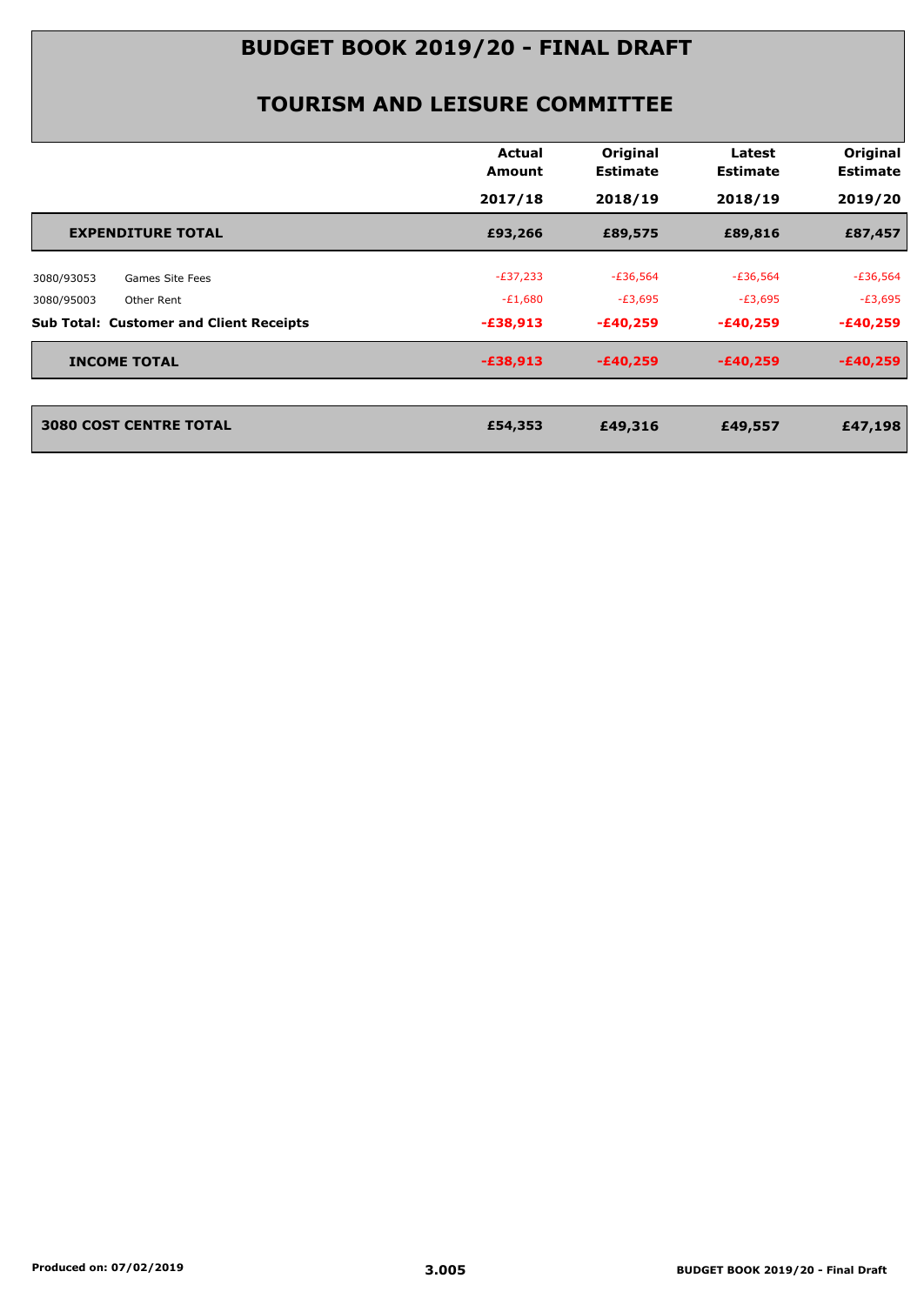|            |                                              | <b>Actual</b><br><b>Amount</b> | Original<br><b>Estimate</b> | Latest<br><b>Estimate</b> | Original<br><b>Estimate</b> |
|------------|----------------------------------------------|--------------------------------|-----------------------------|---------------------------|-----------------------------|
|            |                                              | 2017/18                        | 2018/19                     | 2018/19                   | 2019/20                     |
|            | COST CENTRE: 3081 Lytham-Leisure (Strategic) |                                |                             |                           |                             |
| 3081/10000 | Salaries - Basic Pay                         | £17,999                        | £18,672                     | £18,672                   | £19,171                     |
| 3081/10022 | Salaries - Overtime (1.5)                    | £1,019                         | £0                          | £0                        | £0                          |
| 3081/10023 | Salaries - Overtime (2.0)                    | £464                           | £0                          | £0                        | £0                          |
| 3081/10098 | IFRS - Accrued Annual/Flexi Leave Adj        | £235                           | £0                          | £0                        | £0                          |
| 3081/11000 | National Insurance                           | £1,575                         | £1,450                      | £1,450                    | £1,519                      |
| 3081/12000 | Pension Costs (Employer Contrbtn)            | £2,990                         | £2,838                      | £2,838                    | £2,914                      |
| 3081/12001 | Pension - Deficit Reduction Costs            | £2,304                         | £1,927                      | £1,927                    | £1,921                      |
| 3081/12021 | Actuarial Valn Adjustments (3 year)          | $-E284$                        | $-E416$                     | $-E416$                   | $-E520$                     |
| 3081/12022 | Actuarial Valn Def Redcnt Adj (3 year)       | $-E15$                         | £0                          | £0                        | £0                          |
| 3081/12099 | IAS 19 Adjustments                           | £1,306                         | £0                          | £0                        | £0                          |
| 3081/13000 | Agency Staff                                 | £46,900                        | £33,119                     | £33,119                   | £34,193                     |
| 3081/14001 | First Aid Allowance                          | £26                            | £0                          | £0                        | £0                          |
| 3081/14008 | Mobile Phone Allowance                       | £210                           | £0                          | £0                        | £0                          |
| 3081/18100 | Insurance - Employers Liability              | £284                           | £349                        | £349                      | £284                        |
|            | <b>Sub Total: Employees</b>                  | £75,011                        | £57,939                     | £57,939                   | £59,482                     |
| 3081/20103 | <b>Other Miscellaneous Repairs</b>           | £3,188                         | £6,000                      | £6,000                    | £3,500                      |
| 3081/22004 | Playground Equipment Mtce                    | £3,090                         | £4,575                      | £4,575                    | £4,575                      |
| 3081/22007 | Parks Furniture                              | £5,348                         | £1,800                      | £1,800                    | £1,800                      |
| 3081/22009 | Fire Extinguisher Maintenance                | £142                           | £0                          | £0                        | £0                          |
| 3081/22500 | Electricity                                  | £7,489                         | £6,000                      | £6,000                    | £6,000                      |
| 3081/22501 | Gas                                          | £2,333                         | £1,900                      | £1,900                    | £1,900                      |
| 3081/24000 | Water Charges-Metered                        | £1,370                         | £0                          | £0                        | £0                          |
| 3081/28043 | Irrigation Systems and Drainage              | £2,614                         | £2,000                      | £2,000                    | £2,000                      |
| 3081/29000 | Fire Insurance                               | £1,005                         | £1,005                      | £1,005                    | £1,005                      |
|            | <b>Sub Total: Premises Related Expenses</b>  | £26,578                        | £23,280                     | £23,280                   | £20,780                     |
| 3081/34001 | Oth Public Trspt Csts - Offcrs               | £13                            | £0                          | £0                        | £0                          |
| 3081/35001 | Car Mileage Allowance                        | £163                           | £250                        | £250                      | £250                        |
|            | <b>Sub Total: Transport Related Expenses</b> | £177                           | £250                        | £250                      | £250                        |
| 3081/40100 | Purchase of Equipment                        | £10,520                        | £2,550                      | £2,550                    | £2,550                      |
| 3081/40200 | Games Apparatus                              | £614                           | £600                        | £600                      | £600                        |
| 3081/40201 | Boats Maintenance Etc                        | £10,654                        | £5,000                      | £5,000                    | £5,000                      |
| 3081/40800 | <b>Medical Requisites</b>                    | £1,125                         | £0                          | £0                        | £0                          |
| 3081/40804 | <b>General Materials</b>                     | £382                           | £0                          | £0                        | £0                          |
| 3081/41600 | Protective Clothing Prchse/Rep               | £1,470                         | £1,950                      | £1,950                    | £1,950                      |
| 3081/42500 | <b>Security Services</b>                     | £0                             | £100                        | £100                      | £100                        |
| 3081/42600 | <b>Consultants Fees</b>                      | £245                           | £0                          | £0                        | £0                          |
| 3081/43103 | Mobile Phones - Calls/Rental                 | £0                             | £98                         | £98                       | £98                         |
| 3081/46105 | Insurance - Miscellaneous                    | £0                             | £5,118                      | £5,118                    | £5,118                      |
| 3081/46106 | Insurance - Public Liability                 | £799                           | £799                        | £799                      | £799                        |
|            | <b>Sub Total: Supplies and Services</b>      | £25,810                        | £16,215                     | £16,215                   | £16,215                     |
| 3081/70101 | SS - Accountancy Services                    | £243                           | £230                        | £230                      | £251                        |
| 3081/70102 | SS - Finance Administration                  | £5,111                         | £4,325                      | £4,325                    | £4,235                      |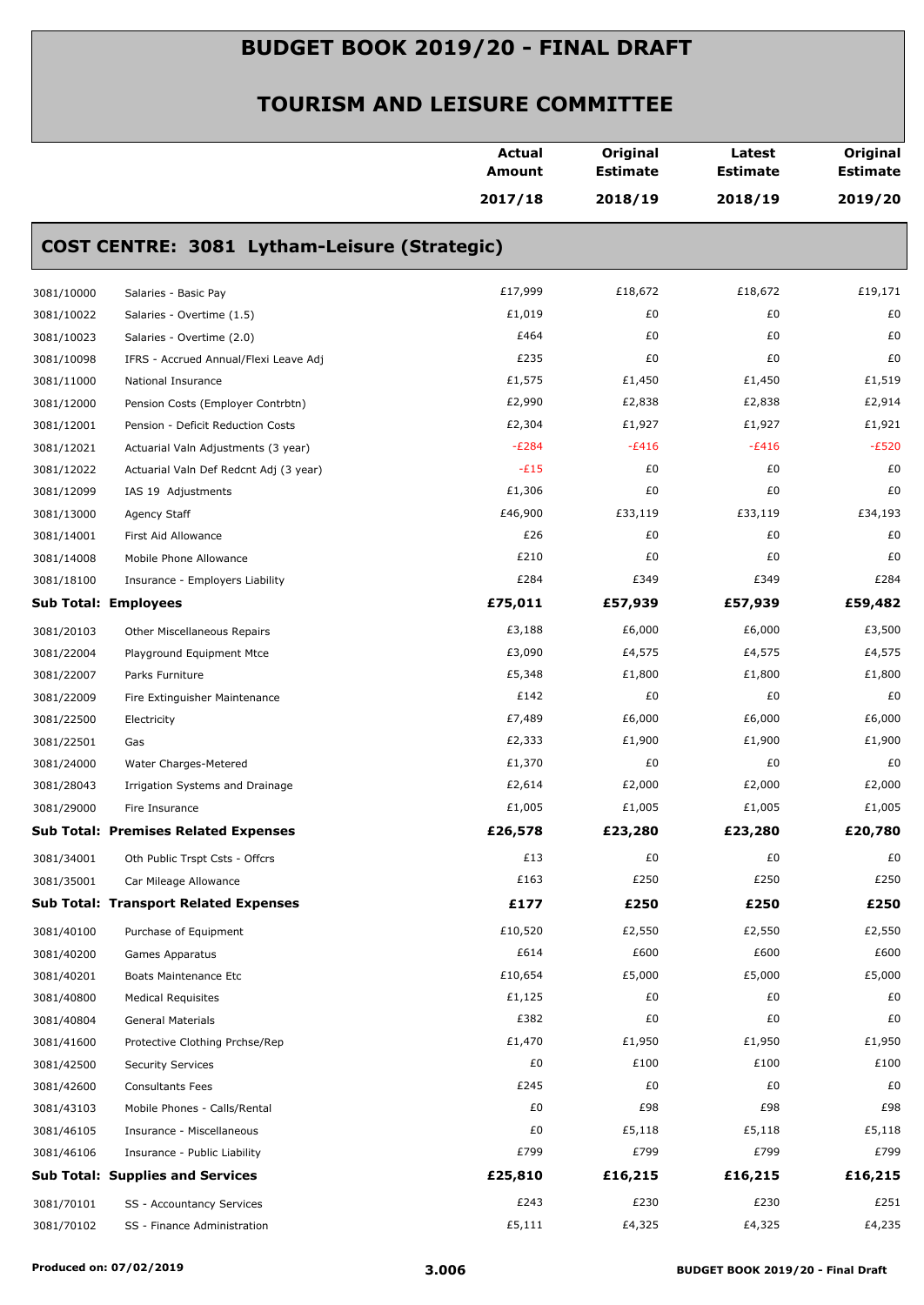|            |                                                 | <b>Actual</b> | Original        | Latest          | Original        |
|------------|-------------------------------------------------|---------------|-----------------|-----------------|-----------------|
|            |                                                 | Amount        | <b>Estimate</b> | <b>Estimate</b> | <b>Estimate</b> |
|            |                                                 | 2017/18       | 2018/19         | 2018/19         | 2019/20         |
| 3081/70200 | SS - Computer Services                          | £4,052        | £3,765          | £3,765          | £4,468          |
| 3081/70300 | SS - Human Resources                            | £1,730        | £796            | £796            | £793            |
| 3081/70301 | SS - Payroll Administration                     | £402          | £204            | £204            | £156            |
| 3081/70400 | SS - Property Management Team                   | £1,122        | £1,138          | £1,138          | £1,269          |
| 3081/70507 | SS - Accomm - Snowdon Road Depot                | £0            | £4,684          | £4,684          | £4,521          |
| 3081/70509 | SS - Accomm - Orders Lane Depot                 | £4,587        | £1,831          | £1,831          | £1,868          |
| 3081/70512 | SS - Accomm - Ashton Gardens Depot              | £0            | £161            | £161            | £125            |
| 3081/70700 | SS - Insurance & Risk Mgmnt                     | £1,217        | £1,098          | £1,098          | £1,282          |
| 3081/75302 | SM - Tourism & Cultural Services Team           | £29,209       | £2,631          | £2,631          | £2,957          |
| 3081/75304 | SM - Parks Strategic Management Team            | £5,619        | £2,290          | £2,290          | £2,528          |
| 3081/75305 | SM - Parks Operational Management Team          | £11,067       | £14,891         | £14,891         | £17,057         |
| 3081/75308 | SM - Parks Mobile & Arbor Team                  | £3,290        | £5,865          | £5,865          | £5,936          |
| 3081/75309 | SM - Play & Projects Team                       | £11,208       | £7,181          | £7,181          | £7,517          |
| 3081/75403 | SM - Corporate Safety                           | £358          | £174            | £174            | £214            |
| 3081/75600 | SM - Technical Services Team                    | £4,189        | £4,266          | £4,266          | £4,379          |
|            | <b>Sub Total: Support Services</b>              | £83,404       | £55,530         | £55,530         | £59,556         |
| 3081/80000 | Capital Charges - Depreciation                  | £13,825       | £13,838         | £13,838         | £13,838         |
|            | <b>Sub Total: Deprctn and Impairment Losses</b> | £13,825       | £13,838         | £13,838         | £13,838         |
|            | <b>EXPENDITURE TOTAL</b>                        | £224,805      | £167,052        | £167,052        | £170,121        |
| 3081/93053 | Games Site Fees                                 | $-£56,060$    | $-E59,000$      | $-E70,000$      | $-£68,000$      |
|            | <b>Sub Total: Customer and Client Receipts</b>  | $-£56,060$    | -£59,000        | -£70,000        | $-£68,000$      |
|            | <b>INCOME TOTAL</b>                             | $-£56,060$    | $-£59,000$      | $-£70,000$      | $-£68,000$      |
|            |                                                 |               |                 |                 |                 |
|            | 3081 COST CENTRE TOTAL                          | £168,746      | £108,052        | £97,052         | £102,121        |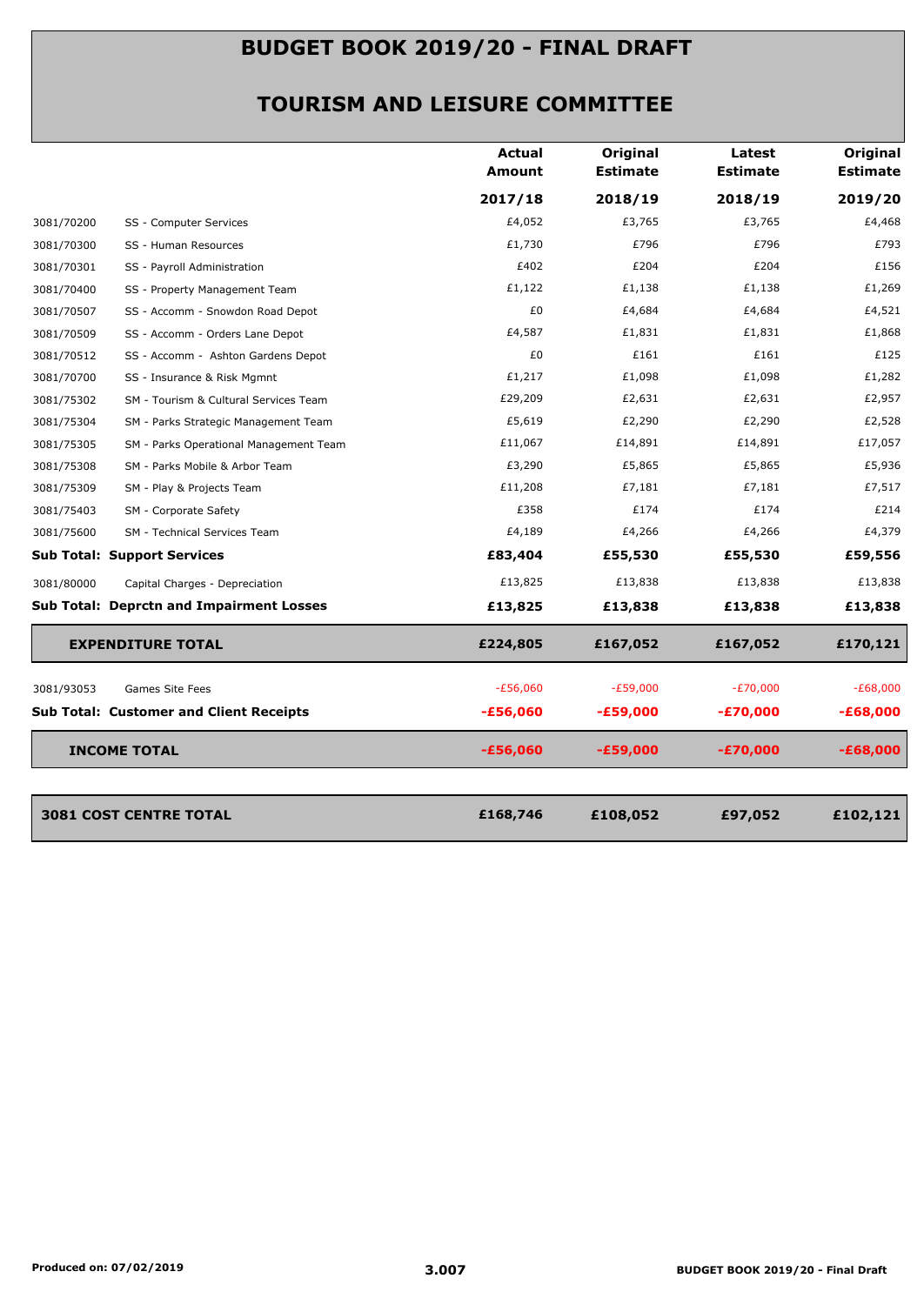|            |                                                     | <b>Actual</b><br>Amount | Original<br><b>Estimate</b> | Latest<br><b>Estimate</b> | Original<br><b>Estimate</b> |
|------------|-----------------------------------------------------|-------------------------|-----------------------------|---------------------------|-----------------------------|
|            |                                                     | 2017/18                 | 2018/19                     | 2018/19                   | 2019/20                     |
|            | COST CENTRE: 3082 St. Annes-Leisure (Non-Strategic) |                         |                             |                           |                             |
| 3082/20103 | Other Miscellaneous Repairs                         | £170                    | £7,500                      | £7,500                    | £2,500                      |
| 3082/22004 | Playground Equipment Mtce                           | £2,637                  | £2,940                      | £2,940                    | £2,940                      |
| 3082/22007 | Parks Furniture                                     | £958                    | £2,500                      | £2,500                    | £2,500                      |
| 3082/22009 | Fire Extinguisher Maintenance                       | £19                     | £0                          | £0                        | £0                          |
| 3082/29000 | Fire Insurance                                      | £121                    | £121                        | £121                      | £121                        |
|            | <b>Sub Total: Premises Related Expenses</b>         | £3,905                  | £13,061                     | £13,061                   | £8,061                      |
| 3082/40100 | Purchase of Equipment                               | £0                      | £260                        | £260                      | £260                        |
| 3082/41600 | Protective Clothing Prchse/Rep                      | £0                      | £130                        | £130                      | £130                        |
| 3082/42603 | Other Fees                                          | £316                    | £0                          | £0                        | £0                          |
| 3082/46100 | <b>Insurance Excess</b>                             | £360                    | £0                          | £0                        | £0                          |
|            | <b>Sub Total: Supplies and Services</b>             | £676                    | £390                        | £390                      | £390                        |
| 3082/70101 | SS - Accountancy Services                           | £243                    | £230                        | £230                      | £251                        |
| 3082/70102 | SS - Finance Administration                         | £610                    | £516                        | £516                      | £505                        |
| 3082/70400 | SS - Property Management Team                       | £449                    | £455                        | £455                      | £508                        |
| 3082/70507 | SS - Accomm - Snowdon Road Depot                    | £0                      | £2,342                      | £2,342                    | £2,261                      |
| 3082/70512 | SS - Accomm - Ashton Gardens Depot                  | £1,827                  | £161                        | £161                      | £125                        |
| 3082/70700 | SS - Insurance & Risk Mgmnt                         | £608                    | £549                        | £549                      | £641                        |
| 3082/75302 | SM - Tourism & Cultural Services Team               | £0                      | £2,631                      | £2,631                    | £2,957                      |
| 3082/75304 | SM - Parks Strategic Management Team                | £2,582                  | £2,034                      | £2,034                    | £1,769                      |
| 3082/75305 | SM - Parks Operational Management Team              | £5,533                  | £2,991                      | £2,991                    | £3,227                      |
| 3082/75308 | SM - Parks Mobile & Arbor Team                      | £2,467                  | £4,399                      | £4,399                    | £4,452                      |
| 3082/75309 | SM - Play & Projects Team                           | £5,604                  | £5,129                      | £5,129                    | £5,370                      |
| 3082/75600 | SM - Technical Services Team                        | £1,703                  | £1,725                      | £1,725                    | £1,768                      |
|            | <b>Sub Total: Support Services</b>                  | £21,626                 | £23,162                     | £23,162                   | £23,834                     |
| 3082/80000 | Capital Charges - Depreciation                      | £3,300                  | £0                          | £0                        | £0                          |
|            | <b>Sub Total: Deprctn and Impairment Losses</b>     | £3,300                  | £0                          | £0                        | £0                          |
|            | <b>EXPENDITURE TOTAL</b>                            | £29,507                 | £36,613                     | £36,613                   | £32,285                     |
| 3082/93053 | Games Site Fees                                     | $-E1,107$               | £0                          | £0                        | $-E1,000$                   |
| 3082/95003 | Other Rent                                          | $-E512$                 | £0                          | £0                        | £0                          |
|            | <b>Sub Total: Customer and Client Receipts</b>      | $-£1,619$               | £0                          | £Ο                        | $-E1,000$                   |
|            |                                                     |                         |                             |                           |                             |
|            | <b>INCOME TOTAL</b>                                 | $-£1,619$               | £0                          | £0                        | $-£1,000$                   |
|            | 3082 COST CENTRE TOTAL                              | £27,888                 | £36,613                     | £36,613                   | £31,285                     |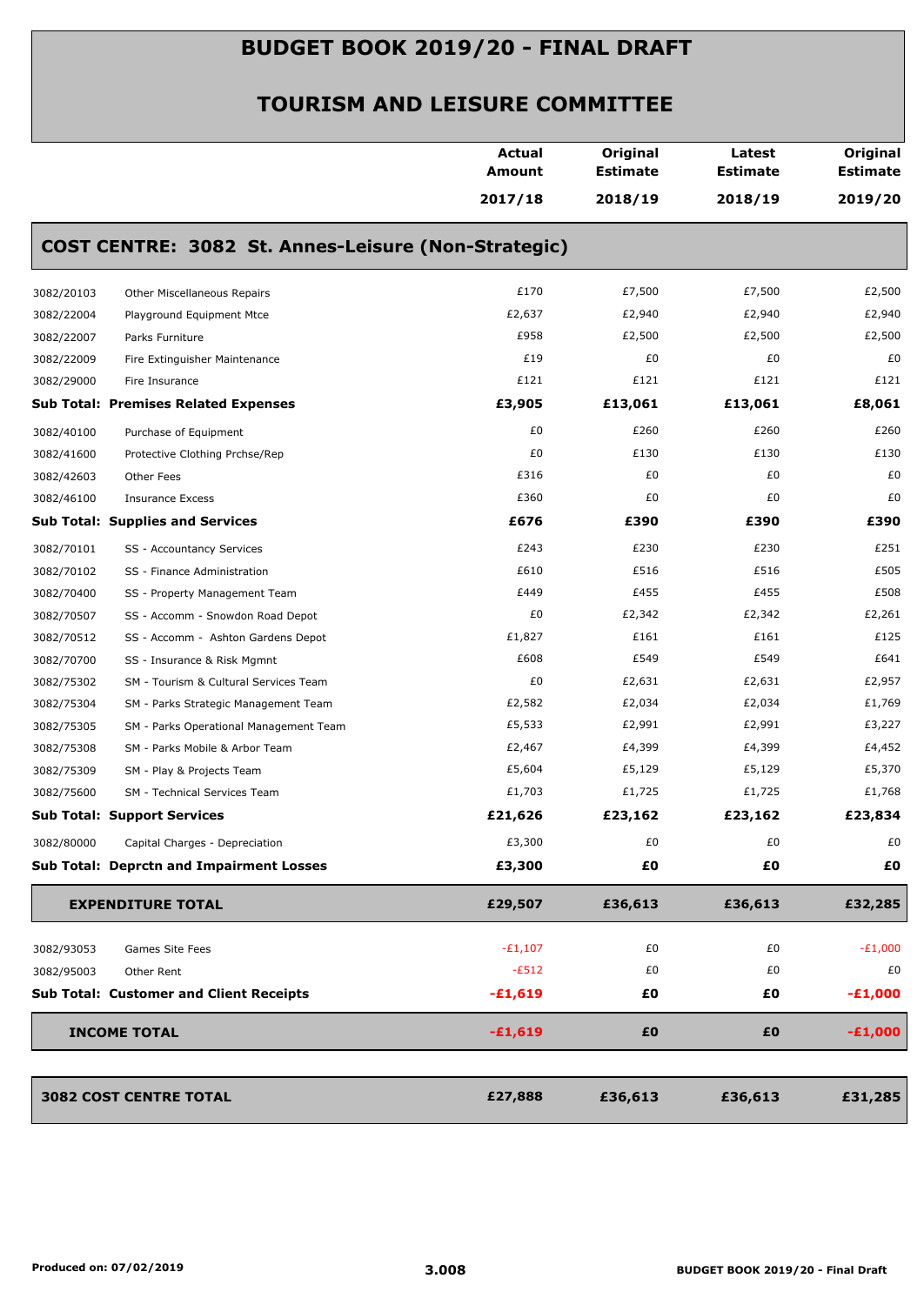|            |                                                  | <b>Actual</b><br>Amount | Original<br><b>Estimate</b> | Latest<br><b>Estimate</b> | Original<br><b>Estimate</b> |
|------------|--------------------------------------------------|-------------------------|-----------------------------|---------------------------|-----------------------------|
|            |                                                  | 2017/18                 | 2018/19                     | 2018/19                   | 2019/20                     |
|            | COST CENTRE: 3083 Lytham-Leisure (Non-Strategic) |                         |                             |                           |                             |
| 3083/20103 | Other Miscellaneous Repairs                      | £100                    | £0                          | £0                        | £0                          |
| 3083/22004 | Playground Equipment Mtce                        | £1,710                  | £1,740                      | £1,740                    | £1,740                      |
| 3083/22007 | Parks Furniture                                  | £830                    | £1,000                      | £1,000                    | £1,000                      |
| 3083/29000 | Fire Insurance                                   | £92                     | £92                         | £92                       | £92                         |
|            | <b>Sub Total: Premises Related Expenses</b>      | £2,731                  | £2,832                      | £2,832                    | £2,832                      |
| 3083/40100 | Purchase of Equipment                            | £0                      | £500                        | £500                      | £500                        |
| 3083/41600 | Protective Clothing Prchse/Rep                   | £0                      | £250                        | £250                      | £250                        |
| 3083/43100 | Telephones - Rentals                             | £557                    | £905                        | £905                      | £905                        |
| 3083/43101 | Telephones - Call Charges                        | £9                      | £0                          | £0                        | £0                          |
| 3083/46100 | <b>Insurance Excess</b>                          | £609                    | £0                          | £0                        | £0                          |
|            | <b>Sub Total: Supplies and Services</b>          | £1,176                  | £1,655                      | £1,655                    | £1,655                      |
| 3083/70101 | SS - Accountancy Services                        | £243                    | £230                        | £230                      | £251                        |
| 3083/70102 | SS - Finance Administration                      | £348                    | £295                        | £295                      | £289                        |
| 3083/70400 | SS - Property Management Team                    | £449                    | £455                        | £455                      | £508                        |
| 3083/70507 | SS - Accomm - Snowdon Road Depot                 | £0                      | £2,342                      | £2,342                    | £2,261                      |
| 3083/70512 | SS - Accomm - Ashton Gardens Depot               | £1,827                  | £161                        | £161                      | £125                        |
| 3083/70700 | SS - Insurance & Risk Mgmnt                      | £608                    | £549                        | £549                      | £641                        |
| 3083/75302 | SM - Tourism & Cultural Services Team            | £0                      | £2,631                      | £2,631                    | £2,957                      |
| 3083/75304 | SM - Parks Strategic Management Team             | £2,582                  | £2,034                      | £2,034                    | £1,769                      |
| 3083/75305 | SM - Parks Operational Management Team           | £5,533                  | £2,991                      | £2,991                    | £3,227                      |
| 3083/75308 | SM - Parks Mobile & Arbor Team                   | £2,467                  | £4,399                      | £4,399                    | £4,452                      |
| 3083/75309 | SM - Play & Projects Team                        | £5,604                  | £5,129                      | £5,129                    | £5,370                      |
| 3083/75600 | SM - Technical Services Team                     | £896                    | £906                        | £906                      | £926                        |
|            | <b>Sub Total: Support Services</b>               | £20,557                 | £22,122                     | £22,122                   | £22,776                     |
| 3083/80000 | Capital Charges - Depreciation                   | £13,024                 | £13,024                     | £13,024                   | £13,024                     |
|            | Sub Total: Deprctn and Impairment Losses         | £13,024                 | £13,024                     | £13,024                   | £13,024                     |
|            | <b>EXPENDITURE TOTAL</b>                         | £37,488                 | £39,633                     | £39,633                   | £40,287                     |
|            | <b>INCOME TOTAL</b>                              | £0                      | £0                          | £0                        | £0                          |
|            |                                                  |                         |                             |                           |                             |
|            | 3083 COST CENTRE TOTAL                           | £37,488                 | £39,633                     | £39,633                   | £40,287                     |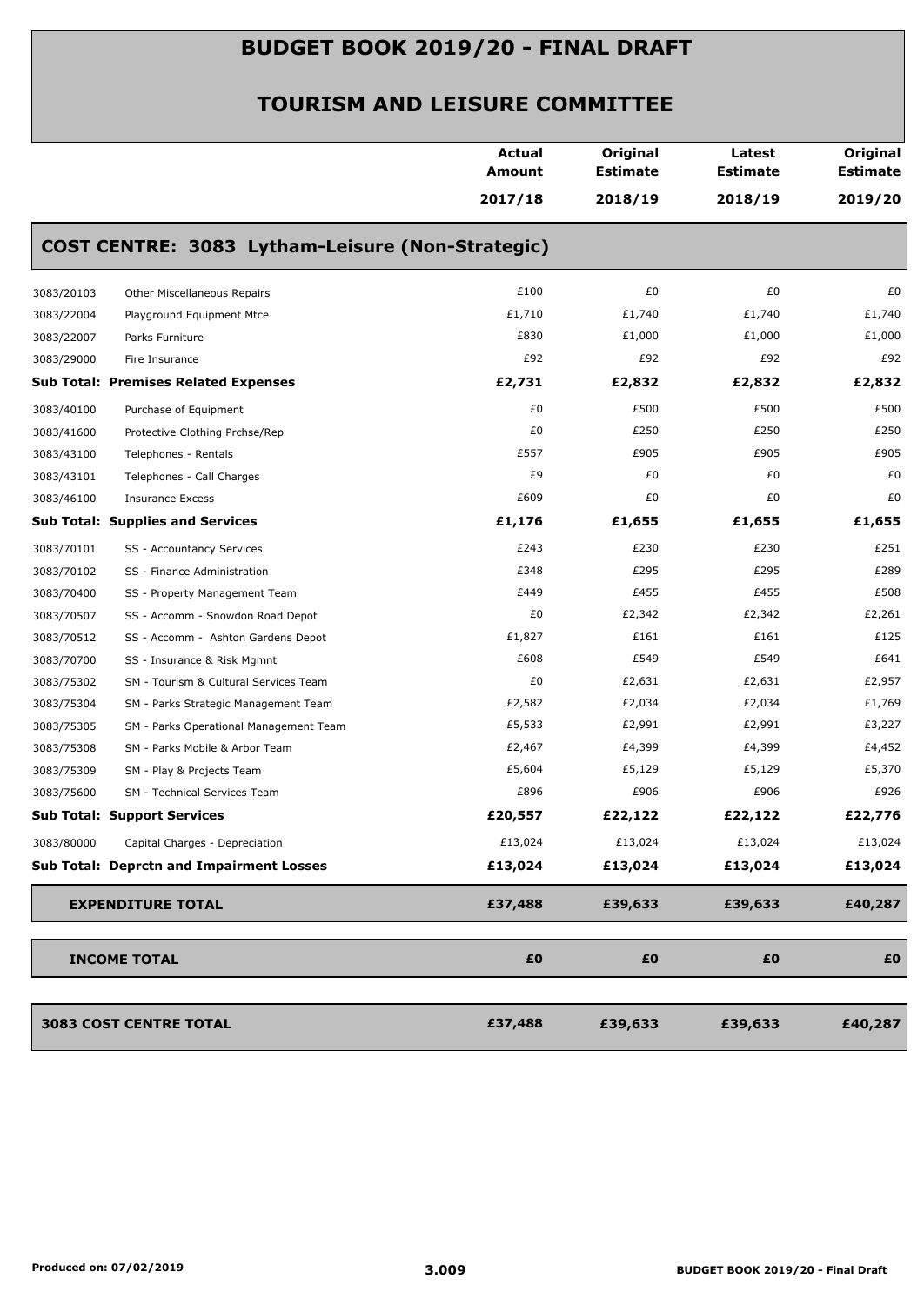|                                         |                                                        | <b>Actual</b><br>Amount | Original<br><b>Estimate</b> | Latest<br><b>Estimate</b> | Original<br><b>Estimate</b> |
|-----------------------------------------|--------------------------------------------------------|-------------------------|-----------------------------|---------------------------|-----------------------------|
|                                         |                                                        | 2017/18                 | 2018/19                     | 2018/19                   | 2019/20                     |
|                                         | <b>COST CENTRE: 3086 Park View-Leisure (Strategic)</b> |                         |                             |                           |                             |
| 3086/10022                              | Salaries - Overtime (1.5)                              | £99                     | £0                          | £0                        | £0                          |
| 3086/11000                              | National Insurance                                     | £9                      | £0                          | £0                        | £0                          |
| 3086/12000                              | Pension Costs (Employer Contrbtn)                      | £15                     | £0                          | £0                        | £0                          |
| 3086/12001                              | Pension - Deficit Reduction Costs                      | £12                     | £0                          | £0                        | £0                          |
| 3086/12021                              | Actuarial Valn Adjustments (3 year)                    | $-E1$                   | £0                          | £0                        | £0                          |
| 3086/12022                              | Actuarial Valn Def Redcnt Adj (3 year)                 | £0                      | £0                          | £0                        | £0                          |
| 3086/12099                              | IAS 19 Adjustments                                     | £7                      | £0                          | £0                        | £0                          |
| <b>Sub Total: Employees</b>             |                                                        | £140                    | £0                          | £Ο                        | £0                          |
| 3086/22004                              | Playground Equipment Mtce                              | £273                    | £1,000                      | £1,000                    | £1,000                      |
| 3086/22007                              | Parks Furniture                                        | £0                      | £200                        | £200                      | £200                        |
|                                         | <b>Sub Total: Premises Related Expenses</b>            | £273                    | £1,200                      | £1,200                    | £1,200                      |
| 3086/35001                              | Car Mileage Allowance                                  | £0                      | £50                         | £50                       | £50                         |
|                                         | <b>Sub Total: Transport Related Expenses</b>           | £0                      | £50                         | £50                       | £50                         |
| 3086/40100                              | Purchase of Equipment                                  | £192                    | £50                         | £50                       | £50                         |
| 3086/41600                              | Protective Clothing Prchse/Rep                         | £0                      | £50                         | £50                       | £50                         |
| <b>Sub Total: Supplies and Services</b> |                                                        | £192                    | £100                        | £100                      | £100                        |
| 3086/56002                              | LCC - s106 Paymnts Made                                | £4,094                  | £0                          | £0                        | £0                          |
| <b>Sub Total: Third Party Payments</b>  |                                                        | £4,094                  | £0                          | £Ο                        | £0                          |
| 3086/70101                              | SS - Accountancy Services                              | £243                    | £230                        | £230                      | £251                        |
| 3086/70700                              | SS - Insurance & Risk Mgmnt                            | £456                    | £412                        | £412                      | £481                        |
| 3086/75302                              | SM - Tourism & Cultural Services Team                  | £0                      | £2,631                      | £2,631                    | £2,957                      |
| 3086/75304                              | SM - Parks Strategic Management Team                   | £694                    | £229                        | £229                      | £253                        |
| 3086/75305                              | SM - Parks Operational Management Team                 | £2,213                  | £1,170                      | £1,170                    | £1,267                      |
| 3086/75309                              | SM - Play & Projects Team                              | £5,604                  | £5,129                      | £5,129                    | £5,370                      |
| <b>Sub Total: Support Services</b>      |                                                        | £9,210                  | £9,801                      | £9,801                    | £10,579                     |
| 3086/80000                              | Capital Charges - Depreciation                         | £27,200                 | £27,200                     | £27,200                   | £27,200                     |
|                                         | <b>Sub Total: Deprctn and Impairment Losses</b>        | £27,200                 | £27,200                     | £27,200                   | £27,200                     |
| <b>EXPENDITURE TOTAL</b>                |                                                        | £41,109                 | £38,351                     | £38,351                   | £39,129                     |
| 3086/91202                              | s106 Contributions                                     | $-E4,045$               | £0                          | £0                        | £0                          |
|                                         | Sub Total: Oth Grants Rembsmts and Ctbns               | $-£4,045$               | £0                          | £Ο                        | £0                          |
|                                         |                                                        |                         |                             |                           |                             |
| <b>INCOME TOTAL</b>                     |                                                        | $-£4,045$               | £0                          | £0                        | £0                          |
| 3086 COST CENTRE TOTAL                  |                                                        | £37,064                 | £38,351                     | £38,351                   | £39,129                     |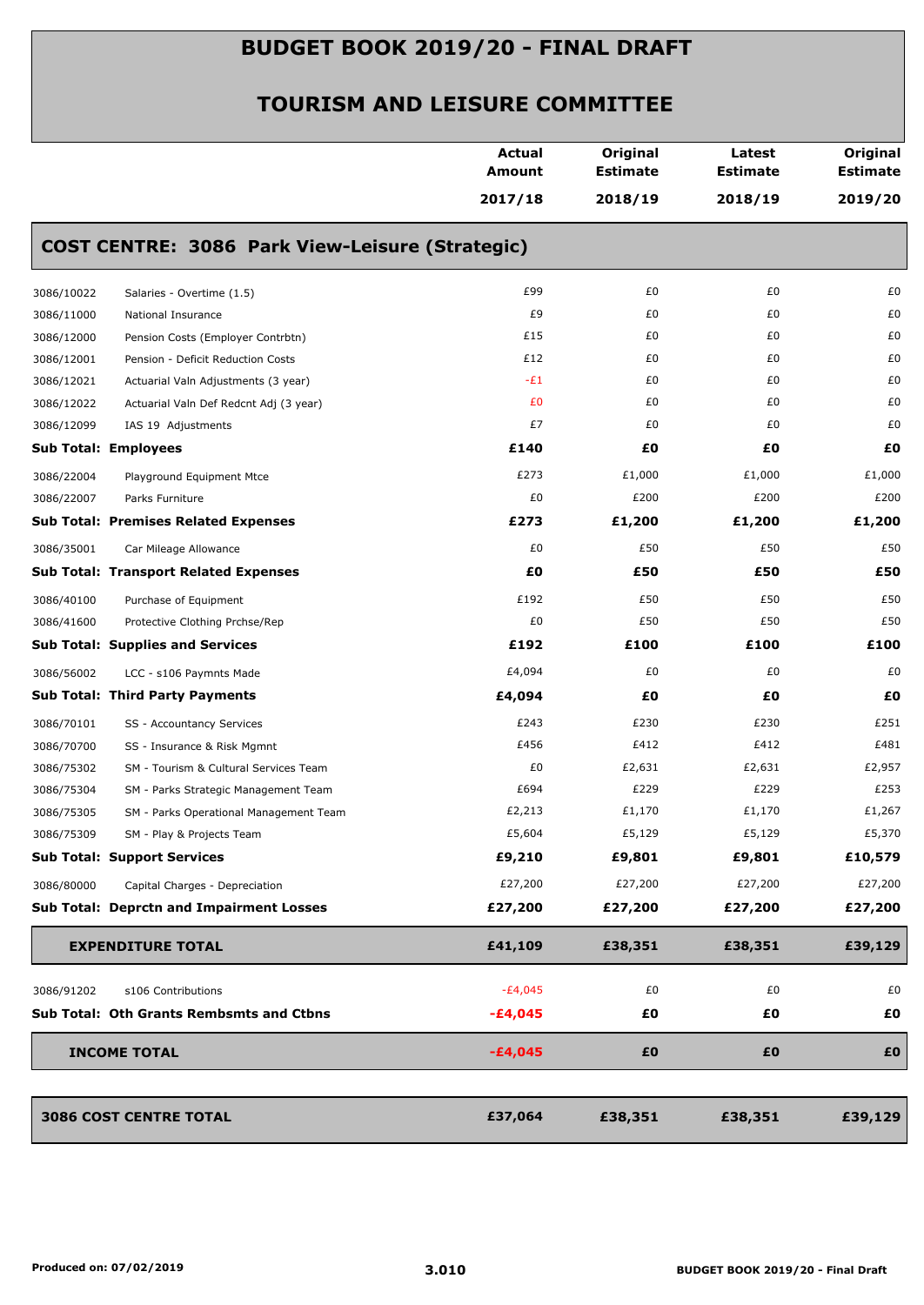|            |                                               | <b>Actual</b><br><b>Amount</b> | Original<br><b>Estimate</b> | Latest<br><b>Estimate</b> | Original<br><b>Estimate</b> |
|------------|-----------------------------------------------|--------------------------------|-----------------------------|---------------------------|-----------------------------|
|            |                                               | 2017/18                        | 2018/19                     | 2018/19                   | 2019/20                     |
|            | COST CENTRE: 3120 St. Annes-Parks (Strategic) |                                |                             |                           |                             |
| 3120/10000 | Salaries - Basic Pay                          | £112,432                       | £123,147                    | £123,147                  | £129,389                    |
| 3120/10022 | Salaries - Overtime (1.5)                     | £2,484                         | £0                          | £0                        | £0                          |
| 3120/10023 | Salaries - Overtime (2.0)                     | £2,273                         | £0                          | £0                        | £0                          |
| 3120/10027 | Salaries - Overtime (Time + 1/3)              | £0                             | £1,580                      | £1,580                    | £1,580                      |
| 3120/10041 | Salaries - Sickness Pay                       | £2,906                         | £0                          | £0                        | £0                          |
| 3120/11000 | National Insurance                            | £8,899                         | £9,108                      | £9,108                    | £9,969                      |
| 3120/12000 | Pension Costs (Employer Contrbtn)             | £15,566                        | £15,879                     | £15,879                   | £16,754                     |
| 3120/12001 | Pension - Deficit Reduction Costs             | £11,997                        | £11,070                     | £11,070                   | £11,266                     |
| 3120/12021 | Actuarial Valn Adjustments (3 year)           | $-E1,478$                      | $-E2,387$                   | $-E2,387$                 | $-E3,052$                   |
| 3120/12022 | Actuarial Valn Def Redcnt Adj (3 year)        | $-E80$                         | £0                          | £0                        | £0                          |
| 3120/12099 | IAS 19 Adjustments                            | £6,800                         | £0                          | £0                        | £0                          |
| 3120/13000 | Agency Staff                                  | £41,985                        | £40,296                     | £65,296                   | £67,234                     |
| 3120/14001 | First Aid Allowance                           | £26                            | £0                          | £0                        | £0                          |
| 3120/17003 | Training Exps - qualifications                | £1,170                         | £0                          | £0                        | £0                          |
| 3120/18004 | Misc Occupational Health Costs                | £375                           | £0                          | £0                        | £0                          |
| 3120/18100 | Insurance - Employers Liability               | £846                           | £1,041                      | £1,041                    | £846                        |
|            | <b>Sub Total: Employees</b>                   | £206,201                       | £199,734                    | £224,734                  | £233,986                    |
| 3120/20103 | Other Miscellaneous Repairs                   | £4,859                         | £4,500                      | £8,500                    | £4,500                      |
| 3120/22002 | Other General Repairs and Mtce                | £0                             | £2,000                      | £0                        | £2,000                      |
| 3120/22007 | Parks Furniture                               | £1,256                         | £0                          | £0                        | £0                          |
| 3120/22009 | Fire Extinguisher Maintenance                 | £131                           | £0                          | £0                        | £0                          |
| 3120/22500 | Electricity                                   | £7,095                         | £7,661                      | £5,661                    | £7,661                      |
| 3120/24000 | Water Charges-Metered                         | £9,683                         | £17,000                     | £8,000                    | £17,000                     |
| 3120/24001 | Sewerage and Envnmntl Svces                   | £277                           | £264                        | £264                      | £264                        |
| 3120/27001 | Trade Refuse Collection                       | £6,725                         | £5,750                      | £5,750                    | £5,750                      |
| 3120/28001 | General Maintenance of Grounds                | £1,302                         | £2,000                      | £2,000                    | £2,000                      |
| 3120/28011 | Floral Displays                               | £12,434                        | £12,110                     | £12,110                   | £12,110                     |
| 3120/28031 | Fertilisers/Pesticides                        | £2,179                         | £2,450                      | £2,450                    | £2,450                      |
| 3120/28032 | Grounds Maintenance Materials                 | £2,525                         | £5,200                      | £5,200                    | £5,200                      |
| 3120/28035 | Sports Field Line Marking                     | £995                           | £1,000                      | £1,000                    | £1,000                      |
| 3120/28042 | Sports Turf Reinstatement                     | £936                           | £4,200                      | £4,200                    | £4,200                      |
| 3120/28043 | Irrigation Systems and Drainage               | £1,082                         | £2,000                      | £2,000                    | £2,000                      |
| 3120/28063 | Comm Projects & Initiatives                   | £812                           | £0                          | £0                        | £0                          |
| 3120/29000 | Fire Insurance                                | £702                           | £702                        | £702                      | £702                        |
|            | <b>Sub Total: Premises Related Expenses</b>   | £52,994                        | £66,837                     | £57,837                   | £66,837                     |
| 3120/32000 | Rech - Vehicle and Plant Costs                | £12,508                        | £15,099                     | £15,099                   | £15,099                     |
|            | <b>Sub Total: Transport Related Expenses</b>  | £12,508                        | £15,099                     | £15,099                   | £15,099                     |
| 3120/40100 | Purchase of Equipment                         | £11,885                        | £11,000                     | £11,000                   | £11,000                     |
| 3120/40801 | Chemicals                                     | £0                             | £2,000                      | £0                        | £2,000                      |
| 3120/41600 | Protective Clothing Prchse/Rep                | £1,844                         | £1,845                      | £1,845                    | £1,845                      |
| 3120/42200 | Stationery                                    | £423                           | £750                        | £750                      | £750                        |
| 3120/43103 | Mobile Phones - Calls/Rental                  | £81                            | £95                         | £95                       | £95                         |
| 3120/46106 | Insurance - Public Liability                  | £2,383                         | £2,383                      | £2,383                    | £2,383                      |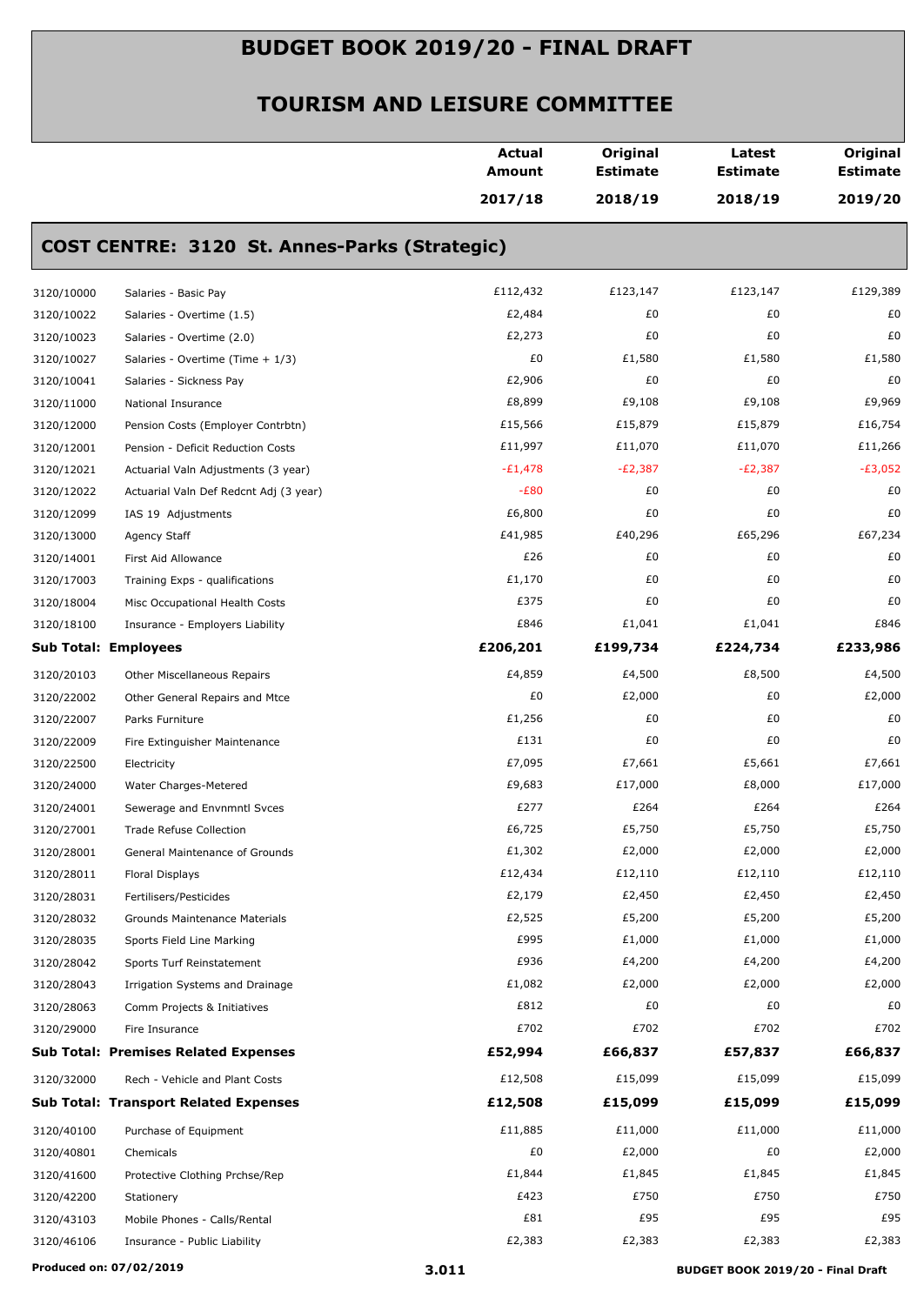|            |                                                 | <b>Actual</b><br>Amount | Original<br><b>Estimate</b> | Latest<br><b>Estimate</b> | Original<br><b>Estimate</b> |
|------------|-------------------------------------------------|-------------------------|-----------------------------|---------------------------|-----------------------------|
|            |                                                 | 2017/18                 | 2018/19                     | 2018/19                   | 2019/20                     |
|            | <b>Sub Total: Supplies and Services</b>         | £16,614                 | £18,073                     | £16,073                   | £18,073                     |
| 3120/56002 | LCC - s106 Paymnts Made                         | £2,350                  | £0                          | £0                        | £0                          |
|            | <b>Sub Total: Third Party Payments</b>          | £2,350                  | £O                          | £Ο                        | £0                          |
| 3120/70101 | SS - Accountancy Services                       | £243                    | £230                        | £230                      | £251                        |
| 3120/70102 | SS - Finance Administration                     | £4,327                  | £3,662                      | £3,662                    | £3,585                      |
| 3120/70300 | SS - Human Resources                            | £6,078                  | £5,635                      | £5,635                    | £5,621                      |
| 3120/70301 | SS - Payroll Administration                     | £1,405                  | £1,412                      | £1,412                    | £1,082                      |
| 3120/70400 | SS - Property Management Team                   | £898                    | £911                        | £911                      | £1,015                      |
| 3120/70507 | SS - Accomm - Snowdon Road Depot                | £0                      | £5,856                      | £5,856                    | £5,652                      |
| 3120/70512 | SS - Accomm - Ashton Gardens Depot              | £11,178                 | £10,321                     | £10,321                   | £7,974                      |
| 3120/70700 | SS - Insurance & Risk Mgmnt                     | £1,217                  | £1,098                      | £1,098                    | £1,282                      |
| 3120/75302 | SM - Tourism & Cultural Services Team           | £0                      | £30,678                     | £30,678                   | £33,569                     |
| 3120/75304 | SM - Parks Strategic Management Team            | £5,643                  | £3,523                      | £3,523                    | £3,539                      |
| 3120/75305 | SM - Parks Operational Management Team          | £18,187                 | £19,557                     | £19,557                   | £17,612                     |
| 3120/75308 | SM - Parks Mobile & Arbor Team                  | £41,322                 | £40,486                     | £40,486                   | £41,344                     |
| 3120/75309 | SM - Play & Projects Team                       | £8,966                  | £8,209                      | £8,209                    | £8,591                      |
| 3120/75310 | SM - Grounds Maintenance Team                   | £5,358                  | £5,514                      | £5,514                    | £9,133                      |
| 3120/75403 | SM - Corporate Safety                           | £1,259                  | £1,236                      | £1,236                    | £1,517                      |
| 3120/75600 | SM - Technical Services Team                    | £4,349                  | £4,427                      | £4,427                    | £4,544                      |
|            | <b>Sub Total: Support Services</b>              | £110,430                | £142,755                    | £142,755                  | £146,311                    |
| 3120/80000 | Capital Charges - Depreciation                  | £240                    | £240                        | £240                      | £240                        |
|            | <b>Sub Total: Deprctn and Impairment Losses</b> | £240                    | £240                        | £240                      | £240                        |
|            | <b>EXPENDITURE TOTAL</b>                        | £401,338                | £442,738                    | £456,738                  | £480,546                    |
| 3120/91202 | s106 Contributions                              | $-E2,350$               | £0                          | £0                        | £0                          |
|            | <b>Sub Total: Oth Grants Rembsmts and Ctbns</b> | $-E2,350$               | £Ο                          | £Ο                        | £0                          |
| 3120/94407 | Donations                                       | £0                      | $-E1,000$                   | -£1,000                   | $-E1,000$                   |
|            | <b>Sub Total: Customer and Client Receipts</b>  | £0                      | $-£1,000$                   | $-£1,000$                 | $-£1,000$                   |
| 3120/99003 | Internal Recharge Income                        | $-E18,084$              | $-E18,084$                  | $-E18,084$                | $-E18,084$                  |
|            | <b>Sub Total: Recharge Income</b>               | $-£18,084$              | $-£18,084$                  | $-£18,084$                | <b>-£18,084</b>             |
|            |                                                 |                         |                             |                           |                             |
|            | <b>INCOME TOTAL</b>                             | $-E20,434$              | $-£19,084$                  | $-£19,084$                | $-£19,084$                  |
|            | 3120 COST CENTRE TOTAL                          | £380,904                | £423,654                    | £437,654                  | £461,462                    |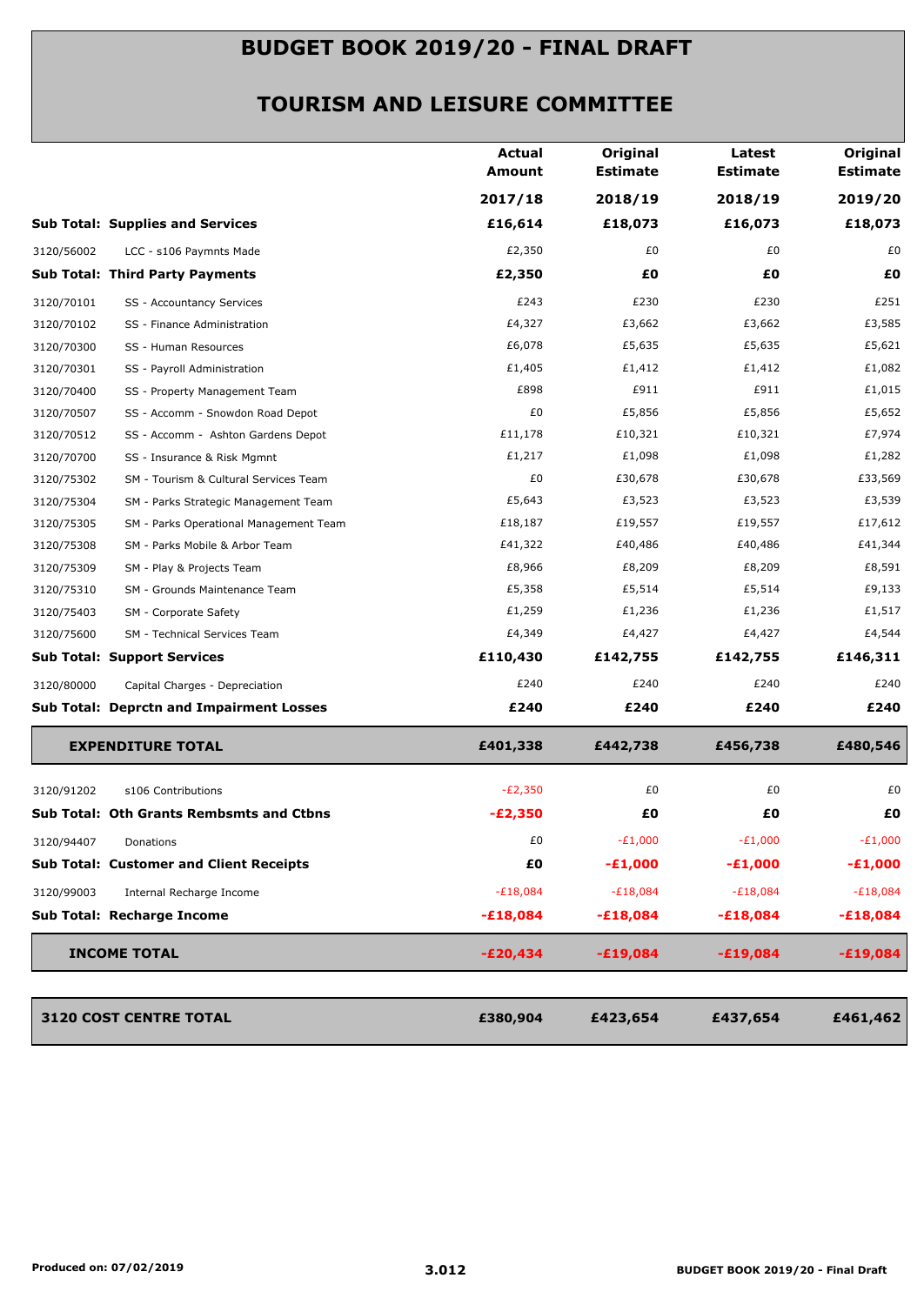|            |                                              | Actual<br>Amount | Original<br><b>Estimate</b> | Latest<br><b>Estimate</b> | Original<br><b>Estimate</b> |
|------------|----------------------------------------------|------------------|-----------------------------|---------------------------|-----------------------------|
|            |                                              | 2017/18          | 2018/19                     | 2018/19                   | 2019/20                     |
|            | COST CENTRE: 3121 Lytham-Parks (Strategic)   |                  |                             |                           |                             |
| 3121/10000 | Salaries - Basic Pay                         | £49,788          | £53,041                     | £53,041                   | £55,662                     |
| 3121/10022 | Salaries - Overtime (1.5)                    | £150             | £0                          | £0                        | £0                          |
| 3121/10027 | Salaries - Overtime (Time + 1/3)             | £0               | £500                        | £500                      | £500                        |
| 3121/10041 | Salaries - Sickness Pay                      | £662             | £0                          | £0                        | £0                          |
| 3121/11000 | National Insurance                           | £3,611           | £3,940                      | £3,940                    | £4,301                      |
| 3121/12000 | Pension Costs (Employer Contrbtn)            | £5,229           | £5,481                      | £5,481                    | £5,715                      |
| 3121/12001 | Pension - Deficit Reduction Costs            | £4,030           | £3,756                      | £3,756                    | £3,790                      |
| 3121/12021 | Actuarial Valn Adjustments (3 year)          | $-E497$          | $-E810$                     | $-E810$                   | $-E1,027$                   |
| 3121/12022 | Actuarial Valn Def Redcnt Adj (3 year)       | $-E27$           | £0                          | £0                        | £0                          |
| 3121/12099 | IAS 19 Adjustments                           | £2,284           | £0                          | £0                        | £0                          |
| 3121/13000 | Agency Staff                                 | £9,514           | £18,955                     | £18,955                   | £19,972                     |
| 3121/14001 | First Aid Allowance                          | £26              | £0                          | £0                        | £0                          |
| 3121/17003 | Training Exps - qualifications               | £620             | £0                          | £0                        | £0                          |
| 3121/18004 | Misc Occupational Health Costs               | £150             | £0                          | £0                        | £0                          |
| 3121/18100 | Insurance - Employers Liability              | £244             | £300                        | £300                      | £244                        |
|            | <b>Sub Total: Employees</b>                  | £75,784          | £85,163                     | £85,163                   | £89,157                     |
| 3121/20103 | Other Miscellaneous Repairs                  | £14,726          | £9,500                      | £5,500                    | £2,600                      |
| 3121/22004 | Playground Equipment Mtce                    | £175             | £0                          | £0                        | £0                          |
| 3121/22014 | Reps & Mtce of Capital Schemes               | £1,600           | £3,000                      | £3,000                    | £3,000                      |
| 3121/22500 | Electricity                                  | £101             | £0                          | £0                        | £0                          |
| 3121/24000 | Water Charges-Metered                        | £2,500           | £5,000                      | £5,000                    | £5,000                      |
| 3121/24001 | Sewerage and Envnmntl Svces                  | £272             | £917                        | £917                      | £917                        |
| 3121/27001 | <b>Trade Refuse Collection</b>               | £919             | £0                          | £0                        | £0                          |
| 3121/28001 | General Maintenance of Grounds               | £662             | £700                        | £700                      | £700                        |
| 3121/28011 | Floral Displays                              | £2,378           | £1,150                      | £1,150                    | £1,150                      |
| 3121/28031 | Fertilisers/Pesticides                       | £1,450           | £1,300                      | £1,300                    | £1,300                      |
| 3121/28032 | Grounds Maintenance Materials                | £908             | £1,200                      | £1,200                    | £1,200                      |
| 3121/28035 | Sports Field Line Marking                    | £500             | £500                        | £500                      | £500                        |
| 3121/28042 | Sports Turf Reinstatement                    | £350             | £2,500                      | £2,500                    | £2,500                      |
| 3121/28043 | Irrigation Systems and Drainage              | £171             | £100                        | £100                      | £100                        |
| 3121/29000 | Fire Insurance                               | £433             | £433                        | £433                      | £433                        |
|            | <b>Sub Total: Premises Related Expenses</b>  | £27,143          | £26,300                     | £22,300                   | £19,400                     |
| 3121/32000 | Rech - Vehicle and Plant Costs               | £5,942           | £7,845                      | £7,845                    | £7,845                      |
|            | <b>Sub Total: Transport Related Expenses</b> | £5,942           | £7,845                      | £7,845                    | £7,845                      |
| 3121/40100 | Purchase of Equipment                        | £7,537           | £7,472                      | £7,472                    | £7,472                      |
| 3121/41600 | Protective Clothing Prchse/Rep               | £917             | £800                        | £800                      | £800                        |
| 3121/42600 | <b>Consultants Fees</b>                      | £4,307           | £0                          | £0                        | £0                          |
| 3121/43103 | Mobile Phones - Calls/Rental                 | £6               | £281                        | £281                      | £281                        |
| 3121/46106 | Insurance - Public Liability                 | £689             | £689                        | £689                      | £689                        |
|            | <b>Sub Total: Supplies and Services</b>      | £13,456          | £9,242                      | £9,242                    | £9,242                      |
| 3121/70101 | SS - Accountancy Services                    | £243             | £230                        | £230                      | £251                        |
| 3121/70102 | SS - Finance Administration                  | £1,859           | £1,573                      | £1,573                    | £1,540                      |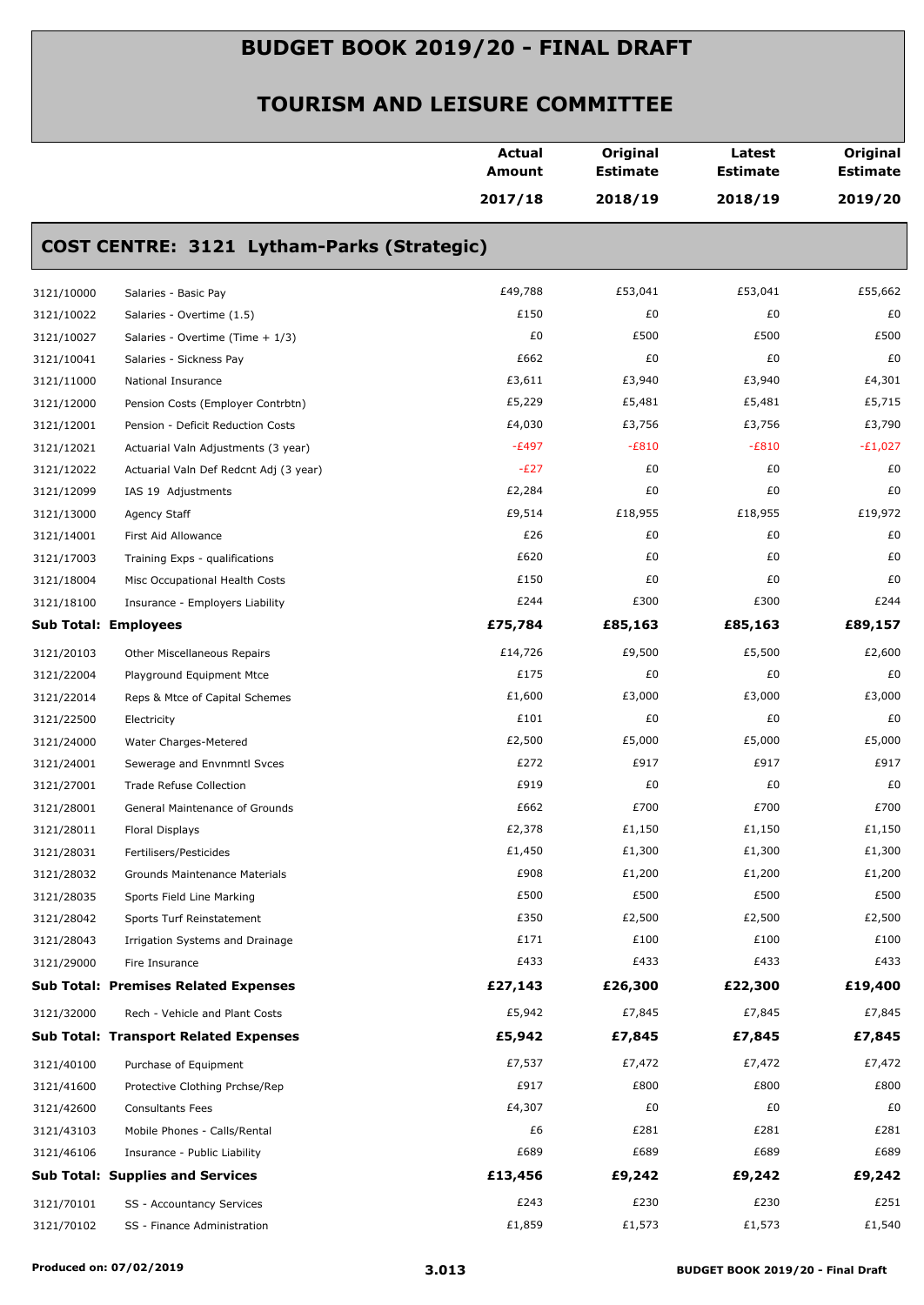|            |                                                 | <b>Actual</b><br>Amount | Original<br><b>Estimate</b> | Latest<br><b>Estimate</b> | <b>Original</b><br><b>Estimate</b> |
|------------|-------------------------------------------------|-------------------------|-----------------------------|---------------------------|------------------------------------|
|            |                                                 | 2017/18                 | 2018/19                     | 2018/19                   | 2019/20                            |
| 3121/70300 | SS - Human Resources                            | £1,730                  | £2,409                      | £2,409                    | £2,402                             |
| 3121/70301 | SS - Payroll Administration                     | £402                    | £604                        | £604                      | £463                               |
| 3121/70400 | SS - Property Management Team                   | £898                    | £911                        | £911                      | £1,015                             |
| 3121/70507 | SS - Accomm - Snowdon Road Depot                | £4,301                  | £5,856                      | £5,856                    | £5,652                             |
| 3121/70700 | SS - Insurance & Risk Mgmnt                     | £1,217                  | £1,098                      | £1,098                    | £1,282                             |
| 3121/75302 | SM - Tourism & Cultural Services Team           | £0                      | £13,967                     | £13,967                   | £15,283                            |
| 3121/75304 | SM - Parks Strategic Management Team            | £5,643                  | £3,523                      | £3,523                    | £3,539                             |
| 3121/75305 | SM - Parks Operational Management Team          | £18,187                 | £14,647                     | £14,647                   | £16,390                            |
| 3121/75308 | SM - Parks Mobile & Arbor Team                  | £71,167                 | £52,909                     | £52,909                   | £52,517                            |
| 3121/75309 | SM - Play & Projects Team                       | £8,966                  | £8,207                      | £8,207                    | £8,591                             |
| 3121/75310 | SM - Grounds Maintenance Team                   | £5,358                  | £5,514                      | £5,514                    | £9,133                             |
| 3121/75403 | SM - Corporate Safety                           | £358                    | £528                        | £528                      | £649                               |
| 3121/75600 | SM - Technical Services Team                    | £2,514                  | £2,574                      | £2,574                    | £2,650                             |
|            | <b>Sub Total: Support Services</b>              | £122,843                | £114,550                    | £114,550                  | £121,357                           |
| 3121/80000 | Capital Charges - Depreciation                  | £6,245                  | £4,110                      | £4,110                    | £4,110                             |
|            | <b>Sub Total: Deprctn and Impairment Losses</b> | £6,245                  | £4,110                      | £4,110                    | £4,110                             |
|            | <b>EXPENDITURE TOTAL</b>                        | £251,413                | £247,210                    | £243,210                  | £251,111                           |
| 3121/94407 | Donations                                       | £0                      | $-E1,000$                   | $-E1,000$                 | $-E1,000$                          |
|            | <b>Sub Total: Customer and Client Receipts</b>  | £0                      | $-E1,000$                   | $-E1,000$                 | $-£1,000$                          |
|            | <b>INCOME TOTAL</b>                             | £0                      | $-£1,000$                   | $-£1,000$                 | $-£1,000$                          |
|            |                                                 |                         |                             |                           |                                    |
|            |                                                 |                         |                             |                           | £250,111                           |
|            | 3121 COST CENTRE TOTAL                          | £251,413                | £246,210                    | £242,210                  |                                    |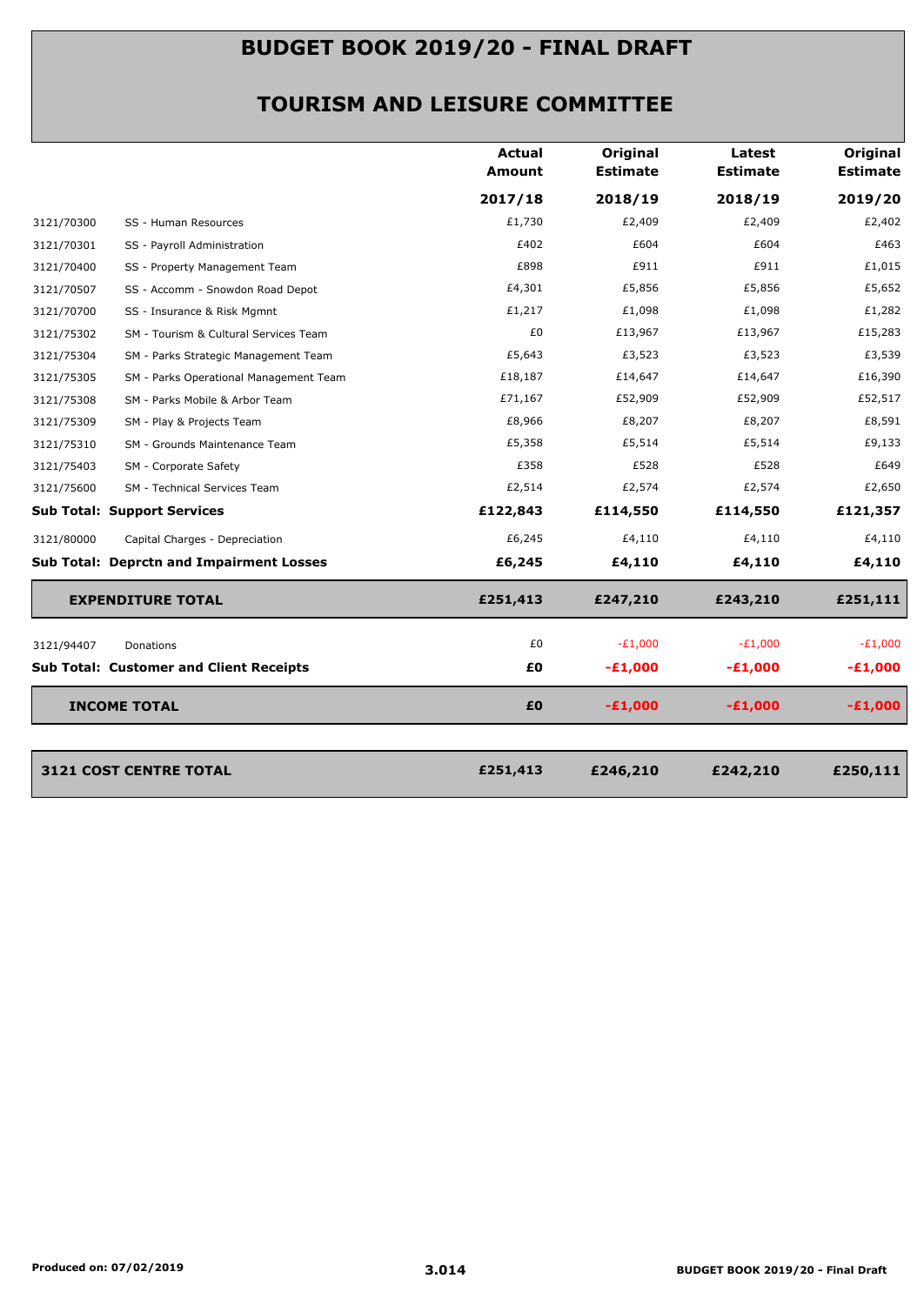|                             |                                                   | <b>Actual</b><br><b>Amount</b> | Original<br><b>Estimate</b> | Latest<br><b>Estimate</b> | Original<br><b>Estimate</b> |
|-----------------------------|---------------------------------------------------|--------------------------------|-----------------------------|---------------------------|-----------------------------|
|                             |                                                   | 2017/18                        | 2018/19                     | 2018/19                   | 2019/20                     |
|                             | COST CENTRE: 3123 St. Annes-Parks (Non-Strategic) |                                |                             |                           |                             |
| 3123/10022                  | Salaries - Overtime (1.5)                         | £236                           | £0                          | £0                        | £0                          |
| 3123/10023                  | Salaries - Overtime (2.0)                         | £205                           | £0                          | £0                        | £0                          |
| 3123/11000                  | National Insurance                                | £37                            | £0                          | £0                        | £0                          |
| 3123/12000                  | Pension Costs (Employer Contrbtn)                 | £54                            | £0                          | £0                        | £0                          |
| 3123/12001                  | Pension - Deficit Reduction Costs                 | £42                            | £0                          | £0                        | £0                          |
| 3123/12021                  | Actuarial Valn Adjustments (3 year)               | $-E5$                          | £0                          | £0                        | £0                          |
| 3123/12022                  | Actuarial Valn Def Redcnt Adj (3 year)            | £0                             | £0                          | £0                        | £0                          |
| 3123/12099                  | IAS 19 Adjustments                                | £24                            | £0                          | £0                        | £0                          |
| 3123/13000                  | Agency Staff                                      | $-E272$                        | £0                          | £0                        | £0                          |
| <b>Sub Total: Employees</b> |                                                   | £320                           | £O                          | £Ο                        | £0                          |
| 3123/20103                  | Other Miscellaneous Repairs                       | £0                             | £0                          | £0                        | £3,800                      |
| 3123/22500                  | Electricity                                       | £1,145                         | £1,000                      | £1,000                    | £1,000                      |
| 3123/24000                  | Water Charges-Metered                             | £375                           | £800                        | £800                      | £800                        |
| 3123/27001                  | Trade Refuse Collection                           | £0                             | £150                        | £150                      | £150                        |
| 3123/28011                  | Floral Displays                                   | £1,473                         | £1,300                      | £1,300                    | £1,300                      |
| 3123/28031                  | Fertilisers/Pesticides                            | £539                           | £500                        | £500                      | £500                        |
| 3123/28032                  | Grounds Maintenance Materials                     | £344                           | £750                        | £750                      | £750                        |
| 3123/28035                  | Sports Field Line Marking                         | £200                           | £200                        | £200                      | £200                        |
| 3123/28042                  | Sports Turf Reinstatement                         | £208                           | £1,300                      | £1,300                    | £1,300                      |
| 3123/28043                  | Irrigation Systems and Drainage                   | £63                            | £0                          | £0                        | £0                          |
| 3123/29000                  | Fire Insurance                                    | £118                           | £118                        | £118                      | £118                        |
|                             | <b>Sub Total: Premises Related Expenses</b>       | £4,465                         | £6,118                      | £6,118                    | £9,918                      |
| 3123/40100                  | Purchase of Equipment                             | £4,133                         | £2,957                      | £2,957                    | £2,957                      |
| 3123/41600                  | Protective Clothing Prchse/Rep                    | £419                           | £305                        | £305                      | £305                        |
| 3123/46100                  | <b>Insurance Excess</b>                           | £295                           | £0                          | £0                        | £0                          |
|                             | <b>Sub Total: Supplies and Services</b>           | £4,847                         | £3,262                      | £3,262                    | £3,262                      |
| 3123/70101                  | SS - Accountancy Services                         | £243                           | £230                        | £230                      | £251                        |
| 3123/70102                  | SS - Finance Administration                       | £610                           | £516                        | £516                      | £505                        |
| 3123/70400                  | SS - Property Management Team                     | £898                           | £911                        | £911                      | £1,015                      |
| 3123/70507                  | SS - Accomm - Snowdon Road Depot                  | £1,720                         | £2,342                      | £2,342                    | £2,261                      |
| 3123/70700                  | SS - Insurance & Risk Mgmnt                       | £608                           | £549                        | £549                      | £641                        |
| 3123/75304                  | SM - Parks Strategic Management Team              | £2,821                         | £3,110                      | £3,110                    | £2,022                      |
| 3123/75305                  | SM - Parks Operational Management Team            | £10,269                        | £4,551                      | £4,551                    | £5,186                      |
| 3123/75308                  | SM - Parks Mobile & Arbor Team                    | £71,066                        | £71,266                     | £71,266                   | £65,910                     |
| 3123/75309                  | SM - Play & Projects Team                         | £5,604                         | £5,129                      | £5,129                    | £5,370                      |
| 3123/75310                  | SM - Grounds Maintenance Team                     | £5,358                         | £5,514                      | £5,514                    | £9,133                      |
| 3123/75600                  | SM - Technical Services Team                      | £2,544                         | £2,578                      | £2,578                    | £2,641                      |
|                             | <b>Sub Total: Support Services</b>                | £101,741                       | £96,696                     | £96,696                   | £94,935                     |
| 3123/80000                  | Capital Charges - Depreciation                    | £0                             | £11,898                     | £11,898                   | £11,898                     |
|                             | <b>Sub Total: Deprctn and Impairment Losses</b>   | £0                             | £11,898                     | £11,898                   | £11,898                     |
|                             | <b>EXPENDITURE TOTAL</b>                          | £111,374                       | £117,974                    | £117,974                  | £120,013                    |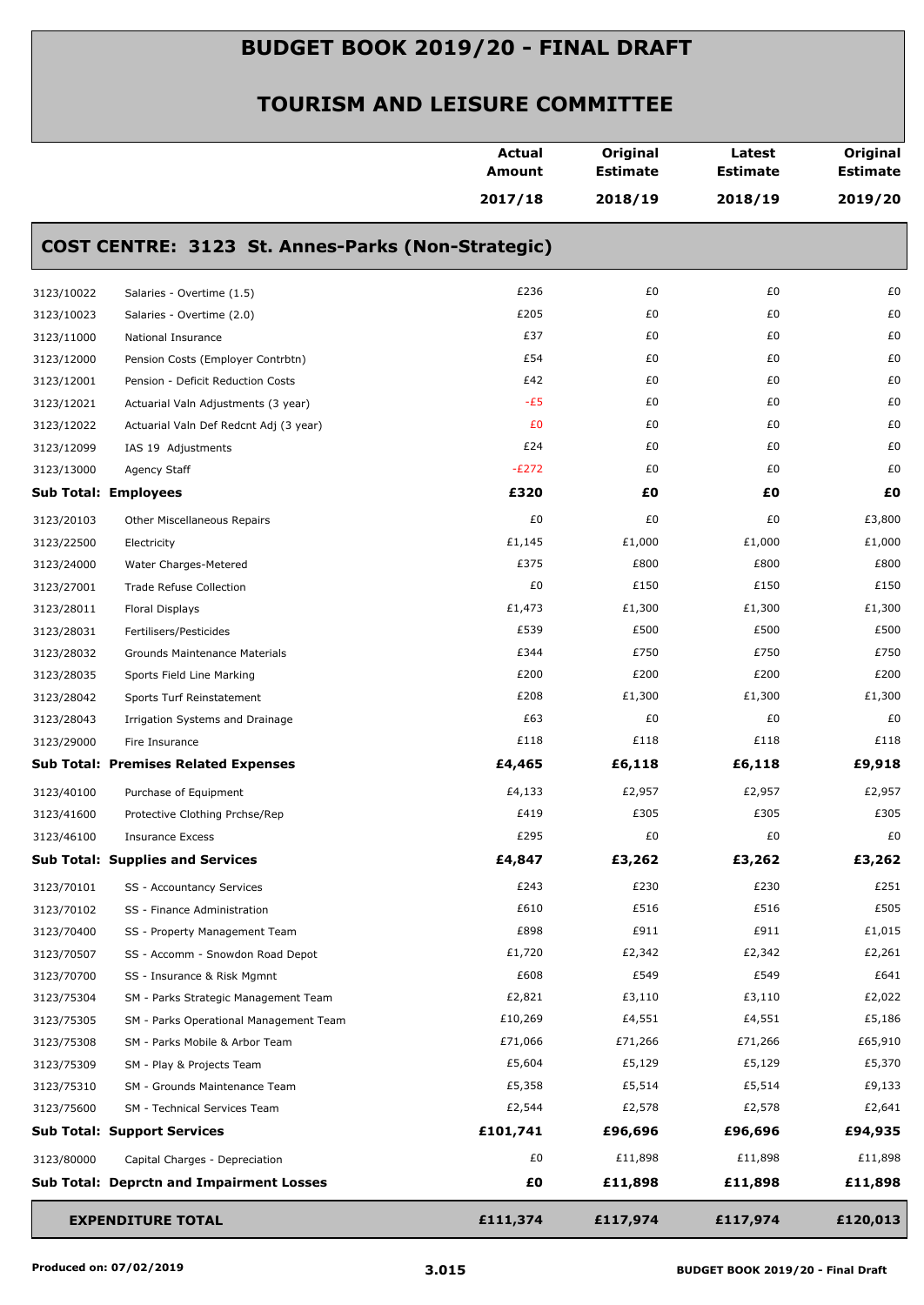|                               | <b>Actual</b><br><b>Amount</b> | Original<br><b>Estimate</b> | Latest<br><b>Estimate</b> | Original<br><b>Estimate</b> |
|-------------------------------|--------------------------------|-----------------------------|---------------------------|-----------------------------|
|                               | 2017/18                        | 2018/19                     | 2018/19                   | 2019/20                     |
| <b>INCOME TOTAL</b>           | £0                             | £0                          | £0                        | £0                          |
|                               |                                |                             |                           |                             |
| <b>3123 COST CENTRE TOTAL</b> | £111,374                       | £117,974                    | £117,974                  | £120,013                    |
|                               |                                |                             |                           |                             |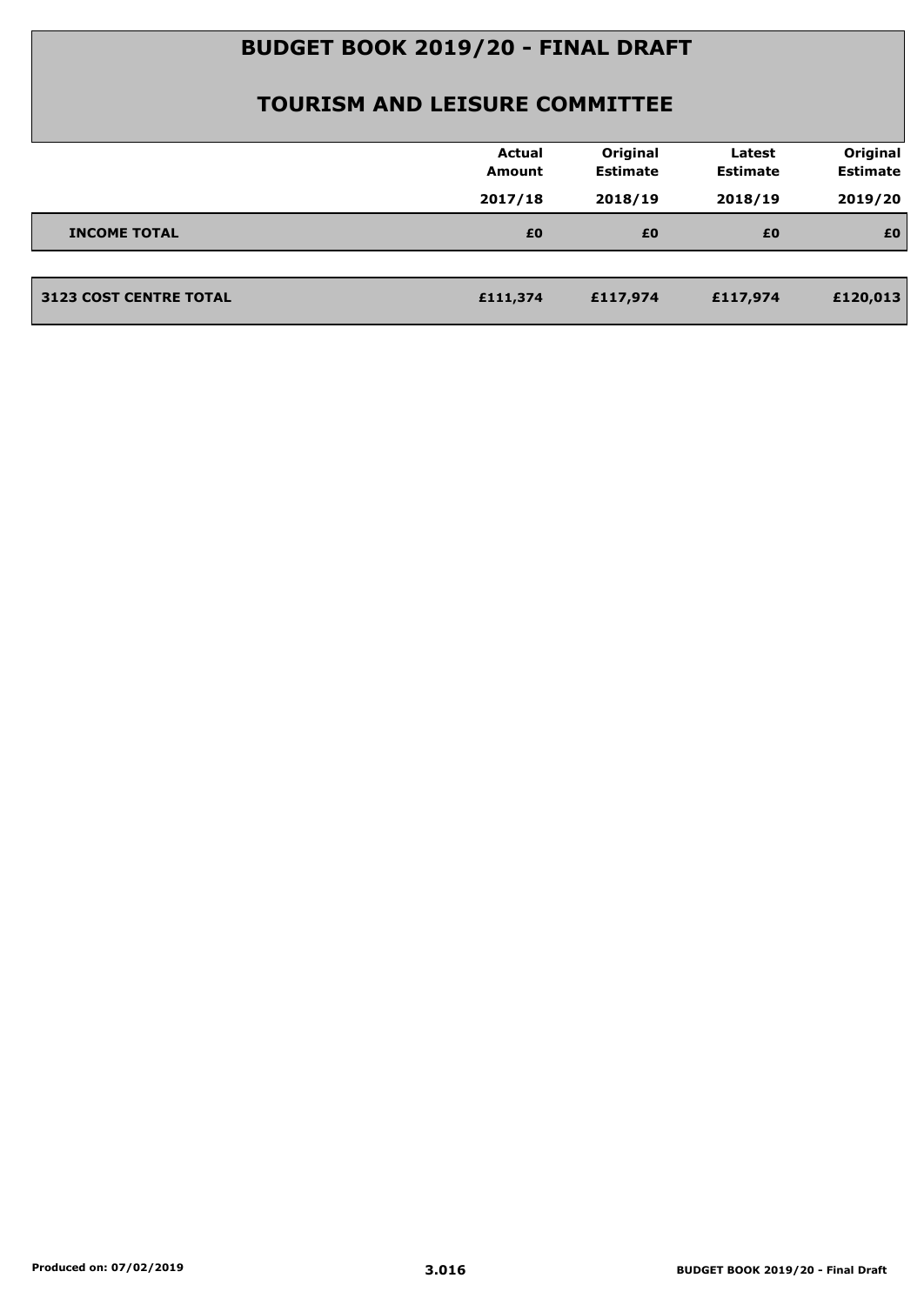|            |                                                | <b>Actual</b><br><b>Amount</b> | Original<br><b>Estimate</b> | Latest<br><b>Estimate</b> | Original<br><b>Estimate</b> |
|------------|------------------------------------------------|--------------------------------|-----------------------------|---------------------------|-----------------------------|
|            |                                                | 2017/18                        | 2018/19                     | 2018/19                   | 2019/20                     |
|            | COST CENTRE: 3124 Lytham-Parks (Non-Strategic) |                                |                             |                           |                             |
| 3124/10022 | Salaries - Overtime (1.5)                      | £192                           | £0                          | £0                        | £0                          |
| 3124/10023 | Salaries - Overtime (2.0)                      | £103                           | £0                          | £0                        | £0                          |
| 3124/11000 | National Insurance                             | £28                            | £0                          | £0                        | £0                          |
| 3124/12000 | Pension Costs (Employer Contrbtn)              | £45                            | £0                          | £0                        | £0                          |
| 3124/12001 | Pension - Deficit Reduction Costs              | £35                            | £0                          | £0                        | £0                          |
| 3124/12021 | Actuarial Valn Adjustments (3 year)            | -£4                            | £0                          | £0                        | £0                          |
| 3124/12022 | Actuarial Valn Def Redcnt Adj (3 year)         | £0                             | £0                          | £0                        | £0                          |
| 3124/12099 | IAS 19 Adjustments                             | £20                            | £0                          | £0                        | £0                          |
|            | <b>Sub Total: Employees</b>                    | £417                           | £0                          | £0                        | £O                          |
| 3124/20103 | Other Miscellaneous Repairs                    | £0                             | £0                          | £0                        | £1,500                      |
| 3124/27001 | <b>Trade Refuse Collection</b>                 | £0                             | £300                        | £300                      | £300                        |
| 3124/28001 | General Maintenance of Grounds                 | £6,352                         | £5,000                      | £5,000                    | £5,000                      |
| 3124/28011 | Floral Displays                                | £6,287                         | £7,100                      | £7,100                    | £7,100                      |
| 3124/28031 | Fertilisers/Pesticides                         | £0                             | £500                        | £500                      | £500                        |
| 3124/28032 | Grounds Maintenance Materials                  | £300                           | £750                        | £750                      | £750                        |
| 3124/29000 | Fire Insurance                                 | £35                            | £35                         | £35                       | £35                         |
|            | <b>Sub Total: Premises Related Expenses</b>    | £12,974                        | £13,685                     | £13,685                   | £15,185                     |
| 3124/40100 | Purchase of Equipment                          | £2,848                         | £3,000                      | £3,000                    | £3,000                      |
| 3124/41600 | Protective Clothing Prchse/Rep                 | £162                           | £200                        | £200                      | £200                        |
|            | <b>Sub Total: Supplies and Services</b>        | £3,010                         | £3,200                      | £3,200                    | £3,200                      |
| 3124/70101 | SS - Accountancy Services                      | £243                           | £230                        | £230                      | £251                        |
| 3124/70102 | SS - Finance Administration                    | £7,899                         | £6,684                      | £6,684                    | £4,138                      |
| 3124/70400 | SS - Property Management Team                  | £898                           | £911                        | £911                      | £1,015                      |
| 3124/70507 | SS - Accomm - Snowdon Road Depot               | £1,720                         | £2,342                      | £2,342                    | £2,261                      |
| 3124/70700 | SS - Insurance & Risk Mgmnt                    | £608                           | £549                        | £549                      | £641                        |
| 3124/75304 | SM - Parks Strategic Management Team           | £2,821                         | £3,108                      | £3,108                    | £2,022                      |
| 3124/75305 | SM - Parks Operational Management Team         | £10,269                        | £4,551                      | £4,551                    | £5,186                      |
| 3124/75308 | SM - Parks Mobile & Arbor Team                 | £48,608                        | £61,911                     | £61,911                   | £56,714                     |
| 3124/75309 | SM - Play & Projects Team                      | £4,483                         | £4,103                      | £4,103                    | £4,296                      |
| 3124/75310 | SM - Grounds Maintenance Team                  | £5,358                         | £5,514                      | £5,514                    | £9,133                      |
| 3124/75600 | SM - Technical Services Team                   | £896                           | £906                        | £906                      | £926                        |
|            | <b>Sub Total: Support Services</b>             | £83,803                        | £90,809                     | £90,809                   | £86,583                     |
|            | <b>EXPENDITURE TOTAL</b>                       | £100,204                       | £107,694                    | £107,694                  | £104,968                    |
| 3124/95100 | Ground Rents                                   | $-E1,836$                      | $-E950$                     | $-E950$                   | $-E950$                     |
|            | <b>Sub Total: Customer and Client Receipts</b> | $-£1,836$                      | $-£950$                     | $-£950$                   | $-£950$                     |
|            | <b>INCOME TOTAL</b>                            | $-£1,836$                      | $-£950$                     | $-£950$                   | $-£950$                     |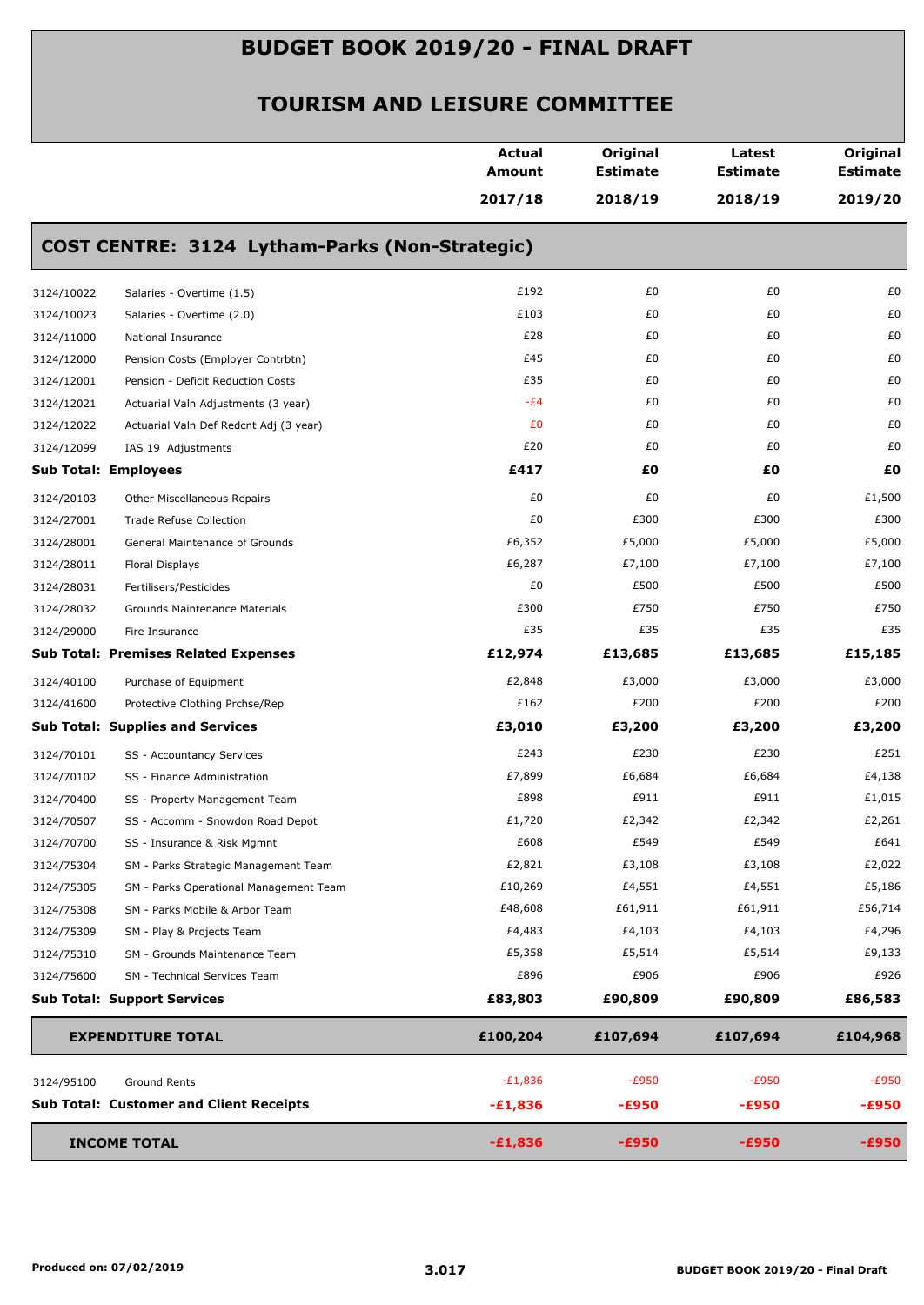|                               | Actual  | Original        | Latest          | Original        |
|-------------------------------|---------|-----------------|-----------------|-----------------|
|                               | Amount  | <b>Estimate</b> | <b>Estimate</b> | <b>Estimate</b> |
|                               | 2017/18 | 2018/19         | 2018/19         | 2019/20         |
| <b>3124 COST CENTRE TOTAL</b> | £98,368 | £106,744        | £106,744        | £104,018        |
|                               |         |                 |                 |                 |
|                               |         |                 |                 |                 |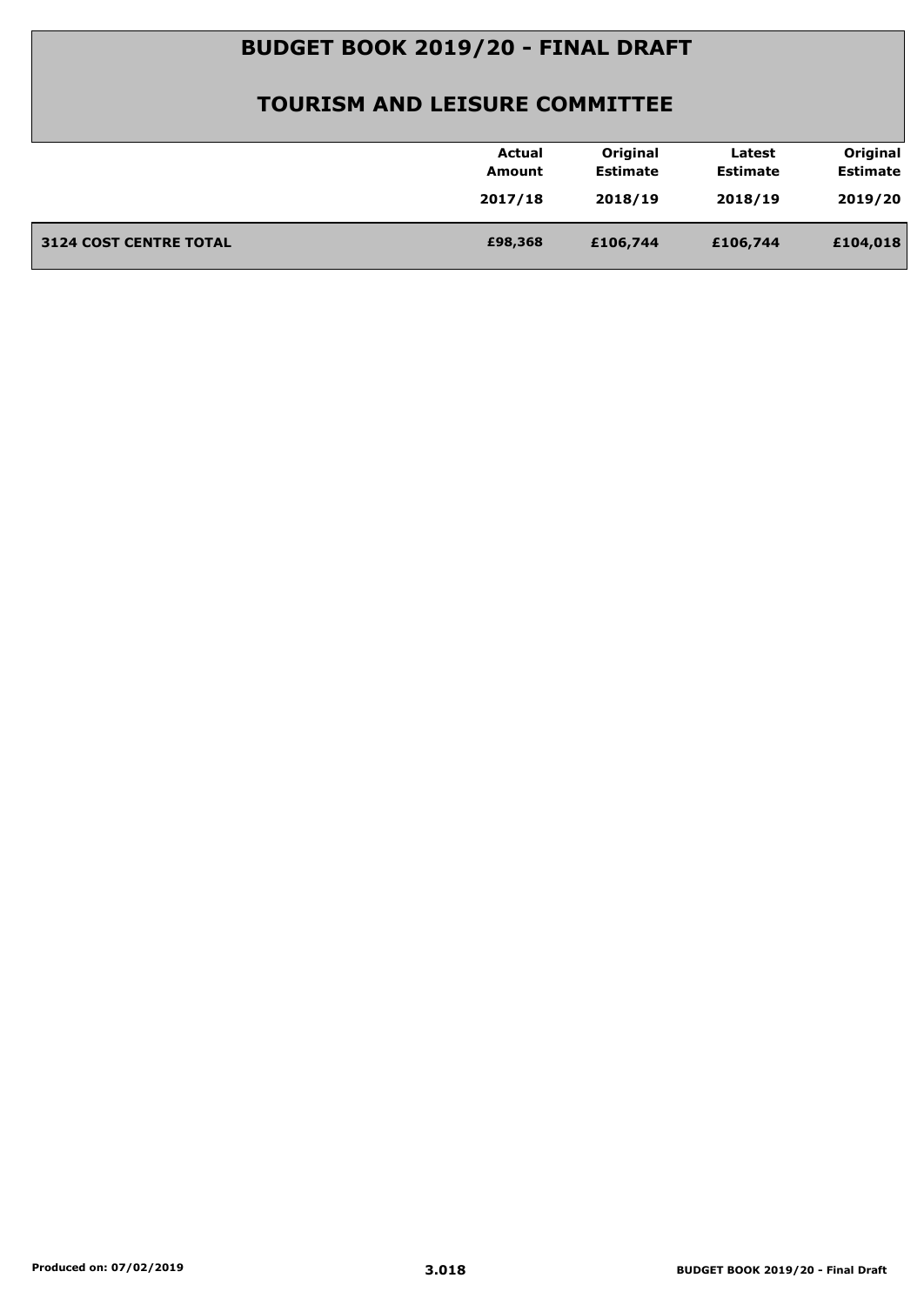|            |                                                      | <b>Actual</b><br>Amount | Original<br><b>Estimate</b> | Latest<br><b>Estimate</b> | Original<br><b>Estimate</b> |
|------------|------------------------------------------------------|-------------------------|-----------------------------|---------------------------|-----------------------------|
|            |                                                      | 2017/18                 | 2018/19                     | 2018/19                   | 2019/20                     |
|            | <b>COST CENTRE: 3126 Park View-Parks (Strategic)</b> |                         |                             |                           |                             |
| 3126/22014 | Reps & Mtce of Capital Schemes                       | £90                     | £3,000                      | £3,000                    | £3,000                      |
| 3126/27001 | Trade Refuse Collection                              | £2,972                  | £1,000                      | £1,000                    | £1,000                      |
| 3126/28001 | General Maintenance of Grounds                       | £0                      | £300                        | £300                      | £300                        |
| 3126/28011 | Floral Displays                                      | £100                    | £0                          | £0                        | £0                          |
| 3126/28032 | Grounds Maintenance Materials                        | £0                      | £100                        | £100                      | £100                        |
| 3126/28035 | Sports Field Line Marking                            | £1,000                  | £1,000                      | £1,000                    | £1,000                      |
|            | <b>Sub Total: Premises Related Expenses</b>          | £4,162                  | £5,400                      | £5,400                    | £5,400                      |
| 3126/40100 | Purchase of Equipment                                | £0                      | £350                        | £350                      | £350                        |
| 3126/41600 | Protective Clothing Prchse/Rep                       | £0                      | £100                        | £100                      | £100                        |
|            | <b>Sub Total: Supplies and Services</b>              | £0                      | £450                        | £450                      | £450                        |
| 3126/70101 | SS - Accountancy Services                            | £243                    | £230                        | £230                      | £251                        |
| 3126/70700 | SS - Insurance & Risk Mgmnt                          | £304                    | £275                        | £275                      | £321                        |
| 3126/75304 | SM - Parks Strategic Management Team                 | £694                    | £229                        | £229                      | £253                        |
| 3126/75305 | SM - Parks Operational Management Team               | £5,370                  | £1,892                      | £1,892                    | £2,024                      |
| 3126/75308 | SM - Parks Mobile & Arbor Team                       | £7,342                  | £8,799                      | £8,799                    | £9,852                      |
| 3126/75309 | SM - Play & Projects Team                            | £0                      | £2,052                      | £2,052                    | £2,148                      |
|            | <b>Sub Total: Support Services</b>                   | £13,953                 | £13,477                     | £13,477                   | £14,849                     |
|            | <b>EXPENDITURE TOTAL</b>                             | £18,115                 | £19,327                     | £19,327                   | £20,699                     |
|            | 3126 COST CENTRE TOTAL                               | £18,115                 | £19,327                     | £19,327                   | £20,699                     |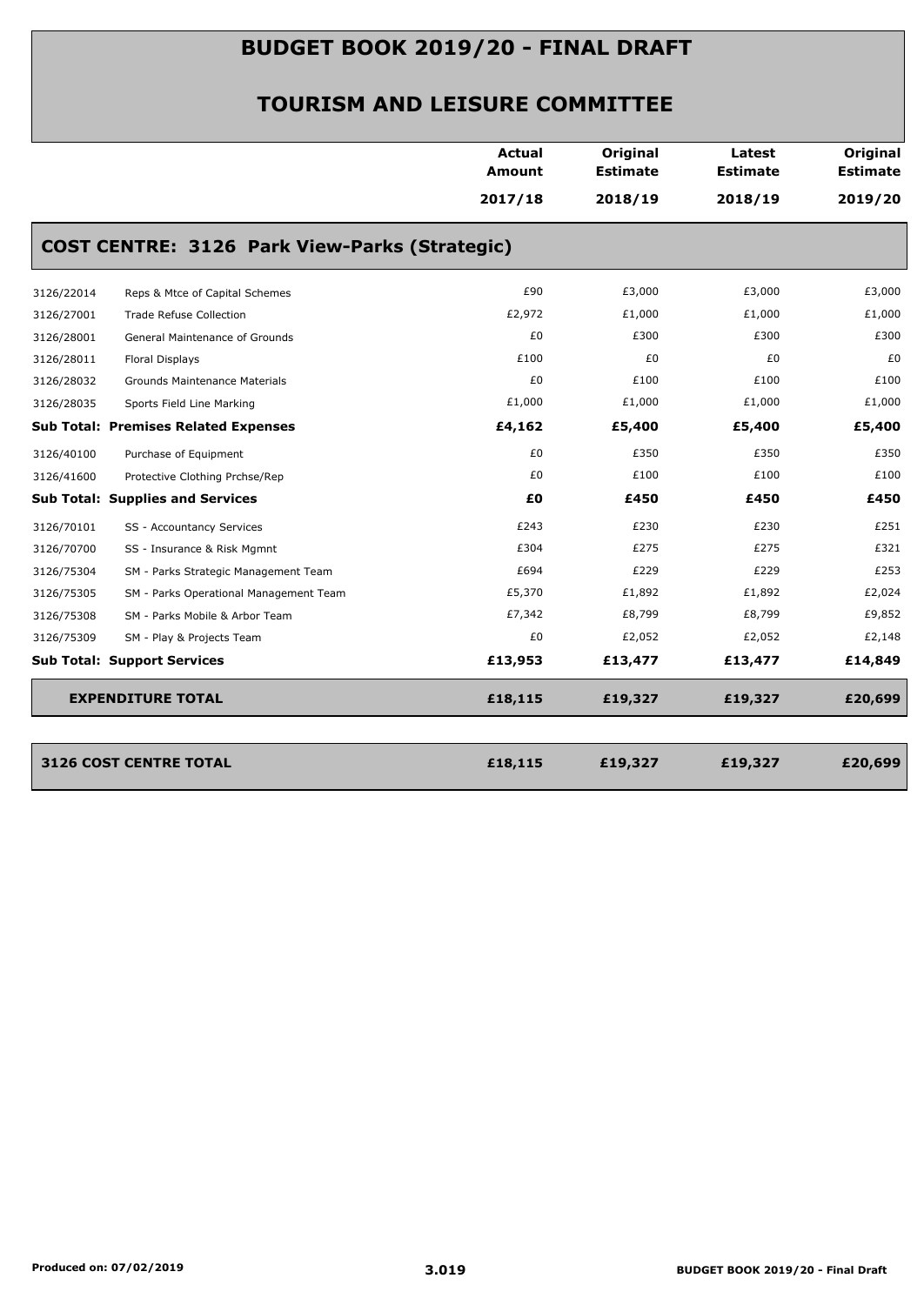|            |                                              | <b>Actual</b><br><b>Amount</b> | Original<br><b>Estimate</b> | Latest<br><b>Estimate</b> | Original<br><b>Estimate</b> |
|------------|----------------------------------------------|--------------------------------|-----------------------------|---------------------------|-----------------------------|
|            |                                              | 2017/18                        | 2018/19                     | 2018/19                   | 2019/20                     |
|            | <b>COST CENTRE: 3135 Parks Development</b>   |                                |                             |                           |                             |
| 3135/13000 | Agency Staff                                 | £9,697                         | £0                          | £0                        | £0                          |
|            | <b>Sub Total: Employees</b>                  | £9,697                         | £O                          | £0                        | £0                          |
| 3135/28071 | Fylde in Bloom                               | £6,000                         | £3,500                      | £3,500                    | £3,500                      |
|            | <b>Sub Total: Premises Related Expenses</b>  | £6,000                         | £3,500                      | £3,500                    | £3,500                      |
| 3135/34001 | Oth Public Trspt Csts - Offcrs               | £6                             | £0                          | £0                        | £0                          |
|            | <b>Sub Total: Transport Related Expenses</b> | £6                             | £O                          | £0                        | £0                          |
| 3135/70000 | SS - Chief Executive                         | £0                             | £1,735                      | £1,735                    | £1,758                      |
| 3135/70101 | SS - Accountancy Services                    | £495                           | £469                        | £469                      | £511                        |
| 3135/70102 | SS - Finance Administration                  | £1,394                         | £1,180                      | £1,180                    | £1,155                      |
| 3135/70200 | SS - Computer Services                       | £12,081                        | £11,295                     | £11,295                   | £13,404                     |
| 3135/70300 | SS - Human Resources                         | £2,595                         | £2,409                      | £2,409                    | £2,402                      |
| 3135/70301 | SS - Payroll Administration                  | £600                           | £604                        | £604                      | £463                        |
| 3135/70400 | SS - Property Management Team                | £625                           | £617                        | £617                      | £697                        |
| 3135/70500 | SS - Accommodation - Town Hall               | £10,574                        | £3,706                      | £3,706                    | £3,524                      |
| 3135/70700 | SS - Insurance & Risk Mgmnt                  | £456                           | £412                        | £412                      | £481                        |
| 3135/70901 | SS - Public Relations                        | £1,278                         | £1,052                      | £1,052                    | £1,075                      |
| 3135/70902 | SS - Customer Service Assistants             | £4,562                         | £2,955                      | £2,955                    | £3,117                      |
| 3135/71100 | SS - Customer Service Specialists            | £2,917                         | £2,738                      | £2,738                    | £2,730                      |
| 3135/75302 | SM - Tourism & Cultural Services Team        | £0                             | £14,278                     | £14,278                   | £15,527                     |
| 3135/75304 | SM - Parks Strategic Management Team         | £20,806                        | £4,723                      | £4,723                    | £6,319                      |
| 3135/75305 | SM - Parks Operational Management Team       | £28,950                        | £25,608                     | £25,608                   | £34,005                     |
| 3135/75308 | SM - Parks Mobile & Arbor Team               | £5,757                         | £10,264                     | £10,264                   | £12,046                     |
| 3135/75309 | SM - Play & Projects Team                    | £5,604                         | £5,129                      | £5,129                    | £8,054                      |
| 3135/75403 | SM - Corporate Safety                        | £537                           | £528                        | £528                      | £649                        |
| 3135/75504 | SM - Development Services Mgt Team           | £6,205                         | £5,609                      | £5,609                    | £5,687                      |
|            | <b>Sub Total: Support Services</b>           | £105,436                       | £95,311                     | £95,311                   | £113,604                    |
| 3135/80000 | Capital Charges - Depreciation               | £17,453                        | £0                          | £0                        | £0                          |
|            | Sub Total: Deprctn and Impairment Losses     | £17,453                        | £0                          | £Ο                        | £0                          |
|            | <b>EXPENDITURE TOTAL</b>                     | £138,592                       | £98,811                     | £98,811                   | £117,104                    |
|            | <b>INCOME TOTAL</b>                          | £0                             | £0                          | £0                        | £0                          |
|            | 3135 COST CENTRE TOTAL                       | £138,592                       | £98,811                     | £98,811                   | £117,104                    |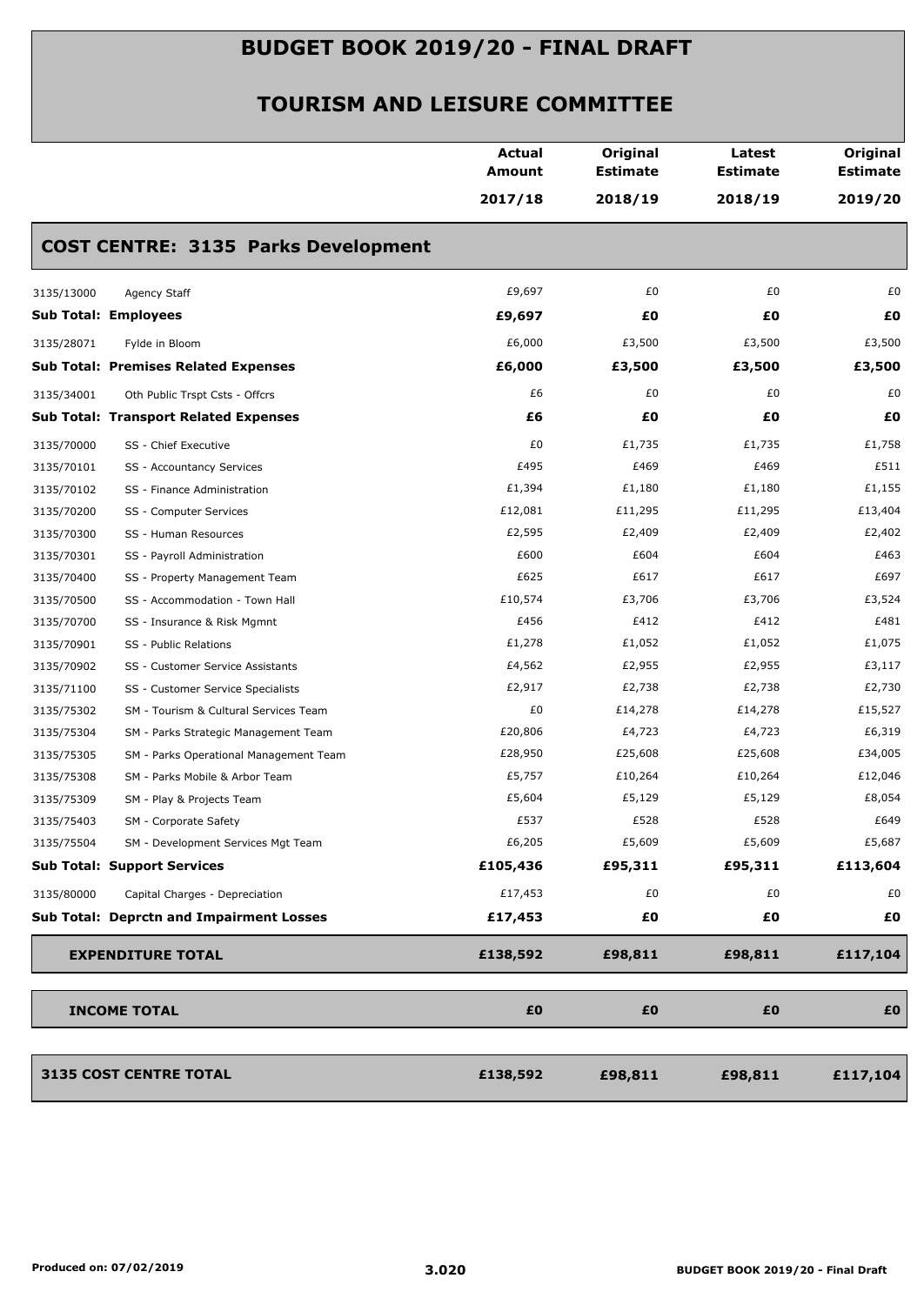|            |                                                      | <b>Actual</b><br><b>Amount</b> | Original<br><b>Estimate</b> | Latest<br><b>Estimate</b> | Original<br><b>Estimate</b> |
|------------|------------------------------------------------------|--------------------------------|-----------------------------|---------------------------|-----------------------------|
|            |                                                      | 2017/18                        | 2018/19                     | 2018/19                   | 2019/20                     |
|            | COST CENTRE: 3137 Parks Devlpmnt - Lytham & St Annes |                                |                             |                           |                             |
| 3137/22007 | Parks Furniture                                      | £10,231                        | £6,100                      | £14,422                   | £6,100                      |
| 3137/22013 | Drives and Paths                                     | £27,289                        | £20,000                     | £28,000                   | £20,000                     |
| 3137/28012 | Trees                                                | £100                           | £100                        | £100                      | £100                        |
| 3137/28013 | Trees & Shrubs                                       | £14,309                        | £14,300                     | £14,300                   | £14,300                     |
| 3137/28052 | Hard Landscape Schemes                               | £13,703                        | £13,500                     | £13,500                   | £13,500                     |
| 3137/28053 | Signs and Interpretation                             | £3,326                         | £3,000                      | £5,000                    | £3,000                      |
| 3137/28061 | Allotments                                           | £1,552                         | £2,000                      | £2,000                    | £2,000                      |
| 3137/28063 | Comm Projects & Initiatives                          | £14,817                        | £14,500                     | £14,500                   | £14,500                     |
| 3137/28071 | Fylde in Bloom                                       | £6,499                         | £4,000                      | £4,000                    | £4,000                      |
|            | <b>Sub Total: Premises Related Expenses</b>          | £91,827                        | £77,500                     | £95,822                   | £77,500                     |
| 3137/42600 | <b>Consultants Fees</b>                              | £0                             | £0                          | £12,000                   | £0                          |
|            | <b>Sub Total: Supplies and Services</b>              | £0                             | £0                          | £12,000                   | £0                          |
| 3137/70600 | SS - Head of Governance                              | £0                             | £0                          | £0                        | £929                        |
| 3137/70700 | SS - Insurance & Risk Mgmnt                          | £456                           | £412                        | £412                      | £481                        |
| 3137/75304 | SM - Parks Strategic Management Team                 | £478                           | £458                        | £458                      | £506                        |
|            | <b>Sub Total: Support Services</b>                   | £934                           | £870                        | £870                      | £1,916                      |
|            | <b>EXPENDITURE TOTAL</b>                             | £92,761                        | £78,370                     | £108,692                  | £79,416                     |
| 3137/91202 | s106 Contributions                                   | $-E763$                        | £0                          | £0                        | £0                          |
|            | <b>Sub Total: Oth Grants Rembsmts and Ctbns</b>      | $-E763$                        | £0                          | £Ο                        | £0                          |
|            | <b>INCOME TOTAL</b>                                  | $-E763$                        | £0                          | £0                        | £0                          |
|            |                                                      |                                |                             |                           |                             |
|            | <b>3137 COST CENTRE TOTAL</b>                        | £91,998                        | £78,370                     | £108,692                  | £79,416                     |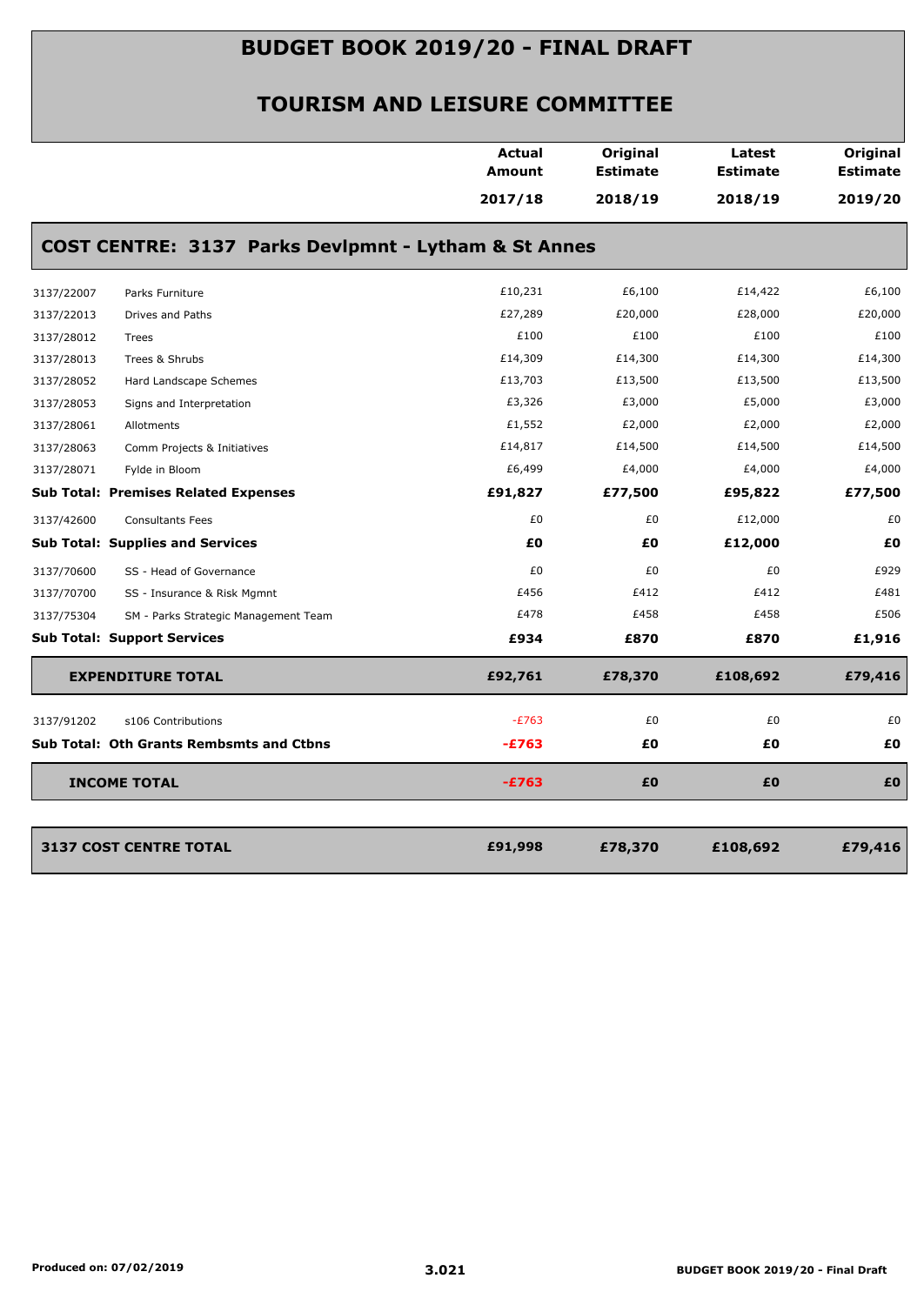|            |                                                                     | <b>Actual</b><br><b>Amount</b> | Original<br><b>Estimate</b> | Latest<br><b>Estimate</b> | Original<br><b>Estimate</b> |
|------------|---------------------------------------------------------------------|--------------------------------|-----------------------------|---------------------------|-----------------------------|
|            |                                                                     | 2017/18                        | 2018/19                     | 2018/19                   | 2019/20                     |
|            | <b>COST CENTRE: 7550 Parks, Leisure &amp; Cultural ServicesTeam</b> |                                |                             |                           |                             |
| 7550/10000 | Salaries - Basic Pay                                                | £71,702                        | £74,028                     | £74,028                   | £76,830                     |
| 7550/10098 | IFRS - Accrued Annual/Flexi Leave Adj                               | £343                           | £0                          | £0                        | £0                          |
| 7550/11000 | National Insurance                                                  | £7,819                         | £7,963                      | £7,963                    | £8,349                      |
| 7550/12000 | Pension Costs (Employer Contrbtn)                                   | £10,899                        | £11,252                     | £11,252                   | £11,678                     |
| 7550/12001 | Pension - Deficit Reduction Costs                                   | £8,400                         | £7,895                      | £7,895                    | £7,941                      |
| 7550/12021 | Actuarial Valn Adjustments (3 year)                                 | $-E1,035$                      | $-E1,702$                   | $-E1,702$                 | $-E2,151$                   |
| 7550/12022 | Actuarial Valn Def Redcnt Adj (3 year)                              | $-E56$                         | £0                          | £0                        | £0                          |
| 7550/12099 | IAS 19 Adjustments                                                  | £4,761                         | £0                          | £0                        | £0                          |
| 7550/14008 | Mobile Phone Allowance                                              | £300                           | £0                          | £0                        | £0                          |
| 7550/18100 | Insurance - Employers Liability                                     | £508                           | £625                        | £625                      | £508                        |
|            | Sub Total: Employees                                                | £103,641                       | £100,061                    | £100,061                  | £103,155                    |
| 7550/34001 | Oth Public Trspt Csts - Offcrs                                      | £361                           | £0                          | £0                        | £0                          |
| 7550/35000 | <b>Essential User Allowance</b>                                     | £963                           | £964                        | £964                      | £964                        |
| 7550/35001 | Car Mileage Allowance                                               | £44                            | £1,000                      | £1,000                    | £1,000                      |
|            | <b>Sub Total: Transport Related Expenses</b>                        | £1,367                         | £1,964                      | £1,964                    | £1,964                      |
| 7550/42101 | Photocopying Charges                                                | £480                           | £898                        | £898                      | £898                        |
| 7550/43000 | Postage                                                             | £26                            | £156                        | £156                      | £156                        |
| 7550/43103 | Mobile Phones - Calls/Rental                                        | £149                           | £154                        | £154                      | £154                        |
| 7550/43503 | Computer - Program Licnce Chgs                                      | £3,050                         | £2,800                      | £3,000                    | £3,000                      |
| 7550/46106 | Insurance - Public Liability                                        | £1,432                         | £1,432                      | £1,432                    | £1,432                      |
|            | <b>Sub Total: Supplies and Services</b>                             | £5,137                         | £5,440                      | £5,640                    | £5,640                      |
| 7550/58002 | Land Registry Fees                                                  | £6                             | £0                          | £0                        | £0                          |
|            | <b>Sub Total: Third Party Payments</b>                              | £6                             | £O                          | £0                        | £0                          |
| 7550/70101 | SS - Accountancy Services                                           | £3,452                         | £3,287                      | £3,287                    | £3,322                      |
| 7550/70103 | SS - Internal Audit                                                 | £0                             | £0                          | £0                        | £2,738                      |
| 7550/70200 | SS - Computer Services                                              | £6,352                         | £5,949                      | £5,949                    | £7,334                      |
| 7550/70300 | SS - Human Resources                                                | £1,513                         | £1,504                      | £1,504                    | £1,520                      |
| 7550/70301 | SS - Payroll Administration                                         | £139                           | £140                        | £140                      | £140                        |
| 7550/70400 | SS - Property Management Team                                       | £354                           | £405                        | £405                      | £451                        |
| 7550/70500 | SS - Accommodation - Town Hall                                      | £10,574                        | £3,706                      | £3,706                    | £3,524                      |
| 7550/70902 | SS - Customer Service Assistants                                    | £3,617                         | £2,038                      | £2,038                    | £2,080                      |
| 7550/71100 | SS - Customer Service Specialists                                   | £2,321                         | £2,163                      | £2,163                    | £2,066                      |
| 7550/75403 | SM - Corporate Safety                                               | £235                           | £253                        | £253                      | £253                        |
|            | <b>Sub Total: Support Services</b>                                  | £28,557                        | £19,445                     | £19,445                   | £23,428                     |
|            | <b>EXPENDITURE TOTAL</b>                                            | £138,708                       | £126,910                    | £127,110                  | £134,187                    |
| 7550/99000 | Support Service Recharge                                            | $-E138,708$                    | $-E126,910$                 | $-E126,910$               | $-E134,187$                 |
|            | Sub Total: Recharge Income                                          | $-£138,708$                    | $-£126,910$                 | $-£126,910$               | $-£134,187$                 |
|            |                                                                     |                                |                             |                           |                             |
|            | <b>INCOME TOTAL</b>                                                 | $-£138,708$                    | $-£126,910$                 | $-£126,910$               | $-£134,187$                 |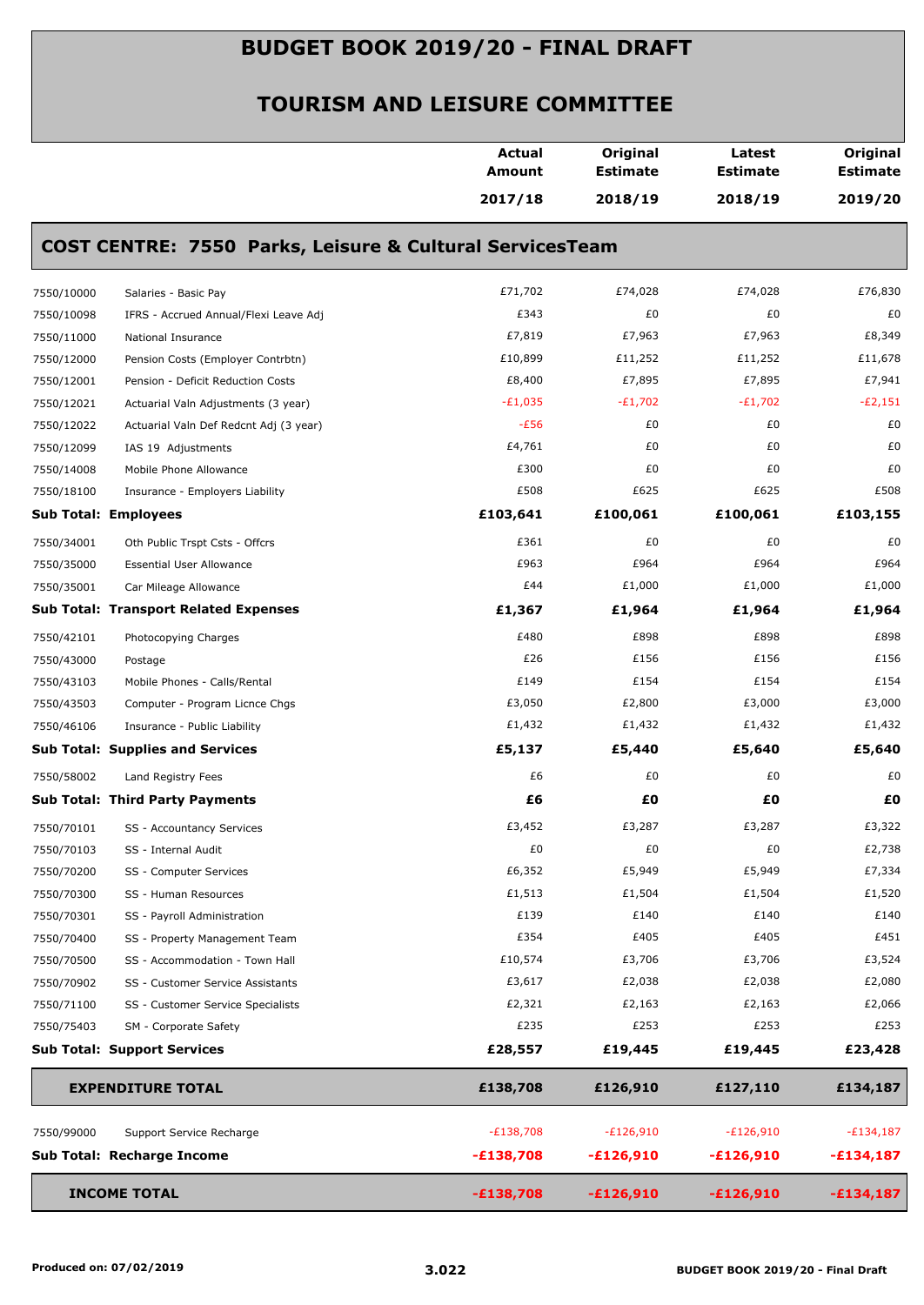| 2019/20<br>2017/18<br>2018/19<br>2018/19<br>£0<br><b>7550 COST CENTRE TOTAL</b><br>£0<br>£0<br>£200 | <b>Actual</b><br>Amount | Original<br><b>Estimate</b> | Latest<br><b>Estimate</b> | Original<br><b>Estimate</b> |
|-----------------------------------------------------------------------------------------------------|-------------------------|-----------------------------|---------------------------|-----------------------------|
|                                                                                                     |                         |                             |                           |                             |
|                                                                                                     |                         |                             |                           |                             |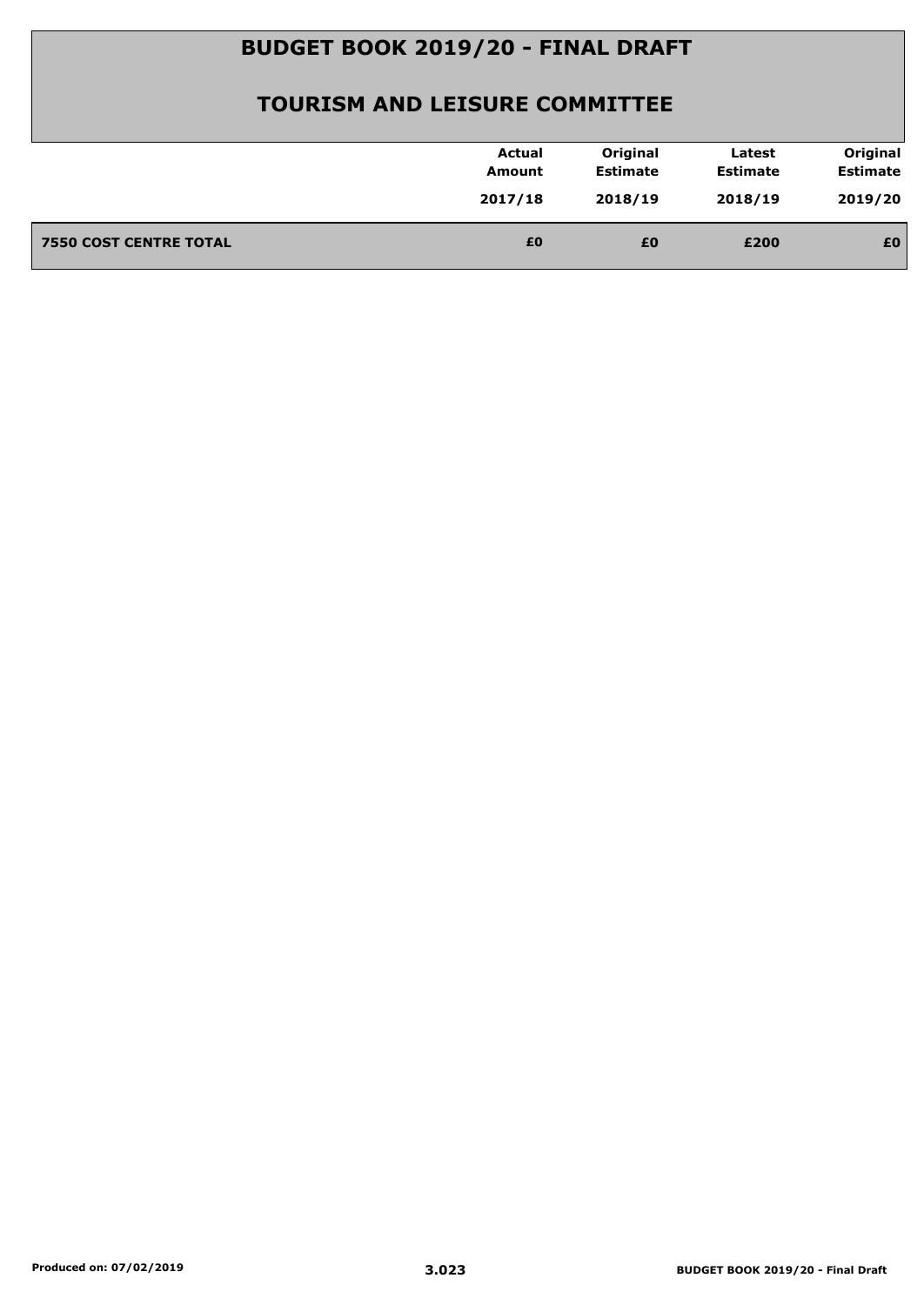|            |                                                            | <b>Actual</b><br>Amount | Original<br><b>Estimate</b> | Latest<br><b>Estimate</b> | Original<br><b>Estimate</b> |
|------------|------------------------------------------------------------|-------------------------|-----------------------------|---------------------------|-----------------------------|
|            |                                                            | 2017/18                 | 2018/19                     | 2018/19                   | 2019/20                     |
|            | <b>COST CENTRE: 7551 Parks &amp; Coastal Services Team</b> |                         |                             |                           |                             |
| 7551/10000 | Salaries - Basic Pay                                       | £120,123                | £141,696                    | £141,696                  | £145,216                    |
| 7551/10041 | Salaries - Sickness Pay                                    | £6,842                  | £0                          | £0                        | £0                          |
| 7551/10098 | IFRS - Accrued Annual/Flexi Leave Adj                      | £530                    | £0                          | £0                        | £0                          |
| 7551/11000 | National Insurance                                         | £12,662                 | £13,921                     | £13,921                   | £14,407                     |
| 7551/12000 | Pension Costs (Employer Contrbtn)                          | £14,047                 | £14,605                     | £14,605                   | £14,896                     |
| 7551/12001 | Pension - Deficit Reduction Costs                          | £10,826                 | £10,246                     | £10,246                   | £10,175                     |
| 7551/12021 | Actuarial Valn Adjustments (3 year)                        | $-E1,334$               | $-E2,210$                   | $-E2,210$                 | $-E2,756$                   |
| 7551/12022 | Actuarial Valn Def Redcnt Adj (3 year)                     | $-E72$                  | £0                          | £0                        | £0                          |
| 7551/12099 | IAS 19 Adjustments                                         | £6,137                  | £0                          | £0                        | £0                          |
| 7551/13000 | Agency Staff                                               | £1,417                  | £0                          | £0                        | £0                          |
| 7551/14001 | First Aid Allowance                                        | £26                     | £0                          | £0                        | £0                          |
| 7551/18004 | Misc Occupational Health Costs                             | £300                    | £0                          | £0                        | £0                          |
| 7551/18100 | Insurance - Employers Liability                            | £617                    | £1,419                      | £1,419                    | £1,277                      |
|            | <b>Sub Total: Employees</b>                                | £172,120                | £179,677                    | £179,677                  | £183,215                    |
| 7551/35000 | <b>Essential User Allowance</b>                            | £1,926                  | £1,928                      | £1,928                    | £1,928                      |
| 7551/35001 | Car Mileage Allowance                                      | £2,633                  | £2,000                      | £2,000                    | £2,000                      |
|            | <b>Sub Total: Transport Related Expenses</b>               | £4,559                  | £3,928                      | £3,928                    | £3,928                      |
| 7551/42101 | Photocopying Charges                                       | £205                    | £583                        | £583                      | £583                        |
| 7551/43000 | Postage                                                    | £1                      | £11                         | £11                       | £11                         |
| 7551/43103 | Mobile Phones - Calls/Rental                               | £538                    | £779                        | £779                      | £779                        |
| 7551/46106 | Insurance - Public Liability                               | £1,738                  | £2,995                      | £2,995                    | £2,995                      |
|            | <b>Sub Total: Supplies and Services</b>                    | £2,482                  | £4,368                      | £4,368                    | £4,368                      |
| 7551/70101 | SS - Accountancy Services                                  | £213                    | £203                        | £203                      | £205                        |
| 7551/70103 | SS - Internal Audit                                        | £0                      | £0                          | £0                        | £2,738                      |
| 7551/70200 | SS - Computer Services                                     | £9,557                  | £8,923                      | £8,923                    | £11,001                     |
| 7551/70300 | SS - Human Resources                                       | £2,270                  | £3,749                      | £3,749                    | £3,789                      |
| 7551/70301 | SS - Payroll Administration                                | £208                    | £352                        | £352                      | £352                        |
| 7551/70400 | SS - Property Management Team                              | £533                    | £609                        | £609                      | £679                        |
| 7551/70500 | SS - Accommodation - Town Hall                             | £15,906                 | £5,576                      | £5,576                    | £5,301                      |
| 7551/70902 | SS - Customer Service Assistants                           | £3,617                  | £2,038                      | £2,038                    | £2,080                      |
| 7551/71100 | SS - Customer Service Specialists                          | £2,321                  | £2,163                      | £2,163                    | £2,066                      |
| 7551/75304 | SM - Parks Strategic Management Team                       | £0                      | £18,338                     | £18,338                   | £24,556                     |
| 7551/75403 | SM - Corporate Safety                                      | £353                    | £632                        | £632                      | £632                        |
|            | <b>Sub Total: Support Services</b>                         | £34,978                 | £42,583                     | £42,583                   | £53,399                     |
|            | <b>EXPENDITURE TOTAL</b>                                   | £214,139                | £230,556                    | £230,556                  | £244,910                    |
| 7551/99000 | Support Service Recharge                                   | $-E214,139$             | $-E230,556$                 | $-E230,556$               | $-E244,910$                 |
|            | Sub Total: Recharge Income                                 | $-E214,139$             | $-£230,556$                 | $-E230,556$               | $-E244,910$                 |
|            | <b>INCOME TOTAL</b>                                        | $-E214,139$             | $-E230,556$                 | $-£230,556$               | $-E244,910$                 |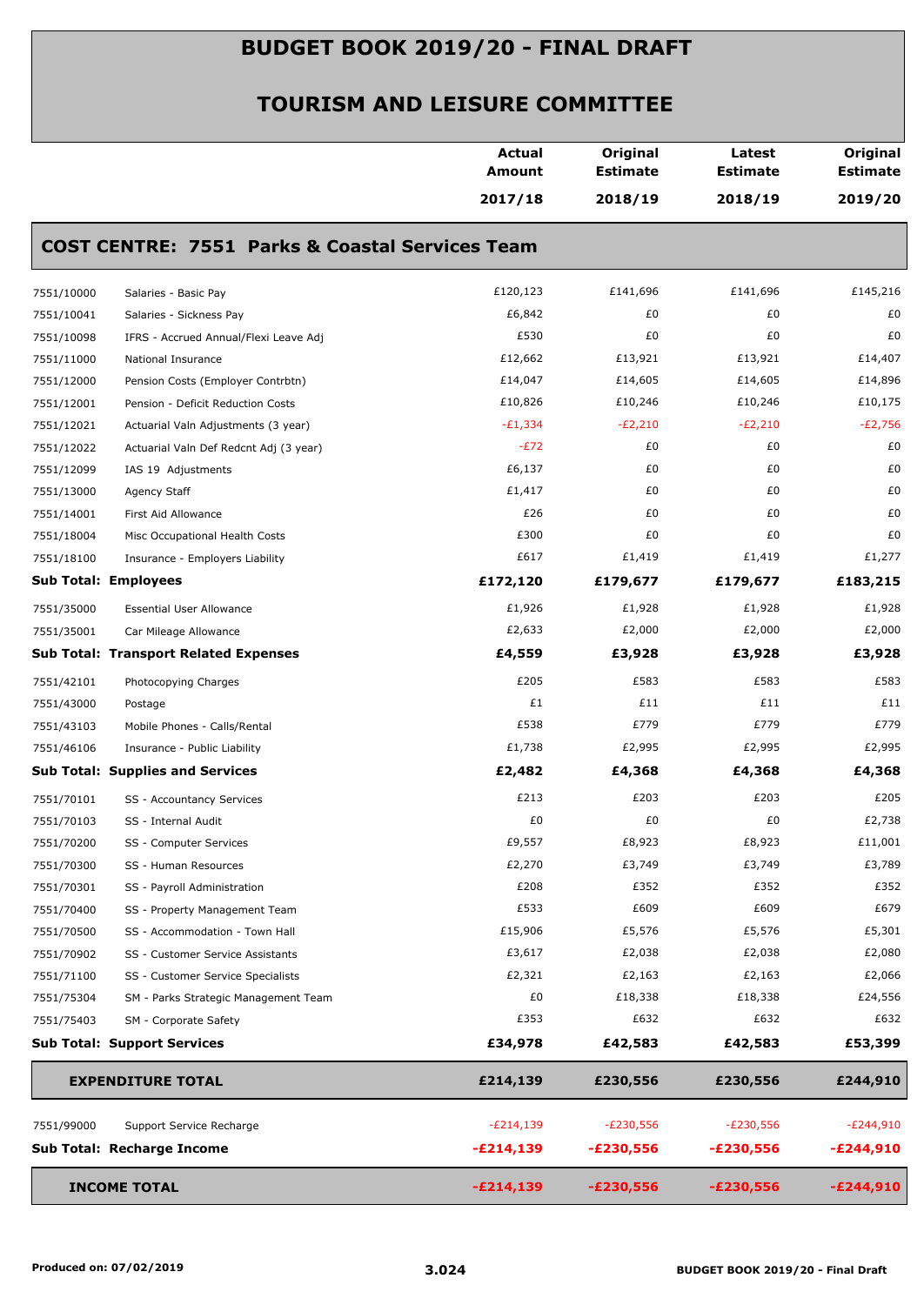| 2019/20<br>2017/18<br>2018/19<br>2018/19<br>£0<br><b>7551 COST CENTRE TOTAL</b><br>£0<br>£0<br>£0 | <b>Actual</b><br>Amount | Original<br><b>Estimate</b> | Latest<br><b>Estimate</b> | Original<br><b>Estimate</b> |
|---------------------------------------------------------------------------------------------------|-------------------------|-----------------------------|---------------------------|-----------------------------|
|                                                                                                   |                         |                             |                           |                             |
|                                                                                                   |                         |                             |                           |                             |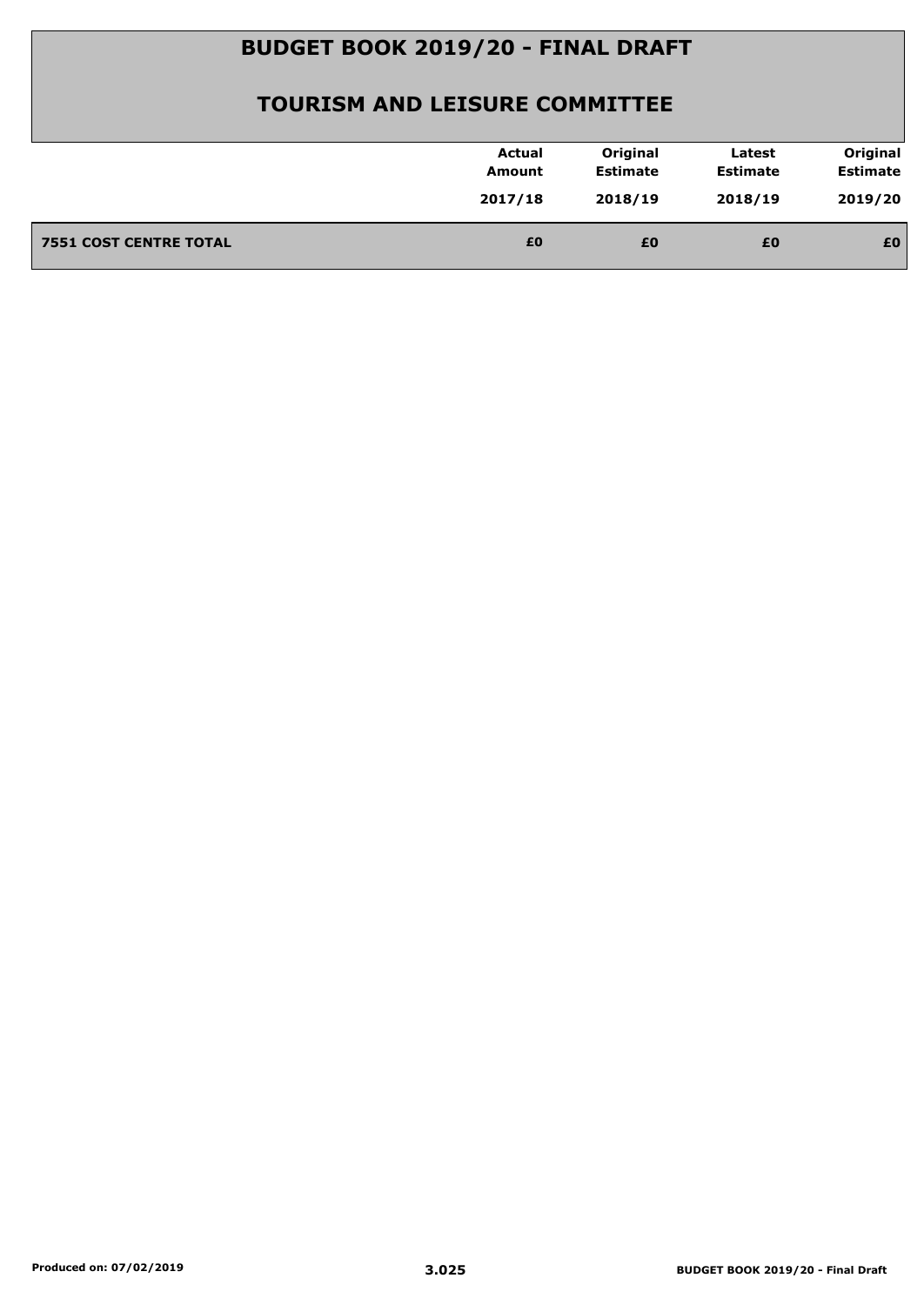|            |                                                        | <b>Actual</b><br><b>Amount</b> | Original<br><b>Estimate</b> | Latest<br><b>Estimate</b> | Original<br><b>Estimate</b> |
|------------|--------------------------------------------------------|--------------------------------|-----------------------------|---------------------------|-----------------------------|
|            |                                                        | 2017/18                        | 2018/19                     | 2018/19                   | 2019/20                     |
|            | <b>COST CENTRE: 7553 Parks Mobile &amp; Arbor Team</b> |                                |                             |                           |                             |
| 7553/10000 | Salaries - Basic Pay                                   | £73,839                        | £115,778                    | £115,778                  | £120,196                    |
| 7553/10022 | Salaries - Overtime (1.5)                              | £1,209                         | £1,500                      | £1,500                    | £1,500                      |
| 7553/10023 | Salaries - Overtime (2.0)                              | £1,201                         | £500                        | £500                      | £500                        |
| 7553/10041 | Salaries - Sickness Pay                                | £9,501                         | £0                          | £0                        | £0                          |
| 7553/11000 | National Insurance                                     | £6,902                         | £9,218                      | £9,218                    | £9,827                      |
| 7553/12000 | Pension Costs (Employer Contrbtn)                      | £12,432                        | £17,597                     | £17,597                   | £18,270                     |
| 7553/12001 | Pension - Deficit Reduction Costs                      | £9,581                         | £12,167                     | £12,167                   | £12,201                     |
| 7553/12021 | Actuarial Valn Adjustments (3 year)                    | $-E1,181$                      | $-E2,624$                   | $-E2,624$                 | $-E3,305$                   |
| 7553/12022 | Actuarial Valn Def Redcnt Adj (3 year)                 | $-E64$                         | £0                          | £0                        | £0                          |
| 7553/12099 | IAS 19 Adjustments                                     | £5,431                         | £0                          | £0                        | £0                          |
| 7553/13000 | Agency Staff                                           | £43,461                        | £34,336                     | £34,336                   | £35,856                     |
| 7553/17003 | Training Exps - qualifications                         | £710                           | £0                          | £0                        | £0                          |
| 7553/18004 | Misc Occupational Health Costs                         | £300                           | £0                          | £0                        | £0                          |
| 7553/18100 | Insurance - Employers Liability                        | £861                           | £1,059                      | £1,059                    | £861                        |
|            | <b>Sub Total: Employees</b>                            | £164,184                       | £189,531                    | £189,531                  | £195,906                    |
| 7553/32000 | Rech - Vehicle and Plant Costs                         | £93,001                        | £72,833                     | £72,833                   | £72,833                     |
|            | <b>Sub Total: Transport Related Expenses</b>           | £93,001                        | £72,833                     | £72,833                   | £72,833                     |
| 7553/43103 | Mobile Phones - Calls/Rental                           | £265                           | £123                        | £123                      | £123                        |
| 7553/46106 | Insurance - Public Liability                           | £2,426                         | £2,426                      | £2,426                    | £2,426                      |
|            | <b>Sub Total: Supplies and Services</b>                | £2,691                         | £2,549                      | £2,549                    | £2,549                      |
| 7553/70101 | SS - Accountancy Services                              | £213                           | £203                        | £203                      | £205                        |
| 7553/70102 | SS - Finance Administration                            | £668                           | £544                        | £544                      | £553                        |
| 7553/70300 | SS - Human Resources                                   | £6,074                         | £5,994                      | £5,994                    | £6,058                      |
| 7553/70301 | SS - Payroll Administration                            | £558                           | £564                        | £564                      | £564                        |
| 7553/70902 | SS - Customer Service Assistants                       | £3,617                         | £2,038                      | £2,038                    | £2,080                      |
| 7553/71100 | SS - Customer Service Specialists                      | £2,321                         | £2,163                      | £2,163                    | £2,066                      |
| 7553/75305 | SM - Parks Operational Management Team                 | £0                             | £15,856                     | £15,856                   | £16,052                     |
| 7553/75403 | SM - Corporate Safety                                  | £945                           | £1,010                      | £1,010                    | £1,010                      |
|            | <b>Sub Total: Support Services</b>                     | £14,396                        | £28,372                     | £28,372                   | £28,588                     |
|            | <b>EXPENDITURE TOTAL</b>                               | £274,273                       | £293,285                    | £293,285                  | £299,876                    |
| 7553/99000 | Support Service Recharge                               | $-E274,273$                    | $-E293,285$                 | $-E293,285$               | $-E299,876$                 |
|            | Sub Total: Recharge Income                             | $-E274,273$                    | -£293,285                   | $-E293,285$               | $-E299,876$                 |
|            | <b>INCOME TOTAL</b>                                    | $-E274,273$                    | $-E293,285$                 | $-E293,285$               | $-E299,876$                 |
|            |                                                        |                                |                             |                           |                             |
|            | <b>7553 COST CENTRE TOTAL</b>                          | £0                             | £0                          | £0                        | £0                          |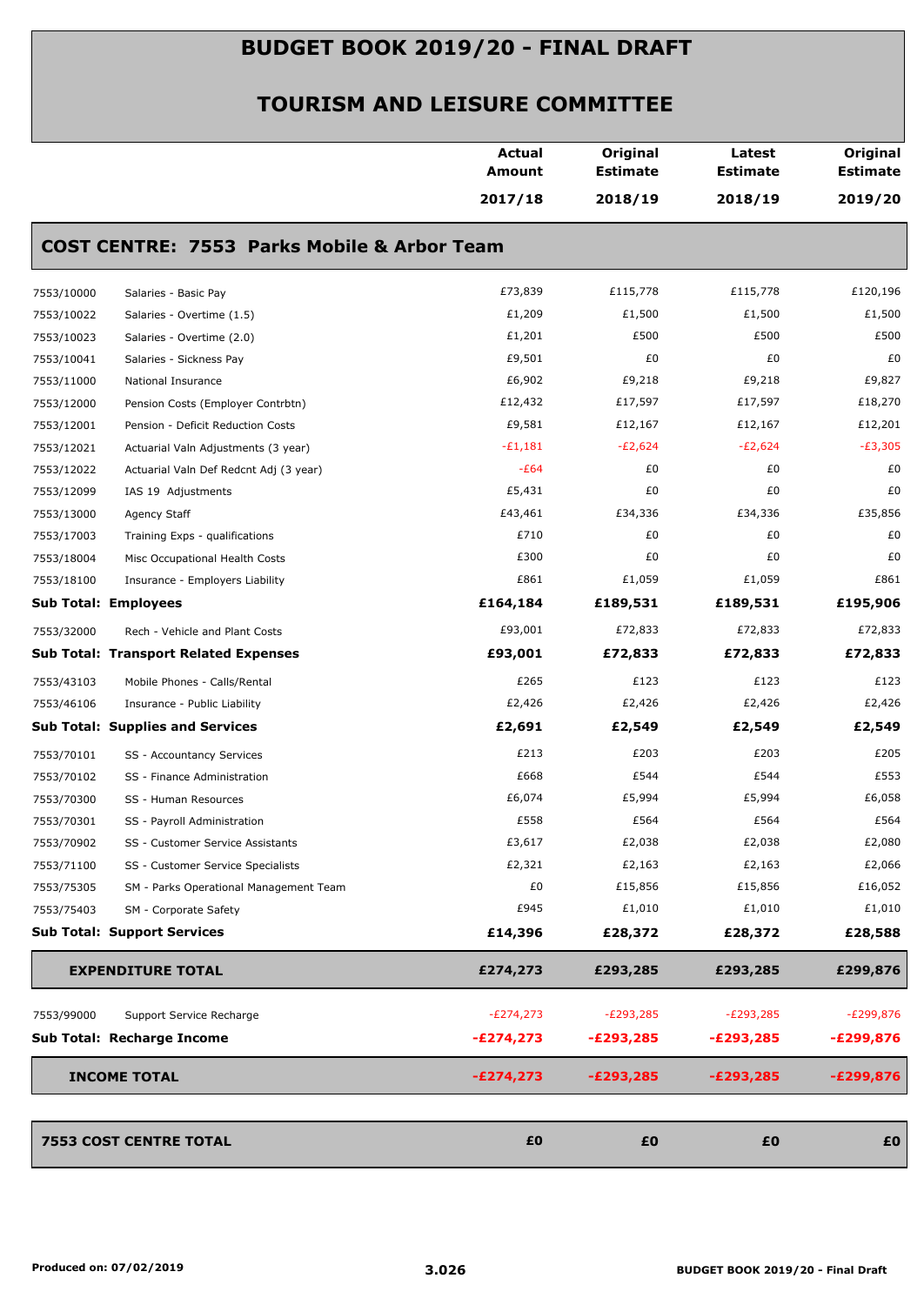|            |                                                 | Actual<br><b>Amount</b> | Original<br><b>Estimate</b> | Latest<br><b>Estimate</b> | Original<br><b>Estimate</b> |
|------------|-------------------------------------------------|-------------------------|-----------------------------|---------------------------|-----------------------------|
|            |                                                 | 2017/18                 | 2018/19                     | 2018/19                   | 2019/20                     |
|            | <b>COST CENTRE: 7554 Play and Projects Team</b> |                         |                             |                           |                             |
| 7554/10000 | Salaries - Basic Pay                            | £42,410                 | £43,652                     | £43,652                   | £45,002                     |
| 7554/10021 | Salaries - Overtime (1.0)                       | £80                     | £0                          | £0                        | £0                          |
| 7554/10022 | Salaries - Overtime (1.5)                       | £4,418                  | £0                          | £0                        | £0                          |
| 7554/10023 | Salaries - Overtime (2.0)                       | £1,660                  | £0                          | £0                        | £0                          |
| 7554/10027 | Salaries - Overtime (Time + 1/3)                | £0                      | £2,000                      | £2,000                    | £2,000                      |
| 7554/10041 | Salaries - Sickness Pay                         | £386                    | £0                          | £0                        | £0                          |
| 7554/11000 | National Insurance                              | £4,614                  | £3,771                      | £3,771                    | £3,957                      |
| 7554/12000 | Pension Costs (Employer Contrbtn)               | £7,473                  | £6,635                      | £6,635                    | £6,840                      |
| 7554/12001 | Pension - Deficit Reduction Costs               | £5,759                  | £4,656                      | £4,656                    | £4,622                      |
| 7554/12021 | Actuarial Valn Adjustments (3 year)             | $-E710$                 | $-E1,004$                   | $-E1,004$                 | $-E1,252$                   |
| 7554/12022 | Actuarial Valn Def Redcnt Adj (3 year)          | $-E38$                  | £0                          | £0                        | £0                          |
| 7554/12099 | IAS 19 Adjustments                              | £3,265                  | £0                          | £0                        | £0                          |
| 7554/14001 | First Aid Allowance                             | £52                     | £0                          | £0                        | £0                          |
| 7554/17002 | <b>Staff Development Training</b>               | £650                    | £0                          | £0                        | £0                          |
| 7554/18004 | Misc Occupational Health Costs                  | £50                     | £0                          | £0                        | £0                          |
| 7554/18100 | Insurance - Employers Liability                 | £304                    | £374                        | £374                      | £304                        |
|            | <b>Sub Total: Employees</b>                     | £70,371                 | £60,084                     | £60,084                   | £61,473                     |
| 7554/32000 | Rech - Vehicle and Plant Costs                  | £22,750                 | £21,878                     | £21,878                   | £21,878                     |
|            | <b>Sub Total: Transport Related Expenses</b>    | £22,750                 | £21,878                     | £21,878                   | £21,878                     |
| 7554/42101 | Photocopying Charges                            | £18                     | £34                         | £34                       | £34                         |
| 7554/43103 | Mobile Phones - Calls/Rental                    | £917                    | £829                        | £829                      | £829                        |
| 7554/46106 | Insurance - Public Liability                    | £855                    | £855                        | £855                      | £855                        |
|            | <b>Sub Total: Supplies and Services</b>         | £1,791                  | £1,718                      | £1,718                    | £1,718                      |
| 7554/70101 | SS - Accountancy Services                       | £213                    | £203                        | £203                      | £205                        |
| 7554/70102 | SS - Finance Administration                     | £409                    | £333                        | £333                      | £339                        |
| 7554/70103 | SS - Internal Audit                             | £0                      | £0                          | £0                        | £2,738                      |
| 7554/70200 | SS - Computer Services                          | £3,205                  | £2,974                      | £2,974                    | £3,667                      |
| 7554/70300 | SS - Human Resources                            | £1,513                  | £1,504                      | £1,504                    | £1,520                      |
| 7554/70301 | SS - Payroll Administration                     | £139                    | £140                        | £140                      | £140                        |
| 7554/70400 | SS - Property Management Team                   | £179                    | £204                        | £204                      | £228                        |
| 7554/70500 | SS - Accommodation - Town Hall                  | £5,333                  | £1,869                      | £1,869                    | £1,777                      |
| 7554/70902 | SS - Customer Service Assistants                | £3,617                  | £2,038                      | £2,038                    | £2,080                      |
| 7554/71100 | SS - Customer Service Specialists               | £2,321                  | £2,163                      | £2,163                    | £2,066                      |
| 7554/75305 | SM - Parks Operational Management Team          | £0                      | £7,220                      | £7,220                    | £7,309                      |
| 7554/75403 | SM - Corporate Safety                           | £235                    | £253                        | £253                      | £253                        |
|            | <b>Sub Total: Support Services</b>              | £17,164                 | £18,901                     | £18,901                   | £22,322                     |
|            | <b>EXPENDITURE TOTAL</b>                        | £112,076                | £102,581                    | £102,581                  | £107,391                    |
| 7554/99000 | Support Service Recharge                        | $-E112,076$             | $-£102,581$                 | $-£102,581$               | $-£107,391$                 |
|            | Sub Total: Recharge Income                      | $-£112,076$             | $-£102,581$                 | $-£102,581$               | $-£107,391$                 |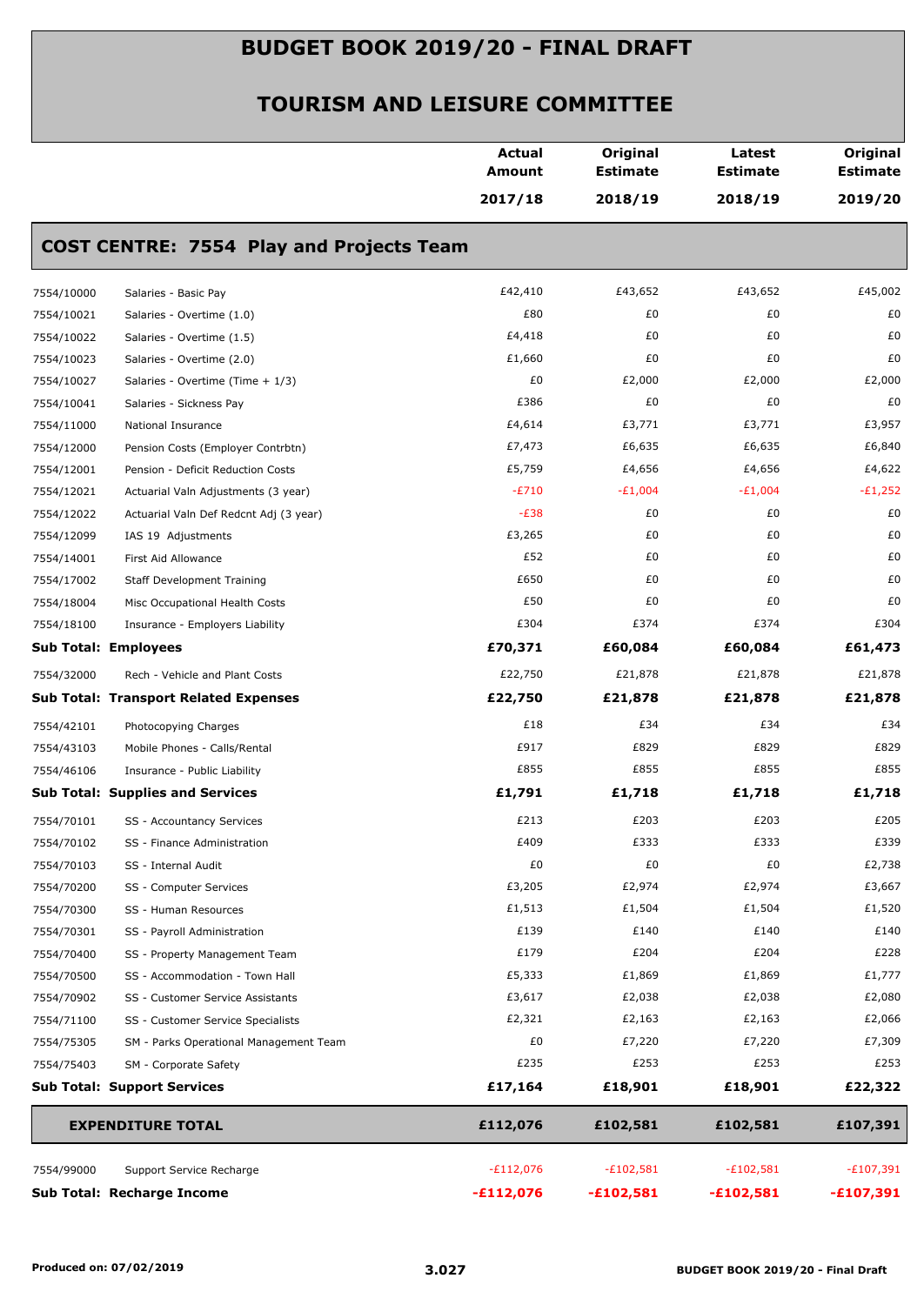|                               | <b>Actual</b><br>Amount | Original<br><b>Estimate</b> | Latest<br><b>Estimate</b> | Original<br><b>Estimate</b> |
|-------------------------------|-------------------------|-----------------------------|---------------------------|-----------------------------|
|                               | 2017/18                 | 2018/19                     | 2018/19                   | 2019/20                     |
| <b>INCOME TOTAL</b>           | $-£112,076$             | $-£102,581$                 | $-£102,581$               | $-£107,391$                 |
|                               |                         |                             |                           |                             |
| <b>7554 COST CENTRE TOTAL</b> | £0                      | £0                          | £0                        | £0                          |
|                               |                         |                             |                           |                             |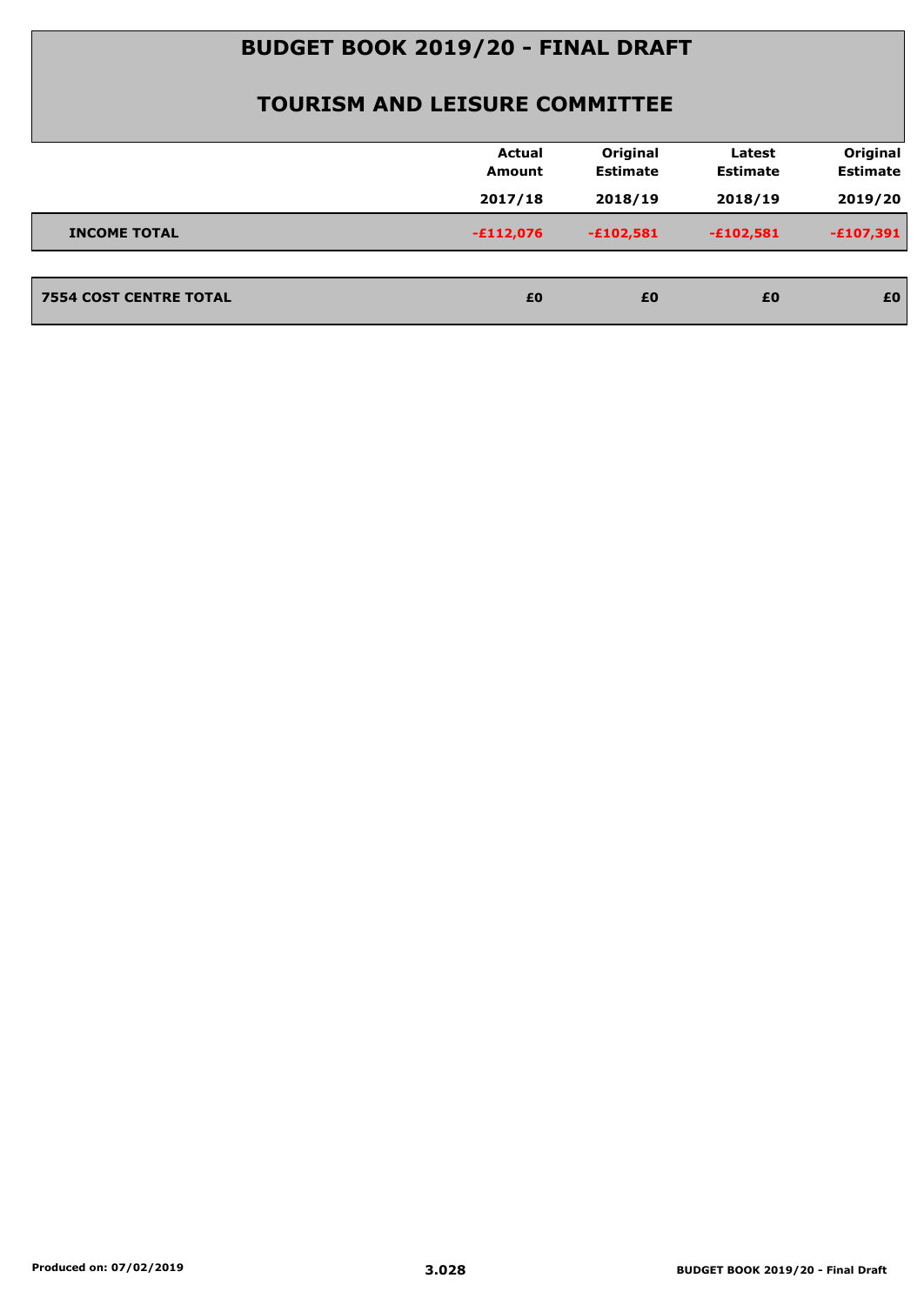| 2017/18<br>2018/19<br>2018/19<br><b>COST CENTRE: 7555 Grounds Maintenance Team</b><br>£22,658<br>£23,111<br>£23,111<br>7555/10000<br>Salaries - Basic Pay<br>£562<br>£1,000<br>£1,000<br>7555/10022<br>Salaries - Overtime (1.5)<br>£137<br>£500<br>£500<br>7555/10023<br>Salaries - Overtime (2.0)<br>£2,063<br>£2,063<br>£2,063<br>7555/11000<br>National Insurance<br>£3,533<br>£3,513<br>£3,513<br>7555/12000<br>Pension Costs (Employer Contrbtn)<br>£2,723<br>£2,465<br>£2,465<br>7555/12001<br>Pension - Deficit Reduction Costs<br>$-E336$<br>$-E532$<br>$-E532$<br>7555/12021<br>Actuarial Valn Adjustments (3 year)<br>$-E18$<br>£0<br>£0<br>7555/12022<br>Actuarial Valn Def Redcnt Adj (3 year)<br>£0<br>£1,544<br>£0<br>7555/12099<br>IAS 19 Adjustments<br>£75<br>£0<br>£0<br>7555/18004<br>Misc Occupational Health Costs<br>£161<br>£198<br>£198<br>7555/18100<br>Insurance - Employers Liability<br><b>Sub Total: Employees</b><br>£33,103<br>£32,318<br>£32,318<br>£12,073<br>£10,893<br>£10,893<br>7555/32000<br>Rech - Vehicle and Plant Costs<br><b>Sub Total: Transport Related Expenses</b><br>£12,073<br>£10,893<br>£10,893<br>£195<br>£157<br>£157<br>7555/43103<br>Mobile Phones - Calls/Rental<br>£453<br>£453<br>£453<br>7555/46106<br>Insurance - Public Liability<br><b>Sub Total: Supplies and Services</b><br>£610<br>£648<br>£610<br>£213<br>£203<br>£203<br>7555/70101<br>SS - Accountancy Services<br>£237<br>£193<br>£193<br>7555/70102<br>SS - Finance Administration<br>£503<br>£424<br>£503<br>7555/70103<br>SS - Internal Audit<br>£757<br>£741<br>£741<br>7555/70300<br>SS - Human Resources<br>£69<br>£71<br>£71<br>7555/70301<br>SS - Payroll Administration<br>£3,617<br>£2,038<br>£2,038<br>7555/70902<br>SS - Customer Service Assistants<br>£2,321<br>£2,163<br>£2,163<br>7555/71100<br>SS - Customer Service Specialists<br>£0<br>£5,285<br>£5,285<br>7555/75305<br>SM - Parks Operational Management Team<br>£125<br>£125<br>£118<br>7555/75403<br>SM - Corporate Safety<br>£7,756<br><b>Sub Total: Support Services</b><br>£11,322<br>£11,322<br>£53,580<br><b>EXPENDITURE TOTAL</b><br>£55,143<br>£55,143<br>$-E53,580$<br>$-E55,143$<br>$-E55,143$<br>Support Service Recharge<br>7555/99000<br>Sub Total: Recharge Income<br>$-£53,580$<br>$-£55,143$<br>$-£55,143$<br><b>INCOME TOTAL</b><br>$-£53,580$<br>$-£55,143$<br>$-£55,143$ |  | <b>Actual</b><br><b>Amount</b> | Original<br><b>Estimate</b> | Latest<br><b>Estimate</b> | Original<br><b>Estimate</b> |
|-------------------------------------------------------------------------------------------------------------------------------------------------------------------------------------------------------------------------------------------------------------------------------------------------------------------------------------------------------------------------------------------------------------------------------------------------------------------------------------------------------------------------------------------------------------------------------------------------------------------------------------------------------------------------------------------------------------------------------------------------------------------------------------------------------------------------------------------------------------------------------------------------------------------------------------------------------------------------------------------------------------------------------------------------------------------------------------------------------------------------------------------------------------------------------------------------------------------------------------------------------------------------------------------------------------------------------------------------------------------------------------------------------------------------------------------------------------------------------------------------------------------------------------------------------------------------------------------------------------------------------------------------------------------------------------------------------------------------------------------------------------------------------------------------------------------------------------------------------------------------------------------------------------------------------------------------------------------------------------------------------------------------------------------------------------------------------------------------------------------------------------------------------------------------------------------------------------------------------------------------------------------------------------------------------------------------------------------------------------------------------------------|--|--------------------------------|-----------------------------|---------------------------|-----------------------------|
|                                                                                                                                                                                                                                                                                                                                                                                                                                                                                                                                                                                                                                                                                                                                                                                                                                                                                                                                                                                                                                                                                                                                                                                                                                                                                                                                                                                                                                                                                                                                                                                                                                                                                                                                                                                                                                                                                                                                                                                                                                                                                                                                                                                                                                                                                                                                                                                           |  |                                |                             |                           | 2019/20                     |
|                                                                                                                                                                                                                                                                                                                                                                                                                                                                                                                                                                                                                                                                                                                                                                                                                                                                                                                                                                                                                                                                                                                                                                                                                                                                                                                                                                                                                                                                                                                                                                                                                                                                                                                                                                                                                                                                                                                                                                                                                                                                                                                                                                                                                                                                                                                                                                                           |  |                                |                             |                           |                             |
|                                                                                                                                                                                                                                                                                                                                                                                                                                                                                                                                                                                                                                                                                                                                                                                                                                                                                                                                                                                                                                                                                                                                                                                                                                                                                                                                                                                                                                                                                                                                                                                                                                                                                                                                                                                                                                                                                                                                                                                                                                                                                                                                                                                                                                                                                                                                                                                           |  |                                |                             |                           | £23,836                     |
|                                                                                                                                                                                                                                                                                                                                                                                                                                                                                                                                                                                                                                                                                                                                                                                                                                                                                                                                                                                                                                                                                                                                                                                                                                                                                                                                                                                                                                                                                                                                                                                                                                                                                                                                                                                                                                                                                                                                                                                                                                                                                                                                                                                                                                                                                                                                                                                           |  |                                |                             |                           | £1,000                      |
|                                                                                                                                                                                                                                                                                                                                                                                                                                                                                                                                                                                                                                                                                                                                                                                                                                                                                                                                                                                                                                                                                                                                                                                                                                                                                                                                                                                                                                                                                                                                                                                                                                                                                                                                                                                                                                                                                                                                                                                                                                                                                                                                                                                                                                                                                                                                                                                           |  |                                |                             |                           | £500                        |
|                                                                                                                                                                                                                                                                                                                                                                                                                                                                                                                                                                                                                                                                                                                                                                                                                                                                                                                                                                                                                                                                                                                                                                                                                                                                                                                                                                                                                                                                                                                                                                                                                                                                                                                                                                                                                                                                                                                                                                                                                                                                                                                                                                                                                                                                                                                                                                                           |  |                                |                             |                           | £2,163                      |
|                                                                                                                                                                                                                                                                                                                                                                                                                                                                                                                                                                                                                                                                                                                                                                                                                                                                                                                                                                                                                                                                                                                                                                                                                                                                                                                                                                                                                                                                                                                                                                                                                                                                                                                                                                                                                                                                                                                                                                                                                                                                                                                                                                                                                                                                                                                                                                                           |  |                                |                             |                           | £3,623                      |
|                                                                                                                                                                                                                                                                                                                                                                                                                                                                                                                                                                                                                                                                                                                                                                                                                                                                                                                                                                                                                                                                                                                                                                                                                                                                                                                                                                                                                                                                                                                                                                                                                                                                                                                                                                                                                                                                                                                                                                                                                                                                                                                                                                                                                                                                                                                                                                                           |  |                                |                             |                           | £2,447                      |
|                                                                                                                                                                                                                                                                                                                                                                                                                                                                                                                                                                                                                                                                                                                                                                                                                                                                                                                                                                                                                                                                                                                                                                                                                                                                                                                                                                                                                                                                                                                                                                                                                                                                                                                                                                                                                                                                                                                                                                                                                                                                                                                                                                                                                                                                                                                                                                                           |  |                                |                             |                           | $-E663$                     |
|                                                                                                                                                                                                                                                                                                                                                                                                                                                                                                                                                                                                                                                                                                                                                                                                                                                                                                                                                                                                                                                                                                                                                                                                                                                                                                                                                                                                                                                                                                                                                                                                                                                                                                                                                                                                                                                                                                                                                                                                                                                                                                                                                                                                                                                                                                                                                                                           |  |                                |                             |                           | £0                          |
|                                                                                                                                                                                                                                                                                                                                                                                                                                                                                                                                                                                                                                                                                                                                                                                                                                                                                                                                                                                                                                                                                                                                                                                                                                                                                                                                                                                                                                                                                                                                                                                                                                                                                                                                                                                                                                                                                                                                                                                                                                                                                                                                                                                                                                                                                                                                                                                           |  |                                |                             |                           | £0                          |
|                                                                                                                                                                                                                                                                                                                                                                                                                                                                                                                                                                                                                                                                                                                                                                                                                                                                                                                                                                                                                                                                                                                                                                                                                                                                                                                                                                                                                                                                                                                                                                                                                                                                                                                                                                                                                                                                                                                                                                                                                                                                                                                                                                                                                                                                                                                                                                                           |  |                                |                             |                           | £0                          |
|                                                                                                                                                                                                                                                                                                                                                                                                                                                                                                                                                                                                                                                                                                                                                                                                                                                                                                                                                                                                                                                                                                                                                                                                                                                                                                                                                                                                                                                                                                                                                                                                                                                                                                                                                                                                                                                                                                                                                                                                                                                                                                                                                                                                                                                                                                                                                                                           |  |                                |                             |                           | £161                        |
|                                                                                                                                                                                                                                                                                                                                                                                                                                                                                                                                                                                                                                                                                                                                                                                                                                                                                                                                                                                                                                                                                                                                                                                                                                                                                                                                                                                                                                                                                                                                                                                                                                                                                                                                                                                                                                                                                                                                                                                                                                                                                                                                                                                                                                                                                                                                                                                           |  |                                |                             |                           | £33,067                     |
|                                                                                                                                                                                                                                                                                                                                                                                                                                                                                                                                                                                                                                                                                                                                                                                                                                                                                                                                                                                                                                                                                                                                                                                                                                                                                                                                                                                                                                                                                                                                                                                                                                                                                                                                                                                                                                                                                                                                                                                                                                                                                                                                                                                                                                                                                                                                                                                           |  |                                |                             |                           | £10,893                     |
|                                                                                                                                                                                                                                                                                                                                                                                                                                                                                                                                                                                                                                                                                                                                                                                                                                                                                                                                                                                                                                                                                                                                                                                                                                                                                                                                                                                                                                                                                                                                                                                                                                                                                                                                                                                                                                                                                                                                                                                                                                                                                                                                                                                                                                                                                                                                                                                           |  |                                |                             |                           | £10,893                     |
|                                                                                                                                                                                                                                                                                                                                                                                                                                                                                                                                                                                                                                                                                                                                                                                                                                                                                                                                                                                                                                                                                                                                                                                                                                                                                                                                                                                                                                                                                                                                                                                                                                                                                                                                                                                                                                                                                                                                                                                                                                                                                                                                                                                                                                                                                                                                                                                           |  |                                |                             |                           | £157                        |
|                                                                                                                                                                                                                                                                                                                                                                                                                                                                                                                                                                                                                                                                                                                                                                                                                                                                                                                                                                                                                                                                                                                                                                                                                                                                                                                                                                                                                                                                                                                                                                                                                                                                                                                                                                                                                                                                                                                                                                                                                                                                                                                                                                                                                                                                                                                                                                                           |  |                                |                             |                           | £453                        |
|                                                                                                                                                                                                                                                                                                                                                                                                                                                                                                                                                                                                                                                                                                                                                                                                                                                                                                                                                                                                                                                                                                                                                                                                                                                                                                                                                                                                                                                                                                                                                                                                                                                                                                                                                                                                                                                                                                                                                                                                                                                                                                                                                                                                                                                                                                                                                                                           |  |                                |                             |                           | £610                        |
|                                                                                                                                                                                                                                                                                                                                                                                                                                                                                                                                                                                                                                                                                                                                                                                                                                                                                                                                                                                                                                                                                                                                                                                                                                                                                                                                                                                                                                                                                                                                                                                                                                                                                                                                                                                                                                                                                                                                                                                                                                                                                                                                                                                                                                                                                                                                                                                           |  |                                |                             |                           | £205                        |
|                                                                                                                                                                                                                                                                                                                                                                                                                                                                                                                                                                                                                                                                                                                                                                                                                                                                                                                                                                                                                                                                                                                                                                                                                                                                                                                                                                                                                                                                                                                                                                                                                                                                                                                                                                                                                                                                                                                                                                                                                                                                                                                                                                                                                                                                                                                                                                                           |  |                                |                             |                           | £196                        |
|                                                                                                                                                                                                                                                                                                                                                                                                                                                                                                                                                                                                                                                                                                                                                                                                                                                                                                                                                                                                                                                                                                                                                                                                                                                                                                                                                                                                                                                                                                                                                                                                                                                                                                                                                                                                                                                                                                                                                                                                                                                                                                                                                                                                                                                                                                                                                                                           |  |                                |                             |                           | £5,475                      |
|                                                                                                                                                                                                                                                                                                                                                                                                                                                                                                                                                                                                                                                                                                                                                                                                                                                                                                                                                                                                                                                                                                                                                                                                                                                                                                                                                                                                                                                                                                                                                                                                                                                                                                                                                                                                                                                                                                                                                                                                                                                                                                                                                                                                                                                                                                                                                                                           |  |                                |                             |                           | £749                        |
|                                                                                                                                                                                                                                                                                                                                                                                                                                                                                                                                                                                                                                                                                                                                                                                                                                                                                                                                                                                                                                                                                                                                                                                                                                                                                                                                                                                                                                                                                                                                                                                                                                                                                                                                                                                                                                                                                                                                                                                                                                                                                                                                                                                                                                                                                                                                                                                           |  |                                |                             |                           | £71                         |
|                                                                                                                                                                                                                                                                                                                                                                                                                                                                                                                                                                                                                                                                                                                                                                                                                                                                                                                                                                                                                                                                                                                                                                                                                                                                                                                                                                                                                                                                                                                                                                                                                                                                                                                                                                                                                                                                                                                                                                                                                                                                                                                                                                                                                                                                                                                                                                                           |  |                                |                             |                           | £2,080                      |
|                                                                                                                                                                                                                                                                                                                                                                                                                                                                                                                                                                                                                                                                                                                                                                                                                                                                                                                                                                                                                                                                                                                                                                                                                                                                                                                                                                                                                                                                                                                                                                                                                                                                                                                                                                                                                                                                                                                                                                                                                                                                                                                                                                                                                                                                                                                                                                                           |  |                                |                             |                           | £2,066                      |
|                                                                                                                                                                                                                                                                                                                                                                                                                                                                                                                                                                                                                                                                                                                                                                                                                                                                                                                                                                                                                                                                                                                                                                                                                                                                                                                                                                                                                                                                                                                                                                                                                                                                                                                                                                                                                                                                                                                                                                                                                                                                                                                                                                                                                                                                                                                                                                                           |  |                                |                             |                           | £5,351                      |
|                                                                                                                                                                                                                                                                                                                                                                                                                                                                                                                                                                                                                                                                                                                                                                                                                                                                                                                                                                                                                                                                                                                                                                                                                                                                                                                                                                                                                                                                                                                                                                                                                                                                                                                                                                                                                                                                                                                                                                                                                                                                                                                                                                                                                                                                                                                                                                                           |  |                                |                             |                           | £125                        |
|                                                                                                                                                                                                                                                                                                                                                                                                                                                                                                                                                                                                                                                                                                                                                                                                                                                                                                                                                                                                                                                                                                                                                                                                                                                                                                                                                                                                                                                                                                                                                                                                                                                                                                                                                                                                                                                                                                                                                                                                                                                                                                                                                                                                                                                                                                                                                                                           |  |                                |                             |                           | £16,318                     |
|                                                                                                                                                                                                                                                                                                                                                                                                                                                                                                                                                                                                                                                                                                                                                                                                                                                                                                                                                                                                                                                                                                                                                                                                                                                                                                                                                                                                                                                                                                                                                                                                                                                                                                                                                                                                                                                                                                                                                                                                                                                                                                                                                                                                                                                                                                                                                                                           |  |                                |                             |                           | £60,888                     |
|                                                                                                                                                                                                                                                                                                                                                                                                                                                                                                                                                                                                                                                                                                                                                                                                                                                                                                                                                                                                                                                                                                                                                                                                                                                                                                                                                                                                                                                                                                                                                                                                                                                                                                                                                                                                                                                                                                                                                                                                                                                                                                                                                                                                                                                                                                                                                                                           |  |                                |                             |                           | $-E60,888$                  |
|                                                                                                                                                                                                                                                                                                                                                                                                                                                                                                                                                                                                                                                                                                                                                                                                                                                                                                                                                                                                                                                                                                                                                                                                                                                                                                                                                                                                                                                                                                                                                                                                                                                                                                                                                                                                                                                                                                                                                                                                                                                                                                                                                                                                                                                                                                                                                                                           |  |                                |                             |                           | -£60,888                    |
|                                                                                                                                                                                                                                                                                                                                                                                                                                                                                                                                                                                                                                                                                                                                                                                                                                                                                                                                                                                                                                                                                                                                                                                                                                                                                                                                                                                                                                                                                                                                                                                                                                                                                                                                                                                                                                                                                                                                                                                                                                                                                                                                                                                                                                                                                                                                                                                           |  |                                |                             |                           | $-£60,888$                  |
| £0<br>£0<br><b>7555 COST CENTRE TOTAL</b><br>£0                                                                                                                                                                                                                                                                                                                                                                                                                                                                                                                                                                                                                                                                                                                                                                                                                                                                                                                                                                                                                                                                                                                                                                                                                                                                                                                                                                                                                                                                                                                                                                                                                                                                                                                                                                                                                                                                                                                                                                                                                                                                                                                                                                                                                                                                                                                                           |  |                                |                             |                           | £0                          |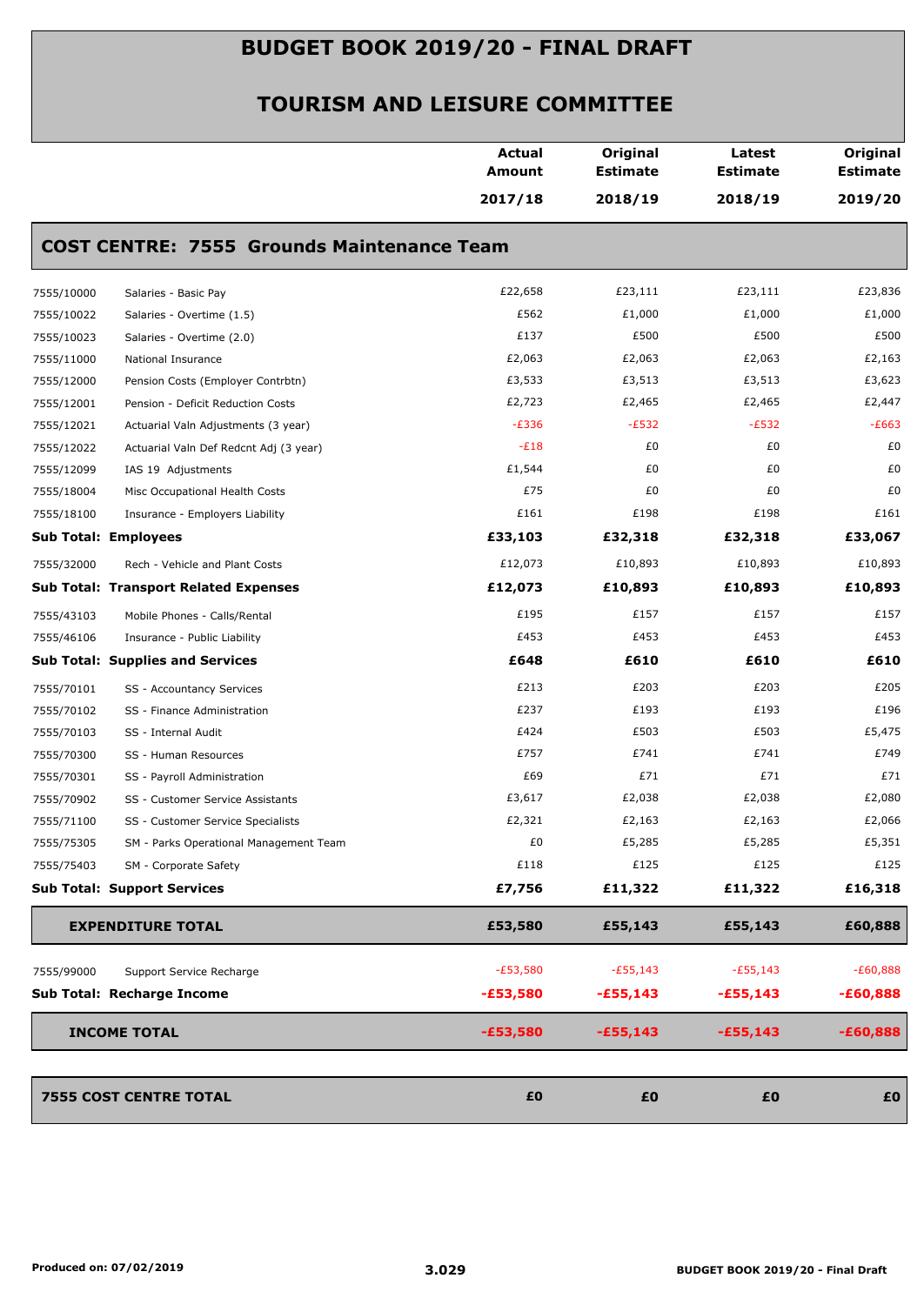|            |                                                      | Actual<br>Amount | Original<br><b>Estimate</b> | Latest<br><b>Estimate</b> | Original<br><b>Estimate</b> |
|------------|------------------------------------------------------|------------------|-----------------------------|---------------------------|-----------------------------|
|            |                                                      | 2017/18          | 2018/19                     | 2018/19                   | 2019/20                     |
|            | <b>COST CENTRE: Z882 Lowther - Parks Operational</b> |                  |                             |                           |                             |
| Z882/10000 | Salaries - Basic Pay                                 | £30,710          | £35,679                     | £35,679                   | £37,236                     |
| z882/10022 | Salaries - Overtime (1.5)                            | £0               | £363                        | £363                      | £363                        |
| z882/10023 | Salaries - Overtime (2.0)                            | £0               | £145                        | £145                      | £145                        |
| Z882/10041 | Salaries - Sickness Pay                              | £95              | £0                          | £0                        | £0                          |
| Z882/11000 | National Insurance                                   | £2,168           | £2,670                      | £2,670                    | £2,885                      |
| Z882/12000 | Pension Costs (Employer Contrbtn)                    | £4,682           | £5,423                      | £5,423                    | £5,660                      |
| Z882/12001 | Pension - Deficit Reduction Costs                    | £3,609           | £3,756                      | £3,756                    | £3,790                      |
| Z882/12021 | Actuarial Valn Adjustments (3 year)                  | $-E445$          | $-E810$                     | $-E810$                   | $-E1,027$                   |
| Z882/12022 | Actuarial Valn Def Redcnt Adj (3 year)               | $-E24$           | £0                          | £0                        | £0                          |
| Z882/12099 | IAS 19 Adjustments                                   | £2,046           | £0                          | £0                        | £0                          |
| Z882/13000 | Agency Staff                                         | £9,454           | £9,919                      | £9,919                    | £10,359                     |
| Z882/18100 | Insurance - Employers Liability                      | £244             | £300                        | £300                      | £244                        |
|            | <b>Sub Total: Employees</b>                          | £52,539          | £57,445                     | £57,445                   | £59,655                     |
| Z882/20103 | Other Miscellaneous Repairs                          | £367             | £1,000                      | £1,000                    | £5,200                      |
| Z882/22009 | Fire Extinguisher Maintenance                        | £15              | £0                          | £0                        | £0                          |
| Z882/22500 | Electricity                                          | £275             | £500                        | £500                      | £500                        |
| Z882/24000 | Water Charges-Metered                                | £1,854           | £3,500                      | £3,500                    | £3,500                      |
| Z882/24001 | Sewerage and Envnmntl Svces                          | £136             | £124                        | £124                      | £124                        |
| Z882/27001 | <b>Trade Refuse Collection</b>                       | £4,031           | £3,500                      | £3,500                    | £3,500                      |
| Z882/28001 | General Maintenance of Grounds                       | £328             | £1,000                      | £1,000                    | £1,000                      |
| Z882/28011 | Floral Displays                                      | £3,174           | £5,600                      | £5,600                    | £5,600                      |
| Z882/28031 | Fertilisers/Pesticides                               | £1,450           | £750                        | £750                      | £750                        |
| Z882/28032 | Grounds Maintenance Materials                        | £1,193           | £500                        | £500                      | £500                        |
| Z882/28033 | Miscellaneous Materials                              | £0               | £400                        | £400                      | £400                        |
| Z882/28042 | Sports Turf Reinstatement                            | £148             | £1,200                      | £1,200                    | £1,200                      |
| Z882/28043 | Irrigation Systems and Drainage                      | £0               | £100                        | £100                      | £100                        |
| Z882/29000 | Fire Insurance                                       | £83              | £83                         | £83                       | £83                         |
|            | <b>Sub Total: Premises Related Expenses</b>          | £13,051          | £18,257                     | £18,257                   | £22,457                     |
| Z882/32000 | Rech - Vehicle and Plant Costs                       | £6,550           | £4,466                      | £4,466                    | £4,466                      |
| Z882/33001 | Hire of Plant                                        | £0               | £4,000                      | £4,000                    | £4,000                      |
| Z882/35001 | Car Mileage Allowance                                | £0               | £278                        | £278                      | £278                        |
|            | <b>Sub Total: Transport Related Expenses</b>         | £6,550           | £8,744                      | £8,744                    | £8,744                      |
| Z882/40100 | Purchase of Equipment                                | £1,682           | £700                        | £700                      | £700                        |
| Z882/40804 | General Materials                                    | £0               | £300                        | £300                      | £300                        |
| Z882/41600 | Protective Clothing Prchse/Rep                       | £12              | £600                        | £600                      | £600                        |
| z882/43103 | Mobile Phones - Calls/Rental                         | £134             | £0                          | £0                        | £0                          |
| Z882/46106 | Insurance - Public Liability                         | £689             | £689                        | £689                      | £689                        |
|            | <b>Sub Total: Supplies and Services</b>              | £2,517           | £2,289                      | £2,289                    | £2,289                      |
| Z882/70101 | SS - Accountancy Services                            | £243             | £230                        | £230                      | £251                        |
| Z882/70102 | SS - Finance Administration                          | £1,830           | £1,548                      | £1,548                    | £1,516                      |
| Z882/70300 | SS - Human Resources                                 | £1,730           | £1,613                      | £1,613                    | £1,609                      |
| Z882/70301 | SS - Payroll Administration                          | £402             | £401                        | £401                      | £307                        |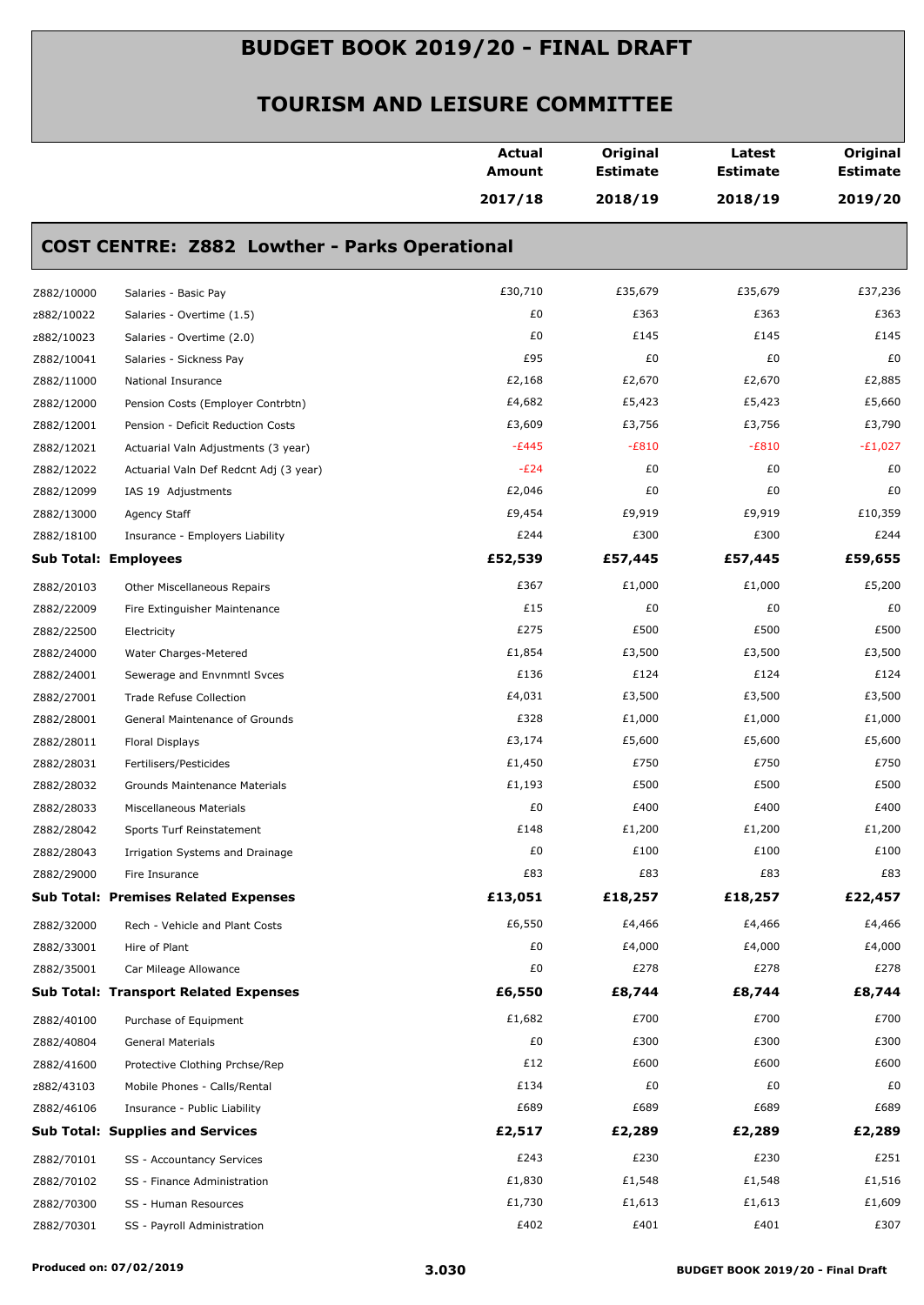|            |                                                | <b>Actual</b><br><b>Amount</b> | Original<br><b>Estimate</b> | Latest<br><b>Estimate</b> | Original<br><b>Estimate</b> |
|------------|------------------------------------------------|--------------------------------|-----------------------------|---------------------------|-----------------------------|
|            |                                                | 2017/18                        | 2018/19                     | 2018/19                   | 2019/20                     |
| Z882/70700 | SS - Insurance & Risk Mgmnt                    | £304                           | £275                        | £275                      | £321                        |
| Z882/75304 | SM - Parks Strategic Management Team           | £1,387                         | £458                        | £458                      | £506                        |
| Z882/75305 | SM - Parks Operational Management Team         | £11,067                        | £11,916                     | £11,916                   | £12,731                     |
| Z882/75308 | SM - Parks Mobile & Arbor Team                 | £3,290                         | £5,865                      | £5,865                    | £3,819                      |
| Z882/75309 | SM - Play & Projects Team                      | £0                             | £4,103                      | £4,103                    | £4,296                      |
| Z882/75403 | SM - Corporate Safety                          | £358                           | £354                        | £354                      | £434                        |
| Z882/75600 | SM - Technical Services Team                   | £1,760                         | £1,807                      | £1,807                    | £1,866                      |
|            | <b>Sub Total: Support Services</b>             | £22,371                        | £28,570                     | £28,570                   | £27,656                     |
|            | <b>EXPENDITURE TOTAL</b>                       | £97,028                        | £115,305                    | £115,305                  | £120,801                    |
| Z882/94407 | Donations                                      | £0                             | $-E1,000$                   | $-E1,000$                 | $-E1,000$                   |
| Z882/94417 | Transfer to Lowther Summary                    | $-E97,028$                     | $-E114,305$                 | $-E114,305$               | $-E119,801$                 |
|            | <b>Sub Total: Customer and Client Receipts</b> | $-£97,028$                     | $-£115,305$                 | $-£115,305$               | $-£120,801$                 |
|            | <b>INCOME TOTAL</b>                            | $-£97,028$                     | $-£115,305$                 | $-£115,305$               | $-£120,801$                 |
|            |                                                |                                |                             |                           |                             |
|            |                                                |                                |                             |                           |                             |

| <b>Z882 COST CENTRE TOTAL</b> | £0 | £0 | £0 | £0 |
|-------------------------------|----|----|----|----|
|                               |    |    |    |    |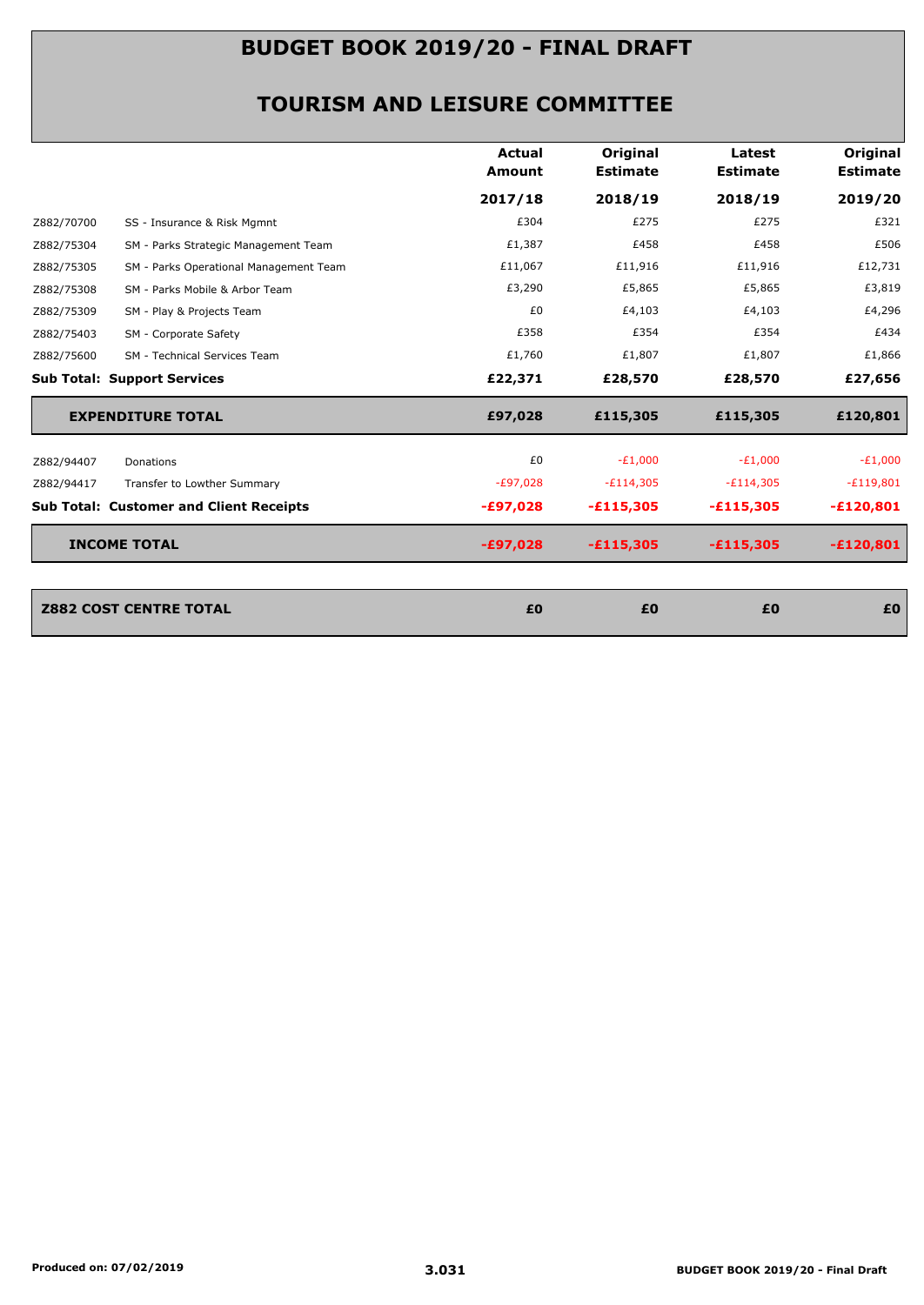|            |                                                  | <b>Actual</b><br><b>Amount</b> | Original<br><b>Estimate</b> | Latest<br><b>Estimate</b> | Original<br><b>Estimate</b> |
|------------|--------------------------------------------------|--------------------------------|-----------------------------|---------------------------|-----------------------------|
|            |                                                  | 2017/18                        | 2018/19                     | 2018/19                   | 2019/20                     |
|            | COST CENTRE: Z883 Lowther - Leisure & Playground |                                |                             |                           |                             |
| Z883/20103 | Other Miscellaneous Repairs                      | £3,221                         | £2,500                      | £2,500                    | £0                          |
| Z883/22004 | Playground Equipment Mtce                        | £935                           | £1,619                      | £1,619                    | £1,619                      |
| Z883/22007 | Parks Furniture                                  | £0                             | £300                        | £300                      | £300                        |
| Z883/22500 | Electricity                                      | £806                           | £850                        | £850                      | £850                        |
| Z883/29000 | Fire Insurance                                   | £166                           | £166                        | £166                      | £166                        |
|            | <b>Sub Total: Premises Related Expenses</b>      | £5,128                         | £5,435                      | £5,435                    | £2,935                      |
| Z883/33001 | Hire of Plant                                    | £0                             | £100                        | £100                      | £100                        |
|            | <b>Sub Total: Transport Related Expenses</b>     | £0                             | £100                        | £100                      | £100                        |
| Z883/40200 | Games Apparatus                                  | £264                           | £400                        | £400                      | £400                        |
| Z883/40804 | <b>General Materials</b>                         | £0                             | £100                        | £100                      | £100                        |
| Z883/41600 | Protective Clothing Prchse/Rep                   | £0                             | £550                        | £550                      | £550                        |
| Z883/42500 | <b>Security Services</b>                         | £0                             | £100                        | £100                      | £100                        |
|            | <b>Sub Total: Supplies and Services</b>          | £264                           | £1,150                      | £1,150                    | £1,150                      |
| Z883/70101 | SS - Accountancy Services                        | £243                           | £230                        | £230                      | £251                        |
| Z883/70102 | SS - Finance Administration                      | £842                           | £713                        | £713                      | £698                        |
| Z883/70400 | SS - Property Management Team                    | £898                           | £911                        | £911                      | £1,015                      |
| Z883/70700 | SS - Insurance & Risk Mgmnt                      | £304                           | £275                        | £275                      | £321                        |
| Z883/70901 | SS - Public Relations                            | £639                           | £526                        | £526                      | £537                        |
| Z883/75302 | SM - Tourism & Cultural Services Team            | £0                             | £2,631                      | £2,631                    | £2,957                      |
| Z883/75304 | SM - Parks Strategic Management Team             | £1,148                         | £344                        | £344                      | £253                        |
| Z883/75305 | SM - Parks Operational Management Team           | £5,130                         | £1,821                      | £1,821                    | £1,959                      |
| Z883/75308 | SM - Parks Mobile & Arbor Team                   | £822                           | £1,466                      | £1,466                    | £1,484                      |
| Z883/75309 | SM - Play & Projects Team                        | £0                             | £2,052                      | £2,052                    | £2,148                      |
| Z883/75600 | SM - Technical Services Team                     | £1,350                         | £1,362                      | £1,362                    | £1,396                      |
|            | <b>Sub Total: Support Services</b>               | £11,376                        | £12,331                     | £12,331                   | £13,019                     |
|            | <b>EXPENDITURE TOTAL</b>                         | £16,768                        | £19,016                     | £19,016                   | £17,204                     |
| Z883/93053 | Games Site Fees                                  | $-E13,221$                     | $-E10,618$                  | $-£10,618$                | $-£10,618$                  |
| Z883/94417 | Transfer to Lowther Summary                      | $-E3,547$                      | $-E8,398$                   | $-E8,398$                 | $-E6,586$                   |
|            | <b>Sub Total: Customer and Client Receipts</b>   | $-£16,768$                     | $-£19,016$                  | $-£19,016$                | $-£17,204$                  |
|            | <b>INCOME TOTAL</b>                              | $-£16,768$                     | $-£19,016$                  | $-£19,016$                | $-£17,204$                  |
|            |                                                  |                                |                             |                           |                             |
|            | <b>Z883 COST CENTRE TOTAL</b>                    | £0                             | £0                          | £0                        | £0                          |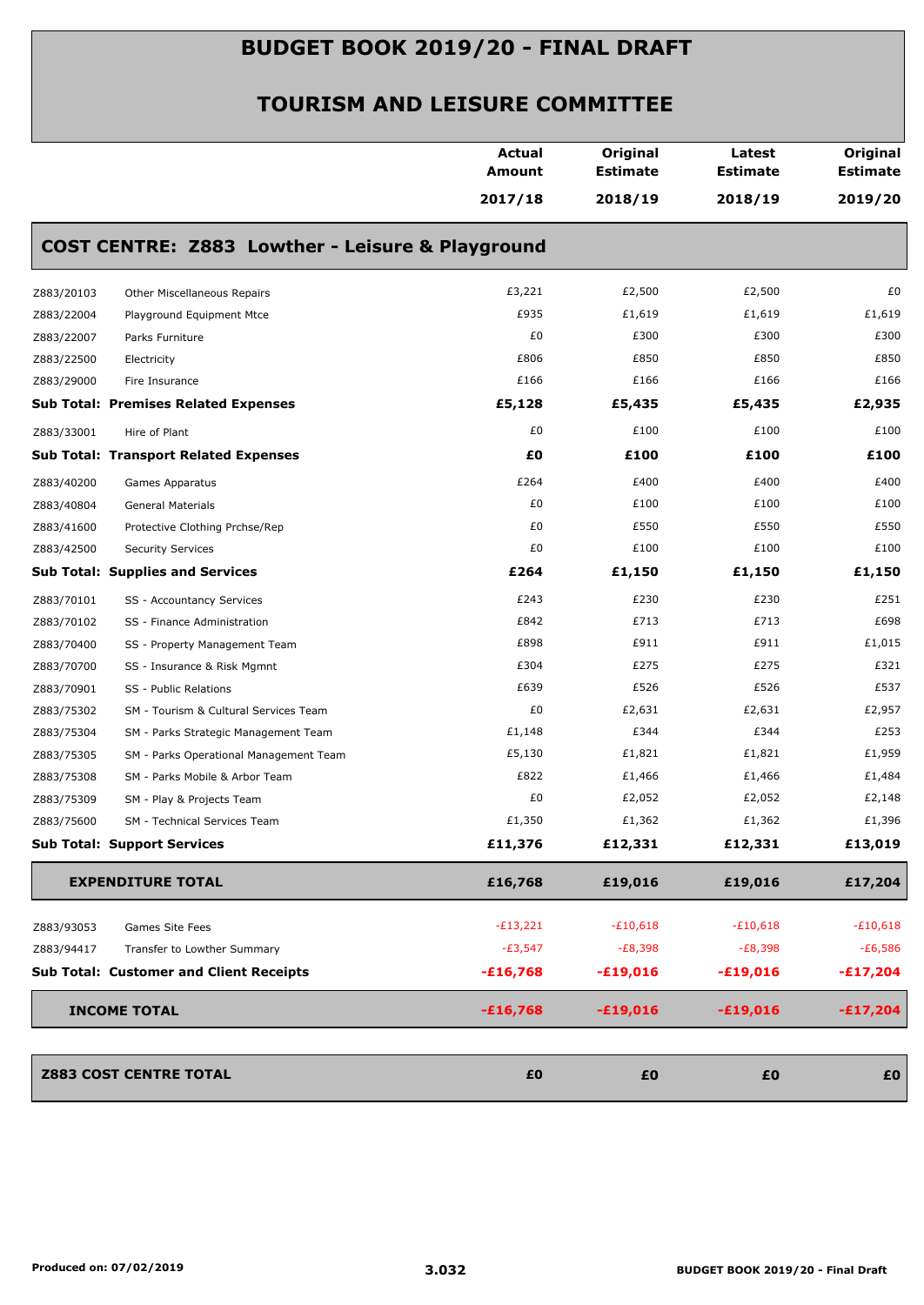|            |                                                 | <b>Actual</b><br>Amount | Original<br><b>Estimate</b> | Latest<br><b>Estimate</b> | Original<br><b>Estimate</b> |
|------------|-------------------------------------------------|-------------------------|-----------------------------|---------------------------|-----------------------------|
|            |                                                 | 2017/18                 | 2018/19                     | 2018/19                   | 2019/20                     |
|            | <b>COST CENTRE: 3000 Management of the Arts</b> |                         |                             |                           |                             |
| 3000/10000 | Salaries - Basic Pay                            | £21,766                 | £23,111                     | £23,111                   | £23,836                     |
| 3000/10041 | Salaries - Sickness Pay                         | £30                     | £0                          | £0                        | £0                          |
| 3000/10098 | IFRS - Accrued Annual/Flexi Leave Adj           | $-E710$                 | £0                          | £0                        | £0                          |
| 3000/11000 | National Insurance                              | £974                    | £936                        | £936                      | £1,036                      |
| 3000/12000 | Pension Costs (Employer Contrbtn)               | £3,299                  | £3,512                      | £3,512                    | £3,624                      |
| 3000/12001 | Pension - Deficit Reduction Costs               | £2,543                  | £2,464                      | £2,464                    | £2,448                      |
| 3000/12021 | Actuarial Valn Adjustments (3 year)             | $-E313$                 | $-E531$                     | $-E531$                   | $-E663$                     |
| 3000/12022 | Actuarial Valn Def Redcnt Adj (3 year)          | $-E17$                  | £0                          | £0                        | £0                          |
| 3000/12099 | IAS 19 Adjustments                              | £1,441                  | £0                          | £0                        | £0                          |
| 3000/14008 | Mobile Phone Allowance                          | £180                    | £0                          | £0                        | £0                          |
| 3000/18100 | Insurance - Employers Liability                 | £161                    | £198                        | £198                      | £161                        |
|            | <b>Sub Total: Employees</b>                     | £29,353                 | £29,690                     | £29,690                   | £30,442                     |
| 3000/28081 | Festival Support/Club Days                      | £12,431                 | £10,800                     | £16,800                   | £10,800                     |
|            | <b>Sub Total: Premises Related Expenses</b>     | £12,431                 | £10,800                     | £16,800                   | £10,800                     |
| 3000/34001 | Oth Public Trspt Csts - Offcrs                  | £9                      | £0                          | £0                        | £0                          |
| 3000/35001 | Car Mileage Allowance                           | £210                    | £0                          | £0                        | £0                          |
|            | <b>Sub Total: Transport Related Expenses</b>    | £219                    | £O                          | £0                        | £0                          |
| 3000/42000 | Printing                                        | £0                      | £850                        | £850                      | £850                        |
| 3000/42613 | <b>Valuation Fees</b>                           | £5,000                  | £0                          | £0                        | £0                          |
| 3000/44000 | Subsistence Exp - Officers                      | £16                     | £0                          | £0                        | £0                          |
| 3000/46101 | Insurance - All Risks                           | £7,402                  | £6,537                      | £6,537                    | £6,537                      |
| 3000/46106 | Insurance - Public Liability                    | £453                    | £453                        | £453                      | £453                        |
| 3000/46614 | Support to Arts                                 | £8,096                  | £9,585                      | £9,585                    | £9,585                      |
| 3000/46708 | Coastal Explorers Initiative                    | £17,400                 | £0                          | £0                        | £0                          |
| 3000/46926 | Painting Restoration Costs                      | £1,343                  | £0                          | £0                        | £0                          |
| 3000/46943 | Counterpart Intervention Arts Project           | $-E380$                 | £0                          | £0                        | £0                          |
|            | <b>Sub Total: Supplies and Services</b>         | £39,329                 | £17,425                     | £17,425                   | £17,425                     |
| 3000/70101 | SS - Accountancy Services                       | £243                    | £230                        | £230                      | £251                        |
| 3000/70102 | SS - Finance Administration                     | £290                    | £246                        | £246                      | £241                        |
| 3000/70103 | SS - Internal Audit                             | £592                    | £647                        | £647                      | £0                          |
| 3000/70600 | SS - Head of Governance                         | £957                    | £851                        | £851                      | £929                        |
| 3000/70700 | SS - Insurance & Risk Mgmnt                     | £1,217                  | £1,098                      | £1,098                    | £1,282                      |
| 3000/70901 | SS - Public Relations                           | £1,278                  | £1,052                      | £1,052                    | £1,075                      |
| 3000/75302 | SM - Tourism & Cultural Services Team           | £0                      | £10,465                     | £10,465                   | £11,365                     |
| 3000/75304 | SM - Parks Strategic Management Team            | £3,205                  | £2,290                      | £2,290                    | £2,528                      |
| 3000/75504 | SM - Development Services Mgt Team              | £1,551                  | £1,402                      | £1,402                    | £1,422                      |
|            | <b>Sub Total: Support Services</b>              | £9,333                  | £18,281                     | £18,281                   | £19,093                     |
|            | <b>EXPENDITURE TOTAL</b>                        | £90,665                 | £76,196                     | £82,196                   | £77,760                     |
| 3000/91074 | Arts Council Coastal Explorers Grant            | $-E14,465$              | £0                          | £0                        | £0                          |
|            | <b>Sub Total: Oth Grants Rembsmts and Ctbns</b> | $-£14,465$              | £0                          | £Ο                        | £0                          |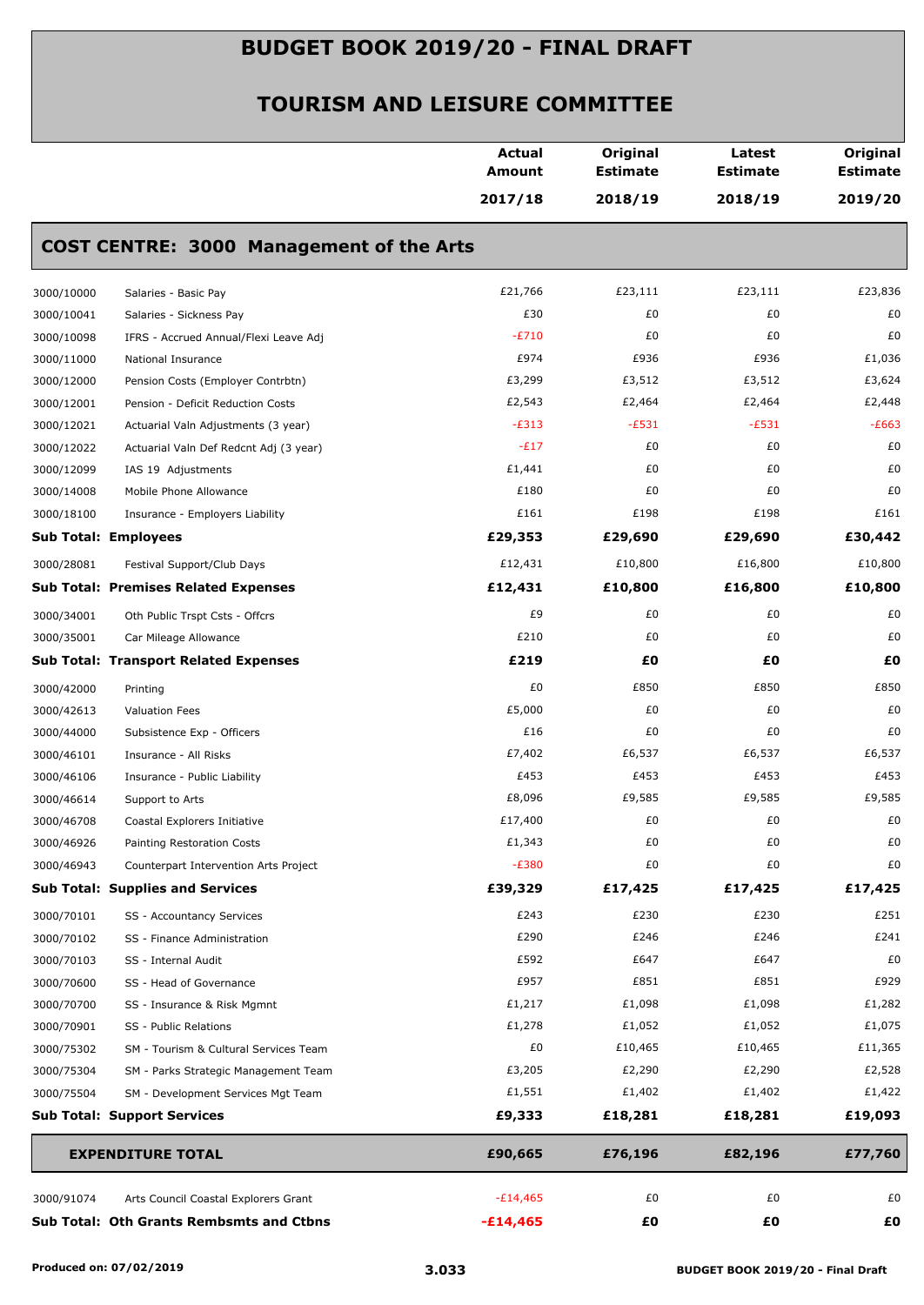|                                                | <b>Actual</b><br><b>Amount</b> | Original<br><b>Estimate</b> | Latest<br><b>Estimate</b> | Original<br><b>Estimate</b> |
|------------------------------------------------|--------------------------------|-----------------------------|---------------------------|-----------------------------|
|                                                | 2017/18                        | 2018/19                     | 2018/19                   | 2019/20                     |
| 3000/94407<br>Donations                        | $-E1,343$                      | £0                          | £0                        | £0                          |
| <b>Sub Total: Customer and Client Receipts</b> | $-£1,343$                      | £0                          | £0                        | £0                          |
| <b>INCOME TOTAL</b>                            | $-E15,808$                     | £0                          | £0                        | £0                          |
| <b>3000 COST CENTRE TOTAL</b>                  | £74,857                        | £76,196                     | £82,196                   | £77,760                     |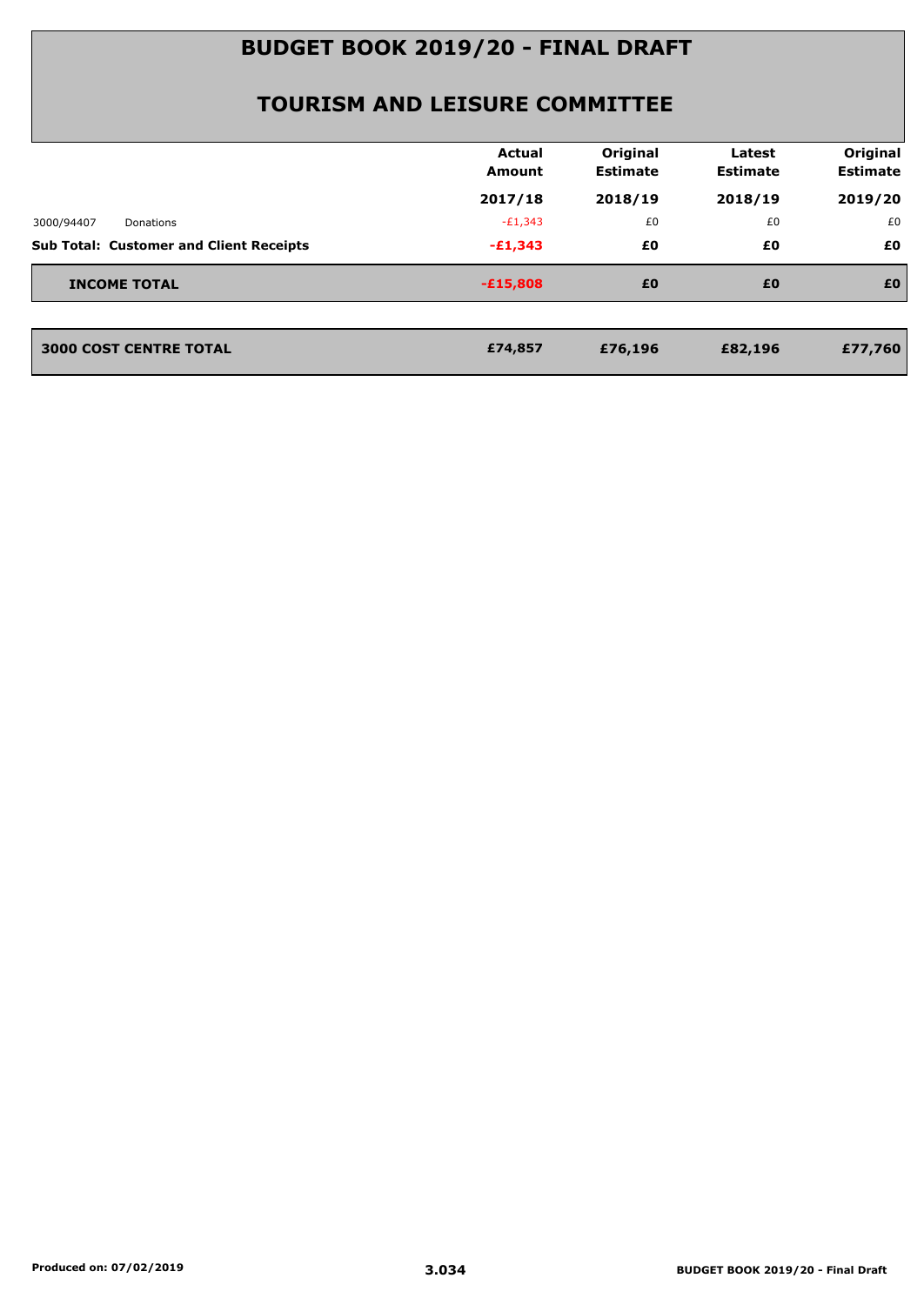|                                                      | <b>Actual</b><br>Amount<br>2017/18 | Original<br><b>Estimate</b><br>2018/19 | Latest<br><b>Estimate</b><br>2018/19 | Original<br><b>Estimate</b><br>2019/20 |
|------------------------------------------------------|------------------------------------|----------------------------------------|--------------------------------------|----------------------------------------|
|                                                      |                                    |                                        |                                      |                                        |
| <b>COST CENTRE: 3150 Fylde Tourism</b>               |                                    |                                        |                                      |                                        |
| 3150/10000<br>Salaries - Basic Pay                   | £0                                 | £7,699                                 | £7,699                               | £34,134                                |
| 3150/10098<br>IFRS - Accrued Annual/Flexi Leave Adj  | £5                                 | £0                                     | £0                                   | £0                                     |
| 3150/11000<br>National Insurance                     | £0                                 | £0                                     | £0                                   | £4,000                                 |
| 3150/12000<br>Pension Costs (Employer Contrbtn)      | £0                                 | £1,171                                 | £1,171                               | £7,237                                 |
| 3150/12001<br>Pension - Deficit Reduction Costs      | £0                                 | £811                                   | £811                                 | £828                                   |
| 3150/12021<br>Actuarial Valn Adjustments (3 year)    | £0                                 | $-E175$                                | $-E175$                              | $-E224$                                |
| 3150/18100<br>Insurance - Employers Liability        | £258                               | £59                                    | £59                                  | £0                                     |
| <b>Sub Total: Employees</b>                          | £263                               | £9,565                                 | £9,565                               | £45,975                                |
| 3150/34000<br>Train Fares - Officers                 | £0                                 | £203                                   | £203                                 | £203                                   |
| <b>Sub Total: Transport Related Expenses</b>         | £0                                 | £203                                   | £203                                 | £203                                   |
| 3150/40403<br>Amenity and Information Signs          | £4,152                             | £4,475                                 | £4,475                               | £4,475                                 |
| 3150/41500<br>Uniforms Purchase/Repair               | £69                                | £150                                   | £150                                 | £150                                   |
| 3150/42000<br>Printing                               | $-E1$                              | £250                                   | £250                                 | £250                                   |
| 3150/42101<br>Photocopying Charges                   | £32                                | £60                                    | £60                                  | £60                                    |
| 3150/42200<br>Stationery                             | £0                                 | £25                                    | £25                                  | £25                                    |
| 3150/43000<br>Postage                                | £1,543                             | £1,500                                 | £1,500                               | £1,500                                 |
| 3150/43103<br>Mobile Phones - Calls/Rental           | £4                                 | £12                                    | £12                                  | £12                                    |
| 3150/44201<br>Conference Expenses - Officers         | £662                               | £1,000                                 | £1,000                               | £1,000                                 |
| 3150/45300<br>Subscrptns and Levies General          | £5,270                             | £6,075                                 | £6,075                               | £6,075                                 |
| 3150/46106<br>Insurance - Public Liability           | £727                               | £0                                     | £0                                   | £0                                     |
| 3150/46200<br>Advertising                            | £12,722                            | £13,000                                | £13,000                              | £13,000                                |
| 3150/46201<br>Purchase of Attraction Tickets         | £16                                | £0                                     | £0                                   | £0                                     |
| 3150/46207<br>Promotions and Marketing Costs         | £9,356                             | £10,354                                | £10,354                              | £10,354                                |
| 3150/46606<br>Christmas Lights & Trees               | £27,130                            | £14,600                                | £18,100                              | £18,100                                |
| 3150/46608<br>Events and Attraction Costs            | £7,183                             | £8,000                                 | £8,000                               | £18,000                                |
| 3150/46616<br>1940's Lytham Wartime Festival         | £25,969                            | £25,000                                | £25,000                              | £25,000                                |
| 3150/46621<br>William Rainford Golf Event            | £23,978                            | £24,000                                | £24,000                              | £24,000                                |
| <b>Sub Total: Supplies and Services</b>              | £118,813                           | £108,501                               | £112,001                             | £122,001                               |
| 3150/70000<br>SS - Chief Executive                   | £3,905                             | £3,470                                 | £3,470                               | £5,274                                 |
| 3150/70102<br>SS - Finance Administration            | £3,717                             | £3,146                                 | £3,146                               | £5,486                                 |
| 3150/70103<br>SS - Internal Audit                    | £1,249                             | £1,367                                 | £1,367                               | £0                                     |
| 3150/70200<br>SS - Computer Services                 | £4,052                             | £3,765                                 | £3,765                               | £4,468                                 |
| 3150/70300<br>SS - Human Resources                   | £865                               | £1,613                                 | £1,613                               | £1,609                                 |
| 3150/70301<br>SS - Payroll Administration            | £198                               | £401                                   | £401                                 | £307                                   |
| 3150/70400<br>SS - Property Management Team          | £5,081                             | £5,138                                 | £5,138                               | £5,738                                 |
| 3150/70500<br>SS - Accommodation - Town Hall         | £10,022                            | £3,513                                 | £3,513                               | £3,340                                 |
| 3150/70700<br>SS - Insurance & Risk Mgmnt            | £456                               | £412                                   | £412                                 | £481                                   |
| 3150/70901<br>SS - Public Relations                  | £1,278                             | £1,052                                 | £1,052                               | £1,075                                 |
| 3150/70902<br>SS - Customer Service Assistants       | £53,503                            | £34,653                                | £34,653                              | £36,558                                |
| 3150/71100<br>SS - Customer Service Specialists      | £5,640                             | £5,809                                 | £5,809                               | £5,731                                 |
| 3150/75302<br>SM - Tourism & Cultural Services Team  | £0                                 | £24,264                                | £24,264                              | £26,417                                |
| 3150/75304<br>SM - Parks Strategic Management Team   | £11,481                            | £2,290                                 | £2,290                               | £2,528                                 |
| 3150/75305<br>SM - Parks Operational Management Team | £0                                 | £6,287                                 | £6,287                               | £981                                   |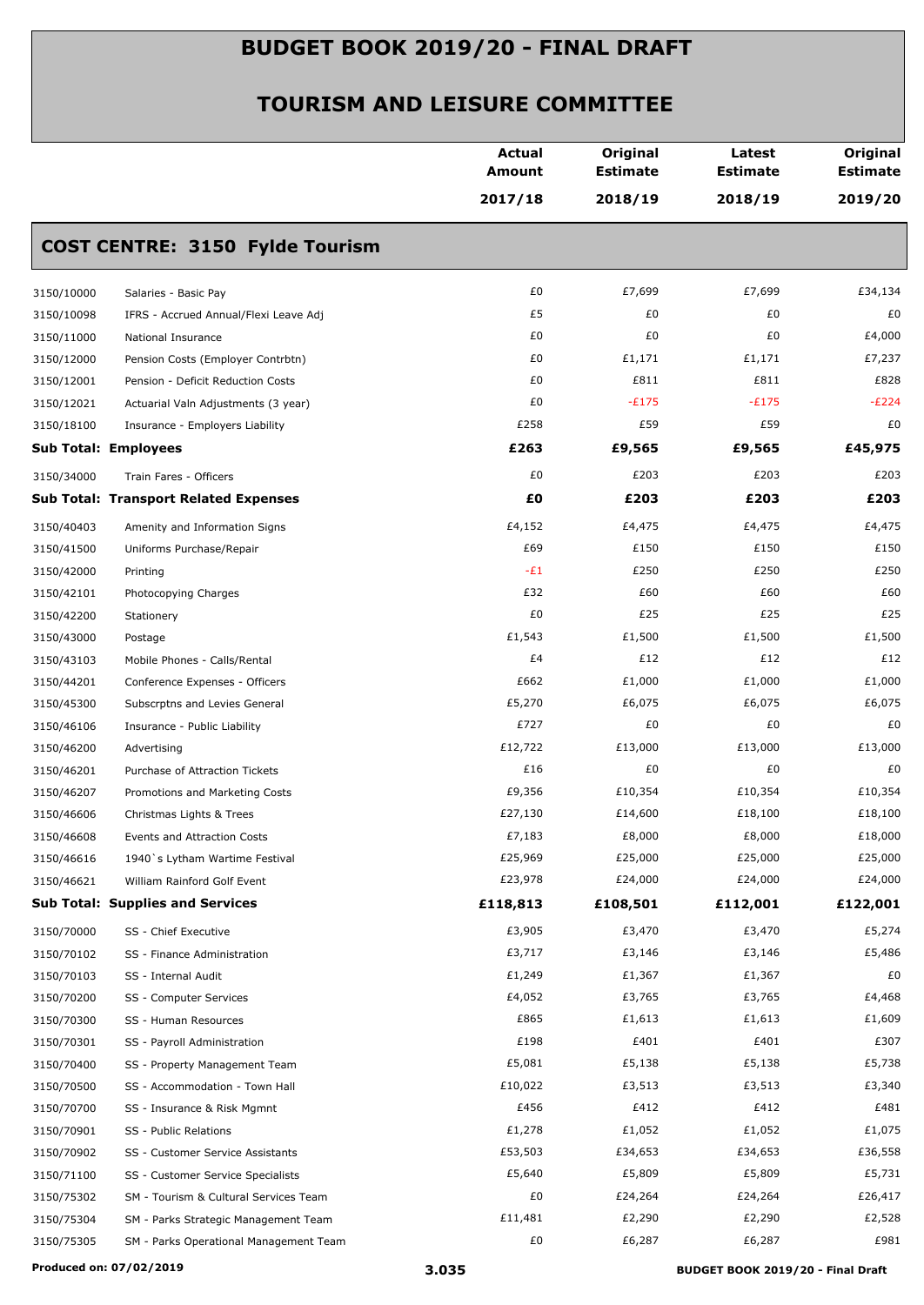|                                                       | <b>Actual</b><br>Amount | Original<br><b>Estimate</b> | Latest<br><b>Estimate</b> | <b>Original</b><br><b>Estimate</b> |
|-------------------------------------------------------|-------------------------|-----------------------------|---------------------------|------------------------------------|
|                                                       | 2017/18                 | 2018/19                     | 2018/19                   | 2019/20                            |
| 3150/75308<br>SM - Parks Mobile & Arbor Team          | £0                      | £1,466                      | £1,466                    | £1,484                             |
| 3150/75309<br>SM - Play & Projects Team               | £2,242                  | £2,052                      | £2,052                    | £2,148                             |
| 3150/75401<br>SM - Commercial Team                    | £0                      | £909                        | £909                      | £927                               |
| 3150/75403<br>SM - Corporate Safety                   | £179                    | £354                        | £354                      | £434                               |
| 3150/75504<br>SM - Development Services Mgt Team      | £7,756                  | £7,012                      | £7,012                    | £7,109                             |
| 3150/75600<br>SM - Technical Services Team            | £872                    | £935                        | £935                      | £981                               |
| <b>Sub Total: Support Services</b>                    | £112,496                | £109,908                    | £109,908                  | £113,076                           |
| <b>EXPENDITURE TOTAL</b>                              | £231,572                | £228,177                    | £231,677                  | £281,255                           |
| Sale of Merlin Tickets<br>3150/92215                  | $-E18$                  | £0                          | £0                        | £0                                 |
| 3150/94420<br>Income - 1940's Lytham Wartime Festival | $-E12,938$              | $-E8,000$                   | $-E8,000$                 | $-E8,000$                          |
| 3150/94421<br>Income - William Rainford Golf Event    | $-E24,000$              | $-E24,000$                  | $-E24,000$                | $-E24,000$                         |
| 3150/94422<br>Contrbtn - Lytham Business Partnership  | $-E14,630$              | £0                          | £0                        | £0                                 |
| <b>Sub Total: Customer and Client Receipts</b>        | $-£51,586$              | $-£32,000$                  | $-£32,000$                | $-£32,000$                         |
| <b>INCOME TOTAL</b>                                   | $-£51,586$              | $-E32,000$                  | $-£32,000$                | $-£32,000$                         |
|                                                       |                         |                             |                           |                                    |
|                                                       |                         | £196,177                    | £199,677                  | £249,255                           |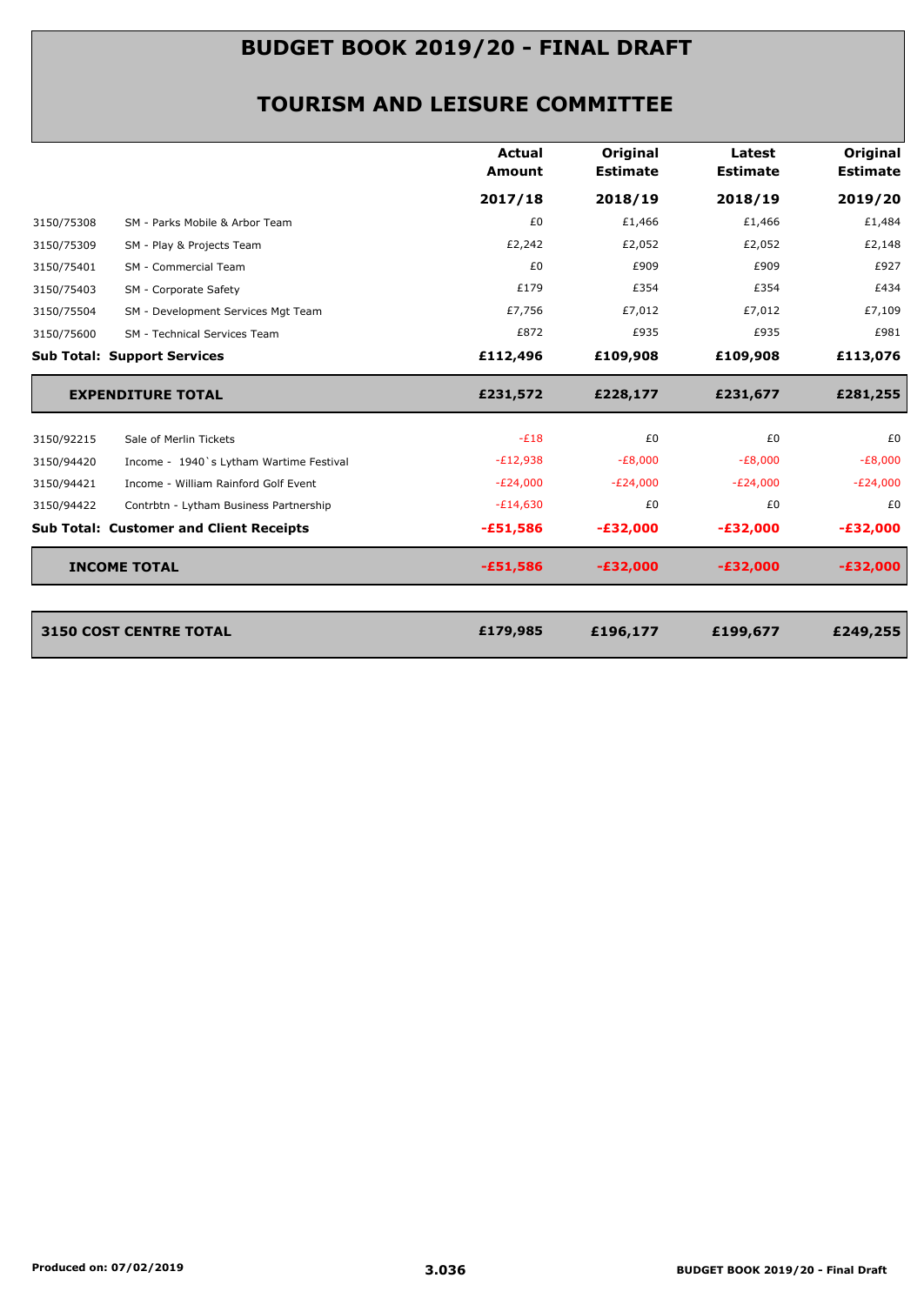| 2017/18<br>2018/19<br>2018/19<br><b>COST CENTRE: 7557 Tourism &amp; Cultural Services Team</b><br>£96,946<br>£112,665<br>£112,665<br>7557/10000<br>Salaries - Basic Pay<br>£1,175<br>£0<br>£0<br>7557/10041<br>Salaries - Sickness Pay<br>£9,147<br>£9,915<br>£9,915<br>7557/11000<br>National Insurance<br>£9,481<br>£11,047<br>£10,537<br>7557/12000<br>Pension Costs (Employer Contrbtn)<br>£7,307<br>£7,759<br>£7,759<br>7557/12001<br>Pension - Deficit Reduction Costs<br>$-E900$<br>$-E1,673$<br>$-E1,673$<br>7557/12021<br>Actuarial Valn Adjustments (3 year)<br>$-E49$<br>£0<br>£0<br>7557/12022<br>Actuarial Valn Def Redcnt Adj (3 year)<br>£0<br>£4,142<br>£0<br>7557/12099<br>IAS 19 Adjustments<br>£600<br>£0<br>£0<br>7557/14008<br>Mobile Phone Allowance<br>£636<br>£0<br>£0<br>7557/17003<br>Training Exps - qualifications<br>£50<br>£0<br>£0<br>7557/18004<br>Misc Occupational Health Costs<br>£825<br>£1,098<br>£825<br>7557/18100<br>Insurance - Employers Liability<br>£129,632<br>£140,538<br>£140,028<br><b>Sub Total: Employees</b><br>£584<br>£0<br>£0<br>7557/34001<br>Oth Public Trspt Csts - Offcrs<br>£1,445<br>£1,600<br>£1,600<br>7557/35001<br>Car Mileage Allowance<br>£2,029<br>£1,600<br>£1,600<br><b>Sub Total: Transport Related Expenses</b><br>£0<br>£106<br>£0<br>7557/42101<br>Photocopying Charges<br>£23<br>£0<br>£0<br>7557/43000<br>Postage<br>£550<br>£0<br>£0<br>7557/43103<br>Mobile Phones - Calls/Rental<br>£3,094<br>£2,564<br>£2,564<br>7557/46106<br>Insurance - Public Liability<br><b>Sub Total: Supplies and Services</b><br>£3,773<br>£2,564<br>£2,564<br>£1,730<br>£1,648<br>£1,648<br>7557/70101<br>SS - Accountancy Services<br>£0<br>£0<br>£0<br>7557/70103<br>SS - Internal Audit<br>£6,352<br>£14,816<br>£14,816<br>7557/70200<br>SS - Computer Services<br>£1,513<br>£3,749<br>£3,749<br>7557/70300<br>SS - Human Resources<br>£139<br>£352<br>£352<br>7557/70301<br>SS - Payroll Administration<br>£405<br>£354<br>£405<br>7557/70400<br>SS - Property Management Team<br>£10,574<br>£3,706<br>£3,706<br>7557/70500<br>SS - Accommodation - Town Hall<br>£3,617<br>£2,038<br>£2,038<br>7557/70902<br>SS - Customer Service Assistants<br>£2,321<br>£2,163<br>£2,163<br>7557/71100<br>SS - Customer Service Specialists<br>£0<br>£18,338<br>£18,338<br>7557/75304<br>SM - Parks Strategic Management Team<br>£235<br>£632<br>£632<br>7557/75403<br>SM - Corporate Safety<br><b>Sub Total: Support Services</b><br>£26,835<br>£47,847<br>£47,847<br>£162,269<br><b>EXPENDITURE TOTAL</b><br>£192,549<br>£192,039<br>$-£162,269$<br>$-E192,549$<br>$-E192,549$<br>7557/99000<br>Support Service Recharge<br>Sub Total: Recharge Income<br>$-£162,269$<br>-£192,549<br>$-£192,549$<br><b>INCOME TOTAL</b> |  | <b>Actual</b><br><b>Amount</b> | Original<br><b>Estimate</b> | Latest<br><b>Estimate</b> | Original<br><b>Estimate</b> |
|----------------------------------------------------------------------------------------------------------------------------------------------------------------------------------------------------------------------------------------------------------------------------------------------------------------------------------------------------------------------------------------------------------------------------------------------------------------------------------------------------------------------------------------------------------------------------------------------------------------------------------------------------------------------------------------------------------------------------------------------------------------------------------------------------------------------------------------------------------------------------------------------------------------------------------------------------------------------------------------------------------------------------------------------------------------------------------------------------------------------------------------------------------------------------------------------------------------------------------------------------------------------------------------------------------------------------------------------------------------------------------------------------------------------------------------------------------------------------------------------------------------------------------------------------------------------------------------------------------------------------------------------------------------------------------------------------------------------------------------------------------------------------------------------------------------------------------------------------------------------------------------------------------------------------------------------------------------------------------------------------------------------------------------------------------------------------------------------------------------------------------------------------------------------------------------------------------------------------------------------------------------------------------------------------------------------------------------------------------------------------------------------------------------------------------------------------------------------------------------------------------------------------------------------------------------------------------------------------------------------------------------------------------------------------------------------------------------------------------------------------------------------------|--|--------------------------------|-----------------------------|---------------------------|-----------------------------|
|                                                                                                                                                                                                                                                                                                                                                                                                                                                                                                                                                                                                                                                                                                                                                                                                                                                                                                                                                                                                                                                                                                                                                                                                                                                                                                                                                                                                                                                                                                                                                                                                                                                                                                                                                                                                                                                                                                                                                                                                                                                                                                                                                                                                                                                                                                                                                                                                                                                                                                                                                                                                                                                                                                                                                                            |  |                                |                             |                           | 2019/20                     |
| £0<br>$-E211,065$                                                                                                                                                                                                                                                                                                                                                                                                                                                                                                                                                                                                                                                                                                                                                                                                                                                                                                                                                                                                                                                                                                                                                                                                                                                                                                                                                                                                                                                                                                                                                                                                                                                                                                                                                                                                                                                                                                                                                                                                                                                                                                                                                                                                                                                                                                                                                                                                                                                                                                                                                                                                                                                                                                                                                          |  |                                |                             |                           |                             |
|                                                                                                                                                                                                                                                                                                                                                                                                                                                                                                                                                                                                                                                                                                                                                                                                                                                                                                                                                                                                                                                                                                                                                                                                                                                                                                                                                                                                                                                                                                                                                                                                                                                                                                                                                                                                                                                                                                                                                                                                                                                                                                                                                                                                                                                                                                                                                                                                                                                                                                                                                                                                                                                                                                                                                                            |  |                                |                             |                           | £115,952                    |
|                                                                                                                                                                                                                                                                                                                                                                                                                                                                                                                                                                                                                                                                                                                                                                                                                                                                                                                                                                                                                                                                                                                                                                                                                                                                                                                                                                                                                                                                                                                                                                                                                                                                                                                                                                                                                                                                                                                                                                                                                                                                                                                                                                                                                                                                                                                                                                                                                                                                                                                                                                                                                                                                                                                                                                            |  |                                |                             |                           |                             |
|                                                                                                                                                                                                                                                                                                                                                                                                                                                                                                                                                                                                                                                                                                                                                                                                                                                                                                                                                                                                                                                                                                                                                                                                                                                                                                                                                                                                                                                                                                                                                                                                                                                                                                                                                                                                                                                                                                                                                                                                                                                                                                                                                                                                                                                                                                                                                                                                                                                                                                                                                                                                                                                                                                                                                                            |  |                                |                             |                           | £10,368                     |
|                                                                                                                                                                                                                                                                                                                                                                                                                                                                                                                                                                                                                                                                                                                                                                                                                                                                                                                                                                                                                                                                                                                                                                                                                                                                                                                                                                                                                                                                                                                                                                                                                                                                                                                                                                                                                                                                                                                                                                                                                                                                                                                                                                                                                                                                                                                                                                                                                                                                                                                                                                                                                                                                                                                                                                            |  |                                |                             |                           | £11,386                     |
|                                                                                                                                                                                                                                                                                                                                                                                                                                                                                                                                                                                                                                                                                                                                                                                                                                                                                                                                                                                                                                                                                                                                                                                                                                                                                                                                                                                                                                                                                                                                                                                                                                                                                                                                                                                                                                                                                                                                                                                                                                                                                                                                                                                                                                                                                                                                                                                                                                                                                                                                                                                                                                                                                                                                                                            |  |                                |                             |                           | £7,737                      |
|                                                                                                                                                                                                                                                                                                                                                                                                                                                                                                                                                                                                                                                                                                                                                                                                                                                                                                                                                                                                                                                                                                                                                                                                                                                                                                                                                                                                                                                                                                                                                                                                                                                                                                                                                                                                                                                                                                                                                                                                                                                                                                                                                                                                                                                                                                                                                                                                                                                                                                                                                                                                                                                                                                                                                                            |  |                                |                             |                           | $-E2,096$                   |
|                                                                                                                                                                                                                                                                                                                                                                                                                                                                                                                                                                                                                                                                                                                                                                                                                                                                                                                                                                                                                                                                                                                                                                                                                                                                                                                                                                                                                                                                                                                                                                                                                                                                                                                                                                                                                                                                                                                                                                                                                                                                                                                                                                                                                                                                                                                                                                                                                                                                                                                                                                                                                                                                                                                                                                            |  |                                |                             |                           | £0                          |
|                                                                                                                                                                                                                                                                                                                                                                                                                                                                                                                                                                                                                                                                                                                                                                                                                                                                                                                                                                                                                                                                                                                                                                                                                                                                                                                                                                                                                                                                                                                                                                                                                                                                                                                                                                                                                                                                                                                                                                                                                                                                                                                                                                                                                                                                                                                                                                                                                                                                                                                                                                                                                                                                                                                                                                            |  |                                |                             |                           | £0                          |
|                                                                                                                                                                                                                                                                                                                                                                                                                                                                                                                                                                                                                                                                                                                                                                                                                                                                                                                                                                                                                                                                                                                                                                                                                                                                                                                                                                                                                                                                                                                                                                                                                                                                                                                                                                                                                                                                                                                                                                                                                                                                                                                                                                                                                                                                                                                                                                                                                                                                                                                                                                                                                                                                                                                                                                            |  |                                |                             |                           | £0                          |
|                                                                                                                                                                                                                                                                                                                                                                                                                                                                                                                                                                                                                                                                                                                                                                                                                                                                                                                                                                                                                                                                                                                                                                                                                                                                                                                                                                                                                                                                                                                                                                                                                                                                                                                                                                                                                                                                                                                                                                                                                                                                                                                                                                                                                                                                                                                                                                                                                                                                                                                                                                                                                                                                                                                                                                            |  |                                |                             |                           | £0                          |
|                                                                                                                                                                                                                                                                                                                                                                                                                                                                                                                                                                                                                                                                                                                                                                                                                                                                                                                                                                                                                                                                                                                                                                                                                                                                                                                                                                                                                                                                                                                                                                                                                                                                                                                                                                                                                                                                                                                                                                                                                                                                                                                                                                                                                                                                                                                                                                                                                                                                                                                                                                                                                                                                                                                                                                            |  |                                |                             |                           | £0                          |
|                                                                                                                                                                                                                                                                                                                                                                                                                                                                                                                                                                                                                                                                                                                                                                                                                                                                                                                                                                                                                                                                                                                                                                                                                                                                                                                                                                                                                                                                                                                                                                                                                                                                                                                                                                                                                                                                                                                                                                                                                                                                                                                                                                                                                                                                                                                                                                                                                                                                                                                                                                                                                                                                                                                                                                            |  |                                |                             |                           | £696                        |
|                                                                                                                                                                                                                                                                                                                                                                                                                                                                                                                                                                                                                                                                                                                                                                                                                                                                                                                                                                                                                                                                                                                                                                                                                                                                                                                                                                                                                                                                                                                                                                                                                                                                                                                                                                                                                                                                                                                                                                                                                                                                                                                                                                                                                                                                                                                                                                                                                                                                                                                                                                                                                                                                                                                                                                            |  |                                |                             |                           | £144,043                    |
|                                                                                                                                                                                                                                                                                                                                                                                                                                                                                                                                                                                                                                                                                                                                                                                                                                                                                                                                                                                                                                                                                                                                                                                                                                                                                                                                                                                                                                                                                                                                                                                                                                                                                                                                                                                                                                                                                                                                                                                                                                                                                                                                                                                                                                                                                                                                                                                                                                                                                                                                                                                                                                                                                                                                                                            |  |                                |                             |                           | £0                          |
|                                                                                                                                                                                                                                                                                                                                                                                                                                                                                                                                                                                                                                                                                                                                                                                                                                                                                                                                                                                                                                                                                                                                                                                                                                                                                                                                                                                                                                                                                                                                                                                                                                                                                                                                                                                                                                                                                                                                                                                                                                                                                                                                                                                                                                                                                                                                                                                                                                                                                                                                                                                                                                                                                                                                                                            |  |                                |                             |                           | £1,600                      |
|                                                                                                                                                                                                                                                                                                                                                                                                                                                                                                                                                                                                                                                                                                                                                                                                                                                                                                                                                                                                                                                                                                                                                                                                                                                                                                                                                                                                                                                                                                                                                                                                                                                                                                                                                                                                                                                                                                                                                                                                                                                                                                                                                                                                                                                                                                                                                                                                                                                                                                                                                                                                                                                                                                                                                                            |  |                                |                             |                           | £1,600                      |
|                                                                                                                                                                                                                                                                                                                                                                                                                                                                                                                                                                                                                                                                                                                                                                                                                                                                                                                                                                                                                                                                                                                                                                                                                                                                                                                                                                                                                                                                                                                                                                                                                                                                                                                                                                                                                                                                                                                                                                                                                                                                                                                                                                                                                                                                                                                                                                                                                                                                                                                                                                                                                                                                                                                                                                            |  |                                |                             |                           | £0                          |
|                                                                                                                                                                                                                                                                                                                                                                                                                                                                                                                                                                                                                                                                                                                                                                                                                                                                                                                                                                                                                                                                                                                                                                                                                                                                                                                                                                                                                                                                                                                                                                                                                                                                                                                                                                                                                                                                                                                                                                                                                                                                                                                                                                                                                                                                                                                                                                                                                                                                                                                                                                                                                                                                                                                                                                            |  |                                |                             |                           | £0                          |
|                                                                                                                                                                                                                                                                                                                                                                                                                                                                                                                                                                                                                                                                                                                                                                                                                                                                                                                                                                                                                                                                                                                                                                                                                                                                                                                                                                                                                                                                                                                                                                                                                                                                                                                                                                                                                                                                                                                                                                                                                                                                                                                                                                                                                                                                                                                                                                                                                                                                                                                                                                                                                                                                                                                                                                            |  |                                |                             |                           | £0                          |
|                                                                                                                                                                                                                                                                                                                                                                                                                                                                                                                                                                                                                                                                                                                                                                                                                                                                                                                                                                                                                                                                                                                                                                                                                                                                                                                                                                                                                                                                                                                                                                                                                                                                                                                                                                                                                                                                                                                                                                                                                                                                                                                                                                                                                                                                                                                                                                                                                                                                                                                                                                                                                                                                                                                                                                            |  |                                |                             |                           | £2,564                      |
|                                                                                                                                                                                                                                                                                                                                                                                                                                                                                                                                                                                                                                                                                                                                                                                                                                                                                                                                                                                                                                                                                                                                                                                                                                                                                                                                                                                                                                                                                                                                                                                                                                                                                                                                                                                                                                                                                                                                                                                                                                                                                                                                                                                                                                                                                                                                                                                                                                                                                                                                                                                                                                                                                                                                                                            |  |                                |                             |                           | £2,564                      |
|                                                                                                                                                                                                                                                                                                                                                                                                                                                                                                                                                                                                                                                                                                                                                                                                                                                                                                                                                                                                                                                                                                                                                                                                                                                                                                                                                                                                                                                                                                                                                                                                                                                                                                                                                                                                                                                                                                                                                                                                                                                                                                                                                                                                                                                                                                                                                                                                                                                                                                                                                                                                                                                                                                                                                                            |  |                                |                             |                           | £1,665                      |
|                                                                                                                                                                                                                                                                                                                                                                                                                                                                                                                                                                                                                                                                                                                                                                                                                                                                                                                                                                                                                                                                                                                                                                                                                                                                                                                                                                                                                                                                                                                                                                                                                                                                                                                                                                                                                                                                                                                                                                                                                                                                                                                                                                                                                                                                                                                                                                                                                                                                                                                                                                                                                                                                                                                                                                            |  |                                |                             |                           | £5,475                      |
|                                                                                                                                                                                                                                                                                                                                                                                                                                                                                                                                                                                                                                                                                                                                                                                                                                                                                                                                                                                                                                                                                                                                                                                                                                                                                                                                                                                                                                                                                                                                                                                                                                                                                                                                                                                                                                                                                                                                                                                                                                                                                                                                                                                                                                                                                                                                                                                                                                                                                                                                                                                                                                                                                                                                                                            |  |                                |                             |                           | £18,268                     |
|                                                                                                                                                                                                                                                                                                                                                                                                                                                                                                                                                                                                                                                                                                                                                                                                                                                                                                                                                                                                                                                                                                                                                                                                                                                                                                                                                                                                                                                                                                                                                                                                                                                                                                                                                                                                                                                                                                                                                                                                                                                                                                                                                                                                                                                                                                                                                                                                                                                                                                                                                                                                                                                                                                                                                                            |  |                                |                             |                           | £3,789                      |
|                                                                                                                                                                                                                                                                                                                                                                                                                                                                                                                                                                                                                                                                                                                                                                                                                                                                                                                                                                                                                                                                                                                                                                                                                                                                                                                                                                                                                                                                                                                                                                                                                                                                                                                                                                                                                                                                                                                                                                                                                                                                                                                                                                                                                                                                                                                                                                                                                                                                                                                                                                                                                                                                                                                                                                            |  |                                |                             |                           | £352                        |
|                                                                                                                                                                                                                                                                                                                                                                                                                                                                                                                                                                                                                                                                                                                                                                                                                                                                                                                                                                                                                                                                                                                                                                                                                                                                                                                                                                                                                                                                                                                                                                                                                                                                                                                                                                                                                                                                                                                                                                                                                                                                                                                                                                                                                                                                                                                                                                                                                                                                                                                                                                                                                                                                                                                                                                            |  |                                |                             |                           | £451                        |
|                                                                                                                                                                                                                                                                                                                                                                                                                                                                                                                                                                                                                                                                                                                                                                                                                                                                                                                                                                                                                                                                                                                                                                                                                                                                                                                                                                                                                                                                                                                                                                                                                                                                                                                                                                                                                                                                                                                                                                                                                                                                                                                                                                                                                                                                                                                                                                                                                                                                                                                                                                                                                                                                                                                                                                            |  |                                |                             |                           | £3,524                      |
|                                                                                                                                                                                                                                                                                                                                                                                                                                                                                                                                                                                                                                                                                                                                                                                                                                                                                                                                                                                                                                                                                                                                                                                                                                                                                                                                                                                                                                                                                                                                                                                                                                                                                                                                                                                                                                                                                                                                                                                                                                                                                                                                                                                                                                                                                                                                                                                                                                                                                                                                                                                                                                                                                                                                                                            |  |                                |                             |                           | £2,080                      |
|                                                                                                                                                                                                                                                                                                                                                                                                                                                                                                                                                                                                                                                                                                                                                                                                                                                                                                                                                                                                                                                                                                                                                                                                                                                                                                                                                                                                                                                                                                                                                                                                                                                                                                                                                                                                                                                                                                                                                                                                                                                                                                                                                                                                                                                                                                                                                                                                                                                                                                                                                                                                                                                                                                                                                                            |  |                                |                             |                           | £2,066                      |
|                                                                                                                                                                                                                                                                                                                                                                                                                                                                                                                                                                                                                                                                                                                                                                                                                                                                                                                                                                                                                                                                                                                                                                                                                                                                                                                                                                                                                                                                                                                                                                                                                                                                                                                                                                                                                                                                                                                                                                                                                                                                                                                                                                                                                                                                                                                                                                                                                                                                                                                                                                                                                                                                                                                                                                            |  |                                |                             |                           | £24,556                     |
|                                                                                                                                                                                                                                                                                                                                                                                                                                                                                                                                                                                                                                                                                                                                                                                                                                                                                                                                                                                                                                                                                                                                                                                                                                                                                                                                                                                                                                                                                                                                                                                                                                                                                                                                                                                                                                                                                                                                                                                                                                                                                                                                                                                                                                                                                                                                                                                                                                                                                                                                                                                                                                                                                                                                                                            |  |                                |                             |                           | £632                        |
|                                                                                                                                                                                                                                                                                                                                                                                                                                                                                                                                                                                                                                                                                                                                                                                                                                                                                                                                                                                                                                                                                                                                                                                                                                                                                                                                                                                                                                                                                                                                                                                                                                                                                                                                                                                                                                                                                                                                                                                                                                                                                                                                                                                                                                                                                                                                                                                                                                                                                                                                                                                                                                                                                                                                                                            |  |                                |                             |                           | £62,858                     |
|                                                                                                                                                                                                                                                                                                                                                                                                                                                                                                                                                                                                                                                                                                                                                                                                                                                                                                                                                                                                                                                                                                                                                                                                                                                                                                                                                                                                                                                                                                                                                                                                                                                                                                                                                                                                                                                                                                                                                                                                                                                                                                                                                                                                                                                                                                                                                                                                                                                                                                                                                                                                                                                                                                                                                                            |  |                                |                             |                           | £211,065                    |
|                                                                                                                                                                                                                                                                                                                                                                                                                                                                                                                                                                                                                                                                                                                                                                                                                                                                                                                                                                                                                                                                                                                                                                                                                                                                                                                                                                                                                                                                                                                                                                                                                                                                                                                                                                                                                                                                                                                                                                                                                                                                                                                                                                                                                                                                                                                                                                                                                                                                                                                                                                                                                                                                                                                                                                            |  |                                |                             |                           |                             |
|                                                                                                                                                                                                                                                                                                                                                                                                                                                                                                                                                                                                                                                                                                                                                                                                                                                                                                                                                                                                                                                                                                                                                                                                                                                                                                                                                                                                                                                                                                                                                                                                                                                                                                                                                                                                                                                                                                                                                                                                                                                                                                                                                                                                                                                                                                                                                                                                                                                                                                                                                                                                                                                                                                                                                                            |  |                                |                             |                           | $-E211,065$                 |
|                                                                                                                                                                                                                                                                                                                                                                                                                                                                                                                                                                                                                                                                                                                                                                                                                                                                                                                                                                                                                                                                                                                                                                                                                                                                                                                                                                                                                                                                                                                                                                                                                                                                                                                                                                                                                                                                                                                                                                                                                                                                                                                                                                                                                                                                                                                                                                                                                                                                                                                                                                                                                                                                                                                                                                            |  | $-£162,269$                    | $-£192,549$                 | $-£192,549$               | $-E211,065$                 |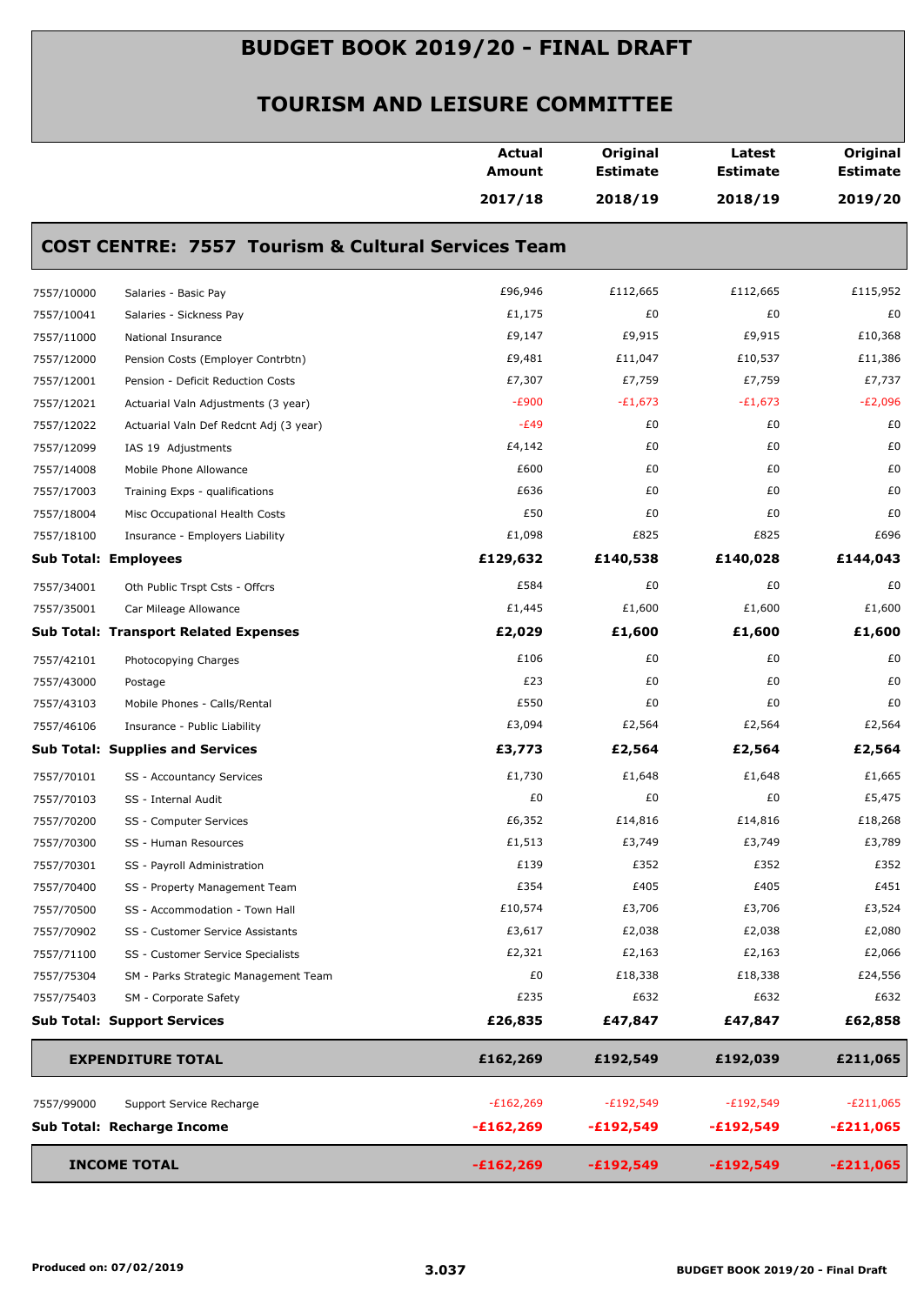| 2019/20<br>2017/18<br>2018/19<br>2018/19<br>£0<br><b>7557 COST CENTRE TOTAL</b><br>£0<br>£0<br>$-E510$ | <b>Actual</b><br>Amount | Original<br><b>Estimate</b> | Latest<br><b>Estimate</b> | Original<br><b>Estimate</b> |
|--------------------------------------------------------------------------------------------------------|-------------------------|-----------------------------|---------------------------|-----------------------------|
|                                                                                                        |                         |                             |                           |                             |
|                                                                                                        |                         |                             |                           |                             |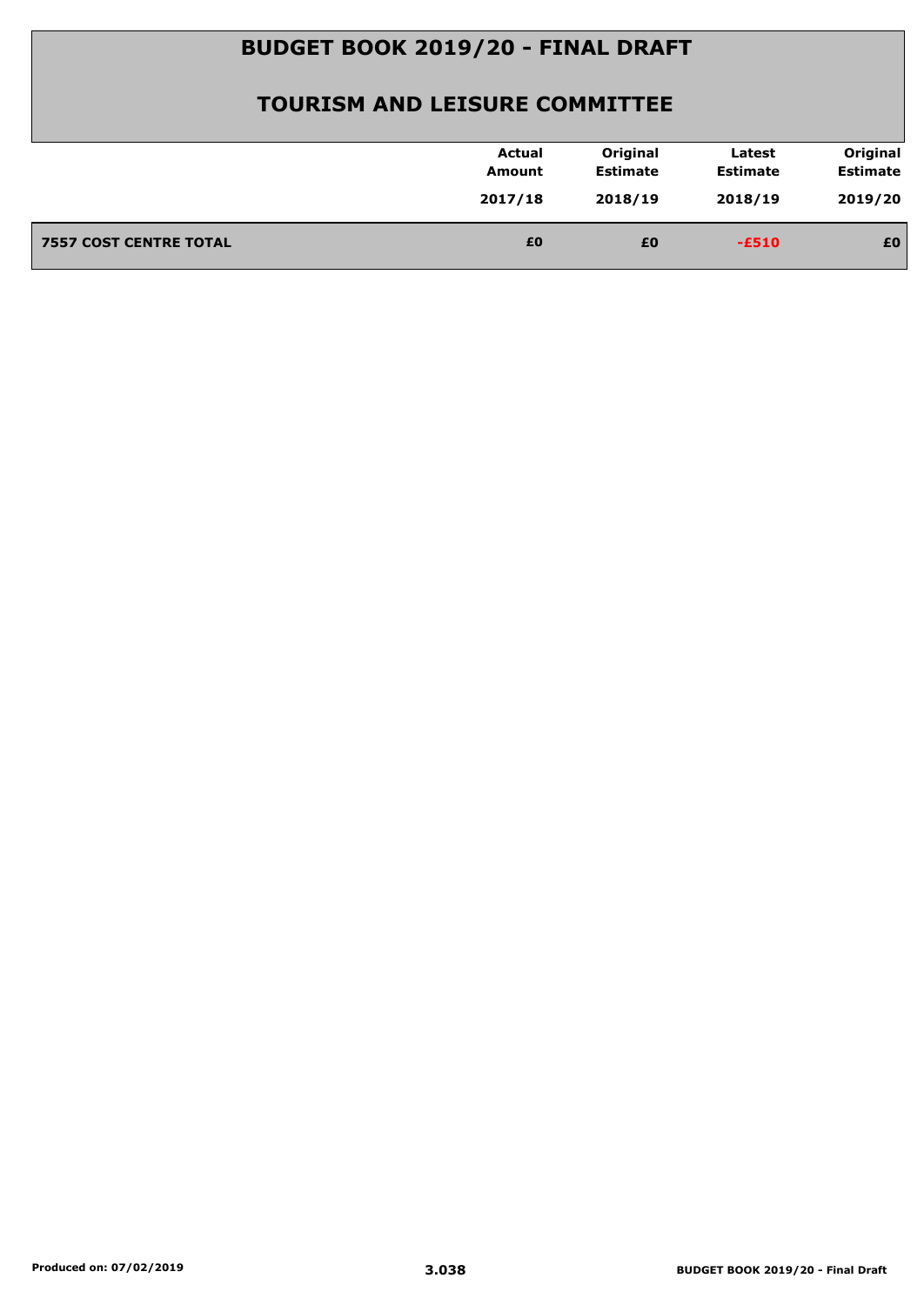|                             |                                                | Actual<br>Amount | Original<br><b>Estimate</b> | Latest<br><b>Estimate</b> | Original<br><b>Estimate</b> |
|-----------------------------|------------------------------------------------|------------------|-----------------------------|---------------------------|-----------------------------|
|                             |                                                | 2017/18          | 2018/19                     | 2018/19                   | 2019/20                     |
|                             | <b>COST CENTRE: 3142 Coast and Countryside</b> |                  |                             |                           |                             |
| 3142/10000                  | Salaries - Basic Pay                           | £20,654          | £46,222                     | £46,222                   | £47,672                     |
| 3142/10041                  | Salaries - Sickness Pay                        | £4,812           | £0                          | £0                        | £0                          |
| 3142/10098                  | IFRS - Accrued Annual/Flexi Leave Adj          | $-E1,163$        | £0                          | £0                        | £0                          |
| 3142/11000                  | National Insurance                             | £2,125           | £4,125                      | £4,125                    | £4,325                      |
| 3142/12000                  | Pension Costs (Employer Contrbtn)              | £4,367           | £7,026                      | £7,026                    | £7,246                      |
| 3142/12001                  | Pension - Deficit Reduction Costs              | £3,693           | £4,930                      | £4,930                    | £4,894                      |
| 3142/12021                  | Actuarial Valn Adjustments (3 year)            | $-E455$          | $-E1,063$                   | $-E1,063$                 | $-E1,326$                   |
| 3142/12022                  | Actuarial Valn Def Redcnt Adj (3 year)         | $-E25$           | £0                          | £0                        | £0                          |
| 3142/12099                  | IAS 19 Adjustments                             | £2,093           | £0                          | £0                        | £0                          |
| 3142/13000                  | Agency Staff                                   | £17,392          | £0                          | £0                        | £0                          |
| 3142/15000                  | Advertising - Recruitment                      | £1,058           | £0                          | £0                        | £0                          |
| 3142/18100                  | Insurance - Employers Liability                | £210             | £258                        | £258                      | £210                        |
| <b>Sub Total: Employees</b> |                                                | £54,761          | £61,498                     | £61,498                   | £63,021                     |
| 3142/20103                  | Other Miscellaneous Repairs                    | £1,814           | £4,500                      | £4,500                    | £5,100                      |
| 3142/22005                  | Lifebuoys and Ropes                            | £204             | £660                        | £660                      | £660                        |
| 3142/22500                  | Electricity                                    | £289             | £141                        | £141                      | £141                        |
| 3142/23500                  | <b>Business Rates</b>                          | £466             | £524                        | £480                      | £540                        |
| 3142/24000                  | Water Charges-Metered                          | £117             | £200                        | £200                      | £200                        |
| 3142/29000                  | Fire Insurance                                 | £44              | £44                         | £44                       | £44                         |
|                             | <b>Sub Total: Premises Related Expenses</b>    | £2,935           | £6,069                      | £6,025                    | £6,685                      |
| 3142/32000                  | Rech - Vehicle and Plant Costs                 | £16,264          | £14,454                     | £14,454                   | £14,454                     |
| 3142/33001                  | Hire of Plant                                  | £387             | £1,200                      | £1,200                    | £1,200                      |
| 3142/35001                  | Car Mileage Allowance                          | £38              | £0                          | £0                        | £0                          |
|                             | <b>Sub Total: Transport Related Expenses</b>   | £16,690          | £15,654                     | £15,654                   | £15,654                     |
| 3142/40100                  | Purchase of Equipment                          | £495             | £0                          | £0                        | £0                          |
| 3142/40800                  | <b>Medical Requisites</b>                      | £44              | £0                          | £0                        | £0                          |
| 3142/40804                  | General Materials                              | £3,741           | £3,650                      | £3,650                    | £3,650                      |
| 3142/41600                  | Protective Clothing Prchse/Rep                 | £1,412           | £0                          | £0                        | £0                          |
| 3142/42101                  | Photocopying Charges                           | £110             | £206                        | £206                      | £206                        |
| 3142/43000                  | Postage                                        | £6               | £0                          | £0                        | £0                          |
| 3142/43103                  | Mobile Phones - Calls/Rental                   | £190             | £183                        | £183                      | £183                        |
| 3142/46106                  | Insurance - Public Liability                   | £591             | £591                        | £591                      | £591                        |
|                             | <b>Sub Total: Supplies and Services</b>        | £6,588           | £4,630                      | £4,630                    | £4,630                      |
| 3142/70000                  | SS - Chief Executive                           | £1,953           | £0                          | £0                        | £0                          |
| 3142/70101                  | SS - Accountancy Services                      | £243             | £230                        | £230                      | £251                        |
| 3142/70102                  | SS - Finance Administration                    | £3,775           | £3,195                      | £3,195                    | £3,128                      |
| 3142/70103                  | SS - Internal Audit                            | £756             | £827                        | £827                      | £0                          |
| 3142/70200                  | SS - Computer Services                         | £4,052           | £3,765                      | £3,765                    | £4,468                      |
| 3142/70300                  | SS - Human Resources                           | £865             | £1,613                      | £1,613                    | £1,609                      |
| 3142/70301                  | SS - Payroll Administration                    | £198             | £401                        | £401                      | £307                        |
| 3142/70400                  | SS - Property Management Team                  | £3,906           | £3,954                      | £3,954                    | £4,413                      |
| 3142/70500                  | SS - Accommodation - Town Hall                 | £5,333           | £1,869                      | £1,869                    | £1,777                      |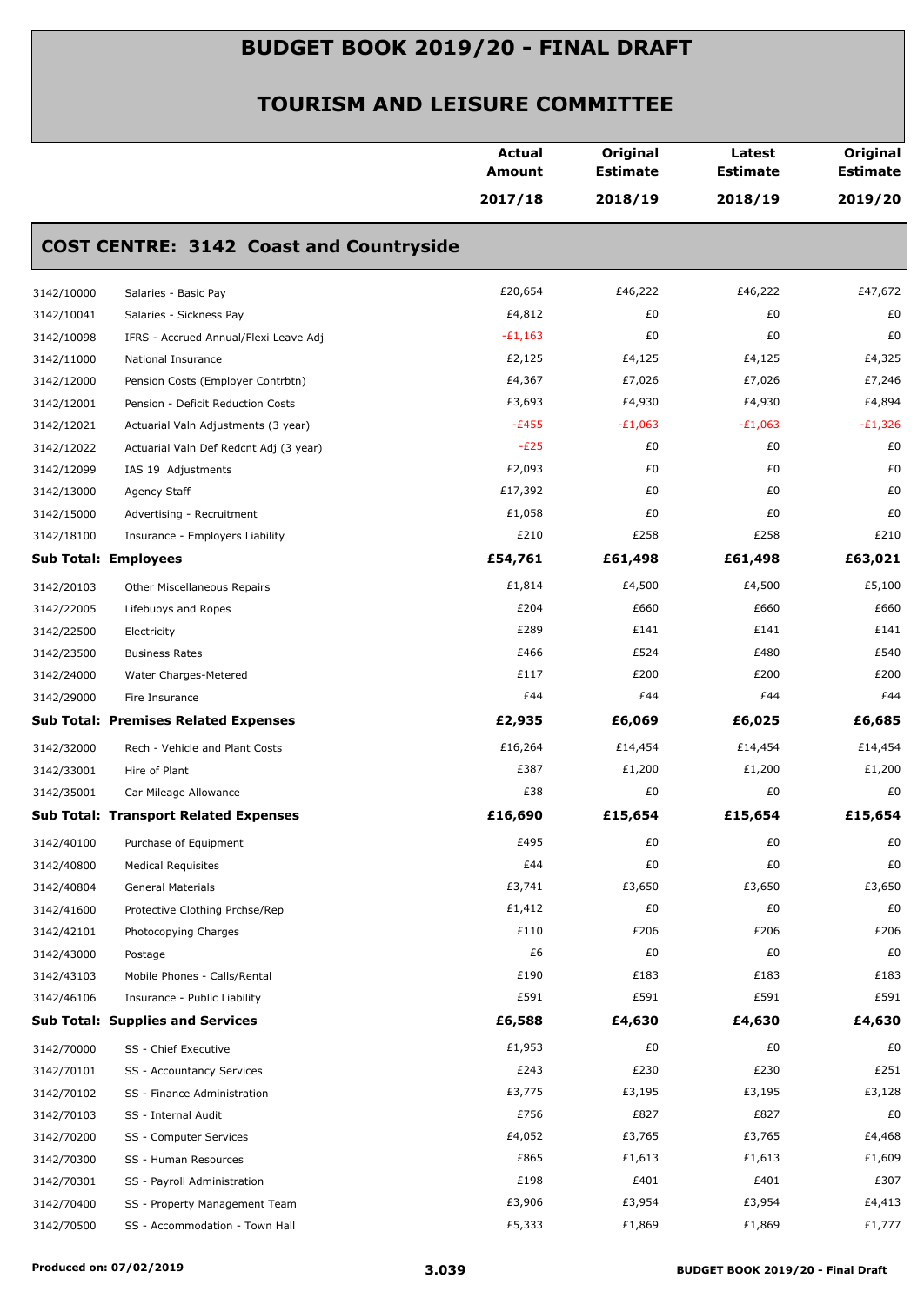|            |                                                | <b>Actual</b><br>Amount | Original<br><b>Estimate</b> | Latest<br><b>Estimate</b> | Original<br><b>Estimate</b> |
|------------|------------------------------------------------|-------------------------|-----------------------------|---------------------------|-----------------------------|
|            |                                                | 2017/18                 | 2018/19                     | 2018/19                   | 2019/20                     |
| 3142/70507 | SS - Accomm - Snowdon Road Depot               | £0                      | £2,342                      | £2,342                    | £2,261                      |
| 3142/70512 | SS - Accomm - Ashton Gardens Depot             | £2,150                  | £645                        | £645                      | £498                        |
| 3142/70700 | SS - Insurance & Risk Mgmnt                    | £456                    | £412                        | £412                      | £481                        |
| 3142/70901 | SS - Public Relations                          | £639                    | £526                        | £526                      | £537                        |
| 3142/75302 | SM - Tourism & Cultural Services Team          | £62,164                 | £363                        | £363                      | £398                        |
| 3142/75304 | SM - Parks Strategic Management Team           | £6,935                  | £3,894                      | £3,894                    | £5,055                      |
| 3142/75305 | SM - Parks Operational Management Team         | £20,167                 | £61,414                     | £61,414                   | £69,690                     |
| 3142/75308 | SM - Parks Mobile & Arbor Team                 | £4,785                  | £6,456                      | £6,456                    | £10,860                     |
| 3142/75309 | SM - Play & Projects Team                      | £3,362                  | £3,077                      | £3,077                    | £3,222                      |
| 3142/75310 | SM - Grounds Maintenance Team                  | £0                      | £19,300                     | £19,300                   | £0                          |
| 3142/75403 | SM - Corporate Safety                          | £179                    | £354                        | £354                      | £434                        |
| 3142/75504 | SM - Development Services Mgt Team             | £4,654                  | £4,207                      | £4,207                    | £4,265                      |
| 3142/75600 | SM - Technical Services Team                   | £1,127                  | £1,142                      | £1,142                    | £1,170                      |
|            | <b>Sub Total: Support Services</b>             | £127,699                | £119,986                    | £119,986                  | £114,824                    |
|            | <b>EXPENDITURE TOTAL</b>                       | £208,673                | £207,837                    | £207,793                  | £204,814                    |
| 3142/91211 | Miscellaneous Contributions                    | $-E9,099$               | £0                          | £0                        | £0                          |
|            | Sub Total: Oth Grants Rembsmts and Ctbns       | $-£9,099$               | £0                          | £Ο                        | £0                          |
| 3142/92400 | Sale of Sand (sandwinning)                     | $-E344,215$             | $-E300,000$                 | $-E460,000$               | $-E400,000$                 |
|            | <b>Sub Total: Customer and Client Receipts</b> | $-£344,215$             | $-£300,000$                 | $-£460,000$               | $-£400,000$                 |
|            |                                                |                         |                             |                           |                             |
|            |                                                |                         |                             |                           |                             |
|            | <b>INCOME TOTAL</b>                            | $-£353,314$             | $-£300,000$                 | $-£460,000$               | $-£400,000$                 |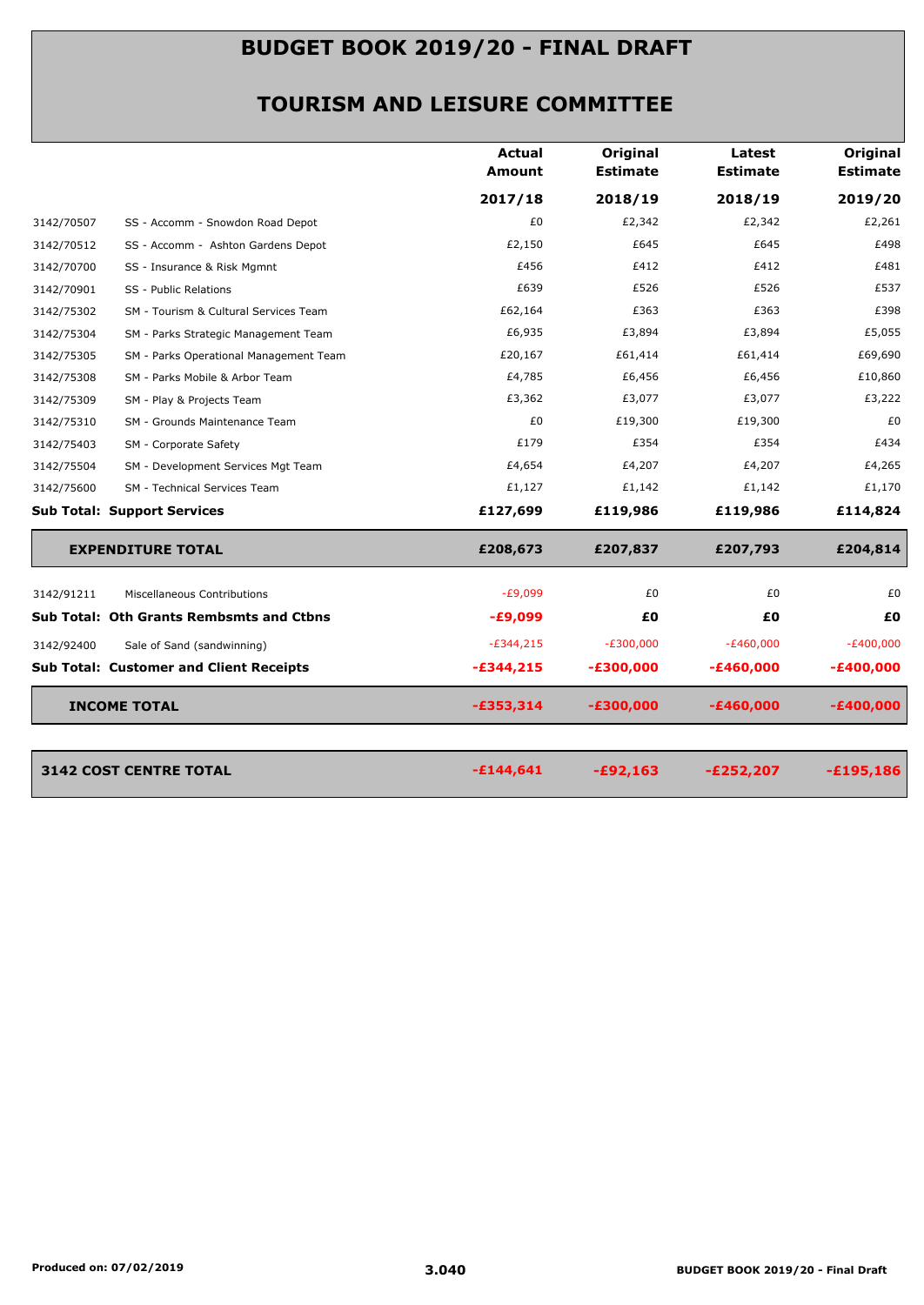|            |                                                   | <b>Actual</b><br>Amount | Original<br><b>Estimate</b> | Latest<br><b>Estimate</b> | Original<br><b>Estimate</b> |
|------------|---------------------------------------------------|-------------------------|-----------------------------|---------------------------|-----------------------------|
|            |                                                   | 2017/18                 | 2018/19                     | 2018/19                   | 2019/20                     |
|            | <b>COST CENTRE: 3143 Fylde Sand Dunes Project</b> |                         |                             |                           |                             |
| 3143/10000 | Salaries - Basic Pay                              | £722                    | £31,826                     | £31,826                   | £33,891                     |
| 3143/11000 | National Insurance                                | £6                      | £2,139                      | £2,139                    | £2,424                      |
| 3143/12000 | Pension Costs (Employer Contrbtn)                 | £110                    | £4,837                      | £4,837                    | £5,151                      |
| 3143/12001 | Pension - Deficit Reduction Costs                 | £85                     | £0                          | £0                        | £0                          |
| 3143/12021 | Actuarial Valn Adjustments (3 year)               | $-E10$                  | £0                          | £0                        | £0                          |
| 3143/12022 | Actuarial Valn Def Redcnt Adj (3 year)            | $-E1$                   | £0                          | £0                        | £0                          |
| 3143/12099 | IAS 19 Adjustments                                | £48                     | £0                          | £0                        | £0                          |
| 3143/13000 | Agency Staff                                      | £531                    | £0                          | £0                        | £0                          |
|            | <b>Sub Total: Employees</b>                       | £1,490                  | £38,802                     | £38,802                   | £41,466                     |
| 3143/46901 | Miscellaneous Expenses                            | £0                      | £5,637                      | £5,637                    | £4,599                      |
|            | <b>Sub Total: Supplies and Services</b>           | £0                      | £5,637                      | £5,637                    | £4,599                      |
|            | <b>EXPENDITURE TOTAL</b>                          | £1,490                  | £44,439                     | £44,439                   | £46,065                     |
| 3143/91031 | <b>Other Miscellaneous Grants</b>                 | £0                      | $-E44,439$                  | $-E44,439$                | $-£46,065$                  |
|            | <b>Sub Total: Oth Grants Rembsmts and Ctbns</b>   | £0                      | $-£44,439$                  | $-£44,439$                | $-£46,065$                  |
|            | <b>INCOME TOTAL</b>                               | £0                      | $-£44,439$                  | $-£44,439$                | $-£46,065$                  |
|            | <b>3143 COST CENTRE TOTAL</b>                     | £1,490                  | £0                          | £0                        | £0                          |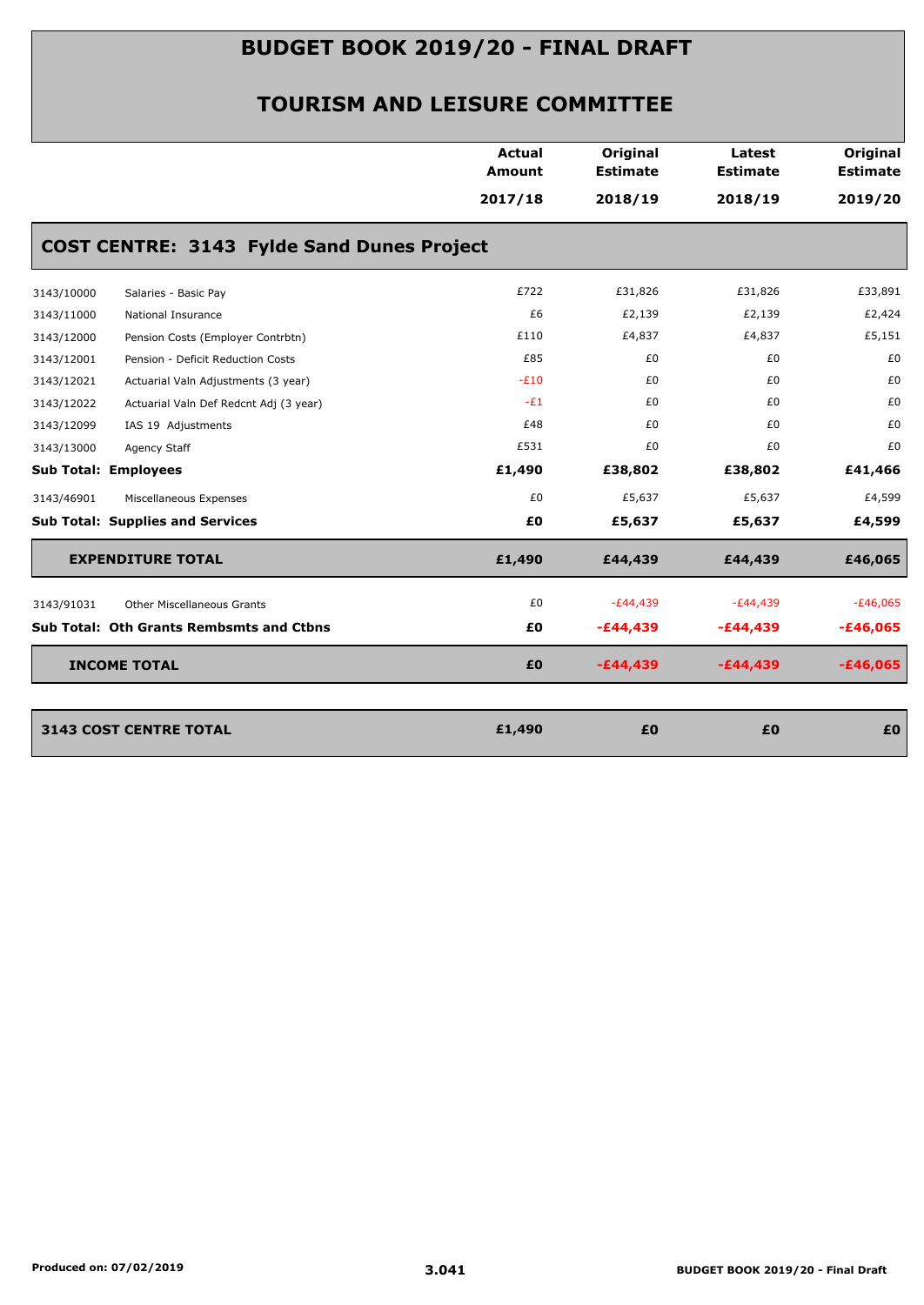|            |                                                         | Actual<br>Amount | Original<br><b>Estimate</b> | Latest<br><b>Estimate</b> | Original<br><b>Estimate</b> |
|------------|---------------------------------------------------------|------------------|-----------------------------|---------------------------|-----------------------------|
|            |                                                         | 2017/18          | 2018/19                     | 2018/19                   | 2019/20                     |
|            | <b>COST CENTRE: 3144 Persimmon Conservation Project</b> |                  |                             |                           |                             |
| 3144/10000 | Salaries - Basic Pay                                    | £722             | £21,074                     | £21,074                   | £22,462                     |
| 3144/11000 | National Insurance                                      | £6               | £1,782                      | £1,782                    | £1,973                      |
| 3144/12000 | Pension Costs (Employer Contrbtn)                       | £110             | £3,203                      | £3,203                    | £3,414                      |
| 3144/12001 | Pension - Deficit Reduction Costs                       | £85              | £0                          | £0                        | £0                          |
| 3144/12021 | Actuarial Valn Adjustments (3 year)                     | $-E10$           | £0                          | £0                        | £0                          |
| 3144/12022 | Actuarial Valn Def Redcnt Adj (3 year)                  | $-E1$            | £0                          | £0                        | £0                          |
| 3144/12099 | IAS 19 Adjustments                                      | £48              | £0                          | £0                        | £0                          |
|            | <b>Sub Total: Employees</b>                             | £959             | £26,059                     | £26,059                   | £27,849                     |
| 3144/32000 | Rech - Vehicle and Plant Costs                          | £0               | £6,000                      | £6,000                    | £6,000                      |
|            | <b>Sub Total: Transport Related Expenses</b>            | £0               | £6,000                      | £6,000                    | £6,000                      |
| 3144/42651 | <b>Environmental Projects</b>                           | £0               | £20,000                     | £20,000                   | £20,000                     |
|            | <b>Sub Total: Supplies and Services</b>                 | £0               | £20,000                     | £20,000                   | £20,000                     |
|            | <b>EXPENDITURE TOTAL</b>                                | £959             | £52,059                     | £52,059                   | £53,849                     |
| 3144/91202 | s106 Contributions                                      | £0               | $-E52,059$                  | $-E52,059$                | $-E53,849$                  |
|            | Sub Total: Oth Grants Rembsmts and Ctbns                | £0               | $-£52,059$                  | $-£52,059$                | $-£53,849$                  |
|            | <b>INCOME TOTAL</b>                                     | £0               | $-£52,059$                  | $-£52,059$                | $-£53,849$                  |
|            |                                                         |                  |                             |                           |                             |
|            | <b>3144 COST CENTRE TOTAL</b>                           | £959             | £0                          | £0                        | £0                          |
|            |                                                         |                  |                             |                           |                             |
|            |                                                         |                  |                             |                           |                             |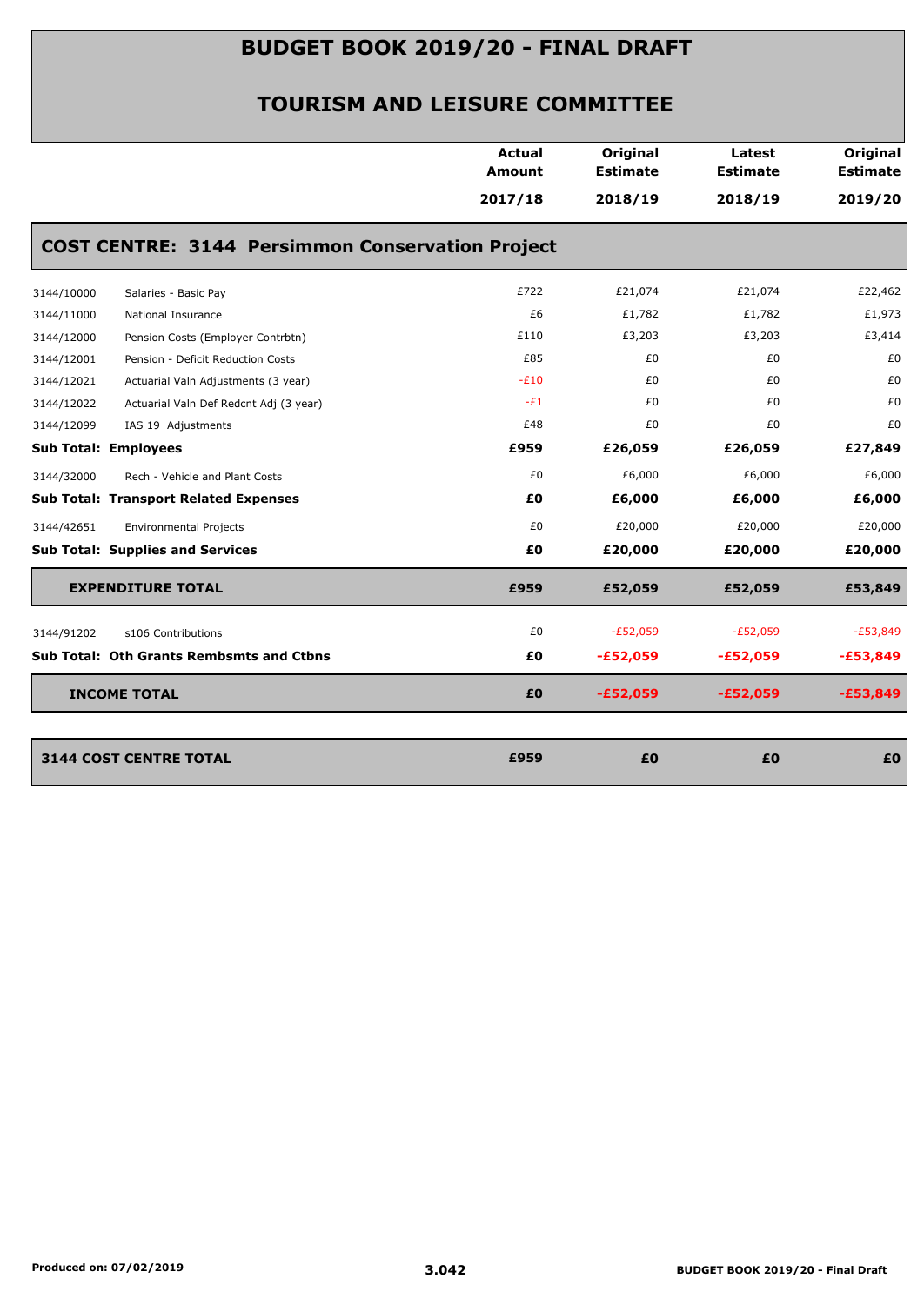|                                                          | <b>Actual</b><br><b>Amount</b> | Original<br><b>Estimate</b> | Latest<br><b>Estimate</b> | <b>Original</b><br><b>Estimate</b> |
|----------------------------------------------------------|--------------------------------|-----------------------------|---------------------------|------------------------------------|
|                                                          | 2017/18                        | 2018/19                     | 2018/19                   | 2019/20                            |
| <b>COST CENTRE: 3010 Lowther Gardens Trust - Summary</b> |                                |                             |                           |                                    |
| 3010/45202<br>FBC Grant Support - Lowther Pavilion       | £26,667                        | £26,667                     | £205,667                  | £26,667                            |
| 3010/45209<br>Net cost to FBC - Lowther Gardens          | £100,575                       | £122,703                    | £122,703                  | £126,387                           |
| <b>Sub Total: Supplies and Services</b>                  | £127,242                       | £149,370                    | £328,370                  | £153,054                           |
| 3010/56002<br>LCC - s106 Paymnts Made                    | £2,960                         | £0                          | £0                        | £0                                 |
| <b>Sub Total: Third Party Payments</b>                   | £2,960                         | £0                          | £0                        | £0                                 |
| 3010/70101<br>SS - Accountancy Services                  | £2,952                         | £2,798                      | £2,798                    | £3,045                             |
| SS - Finance Administration<br>3010/70102                | £29                            | £25                         | £25                       | £24                                |
| 3010/70103<br>SS - Internal Audit                        | £99                            | £108                        | £108                      | £0                                 |
| 3010/70400<br>SS - Property Management Team              | £898                           | £911                        | £911                      | £1,015                             |
| 3010/70600<br>SS - Head of Governance                    | £957                           | £851                        | £851                      | £3,716                             |
| 3010/70700<br>SS - Insurance & Risk Mgmnt                | £304                           | £275                        | £275                      | £321                               |
| 3010/70901<br>SS - Public Relations                      | £639                           | £526                        | £526                      | £537                               |
| 3010/75302<br>SM - Tourism & Cultural Services Team      | £0                             | £4,670                      | £4,670                    | £5,070                             |
| 3010/75304<br>SM - Parks Strategic Management Team       | £2,296                         | £458                        | £458                      | £506                               |
| 3010/75504<br>SM - Development Services Mgt Team         | £1,551                         | £1,402                      | £1,402                    | £1,422                             |
| 3010/75600<br>SM - Technical Services Team               | £1,244                         | £1,271                      | £1,271                    | £1,321                             |
| <b>Sub Total: Support Services</b>                       | £10,969                        | £13,295                     | £13,295                   | £16,977                            |
| <b>EXPENDITURE TOTAL</b>                                 | £141,171                       | £162,665                    | £341,665                  | £170,031                           |
| 3010/91202<br>s106 Contributions                         | $-E2,960$                      | £0                          | £0                        | £0                                 |
| <b>Sub Total: Oth Grants Rembsmts and Ctbns</b>          | $-E2,960$                      | £0                          | £0                        | £0                                 |
| <b>INCOME TOTAL</b>                                      | $-E2,960$                      | £0                          | £0                        | £0                                 |
|                                                          |                                |                             |                           |                                    |
| <b>3010 COST CENTRE TOTAL</b>                            | £138,211                       | £162,665                    | £341,665                  | £170,031                           |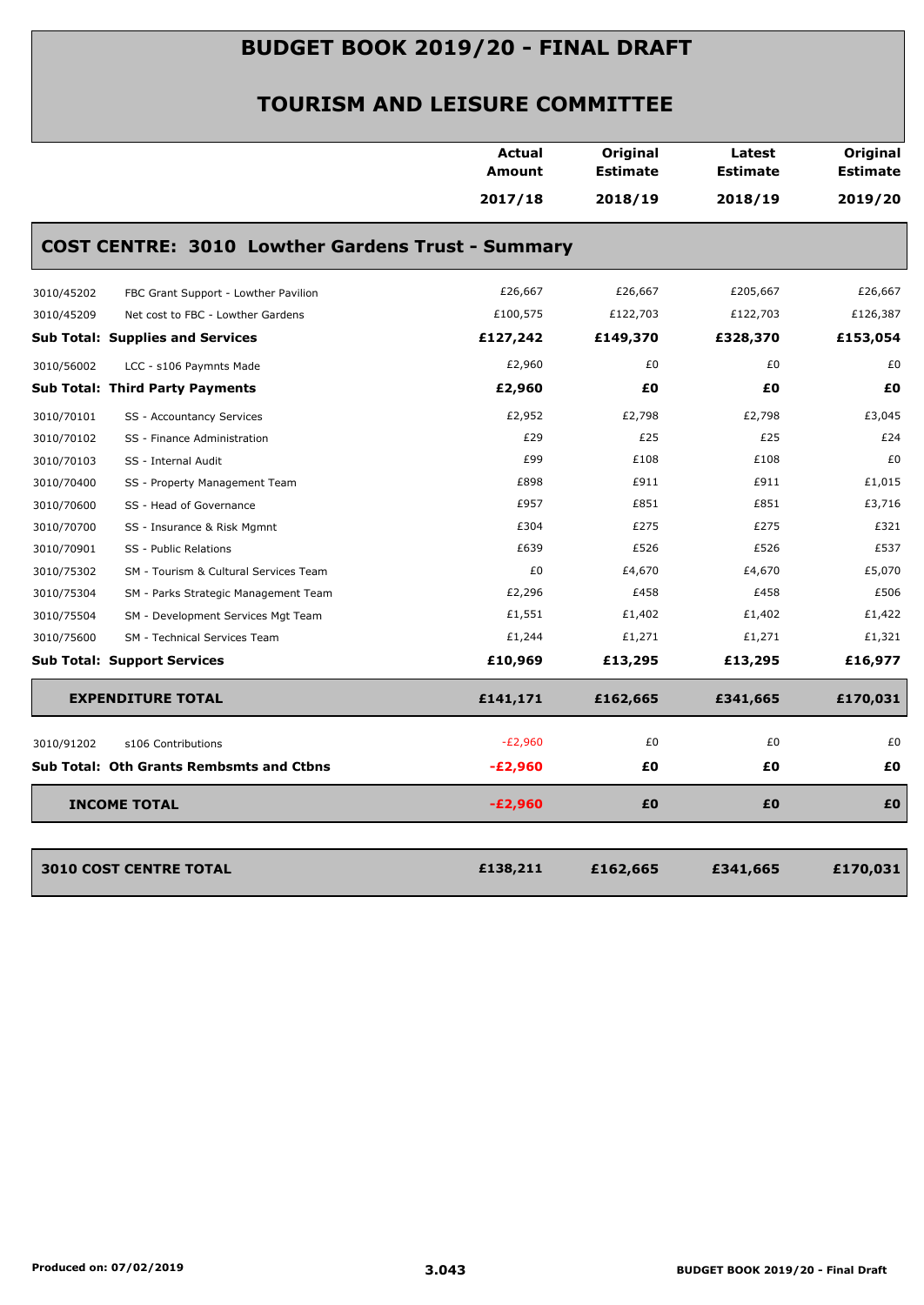|            |                                                         | Actual<br>Amount | Original<br><b>Estimate</b> | Latest<br><b>Estimate</b> | Original<br><b>Estimate</b> |
|------------|---------------------------------------------------------|------------------|-----------------------------|---------------------------|-----------------------------|
|            |                                                         | 2017/18          | 2018/19                     | 2018/19                   | 2019/20                     |
|            | <b>COST CENTRE: 9051 Grounds Maintnce Ext Contracts</b> |                  |                             |                           |                             |
| 9051/70101 | SS - Accountancy Services                               | £3,807           | £3,608                      | £3,608                    | £699                        |
| 9051/70102 | SS - Finance Administration                             | £9,845           | £15,703                     | £15,703                   | £3,344                      |
| 9051/70300 | SS - Human Resources                                    | £4,348           | £4,817                      | £4,817                    | £4,805                      |
| 9051/70301 | SS - Payroll Administration                             | £1,002           | £1,208                      | £1,208                    | £926                        |
| 9051/70507 | SS - Accomm - Snowdon Road Depot                        | £0               | £8,197                      | £8,197                    | £7,912                      |
| 9051/70509 | SS - Accomm - Orders Lane Depot                         | £24,732          | £32,960                     | £32,960                   | £33,625                     |
| 9051/70700 | SS - Insurance & Risk Mgmnt                             | £2,129           | £1,922                      | £1,922                    | £2,244                      |
| 9051/75302 | SM - Tourism & Cultural Services Team                   | £0               | £725                        | £725                      | £797                        |
| 9051/75304 | SM - Parks Strategic Management Team                    | £1,387           | £2,749                      | £2,749                    | £1,517                      |
| 9051/75305 | SM - Parks Operational Management Team                  | £28,903          | £12,040                     | £12,040                   | £7,527                      |
| 9051/75308 | SM - Parks Mobile & Arbor Team                          | £3,239           | £5,275                      | £5,275                    | £3,710                      |
| 9051/75309 | SM - Play & Projects Team                               | £5,604           | £5,129                      | £5,129                    | £2,685                      |
| 9051/75310 | SM - Grounds Maintenance Team                           | £32,148          | £13,786                     | £13,786                   | £24,355                     |
| 9051/75403 | SM - Corporate Safety                                   | £901             | £1,056                      | £1,056                    | £1,297                      |
|            | <b>Sub Total: Support Services</b>                      | £118,045         | £109,175                    | £109,175                  | £95,443                     |
|            | <b>EXPENDITURE TOTAL</b>                                | £118,045         | £109,175                    | £109,175                  | £95,443                     |
| 9051/99007 | Ctbrn to O/head on Ext Contract                         | $-E131,965$      | $-E115,148$                 | $-E115,031$               | $-E99,807$                  |
|            | Sub Total: Recharge Income                              | $-£131,965$      | $-£115,148$                 | $-£115,031$               | $-£99,807$                  |
|            | <b>INCOME TOTAL</b>                                     | $-£131,965$      | $-£115,148$                 | $-£115,031$               | $-£99,807$                  |
|            | 9051 COST CENTRE TOTAL                                  | $-£13,920$       | $-£5,973$                   | $-£5,856$                 | $-£4,364$                   |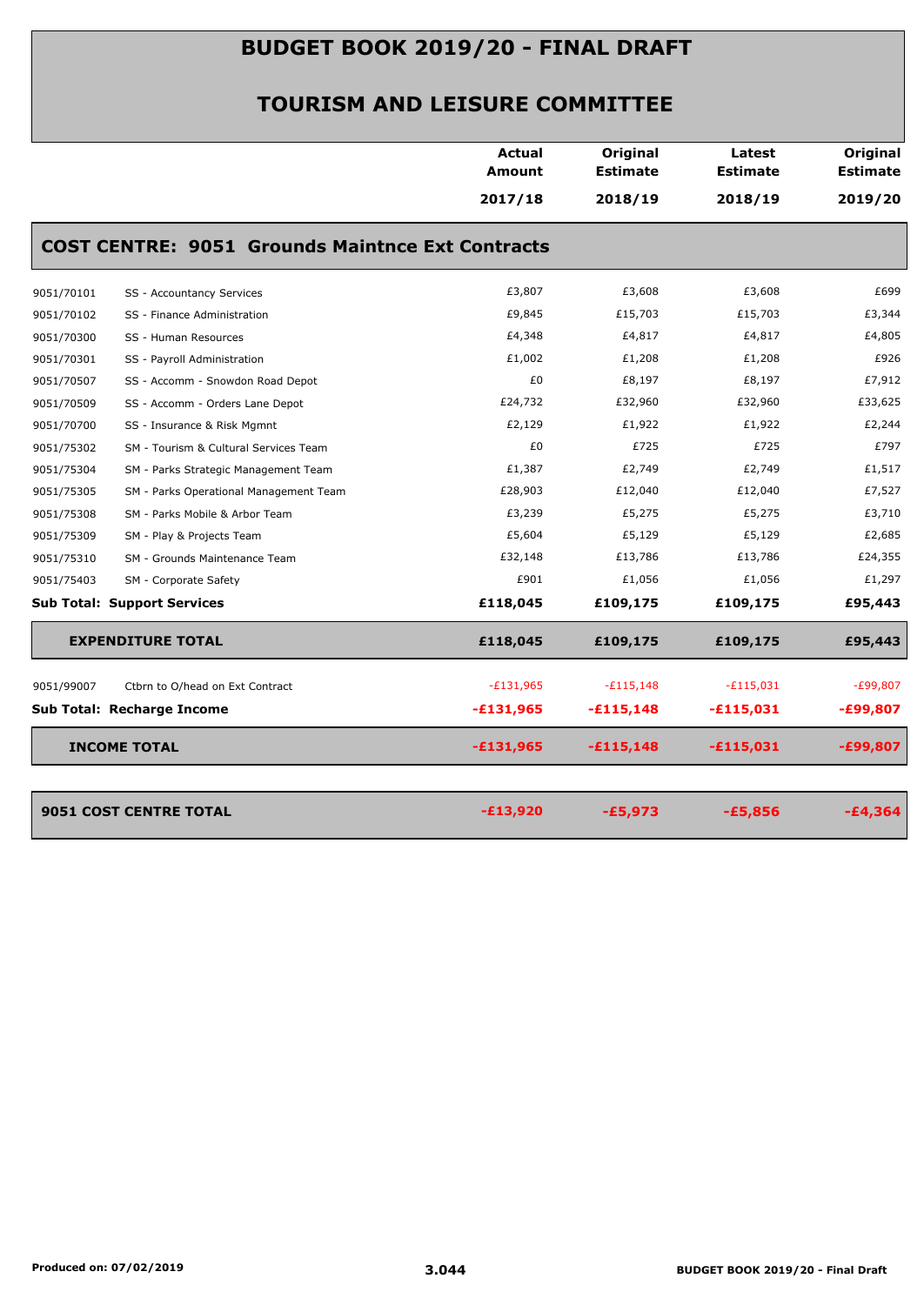|            |                                                | <b>Actual</b><br><b>Amount</b> | Original<br><b>Estimate</b> | Latest<br><b>Estimate</b> | Original<br><b>Estimate</b> |
|------------|------------------------------------------------|--------------------------------|-----------------------------|---------------------------|-----------------------------|
|            |                                                | 2017/18                        | 2018/19                     | 2018/19                   | 2019/20                     |
|            | COST CENTRE: 3011 Lytham Windmill              |                                |                             |                           |                             |
| 3011/20004 | Alarms Maintenance                             | £948                           | £875                        | £875                      | £875                        |
| 3011/20103 | Other Miscellaneous Repairs                    | £1,785                         | £3,000                      | £13,500                   | £5,500                      |
| 3011/22009 | Fire Extinguisher Maintenance                  | £77                            | £0                          | £0                        | £0                          |
| 3011/22500 | Electricity                                    | £3,111                         | £2,200                      | £2,200                    | £2,200                      |
| 3011/26501 | Office Cleaning by Contractor                  | £0                             | £55                         | £55                       | £55                         |
| 3011/29000 | Fire Insurance                                 | £1,423                         | £1,423                      | £1,423                    | £1,423                      |
|            | <b>Sub Total: Premises Related Expenses</b>    | £7,344                         | £7,553                      | £18,053                   | £10,053                     |
| 3011/40803 | Goods for Resale                               | £204                           | £200                        | £200                      | £200                        |
| 3011/42500 | <b>Security Services</b>                       | £0                             | £241                        | £241                      | £241                        |
| 3011/46902 | General Hospitality                            | £85                            | £0                          | £0                        | £0                          |
|            | <b>Sub Total: Supplies and Services</b>        | £289                           | £441                        | £441                      | £441                        |
| 3011/70101 | SS - Accountancy Services                      | £535                           | £516                        | £516                      | £572                        |
| 3011/70102 | SS - Finance Administration                    | £465                           | £393                        | £393                      | £385                        |
| 3011/70400 | SS - Property Management Team                  | £224                           | £228                        | £228                      | £254                        |
| 3011/70700 | SS - Insurance & Risk Mgmnt                    | £456                           | £412                        | £412                      | £481                        |
| 3011/70901 | SS - Public Relations                          | £639                           | £526                        | £526                      | £537                        |
| 3011/75600 | SM - Technical Services Team                   | £2,446                         | £2,478                      | £2,478                    | £2,541                      |
|            | <b>Sub Total: Support Services</b>             | £4,765                         | £4,553                      | £4,553                    | £4,770                      |
|            | <b>EXPENDITURE TOTAL</b>                       | £12,398                        | £12,547                     | £23,047                   | £15,264                     |
| 3011/92203 | <b>TIC Sales</b>                               | $-E580$                        | $-E350$                     | $-E350$                   | $-E350$                     |
|            | <b>Sub Total: Customer and Client Receipts</b> | $-£580$                        | $-£350$                     | $-£350$                   | $-£350$                     |
|            | <b>INCOME TOTAL</b>                            | $-£580$                        | $-£350$                     | $-E350$                   | $-£350$                     |
|            |                                                |                                |                             |                           |                             |
|            | <b>3011 COST CENTRE TOTAL</b>                  | £11,818                        | £12,197                     | £22,697                   | £14,914                     |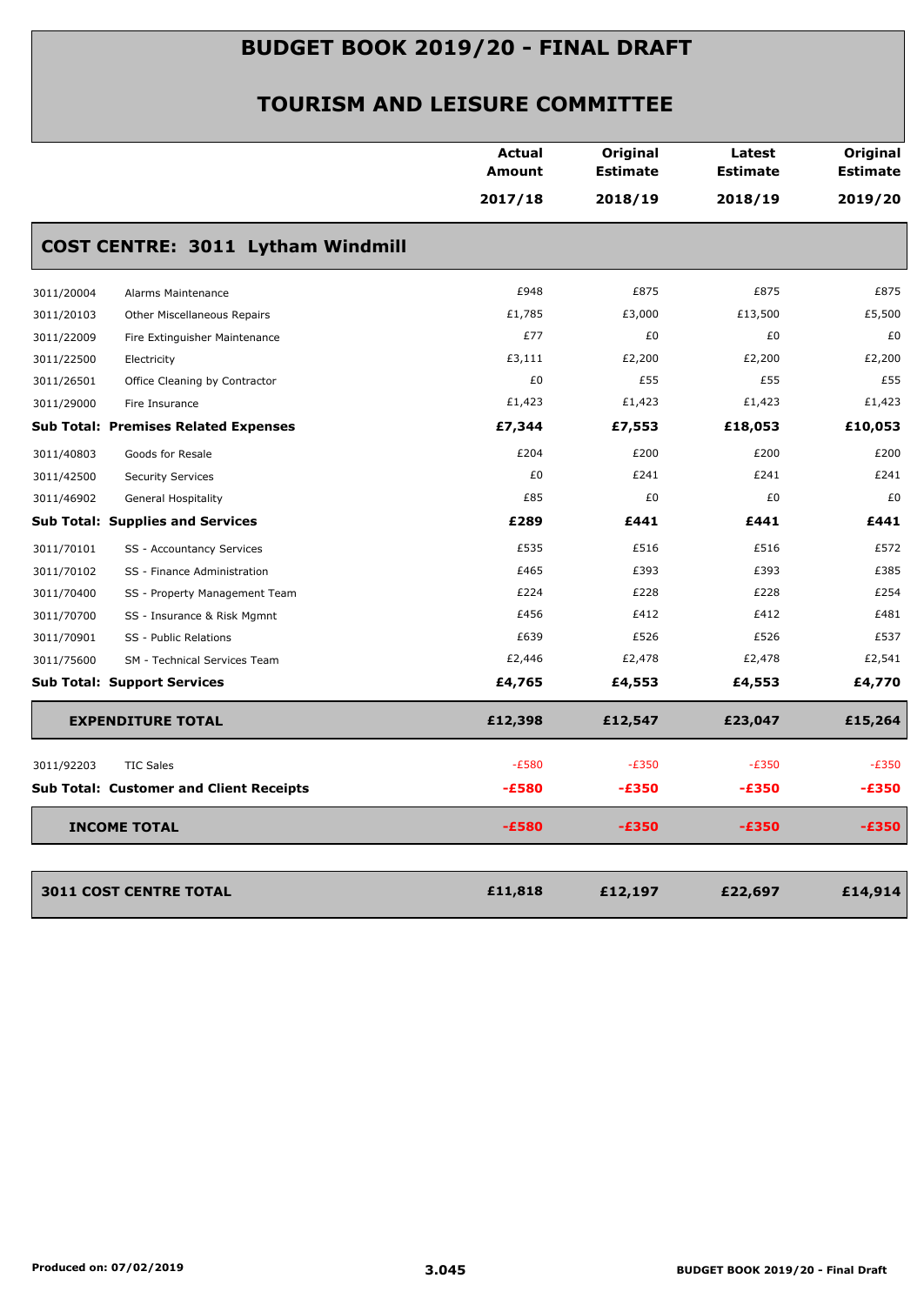|            |                                             | <b>Actual</b><br>Amount | Original<br><b>Estimate</b> | Latest<br><b>Estimate</b> | Original<br><b>Estimate</b> |
|------------|---------------------------------------------|-------------------------|-----------------------------|---------------------------|-----------------------------|
|            |                                             | 2017/18                 | 2018/19                     | 2018/19                   | 2019/20                     |
|            | <b>COST CENTRE: 3012 Lifeboat House</b>     |                         |                             |                           |                             |
| 3012/20103 | Other Miscellaneous Repairs                 | £1,723                  | £2,000                      | £5,000                    | £8,000                      |
| 3012/22009 | Fire Extinguisher Maintenance               | £16                     | £0                          | £0                        | £0                          |
| 3012/22500 | Electricity                                 | £157                    | £300                        | £300                      | £300                        |
| 3012/29000 | Fire Insurance                              | £356                    | £356                        | £356                      | £356                        |
|            | <b>Sub Total: Premises Related Expenses</b> | £2,252                  | £2,656                      | £5,656                    | £8,656                      |
| 3012/70101 | SS - Accountancy Services                   | £535                    | £516                        | £516                      | £572                        |
| 3012/70102 | SS - Finance Administration                 | £232                    | £197                        | £197                      | £192                        |
| 3012/70400 | SS - Property Management Team               | £224                    | £228                        | £228                      | £254                        |
| 3012/70700 | SS - Insurance & Risk Mgmnt                 | £456                    | £412                        | £412                      | £481                        |
| 3012/75600 | SM - Technical Services Team                | £1,838                  | £1,864                      | £1,864                    | £1,913                      |
|            | <b>Sub Total: Support Services</b>          | £3,285                  | £3,217                      | £3,217                    | £3,412                      |
|            | <b>EXPENDITURE TOTAL</b>                    | £5,537                  | £5,873                      | £8,873                    | £12,068                     |
|            |                                             |                         |                             |                           |                             |
|            | <b>3012 COST CENTRE TOTAL</b>               | £5,537                  | £5,873                      | £8,873                    | £12,068                     |
|            |                                             |                         |                             |                           |                             |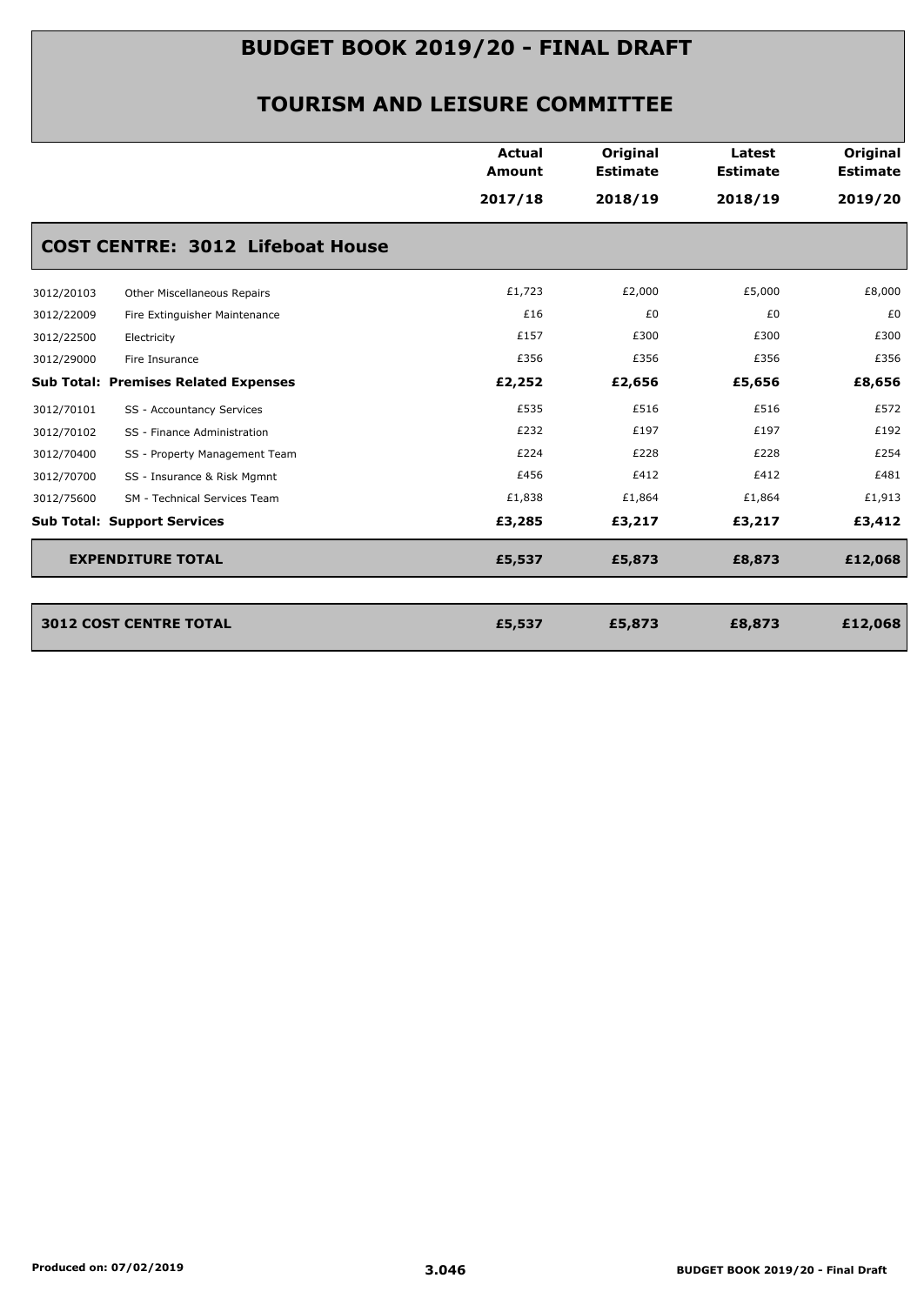|            |                                                | <b>Actual</b><br>Amount | Original<br><b>Estimate</b> | Latest<br><b>Estimate</b> | Original<br><b>Estimate</b> |
|------------|------------------------------------------------|-------------------------|-----------------------------|---------------------------|-----------------------------|
|            |                                                | 2017/18                 | 2018/19                     | 2018/19                   | 2019/20                     |
|            | COST CENTRE: 3025 Lytham Library               |                         |                             |                           |                             |
| 3025/10021 | Salaries - Overtime (1.0)                      | £1,994                  | £0                          | £0                        | £0                          |
| 3025/11000 | National Insurance                             | £13                     | £0                          | £0                        | £0                          |
| 3025/13000 | Agency Staff                                   | £3,317                  | £7,954                      | £7,954                    | £7,954                      |
|            | <b>Sub Total: Employees</b>                    | £5,325                  | £7,954                      | £7,954                    | £7,954                      |
| 3025/20103 | Other Miscellaneous Repairs                    | £3,200                  | £5,000                      | £3,000                    | £4,000                      |
| 3025/22500 | Electricity                                    | £509                    | £2,800                      | £2,800                    | £2,800                      |
| 3025/22501 | Gas                                            | £2,614                  | £3,000                      | £3,000                    | £3,000                      |
| 3025/23500 | <b>Business Rates</b>                          | £14,023                 | £17,509                     | £20,706                   | £21,000                     |
| 3025/24000 | Water Charges-Metered                          | £1,778                  | £3,000                      | £3,000                    | £3,000                      |
| 3025/26500 | Window Cleaning by Contractor                  | £380                    | £270                        | £270                      | £270                        |
| 3025/28001 | General Maintenance of Grounds                 | £1,264                  | £1,160                      | £1,160                    | £1,160                      |
| 3025/29000 | Fire Insurance                                 | £2,263                  | £2,263                      | £2,263                    | £2,263                      |
|            | <b>Sub Total: Premises Related Expenses</b>    | £26,032                 | £35,002                     | £36,199                   | £37,493                     |
| 3025/40500 | <b>Cleaning Materials</b>                      | £0                      | £150                        | £150                      | £150                        |
|            | <b>Sub Total: Supplies and Services</b>        | £Ο                      | £150                        | £150                      | £150                        |
| 3025/70000 | SS - Chief Executive                           | £0                      | £1,735                      | £1,735                    | £0                          |
| 3025/70101 | SS - Accountancy Services                      | £1,061                  | £1,024                      | £1,024                    | £1,135                      |
| 3025/70102 | SS - Finance Administration                    | £3,107                  | £2,629                      | £2,629                    | £2,574                      |
| 3025/70400 | SS - Property Management Team                  | £224                    | £228                        | £228                      | £254                        |
| 3025/70600 | SS - Head of Governance                        | £957                    | £851                        | £851                      | £929                        |
| 3025/70700 | SS - Insurance & Risk Mgmnt                    | £456                    | £412                        | £412                      | £481                        |
| 3025/75302 | SM - Tourism & Cultural Services Team          | £3,245                  | £3,978                      | £3,978                    | £4,419                      |
| 3025/75304 | SM - Parks Strategic Management Team           | £478                    | £687                        | £687                      | £506                        |
| 3025/75600 | SM - Technical Services Team                   | £4,464                  | £4,551                      | £4,551                    | £4,685                      |
|            | <b>Sub Total: Support Services</b>             | £13,992                 | £16,095                     | £16,095                   | £14,983                     |
|            | <b>EXPENDITURE TOTAL</b>                       | £45,348                 | £59,201                     | £60,398                   | £60,580                     |
| 3025/91203 | LCC Lytham Library Cntrbn                      | $-E20,436$              | $-E20,000$                  | $-E20,000$                | $-E20,000$                  |
|            | Sub Total: Oth Grants Rembsmts and Ctbns       | $-E20,436$              | $-E20,000$                  | $-E20,000$                | $-E20,000$                  |
| 3025/95005 | Lettings General                               | $-E6,360$               | $-E5,000$                   | $-E5,000$                 | $-E5,000$                   |
|            | <b>Sub Total: Customer and Client Receipts</b> | -£6,360                 | $-£5,000$                   | $-E5,000$                 | $-£5,000$                   |
|            | <b>INCOME TOTAL</b>                            | $-E26,796$              | $-E25,000$                  | $-E25,000$                | $-E25,000$                  |
|            | <b>3025 COST CENTRE TOTAL</b>                  | £18,553                 | £34,201                     | £35,398                   | £35,580                     |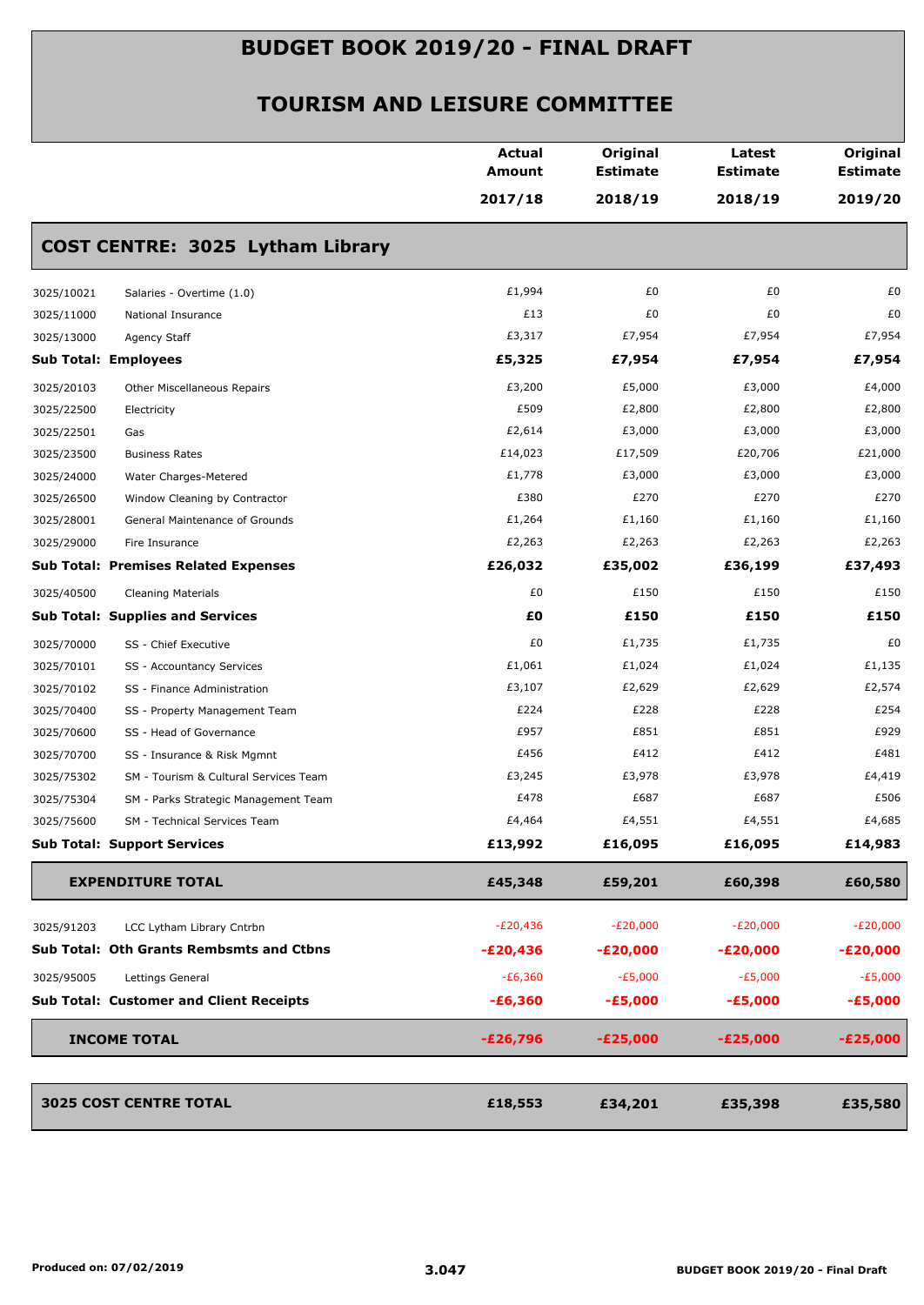|                                                | <b>Actual</b><br><b>Amount</b> | Original<br><b>Estimate</b> | Latest<br><b>Estimate</b> | Original<br><b>Estimate</b> |
|------------------------------------------------|--------------------------------|-----------------------------|---------------------------|-----------------------------|
|                                                | 2017/18                        | 2018/19                     | 2018/19                   | 2019/20                     |
| <b>COST CENTRE: 3805 Fairhaven Cafe</b>        |                                |                             |                           |                             |
| 3805/70101<br>SS - Accountancy Services        | £535                           | £516                        | £516                      | £572                        |
| 3805/70102<br>SS - Finance Administration      | £348                           | £295                        | £295                      | £289                        |
| 3805/70400<br>SS - Property Management Team    | £224                           | £228                        | £228                      | £254                        |
| <b>Sub Total: Support Services</b>             | £1,107                         | £1,039                      | £1,039                    | £1,115                      |
| <b>EXPENDITURE TOTAL</b>                       | £1,107                         | £1,039                      | £1,039                    | £1,115                      |
| Café Rent<br>3805/95001                        | $-E19,554$                     | $-E16,750$                  | $-£16,750$                | $-£16,750$                  |
| <b>Sub Total: Customer and Client Receipts</b> | $-£19,554$                     | $-£16,750$                  | $-£16,750$                | $-£16,750$                  |
| <b>INCOME TOTAL</b>                            | $-£19,554$                     | $-£16,750$                  | $-£16,750$                | $-£16,750$                  |
|                                                |                                |                             |                           |                             |
| <b>3805 COST CENTRE TOTAL</b>                  | $-£18,447$                     | $-£15,711$                  | $-£15,711$                | $-£15,635$                  |
|                                                |                                |                             |                           |                             |
|                                                |                                |                             |                           |                             |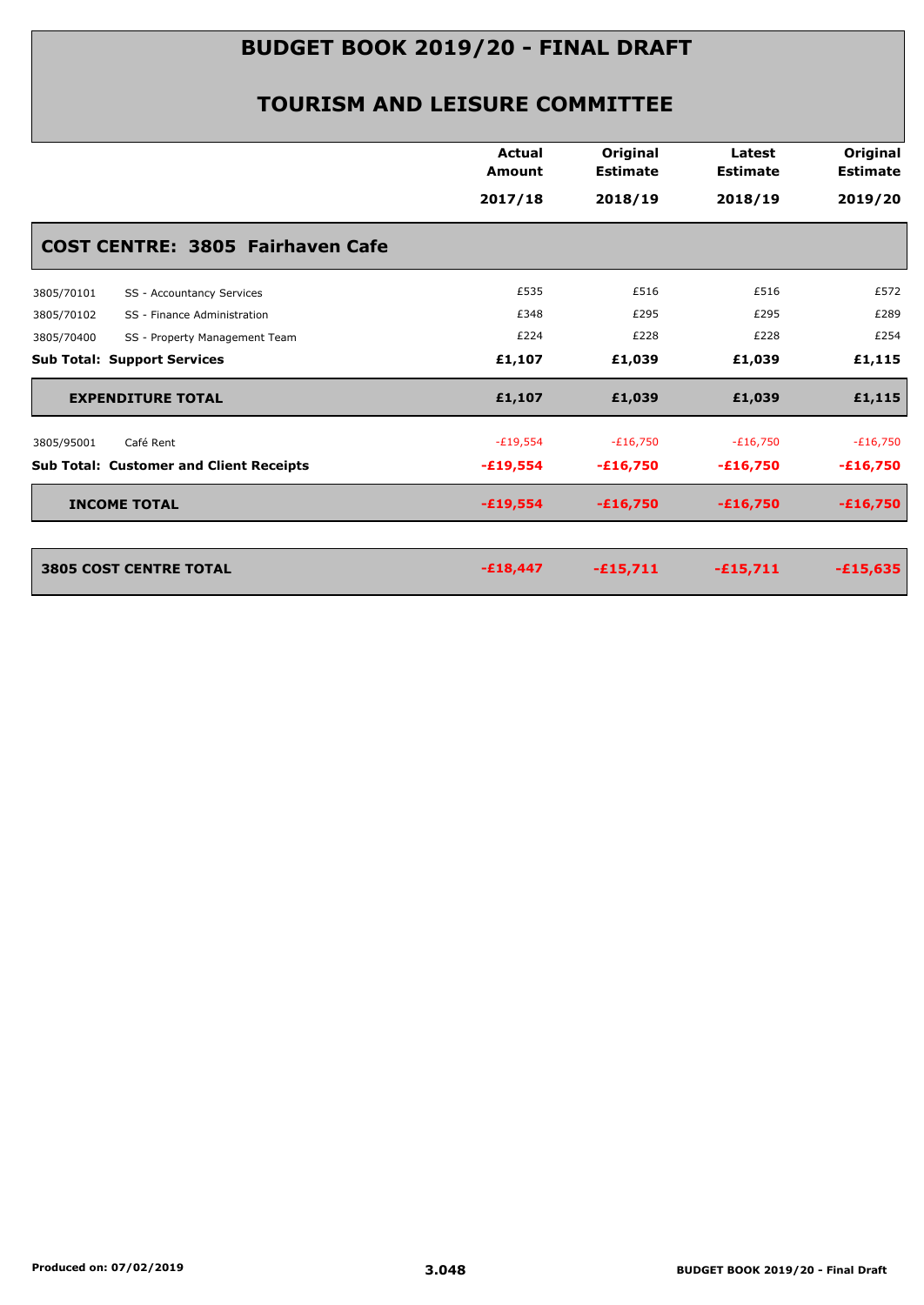|                                                | <b>Actual</b><br><b>Amount</b> | Original<br><b>Estimate</b> | Latest<br><b>Estimate</b> | Original<br><b>Estimate</b> |
|------------------------------------------------|--------------------------------|-----------------------------|---------------------------|-----------------------------|
|                                                | 2017/18                        | 2018/19                     | 2018/19                   | 2019/20                     |
| <b>COST CENTRE: 3816 Fairhaven Kiosk</b>       |                                |                             |                           |                             |
| SS - Accountancy Services<br>3816/70101        | £535                           | £516                        | £516                      | £572                        |
| 3816/70102<br>SS - Finance Administration      | £116                           | £98                         | £98                       | £96                         |
| 3816/70400<br>SS - Property Management Team    | £224                           | £228                        | £228                      | £254                        |
| <b>Sub Total: Support Services</b>             | £875                           | £842                        | £842                      | £922                        |
| <b>EXPENDITURE TOTAL</b>                       | £875                           | £842                        | £842                      | £922                        |
| 3816/95003<br>Other Rent                       | $-E1,752$                      | $-E1,535$                   | $-E1,535$                 | $-E1,535$                   |
| <b>Sub Total: Customer and Client Receipts</b> | $-£1,752$                      | $-£1,535$                   | $-£1,535$                 | $-£1,535$                   |
| <b>INCOME TOTAL</b>                            | $-£1,752$                      | $-£1,535$                   | $-£1,535$                 | $-£1,535$                   |
|                                                |                                |                             |                           |                             |
| <b>3816 COST CENTRE TOTAL</b>                  | $-E877$                        | $-E693$                     | $-E693$                   | $-E613$                     |
|                                                |                                |                             |                           |                             |
|                                                |                                |                             |                           |                             |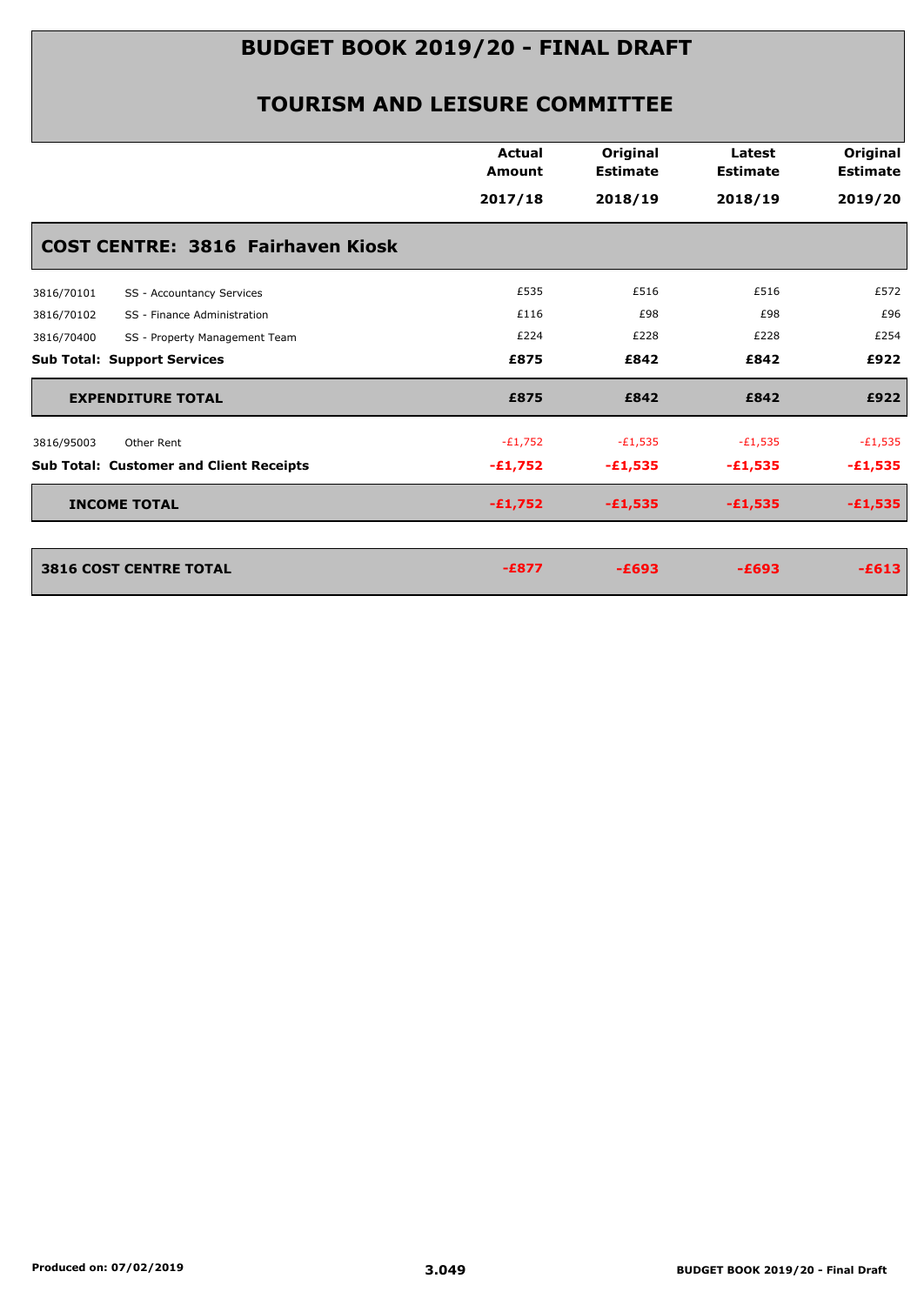|            |                                                | Actual        | Original        | Latest          | Original        |
|------------|------------------------------------------------|---------------|-----------------|-----------------|-----------------|
|            |                                                | <b>Amount</b> | <b>Estimate</b> | <b>Estimate</b> | <b>Estimate</b> |
|            |                                                | 2017/18       | 2018/19         | 2018/19         | 2019/20         |
|            | COST CENTRE: 7804 Depot - Orders Lane, Kirkham |               |                 |                 |                 |
| 7804/20004 | Alarms Maintenance                             | £51           | £185            | £185            | £185            |
| 7804/20103 | Other Miscellaneous Repairs                    | £2,003        | £2,000          | £500            | £2,500          |
| 7804/22500 | Electricity                                    | £1,245        | £3,000          | £3,000          | £3,000          |
| 7804/23000 | Rents                                          | £6,314        | £17,500         | £17,500         | £17,500         |
| 7804/23500 | <b>Business Rates</b>                          | £2,610        | £6,294          | £2,688          | £6,483          |
| 7804/24000 | Water Charges-Metered                          | £277          | £1,200          | £1,200          | £1,200          |
| 7804/27001 | <b>Trade Refuse Collection</b>                 | £4,354        | £4,500          | £4,500          | £4,500          |
|            | <b>Sub Total: Premises Related Expenses</b>    | £16,854       | £34,679         | £29,573         | £35,368         |
| 7804/42500 | <b>Security Services</b>                       | £2,412        | £565            | £565            | £565            |
| 7804/43100 | Telephones - Rentals                           | £109          | £0              | £0              | £0              |
| 7804/43101 | Telephones - Call Charges                      | £10           | £0              | £0              | £0              |
|            | <b>Sub Total: Supplies and Services</b>        | £2,530        | £565            | £565            | £565            |
| 7804/70101 | SS - Accountancy Services                      | £263          | £254            | £254            | £281            |
| 7804/70102 | SS - Finance Administration                    | £319          | £270            | £270            | £265            |
| 7804/75600 | SM - Technical Services Team                   | £825          | £851            | £851            | £878            |
|            | <b>Sub Total: Support Services</b>             | £1,407        | £1,375          | £1,375          | £1,424          |
|            | <b>EXPENDITURE TOTAL</b>                       | £20,791       | £36,619         | £31,513         | £37,357         |
| 7804/99000 | Support Service Recharge                       | $-E20,791$    | $-£36,619$      | $-E36,619$      | $-E37,357$      |
|            | Sub Total: Recharge Income                     | $-E20,791$    | -£36,619        | -£36,619        | $-£37,357$      |
|            | <b>INCOME TOTAL</b>                            | $-£20,791$    | $-£36,619$      | $-£36,619$      | $-£37,357$      |
|            |                                                |               |                 |                 |                 |
|            | <b>7804 COST CENTRE TOTAL</b>                  | £0            | £0              | $-£5,106$       | £0              |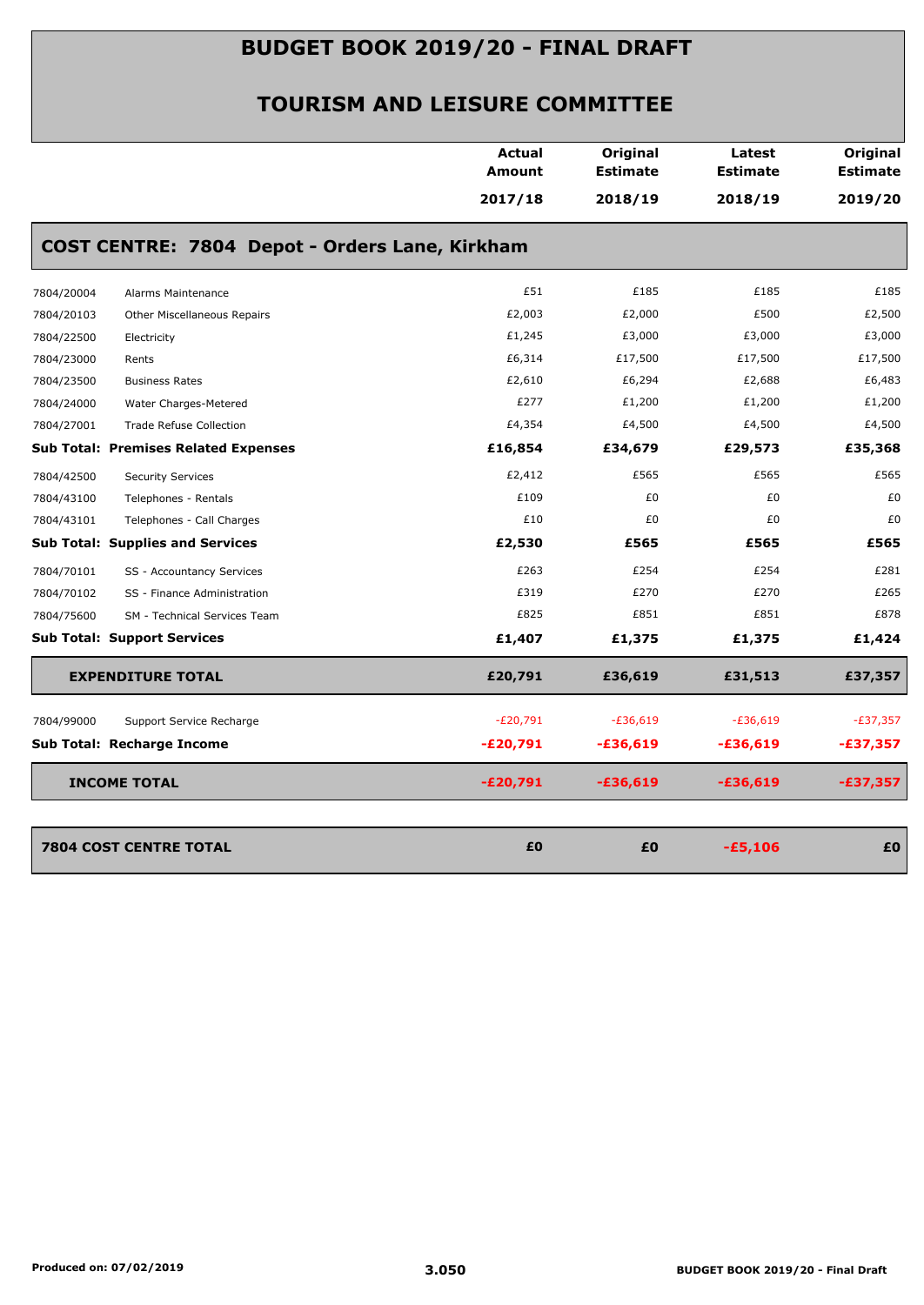|                                                 | <b>Actual</b><br><b>Amount</b> | Original<br><b>Estimate</b> | Latest<br><b>Estimate</b> | Original<br><b>Estimate</b> |
|-------------------------------------------------|--------------------------------|-----------------------------|---------------------------|-----------------------------|
|                                                 | 2017/18                        | 2018/19                     | 2018/19                   | 2019/20                     |
| <b>COST CENTRE: 7807 Depot - Ashton Gardens</b> |                                |                             |                           |                             |
| Other Miscellaneous Repairs<br>7807/20103       | £2,502                         | £7,000                      | £678                      | £4,000                      |
| 7807/27001<br><b>Trade Refuse Collection</b>    | £3,892                         | £3,000                      | £3,000                    | £3,000                      |
| <b>Sub Total: Premises Related Expenses</b>     | £6,394                         | £10,000                     | £3,678                    | £7,000                      |
| 7807/42500<br><b>Security Services</b>          | £0                             | £750                        | £750                      | £750                        |
| <b>Sub Total: Supplies and Services</b>         | £0                             | £750                        | £750                      | £750                        |
| 7807/70101<br>SS - Accountancy Services         | £263                           | £254                        | £254                      | £281                        |
| 7807/70102<br>SS - Finance Administration       | £58                            | £49                         | £49                       | £48                         |
| SM - Technical Services Team<br>7807/75600      | £1,384                         | £1,415                      | £1,415                    | £1,454                      |
| <b>Sub Total: Support Services</b>              | £1,705                         | £1,718                      | £1,718                    | £1,783                      |
| 7807/80000<br>Capital Charges - Depreciation    | £500                           | £435                        | £435                      | £435                        |
| <b>Sub Total: Deprctn and Impairment Losses</b> | £500                           | £435                        | £435                      | £435                        |
| <b>EXPENDITURE TOTAL</b>                        | £8,599                         | £12,903                     | £6,581                    | £9,968                      |
| 7807/99000<br>Support Service Recharge          | $-E8,599$                      | $-E12,903$                  | $-E12,903$                | $-E9,968$                   |
| Sub Total: Recharge Income                      | $-£8,599$                      | $-E12,903$                  | $-E12,903$                | $-£9,968$                   |
| <b>INCOME TOTAL</b>                             | $-£8,599$                      | $-£12,903$                  | $-E12,903$                | $-£9,968$                   |
| <b>7807 COST CENTRE TOTAL</b>                   | £0                             | £0                          | $-£6,322$                 | £0                          |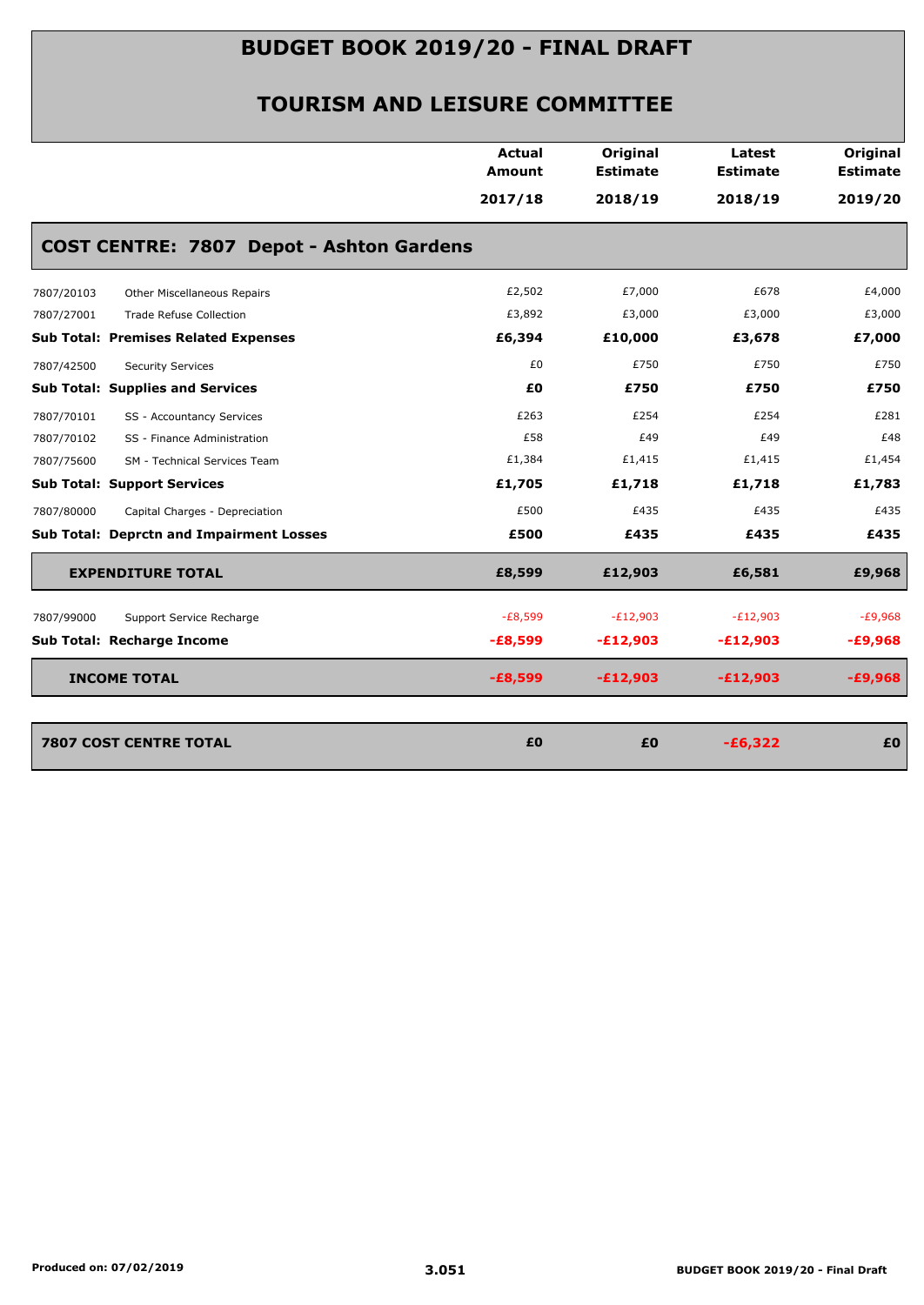|                        | Actual     | Original        | Latest          | Original        |
|------------------------|------------|-----------------|-----------------|-----------------|
|                        | Amount     | <b>Estimate</b> | <b>Estimate</b> | <b>Estimate</b> |
|                        | 2017/18    | 2018/19         | 2018/19         | 2019/20         |
| <b>COMMITTEE TOTAL</b> | £2,058,619 | £2,156,023      | £2,218,042      | £2,187,331      |
|                        |            |                 |                 |                 |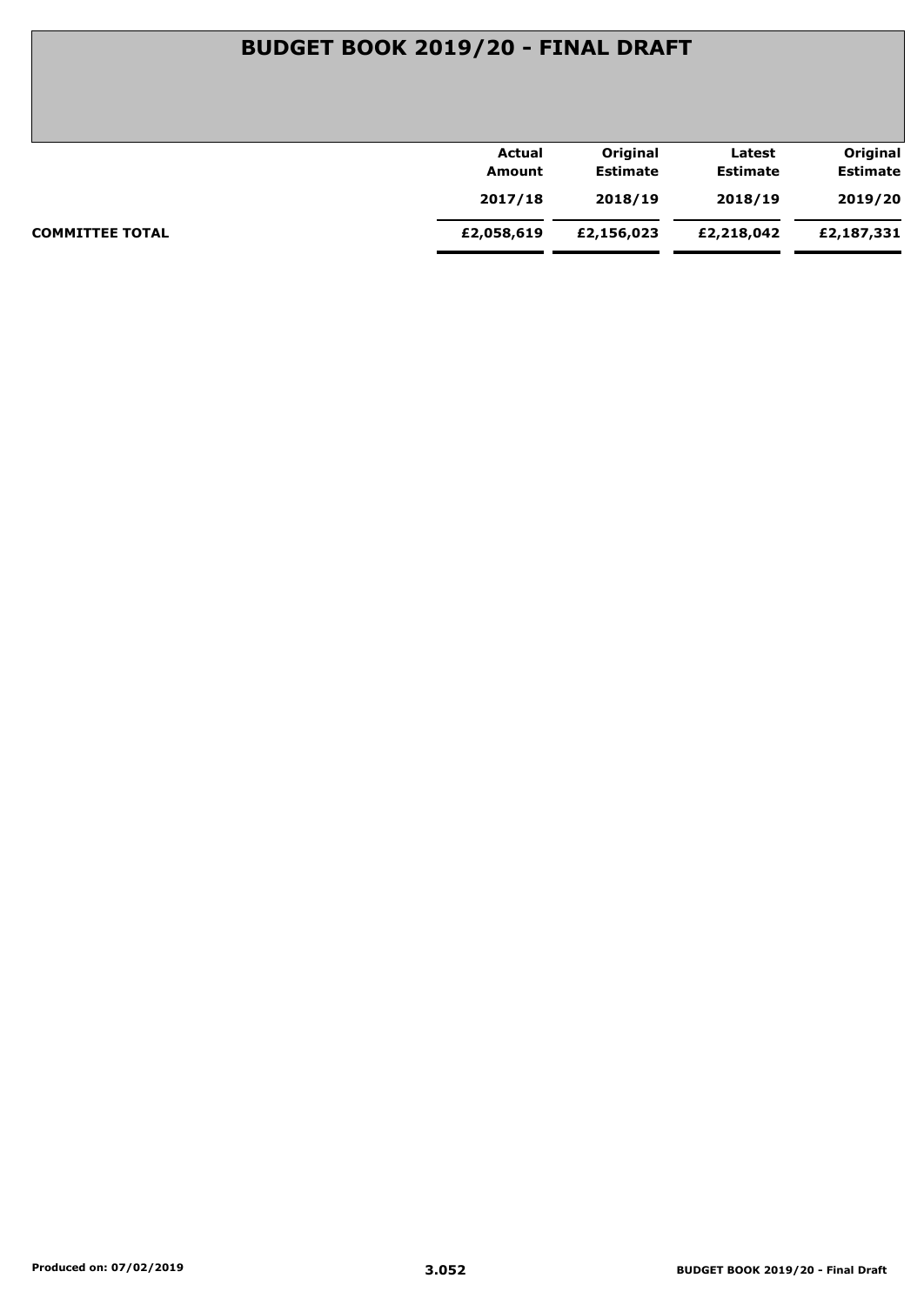|            |                                                    | <b>Actual</b><br>Amount | Original<br><b>Estimate</b> | Latest<br><b>Estimate</b> | Original<br><b>Estimate</b> |
|------------|----------------------------------------------------|-------------------------|-----------------------------|---------------------------|-----------------------------|
|            |                                                    | 2017/18                 | 2018/19                     | 2018/19                   | 2019/20                     |
|            | <b>COST CENTRE: 7811 Fleet Management Services</b> |                         |                             |                           |                             |
| 7811/10000 | Salaries - Basic Pay                               | £175,123                | £183,823                    | £203,932                  | £211,983                    |
| 7811/10022 | Salaries - Overtime (1.5)                          | £5,555                  | £2,000                      | £2,000                    | £2,000                      |
| 7811/10023 | Salaries - Overtime (2.0)                          | £1,469                  | £1,300                      | £1,300                    | £1,300                      |
| 7811/10025 | Salaries - OT Bank Hols (1.0)                      | £1,686                  | £2,500                      | £2,500                    | £2,500                      |
| 7811/10041 | Salaries - Sickness Pay                            | £966                    | £0                          | £0                        | £0                          |
| 7811/10065 | Salaries - Standby Duties                          | £450                    | £1,000                      | £1,000                    | £1,000                      |
| 7811/10098 | IFRS - Accrued Annual/Flexi Leave Adj              | £82                     | £0                          | £0                        | £0                          |
| 7811/11000 | National Insurance                                 | £16,809                 | £16,354                     | £18,003                   | £19,114                     |
| 7811/12000 | Pension Costs (Employer Contrbtn)                  | £21,057                 | £21,131                     | £21,131                   | £21,870                     |
| 7811/12001 | Pension - Deficit Reduction Costs                  | £16,229                 | £14,775                     | £14,775                   | £14,702                     |
| 7811/12021 | Actuarial Valn Adjustments (3 year)                | $-E2,000$               | $-E3,186$                   | $-E3,186$                 | -£3,982                     |
| 7811/12022 | Actuarial Valn Def Redcnt Adj (3 year)             | $-E108$                 | £0                          | £0                        | £0                          |
| 7811/12099 | IAS 19 Adjustments                                 | £9,199                  | £0                          | £0                        | £0                          |
| 7811/14001 | First Aid Allowance                                | £26                     | £0                          | £0                        | £0                          |
| 7811/14008 | Mobile Phone Allowance                             | £180                    | £0                          | £0                        | £0                          |
| 7811/18100 | Insurance - Employers Liability                    | £1,190                  | £1,464                      | £1,464                    | £1,190                      |
|            | <b>Sub Total: Employees</b>                        | £247,913                | £241,161                    | £262,919                  | £271,677                    |
| 7811/20004 | Alarms Maintenance                                 | £1,083                  | £1,480                      | £1,480                    | £1,480                      |
| 7811/20103 | Other Miscellaneous Repairs                        | £7,067                  | £3,000                      | £7,000                    | £3,800                      |
| 7811/22009 | Fire Extinguisher Maintenance                      | £144                    | £0                          | £0                        | £0                          |
| 7811/29001 | <b>Engineering Insurance</b>                       | £9,708                  | £9,708                      | £9,708                    | £9,708                      |
|            | <b>Sub Total: Premises Related Expenses</b>        | £18,003                 | £14,188                     | £18,188                   | £14,988                     |
| 7811/31000 | <b>Fuel Costs</b>                                  | £0                      | £0                          | £0                        | £0                          |
| 7811/31007 | Mtce - Vehcl Plant & Equipmt                       | £724                    | £0                          | £0                        | £0                          |
| 7811/32000 | Rech - Vehicle and Plant Costs                     | £4,324                  | £2,274                      | £2,274                    | £12,274                     |
|            | <b>Sub Total: Transport Related Expenses</b>       | £5,048                  | £2,274                      | £2,274                    | £12,274                     |
| 7811/40100 | Purchase of Equipment                              | £13,240                 | £10,000                     | £10,000                   | £10,000                     |
| 7811/40105 | Health & Safety Requisites                         | £29                     | £0                          | £0                        | £0                          |
| 7811/40300 | Purchase of Furniture                              | £81                     | £0                          | £0                        | £0                          |
| 7811/40805 | Consumable Materials                               | £1,476                  | £1,500                      | £1,500                    | £1,500                      |
| 7811/41600 | Protective Clothing Prchse/Rep                     | £1,139                  | £1,000                      | £1,000                    | £1,000                      |
| 7811/41701 | Linen Services                                     | £1,104                  | £2,000                      | £2,000                    | £2,000                      |
| 7811/42000 | Printing                                           | £371                    | £300                        | £300                      | £300                        |
| 7811/42101 | Photocopying Charges                               | £106                    | £199                        | £199                      | £199                        |
| 7811/42200 | Stationery                                         | £646                    | £750                        | £750                      | £750                        |
| 7811/42602 | <b>Medical Fees</b>                                | £287                    | £250                        | £250                      | £250                        |
| 7811/43000 | Postage                                            | £164                    | £21                         | £21                       | £21                         |
| 7811/43100 | Telephones - Rentals                               | £327                    | £417                        | £417                      | £417                        |
| 7811/43103 | Mobile Phones - Calls/Rental                       | £18                     | £50                         | £50                       | £50                         |
| 7811/46106 | Insurance - Public Liability                       | £3,352                  | £3,352                      | £3,352                    | £3,352                      |
|            | <b>Sub Total: Supplies and Services</b>            | £22,341                 | £19,839                     | £19,839                   | £19,839                     |
| 7811/70101 | SS - Accountancy Services                          | £379                    | £5,795                      | £5,795                    | £1,010                      |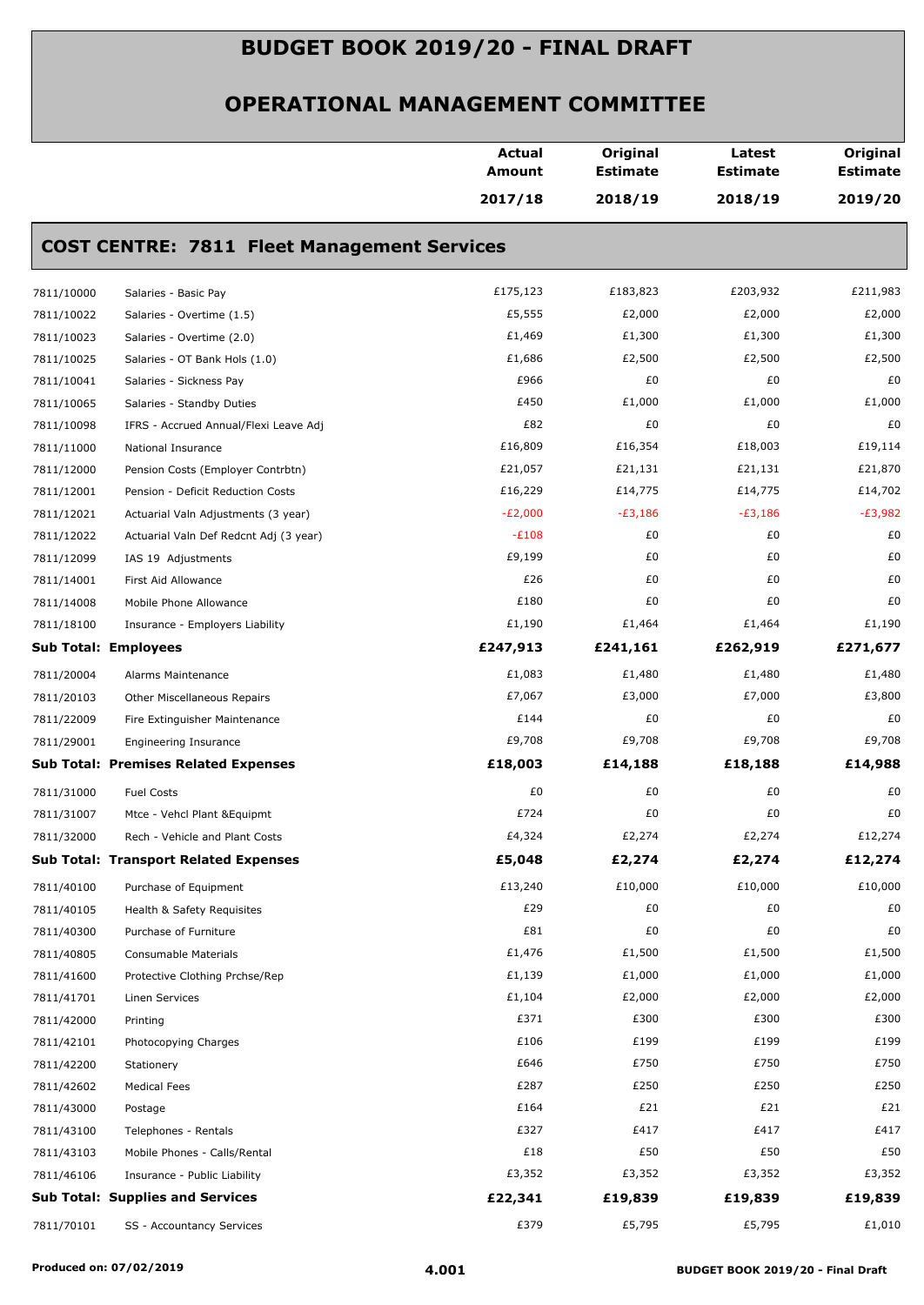|            |                                                 | <b>Actual</b><br><b>Amount</b> | Original<br><b>Estimate</b> | Latest<br><b>Estimate</b> | <b>Original</b><br><b>Estimate</b> |
|------------|-------------------------------------------------|--------------------------------|-----------------------------|---------------------------|------------------------------------|
|            |                                                 | 2017/18                        | 2018/19                     | 2018/19                   | 2019/20                            |
| 7811/70102 | SS - Finance Administration                     | £13,679                        | £14,811                     | £14,811                   | £4,114                             |
| 7811/70103 | SS - Internal Audit                             | £3,008                         | £3,291                      | £3,291                    | £0                                 |
| 7811/70200 | SS - Computer Services                          | £14,144                        | £13,107                     | £13,107                   | £15,556                            |
| 7811/70300 | SS - Human Resources                            | £6,078                         | £6,430                      | £6,430                    | £6,414                             |
| 7811/70301 | SS - Payroll Administration                     | £1,405                         | £1,609                      | £1,609                    | £1,233                             |
| 7811/70507 | SS - Accomm - Snowdon Road Depot                | £15,482                        | £21,079                     | £21,079                   | £20,345                            |
| 7811/70701 | SS - Resources Directorate Mgt                  | £7,280                         | £4,213                      | £4,213                    | £4,589                             |
| 7811/75403 | SM - Corporate Safety                           | £1,259                         | £1,410                      | £1,410                    | £1,732                             |
| 7811/75407 | SM - Operational Services Team                  | £5,372                         | £4,384                      | £4,384                    | £1,880                             |
|            | <b>Sub Total: Support Services</b>              | £68,086                        | £76,129                     | £76,129                   | £56,873                            |
|            | <b>EXPENDITURE TOTAL</b>                        | £361,392                       | £353,591                    | £379,349                  | £375,651                           |
| 7811/91101 | Other Reimbursements                            | $-E330,288$                    | $-E330,281$                 | $-E330,281$               | $-E325,547$                        |
|            | <b>Sub Total: Oth Grants Rembsmts and Ctbns</b> | $-£330,288$                    | $-£330,281$                 | $-£330,281$               | $-£325,547$                        |
| 7811/94320 | MOT Test Fee - Taxi Tests                       | $-E12,560$                     | $-E10,800$                  | $-E10,800$                | $-E10,800$                         |
| 7811/94321 | MOT Test Fee - Class 3                          | $-E395$                        | $-E500$                     | $-E500$                   | $-E500$                            |
| 7811/94322 | MOT Test Fee - Class 4                          | $-E10,305$                     | $-£9,000$                   | $-E9,000$                 | $-E9,000$                          |
| 7811/94323 | MOT Test Fee - Class 5                          | $-E160$                        | $-E110$                     | $-E110$                   | $-E110$                            |
| 7811/94324 | MOT Test Fee - Class 7                          | $-E2,485$                      | $-E2,500$                   | $-E2,500$                 | $-E2,500$                          |
| 7811/94325 | Minor MOT Repairs                               | $-E620$                        | £0                          | £0                        | £0                                 |
| 7811/94326 | MOT Test Fee - Class 1                          | $-E50$                         | £0                          | £0                        | £0                                 |
| 7811/94327 | MOT Test Fee - Class 2                          | $-E350$                        | $-E400$                     | $-E400$                   | $-E400$                            |
| 7811/94403 | Miscellaneous Receipts                          | $-E4,084$                      | £0                          | £0                        | £0                                 |
| 7811/94406 | Miscellaneous Income                            | $-E95$                         | £0                          | £0                        | £0                                 |
|            | <b>Sub Total: Customer and Client Receipts</b>  | $-£31,104$                     | $-E23,310$                  | $-E23,310$                | $-E23,310$                         |
|            | <b>INCOME TOTAL</b>                             | $-£361,392$                    | $-£353,591$                 | $-£353,591$               | $-£348,857$                        |
|            |                                                 |                                |                             |                           |                                    |
|            | <b>7811 COST CENTRE TOTAL</b>                   | £0                             | £0                          | £25,758                   | £26,794                            |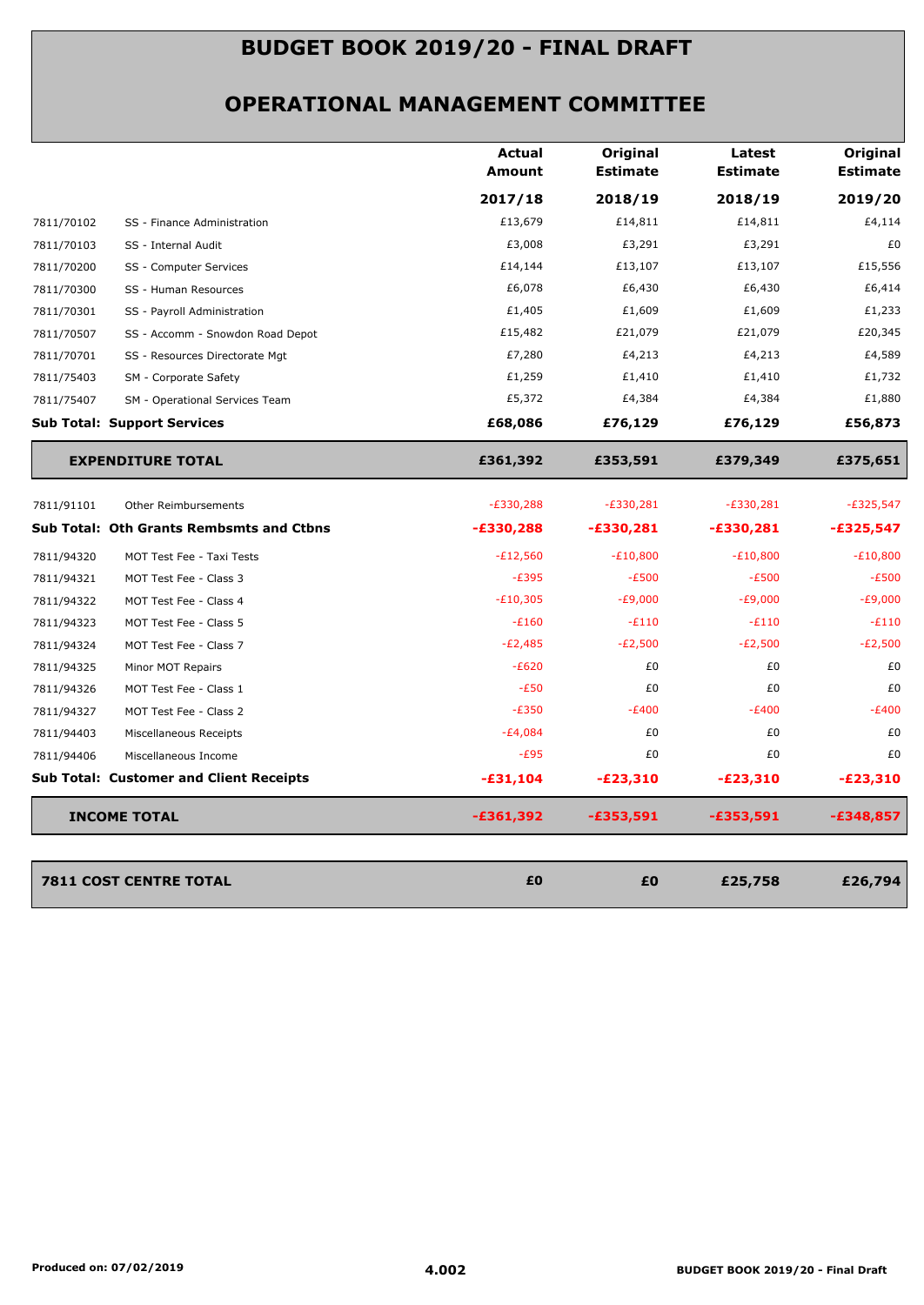|            |                                              | Actual<br><b>Amount</b> | Original<br><b>Estimate</b> | Latest<br><b>Estimate</b> | Original<br><b>Estimate</b> |
|------------|----------------------------------------------|-------------------------|-----------------------------|---------------------------|-----------------------------|
|            |                                              | 2017/18                 | 2018/19                     | 2018/19                   | 2019/20                     |
|            | <b>COST CENTRE: 3470 Fylde Waste Schemes</b> |                         |                             |                           |                             |
| 3470/10000 | Salaries - Basic Pay                         | £678,465                | £827,942                    | £831,767                  | £878,432                    |
| 3470/10021 | Salaries - Overtime (1.0)                    | £896                    | £0                          | £0                        | £0                          |
| 3470/10022 | Salaries - Overtime (1.5)                    | £3,809                  | £7,000                      | £7,000                    | £7,000                      |
| 3470/10023 | Salaries - Overtime (2.0)                    | £18,113                 | £6,000                      | £6,000                    | £6,000                      |
| 3470/10025 | Salaries - OT Bank Hols (1.0)                | £9,642                  | £17,000                     | £17,000                   | £17,000                     |
| 3470/10027 | Salaries - Overtime (Time + 1/3)             | £2,539                  | £0                          | £0                        | £0                          |
| 3470/10041 | Salaries - Sickness Pay                      | £50,223                 | £0                          | £0                        | £0                          |
| 3470/10043 | Salaries - Paternity Pay Costs               | £536                    | £0                          | £0                        | £0                          |
| 3470/10065 | Salaries - Standby Duties                    | £2,255                  | £5,000                      | £5,000                    | £5,000                      |
| 3470/10098 | IFRS - Accrued Annual/Flexi Leave Adj        | £160                    | £0                          | £0                        | £0                          |
| 3470/11000 | National Insurance                           | £58,127                 | £62,431                     | £62,959                   | £69,399                     |
| 3470/12000 | Pension Costs (Employer Contrbtn)            | £90,051                 | £100,280                    | £100,280                  | £105,237                    |
| 3470/12001 | Pension - Deficit Reduction Costs            | £69,401                 | £69,940                     | £69,940                   | £70,809                     |
| 3470/12021 | Actuarial Valn Adjustments (3 year)          | $-E8,298$               | $-E15,083$                  | $-E15,083$                | $-E19,182$                  |
| 3470/12022 | Actuarial Valn Def Redcnt Adj (3 year)       | $-E464$                 | £0                          | £0                        | £0                          |
| 3470/12099 | IAS 19 Adjustments                           | £39,407                 | £0                          | £0                        | £0                          |
| 3470/13000 | Agency Staff                                 | £91,639                 | £85,000                     | £85,000                   | £85,000                     |
| 3470/14001 | First Aid Allowance                          | £52                     | £0                          | £0                        | £0                          |
| 3470/14008 | Mobile Phone Allowance                       | £645                    | £0                          | £0                        | £0                          |
| 3470/17004 | Training Exps - Seminars                     | £7,510                  | £10,000                     | £10,000                   | £10,000                     |
| 3470/18004 | Misc Occupational Health Costs               | £906                    | £1,000                      | £1,000                    | £1,000                      |
| 3470/18100 | Insurance - Employers Liability              | £5,704                  | £7,108                      | £7,108                    | £5,704                      |
|            | <b>Sub Total: Employees</b>                  | £1,121,318              | £1,183,618                  | £1,187,971                | £1,241,399                  |
|            |                                              |                         |                             |                           |                             |
| 3470/22500 | Electricity                                  | £0                      | £3,000                      | £3,000                    | £3,000                      |
| 3470/22501 | Gas                                          | £0                      | £1,500                      | £1,500                    | £1,500                      |
| 3470/24000 | Water Charges-Metered                        | £0                      | £3,000                      | £3,000                    | £3,000                      |
|            | <b>Sub Total: Premises Related Expenses</b>  | £0                      | £7,500                      | £7,500                    | £7,500                      |
| 3470/32000 | Rech - Vehicle and Plant Costs               | £813,355                | £741,014                    | £631,014                  | £776,052                    |
| 3470/35000 | <b>Essential User Allowance</b>              | £963                    | £964                        | £964                      | £964                        |
|            | <b>Sub Total: Transport Related Expenses</b> | £814,318                | £741,978                    | £631,978                  | £777,016                    |
| 3470/40100 | Purchase of Equipment                        | £59                     | £0                          | £0                        | £0                          |
| 3470/40101 | Prchse of Tools and Implements               | £1,167                  | £1,000                      | £1,000                    | £1,000                      |
| 3470/40504 | Replacement Waste Containers                 | £64,373                 | £70,000                     | £100,000                  | £75,000                     |
| 3470/41600 | Protective Clothing Prchse/Rep               | £8,792                  | £12,000                     | £12,000                   | £12,000                     |
| 3470/42000 | Printing                                     | £29,934                 | £20,000                     | £20,000                   | £20,000                     |
| 3470/42101 | Photocopying Charges                         | £530                    | £991                        | £991                      | £991                        |
| 3470/42200 | Stationery                                   | £104                    | £100                        | £100                      | £100                        |
| 3470/42602 | <b>Medical Fees</b>                          | £156                    | £250                        | £250                      | £250                        |
| 3470/43103 | Mobile Phones - Calls/Rental                 | £1,147                  | £1,304                      | £1,304                    | £1,304                      |
| 3470/43503 | Computer - Program Licnce Chgs               | £5,160                  | £5,000                      | £5,200                    | £5,200                      |
| 3470/46100 | <b>Insurance Excess</b>                      | £1,000                  | £0                          | £0                        | £0                          |
| 3470/46106 | Insurance - Public Liability                 | £16,073                 | £19,585                     | £19,585                   | £16,073                     |
| 3470/46108 | Insurance Claim Below Excess                 | £309                    | £901                        | £901                      | £901                        |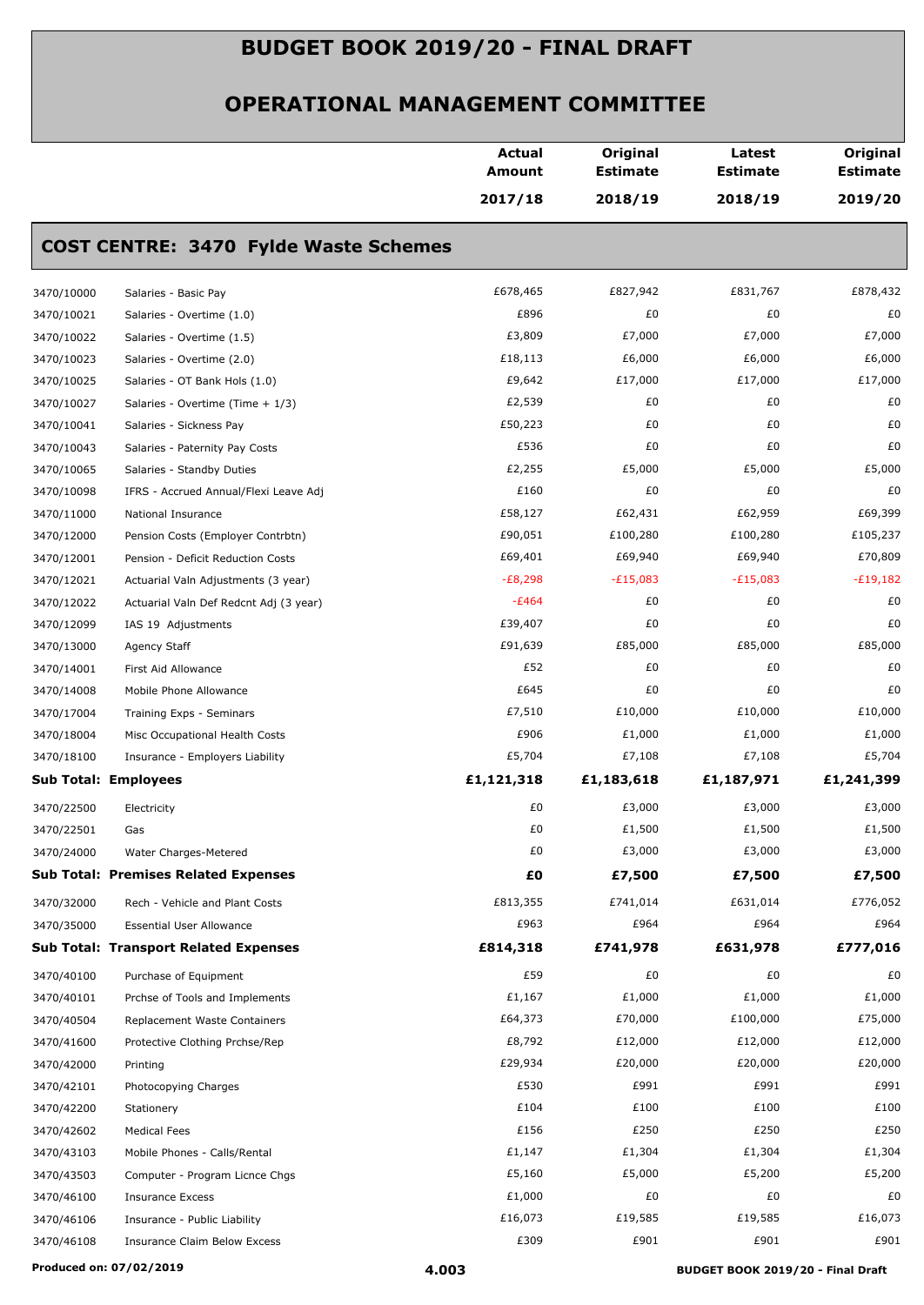|                                                    | <b>Actual</b><br><b>Amount</b> | Original<br><b>Estimate</b> | Latest<br><b>Estimate</b> | Original<br><b>Estimate</b> |
|----------------------------------------------------|--------------------------------|-----------------------------|---------------------------|-----------------------------|
|                                                    | 2017/18                        | 2018/19                     | 2018/19                   | 2019/20                     |
| <b>Sub Total: Supplies and Services</b>            | £128,804                       | £131,131                    | £161,331                  | £132,819                    |
| 3470/57003<br>Recycling Banks/Bring Centres        | £153                           | £600                        | £600                      | £600                        |
| 3470/57004<br>Dialysis Collection                  | £8,840                         | £10,000                     | £10,000                   | £10,000                     |
| 3470/58003<br><b>Bulky Waste Collection</b>        | £35,554                        | £25,000                     | £25,000                   | £26,000                     |
| Sub Total: Third Party Payments                    | £44,547                        | £35,600                     | £35,600                   | £36,600                     |
| 3470/70000<br>SS - Chief Executive                 | £1,953                         | £1,735                      | £1,735                    | £1,758                      |
| 3470/70101<br>SS - Accountancy Services            | £3,729                         | £3,598                      | £3,598                    | £3,987                      |
| 3470/70102<br>SS - Finance Administration          | £5,257                         | £4,448                      | £4,448                    | £6,761                      |
| 3470/70103<br>SS - Internal Audit                  | £542                           | £593                        | £593                      | £0                          |
| 3470/70200<br>SS - Computer Services               | £6,040                         | £5,647                      | £5,647                    | £6,702                      |
| 3470/70300<br>SS - Human Resources                 | £41,537                        | £34,406                     | £34,406                   | £34,318                     |
| 3470/70301<br>SS - Payroll Administration          | £10,137                        | £9,285                      | £9,285                    | £7,117                      |
| 3470/70400<br>SS - Property Management Team        | £898                           | £911                        | £911                      | £1,015                      |
| 3470/70507<br>SS - Accomm - Snowdon Road Depot     | £22,365                        | £29,278                     | £29,278                   | £28,259                     |
| 3470/70512<br>SS - Accomm - Ashton Gardens Depot   | £0                             | £1,290                      | £1,290                    | £997                        |
| 3470/70700<br>SS - Insurance & Risk Mgmnt          | £12,165                        | £10,984                     | £10,984                   | £12,825                     |
| 3470/70901<br>SS - Public Relations                | £1,278                         | £1,052                      | £1,052                    | £1,075                      |
| 3470/70902<br>SS - Customer Service Assistants     | £772                           | £500                        | £500                      | £527                        |
| 3470/71100<br>SS - Customer Service Specialists    | £80,238                        | £83,431                     | £83,431                   | £83,358                     |
| 3470/75402<br>SM - Environmental Protection Team   | £10,788                        | £63,457                     | £63,457                   | £66,492                     |
| 3470/75403<br>SM - Corporate Safety                | £8,602                         | £7,544                      | £7,544                    | £9,265                      |
| 3470/75407<br>SM - Operational Services Team       | £129,816                       | £82,113                     | £82,113                   | £87,815                     |
| 3470/75600<br>SM - Technical Services Team         | £3,188                         | £3,249                      | £3,249                    | £3,337                      |
| <b>Sub Total: Support Services</b>                 | £339,305                       | £343,521                    | £343,521                  | £355,608                    |
| 3470/80000<br>Capital Charges - Depreciation       | £103,396                       | £103,396                    | £103,396                  | £103,396                    |
| <b>Sub Total: Deprctn and Impairment Losses</b>    | £103,396                       | £103,396                    | £103,396                  | £103,396                    |
| <b>EXPENDITURE TOTAL</b>                           | £2,551,689                     | £2,546,744                  | £2,471,297                | £2,654,338                  |
| 3470/91031<br><b>Other Miscellaneous Grants</b>    | $-E1,500$                      | £0                          | £0                        | £0                          |
| 3470/91200<br>LCC Cost Sharing - Recycling         | $-E627,576$                    | £0                          | £0                        | £0                          |
| Sub Total: Oth Grants Rembsmts and Ctbns           | $-£629,076$                    | £O                          | £0                        | £0                          |
| 3470/92401<br>Other Sales                          | $-£57,819$                     | $-E35,000$                  | $-E45,000$                | $-E45,000$                  |
| 3470/92404<br>De Minimis Asset Sales               | $-E9,212$                      | £0                          | £0                        | £0                          |
| 3470/93501<br>Household Refuse Special Colln       | $-E39,885$                     | $-E32,000$                  | $-E40,000$                | $-E40,000$                  |
| 3470/93504<br>Recycling Income                     | $-E121,850$                    | £0                          | £0                        | £0                          |
| 3470/93510<br>Green Waste Subscription Charge      | $-E432,271$                    | $-E517,000$                 | $-E535,000$               | $-E535,000$                 |
| 3470/93917<br>Fixed Penalty Notice - Section 87/88 | $-E330$                        | £0                          | £0                        | £0                          |
| 3470/94308<br>Other Fees And Charges               | $-E10$                         | £0                          | £0                        | £0                          |
| <b>Sub Total: Customer and Client Receipts</b>     | $-£661,377$                    | $-£584,000$                 | $-£620,000$               | $-£620,000$                 |
| <b>INCOME TOTAL</b>                                | $-£1,290,453$                  | $-£584,000$                 | $-£620,000$               | $-£620,000$                 |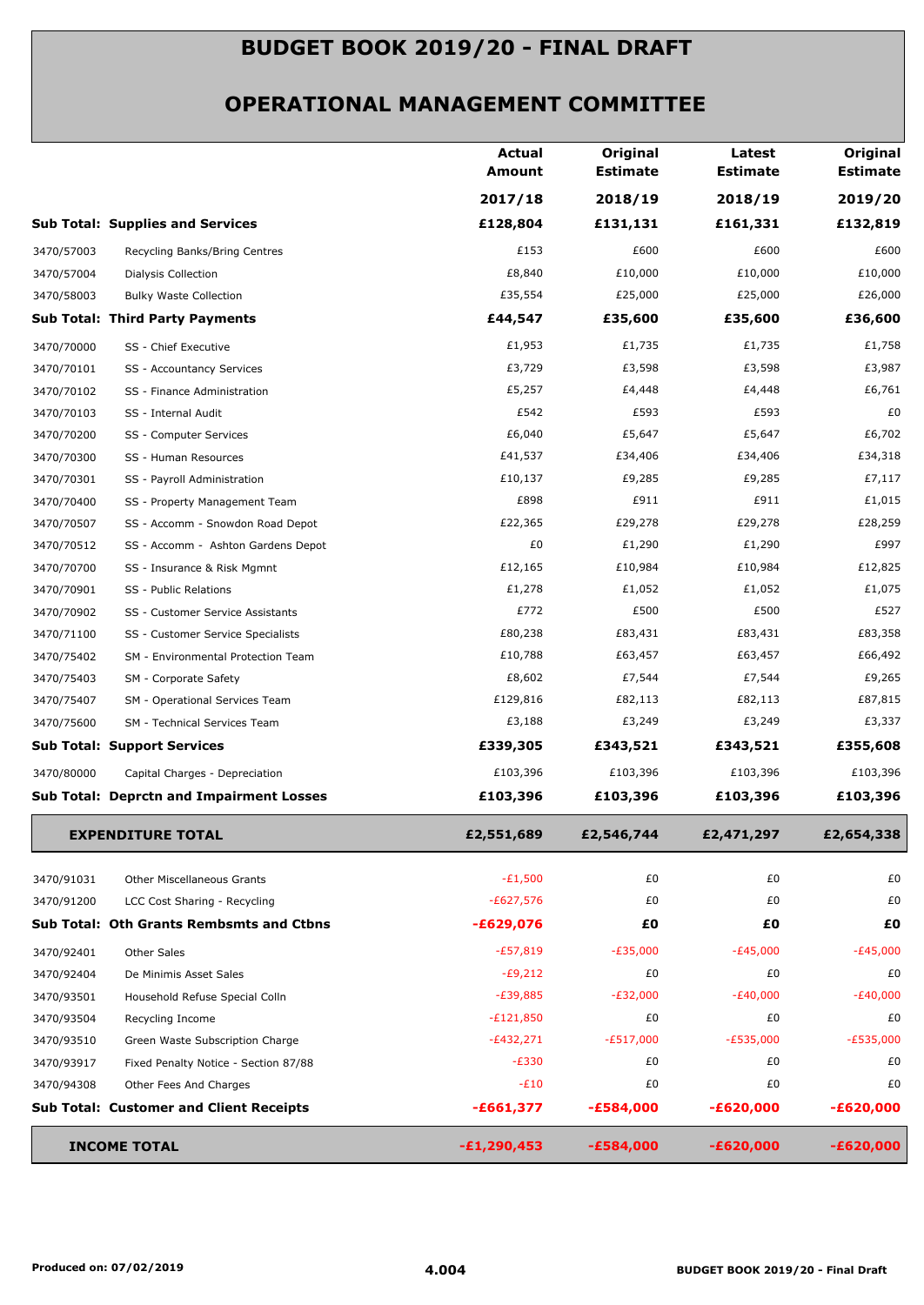| Original<br>Original<br>Actual<br>Latest<br><b>Estimate</b><br><b>Estimate</b><br><b>Estimate</b><br>Amount<br>2018/19<br>2019/20<br>2017/18<br>2018/19<br><b>3470 COST CENTRE TOTAL</b><br>£1,261,236<br>£2,034,338<br>£1,962,744<br>£1,851,297 |  |
|--------------------------------------------------------------------------------------------------------------------------------------------------------------------------------------------------------------------------------------------------|--|
|                                                                                                                                                                                                                                                  |  |
|                                                                                                                                                                                                                                                  |  |
|                                                                                                                                                                                                                                                  |  |
|                                                                                                                                                                                                                                                  |  |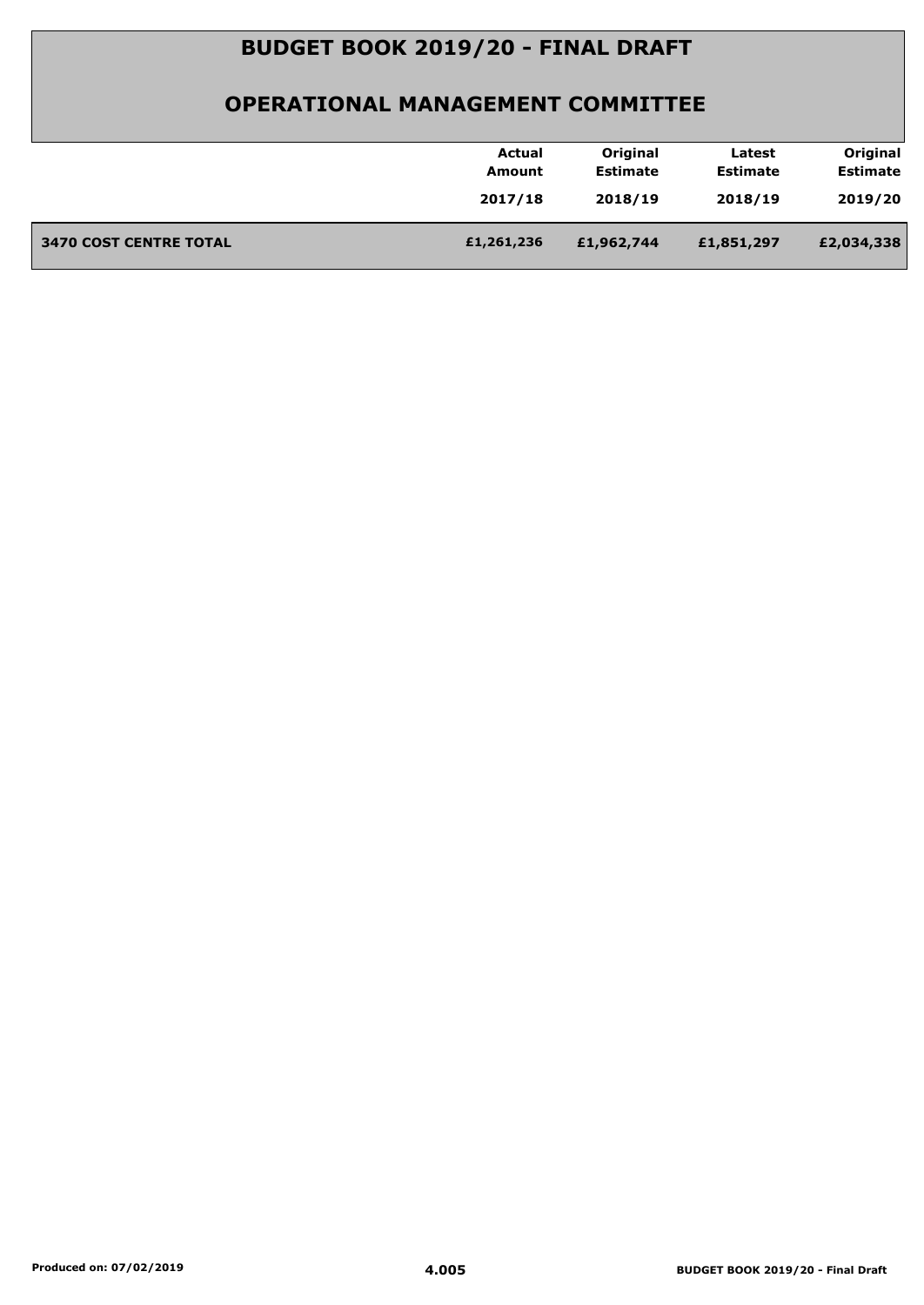|            |                                              | <b>Actual</b><br><b>Amount</b> | Original<br><b>Estimate</b> | Latest<br><b>Estimate</b> | Original<br><b>Estimate</b> |
|------------|----------------------------------------------|--------------------------------|-----------------------------|---------------------------|-----------------------------|
|            |                                              | 2017/18                        | 2018/19                     | 2018/19                   | 2019/20                     |
|            | <b>COST CENTRE: 3472 Trade Waste Service</b> |                                |                             |                           |                             |
| 3472/10000 | Salaries - Basic Pay                         | £31,964                        | £35,679                     | £35,679                   | £37,236                     |
| 3472/10021 | Salaries - Overtime (1.0)                    | £4                             | £0                          | £0                        | £0                          |
| 3472/10022 | Salaries - Overtime (1.5)                    | £135                           | £0                          | £0                        | £0                          |
| 3472/10023 | Salaries - Overtime (2.0)                    | £246                           | £500                        | £500                      | £500                        |
| 3472/10025 | Salaries - OT Bank Hols (1.0)                | £121                           | £500                        | £500                      | £500                        |
| 3472/10041 | Salaries - Sickness Pay                      | £2,111                         | £0                          | £0                        | £0                          |
| 3472/11000 | National Insurance                           | £2,697                         | £2,670                      | £2,670                    | £2,885                      |
| 3472/12000 | Pension Costs (Employer Contrbtn)            | £5,256                         | £5,423                      | £5,423                    | £5,660                      |
| 3472/12001 | Pension - Deficit Reduction Costs            | £4,051                         | £3,756                      | £3,756                    | £3,790                      |
| 3472/12021 | Actuarial Valn Adjustments (3 year)          | $-E499$                        | $-E810$                     | $-E810$                   | $-E1,027$                   |
| 3472/12022 | Actuarial Valn Def Redcnt Adj (3 year)       | $-E27$                         | £0                          | £0                        | £0                          |
| 3472/12099 | IAS 19 Adjustments                           | £2,296                         | £0                          | £0                        | £0                          |
| 3472/18100 | Insurance - Employers Liability              | £245                           | £301                        | £301                      | £245                        |
|            | <b>Sub Total: Employees</b>                  | £48,601                        | £48,019                     | £48,019                   | £49,789                     |
| 3472/32000 | Rech - Vehicle and Plant Costs               | £54,216                        | £80,872                     | £80,872                   | £80,872                     |
|            | <b>Sub Total: Transport Related Expenses</b> | £54,216                        | £80,872                     | £80,872                   | £80,872                     |
| 3472/40000 | Pchse of Bulk Recycling Cntnrs               | £3,460                         | £2,000                      | £2,000                    | £2,000                      |
| 3472/40803 | Goods for Resale                             | £2,808                         | £2,000                      | £2,000                    | £2,000                      |
| 3472/41600 | Protective Clothing Prchse/Rep               | £61                            | £200                        | £200                      | £200                        |
| 3472/42000 | Printing                                     | £203                           | £1,000                      | £1,000                    | £1,000                      |
| 3472/42200 | Stationery                                   | £34                            | £0                          | £0                        | £0                          |
| 3472/43000 | Postage                                      | £28                            | £107                        | £107                      | £107                        |
| 3472/46106 | Insurance - Public Liability                 | £690                           | £690                        | £690                      | £690                        |
|            | <b>Sub Total: Supplies and Services</b>      | £7,283                         | £5,997                      | £5,997                    | £5,997                      |
| 3472/52000 | LCC-Landfill Levy/Tipping Chgs               | £161,456                       | £178,000                    | £173,000                  | £188,000                    |
|            | <b>Sub Total: Third Party Payments</b>       | £161,456                       | £178,000                    | £173,000                  | £188,000                    |
| 3472/70101 | SS - Accountancy Services                    | £10,229                        | £9,496                      | £9,496                    | £10,389                     |
| 3472/70102 | SS - Finance Administration                  | £18,790                        | £13,442                     | £13,442                   | £15,567                     |
| 3472/70103 | SS - Internal Audit                          | £756                           | £827                        | £827                      | £0                          |
| 3472/70300 | SS - Human Resources                         | £1,730                         | £1,613                      | £1,613                    | £1,609                      |
| 3472/70301 | SS - Payroll Administration                  | £402                           | £401                        | £401                      | £307                        |
| 3472/70507 | SS - Accomm - Snowdon Road Depot             | £2,581                         | £3,513                      | £3,513                    | £3,391                      |
| 3472/70700 | SS - Insurance & Risk Mgmnt                  | £462                           | £417                        | £417                      | £487                        |
| 3472/70901 | SS - Public Relations                        | £639                           | £526                        | £526                      | £537                        |
| 3472/70902 | SS - Customer Service Assistants             | £9,124                         | £5,909                      | £5,909                    | £6,234                      |
| 3472/71100 | SS - Customer Service Specialists            | £5,096                         | £4,797                      | £4,797                    | £4,781                      |
| 3472/75401 | SM - Commercial Team                         | £0                             | £654                        | £654                      | £674                        |
| 3472/75402 | SM - Environmental Protection Team           | £1,079                         | £2,359                      | £2,359                    | £2,472                      |
| 3472/75403 | SM - Corporate Safety                        | £358                           | £354                        | £354                      | £434                        |
| 3472/75407 | SM - Operational Services Team               | £16,884                        | £27,017                     | £27,017                   | £28,965                     |
| 3472/75408 | SM - Public Protection Team                  | £614                           | £0                          | £0                        | £0                          |
|            | <b>Sub Total: Support Services</b>           | £68,744                        | £71,325                     | £71,325                   | £75,847                     |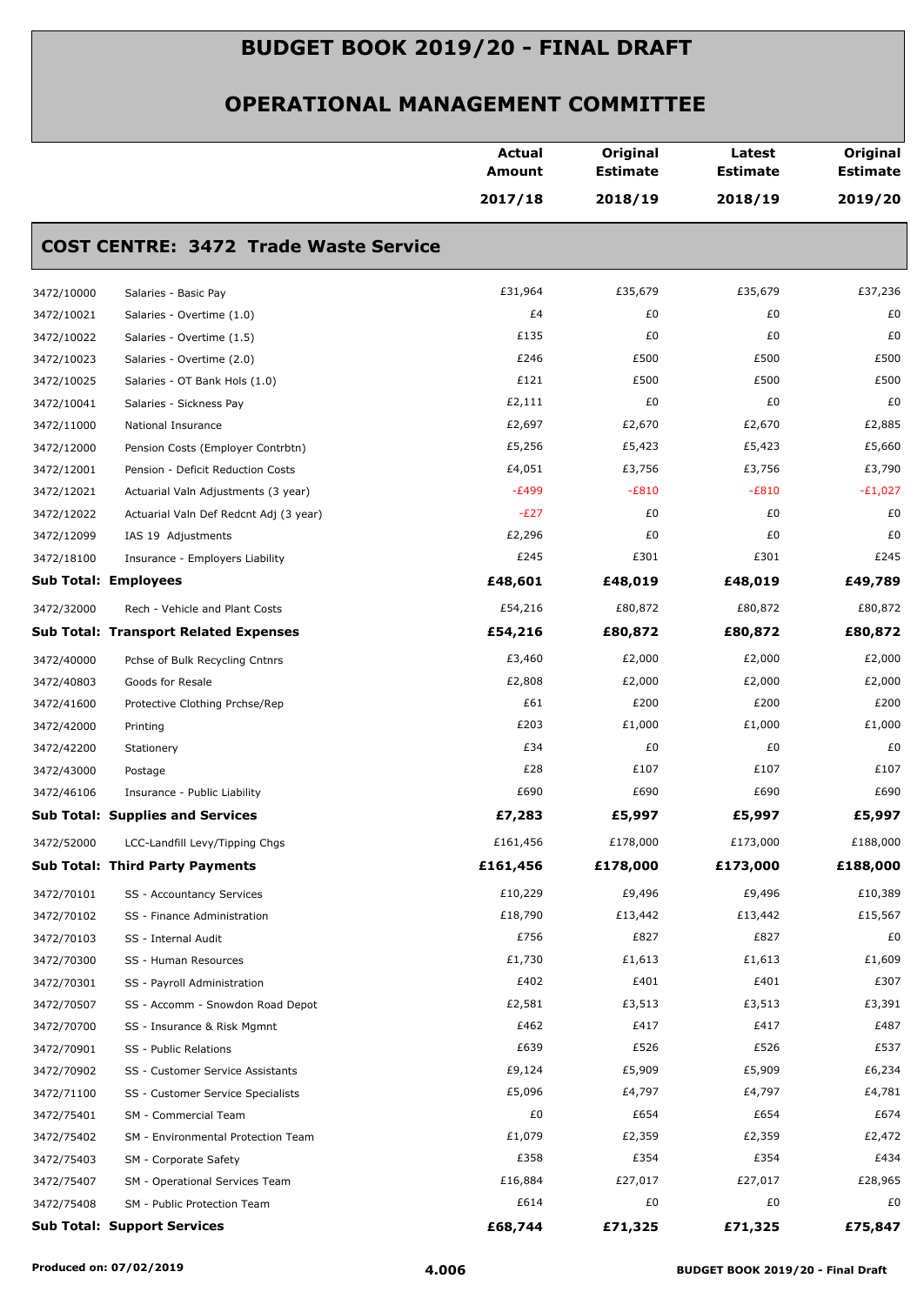|            |                                                | <b>Actual</b><br>Amount | Original<br><b>Estimate</b> | Latest<br><b>Estimate</b> | Original<br><b>Estimate</b> |
|------------|------------------------------------------------|-------------------------|-----------------------------|---------------------------|-----------------------------|
|            |                                                | 2017/18                 | 2018/19                     | 2018/19                   | 2019/20                     |
|            | <b>EXPENDITURE TOTAL</b>                       | £340,300                | £384,213                    | £379,213                  | £400,505                    |
| 3472/92202 | <b>Bulk Bin Sales</b>                          | $-E2,196$               | $-E900$                     | $-E900$                   | $-E900$                     |
| 3472/92211 | Grey Sacks - Sack Collection                   | $-E34,650$              | $-E31,000$                  | $-E36,000$                | $-E36,000$                  |
| 3472/92212 | Blue Sacks (Trade)                             | $-E1,749$               | £0                          | £0                        | £0                          |
| 3472/92213 | Grey Sacks - Schedule 2                        | $-E2,320$               | $-E1,500$                   | $-E1,500$                 | $-E1,500$                   |
| 3472/93500 | Bulk Bin Lease Charges                         | $-£55,814$              | $-E55,000$                  | $-E55,000$                | $-E55,000$                  |
| 3472/93502 | <b>Bulk Bin Collection Charges</b>             | $-E155,245$             | $-E151,000$                 | $-E151,000$               | $-E151,000$                 |
| 3472/93503 | Bulk Bin Disposal Charges                      | $-£161,555$             | $-E145,000$                 | $-E160,000$               | $-E160,000$                 |
|            | <b>Sub Total: Customer and Client Receipts</b> | $-£413,530$             | $-£384,400$                 | $-£404,400$               | $-£404,400$                 |
|            | <b>INCOME TOTAL</b>                            | $-£413,530$             | $-£384,400$                 | $-£404,400$               | $-£404,400$                 |
|            |                                                |                         |                             |                           |                             |
|            | 3472 COST CENTRE TOTAL                         | $-£73,230$              | $-£187$                     | $-E25,187$                | $-E3,895$                   |
|            |                                                |                         |                             |                           |                             |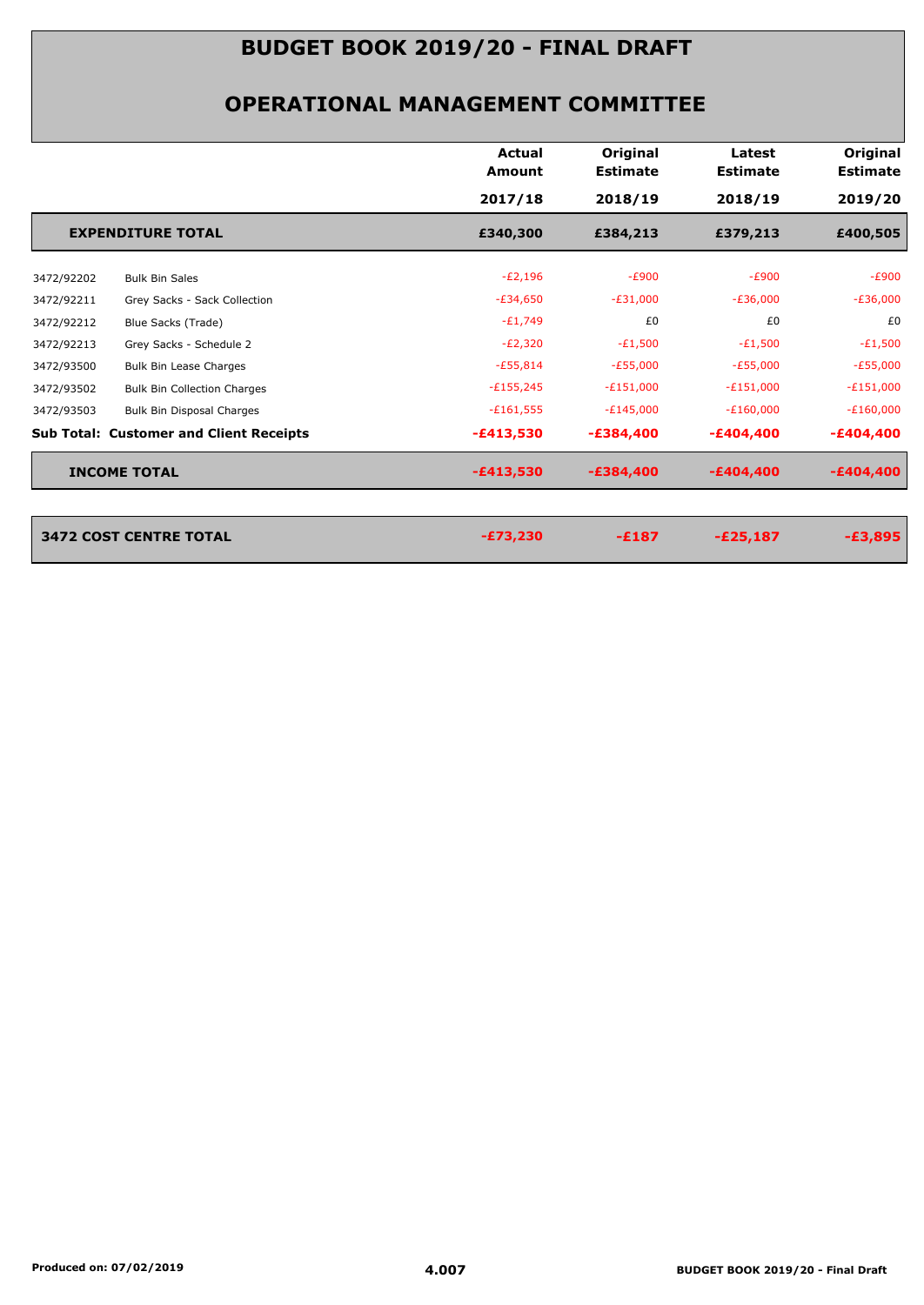|            |                                                    | <b>Actual</b><br>Amount | Original<br><b>Estimate</b> | Latest<br><b>Estimate</b> | Original<br><b>Estimate</b> |
|------------|----------------------------------------------------|-------------------------|-----------------------------|---------------------------|-----------------------------|
|            |                                                    | 2017/18                 | 2018/19                     | 2018/19                   | 2019/20                     |
|            | <b>COST CENTRE: 7607 Operational Services Team</b> |                         |                             |                           |                             |
| 7607/10000 | Salaries - Basic Pay                               | £99,839                 | £105,491                    | £105,491                  | £109,528                    |
| 7607/10041 | Salaries - Sickness Pay                            | £964                    | £0                          | £0                        | £0                          |
| 7607/10065 | Salaries - Standby Duties                          | £250                    | £700                        | £700                      | £700                        |
| 7607/10098 | IFRS - Accrued Annual/Flexi Leave Adj              | $-E123$                 | £0                          | £0                        | £0                          |
| 7607/11000 | National Insurance                                 | £10,765                 | £11,178                     | £11,178                   | £11,735                     |
| 7607/12000 | Pension Costs (Employer Contrbtn)                  | £15,330                 | £16,034                     | £16,034                   | £16,648                     |
| 7607/12001 | Pension - Deficit Reduction Costs                  | £13,993                 | £11,250                     | £11,250                   | £11,349                     |
| 7607/12021 | Actuarial Valn Adjustments (3 year)                | $-E1,724$               | $-E2,426$                   | $-E2,426$                 | $-E3,074$                   |
| 7607/12022 | Actuarial Valn Def Redcnt Adj (3 year)             | $-E93$                  | £0                          | £0                        | £0                          |
| 7607/12099 | IAS 19 Adjustments                                 | £7,932                  | £0                          | £0                        | £0                          |
| 7607/14008 | Mobile Phone Allowance                             | £360                    | £0                          | £0                        | £0                          |
| 7607/17004 | Training Exps - Seminars                           | £0                      | £200                        | £200                      | £200                        |
| 7607/18100 | Insurance - Employers Liability                    | £961                    | £1,182                      | £1,182                    | £961                        |
|            | <b>Sub Total: Employees</b>                        | £148,453                | £143,609                    | £143,609                  | £148,047                    |
| 7607/34001 | Oth Public Trspt Csts - Offcrs                     | £26                     | £0                          | £0                        | £0                          |
| 7607/35000 | <b>Essential User Allowance</b>                    | £963                    | £964                        | £964                      | £964                        |
| 7607/35001 | Car Mileage Allowance                              | £368                    | £400                        | £400                      | £400                        |
|            | <b>Sub Total: Transport Related Expenses</b>       | £1,357                  | £1,364                      | £1,364                    | £1,364                      |
| 7607/42101 | Photocopying Charges                               | £370                    | £692                        | £692                      | £692                        |
| 7607/42200 | Stationery                                         | £0                      | £100                        | £100                      | £100                        |
| 7607/43000 | Postage                                            | £1,073                  | £1,521                      | £1,521                    | £1,521                      |
| 7607/43103 | Mobile Phones - Calls/Rental                       | £37                     | £120                        | £120                      | £120                        |
| 7607/43503 | Computer - Program Licnce Chgs                     | £8,725                  | £8,500                      | £9,000                    | £9,000                      |
| 7607/46106 | Insurance - Public Liability                       | £2,707                  | £2,707                      | £2,707                    | £2,707                      |
|            | <b>Sub Total: Supplies and Services</b>            | £12,913                 | £13,640                     | £14,140                   | £14,140                     |
| 7607/70101 | SS - Accountancy Services                          | £932                    | £903                        | £903                      | £929                        |
| 7607/70102 | SS - Finance Administration                        | £22                     | £18                         | £18                       | £18                         |
| 7607/70103 | SS - Internal Audit                                | £0                      | £0                          | £0                        | £5,475                      |
| 7607/70200 | SS - Computer Services                             | £12,762                 | £11,842                     | £11,842                   | £14,601                     |
| 7607/70300 | SS - Human Resources                               | £3,026                  | £2,987                      | £2,987                    | £3,018                      |
| 7607/70301 | SS - Payroll Administration                        | £279                    | £283                        | £283                      | £283                        |
| 7607/70507 | SS - Accomm - Snowdon Road Depot                   | £2,581                  | £3,513                      | £3,513                    | £3,391                      |
| 7607/70701 | SS - Resources Directorate Mgt                     | £6,108                  | £5,516                      | £5,516                    | £5,567                      |
| 7607/70902 | SS - Customer Service Assistants                   | £3,617                  | £2,038                      | £2,038                    | £2,080                      |
| 7607/71100 | SS - Customer Service Specialists                  | £2,321                  | £2,163                      | £2,163                    | £2,066                      |
| 7607/75403 | SM - Corporate Safety                              | £471                    | £503                        | £503                      | £503                        |
|            | <b>Sub Total: Support Services</b>                 | £32,119                 | £29,766                     | £29,766                   | £37,931                     |
|            | <b>EXPENDITURE TOTAL</b>                           | £194,841                | £188,379                    | £188,879                  | £201,482                    |
| 7607/99000 | Support Service Recharge                           | $-E194,841$             | $-E188,379$                 | $-E188,379$               | $-E201,482$                 |
|            | Sub Total: Recharge Income                         | $-£194,841$             | $-£188,379$                 | $-£188,379$               | $-E201,482$                 |
|            |                                                    |                         |                             |                           |                             |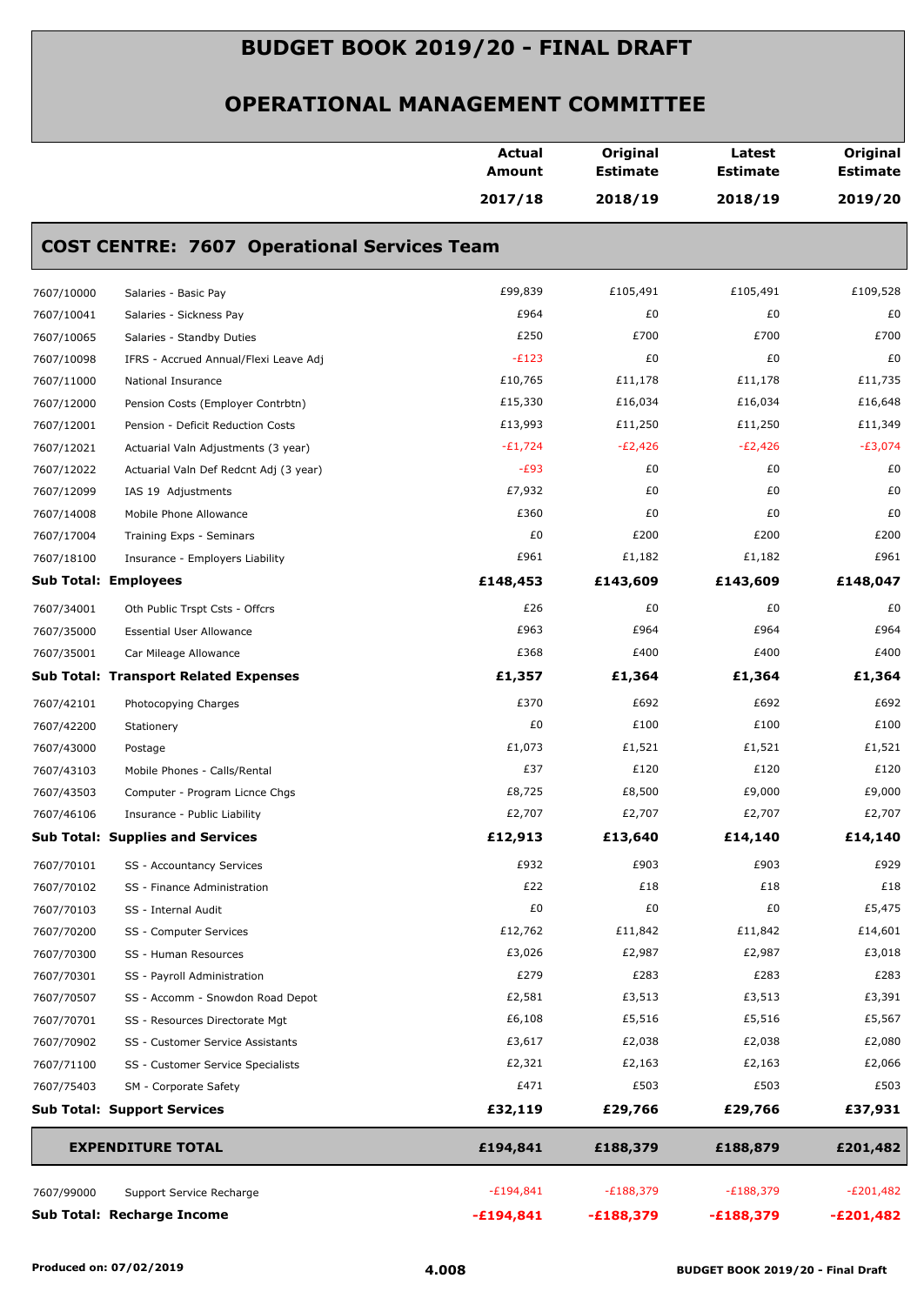|                               | <b>Actual</b><br><b>Amount</b> | Original<br><b>Estimate</b> | Latest<br><b>Estimate</b> | Original<br><b>Estimate</b> |
|-------------------------------|--------------------------------|-----------------------------|---------------------------|-----------------------------|
|                               | 2017/18                        | 2018/19                     | 2018/19                   | 2019/20                     |
| <b>INCOME TOTAL</b>           | $-£194,841$                    | $-£188,379$                 | $-E188,379$               | $-E201,482$                 |
|                               |                                |                             |                           |                             |
| <b>7607 COST CENTRE TOTAL</b> | £0                             | £0                          | £500                      | £0                          |
|                               |                                |                             |                           |                             |
|                               |                                |                             |                           |                             |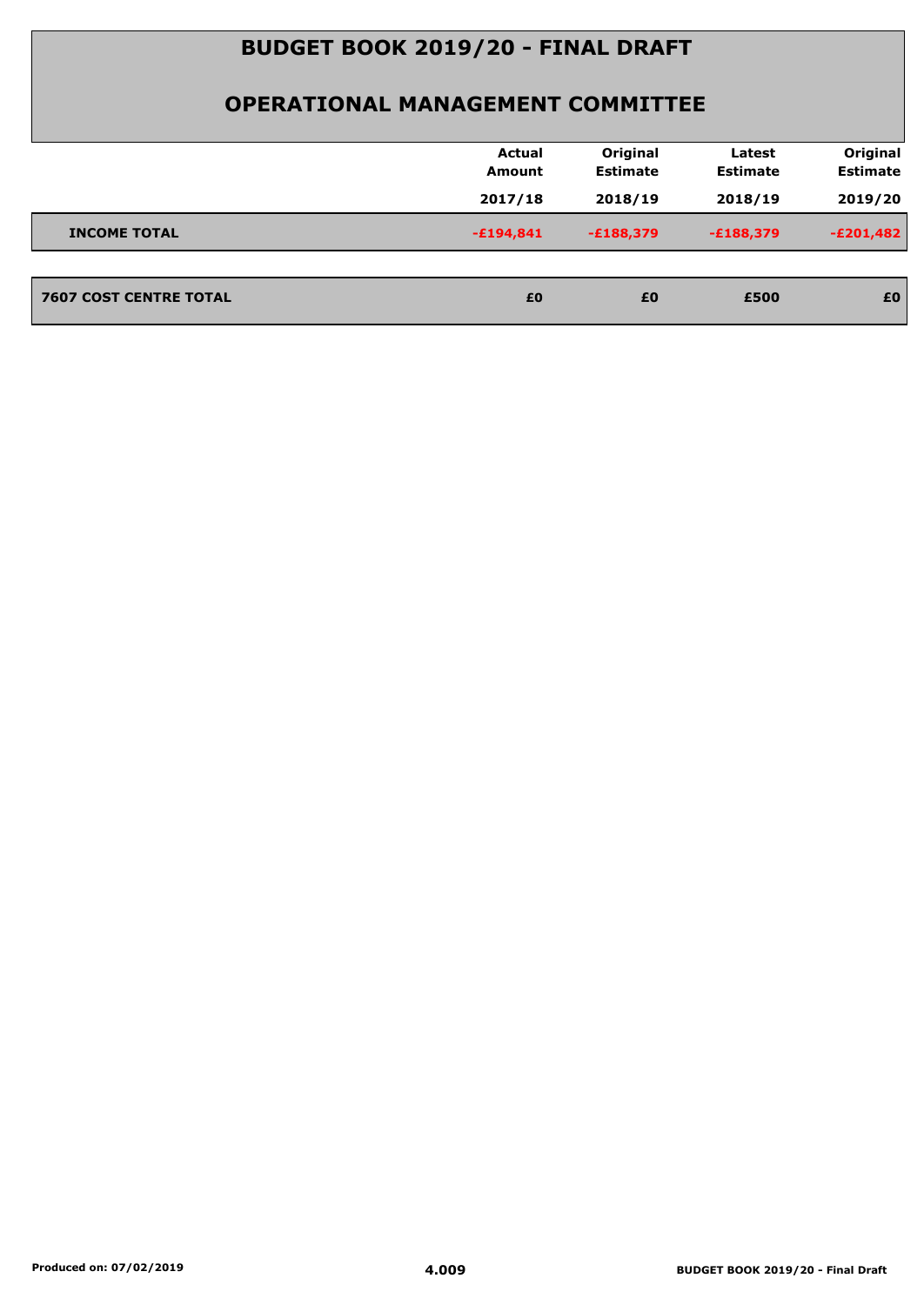|            |                                                 | <b>Actual</b><br>Amount | Original<br><b>Estimate</b> | Latest<br><b>Estimate</b> | Original<br><b>Estimate</b> |
|------------|-------------------------------------------------|-------------------------|-----------------------------|---------------------------|-----------------------------|
|            |                                                 | 2017/18                 | 2018/19                     | 2018/19                   | 2019/20                     |
|            | <b>COST CENTRE: 3360 Public Conveniences</b>    |                         |                             |                           |                             |
| 3360/20103 | Other Miscellaneous Repairs                     | £1,451                  | £2,000                      | £2,000                    | £9,800                      |
| 3360/22500 | Electricity                                     | £6,805                  | £9,500                      | £9,500                    | £9,500                      |
| 3360/23500 | <b>Business Rates</b>                           | £5,119                  | £5,468                      | £5,490                    | £5,632                      |
| 3360/24000 | Water Charges-Metered                           | £18,597                 | £13,000                     | £13,000                   | £13,000                     |
| 3360/24001 | Sewerage and Envnmntl Svces                     | £338                    | £322                        | £322                      | £322                        |
| 3360/29000 | Fire Insurance                                  | £1,166                  | £1,166                      | £1,166                    | £1,166                      |
| 3360/42505 | Public Conveniences Contract                    | £143,260                | £149,500                    | £149,500                  | £153,500                    |
|            | <b>Sub Total: Premises Related Expenses</b>     | £176,737                | £180,956                    | £180,978                  | £192,920                    |
| 3360/46100 | <b>Insurance Excess</b>                         | £295                    | £0                          | £0                        | £0                          |
|            | <b>Sub Total: Supplies and Services</b>         | £295                    | £0                          | £0                        | £0                          |
| 3360/70101 | SS - Accountancy Services                       | £1,061                  | £1,024                      | £1,024                    | £1,135                      |
| 3360/70102 | SS - Finance Administration                     | £2,352                  | £1,991                      | £1,991                    | £1,949                      |
| 3360/70700 | SS - Insurance & Risk Mgmnt                     | £304                    | £275                        | £275                      | £321                        |
| 3360/70901 | SS - Public Relations                           | £639                    | £526                        | £526                      | £537                        |
| 3360/75407 | SM - Operational Services Team                  | £4,669                  | £2,467                      | £2,467                    | £2,639                      |
| 3360/75600 | SM - Technical Services Team                    | £3,481                  | £3,606                      | £3,606                    | £3,731                      |
|            | <b>Sub Total: Support Services</b>              | £12,506                 | £9,889                      | £9,889                    | £10,312                     |
| 3360/80000 | Capital Charges - Depreciation                  | £30,554                 | £27,054                     | £27,054                   | £27,054                     |
|            | <b>Sub Total: Deprctn and Impairment Losses</b> | £30,554                 | £27,054                     | £27,054                   | £27,054                     |
|            | <b>EXPENDITURE TOTAL</b>                        | £220,092                | £217,899                    | £217,921                  | £230,286                    |
| 3360/94403 | Miscellaneous Receipts                          | $-E27,017$              | $-E19,000$                  | $-E25,000$                | $-E25,000$                  |
|            | <b>Sub Total: Customer and Client Receipts</b>  | $-E27,017$              | $-£19,000$                  | $-E25,000$                | $-E25,000$                  |
|            | <b>INCOME TOTAL</b>                             | $-E27,017$              | $-£19,000$                  | $-E25,000$                | $-E25,000$                  |
|            | <b>3360 COST CENTRE TOTAL</b>                   | £193,075                | £198,899                    | £192,921                  | £205,286                    |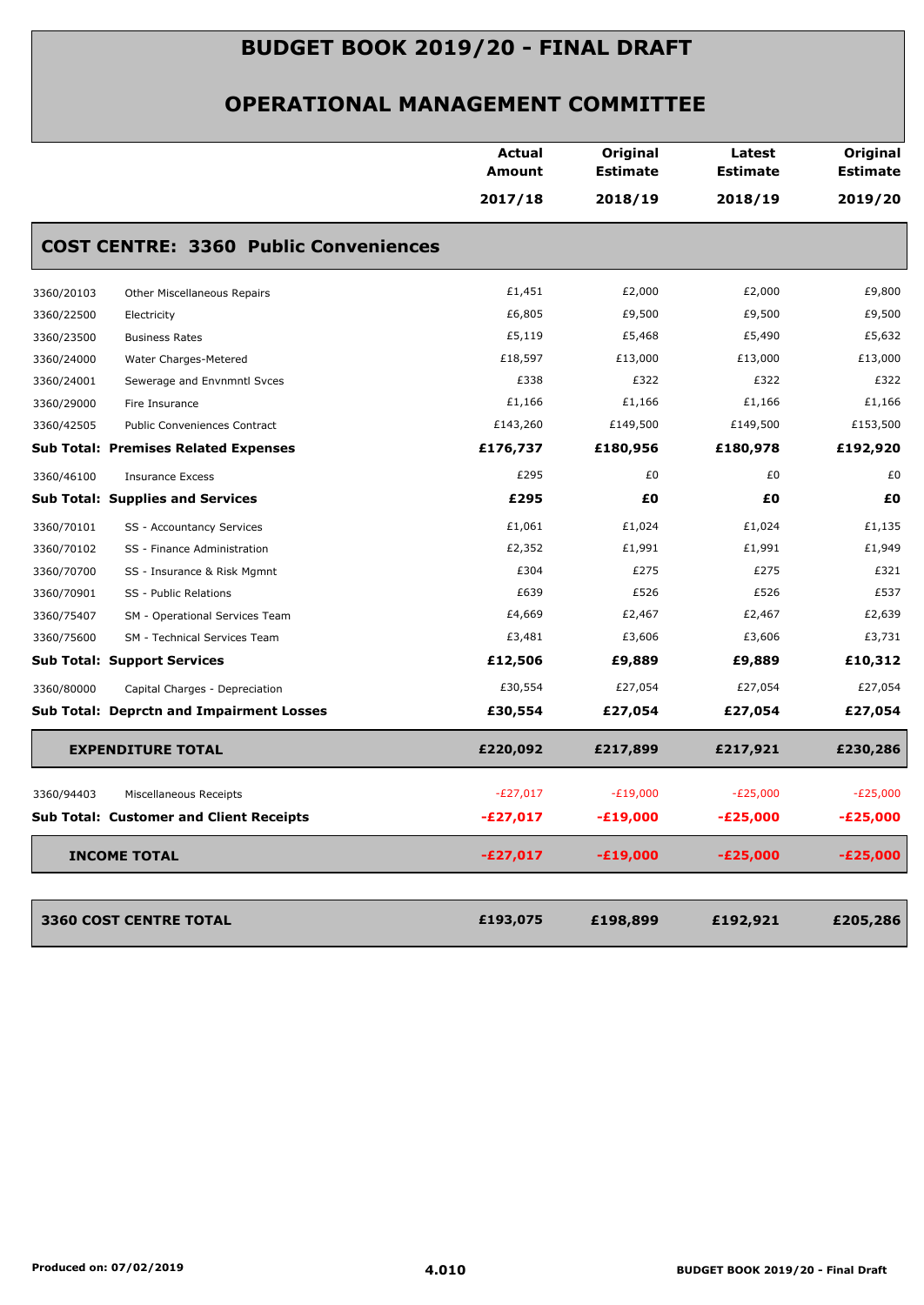|                             |                                              | <b>Actual</b><br>Amount | Original<br><b>Estimate</b> | Latest<br><b>Estimate</b><br>2018/19 | Original<br><b>Estimate</b><br>2019/20 |
|-----------------------------|----------------------------------------------|-------------------------|-----------------------------|--------------------------------------|----------------------------------------|
|                             |                                              | 2017/18                 | 2018/19                     |                                      |                                        |
|                             | <b>COST CENTRE: 3450 Highways Cleansing</b>  |                         |                             |                                      |                                        |
| 3450/10000                  | Salaries - Basic Pay                         | £200,988                | £287,865                    | £289,647                             | £306,682                               |
| 3450/10021                  | Salaries - Overtime (1.0)                    | £41                     | £0                          | £0                                   | £0                                     |
| 3450/10022                  | Salaries - Overtime (1.5)                    | £13,549                 | £17,000                     | £17,000                              | £17,000                                |
| 3450/10023                  | Salaries - Overtime (2.0)                    | £23,438                 | £22,000                     | £22,000                              | £22,000                                |
| 3450/10025                  | Salaries - OT Bank Hols (1.0)                | £4,943                  | £7,000                      | £7,000                               | £7,000                                 |
| 3450/10027                  | Salaries - Overtime (Time + 1/3)             | £1,359                  | £0                          | £0                                   | £0                                     |
| 3450/10041                  | Salaries - Sickness Pay                      | £17,162                 | £0                          | £0                                   | £0                                     |
| 3450/10065                  | Salaries - Standby Duties                    | £6,465                  | £1,000                      | £1,000                               | £1,000                                 |
| 3450/11000                  | National Insurance                           | £20,922                 | £21,699                     | £21,945                              | £24,296                                |
| 3450/12000                  | Pension Costs (Employer Contrbtn)            | £34,625                 | £38,330                     | £38,330                              | £39,898                                |
| 3450/12001                  | Pension - Deficit Reduction Costs            | £26,685                 | £26,389                     | £26,389                              | £26,579                                |
| 3450/12021                  | Actuarial Valn Adjustments (3 year)          | $-E3,288$               | $-E5,691$                   | $-E5,691$                            | $-E7,199$                              |
| 3450/12022                  | Actuarial Valn Def Redcnt Adj (3 year)       | $-E178$                 | £0                          | £0                                   | £0                                     |
| 3450/12099                  | IAS 19 Adjustments                           | £15,127                 | £0                          | £0                                   | £0                                     |
| 3450/13000                  | Agency Staff                                 | £23,585                 | £25,000                     | £46,000                              | £46,000                                |
| 3450/16000                  | Severance Payments                           | £4,090                  | £0                          | £0                                   | £0                                     |
| 3450/18004                  | Misc Occupational Health Costs               | £584                    | £1,000                      | £1,000                               | £1,000                                 |
| 3450/18100                  | Insurance - Employers Liability              | £2,385                  | £2,934                      | £2,934                               | £2,385                                 |
| <b>Sub Total: Employees</b> |                                              | £392,483                | £444,526                    | £467,554                             | £486,641                               |
| 3450/26502                  | Dome Cleaning                                | £0                      | £1,560                      | £1,560                               | £1,560                                 |
|                             | <b>Sub Total: Premises Related Expenses</b>  | £O                      | £1,560                      | £1,560                               | £1,560                                 |
| 3450/32000                  | Rech - Vehicle and Plant Costs               | £422,959                | £423,266                    | £423,266                             | £423,266                               |
|                             | <b>Sub Total: Transport Related Expenses</b> | £422,959                | £423,266                    | £423,266                             | £423,266                               |
| 3450/40002                  | Purchase of Litter Bins                      | £13,798                 | £6,000                      | £10,000                              | £10,000                                |
| 3450/40101                  | Prchse of Tools and Implements               | £13,226                 | £12,000                     | £12,000                              | £12,000                                |
| 3450/41600                  | Protective Clothing Prchse/Rep               | £1,325                  | £3,000                      | £3,000                               | £3,000                                 |
| 3450/42200                  | Stationery                                   | £114                    | £100                        | £100                                 | £100                                   |
| 3450/43103                  | Mobile Phones - Calls/Rental                 | £1,369                  | £143                        | £143                                 | £143                                   |
| 3450/46106                  | Insurance - Public Liability                 | £6,722                  | £6,722                      | £6,722                               | £6,722                                 |
|                             | <b>Sub Total: Supplies and Services</b>      | £36,555                 | £27,965                     | £31,965                              | £31,965                                |
| 3450/46906                  | Weed Control                                 | £20,698                 | £30,000                     | £30,000                              | £30,000                                |
| 3450/59002                  | Prsh Cncl Amenity Clnsng Grant               | £29,000                 | £31,107                     | £31,950                              | £31,950                                |
|                             | <b>Sub Total: Third Party Payments</b>       | £49,698                 | £61,107                     | £61,950                              | £61,950                                |
| 3450/70000                  | SS - Chief Executive                         | £1,953                  | £1,735                      | £1,735                               | £1,758                                 |
| 3450/70101                  | SS - Accountancy Services                    | £2,658                  | £2,565                      | £2,565                               | £2,842                                 |
| 3450/70102                  | SS - Finance Administration                  | £7,841                  | £1,720                      | £1,720                               | £1,684                                 |
| 3450/70200                  | SS - Computer Services                       | £4,052                  | £3,765                      | £3,765                               | £4,468                                 |
| 3450/70300                  | SS - Human Resources                         | £17,345                 | £12,861                     | £12,861                              | £12,828                                |
| 3450/70301                  | SS - Payroll Administration                  | £4,023                  | £3,224                      | £3,224                               | £2,471                                 |
| 3450/70507                  | SS - Accomm - Snowdon Road Depot             | £12,903                 | £17,567                     | £17,567                              | £16,955                                |
| 3450/70700                  | SS - Insurance & Risk Mgmnt                  | £608                    | £549                        | £549                                 | £641                                   |
| 3450/70901                  | SS - Public Relations                        | £1,278                  | £1,052                      | £1,052                               | £1,075                                 |
|                             |                                              |                         |                             |                                      |                                        |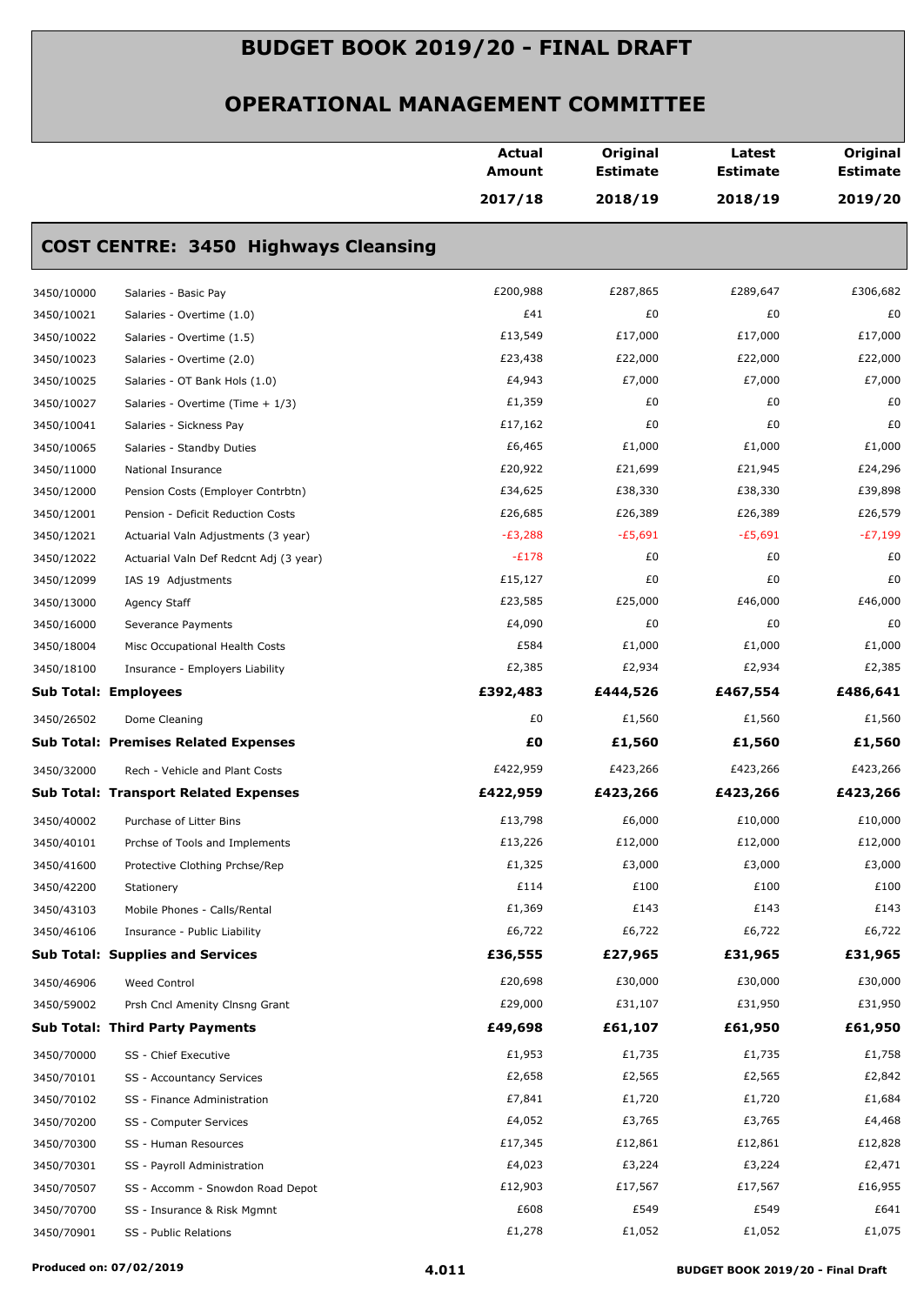|                                                  | <b>Actual</b><br>Amount | Original<br><b>Estimate</b> | Latest<br><b>Estimate</b> | Original<br><b>Estimate</b> |
|--------------------------------------------------|-------------------------|-----------------------------|---------------------------|-----------------------------|
|                                                  | 2017/18                 | 2018/19                     | 2018/19                   | 2019/20                     |
| 3450/71100<br>SS - Customer Service Specialists  | £2,227                  | £2,051                      | £2,051                    | £2,050                      |
| SM - Environmental Protection Team<br>3450/75402 | £2,158                  | £12,691                     | £12,691                   | £13,298                     |
| 3450/75403<br>SM - Corporate Safety              | £3,592                  | £2,820                      | £2,820                    | £3,463                      |
| 3450/75407<br>SM - Operational Services Team     | £22,398                 | £38,514                     | £38,514                   | £41,217                     |
| <b>Sub Total: Support Services</b>               | £83,036                 | £101,114                    | £101,114                  | £104,750                    |
| <b>EXPENDITURE TOTAL</b>                         | £984,730                | £1,059,538                  | £1,087,409                | £1,110,132                  |
| 3450/91101<br>Other Reimbursements               | $-E35,530$              | $-E29,040$                  | $-E35,530$                | $-E35,530$                  |
| <b>Sub Total: Oth Grants Rembsmts and Ctbns</b>  | $-£35,530$              | $-E29,040$                  | $-£35,530$                | -£35,530                    |
| <b>INCOME TOTAL</b>                              | $-£35,530$              | $-E29,040$                  | $-£35,530$                | $-£35,530$                  |
|                                                  |                         |                             |                           |                             |
| <b>3450 COST CENTRE TOTAL</b>                    | £949,200                | £1,030,498                  | £1,051,879                | £1,074,602                  |
|                                                  |                         |                             |                           |                             |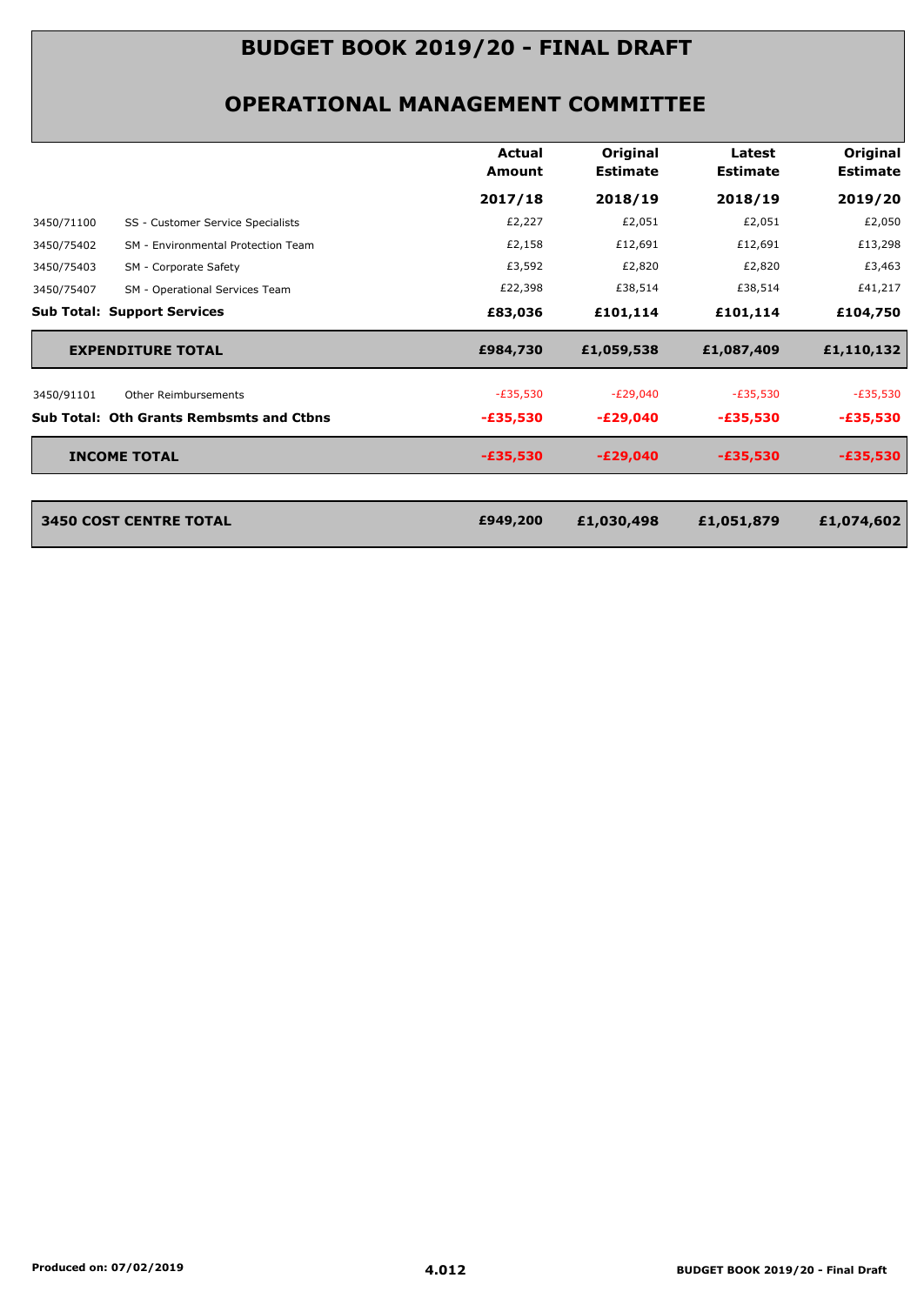|            |                                                 | <b>Actual</b><br><b>Amount</b> | Original<br><b>Estimate</b> | Latest<br><b>Estimate</b> | Original<br><b>Estimate</b> |
|------------|-------------------------------------------------|--------------------------------|-----------------------------|---------------------------|-----------------------------|
|            |                                                 | 2017/18                        | 2018/19                     | 2018/19                   | 2019/20                     |
|            | <b>COST CENTRE: 4355 Car Parks General</b>      |                                |                             |                           |                             |
| 4355/22002 | Other General Repairs and Mtce                  | £20,346                        | £20,600                     | £20,600                   | £20,600                     |
| 4355/22023 | Electrical Maintenance Contract                 | £1,467                         | £1,200                      | £1,200                    | £1,200                      |
| 4355/22500 | Electricity                                     | £912                           | £1,300                      | £1,300                    | £1,300                      |
|            | <b>Sub Total: Premises Related Expenses</b>     | £22,725                        | £23,100                     | £23,100                   | £23,100                     |
| 4355/38004 | Cash Collection - Pay and Display               | £11,399                        | £11,000                     | £11,000                   | £11,000                     |
|            | <b>Sub Total: Transport Related Expenses</b>    | £11,399                        | £11,000                     | £11,000                   | £11,000                     |
| 4355/40102 | <b>Ticket Issuing Machines</b>                  | £12,695                        | £17,000                     | £17,000                   | £17,000                     |
| 4355/42000 | Printing                                        | £1,656                         | £1,000                      | £1,000                    | £1,000                      |
| 4355/42200 | Stationery                                      | £87                            | £150                        | £150                      | £150                        |
|            | <b>Sub Total: Supplies and Services</b>         | £14,437                        | £18,150                     | £18,150                   | £18,150                     |
| 4355/70000 | SS - Chief Executive                            | £1,953                         | £1,735                      | £1,735                    | £1,758                      |
| 4355/70101 | SS - Accountancy Services                       | £535                           | £1,024                      | £1,278                    | £1,416                      |
| 4355/70102 | SS - Finance Administration                     | £2,236                         | £1,892                      | £1,892                    | £6,665                      |
| 4355/70103 | SS - Internal Audit                             | £1,512                         | £1,655                      | £1,655                    | £0                          |
| 4355/70400 | SS - Property Management Team                   | £0                             | £0                          | £228                      | £0                          |
| 4355/70601 | SS - Legal Services Team                        | £4,770                         | £4,221                      | £4,221                    | £4,311                      |
| 4355/70700 | SS - Insurance & Risk Mgmnt                     | £912                           | £559                        | £564                      | £660                        |
| 4355/71100 | SS - Customer Service Specialists               | £4,248                         | £4,368                      | £4,368                    | £3,910                      |
| 4355/75305 | SM - Parks Operational Management Team          | £1,407                         | £982                        | £982                      | £1,044                      |
| 4355/75309 | SM - Play & Projects Team                       | £3,362                         | £3,077                      | £3,077                    | £3,222                      |
| 4355/75504 | SM - Development Services Mgt Team              | £3,102                         | £2,805                      | £2,805                    | £2,843                      |
| 4355/75600 | SM - Technical Services Team                    | £3,482                         | £7,870                      | £10,062                   | £9,391                      |
|            | <b>Sub Total: Support Services</b>              | £27,519                        | £30,188                     | £32,867                   | £35,220                     |
| 4355/80000 | Capital Charges - Depreciation                  | £12,700                        | £7,617                      | £7,617                    | £7,617                      |
|            | <b>Sub Total: Deprctn and Impairment Losses</b> | £12,700                        | £7,617                      | £7,617                    | £7,617                      |
|            | <b>EXPENDITURE TOTAL</b>                        | £88,780                        | £90,055                     | £92,734                   | £95,087                     |
| 4355/94103 | <b>Dispensation Permits</b>                     | $-E2,527$                      | $-E100$                     | $-E100$                   | $-E100$                     |
| 4355/94104 | Residents Parking Permits                       | $-E7,890$                      | $-E3,400$                   | $-E3,400$                 | $-E3,400$                   |
| 4355/94308 | Other Fees And Charges                          | $-E242$                        | $-E1,424$                   | $-E1,424$                 | $-E1,424$                   |
|            | <b>Sub Total: Customer and Client Receipts</b>  | $-£10,658$                     | -£4,924                     | $-E4,924$                 | $-£4,924$                   |
|            | <b>INCOME TOTAL</b>                             | $-£10,658$                     | -£4,924                     | $-£4,924$                 | $-£4,924$                   |
|            |                                                 |                                |                             |                           |                             |
|            | <b>4355 COST CENTRE TOTAL</b>                   | £78,122                        | £85,131                     | £87,810                   | £90,163                     |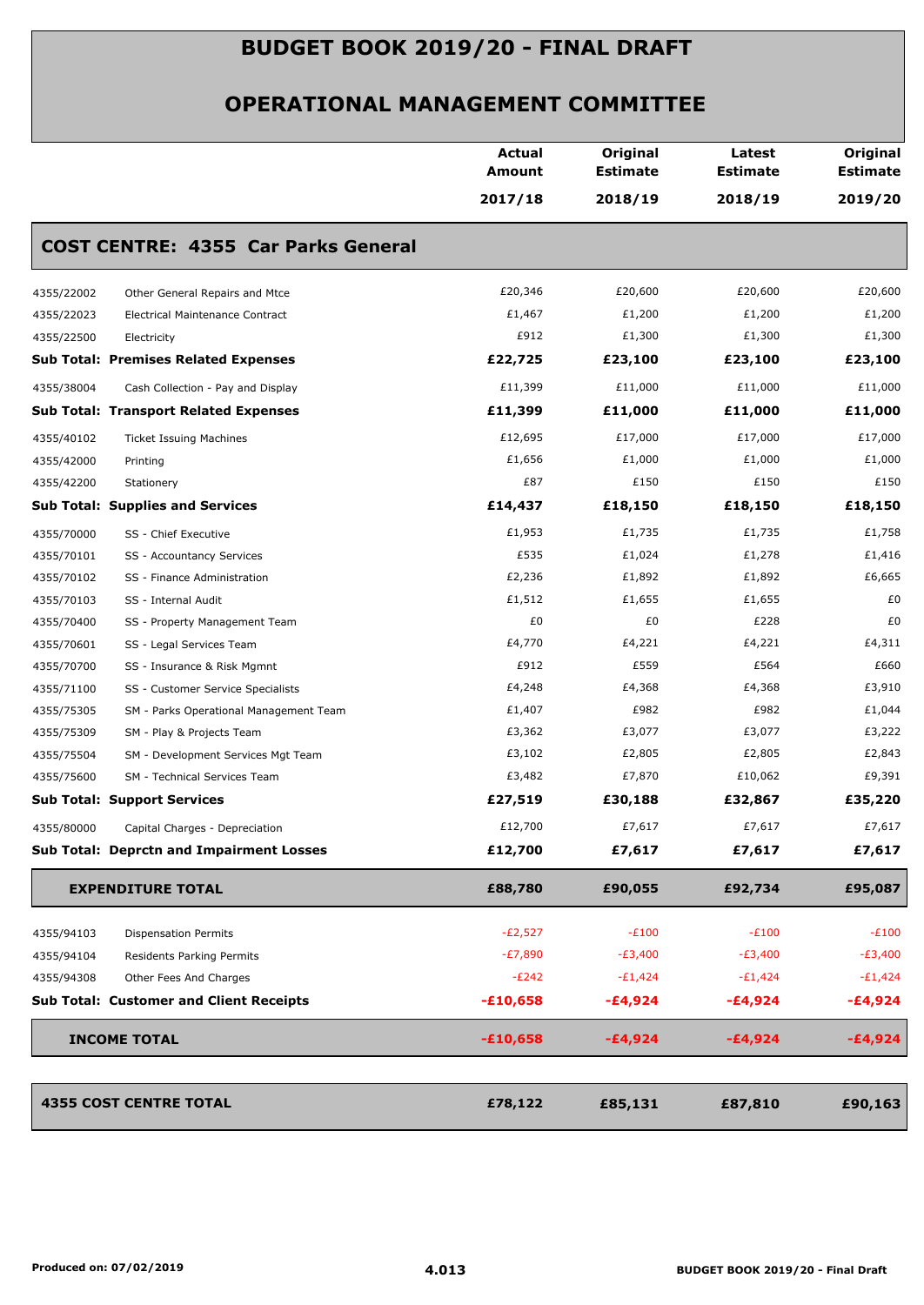|                                                   | Actual<br><b>Amount</b> | Original<br><b>Estimate</b> | Latest<br><b>Estimate</b> | Original<br><b>Estimate</b> |
|---------------------------------------------------|-------------------------|-----------------------------|---------------------------|-----------------------------|
|                                                   | 2017/18                 | 2018/19                     | 2018/19                   | 2019/20                     |
| <b>COST CENTRE: 4356 North Promenade Car Park</b> |                         |                             |                           |                             |
| 4356/23500<br><b>Business Rates</b>               | £4,777                  | £5,377                      | £4,920                    | £5,538                      |
| 4356/28001<br>General Maintenance of Grounds      | £329                    | £300                        | £300                      | £300                        |
| <b>Sub Total: Premises Related Expenses</b>       | £5,105                  | £5,677                      | £5,220                    | £5,838                      |
| 4356/70101<br>SS - Accountancy Services           | £263                    | £254                        | £254                      | £281                        |
| 4356/70102<br>SS - Finance Administration         | £407                    | £344                        | £344                      | £337                        |
| 4356/70400<br>SS - Property Management Team       | £224                    | £228                        | £228                      | £254                        |
| SS - Insurance & Risk Mgmnt<br>4356/70700         | £6                      | £5                          | £5                        | £6                          |
| 4356/75600<br>SM - Technical Services Team        | £2,928                  | £3,016                      | £3,016                    | £3,139                      |
| <b>Sub Total: Support Services</b>                | £3,828                  | £3,847                      | £3,847                    | £4,017                      |
| <b>EXPENDITURE TOTAL</b>                          | £8,933                  | £9,524                      | £9,067                    | £9,855                      |
| Car Parking Fees<br>4356/94100                    | $-E49,969$              | $-£51,374$                  | $-E76,374$                | $-E51,374$                  |
| <b>Sub Total: Customer and Client Receipts</b>    | $-£49,969$              | $-£51,374$                  | $-£76,374$                | $-£51,374$                  |
| <b>INCOME TOTAL</b>                               | $-£49,969$              | $-£51,374$                  | $-£76,374$                | $-£51,374$                  |
|                                                   |                         |                             |                           |                             |
| <b>4356 COST CENTRE TOTAL</b>                     | $-£41,036$              | $-£41,850$                  | $-£67,307$                | $-£41,519$                  |
|                                                   |                         |                             |                           |                             |
|                                                   |                         |                             |                           |                             |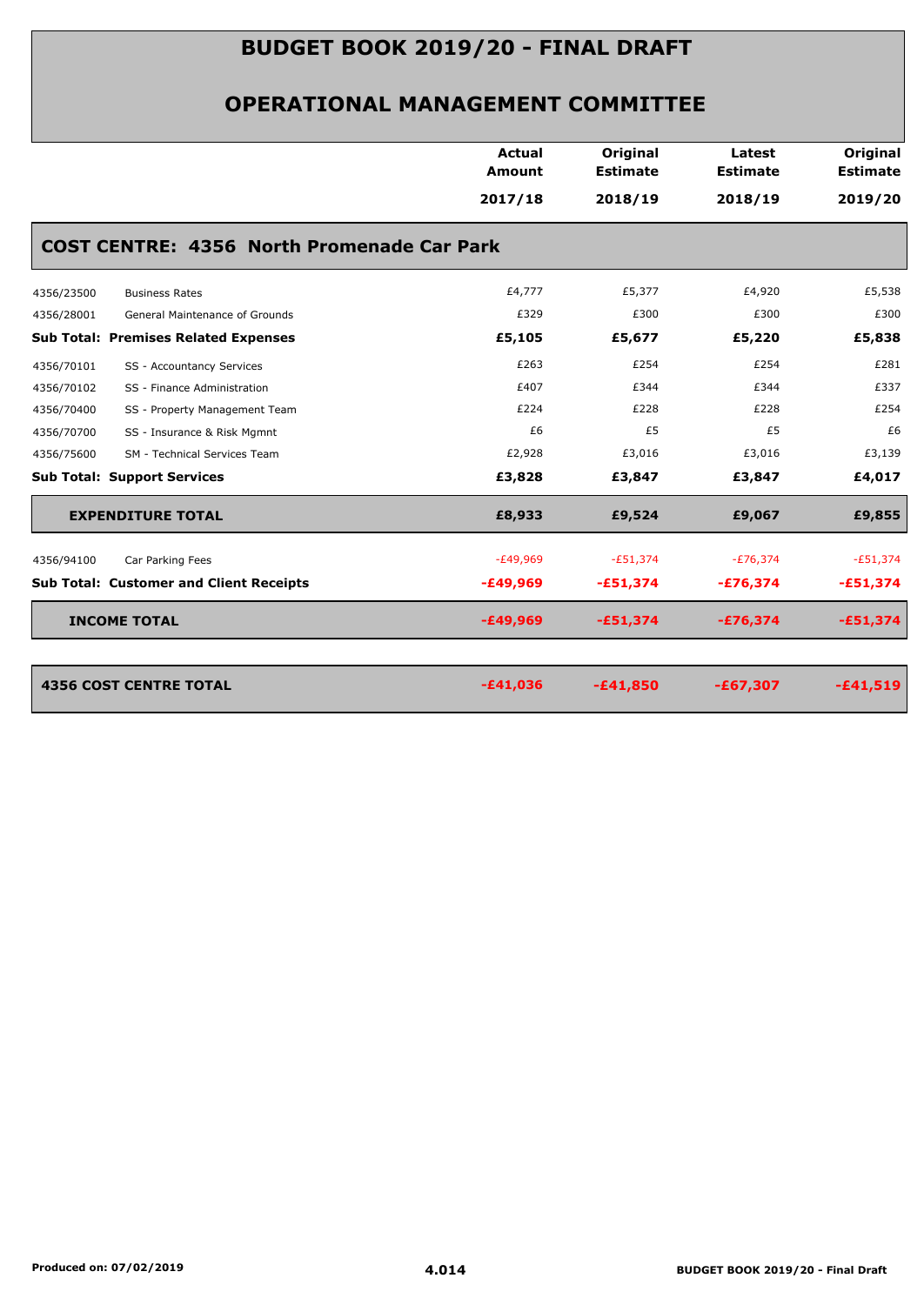|            |                                                | <b>Actual</b><br>Amount | Original<br><b>Estimate</b> | Latest<br><b>Estimate</b> | Original<br><b>Estimate</b> |
|------------|------------------------------------------------|-------------------------|-----------------------------|---------------------------|-----------------------------|
|            |                                                | 2017/18                 | 2018/19                     | 2018/19                   | 2019/20                     |
|            | <b>COST CENTRE: 4357 Stanner Bank Car Park</b> |                         |                             |                           |                             |
| 4357/70101 | SS - Accountancy Services                      | £263                    | £254                        | £254                      | £281                        |
| 4357/70102 | SS - Finance Administration                    | £232                    | £197                        | £197                      | £192                        |
| 4357/70400 | SS - Property Management Team                  | £224                    | £228                        | £228                      | £254                        |
| 4357/70700 | SS - Insurance & Risk Mgmnt                    | £6                      | £5                          | £5                        | £6                          |
| 4357/75600 | SM - Technical Services Team                   | £2,928                  | £3,016                      | £3,016                    | £3,139                      |
|            | <b>Sub Total: Support Services</b>             | £3,653                  | £3,700                      | £3,700                    | £3,872                      |
|            | <b>EXPENDITURE TOTAL</b>                       | £3,653                  | £3,700                      | £3,700                    | £3,872                      |
| 4357/94100 | Car Parking Fees                               | $-E20,254$              | £0                          | $-E15,000$                | £0                          |
| 4357/94106 | <b>Business Permits</b>                        | $-E4,429$               | £0                          | £0                        | £0                          |
|            | <b>Sub Total: Customer and Client Receipts</b> | $-E24,683$              | £0                          | $-£15,000$                | £0                          |
|            | <b>INCOME TOTAL</b>                            | $-E24,683$              | £0                          | $-£15,000$                | £0                          |
|            |                                                |                         |                             |                           |                             |
|            | <b>4357 COST CENTRE TOTAL</b>                  | $-E21,030$              | £3,700                      | $-£11,300$                | £3,872                      |
|            |                                                |                         |                             |                           |                             |
|            |                                                |                         |                             |                           |                             |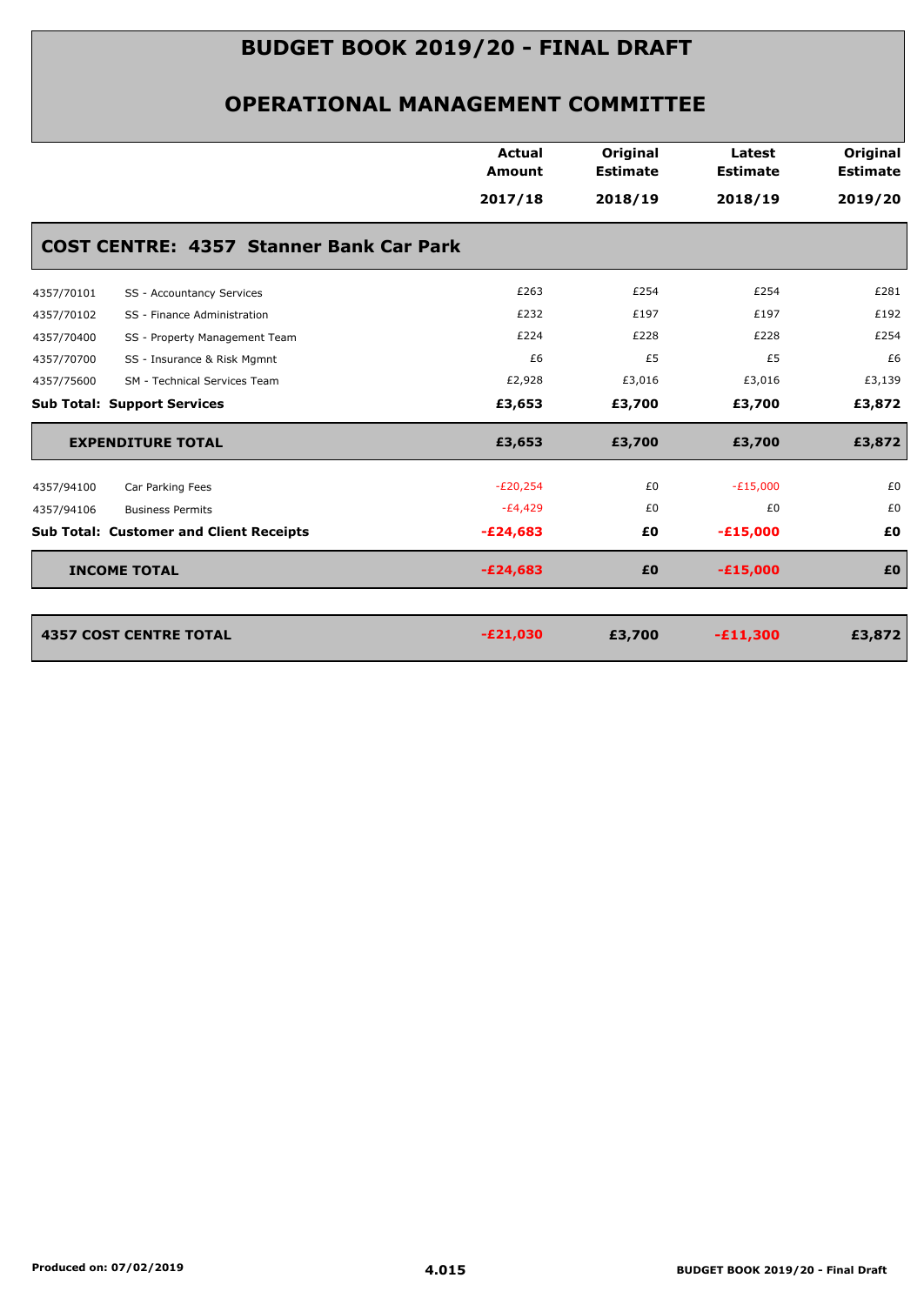|            |                                                | <b>Actual</b><br><b>Amount</b> | Original<br><b>Estimate</b> | Latest<br><b>Estimate</b> | Original<br><b>Estimate</b> |
|------------|------------------------------------------------|--------------------------------|-----------------------------|---------------------------|-----------------------------|
|            |                                                | 2017/18                        | 2018/19                     | 2018/19                   | 2019/20                     |
|            | <b>COST CENTRE: 4358 St Pauls Ave Car Park</b> |                                |                             |                           |                             |
| 4358/70101 | SS - Accountancy Services                      | £263                           | £254                        | £254                      | £281                        |
| 4358/70102 | SS - Finance Administration                    | £116                           | £98                         | £98                       | £96                         |
| 4358/70400 | SS - Property Management Team                  | £224                           | £228                        | £228                      | £254                        |
| 4358/70700 | SS - Insurance & Risk Mgmnt                    | £6                             | £5                          | £5                        | £6                          |
| 4358/75600 | SM - Technical Services Team                   | £2,928                         | £3,016                      | £3,016                    | £3,139                      |
|            | <b>Sub Total: Support Services</b>             | £3,537                         | £3,601                      | £3,601                    | £3,776                      |
|            | <b>EXPENDITURE TOTAL</b>                       | £3,537                         | £3,601                      | £3,601                    | £3,776                      |
| 4358/94100 | Car Parking Fees                               | $-E4,483$                      | £0                          | $-E5,000$                 | £0                          |
|            | <b>Sub Total: Customer and Client Receipts</b> | $-E4,483$                      | £0                          | $-£5,000$                 | £0                          |
|            | <b>INCOME TOTAL</b>                            | $-£4,483$                      | £0                          | $-E5,000$                 | £Ο                          |
|            | <b>4358 COST CENTRE TOTAL</b>                  | $-E946$                        | £3,601                      | $-£1,399$                 | £3,776                      |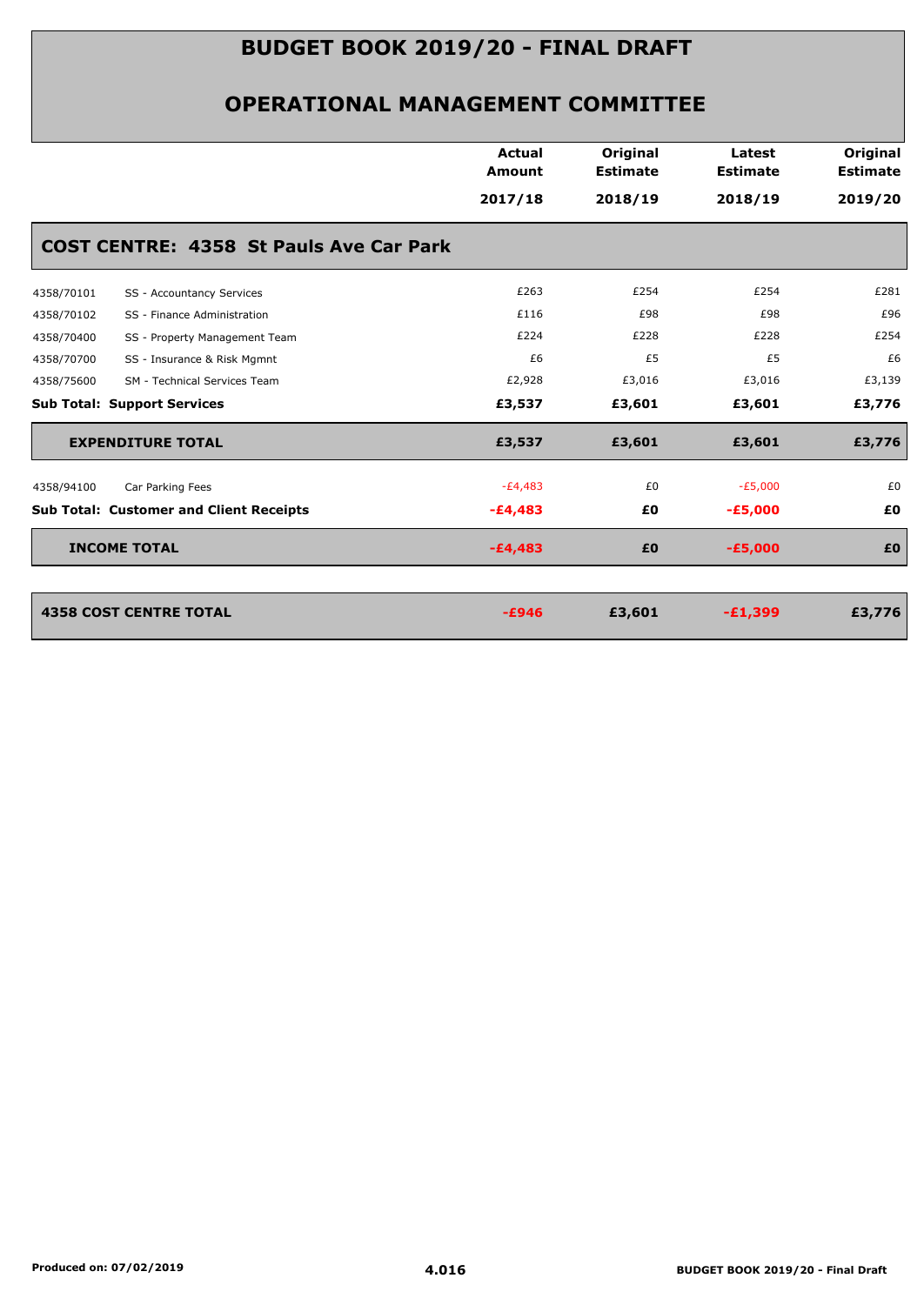|            |                                                | <b>Actual</b><br><b>Amount</b> | Original<br><b>Estimate</b> | Latest<br><b>Estimate</b> | Original<br><b>Estimate</b> |
|------------|------------------------------------------------|--------------------------------|-----------------------------|---------------------------|-----------------------------|
|            |                                                | 2017/18                        | 2018/19                     | 2018/19                   | 2019/20                     |
|            | <b>COST CENTRE: 4359 The Island Car Park</b>   |                                |                             |                           |                             |
| 4359/23500 | <b>Business Rates</b>                          | £6,058                         | £6,819                      | £6,240                    | £7,024                      |
| 4359/24001 | Sewerage and Envnmntl Svces                    | £338                           | £322                        | £322                      | £322                        |
|            | <b>Sub Total: Premises Related Expenses</b>    | £6,396                         | £7,141                      | £6,562                    | £7,346                      |
| 4359/46940 | Car Parking Fees - St Annes Pool               | £20,093                        | £15,000                     | £15,000                   | £15,000                     |
|            | <b>Sub Total: Supplies and Services</b>        | £20,093                        | £15,000                     | £15,000                   | £15,000                     |
| 4359/70101 | SS - Accountancy Services                      | £263                           | £254                        | £254                      | £281                        |
| 4359/70102 | SS - Finance Administration                    | £523                           | £442                        | £442                      | £433                        |
| 4359/70400 | SS - Property Management Team                  | £224                           | £228                        | £228                      | £254                        |
| 4359/70700 | SS - Insurance & Risk Mgmnt                    | £6                             | £5                          | £5                        | £6                          |
| 4359/75600 | SM - Technical Services Team                   | £2,928                         | £3,016                      | £3,016                    | £3,139                      |
|            | <b>Sub Total: Support Services</b>             | £3,944                         | £3,945                      | £3,945                    | £4,113                      |
|            | <b>EXPENDITURE TOTAL</b>                       | £30,432                        | £26,086                     | £25,507                   | £26,459                     |
| 4359/94100 | Car Parking Fees                               | $-E86,694$                     | $-E75,792$                  | $-E80,792$                | $-E80,792$                  |
|            | <b>Sub Total: Customer and Client Receipts</b> | $-£86,694$                     | $-£75,792$                  | $-E80,792$                | $-£80,792$                  |
|            | <b>INCOME TOTAL</b>                            | $-£86,694$                     | $-£75,792$                  | $-£80,792$                | $-£80,792$                  |
|            |                                                |                                |                             |                           |                             |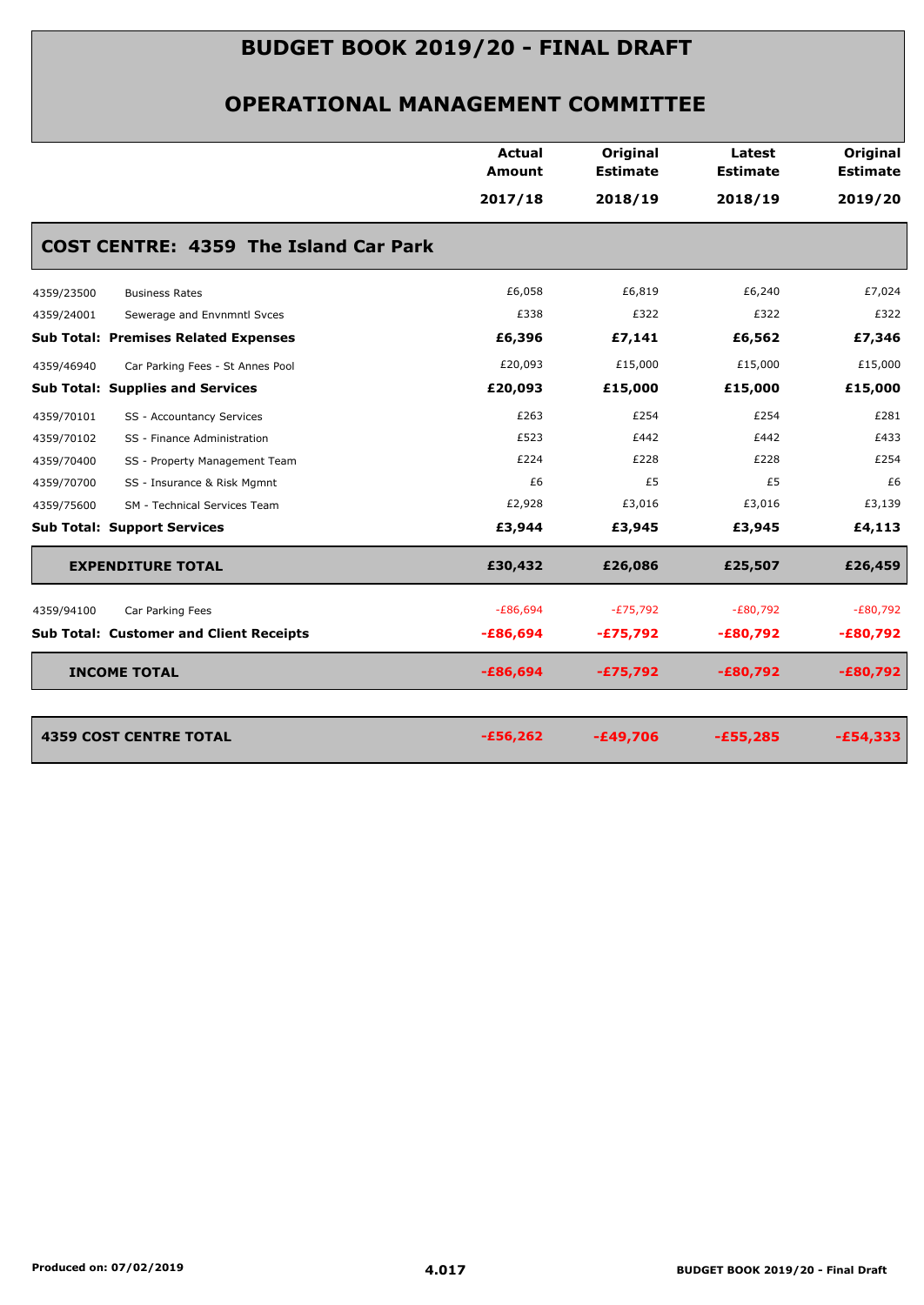| 2017/18<br>2018/19<br>2018/19<br>2019/20                                                               |
|--------------------------------------------------------------------------------------------------------|
|                                                                                                        |
| <b>COST CENTRE: 4360 Fairhaven Road Car Park</b>                                                       |
| £4,147<br>£4,668<br>£4,272<br>£4,808<br>4360/23500<br><b>Business Rates</b>                            |
| £2,526<br>£2,100<br>£2,100<br>£2,100<br>4360/27001<br><b>Trade Refuse Collection</b>                   |
| <b>Sub Total: Premises Related Expenses</b><br>£6,673<br>£6,768<br>£6,372<br>£6,908                    |
| £263<br>£254<br>£254<br>£281<br>4360/70101<br>SS - Accountancy Services                                |
| £261<br>£221<br>£221<br>£217<br>4360/70102<br>SS - Finance Administration                              |
| £224<br>£228<br>£228<br>£254<br>SS - Property Management Team<br>4360/70400                            |
| £5<br>£6<br>£5<br>SS - Insurance & Risk Mgmnt<br>4360/70700                                            |
| £2,928<br>£3,016<br>£3,016<br>£3,139<br>4360/75600<br>SM - Technical Services Team                     |
| £3,682<br>£3,724<br>£3,724<br>£3,897<br><b>Sub Total: Support Services</b>                             |
| £10,355<br>£10,492<br>£10,096<br>£10,805<br><b>EXPENDITURE TOTAL</b>                                   |
| $-E27,425$<br>$-E26,067$<br>$-E26,067$<br>$-E26,067$<br>4360/94100<br>Car Parking Fees                 |
| $-E125$<br>£0<br>£0<br>4360/94107<br>Horse Box Permits                                                 |
| $-E27,550$<br><b>Sub Total: Customer and Client Receipts</b><br>$-E26,067$<br>$-E26,067$<br>$-E26,067$ |
| <b>INCOME TOTAL</b><br>$-E27,550$<br>$-E26,067$<br>$-E26,067$<br>$-E26,067$                            |
|                                                                                                        |
| <b>4360 COST CENTRE TOTAL</b><br>$-£17,195$<br>$-£15,575$<br>$-£15,971$<br>$-£15,262$                  |
|                                                                                                        |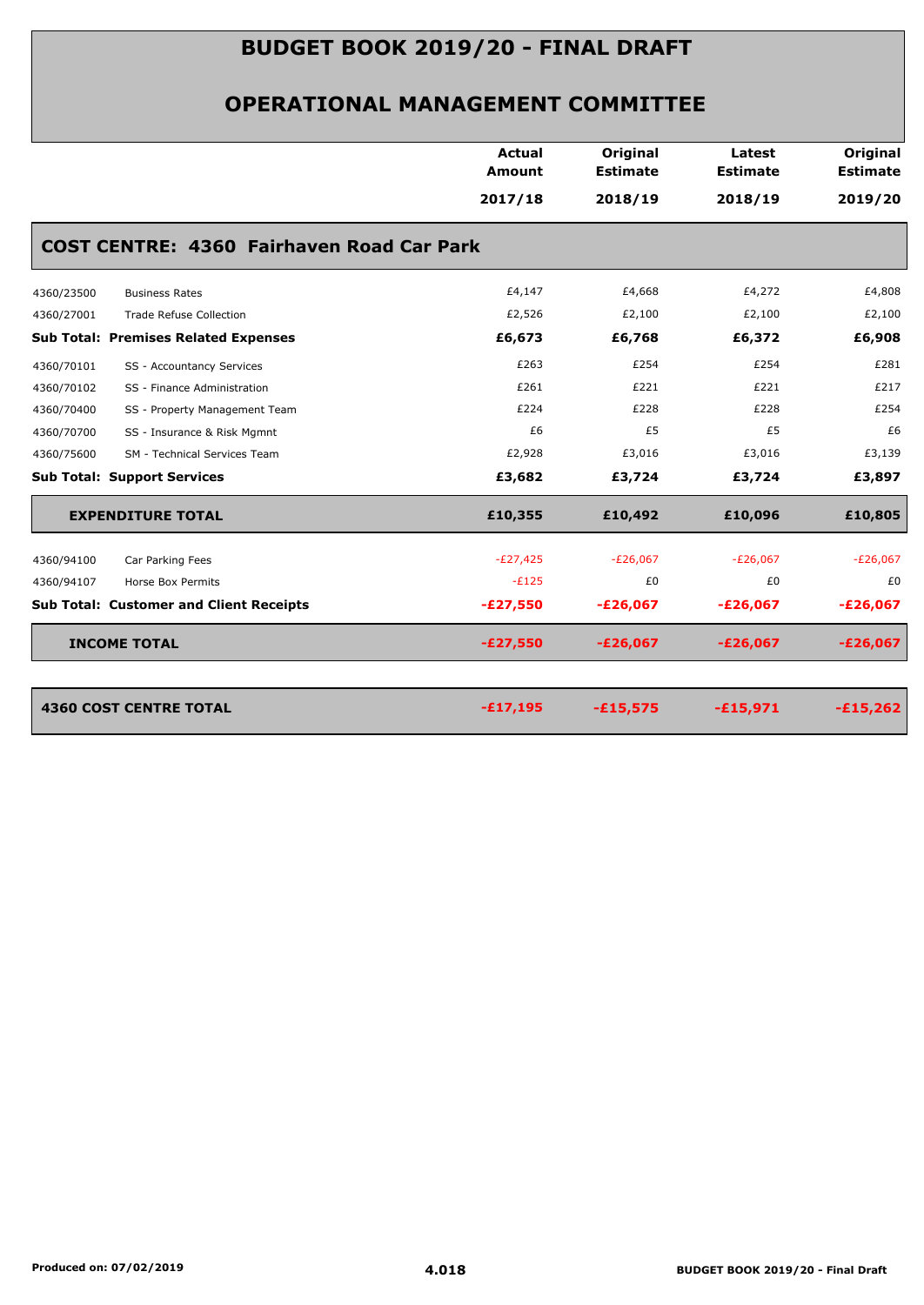|            |                                                  | <b>Actual</b> | Original        | Latest          | Original        |
|------------|--------------------------------------------------|---------------|-----------------|-----------------|-----------------|
|            |                                                  | <b>Amount</b> | <b>Estimate</b> | <b>Estimate</b> | <b>Estimate</b> |
|            |                                                  | 2017/18       | 2018/19         | 2018/19         | 2019/20         |
|            | <b>COST CENTRE: 4361 Lytham Station Car Park</b> |               |                 |                 |                 |
| 4361/23500 | <b>Business Rates</b>                            | £3,914        | £4,406          | £4,032          | £4,538          |
| 4361/24001 | Sewerage and Envnmntl Svces                      | £237          | £226            | £226            | £226            |
| 4361/28001 | General Maintenance of Grounds                   | £300          | £275            | £275            | £275            |
|            | <b>Sub Total: Premises Related Expenses</b>      | £4,451        | £4,907          | £4,533          | £5,039          |
| 4361/70101 | SS - Accountancy Services                        | £263          | £254            | £254            | £281            |
| 4361/70102 | SS - Finance Administration                      | £319          | £270            | £270            | £265            |
| 4361/70400 | SS - Property Management Team                    | £224          | £228            | £228            | £254            |
| 4361/70700 | SS - Insurance & Risk Mgmnt                      | £6            | £5              | £5              | £6              |
| 4361/75600 | SM - Technical Services Team                     | £2,928        | £3,016          | £3,016          | £3,139          |
|            | <b>Sub Total: Support Services</b>               | £3,740        | £3,773          | £3,773          | £3,945          |
|            | <b>EXPENDITURE TOTAL</b>                         | £8,191        | £8,680          | £8,306          | £8,984          |
| 4361/94100 | Car Parking Fees                                 | $-E28,461$    | $-E28,184$      | $-E28,184$      | $-E28,184$      |
| 4361/94106 | <b>Business Permits</b>                          | $-E7,631$     | $-E7,000$       | $-E7,000$       | $-E7,000$       |
|            | <b>Sub Total: Customer and Client Receipts</b>   | $-£36,091$    | $-£35,184$      | $-£35,184$      | $-£35,184$      |
|            | <b>INCOME TOTAL</b>                              | $-£36,091$    | $-£35,184$      | $-£35,184$      | $-£35,184$      |
|            | <b>4361 COST CENTRE TOTAL</b>                    | $-E27,900$    | $-E26,504$      | $-E26,878$      | $-E26,200$      |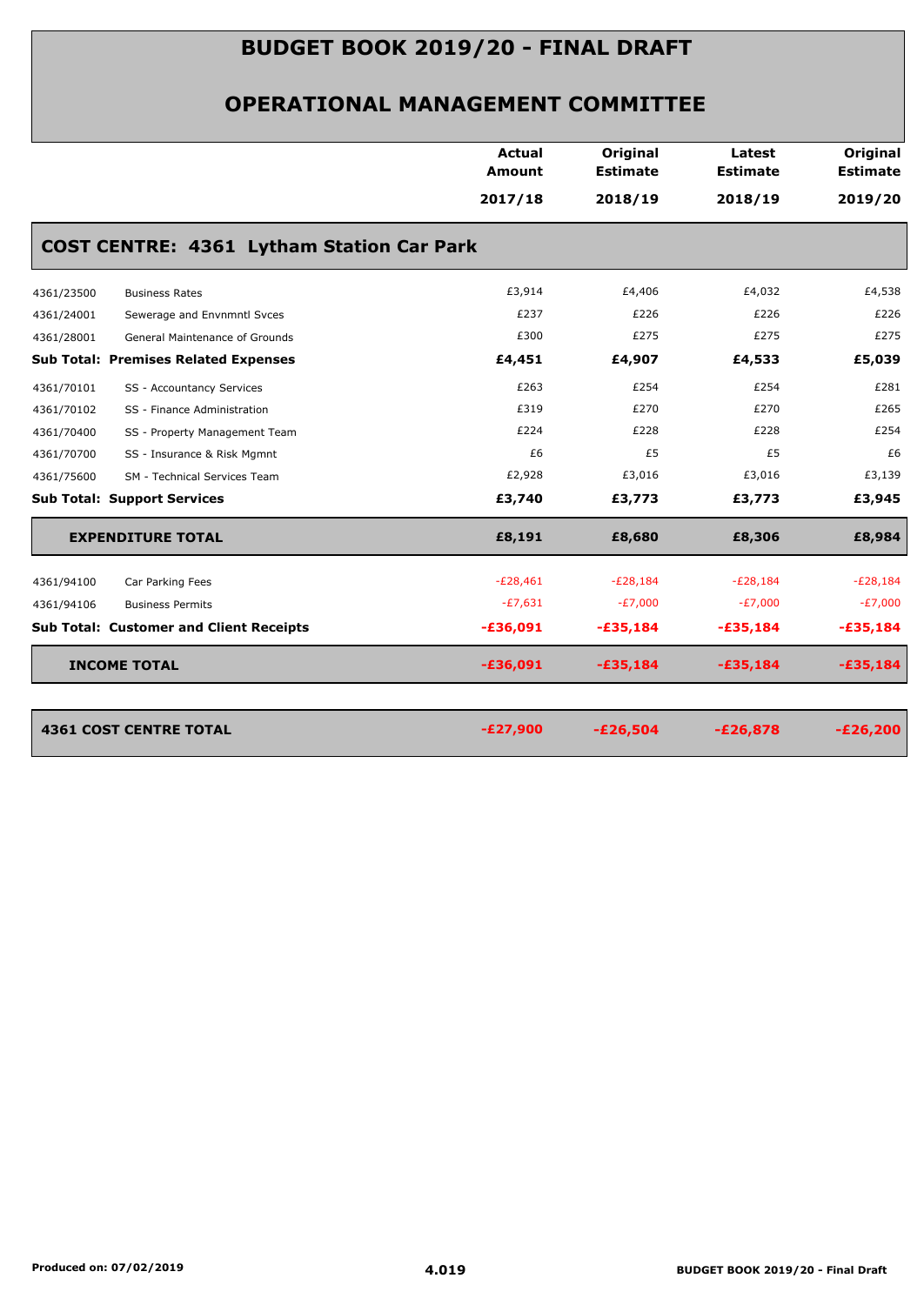#### **OPERATIONAL MANAGEMENT COMMITTEE**

|                                                   | <b>Actual</b><br>Amount | Original<br><b>Estimate</b> | Latest<br><b>Estimate</b> | Original<br><b>Estimate</b> |
|---------------------------------------------------|-------------------------|-----------------------------|---------------------------|-----------------------------|
|                                                   | 2017/18                 | 2018/19                     | 2018/19                   | 2019/20                     |
| <b>COST CENTRE: 4362 Pleasant Street Car Park</b> |                         |                             |                           |                             |
| 4362/23500<br><b>Business Rates</b>               | £19,106                 | £21,917                     | £19,680                   | £22,575                     |
| 4362/24001<br>Sewerage and Envnmntl Svces         | £66                     | £63                         | £63                       | £63                         |
| 4362/28001<br>General Maintenance of Grounds      | £1,027                  | £950                        | £950                      | £950                        |
| <b>Sub Total: Premises Related Expenses</b>       | £20,199                 | £22,930                     | £20,693                   | £23,588                     |
| 4362/70101<br>SS - Accountancy Services           | £263                    | £254                        | £254                      | £281                        |
| 4362/70102<br>SS - Finance Administration         | £842                    | £713                        | £713                      | £698                        |
| 4362/70400<br>SS - Property Management Team       | £224                    | £228                        | £228                      | £254                        |
| 4362/70700<br>SS - Insurance & Risk Mgmnt         | £6                      | £5                          | £5                        | £6                          |
| 4362/75600<br>SM - Technical Services Team        | £2,928                  | £3,016                      | £3,016                    | £3,139                      |
| <b>Sub Total: Support Services</b>                | £4,263                  | £4,216                      | £4,216                    | £4,378                      |
| <b>EXPENDITURE TOTAL</b>                          | £24,462                 | £27,146                     | £24,909                   | £27,966                     |
| 4362/94100<br>Car Parking Fees                    | $-E148,316$             | $-£147,515$                 | $-E147,515$               | $-£147,515$                 |
| 4362/94104<br>Residents Parking Permits           | $-E1,366$               | $-E400$                     | $-E400$                   | $-E400$                     |
| 4362/94106<br><b>Business Permits</b>             | £0                      | $-E800$                     | $-E800$                   | $-E800$                     |
| <b>Sub Total: Customer and Client Receipts</b>    | $-£149,682$             | $-£148,715$                 | $-£148,715$               | $-£148,715$                 |
| <b>INCOME TOTAL</b>                               | $-£149,682$             | $-£148,715$                 | $-£148,715$               | $-£148,715$                 |
| <b>4362 COST CENTRE TOTAL</b>                     | $-£125,220$             | $-£121,569$                 | $-£123,806$               | $-£120,749$                 |

4362 COST CENTRE TOTAL *PHOTOLS PHOTOLS PHOTOLS PHOTOLS* **<b>***PHOTOLS PHOTOLS PHOTOLS PHOTOLS* **<b>***PHOTOLS PHOTOLS PHOTOLS PHOTOLS PHOTOLS***</del> <b>***PHOTOLS PHOTOLS PHOTOLS***</del> <b>***PHOTOLS*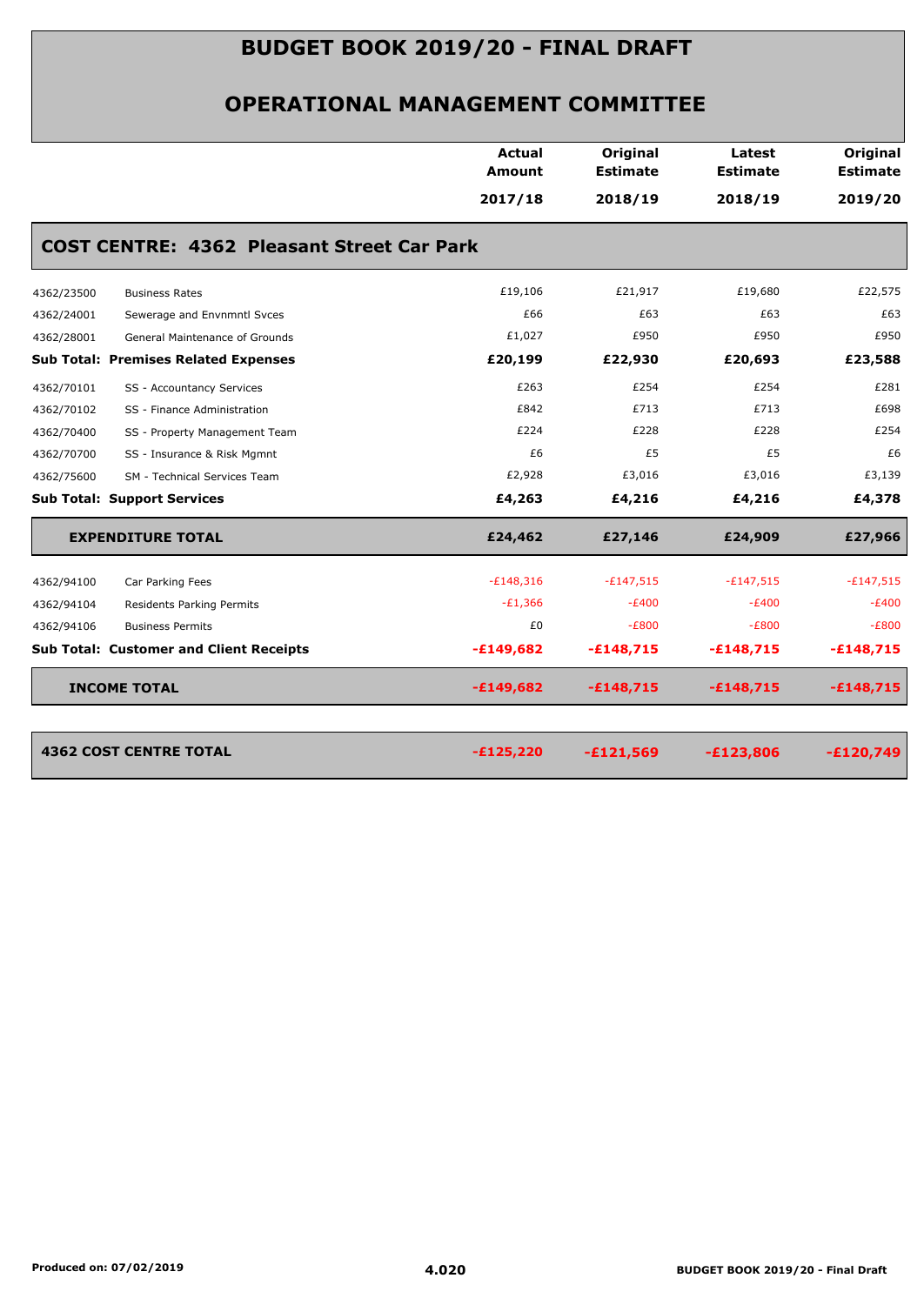|            |                                                | <b>Actual</b><br><b>Amount</b> | Original<br><b>Estimate</b> | Latest<br><b>Estimate</b> | Original<br><b>Estimate</b> |
|------------|------------------------------------------------|--------------------------------|-----------------------------|---------------------------|-----------------------------|
|            |                                                | 2017/18                        | 2018/19                     | 2018/19                   | 2019/20                     |
|            | <b>COST CENTRE: 4363 Wood Street Car Park</b>  |                                |                             |                           |                             |
| 4363/23500 | <b>Business Rates</b>                          | £3,914                         | £4,406                      | £4,032                    | £4,538                      |
| 4363/24001 | Sewerage and Envnmntl Svces                    | £59                            | £57                         | £57                       | £57                         |
|            | <b>Sub Total: Premises Related Expenses</b>    | £3,974                         | £4,463                      | £4,089                    | £4,595                      |
| 4363/70101 | SS - Accountancy Services                      | £263                           | £254                        | £254                      | £281                        |
| 4363/70102 | SS - Finance Administration                    | £261                           | £221                        | £221                      | £217                        |
| 4363/70400 | SS - Property Management Team                  | £224                           | £228                        | £228                      | £254                        |
| 4363/70700 | SS - Insurance & Risk Mgmnt                    | £6                             | £5                          | £5                        | £6                          |
| 4363/75600 | SM - Technical Services Team                   | £2,928                         | £3,016                      | £3,016                    | £3,139                      |
|            | <b>Sub Total: Support Services</b>             | £3,682                         | £3,724                      | £3,724                    | £3,897                      |
|            | <b>EXPENDITURE TOTAL</b>                       | £7,656                         | £8,187                      | £7,813                    | £8,492                      |
| 4363/94100 | Car Parking Fees                               | $-E21,082$                     | $-E26,989$                  | $-E21,989$                | $-E21,989$                  |
|            | <b>Sub Total: Customer and Client Receipts</b> | $-E21,082$                     | $-E26,989$                  | $-E21,989$                | $-E21,989$                  |
|            | <b>INCOME TOTAL</b>                            | $-E21,082$                     | $-E26,989$                  | $-E21,989$                | $-E21,989$                  |
|            | <b>4363 COST CENTRE TOTAL</b>                  | $-£13,426$                     | $-£18,802$                  | $-£14,176$                | $-£13,497$                  |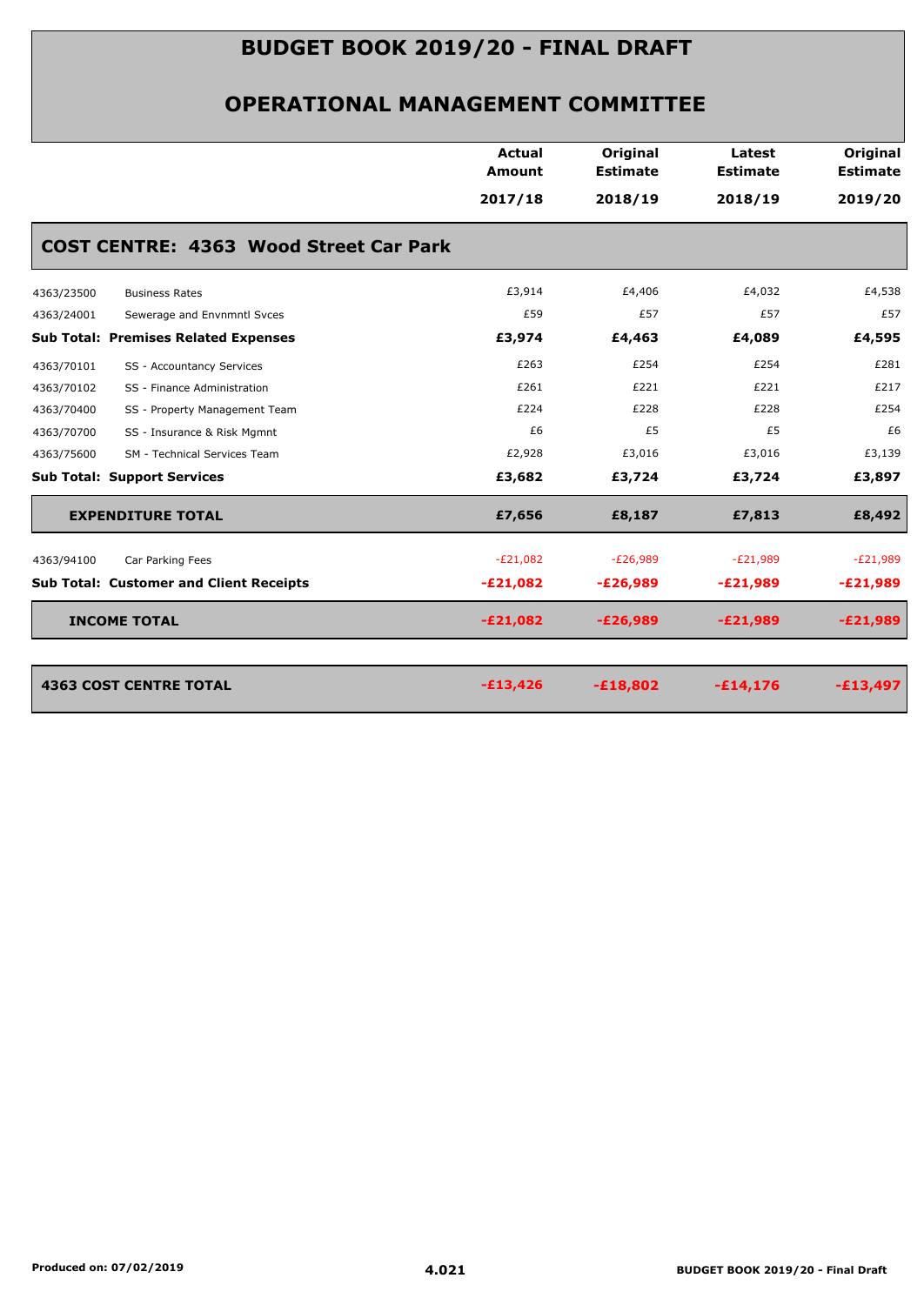| Original<br><b>Actual</b><br>Latest<br>Amount<br><b>Estimate</b><br><b>Estimate</b><br>2017/18<br>2018/19<br>2018/19<br>COST CENTRE: 4364 Lytham Green Car Park<br>£16,301<br>£17,047<br>£17,153<br>4364/23500<br><b>Business Rates</b><br>£0<br>£1,931<br>£1,931<br>Sewerage and Envnmntl Svces<br>£16,301<br>£18,978<br>£19,084<br>£263<br>£254<br>£254<br>4364/70101<br>SS - Accountancy Services<br>£885<br>£1,045<br>£885<br>4364/70102<br>SS - Finance Administration<br>£224<br>£228<br>£228<br>4364/70400<br>SS - Property Management Team<br>£5<br>£6<br>£5<br>SS - Insurance & Risk Mgmnt<br>4364/70700<br>£4,459<br>£4,658<br>£4,658<br>4364/75600<br>SM - Technical Services Team<br>£5,997<br>£6,030<br>£6,030<br>£22,298<br><b>EXPENDITURE TOTAL</b><br>£25,008<br>£25,114<br>$-E119,539$<br>$-E121,087$<br>$-E121,087$<br>Car Parking Fees<br>4364/94100<br>$-£119,539$<br>$-£121,087$<br>$-£121,087$<br><b>INCOME TOTAL</b><br>$-£119,539$<br>$-£121,087$<br>$-£121,087$<br><b>4364 COST CENTRE TOTAL</b><br>$-£97,241$<br>$-£96,079$<br>$-£95,973$ |  |  |                             |
|---------------------------------------------------------------------------------------------------------------------------------------------------------------------------------------------------------------------------------------------------------------------------------------------------------------------------------------------------------------------------------------------------------------------------------------------------------------------------------------------------------------------------------------------------------------------------------------------------------------------------------------------------------------------------------------------------------------------------------------------------------------------------------------------------------------------------------------------------------------------------------------------------------------------------------------------------------------------------------------------------------------------------------------------------------------------|--|--|-----------------------------|
|                                                                                                                                                                                                                                                                                                                                                                                                                                                                                                                                                                                                                                                                                                                                                                                                                                                                                                                                                                                                                                                                     |  |  | Original<br><b>Estimate</b> |
| 4364/24001<br><b>Sub Total: Premises Related Expenses</b><br><b>Sub Total: Support Services</b><br><b>Sub Total: Customer and Client Receipts</b>                                                                                                                                                                                                                                                                                                                                                                                                                                                                                                                                                                                                                                                                                                                                                                                                                                                                                                                   |  |  | 2019/20                     |
|                                                                                                                                                                                                                                                                                                                                                                                                                                                                                                                                                                                                                                                                                                                                                                                                                                                                                                                                                                                                                                                                     |  |  |                             |
|                                                                                                                                                                                                                                                                                                                                                                                                                                                                                                                                                                                                                                                                                                                                                                                                                                                                                                                                                                                                                                                                     |  |  | £17,558                     |
|                                                                                                                                                                                                                                                                                                                                                                                                                                                                                                                                                                                                                                                                                                                                                                                                                                                                                                                                                                                                                                                                     |  |  | £2,247                      |
|                                                                                                                                                                                                                                                                                                                                                                                                                                                                                                                                                                                                                                                                                                                                                                                                                                                                                                                                                                                                                                                                     |  |  | £19,805                     |
|                                                                                                                                                                                                                                                                                                                                                                                                                                                                                                                                                                                                                                                                                                                                                                                                                                                                                                                                                                                                                                                                     |  |  | £281                        |
|                                                                                                                                                                                                                                                                                                                                                                                                                                                                                                                                                                                                                                                                                                                                                                                                                                                                                                                                                                                                                                                                     |  |  | £866                        |
|                                                                                                                                                                                                                                                                                                                                                                                                                                                                                                                                                                                                                                                                                                                                                                                                                                                                                                                                                                                                                                                                     |  |  | £254                        |
|                                                                                                                                                                                                                                                                                                                                                                                                                                                                                                                                                                                                                                                                                                                                                                                                                                                                                                                                                                                                                                                                     |  |  | £6                          |
|                                                                                                                                                                                                                                                                                                                                                                                                                                                                                                                                                                                                                                                                                                                                                                                                                                                                                                                                                                                                                                                                     |  |  | £4,862                      |
|                                                                                                                                                                                                                                                                                                                                                                                                                                                                                                                                                                                                                                                                                                                                                                                                                                                                                                                                                                                                                                                                     |  |  | £6,269                      |
|                                                                                                                                                                                                                                                                                                                                                                                                                                                                                                                                                                                                                                                                                                                                                                                                                                                                                                                                                                                                                                                                     |  |  | £26,074                     |
|                                                                                                                                                                                                                                                                                                                                                                                                                                                                                                                                                                                                                                                                                                                                                                                                                                                                                                                                                                                                                                                                     |  |  | $-E121,087$                 |
|                                                                                                                                                                                                                                                                                                                                                                                                                                                                                                                                                                                                                                                                                                                                                                                                                                                                                                                                                                                                                                                                     |  |  | $-E121,087$                 |
|                                                                                                                                                                                                                                                                                                                                                                                                                                                                                                                                                                                                                                                                                                                                                                                                                                                                                                                                                                                                                                                                     |  |  | $-£121,087$                 |
|                                                                                                                                                                                                                                                                                                                                                                                                                                                                                                                                                                                                                                                                                                                                                                                                                                                                                                                                                                                                                                                                     |  |  |                             |
|                                                                                                                                                                                                                                                                                                                                                                                                                                                                                                                                                                                                                                                                                                                                                                                                                                                                                                                                                                                                                                                                     |  |  | $-£95,013$                  |
|                                                                                                                                                                                                                                                                                                                                                                                                                                                                                                                                                                                                                                                                                                                                                                                                                                                                                                                                                                                                                                                                     |  |  |                             |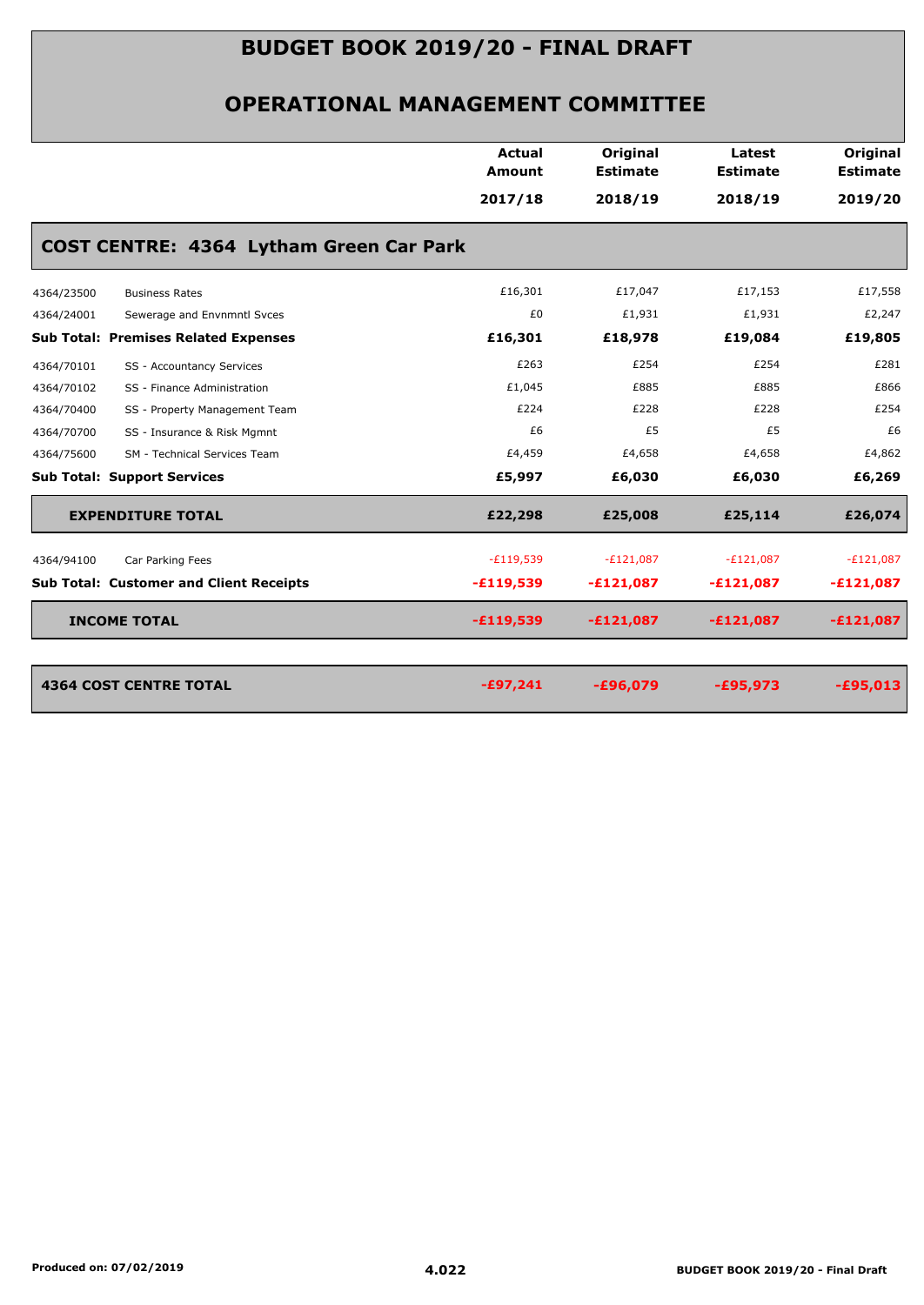|                                                | <b>Actual</b><br><b>Amount</b> | Original<br><b>Estimate</b> | Latest<br><b>Estimate</b> | Original<br><b>Estimate</b> |
|------------------------------------------------|--------------------------------|-----------------------------|---------------------------|-----------------------------|
|                                                | 2017/18                        | 2018/19                     | 2018/19                   | 2019/20                     |
| <b>COST CENTRE: 4365 North Beach Car Park</b>  |                                |                             |                           |                             |
| 4365/23500<br><b>Business Rates</b>            | £3,076                         | £3,462                      | £3,168                    | £3,566                      |
| 4365/24001<br>Sewerage and Envnmntl Svces      | £394                           | £376                        | £376                      | £376                        |
| <b>Sub Total: Premises Related Expenses</b>    | £3,469                         | £3,838                      | £3,544                    | £3,942                      |
| 4365/70101<br>SS - Accountancy Services        | £263                           | £254                        | £254                      | £281                        |
| 4365/70102<br>SS - Finance Administration      | £174                           | £147                        | £147                      | £144                        |
| 4365/70400<br>SS - Property Management Team    | £224                           | £228                        | £228                      | £254                        |
| 4365/70700<br>SS - Insurance & Risk Mgmnt      | £6                             | £5                          | £5                        | £6                          |
| 4365/75600<br>SM - Technical Services Team     | £2,928                         | £3,016                      | £3,016                    | £3,139                      |
| <b>Sub Total: Support Services</b>             | £3,595                         | £3,650                      | £3,650                    | £3,824                      |
| <b>EXPENDITURE TOTAL</b>                       | £7,064                         | £7,488                      | £7,194                    | £7,766                      |
| 4365/94100<br>Car Parking Fees                 | $-E9,573$                      | $-E9,783$                   | $-E9,783$                 | $-E9,783$                   |
| 4365/94107<br>Horse Box Permits                | $-E780$                        | $-E350$                     | $-E350$                   | $-E350$                     |
| <b>Sub Total: Customer and Client Receipts</b> | $-£10,353$                     | $-£10,133$                  | $-£10,133$                | $-£10,133$                  |
| <b>INCOME TOTAL</b>                            | $-£10,353$                     | $-£10,133$                  | $-£10,133$                | $-£10,133$                  |
|                                                |                                |                             |                           |                             |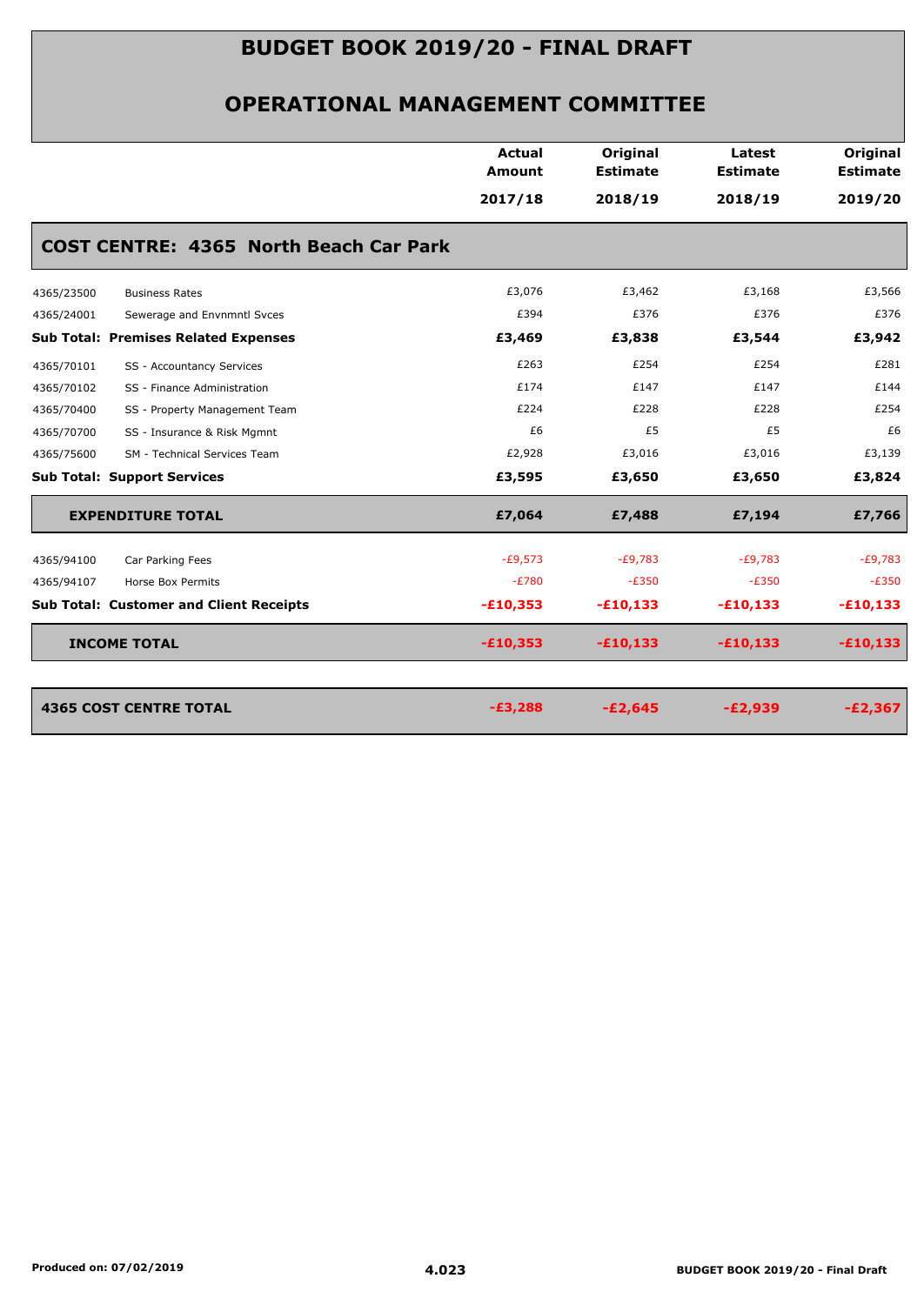|            |                                                | <b>Actual</b><br><b>Amount</b><br>2017/18 | Original<br><b>Estimate</b><br>2018/19 | Latest<br><b>Estimate</b><br>2018/19 | Original<br><b>Estimate</b><br>2019/20 |
|------------|------------------------------------------------|-------------------------------------------|----------------------------------------|--------------------------------------|----------------------------------------|
|            | <b>COST CENTRE: 4367 Eagles Court Car Park</b> |                                           |                                        |                                      |                                        |
| 4367/23500 | <b>Business Rates</b>                          | £1,049                                    | £0                                     | £0                                   | £0                                     |
|            | <b>Sub Total: Premises Related Expenses</b>    | £1,049                                    | £0                                     | £0                                   | £0                                     |
| 4367/70101 | SS - Accountancy Services                      | £263                                      | £0                                     | £0                                   | £0                                     |
| 4367/70400 | SS - Property Management Team                  | £224                                      | £0                                     | £0                                   | £0                                     |
| 4367/70700 | SS - Insurance & Risk Mgmnt                    | £6                                        | £0                                     | £0                                   | £0                                     |
| 4367/75600 | SM - Technical Services Team                   | £2,160                                    | £0                                     | £0                                   | £0                                     |
|            | <b>Sub Total: Support Services</b>             | £2,653                                    | £0                                     | £0                                   | £0                                     |
|            | <b>EXPENDITURE TOTAL</b>                       | £3,702                                    | £0                                     | £0                                   | £0                                     |
|            |                                                |                                           |                                        |                                      |                                        |
|            | <b>4367 COST CENTRE TOTAL</b>                  | £3,702                                    | £0                                     | £0                                   | £0                                     |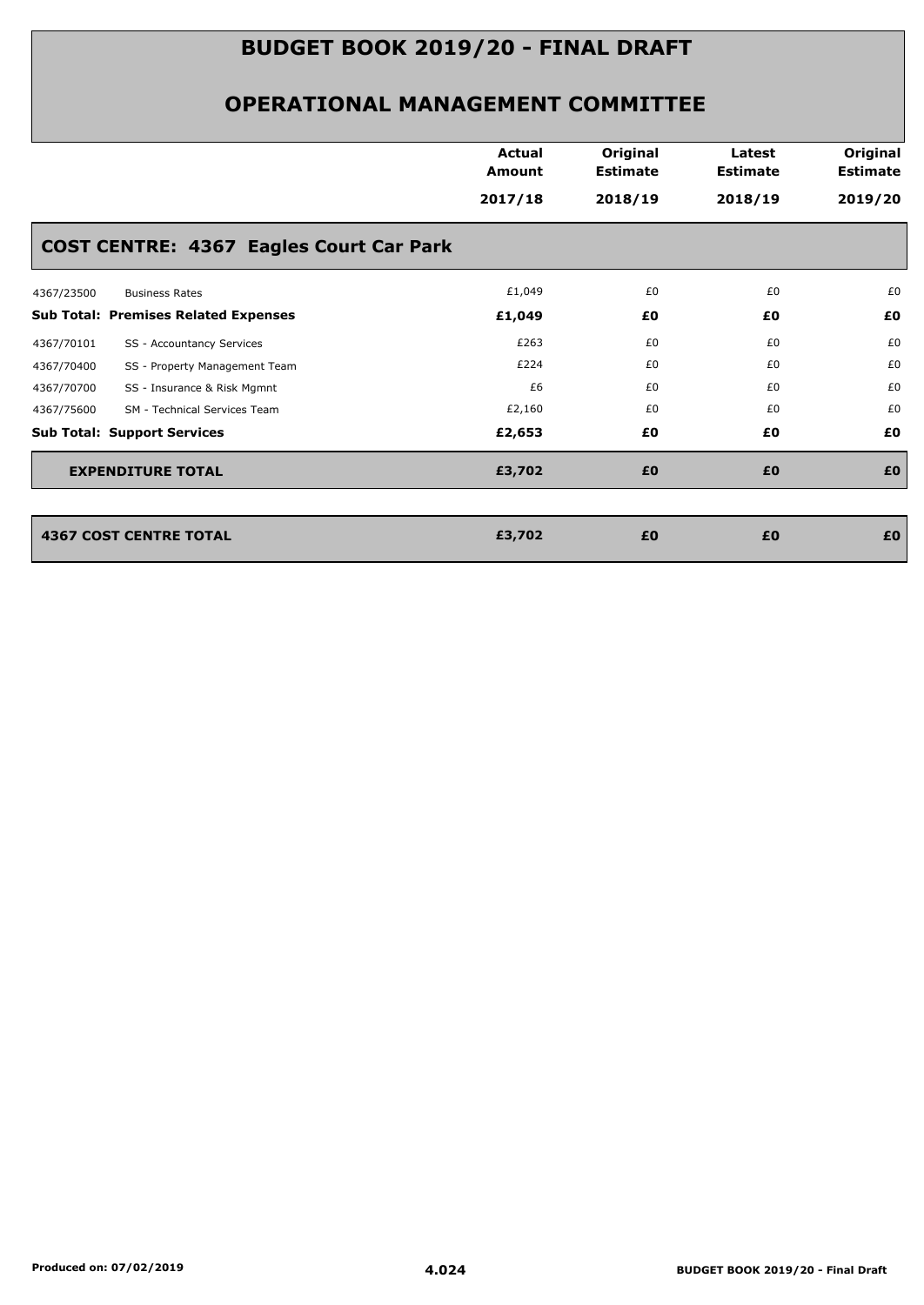|                                               | <b>Actual</b><br><b>Amount</b> | Original<br><b>Estimate</b> | Latest<br><b>Estimate</b> | Original<br><b>Estimate</b> |
|-----------------------------------------------|--------------------------------|-----------------------------|---------------------------|-----------------------------|
|                                               | 2017/18                        | 2018/19                     | 2018/19                   | 2019/20                     |
| <b>COST CENTRE: 4368 Mill Street Car Park</b> |                                |                             |                           |                             |
| 4368/23500<br><b>Business Rates</b>           | £6,408                         | £0                          | £0                        | £0                          |
| <b>Sub Total: Premises Related Expenses</b>   | £6,408                         | £0                          | £0                        | £0                          |
| SS - Accountancy Services<br>4368/70101       | £263                           | £0                          | £0                        | £0                          |
| 4368/70400<br>SS - Property Management Team   | £224                           | £0                          | £0                        | £0                          |
| 4368/70700<br>SS - Insurance & Risk Mgmnt     | £6                             | £0                          | £0                        | £0                          |
| 4368/75600<br>SM - Technical Services Team    | £2,160                         | £0                          | £0                        | £0                          |
| <b>Sub Total: Support Services</b>            | £2,653                         | £0                          | £0                        | £0                          |
| <b>EXPENDITURE TOTAL</b>                      | £9,061                         | £0                          | £0                        | £0                          |
| <b>INCOME TOTAL</b>                           | £0                             | £0                          | £0                        | £0                          |
|                                               |                                |                             |                           |                             |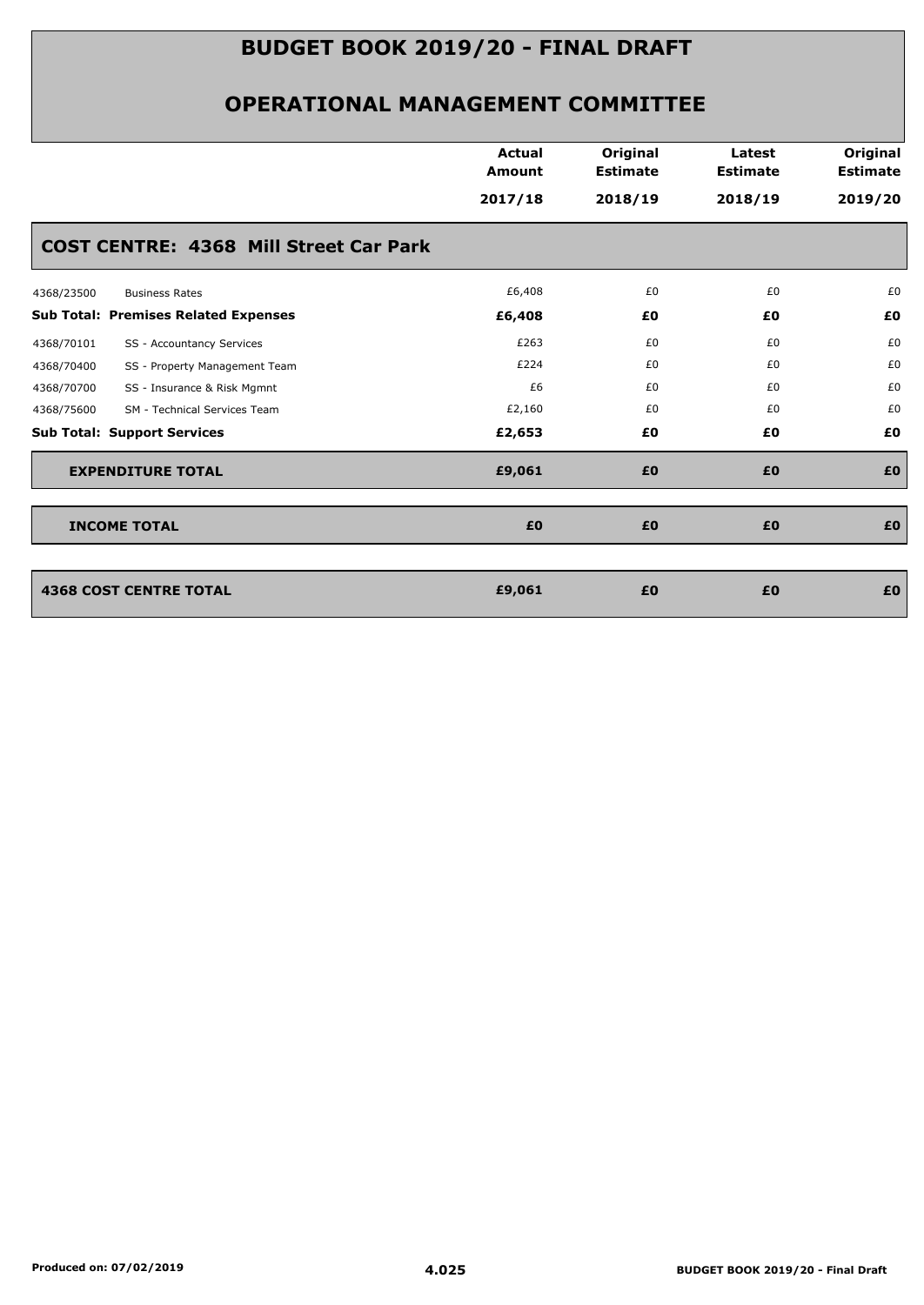|                          |                                               |               | Original        |                 | Original        |
|--------------------------|-----------------------------------------------|---------------|-----------------|-----------------|-----------------|
|                          |                                               | <b>Amount</b> | <b>Estimate</b> | <b>Estimate</b> | <b>Estimate</b> |
|                          |                                               | 2017/18       | 2018/19         | 2018/19         | 2019/20         |
|                          | <b>COST CENTRE: 4369 Orders Lane Car Park</b> |               |                 |                 |                 |
| 4369/23500               | <b>Business Rates</b>                         | £652          | £0              | £0              | £0              |
|                          | <b>Sub Total: Premises Related Expenses</b>   | £652          | £0              | £0              | £0              |
| 4369/70101               | SS - Accountancy Services                     | £263          | £254            | £0              | £0              |
| 4369/70400               | SS - Property Management Team                 | £224          | £228            | £0              | £0              |
| 4369/70700               | SS - Insurance & Risk Mgmnt                   | £6            | £5              | £0              | £0              |
| 4369/75600               | SM - Technical Services Team                  | £2,160        | £2,192          | £0              | £0              |
|                          | <b>Sub Total: Support Services</b>            | £2,653        | £2,679          | £0              | £0              |
| <b>EXPENDITURE TOTAL</b> |                                               | £3,305        | £2,679          | £0              | £0              |
|                          |                                               |               |                 |                 |                 |
|                          | <b>4369 COST CENTRE TOTAL</b>                 | £3,305        | £2,679          | £0              | £0              |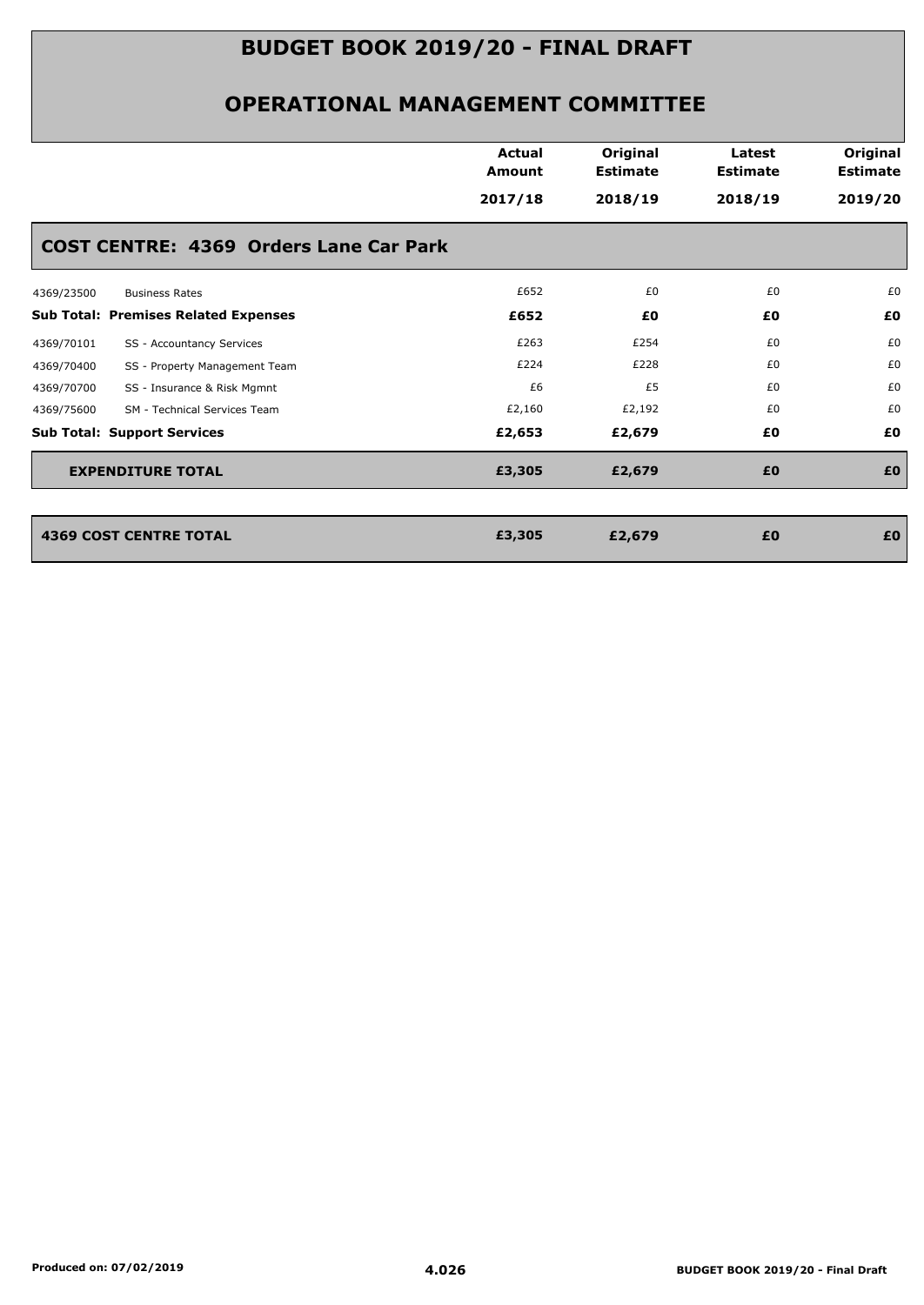### **OPERATIONAL MANAGEMENT COMMITTEE**

|                                                | <b>Actual</b><br>Amount | Original<br><b>Estimate</b> | Latest<br><b>Estimate</b> | Original<br><b>Estimate</b> |  |  |
|------------------------------------------------|-------------------------|-----------------------------|---------------------------|-----------------------------|--|--|
|                                                | 2017/18                 | 2018/19                     | 2018/19                   | 2019/20                     |  |  |
| <b>COST CENTRE: 4370 St Albans Rd Car Park</b> |                         |                             |                           |                             |  |  |
| 4370/23500<br><b>Business Rates</b>            | £652                    | £734                        | £672                      | £756                        |  |  |
| Sewerage and Envnmntl Svces<br>4370/24001      | £55                     | £52                         | £52                       | £52                         |  |  |
| 4370/28001<br>General Maintenance of Grounds   | £1,398                  | £1,300                      | £1,300                    | £1,300                      |  |  |
| <b>Sub Total: Premises Related Expenses</b>    | £2,105                  | £2,086                      | £2,024                    | £2,108                      |  |  |
| 4370/70101<br>SS - Accountancy Services        | £263                    | £254                        | £254                      | £281                        |  |  |
| 4370/70400<br>SS - Property Management Team    | £224                    | £228                        | £228                      | £254                        |  |  |
| 4370/70700<br>SS - Insurance & Risk Mgmnt      | £6                      | £5                          | £5                        | £6                          |  |  |
| SM - Technical Services Team<br>4370/75600     | £2,160                  | £2,192                      | £2,192                    | £2,274                      |  |  |
| <b>Sub Total: Support Services</b>             | £2,653                  | £2,679                      | £2,679                    | £2,815                      |  |  |
| <b>EXPENDITURE TOTAL</b>                       | £4,758                  | £4,765                      | £4,703                    | £4,923                      |  |  |
|                                                |                         |                             |                           |                             |  |  |
| <b>4370 COST CENTRE TOTAL</b>                  | £4,758                  | £4,765                      | £4,703                    | £4,923                      |  |  |

4370 COST CENTRE TOTAL **1999 EXECUTE 2018**<br> **EA,758** E4,765<br> **EA,758** E4,765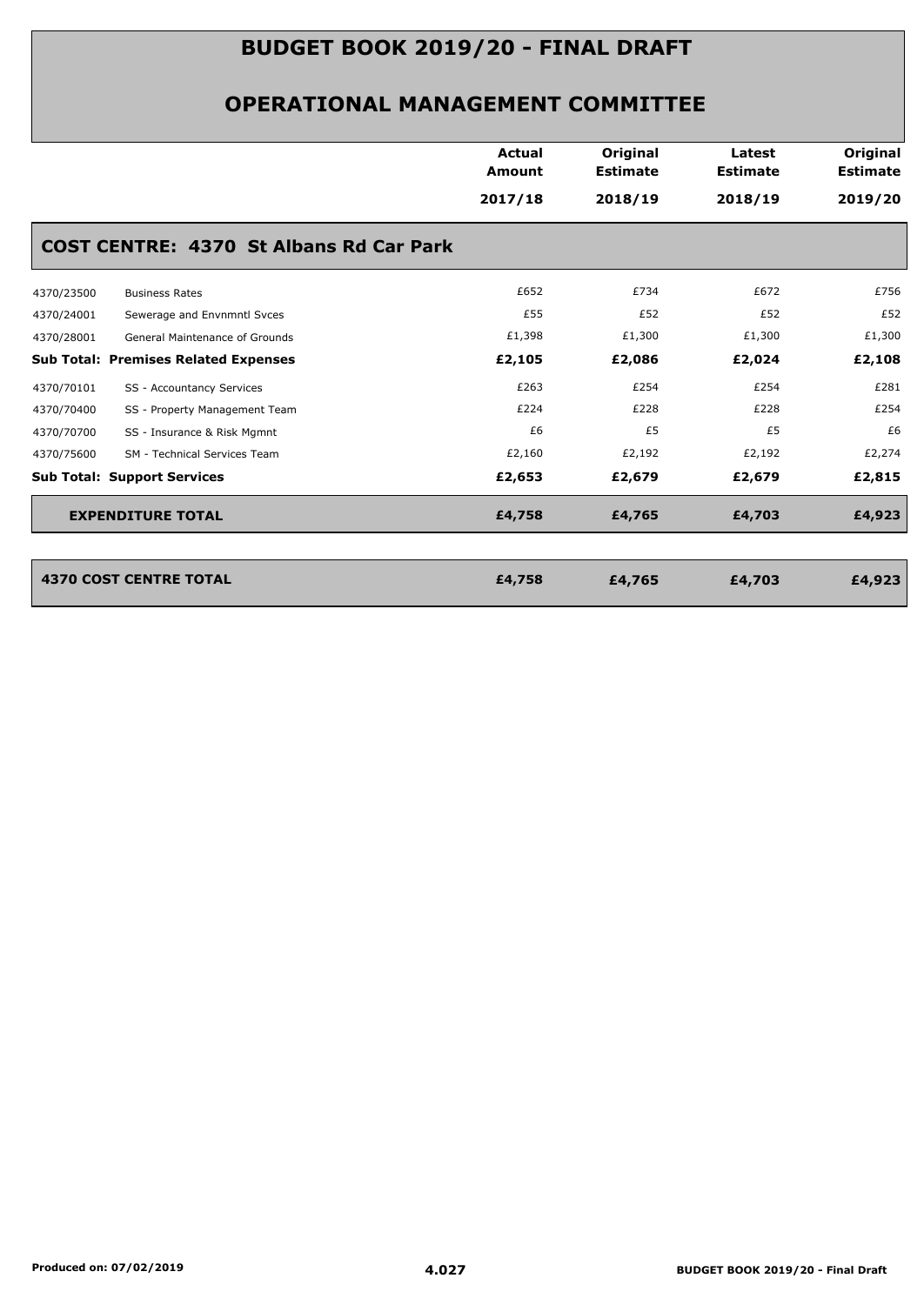|            |                                                   | Actual<br>Amount | Original<br><b>Estimate</b> | Latest<br><b>Estimate</b> | Original<br><b>Estimate</b> |
|------------|---------------------------------------------------|------------------|-----------------------------|---------------------------|-----------------------------|
|            |                                                   | 2017/18          | 2018/19                     | 2018/19                   | 2019/20                     |
|            | <b>COST CENTRE: 4371 St Annes Square Car Park</b> |                  |                             |                           |                             |
| 4371/23500 | <b>Business Rates</b>                             | £11,301          | £12,978                     | £11,640                   | £13,367                     |
| 4371/24001 | Sewerage and Envnmntl Svces                       | £308             | £294                        | £294                      | £294                        |
|            | <b>Sub Total: Premises Related Expenses</b>       | £11,609          | £13,272                     | £11,934                   | £13,661                     |
| 4371/70101 | SS - Accountancy Services                         | £263             | £254                        | £254                      | £281                        |
| 4371/70102 | SS - Finance Administration                       | £813             | £688                        | £688                      | £674                        |
| 4371/70400 | SS - Property Management Team                     | £224             | £228                        | £228                      | £254                        |
| 4371/70700 | SS - Insurance & Risk Mgmnt                       | £6               | £5                          | £5                        | £6                          |
| 4371/75600 | SM - Technical Services Team                      | £2,928           | £3,016                      | £3,016                    | £3,139                      |
|            | <b>Sub Total: Support Services</b>                | £4,234           | £4,191                      | £4,191                    | £4,354                      |
|            | <b>EXPENDITURE TOTAL</b>                          | £15,843          | £17,463                     | £16,125                   | £18,015                     |
| 4371/94100 | Car Parking Fees                                  | $-E78,735$       | $-E88,209$                  | $-E88,209$                | $-E80,709$                  |
|            | <b>Sub Total: Customer and Client Receipts</b>    | $-£78,735$       | $-E88,209$                  | $-E88,209$                | $-£80,709$                  |
|            | <b>INCOME TOTAL</b>                               | $-£78,735$       | $-E88,209$                  | $-E88,209$                | $-£80,709$                  |
|            |                                                   |                  |                             |                           |                             |
|            | <b>4371 COST CENTRE TOTAL</b>                     | $-£62,892$       | $-£70,746$                  | $-£72,084$                | $-£62,694$                  |
|            |                                                   |                  |                             |                           |                             |
|            |                                                   |                  |                             |                           |                             |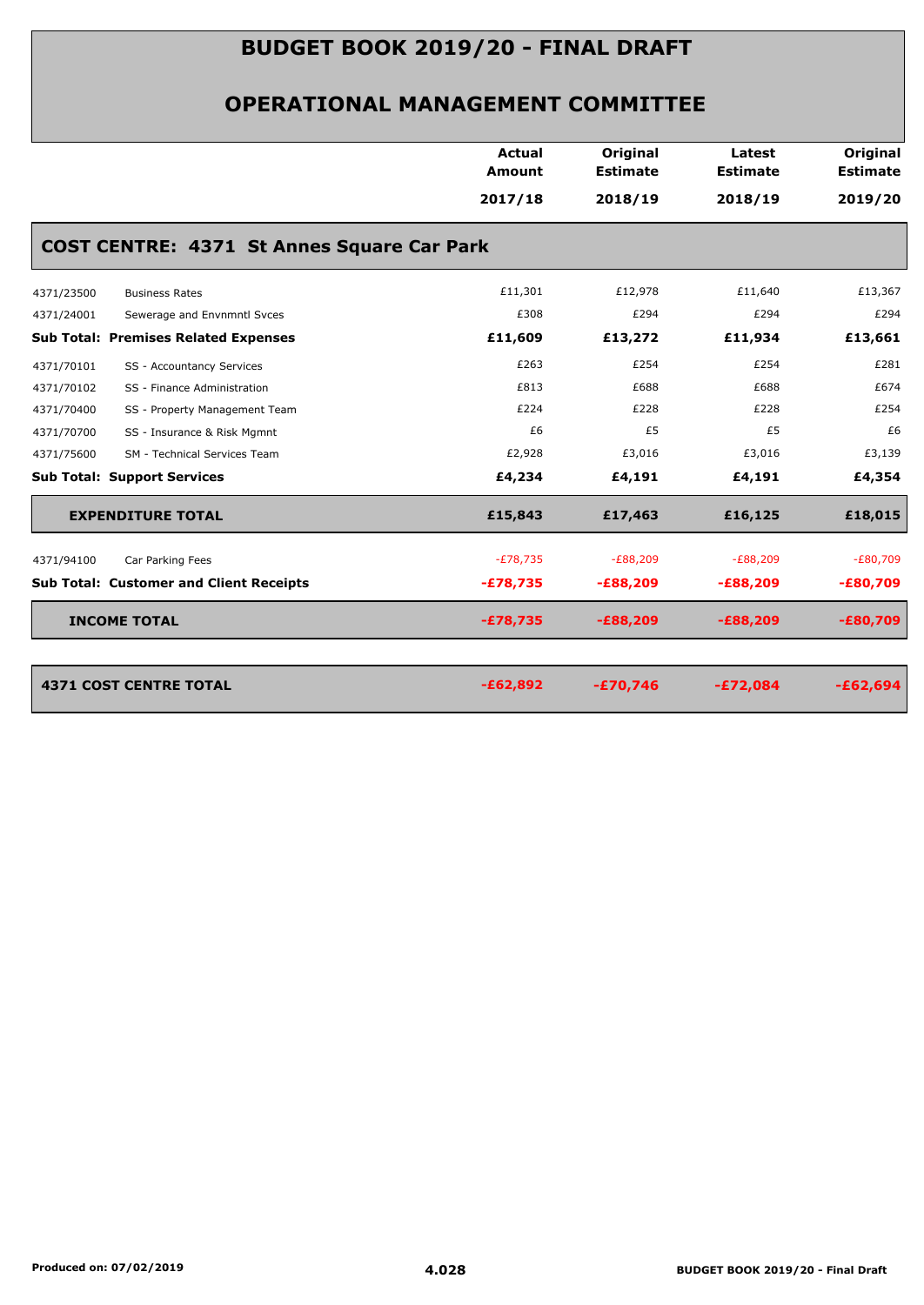|                                                  | Actual<br><b>Amount</b> | Original<br><b>Estimate</b> | Latest<br><b>Estimate</b> | Original<br><b>Estimate</b> |
|--------------------------------------------------|-------------------------|-----------------------------|---------------------------|-----------------------------|
|                                                  | 2017/18                 | 2018/19                     | 2018/19                   | 2019/20                     |
| <b>COST CENTRE: 4372 Public Offices Car Park</b> |                         |                             |                           |                             |
| 4372/24001<br>Sewerage and Envnmntl Svces        | £1,703                  | £222                        | £222                      | £222                        |
| <b>Sub Total: Premises Related Expenses</b>      | £1,703                  | £222                        | £222                      | £222                        |
| SS - Accountancy Services<br>4372/70101          | £263                    | £254                        | £254                      | £281                        |
| SS - Finance Administration<br>4372/70102        | £29                     | £25                         | £25                       | £24                         |
| 4372/70700<br>SS - Insurance & Risk Mgmnt        | £6                      | £5                          | £5                        | £6                          |
| SM - Technical Services Team<br>4372/75600       | £2,160                  | £2,192                      | £2,192                    | £2,274                      |
| <b>Sub Total: Support Services</b>               | £2,458                  | £2,476                      | £2,476                    | £2,585                      |
| <b>EXPENDITURE TOTAL</b>                         | £4,161                  | £2,698                      | £2,698                    | £2,807                      |
| Car Parking Fees<br>4372/94100                   | $-E4,726$               | £0                          | $-E5,000$                 | $-E2,500$                   |
| <b>Sub Total: Customer and Client Receipts</b>   | $-E4,726$               | £0                          | $-E5,000$                 | $-E2,500$                   |
| <b>INCOME TOTAL</b>                              | $-£4,726$               | £0                          | $-£5,000$                 | $-E2,500$                   |
|                                                  |                         |                             |                           |                             |
| <b>4372 COST CENTRE TOTAL</b>                    | $-E565$                 | £2,698                      | $-E2,302$                 | £307                        |
|                                                  |                         |                             |                           |                             |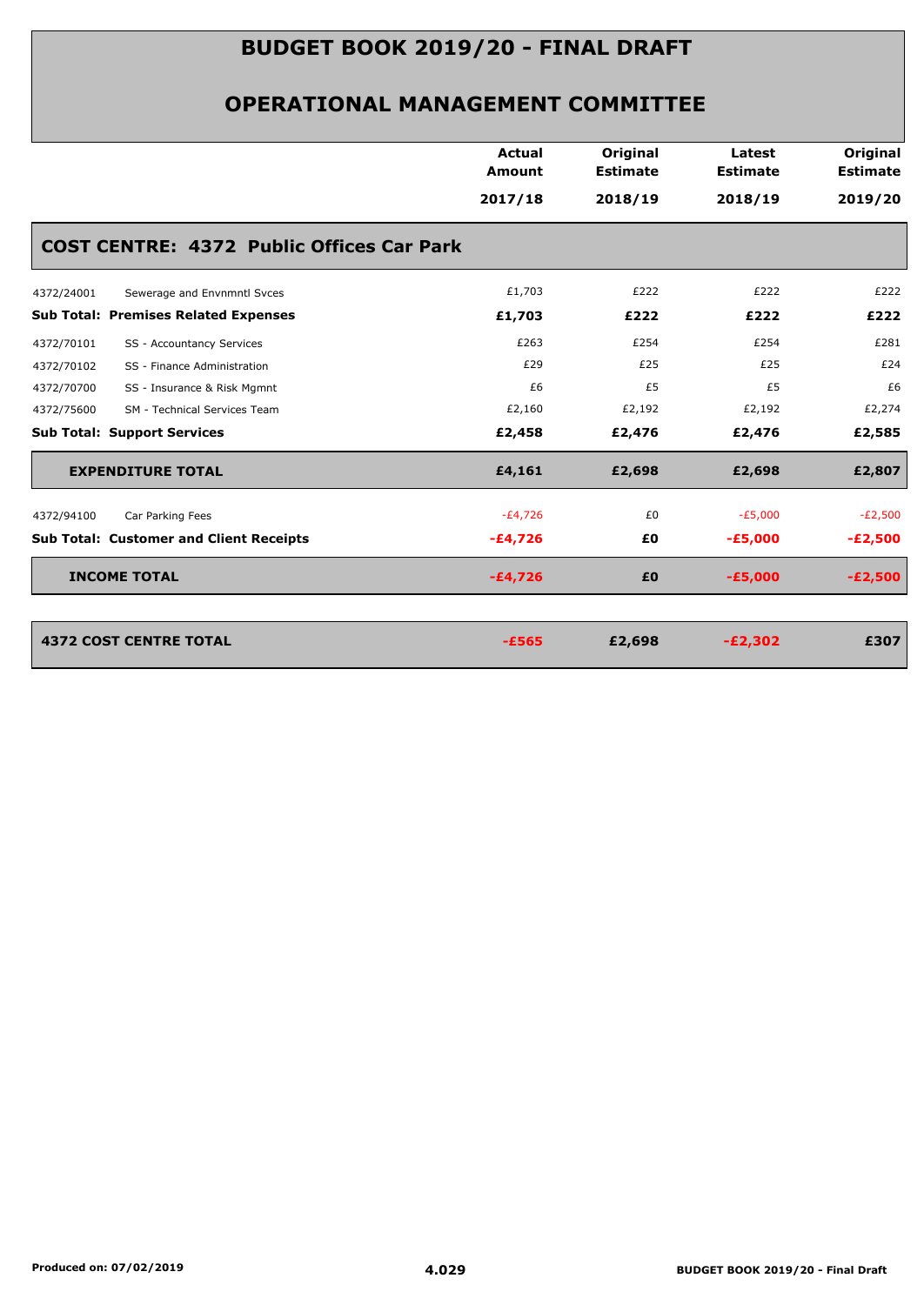| Actual<br>Original<br><b>Amount</b><br><b>Estimate</b><br>2017/18<br>2018/19<br>£0<br>£1,400<br>£0<br>£1,400<br>£254<br>£263<br>£29<br>£25<br>£6<br>£2,378<br>£2,426<br>£2,676<br>£2,710 | Latest<br><b>Estimate</b><br>2018/19<br>£1,400<br>£1,400<br>£254<br>£25<br>£5<br>£5<br>£2,426<br>£2,710 | Original<br><b>Estimate</b><br>2019/20<br>£1,400<br>£1,400<br>£281<br>£24<br>£6<br>£2,520<br>£2,831 |
|------------------------------------------------------------------------------------------------------------------------------------------------------------------------------------------|---------------------------------------------------------------------------------------------------------|-----------------------------------------------------------------------------------------------------|
|                                                                                                                                                                                          |                                                                                                         |                                                                                                     |
|                                                                                                                                                                                          |                                                                                                         |                                                                                                     |
|                                                                                                                                                                                          |                                                                                                         |                                                                                                     |
|                                                                                                                                                                                          |                                                                                                         |                                                                                                     |
|                                                                                                                                                                                          |                                                                                                         |                                                                                                     |
|                                                                                                                                                                                          |                                                                                                         |                                                                                                     |
|                                                                                                                                                                                          |                                                                                                         |                                                                                                     |
|                                                                                                                                                                                          |                                                                                                         |                                                                                                     |
|                                                                                                                                                                                          |                                                                                                         |                                                                                                     |
|                                                                                                                                                                                          |                                                                                                         |                                                                                                     |
| £2,676<br>£4,110                                                                                                                                                                         | £4,110                                                                                                  | £4,231                                                                                              |
|                                                                                                                                                                                          | $-E5,000$                                                                                               | $-E5,000$                                                                                           |
|                                                                                                                                                                                          | $-E5,000$                                                                                               | $-£5,000$                                                                                           |
|                                                                                                                                                                                          | $-£5,000$                                                                                               | $-£5,000$                                                                                           |
|                                                                                                                                                                                          |                                                                                                         | $-E769$                                                                                             |
|                                                                                                                                                                                          | $-E3,058$<br>$-£3,058$<br>$-£3,058$<br>$-E382$                                                          | £0<br>£0<br>£0<br>£4,110<br>$-E890$                                                                 |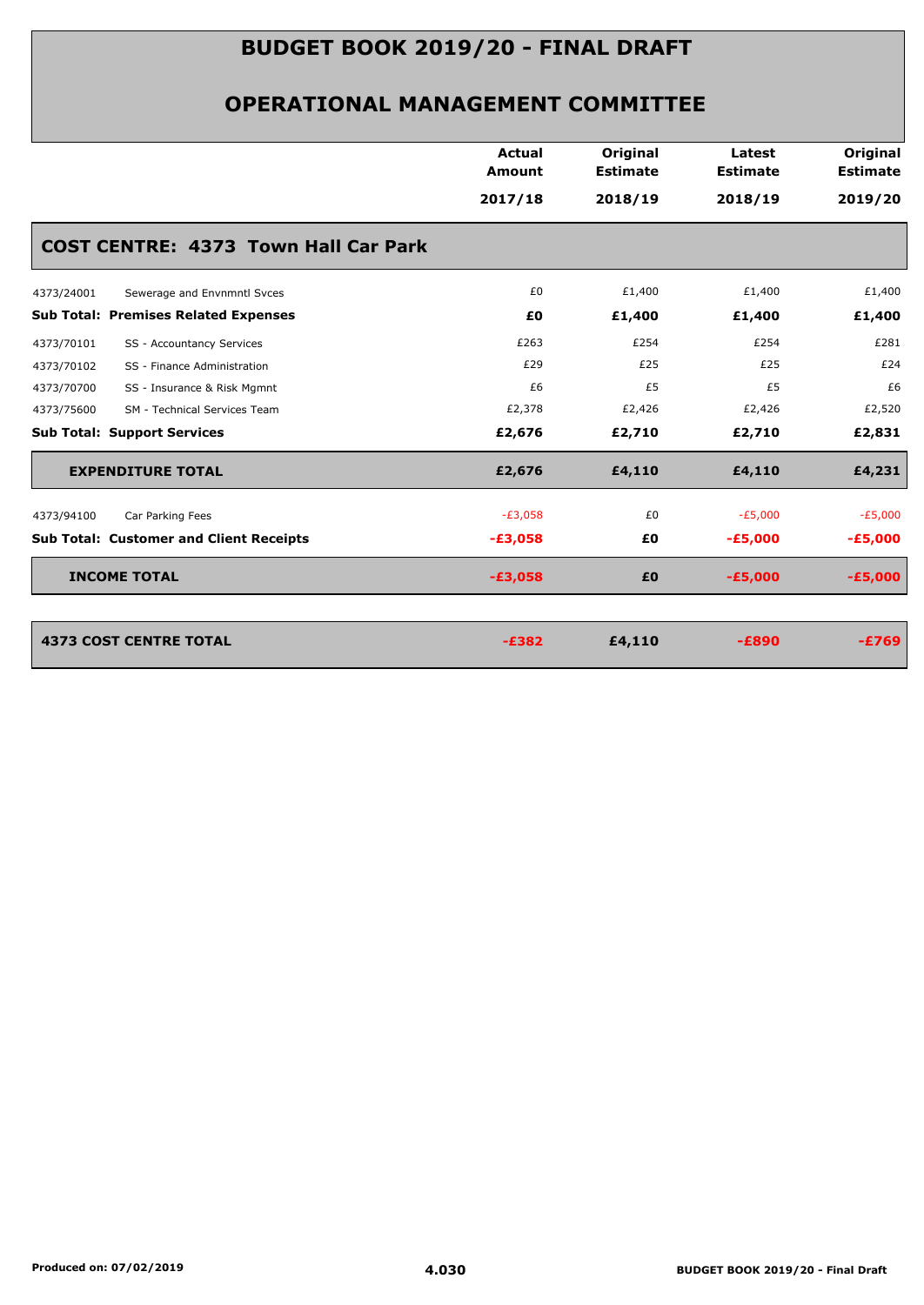|            |                                                         | Actual<br><b>Amount</b> | Original<br><b>Estimate</b> | Latest<br><b>Estimate</b> | Original<br><b>Estimate</b> |
|------------|---------------------------------------------------------|-------------------------|-----------------------------|---------------------------|-----------------------------|
|            |                                                         | 2017/18                 | 2018/19                     | 2018/19                   | 2019/20                     |
|            | <b>COST CENTRE: 4390 Off-Street Parking Enforcement</b> |                         |                             |                           |                             |
| 4390/32000 | Rech - Vehicle and Plant Costs                          | £3,533                  | £3,037                      | £3,037                    | £3,037                      |
| 4390/38001 | <b>Enforcement Costs</b>                                | £48,019                 | £47,000                     | £47,000                   | £47,000                     |
| 4390/38002 | <b>Patrol Services</b>                                  | £266                    | £1,550                      | £1,550                    | £1,550                      |
| 4390/38003 | <b>TEC Registration Costs</b>                           | £850                    | £1,000                      | £1,000                    | £1,000                      |
|            | <b>Sub Total: Transport Related Expenses</b>            | £52,668                 | £52,587                     | £52,587                   | £52,587                     |
| 4390/42200 | Stationery                                              | £318                    | £50                         | £50                       | £50                         |
| 4390/43103 | Mobile Phones - Calls/Rental                            | £20                     | £30                         | £30                       | £30                         |
|            | <b>Sub Total: Supplies and Services</b>                 | £337                    | £80                         | £80                       | £80                         |
| 4390/70101 | SS - Accountancy Services                               | £535                    | £516                        | £516                      | £572                        |
| 4390/70102 | SS - Finance Administration                             | £639                    | £541                        | £541                      | £529                        |
| 4390/70400 | SS - Property Management Team                           | £837                    | £827                        | £827                      | £934                        |
| 4390/70500 | SS - Accommodation - Town Hall                          | £14,159                 | £4,963                      | £4,963                    | £4,719                      |
| 4390/70601 | SS - Legal Services Team                                | £795                    | £704                        | £704                      | £719                        |
| 4390/75600 | SM - Technical Services Team                            | £19,338                 | £19,455                     | £19,455                   | £20,198                     |
|            | <b>Sub Total: Support Services</b>                      | £36,303                 | £27,006                     | £27,006                   | £27,671                     |
|            | <b>EXPENDITURE TOTAL</b>                                | £89,308                 | £79,673                     | £79,673                   | £80,338                     |
| 4390/94102 | Decrim - Off-Street Pkng Fees                           | $-E41,829$              | $-E40,000$                  | $-E40,000$                | $-E40,000$                  |
|            | <b>Sub Total: Customer and Client Receipts</b>          | $-£41,829$              | $-£40,000$                  | -£40,000                  | -£40,000                    |
|            | <b>INCOME TOTAL</b>                                     | -£41,829                | $-£40,000$                  | -£40,000                  | -£40,000                    |
|            |                                                         |                         |                             |                           |                             |
|            | <b>4390 COST CENTRE TOTAL</b>                           | £47,480                 | £39,673                     | £39,673                   | £40,338                     |
|            |                                                         |                         |                             |                           |                             |
|            |                                                         |                         |                             |                           |                             |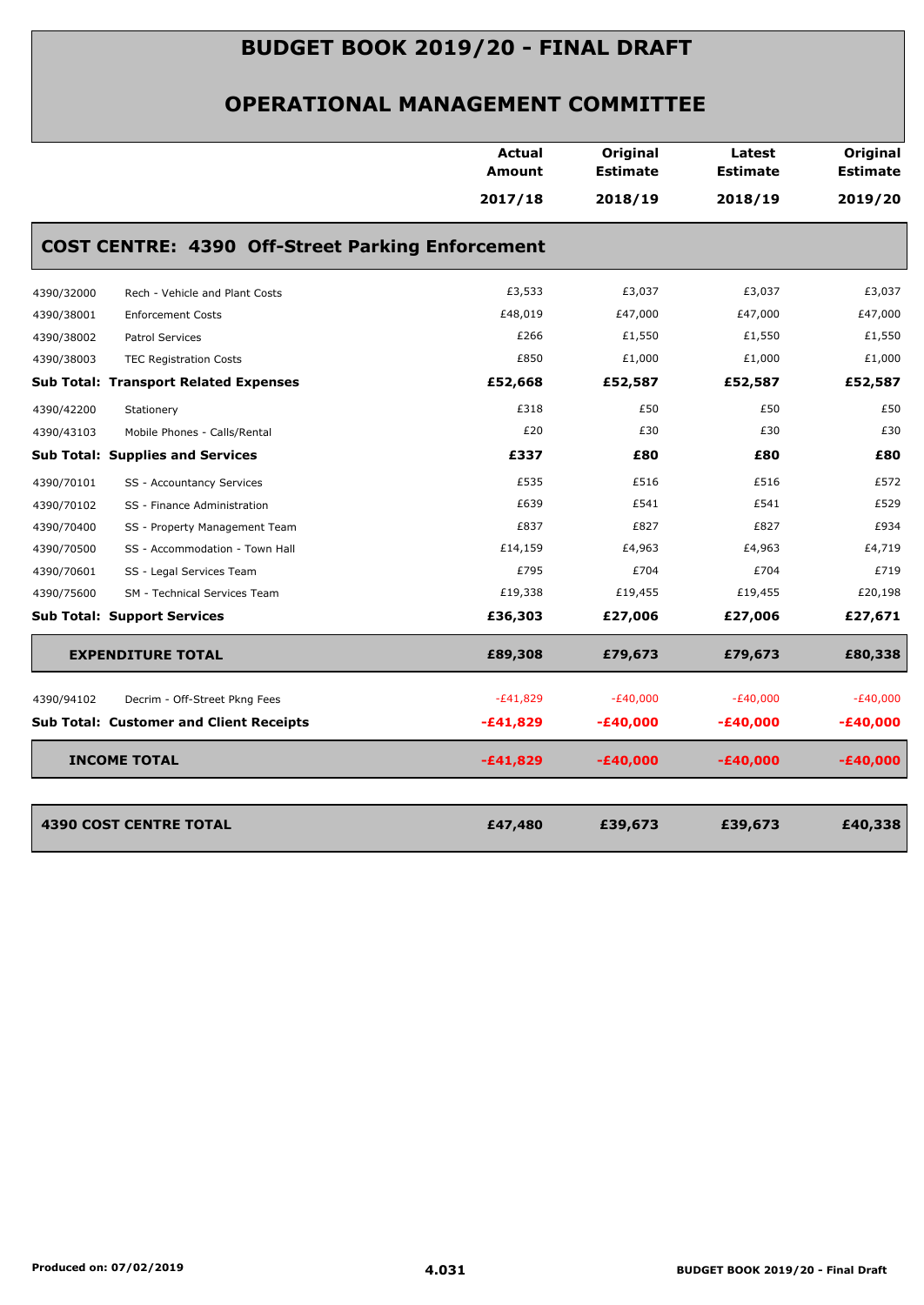|                                                      | <b>Actual</b><br>Amount | Original<br><b>Estimate</b> | Latest<br><b>Estimate</b> | Original<br><b>Estimate</b> |
|------------------------------------------------------|-------------------------|-----------------------------|---------------------------|-----------------------------|
|                                                      | 2017/18                 | 2018/19                     | 2018/19                   | 2019/20                     |
| <b>COST CENTRE: 2600 Land Charges</b>                |                         |                             |                           |                             |
| 2600/10000<br>Salaries - Basic Pay                   | £35,285                 | £36,507                     | £36,507                   | £38,029                     |
| 2600/10033<br>Salary Sacrifice - Leave Redctn        | $-E171$                 | £0                          | £0                        | £0                          |
| 2600/10041<br>Salaries - Sickness Pay                | £76                     | £0                          | £0                        | £0                          |
| 2600/10098<br>IFRS - Accrued Annual/Flexi Leave Adj  | $-E11$                  | £0                          | £0                        | £0                          |
| 2600/11000<br>National Insurance                     | £2,604                  | £2,785                      | £2,785                    | £2,995                      |
| 2600/12000<br>Pension Costs (Employer Contrbtn)      | £5,349                  | £5,549                      | £5,549                    | £5,780                      |
| 2600/12001<br>Pension - Deficit Reduction Costs      | £4,122                  | £3,873                      | £3,873                    | £3,887                      |
| 2600/12021<br>Actuarial Valn Adjustments (3 year)    | $-E508$                 | $-E835$                     | $-E835$                   | $-E1,053$                   |
| 2600/12022<br>Actuarial Valn Def Redcnt Adj (3 year) | $-E28$                  | £0                          | £0                        | £0                          |
| 2600/12099<br>IAS 19 Adjustments                     | £2,337                  | £0                          | £0                        | £0                          |
| 2600/18100<br>Insurance - Employers Liability        | £252                    | £310                        | £310                      | £252                        |
| <b>Sub Total: Employees</b>                          | £49,307                 | £48,189                     | £48,189                   | £49,890                     |
| 2600/42101<br>Photocopying Charges                   | £162                    | £223                        | £223                      | £223                        |
| 2600/42200<br>Stationery                             | £23                     | £50                         | £50                       | £50                         |
| 2600/43000<br>Postage                                | £43                     | £203                        | £203                      | £203                        |
| 2600/43503<br>Computer - Program Licnce Chgs         | £6,646                  | £11,200                     | £11,200                   | £11,200                     |
| 2600/45300<br>Subscrptns and Levies General          | £115                    | £0                          | £0                        | £0                          |
| 2600/46103<br>Insurance - Land Charges               | £4,670                  | £1,953                      | £1,953                    | £1,953                      |
| 2600/46106<br>Insurance - Public Liability           | £711                    | £711                        | £711                      | £711                        |
| 2600/46400<br>Legal Fees and Court Costs             | $-E13$                  | £2,000                      | £2,000                    | £2,000                      |
| <b>Sub Total: Supplies and Services</b>              | £12,356                 | £16,340                     | £16,340                   | £16,340                     |
| 2600/42700<br>Land Charges Fees - LCC                | £11,507                 | £14,400                     | £14,400                   | £14,400                     |
| 2600/50002<br>Land Charges Fees-Build Cont.          | £4,597                  | £14,000                     | £14,000                   | £14,000                     |
| 2600/50003<br>Land Charges Fees - Planning           | £15,595                 | £14,000                     | £14,000                   | £14,000                     |
| 2600/50004<br>Land Charges Fees - Health/EP          | £4,104                  | £7,000                      | £7,000                    | £7,000                      |
| 2600/50005<br>Land Charges Fees - Housing            | £1,334                  | £2,000                      | £2,000                    | £2,000                      |
| <b>Sub Total: Third Party Payments</b>               | £37,137                 | £51,400                     | £51,400                   | £51,400                     |
| 2600/70101<br>SS - Accountancy Services              | £1,061                  | £1,024                      | £1,024                    | £1,135                      |
| 2600/70102<br>SS - Finance Administration            | £813                    | £688                        | £688                      | £674                        |
| 2600/70103<br>SS - Internal Audit                    | £625                    | £683                        | £683                      | £0                          |
| 2600/70200<br>SS - Computer Services                 | £14,144                 | £13,107                     | £13,107                   | £15,556                     |
| 2600/70300<br>SS - Human Resources                   | £1,730                  | £1,613                      | £1,613                    | £1,609                      |
| 2600/70301<br>SS - Payroll Administration            | £402                    | £401                        | £401                      | £307                        |
| 2600/70400<br>SS - Property Management Team          | £484                    | £478                        | £478                      | £540                        |
| 2600/70500<br>SS - Accommodation - Town Hall         | £8,183                  | £2,868                      | £2,868                    | £2,727                      |
| 2600/70602<br>SS - Local Land & Property Gazetteer   | £5,459                  | £5,111                      | £5,111                    | £5,613                      |
| 2600/70700<br>SS - Insurance & Risk Mgmnt            | £456                    | £412                        | £412                      | £481                        |
| 2600/70901<br>SS - Public Relations                  | £639                    | £526                        | £526                      | £537                        |
| 2600/75403<br>SM - Corporate Safety                  | £358                    | £354                        | £354                      | £434                        |
| 2600/75500<br>SM - Building Control Team             | £23,539                 | £14,828                     | £14,828                   | £4,354                      |
| 2600/75501<br>SM - Development Management Team       | £6,390                  | £3,868                      | £3,868                    | £4,334                      |
| 2600/75600<br>SM - Technical Services Team           | £3,789                  | £3,827                      | £3,827                    | £3,910                      |
| <b>Sub Total: Support Services</b>                   | £68,072                 | £49,788                     | £49,788                   | £42,211                     |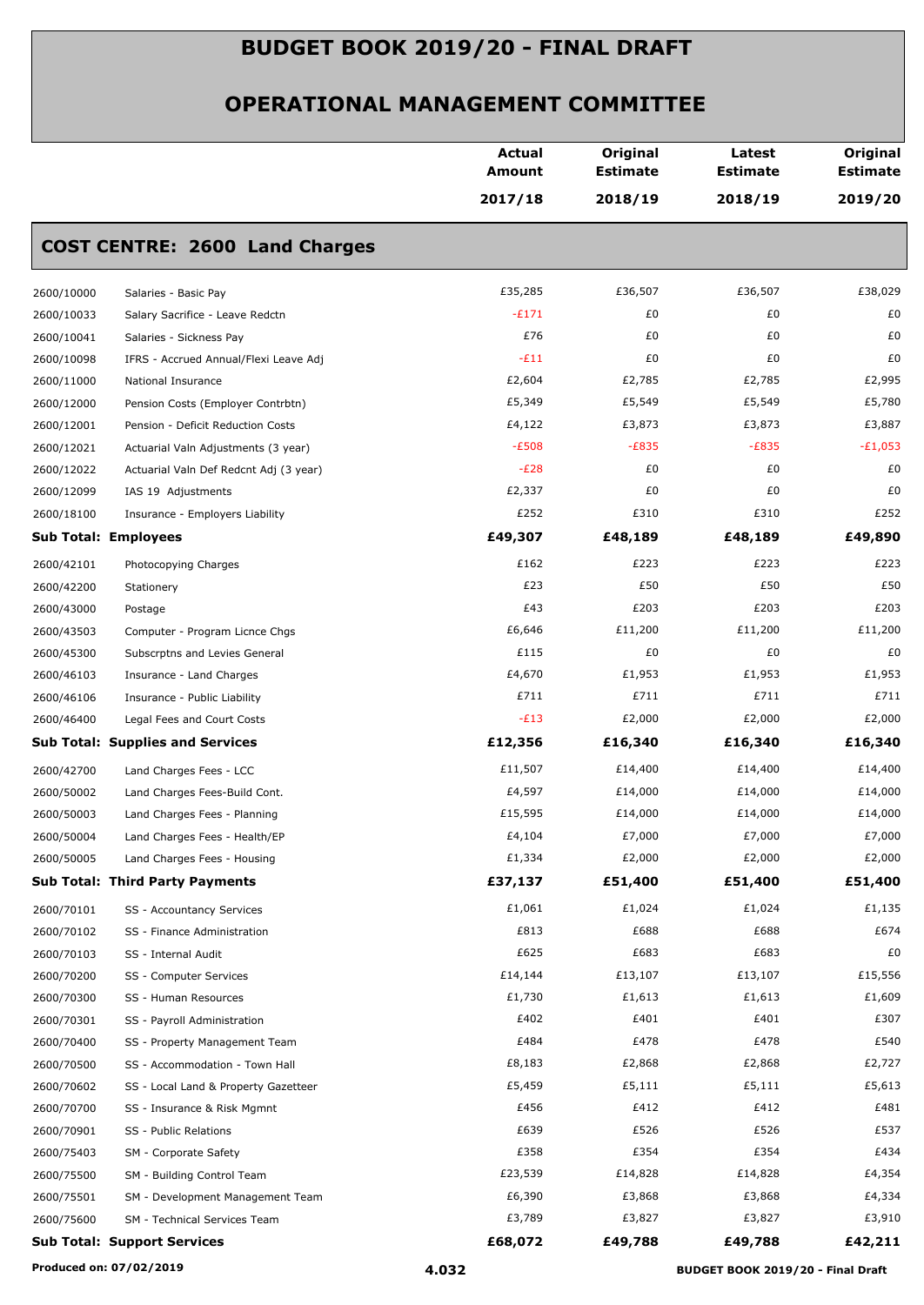| 2017/18    |                                                |            | <b>Estimate</b> |
|------------|------------------------------------------------|------------|-----------------|
|            | 2018/19                                        | 2018/19    | 2019/20         |
| £166,872   | £165,717                                       | £165,717   | £159,841        |
| $-E40$     | £0                                             | £0         | £0              |
| $-E59,997$ | $-E52,000$                                     | $-E52,000$ | $-E52,000$      |
| $-E13,760$ | $-E13,000$                                     | $-E13,000$ | $-E13,000$      |
| $-E1,230$  | $-E4,000$                                      | $-E4,000$  | $-E4,000$       |
| $-E5,339$  | $-E4,000$                                      | $-E4,000$  | $-E4,000$       |
| $-E2,093$  | $-E2,000$                                      | $-E2,000$  | $-E2,000$       |
| $-E19$     | £0                                             | £0         | £0              |
| $-E82,477$ | $-£75,000$                                     | $-£75,000$ | $-£75,000$      |
| $-E82,477$ | $-£75,000$                                     | $-£75,000$ | $-£75,000$      |
|            |                                                |            |                 |
| £84,395    | £90,717                                        | £90,717    | £84,841         |
|            | <b>Sub Total: Customer and Client Receipts</b> |            |                 |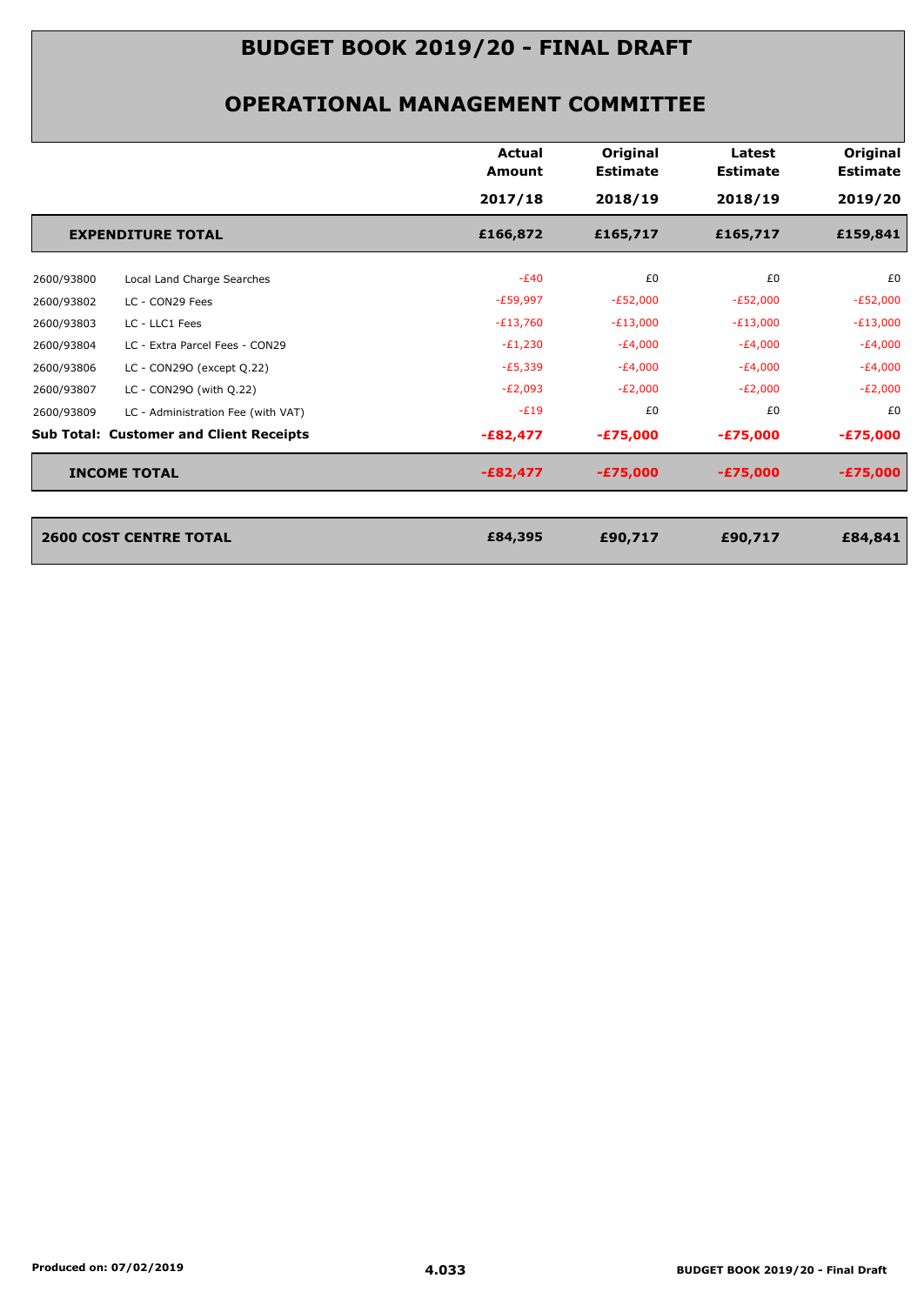|                             |                                              | <b>Actual</b><br><b>Amount</b> | Original<br><b>Estimate</b> | Latest<br><b>Estimate</b> | Original<br><b>Estimate</b> |
|-----------------------------|----------------------------------------------|--------------------------------|-----------------------------|---------------------------|-----------------------------|
|                             |                                              | 2017/18                        | 2018/19                     | 2018/19                   | 2019/20                     |
|                             | <b>COST CENTRE: 7035 Computer Services</b>   |                                |                             |                           |                             |
| 7035/10000                  | Salaries - Basic Pay                         | £159,249                       | £184,303                    | £184,303                  | £189,338                    |
| 7035/10071                  | Salaries - Honorarium                        | £612                           | £0                          | £0                        | £0                          |
| 7035/10098                  | IFRS - Accrued Annual/Flexi Leave Adj        | £1,168                         | £0                          | £0                        | £0                          |
| 7035/11000                  | National Insurance                           | £15,813                        | £18,674                     | £18,674                   | £19,369                     |
| 7035/12000                  | Pension Costs (Employer Contrbtn)            | £14,676                        | £25,229                     | £25,229                   | £25,865                     |
| 7035/12001                  | Pension - Deficit Reduction Costs            | £11,590                        | £17,700                     | £17,700                   | £17,668                     |
| 7035/12021                  | Actuarial Valn Adjustments (3 year)          | $-E1,428$                      | $-E3,817$                   | $-E3,817$                 | -£4,786                     |
| 7035/12022                  | Actuarial Valn Def Redcnt Adj (3 year)       | $-E77$                         | £0                          | £0                        | £0                          |
| 7035/12099                  | IAS 19 Adjustments                           | £6,570                         | £0                          | £0                        | £0                          |
| 7035/14008                  | Mobile Phone Allowance                       | £180                           | £0                          | £0                        | £0                          |
| 7035/17010                  | Training Costs - Apprentice Levy funded      | £4,582                         | £0                          | £0                        | £0                          |
| 7035/18100                  | Insurance - Employers Liability              | £1,226                         | £1,508                      | £1,508                    | £1,226                      |
| <b>Sub Total: Employees</b> |                                              | £214,160                       | £243,597                    | £243,597                  | £248,680                    |
| 7035/35001                  | Car Mileage Allowance                        | £0                             | £100                        | £100                      | £100                        |
|                             | <b>Sub Total: Transport Related Expenses</b> | £Ο                             | £100                        | £100                      | £100                        |
| 7035/42101                  | Photocopying Charges                         | £284                           | £531                        | £531                      | £531                        |
| 7035/43000                  | Postage                                      | £0                             | £12                         | £12                       | £12                         |
| 7035/43103                  | Mobile Phones - Calls/Rental                 | £214                           | £424                        | £424                      | £424                        |
| 7035/43500                  | Purchase of Computer Equipment               | £80,455                        | £50,149                     | £77,138                   | £165,138                    |
| 7035/43501                  | Computer - Telephone Charges                 | £17,952                        | £19,882                     | £20,000                   | £20,000                     |
| 7035/43502                  | Computer - Stationery                        | £1,260                         | £9,770                      | £0                        | £0                          |
| 7035/43503                  | Computer - Program Licnce Chgs               | £121,265                       | £81,303                     | £140,000                  | £144,000                    |
| 7035/43600                  | Computer Mtce - Contract                     | £7,275                         | £7,821                      | £10,000                   | £10,000                     |
| 7035/43602                  | Computer - Development Costs                 | £3,000                         | £20,597                     | £40,000                   | £40,000                     |
| 7035/43603                  | Computer - LCC Service Charge                | £35,371                        | £41,972                     | £0                        | £0                          |
| 7035/43604                  | Computer - Other Expenditure                 | £51,265                        | £53,644                     | £30,000                   | £30,000                     |
| 7035/44000                  | Subsistence Exp - Officers                   | £0                             | £12                         | £12                       | £12                         |
| 7035/46101                  | Insurance - All Risks                        | £1,735                         | £1,735                      | £1,735                    | £1,735                      |
| 7035/46106                  | Insurance - Public Liability                 | £3,454                         | £3,454                      | £3,454                    | £3,454                      |
|                             | <b>Sub Total: Supplies and Services</b>      | £323,530                       | £291,306                    | £323,306                  | £415,306                    |
| 7035/70000                  | SS - Chief Executive                         | £1,659                         | £0                          | £0                        | £0                          |
| 7035/70101                  | SS - Accountancy Services                    | £15,181                        | £14,915                     | £14,915                   | £15,091                     |
| 7035/70102                  | SS - Finance Administration                  | £1,810                         | £1,474                      | £1,474                    | £1,498                      |
| 7035/70103                  | SS - Internal Audit                          | £6,856                         | £8,121                      | £8,121                    | £8,213                      |
| 7035/70300                  | SS - Human Resources                         | £5,317                         | £5,252                      | £5,252                    | £5,308                      |
| 7035/70301                  | SS - Payroll Administration                  | £487                           | £495                        | £495                      | £495                        |
| 7035/70400                  | SS - Property Management Team                | £1,509                         | £1,726                      | £1,726                    | £1,923                      |
| 7035/70500                  | SS - Accommodation - Town Hall               | £45,052                        | £15,792                     | £15,792                   | £15,014                     |
| 7035/70902                  | SS - Customer Service Assistants             | £3,617                         | £2,038                      | £2,038                    | £2,080                      |
| 7035/71100                  | SS - Customer Service Specialists            | £2,321                         | £2,163                      | £2,163                    | £2,066                      |
| 7035/75403                  | SM - Corporate Safety                        | £827                           | £885                        | £885                      | £885                        |
|                             | <b>Sub Total: Support Services</b>           | £84,636                        | £52,861                     | £52,861                   | £52,573                     |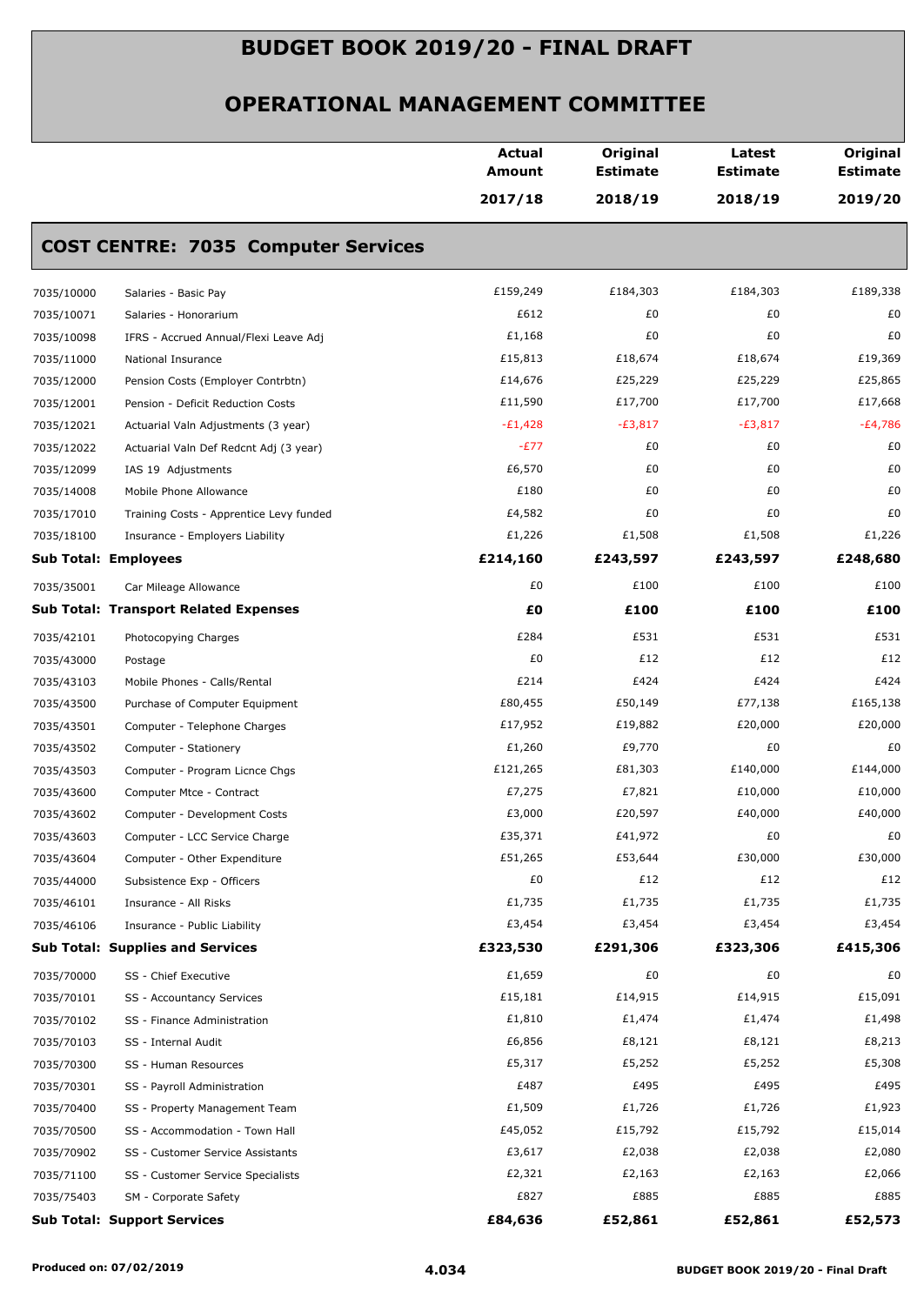| Original<br>Actual<br>Latest<br><b>Estimate</b><br><b>Estimate</b><br>Amount<br>2017/18<br>2018/19<br>2018/19<br>£622,326<br>£587,864<br>£619,864<br><b>EXPENDITURE TOTAL</b><br>$-E622,326$<br>$-£587,864$<br>-£587,864<br>Support Service Recharge<br>$-£622,326$<br>-£587,864<br>-£587,864<br>$-E622,326$<br>$-£587,864$<br>$-£587,864$<br><b>INCOME TOTAL</b><br><b>7035 COST CENTRE TOTAL</b><br>£0<br>£0<br>£32,000 |  |  |                             |
|---------------------------------------------------------------------------------------------------------------------------------------------------------------------------------------------------------------------------------------------------------------------------------------------------------------------------------------------------------------------------------------------------------------------------|--|--|-----------------------------|
|                                                                                                                                                                                                                                                                                                                                                                                                                           |  |  | Original<br><b>Estimate</b> |
| 7035/99000                                                                                                                                                                                                                                                                                                                                                                                                                |  |  | 2019/20                     |
|                                                                                                                                                                                                                                                                                                                                                                                                                           |  |  | £716,659                    |
| Sub Total: Recharge Income                                                                                                                                                                                                                                                                                                                                                                                                |  |  | $-E716,659$                 |
|                                                                                                                                                                                                                                                                                                                                                                                                                           |  |  | $-£716,659$                 |
|                                                                                                                                                                                                                                                                                                                                                                                                                           |  |  | $-£716,659$                 |
|                                                                                                                                                                                                                                                                                                                                                                                                                           |  |  | £0                          |
|                                                                                                                                                                                                                                                                                                                                                                                                                           |  |  |                             |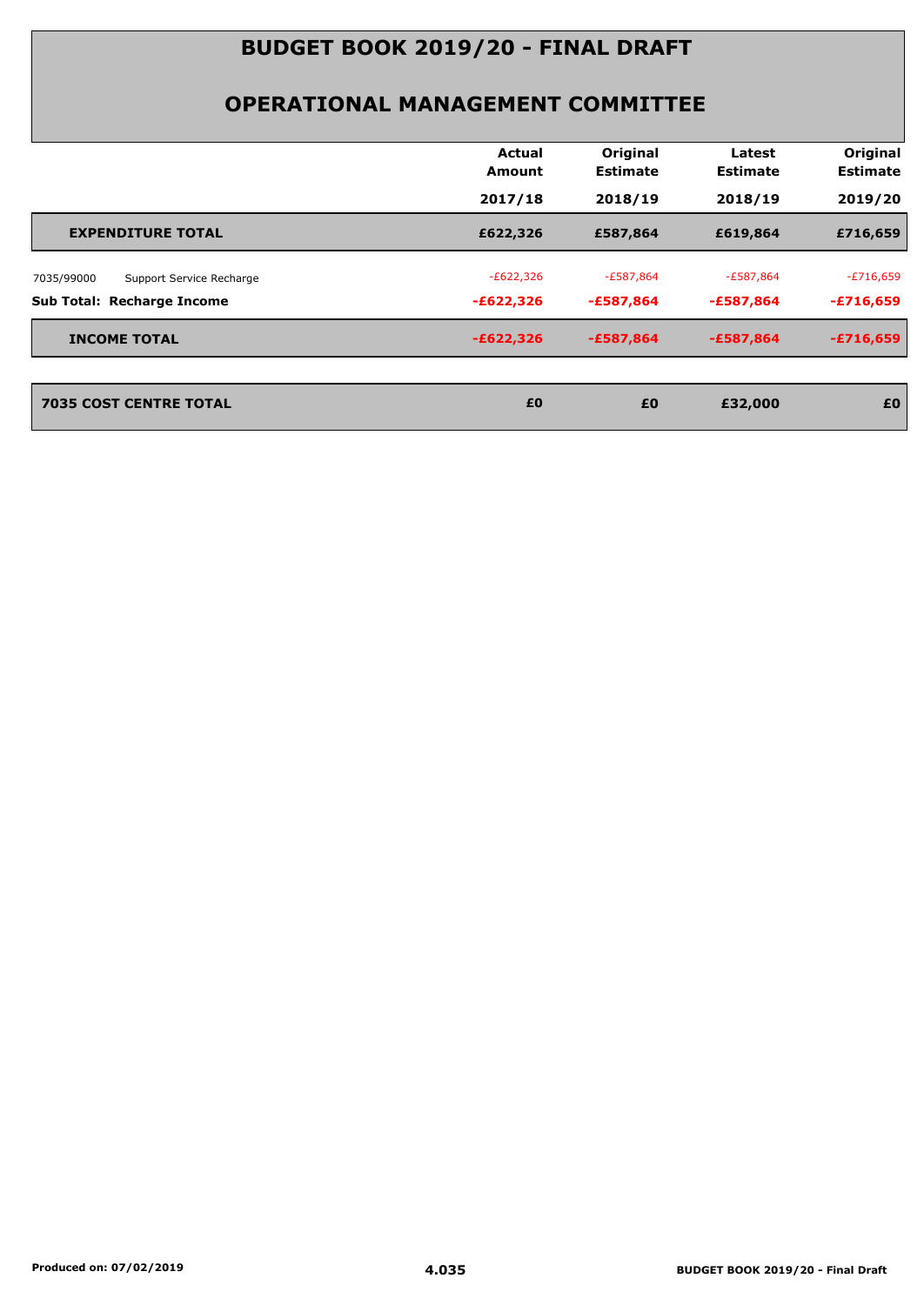|            |                                                       | <b>Actual</b><br>Amount | Original<br><b>Estimate</b> | Latest<br><b>Estimate</b> | Original<br><b>Estimate</b> |
|------------|-------------------------------------------------------|-------------------------|-----------------------------|---------------------------|-----------------------------|
|            |                                                       | 2017/18                 | 2018/19                     | 2018/19                   | 2019/20                     |
|            | <b>COST CENTRE: 7075 Customer Services Attendants</b> |                         |                             |                           |                             |
| 7075/10000 | Salaries - Basic Pay                                  | £40,869                 | £39,972                     | £39,972                   | £41,188                     |
| 7075/10021 | Salaries - Overtime (1.0)                             | £2,076                  | £4,783                      | £4,783                    | £4,783                      |
| 7075/10022 | Salaries - Overtime (1.5)                             | £2,654                  | £4,600                      | £4,600                    | £4,600                      |
| 7075/10023 | Salaries - Overtime (2.0)                             | £845                    | £1,655                      | £1,655                    | £1,655                      |
| 7075/10026 | Salaries - OT Unsocial Hours                          | £0                      | £165                        | £165                      | £165                        |
| 7075/10027 | Salaries - Overtime (Time + 1/3)                      | £1,238                  | £0                          | £0                        | £0                          |
| 7075/10043 | Salaries - Paternity Pay Costs                        | £218                    | £0                          | £0                        | £0                          |
| 7075/11000 | National Insurance                                    | £3,203                  | £2,136                      | £2,136                    | £2,304                      |
| 7075/12000 | Pension Costs (Employer Contrbtn)                     | £5,298                  | £3,122                      | £3,122                    | £3,217                      |
| 7075/12001 | Pension - Deficit Reduction Costs                     | £4,083                  | £2,191                      | £2,191                    | £2,175                      |
| 7075/12021 | Actuarial Valn Adjustments (3 year)                   | $-E503$                 | $-E472$                     | $-E472$                   | $-E589$                     |
| 7075/12022 | Actuarial Valn Def Redcnt Adj (3 year)                | $-E27$                  | £0                          | £0                        | £0                          |
| 7075/12099 | IAS 19 Adjustments                                    | £2,315                  | £0                          | £0                        | £0                          |
| 7075/14001 | First Aid Allowance                                   | £26                     | £0                          | £0                        | £0                          |
| 7075/18100 | Insurance - Employers Liability                       | £278                    | £342                        | £342                      | £278                        |
|            | <b>Sub Total: Employees</b>                           | £62,573                 | £58,494                     | £58,494                   | £59,776                     |
| 7075/34001 | Oth Public Trspt Csts - Offcrs                        | £8                      | £0                          | £0                        | £0                          |
| 7075/35001 | Car Mileage Allowance                                 | £468                    | £1,400                      | £1,400                    | £1,400                      |
|            | <b>Sub Total: Transport Related Expenses</b>          | £476                    | £1,400                      | £1,400                    | £1,400                      |
| 7075/43000 | Postage                                               | £11                     | £0                          | £0                        | £0                          |
| 7075/43103 | Mobile Phones - Calls/Rental                          | £21                     | £79                         | £79                       | £79                         |
| 7075/46106 | Insurance - Public Liability                          | £783                    | £783                        | £783                      | £783                        |
|            | <b>Sub Total: Supplies and Services</b>               | £816                    | £862                        | £862                      | £862                        |
|            | <b>EXPENDITURE TOTAL</b>                              | £63,864                 | £60,756                     | £60,756                   | £62,038                     |
| 7075/99000 | Support Service Recharge                              | $-E63,864$              | $-£60,756$                  | $-E60,756$                | $-E62,038$                  |
|            | Sub Total: Recharge Income                            | $-£63,864$              | $-£60,756$                  | $-£60,756$                | $-£62,038$                  |
|            |                                                       |                         |                             |                           |                             |
|            | <b>INCOME TOTAL</b>                                   | $-£63,864$              | $-£60,756$                  | $-£60,756$                | $-£62,038$                  |
|            | 7075 COST CENTRE TOTAL                                | £0                      | £0                          | £0                        | £0                          |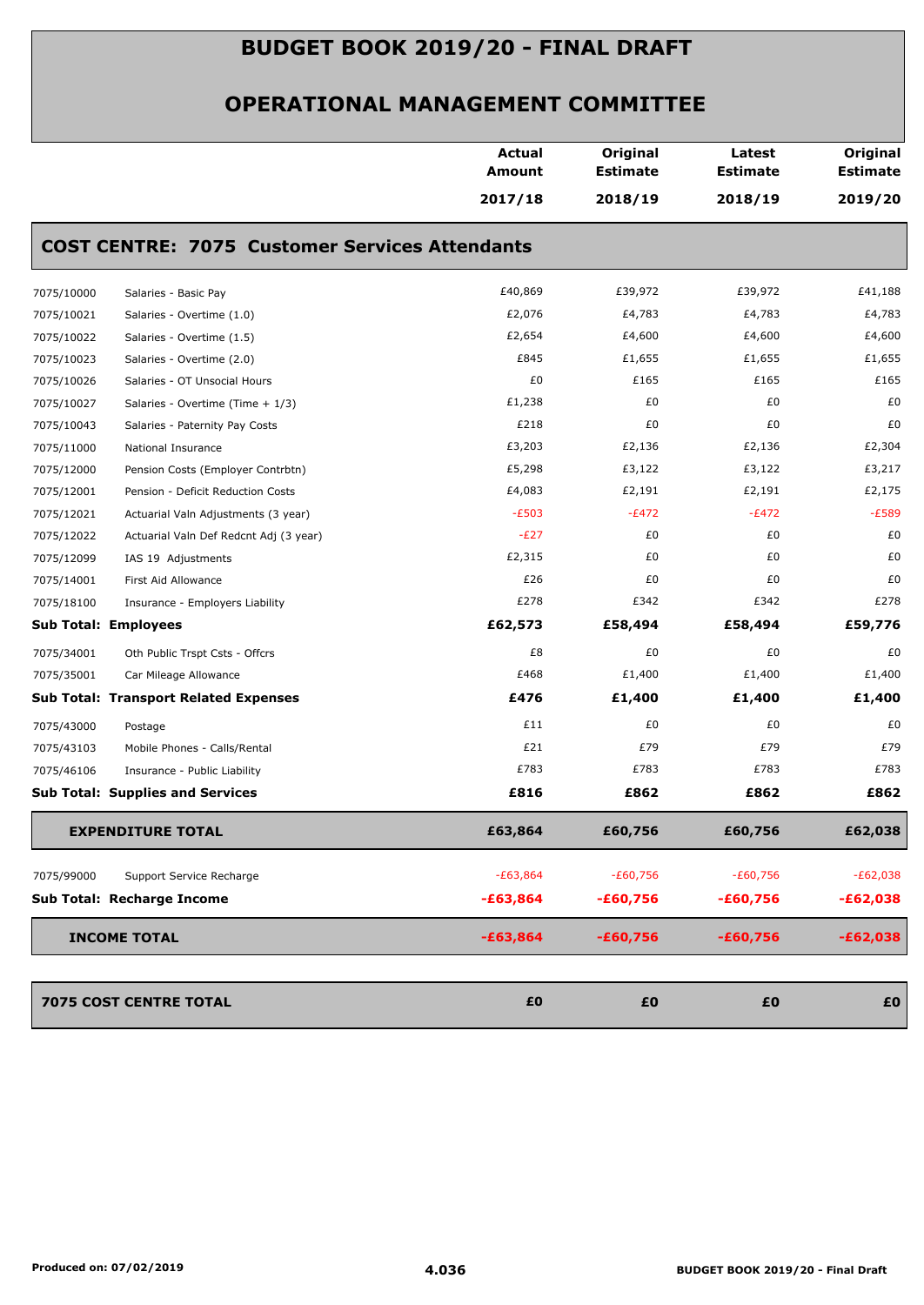|            |                                                       | <b>Actual</b><br><b>Amount</b> | Original<br><b>Estimate</b> | Latest<br><b>Estimate</b> | Original<br><b>Estimate</b> |
|------------|-------------------------------------------------------|--------------------------------|-----------------------------|---------------------------|-----------------------------|
|            |                                                       | 2017/18                        | 2018/19                     | 2018/19                   | 2019/20                     |
|            | <b>COST CENTRE: 7132 Customer Services Assistants</b> |                                |                             |                           |                             |
| 7132/10000 | Salaries - Basic Pay                                  | £104,735                       | £83,539                     | £83,539                   | £87,954                     |
| 7132/10021 | Salaries - Overtime (1.0)                             | £4,504                         | £0                          | £0                        | £0                          |
| 7132/10022 | Salaries - Overtime (1.5)                             | £210                           | £0                          | £0                        | £0                          |
| 7132/10023 | Salaries - Overtime (2.0)                             | £298                           | £0                          | £0                        | £0                          |
| 7132/10041 | Salaries - Sickness Pay                               | £53                            | £0                          | £0                        | £0                          |
| 7132/10098 | IFRS - Accrued Annual/Flexi Leave Adj                 | £79                            | £0                          | £0                        | £0                          |
| 7132/11000 | National Insurance                                    | £7,979                         | £4,934                      | £4,934                    | £5,474                      |
| 7132/12000 | Pension Costs (Employer Contrbtn)                     | £15,362                        | £10,054                     | £10,054                   | £10,568                     |
| 7132/12001 | Pension - Deficit Reduction Costs                     | £11,839                        | £6,999                      | £6,999                    | £7,082                      |
| 7132/12021 | Actuarial Valn Adjustments (3 year)                   | $-E1,459$                      | $-E1,509$                   | $-E1,509$                 | $-E1,918$                   |
| 7132/12022 | Actuarial Valn Def Redcnt Adj (3 year)                | $-E79$                         | £0                          | £0                        | £0                          |
| 7132/12099 | IAS 19 Adjustments                                    | £6,711                         | £0                          | £0                        | £0                          |
| 7132/14001 | First Aid Allowance                                   | £26                            | £0                          | £0                        | £0                          |
| 7132/18100 | Insurance - Employers Liability                       | £657                           | £808                        | £808                      | £657                        |
|            | <b>Sub Total: Employees</b>                           | £150,915                       | £104,825                    | £104,825                  | £109,817                    |
| 7132/34001 | Oth Public Trspt Csts - Offcrs                        | £0                             | £200                        | £200                      | £200                        |
|            | <b>Sub Total: Transport Related Expenses</b>          | £0                             | £200                        | £200                      | £200                        |
| 7132/40100 | Purchase of Equipment                                 | £5                             | £400                        | £400                      | £400                        |
| 7132/42000 | Printing                                              | £1,275                         | £750                        | £750                      | £750                        |
| 7132/42200 | Stationery                                            | £173                           | £2,000                      | £2,000                    | £2,000                      |
| 7132/43000 | Postage                                               | £673                           | £454                        | £454                      | £454                        |
| 7132/43001 | Franking Machine Rentals                              | £853                           | £700                        | £700                      | £700                        |
| 7132/46106 | Insurance - Public Liability                          | £1,851                         | £1,851                      | £1,851                    | £1,851                      |
|            | <b>Sub Total: Supplies and Services</b>               | £4,829                         | £6,155                      | £6,155                    | £6,155                      |
| 7132/70101 | SS - Accountancy Services                             | £5,126                         | £4,991                      | £4,991                    | £5,064                      |
| 7132/70102 | SS - Finance Administration                           | £776                           | £632                        | £632                      | £642                        |
| 7132/70103 | SS - Internal Audit                                   | £112                           | £132                        | £132                      | £0                          |
| 7132/70200 | SS - Computer Services                                | £19,114                        | £17,791                     | £17,791                   | £21,935                     |
| 7132/70300 | SS - Human Resources                                  | £6,074                         | £5,994                      | £5,994                    | £6,058                      |
| 7132/70301 | SS - Payroll Administration                           | £558                           | £564                        | £564                      | £564                        |
| 7132/70400 | SS - Property Management Team                         | £3,692                         | £4,224                      | £4,224                    | £4,705                      |
| 7132/70500 | SS - Accommodation - Town Hall                        | £110,241                       | £38,642                     | £38,642                   | £36,737                     |
| 7132/75403 | SM - Corporate Safety                                 | £945                           | £1,010                      | £1,010                    | £1,010                      |
|            | <b>Sub Total: Support Services</b>                    | £146,638                       | £73,980                     | £73,980                   | £76,715                     |
|            | <b>EXPENDITURE TOTAL</b>                              | £302,382                       | £185,160                    | £185,160                  | £192,887                    |
| 7132/99000 | Support Service Recharge                              | $-E302,382$                    | $-£185,160$                 | $-£185,160$               | $-E192,887$                 |
|            | Sub Total: Recharge Income                            | $-£302,382$                    | $-£185,160$                 | $-£185,160$               | $-£192,887$                 |
|            | <b>INCOME TOTAL</b>                                   | $-£302,382$                    | $-£185,160$                 | $-£185,160$               | $-£192,887$                 |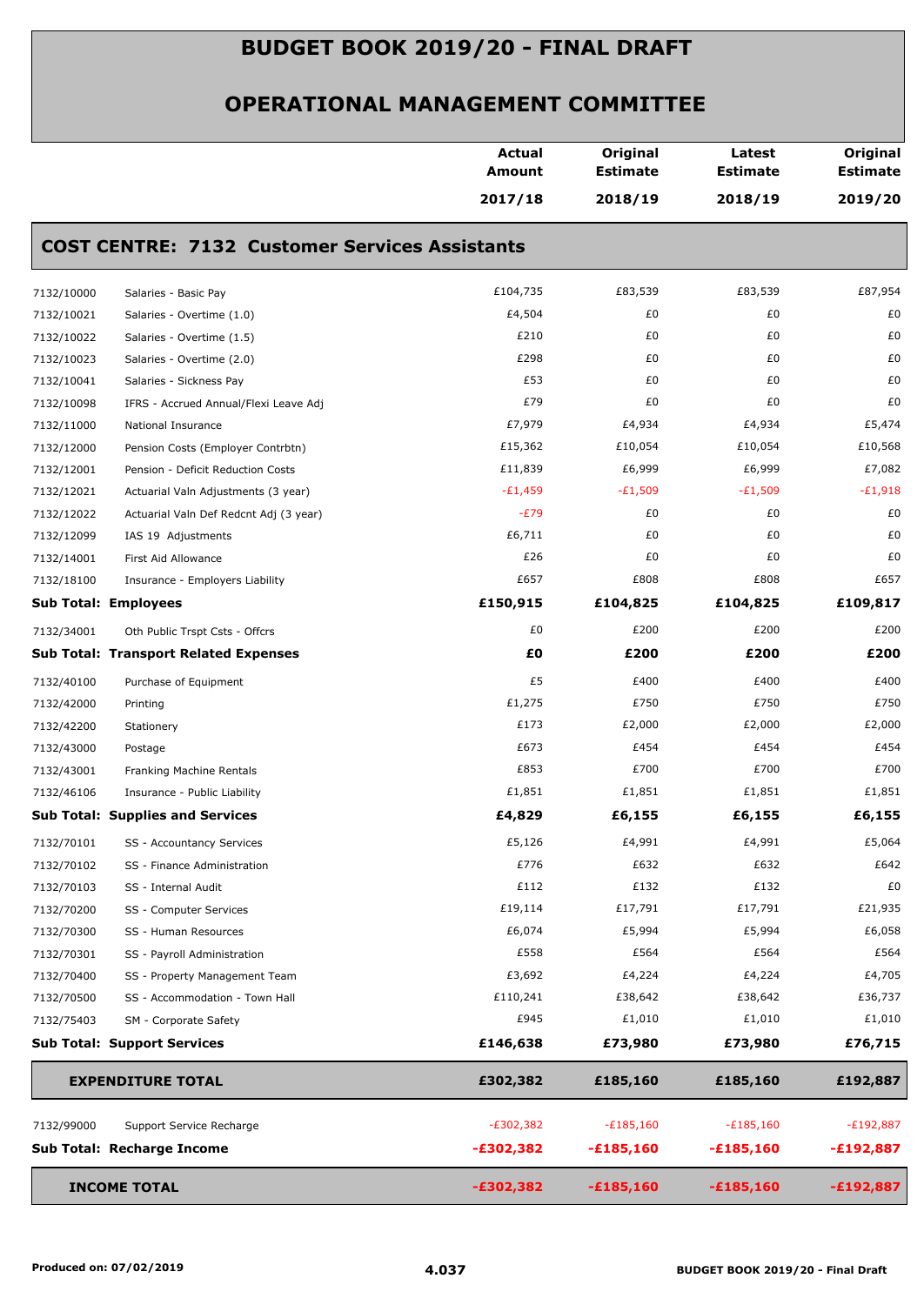|                               | <b>Actual</b><br>Amount | Original<br><b>Estimate</b> | Latest<br><b>Estimate</b> | Original<br><b>Estimate</b> |
|-------------------------------|-------------------------|-----------------------------|---------------------------|-----------------------------|
|                               | 2017/18                 | 2018/19                     | 2018/19                   | 2019/20                     |
| <b>7132 COST CENTRE TOTAL</b> | £0                      | £0                          | £0                        | £0                          |
|                               |                         |                             |                           |                             |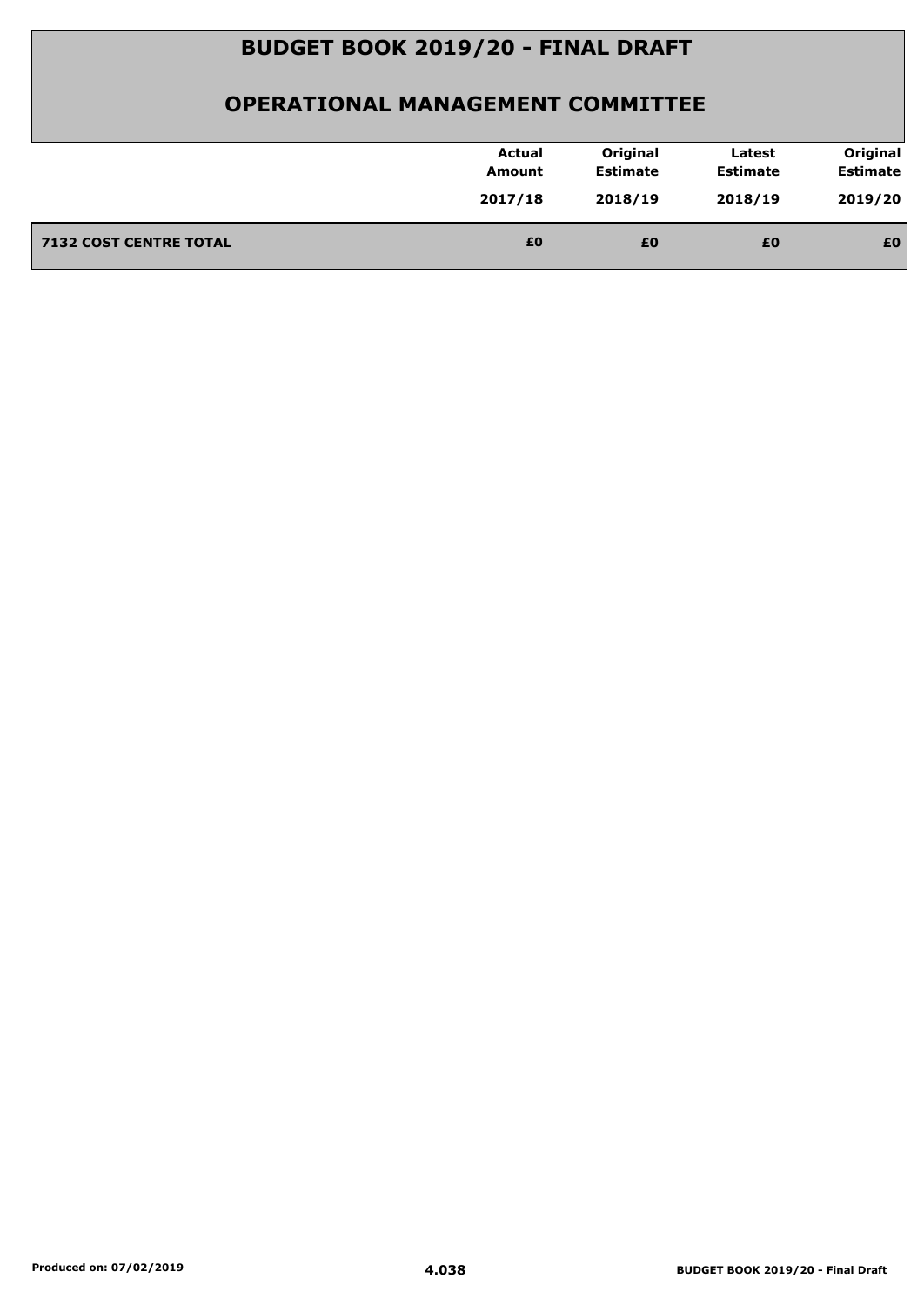|            |                                                        | <b>Actual</b><br><b>Amount</b> | Original<br><b>Estimate</b> | Latest<br><b>Estimate</b> | Original<br><b>Estimate</b> |
|------------|--------------------------------------------------------|--------------------------------|-----------------------------|---------------------------|-----------------------------|
|            |                                                        | 2017/18                        | 2018/19                     | 2018/19                   | 2019/20                     |
|            | <b>COST CENTRE: 7170 Customer Services Specialists</b> |                                |                             |                           |                             |
| 7170/10000 | Salaries - Basic Pay                                   | £235,584                       | £264,925                    | £264,925                  | £257,637                    |
| 7170/10021 | Salaries - Overtime (1.0)                              | £73                            | £0                          | £0                        | £0                          |
| 7170/10022 | Salaries - Overtime (1.5)                              | £71                            | £0                          | £0                        | £0                          |
| 7170/10041 | Salaries - Sickness Pay                                | £2,371                         | £0                          | £0                        | £0                          |
| 7170/10071 | Salaries - Honorarium                                  | £4,406                         | £0                          | £0                        | £0                          |
| 7170/10098 | IFRS - Accrued Annual/Flexi Leave Adj                  | $-E12$                         | £0                          | £0                        | £0                          |
| 7170/11000 | National Insurance                                     | £16,217                        | £20,776                     | £20,776                   | £20,908                     |
| 7170/12000 | Pension Costs (Employer Contrbtn)                      | £23,631                        | £28,088                     | £28,088                   | £26,289                     |
| 7170/12001 | Pension - Deficit Reduction Costs                      | £18,212                        | £17,632                     | £17,632                   | £17,662                     |
| 7170/12021 | Actuarial Valn Adjustments (3 year)                    | $-E2,244$                      | $-E3,802$                   | $-E3,802$                 | $-E4,784$                   |
| 7170/12022 | Actuarial Valn Def Redcnt Adj (3 year)                 | $-E122$                        | £0                          | £0                        | £0                          |
| 7170/12099 | IAS 19 Adjustments                                     | £10,324                        | £0                          | £0                        | £0                          |
| 7170/17002 | <b>Staff Development Training</b>                      | £0                             | £300                        | £300                      | £300                        |
| 7170/17010 | Training Costs - Apprentice Levy funded                | £4,582                         | £0                          | £0                        | £0                          |
| 7170/18100 | Insurance - Employers Liability                        | £1,987                         | £2,444                      | £2,444                    | £1,987                      |
|            | <b>Sub Total: Employees</b>                            | £315,080                       | £330,363                    | £330,363                  | £319,999                    |
| 7170/34001 | Oth Public Trspt Csts - Offcrs                         | £96                            | £74                         | £74                       | £74                         |
| 7170/35001 | Car Mileage Allowance                                  | £0                             | £800                        | £800                      | £800                        |
|            | <b>Sub Total: Transport Related Expenses</b>           | £96                            | £874                        | £874                      | £874                        |
| 7170/40300 | Purchase of Furniture                                  | £282                           | £500                        | £500                      | £500                        |
| 7170/42000 | Printing                                               | £0                             | £100                        | £100                      | £100                        |
| 7170/42101 | Photocopying Charges                                   | £534                           | £999                        | £999                      | £999                        |
| 7170/42200 | Stationery                                             | £1,306                         | £1,500                      | £1,500                    | £1,500                      |
| 7170/42303 | Other Office Expenses                                  | £0                             | £500                        | £500                      | £500                        |
| 7170/43000 | Postage                                                | £61                            | £73                         | £73                       | £73                         |
| 7170/43503 | Computer - Program Licnce Chgs                         | £0                             | £5,000                      | £500                      | £500                        |
| 7170/43600 | Computer Mtce - Contract                               | £0                             | £173                        | £173                      | £173                        |
| 7170/46106 | Insurance - Public Liability                           | £5,598                         | £5,598                      | £5,598                    | £5,598                      |
| 7170/46200 | Advertising                                            | £202                           | £600                        | £600                      | £600                        |
|            | <b>Sub Total: Supplies and Services</b>                | £7,984                         | £15,043                     | £10,543                   | £10,543                     |
| 7170/70101 | SS - Accountancy Services                              | £11,931                        | £11,706                     | £11,706                   | £11,852                     |
| 7170/70102 | SS - Finance Administration                            | £280                           | £228                        | £228                      | £232                        |
| 7170/70200 | SS - Computer Services                                 | £55,011                        | £50,893                     | £50,893                   | £62,749                     |
| 7170/70300 | SS - Human Resources                                   | £11,538                        | £11,370                     | £11,370                   | £11,491                     |
| 7170/70301 | SS - Payroll Administration                            | £1,044                         | £1,058                      | £1,058                    | £1,058                      |
| 7170/70400 | SS - Property Management Team                          | £2,839                         | £3,248                      | £3,248                    | £3,618                      |
| 7170/70500 | SS - Accommodation - Town Hall                         | £84,772                        | £29,715                     | £29,715                   | £28,250                     |
| 7170/75403 | SM - Corporate Safety                                  | £1,795                         | £1,915                      | £1,915                    | £1,915                      |
|            | <b>Sub Total: Support Services</b>                     | £169,210                       | £110,133                    | £110,133                  | £121,165                    |
|            | <b>EXPENDITURE TOTAL</b>                               | £492,370                       | £456,413                    | £451,913                  | £452,581                    |
| 7170/99000 | Support Service Recharge                               | $-E492,370$                    | $-£456,413$                 | $-£456,413$               | $-E452,581$                 |
|            |                                                        |                                |                             |                           |                             |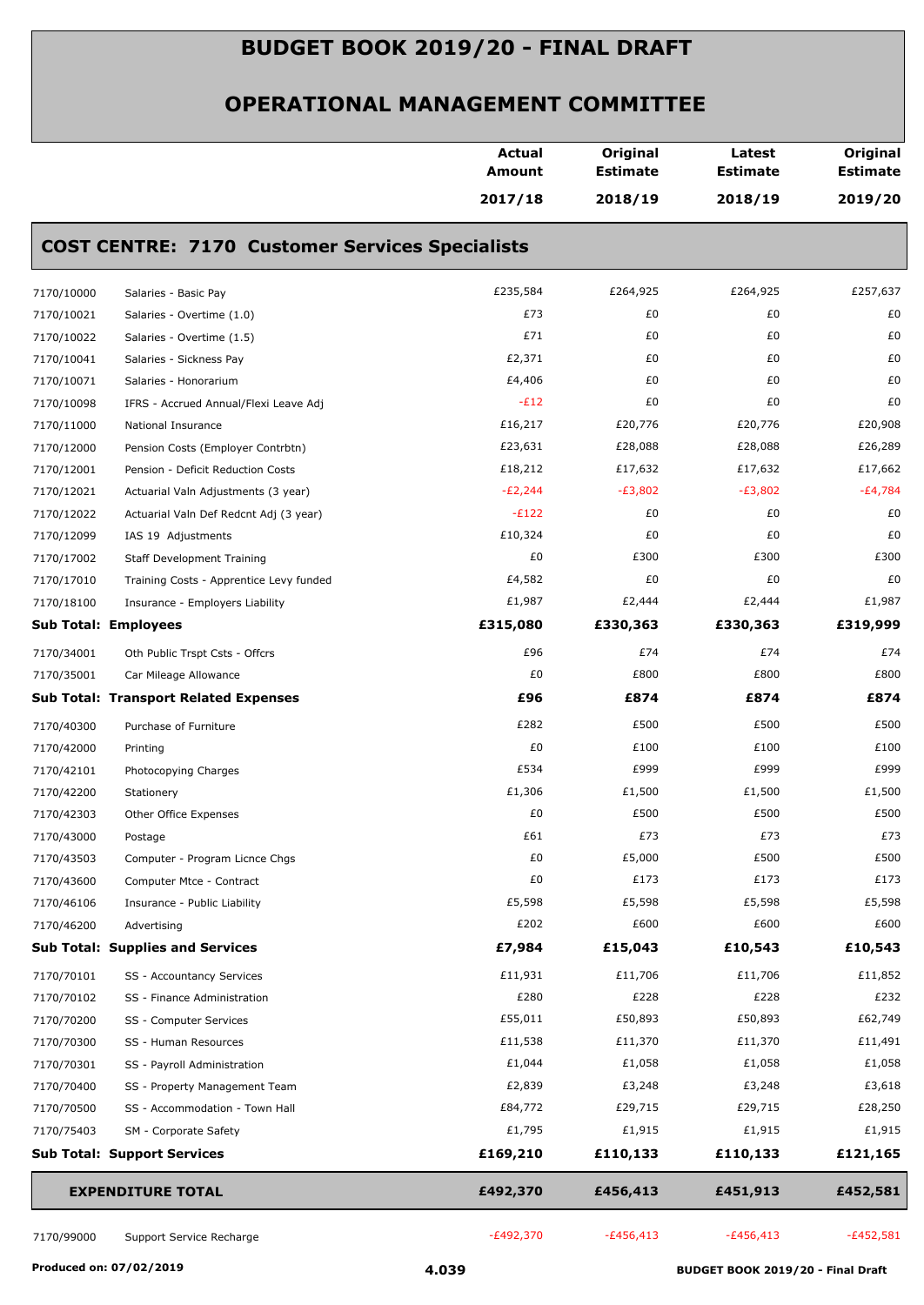|                                   | <b>Actual</b><br>Amount | Original<br><b>Estimate</b> | Latest<br><b>Estimate</b> | Original<br><b>Estimate</b> |
|-----------------------------------|-------------------------|-----------------------------|---------------------------|-----------------------------|
|                                   | 2017/18                 | 2018/19                     | 2018/19                   | 2019/20                     |
| <b>Sub Total: Recharge Income</b> | $-E492,370$             | $-£456,413$                 | $-£456,413$               | $-£452,581$                 |
| <b>INCOME TOTAL</b>               | $-E492,370$             | $-£456,413$                 | $-£456,413$               | $-£452,581$                 |
| <b>7170 COST CENTRE TOTAL</b>     | £0                      | £0                          | $-£4,500$                 | £0                          |
|                                   |                         |                             |                           |                             |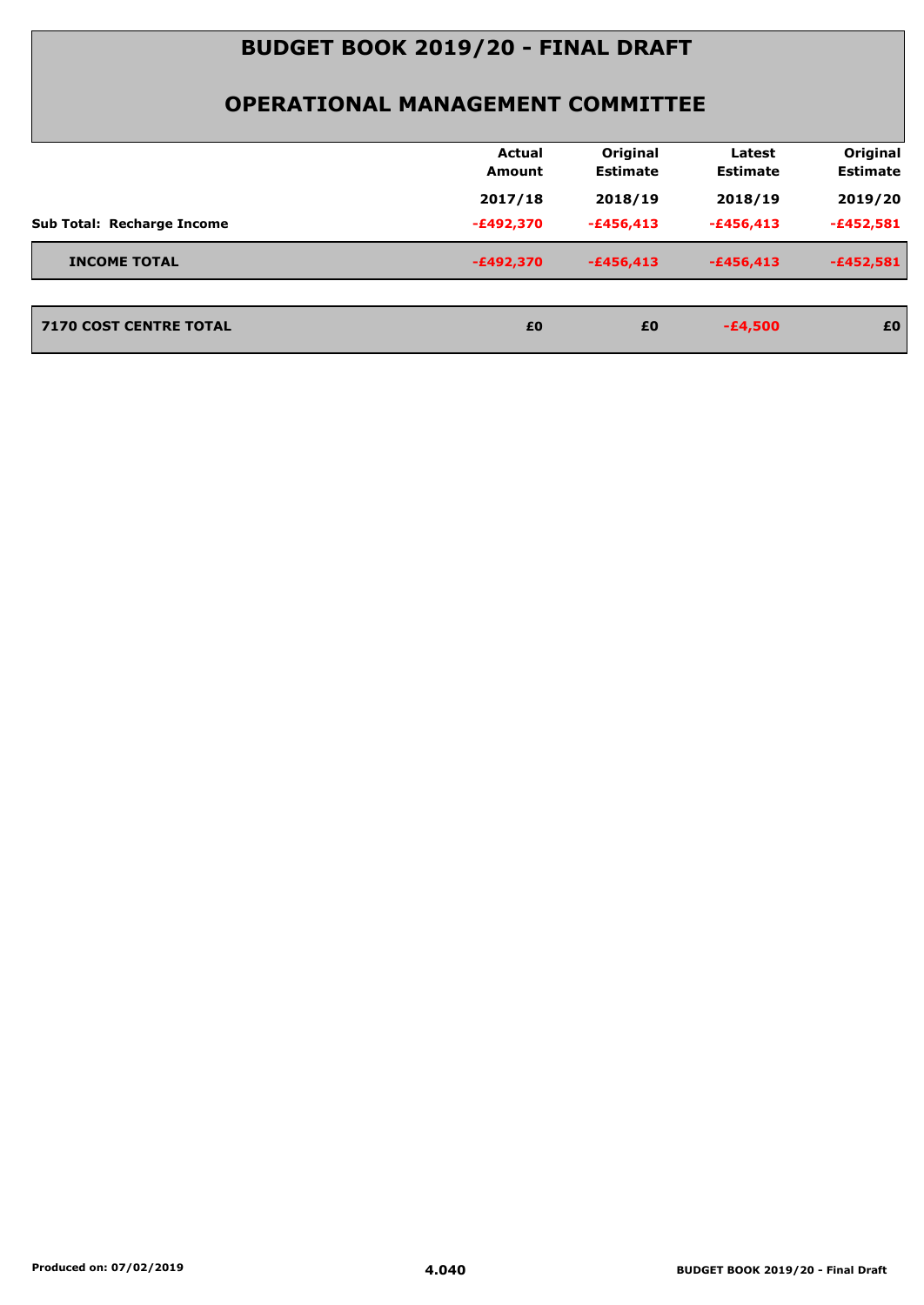|            |                                              | <b>Actual</b><br>Amount<br>2017/18 | Original<br><b>Estimate</b><br>2018/19 | Latest<br><b>Estimate</b><br>2018/19 | Original<br><b>Estimate</b><br>2019/20 |
|------------|----------------------------------------------|------------------------------------|----------------------------------------|--------------------------------------|----------------------------------------|
|            | <b>COST CENTRE: 3280 Coast Protection</b>    |                                    |                                        |                                      |                                        |
| 3280/14001 | First Aid Allowance                          | £26                                | £0                                     | £0                                   | £0                                     |
|            | <b>Sub Total: Employees</b>                  | £26                                | £0                                     | £0                                   | £0                                     |
| 3280/22002 | Other General Repairs and Mtce               | £43,364                            | £55,419                                | £55,419                              | £55,419                                |
|            | <b>Sub Total: Premises Related Expenses</b>  | £43,364                            | £55,419                                | £55,419                              | £55,419                                |
| 3280/34001 | Oth Public Trspt Csts - Offcrs               | £27                                | £0                                     | £0                                   | £0                                     |
| 3280/35000 | <b>Essential User Allowance</b>              | £642                               | £0                                     | £0                                   | £0                                     |
| 3280/35001 | Car Mileage Allowance                        | £233                               | £0                                     | £0                                   | £0                                     |
|            | <b>Sub Total: Transport Related Expenses</b> | £902                               | £0                                     | £Ο                                   | £Ο                                     |
| 3280/43000 | Postage                                      | £210                               | £0                                     | £0                                   | £0                                     |
| 3280/43103 | Mobile Phones - Calls/Rental                 | £21                                | £0                                     | £0                                   | £0                                     |
|            | <b>Sub Total: Supplies and Services</b>      | £231                               | £0                                     | £0                                   | £O                                     |
| 3280/70000 | SS - Chief Executive                         | £0                                 | £1,735                                 | £1,735                               | £1,758                                 |
| 3280/70101 | SS - Accountancy Services                    | £3,269                             | £9,964                                 | £9,964                               | £11,007                                |
| 3280/70102 | SS - Finance Administration                  | £3,049                             | £2,580                                 | £2,580                               | £2,526                                 |
| 3280/70600 | SS - Head of Governance                      | £0                                 | £1,702                                 | £1,702                               | £1,858                                 |
| 3280/70901 | SS - Public Relations                        | £639                               | £526                                   | £526                                 | £537                                   |
| 3280/75504 | SM - Development Services Mgt Team           | £6,205                             | £15,425                                | £15,425                              | £15,639                                |
| 3280/75600 | SM - Technical Services Team                 | £32,466                            | £36,928                                | £36,928                              | £37,818                                |
|            | <b>Sub Total: Support Services</b>           | £45,628                            | £68,860                                | £68,860                              | £71,143                                |
|            | <b>EXPENDITURE TOTAL</b>                     | £90,151                            | £124,279                               | £124,279                             | £126,562                               |
| 3280/91101 | <b>Other Reimbursements</b>                  | $-E5,781$                          | $-E5,419$                              | $-E5,419$                            | $-E5,419$                              |
|            | Sub Total: Oth Grants Rembsmts and Ctbns     | $-£5,781$                          | -£5,419                                | $-£5,419$                            | $-£5,419$                              |
|            | <b>INCOME TOTAL</b>                          | $-£5,781$                          | $-£5,419$                              | $-£5,419$                            | $-£5,419$                              |
|            | 3280 COST CENTRE TOTAL                       | £84,371                            | £118,860                               | £118,860                             | £121,143                               |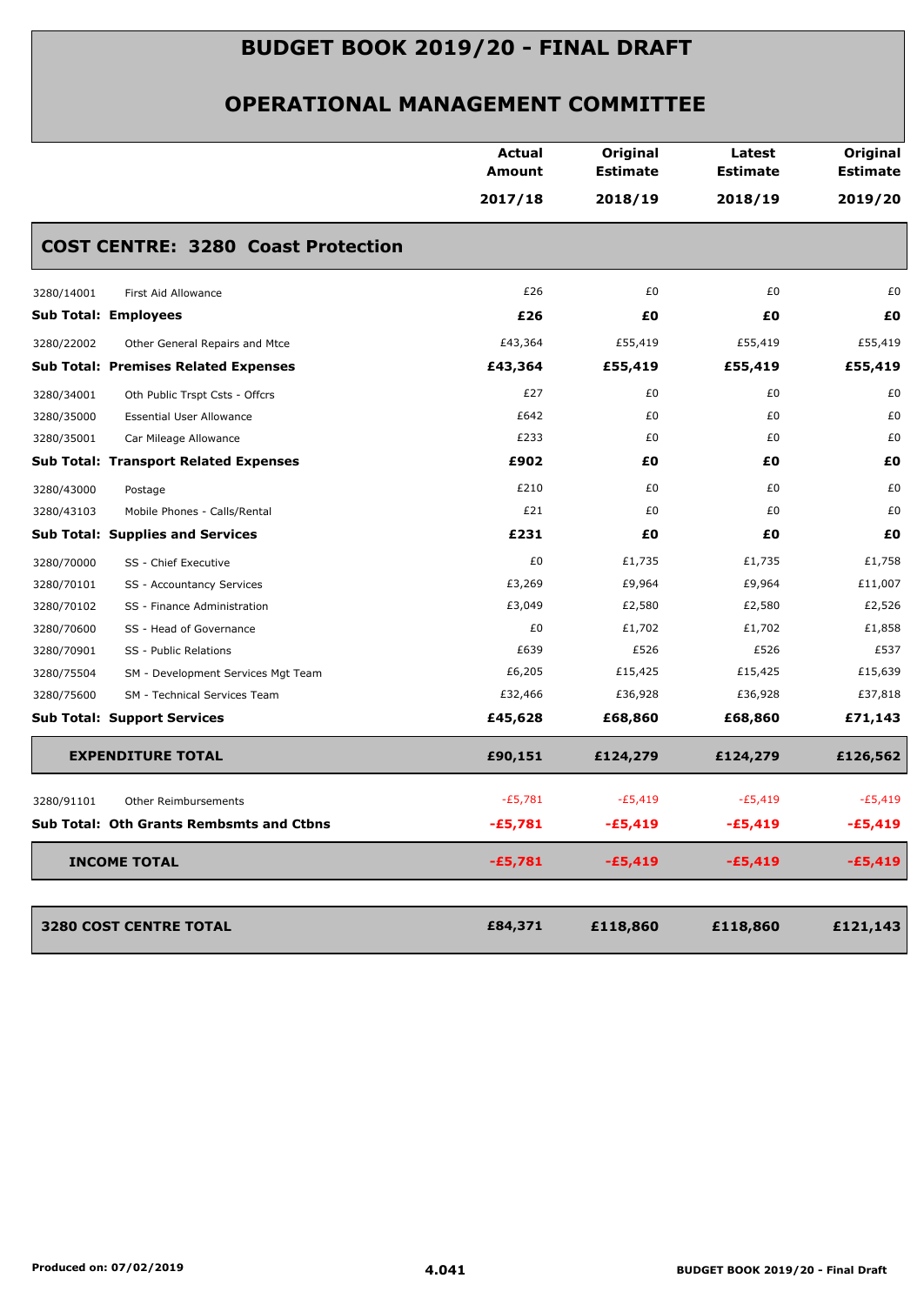|                             |                                              | <b>Actual</b><br><b>Amount</b> | Original<br><b>Estimate</b> | Latest<br><b>Estimate</b> | Original<br><b>Estimate</b> |
|-----------------------------|----------------------------------------------|--------------------------------|-----------------------------|---------------------------|-----------------------------|
|                             |                                              | 2017/18                        | 2018/19                     | 2018/19                   | 2019/20                     |
|                             | <b>COST CENTRE: 3339 Dog Control</b>         |                                |                             |                           |                             |
| 3339/10000                  | Salaries - Basic Pay                         | £32,424                        | £35,830                     | £35,830                   | £36,788                     |
| 3339/10041                  | Salaries - Sickness Pay                      | £1,679                         | £0                          | £0                        | £0                          |
| 3339/10098                  | IFRS - Accrued Annual/Flexi Leave Adj        | £85                            | £0                          | £0                        | £0                          |
| 3339/11000                  | National Insurance                           | £2,464                         | £2,691                      | £2,691                    | £2,823                      |
| 3339/12000                  | Pension Costs (Employer Contrbtn)            | £5,184                         | £5,446                      | £5,446                    | £5,592                      |
| 3339/12001                  | Pension - Deficit Reduction Costs            | £3,995                         | £3,698                      | £3,698                    | £3,685                      |
| 3339/12021                  | Actuarial Valn Adjustments (3 year)          | $-E492$                        | $-E798$                     | $-E798$                   | $-E998$                     |
| 3339/12022                  | Actuarial Valn Def Redcnt Adj (3 year)       | $-E27$                         | £0                          | £0                        | £0                          |
| 3339/12099                  | IAS 19 Adjustments                           | £2,265                         | £0                          | £0                        | £0                          |
| 3339/17004                  | Training Exps - Seminars                     | £0                             | £200                        | £200                      | £200                        |
| 3339/18100                  | Insurance - Employers Liability              | £241                           | £297                        | £297                      | £241                        |
| <b>Sub Total: Employees</b> |                                              | £47,818                        | £47,364                     | £47,364                   | £48,331                     |
| 3339/32000                  | Rech - Vehicle and Plant Costs               | £11,774                        | £12,078                     | £12,078                   | £12,078                     |
|                             | <b>Sub Total: Transport Related Expenses</b> | £11,774                        | £12,078                     | £12,078                   | £12,078                     |
| 3339/40100                  | Purchase of Equipment                        | £0                             | £1,150                      | £1,150                    | £1,150                      |
| 3339/41600                  | Protective Clothing Prchse/Rep               | £277                           | £350                        | £350                      | £350                        |
| 3339/42000                  | Printing                                     | £3,726                         | £1,000                      | £1,000                    | £1,000                      |
| 3339/42101                  | Photocopying Charges                         | £5                             | £10                         | £10                       | £10                         |
| 3339/42200                  | Stationery                                   | £0                             | £50                         | £50                       | £50                         |
| 3339/43000                  | Postage                                      | £2                             | £65                         | £65                       | £65                         |
| 3339/43103                  | Mobile Phones - Calls/Rental                 | £56                            | £54                         | £54                       | £54                         |
| 3339/46020                  | Chip & Pin Card Machine Rental               | £0                             | £350                        | £350                      | £350                        |
| 3339/46106                  | Insurance - Public Liability                 | £680                           | £680                        | £680                      | £680                        |
| 3339/46915                  | Kenneling, Stray & Vet Fees                  | £11,819                        | £12,000                     | £12,000                   | £12,000                     |
| 3339/46916                  | Education & Promotion Initiatives            | £531                           | £500                        | £500                      | £500                        |
| 3339/47110                  | Out of Hours Service                         | £1,927                         | £1,750                      | £1,750                    | £1,750                      |
|                             | <b>Sub Total: Supplies and Services</b>      | £19,022                        | £17,959                     | £17,959                   | £17,959                     |
| 3339/70101                  | SS - Accountancy Services                    | £1,061                         | £1,024                      | £1,024                    | £1,135                      |
| 3339/70102                  | SS - Finance Administration                  | £639                           | £541                        | £541                      | £529                        |
| 3339/70103                  | SS - Internal Audit                          | £329                           | £360                        | £360                      | £0                          |
| 3339/70200                  | SS - Computer Services                       | £6,040                         | £5,647                      | £5,647                    | £6,702                      |
| 3339/70300                  | SS - Human Resources                         | £1,730                         | £1,613                      | £1,613                    | £1,609                      |
| 3339/70301                  | SS - Payroll Administration                  | £402                           | £401                        | £401                      | £307                        |
| 3339/70507                  | SS - Accomm - Snowdon Road Depot             | £860                           | £1,171                      | £1,171                    | £1,130                      |
| 3339/70600                  | SS - Head of Governance                      | £2,872                         | £851                        | £851                      | £929                        |
| 3339/70601                  | SS - Legal Services Team                     | £23,056                        | £13,367                     | £13,367                   | £0                          |
| 3339/70700                  | SS - Insurance & Risk Mgmnt                  | £274                           | £247                        | £247                      | £289                        |
| 3339/70901                  | SS - Public Relations                        | £1,278                         | £1,052                      | £1,052                    | £1,075                      |
| 3339/71100                  | SS - Customer Service Specialists            | £3,061                         | £2,819                      | £2,819                    | £2,817                      |
| 3339/75401                  | SM - Commercial Team                         | £0                             | £981                        | £981                      | £1,011                      |
| 3339/75403                  | SM - Corporate Safety                        | £358                           | £354                        | £354                      | £434                        |
| 3339/75407                  | SM - Operational Services Team               | £22,128                        | £4,384                      | £4,384                    | £4,701                      |
| 3339/75408                  | SM - Public Protection Team                  | £922                           | £6,771                      | £6,771                    | £6,835                      |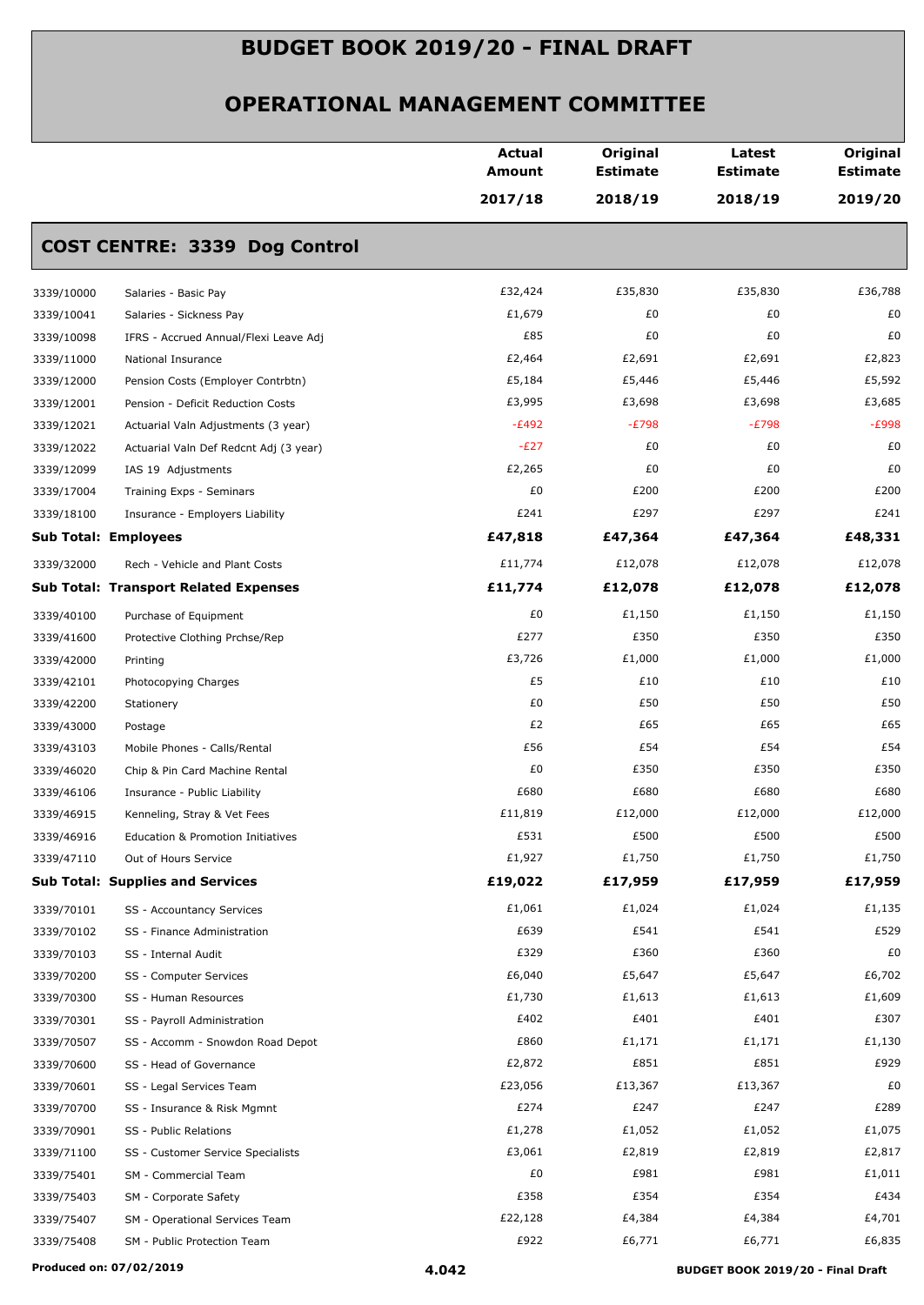|                                                | Actual<br>Amount | Original<br><b>Estimate</b> | Latest<br><b>Estimate</b> | Original<br><b>Estimate</b> |
|------------------------------------------------|------------------|-----------------------------|---------------------------|-----------------------------|
|                                                | 2017/18          | 2018/19                     | 2018/19                   | 2019/20                     |
| <b>Sub Total: Support Services</b>             | £65,010          | £41,583                     | £41,583                   | £29,503                     |
| <b>EXPENDITURE TOTAL</b>                       | £143,624         | £118,984                    | £118,984                  | £107,871                    |
| 3339/92401<br>Other Sales                      | $-E3$            | £0                          | £0                        | £0                          |
| Dog Retrieval Fees<br>3339/93903               | $-E1,266$        | $-E2,000$                   | $-E2,000$                 | $-E2,000$                   |
| Fixed Penalty Dog Notice<br>3339/93909         | $-E200$          | $-E600$                     | $-E600$                   | $-E600$                     |
| <b>Sub Total: Customer and Client Receipts</b> | $-£1,469$        | $-E2,600$                   | $-E2,600$                 | $-E2,600$                   |
| <b>INCOME TOTAL</b>                            | $-£1,469$        | $-E2,600$                   | $-E2,600$                 | $-E2,600$                   |
| 3339 COST CENTRE TOTAL                         | £142,155         | £116,384                    | £116,384                  | £105,271                    |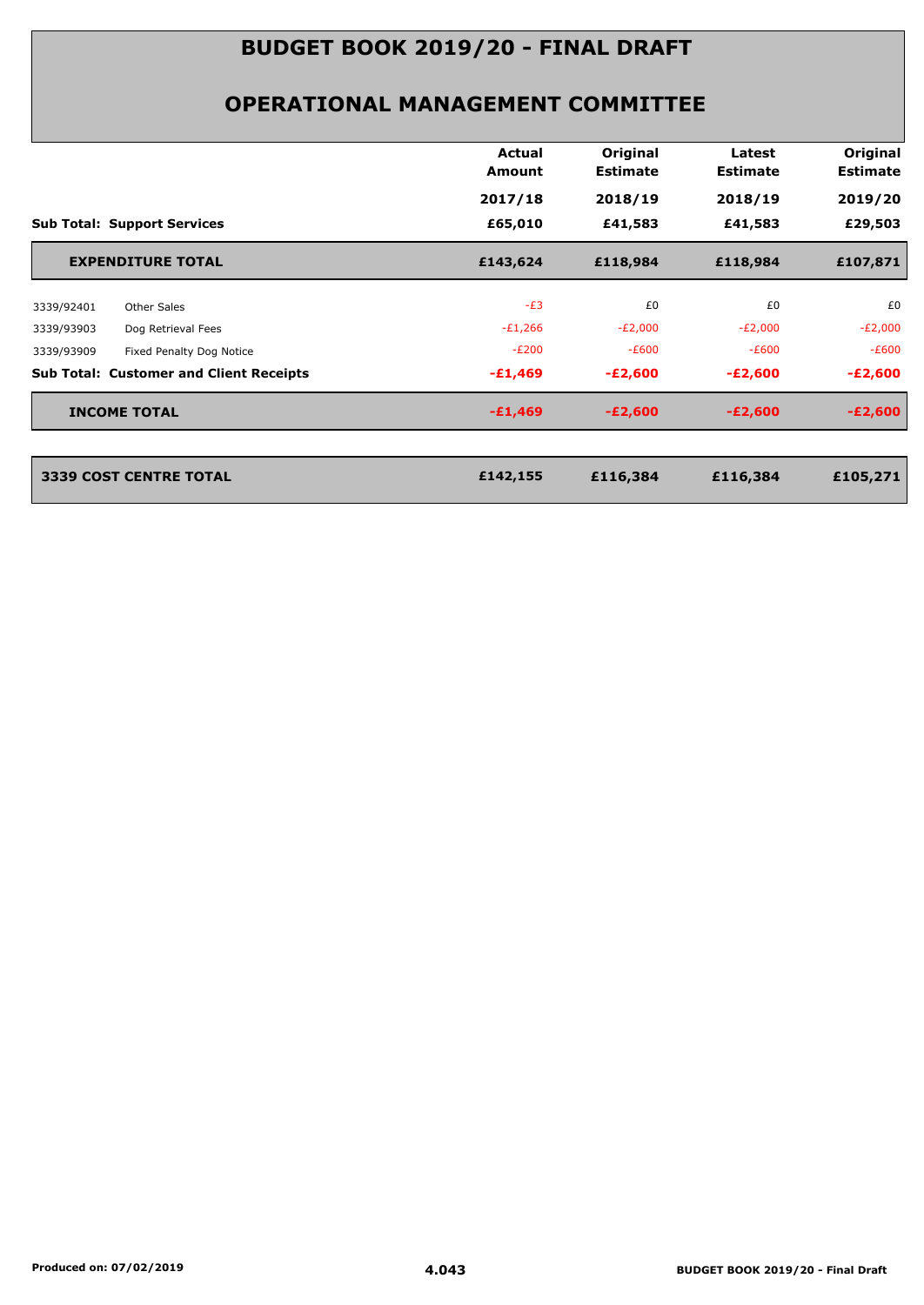|                                                      | <b>Actual</b><br><b>Amount</b> | Original<br><b>Estimate</b> | Latest<br><b>Estimate</b> | Original<br><b>Estimate</b> |
|------------------------------------------------------|--------------------------------|-----------------------------|---------------------------|-----------------------------|
|                                                      | 2017/18                        | 2018/19                     | 2018/19                   | 2019/20                     |
| <b>COST CENTRE: 4200 Footway Lighting</b>            |                                |                             |                           |                             |
| 4200/22002<br>Other General Repairs and Mtce         | £18,344                        | £20,000                     | £20,000                   | £20,000                     |
| 4200/22012<br>Street Lighting - Electricity          | £22,377                        | £21,200                     | £21,200                   | £21,200                     |
| 4200/22015<br><b>Additional Points</b>               | £5,460                         | £3,500                      | £3,500                    | £3,500                      |
| 4200/22023<br><b>Electrical Maintenance Contract</b> | £800                           | £800                        | £800                      | £800                        |
| 4200/22500<br>Electricity                            | £3,564                         | £4,000                      | £4,000                    | £4,000                      |
| <b>Sub Total: Premises Related Expenses</b>          | £50,545                        | £49,500                     | £49,500                   | £49,500                     |
| SS - Accountancy Services<br>4200/70101              | £535                           | £516                        | £516                      | £572                        |
| 4200/70102<br>SS - Finance Administration            | £1,772                         | £1,499                      | £1,499                    | £1,468                      |
| 4200/75600<br>SM - Technical Services Team           | £12,141                        | £12,708                     | £12,708                   | £13,066                     |
| <b>Sub Total: Support Services</b>                   | £14,448                        | £14,723                     | £14,723                   | £15,106                     |
| <b>EXPENDITURE TOTAL</b>                             | £64,993                        | £64,223                     | £64,223                   | £64,606                     |
| <b>INCOME TOTAL</b>                                  | £0                             | £0                          | £0                        | £0                          |
|                                                      |                                |                             |                           |                             |
| <b>4200 COST CENTRE TOTAL</b>                        | £64,993                        | £64,223                     | £64,223                   | £64,606                     |
|                                                      |                                |                             |                           |                             |
|                                                      |                                |                             |                           |                             |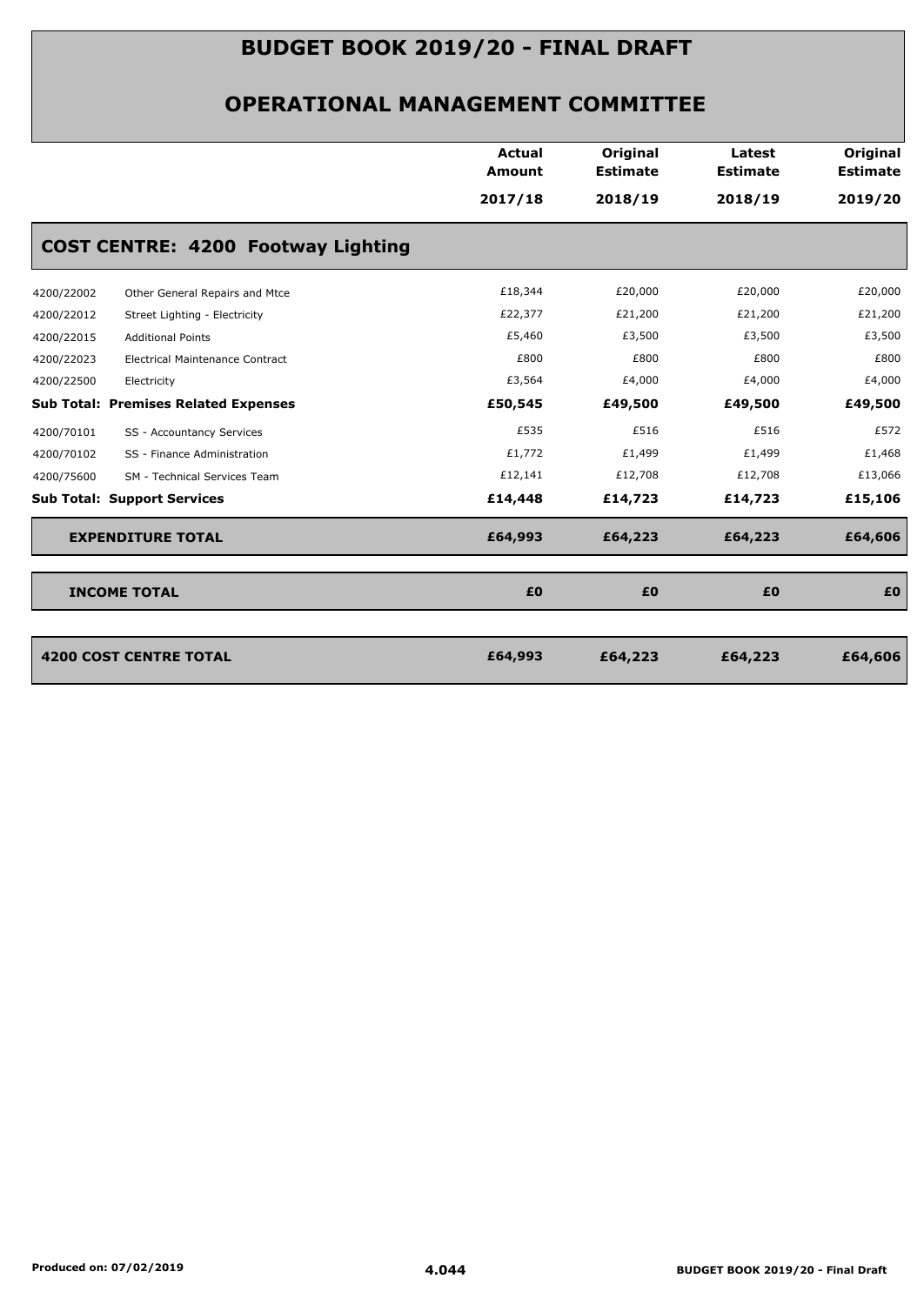|                                              | <b>Actual</b><br><b>Amount</b> | Original<br><b>Estimate</b> | Latest<br><b>Estimate</b> | Original<br><b>Estimate</b> |
|----------------------------------------------|--------------------------------|-----------------------------|---------------------------|-----------------------------|
|                                              | 2017/18                        | 2018/19                     | 2018/19                   | 2019/20                     |
| <b>COST CENTRE: 4411 Bus Shelters</b>        |                                |                             |                           |                             |
| 4411/22001<br>Shelters-Provision/Replacement | £8,962                         | £9,000                      | £9,000                    | £9,000                      |
| 4411/22003<br>Bus Shelters - Parishes        | £2,590                         | £2,590                      | £2,590                    | £2,590                      |
| <b>Sub Total: Premises Related Expenses</b>  | £11,552                        | £11,590                     | £11,590                   | £11,590                     |
| 4411/70101<br>SS - Accountancy Services      | £263                           | £254                        | £254                      | £281                        |
| 4411/70102<br>SS - Finance Administration    | £465                           | £393                        | £393                      | £385                        |
| 4411/70700<br>SS - Insurance & Risk Mgmnt    | £6                             | £5                          | £5                        | £6                          |
| 4411/75309<br>SM - Play & Projects Team      | £1,121                         | £1,026                      | £1,026                    | £1,074                      |
| 4411/75600<br>SM - Technical Services Team   | £5,860                         | £6,618                      | £6,618                    | £6,808                      |
| <b>Sub Total: Support Services</b>           | £7,715                         | £8,296                      | £8,296                    | £8,554                      |
| <b>EXPENDITURE TOTAL</b>                     | £19,267                        | £19,886                     | £19,886                   | £20,144                     |
| <b>INCOME TOTAL</b>                          | £0                             | £0                          | £0                        | £0                          |
| <b>4411 COST CENTRE TOTAL</b>                |                                |                             |                           |                             |
|                                              | £19,267                        | £19,886                     | £19,886                   | £20,144                     |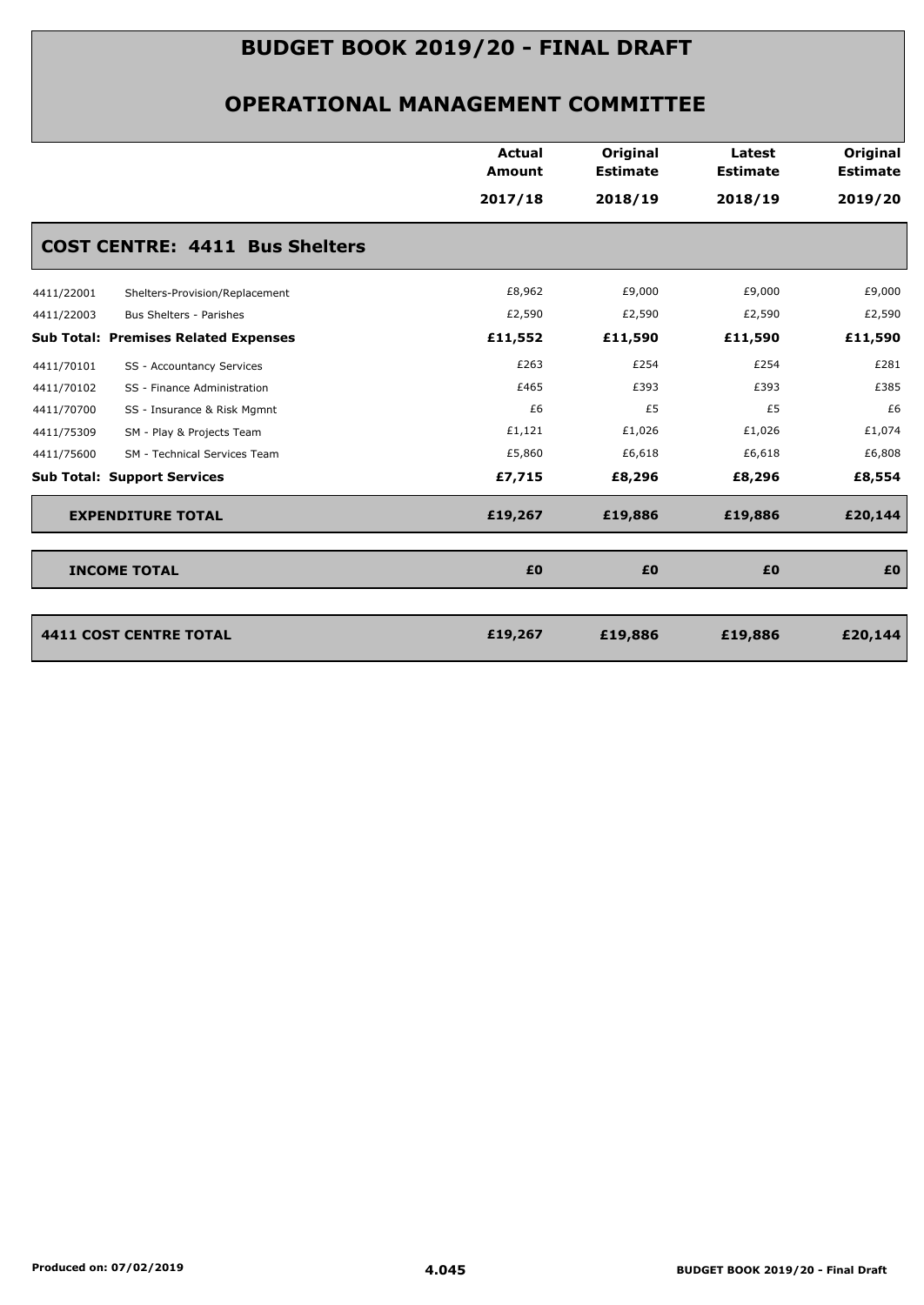|                                                 | <b>Actual</b><br>Amount | Original<br><b>Estimate</b> | Latest<br><b>Estimate</b> | Original<br><b>Estimate</b> |
|-------------------------------------------------|-------------------------|-----------------------------|---------------------------|-----------------------------|
|                                                 | 2017/18                 | 2018/19                     | 2018/19                   | 2019/20                     |
| <b>COST CENTRE: 4400 Concessionary Travel</b>   |                         |                             |                           |                             |
| 4400/71100<br>SS - Customer Service Specialists | £1,136                  | £1,046                      | £1,046                    | £1,045                      |
| <b>Sub Total: Support Services</b>              | £1,136                  | £1,046                      | £1,046                    | £1,045                      |
| <b>EXPENDITURE TOTAL</b>                        | £1,136                  | £1,046                      | £1,046                    | £1,045                      |
| <b>INCOME TOTAL</b>                             | £0                      | £0                          | £0                        | £0                          |
| <b>4400 COST CENTRE TOTAL</b>                   | £1,136                  | £1,046                      | £1,046                    | £1,045                      |
|                                                 |                         |                             |                           |                             |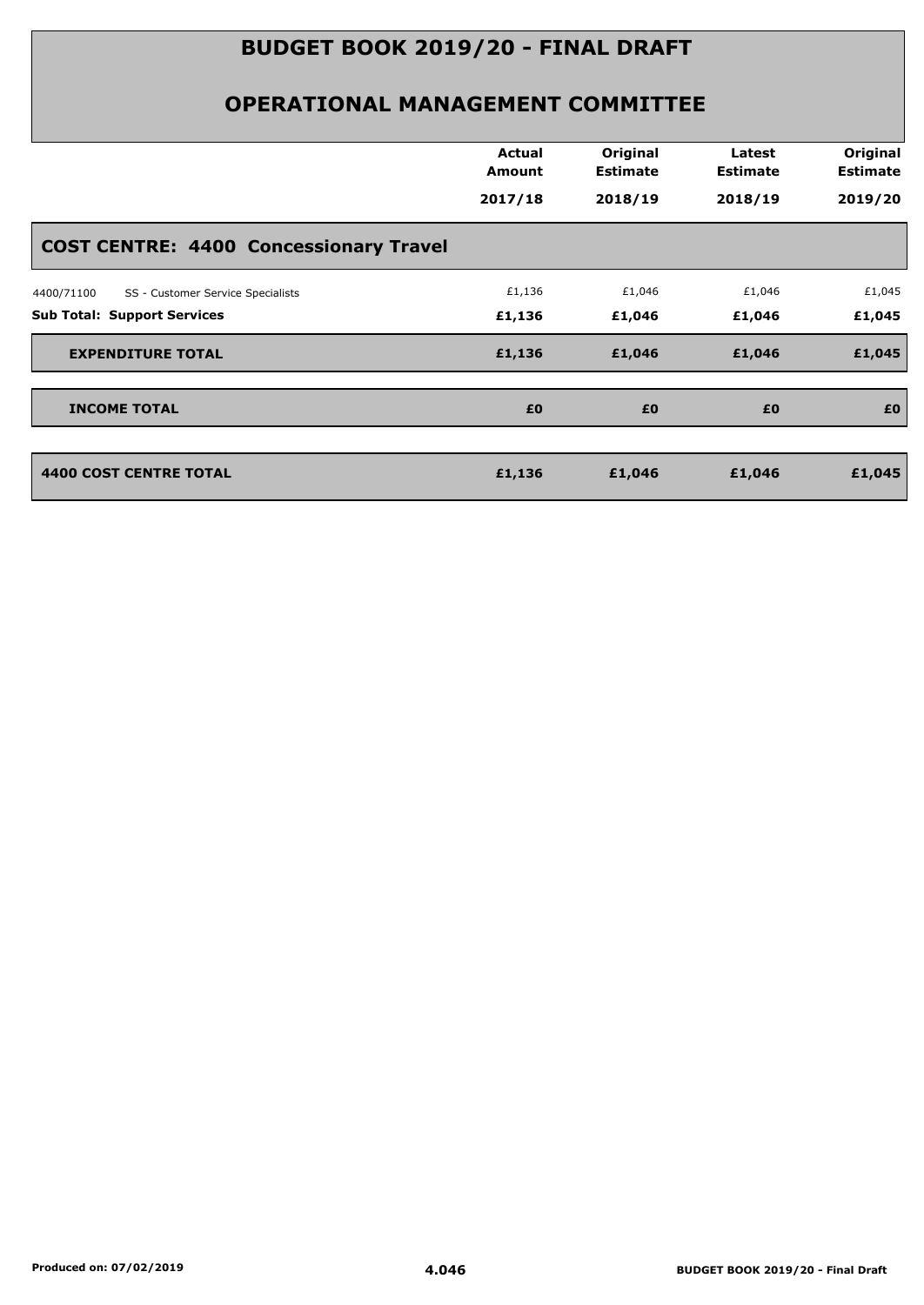| <b>Actual</b>                                     |                             |                           |                             |
|---------------------------------------------------|-----------------------------|---------------------------|-----------------------------|
| <b>Amount</b>                                     | Original<br><b>Estimate</b> | Latest<br><b>Estimate</b> | Original<br><b>Estimate</b> |
| 2017/18                                           | 2018/19                     | 2018/19                   | 2019/20                     |
| <b>COST CENTRE: 4410 Public Transport Support</b> |                             |                           |                             |
| £0                                                | £456                        | £0                        | £0                          |
| £42,500                                           | £0                          | £0                        | £0                          |
| £42,500                                           | £456                        | £0                        | £0                          |
| £263                                              | £254                        | £254                      | £281                        |
| £1,128                                            | £1,209                      | £1,209                    | £1,269                      |
| £1,391                                            | £1,463                      | £1,463                    | £1,550                      |
| £43,891                                           | £1,919                      | £1,463                    | £1,550                      |
| $-E42,500$                                        | £0                          | £0                        | £0                          |
| $-£42,500$                                        | £0                          | £0                        | £0                          |
| $-£42,500$                                        | £0                          | £0                        | £0                          |
| £1,391                                            | £1,919                      | £1,463                    | £1,550                      |
|                                                   |                             |                           |                             |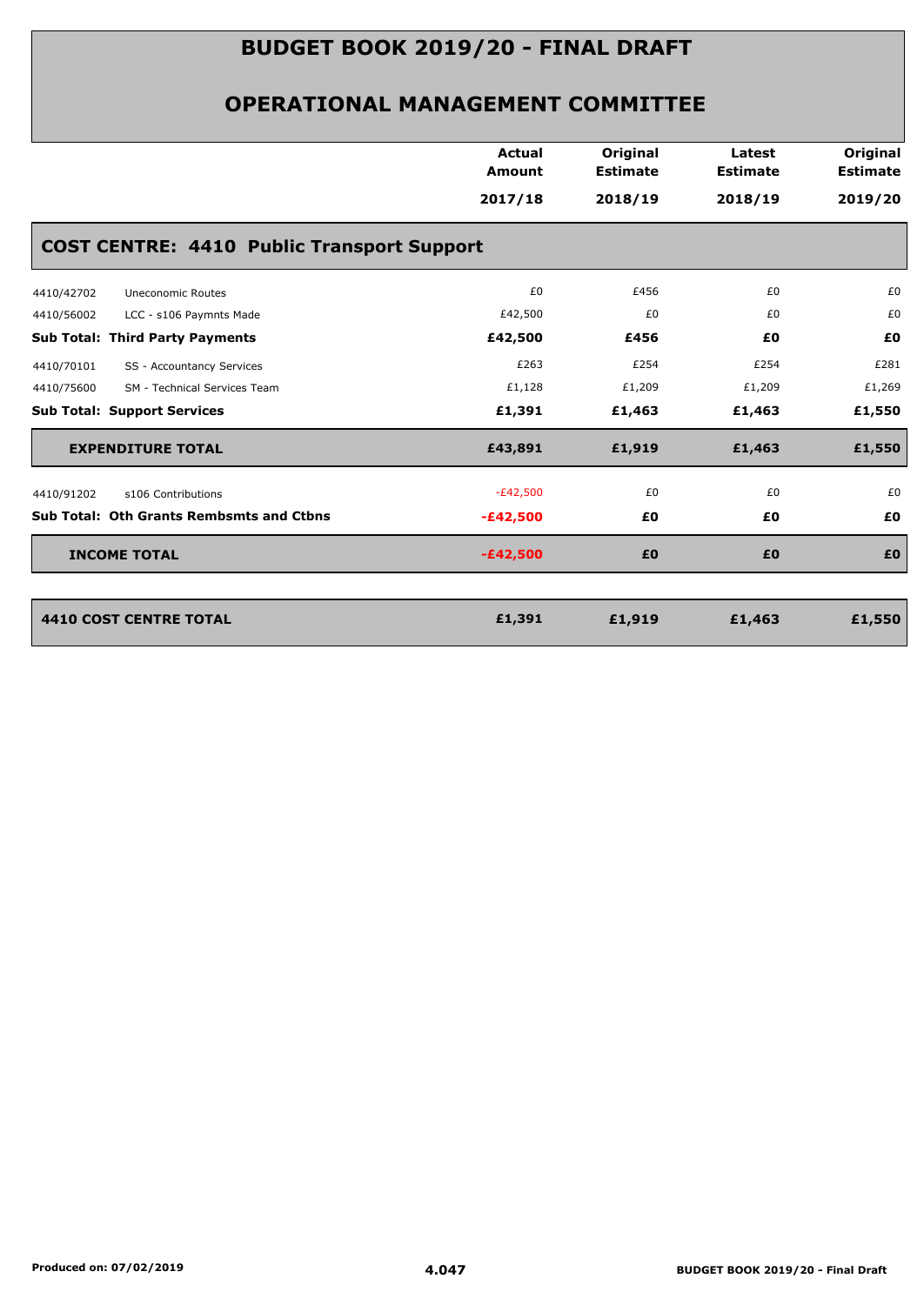|            |                                             | Actual<br>Amount | Original<br><b>Estimate</b> | Latest<br><b>Estimate</b> | Original<br><b>Estimate</b> |
|------------|---------------------------------------------|------------------|-----------------------------|---------------------------|-----------------------------|
|            |                                             | 2017/18          | 2018/19                     | 2018/19                   | 2019/20                     |
|            | <b>COST CENTRE: 2500 Emergency Planning</b> |                  |                             |                           |                             |
| 2500/42303 | Other Office Expenses                       | £812             | £800                        | £800                      | £800                        |
| 2500/46901 | Miscellaneous Expenses                      | £125             | £0                          | £0                        | £0                          |
|            | <b>Sub Total: Supplies and Services</b>     | £937             | £800                        | £800                      | £800                        |
| 2500/58004 | Lancs Police - Emergency Planning           | £885             | £1,000                      | £1,000                    | £1,000                      |
|            | <b>Sub Total: Third Party Payments</b>      | £885             | £1,000                      | £1,000                    | £1,000                      |
| 2500/70102 | SS - Finance Administration                 | £87              | £74                         | £74                       | £72                         |
| 2500/70700 | SS - Insurance & Risk Mgmnt                 | £12,439          | £11,231                     | £11,231                   | £13,113                     |
| 2500/75402 | SM - Environmental Protection Team          | £10,788          | £5,869                      | £5,869                    | £6,149                      |
| 2500/75408 | SM - Public Protection Team                 | £12,224          | £13,543                     | £13,543                   | £13,670                     |
| 2500/75500 | SM - Building Control Team                  | £516             | £493                        | £493                      | £401                        |
| 2500/75501 | SM - Development Management Team            | £984             | £863                        | £863                      | £958                        |
| 2500/75600 | SM - Technical Services Team                | £3,724           | £3,761                      | £3,761                    | £3,844                      |
|            | <b>Sub Total: Support Services</b>          | £40,762          | £35,834                     | £35,834                   | £38,207                     |
|            | <b>EXPENDITURE TOTAL</b>                    | £42,584          | £37,634                     | £37,634                   | £40,007                     |
|            |                                             |                  |                             |                           |                             |
|            | <b>2500 COST CENTRE TOTAL</b>               | £42,584          | £37,634                     | £37,634                   | £40,007                     |
|            |                                             |                  |                             |                           |                             |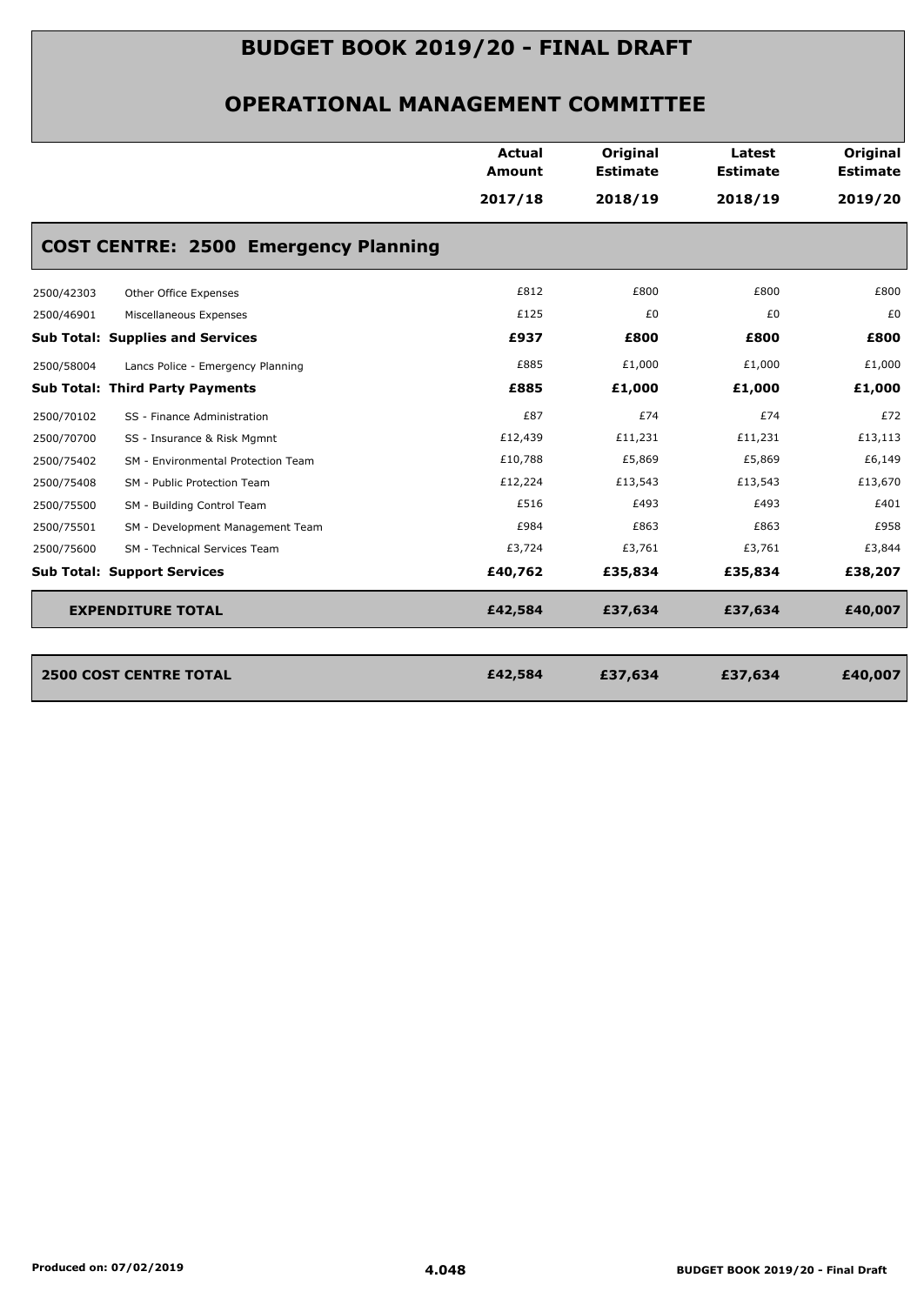|            |                                         | <b>Actual</b><br><b>Amount</b> | Original<br><b>Estimate</b> | Latest<br><b>Estimate</b> | Original<br><b>Estimate</b> |
|------------|-----------------------------------------|--------------------------------|-----------------------------|---------------------------|-----------------------------|
|            |                                         | 2017/18                        | 2018/19                     | 2018/19                   | 2019/20                     |
|            | <b>COST CENTRE: 3117 Drain Clearing</b> |                                |                             |                           |                             |
| 3117/46903 | <b>Contingency Costs</b>                | £160                           | £700                        | £2,700                    | £2,000                      |
|            | <b>Sub Total: Supplies and Services</b> | £160                           | £700                        | £2,700                    | £2,000                      |
| 3117/70101 | SS - Accountancy Services               | £535                           | £516                        | £516                      | £572                        |
| 3117/70102 | SS - Finance Administration             | £29                            | £25                         | £25                       | £24                         |
| 3117/75500 | SM - Building Control Team              | £0                             | £0                          | £0                        | £174                        |
| 3117/75600 | SM - Technical Services Team            | £4,766                         | £4,815                      | £4,815                    | £4,920                      |
|            | <b>Sub Total: Support Services</b>      | £5,330                         | £5,356                      | £5,356                    | £5,690                      |
|            | <b>EXPENDITURE TOTAL</b>                | £5,490                         | £6,056                      | £8,056                    | £7,690                      |
|            |                                         |                                |                             |                           |                             |
|            | 3117 COST CENTRE TOTAL                  | £5,490                         | £6,056                      | £8,056                    | £7,690                      |
|            |                                         |                                |                             |                           |                             |
|            |                                         |                                |                             |                           |                             |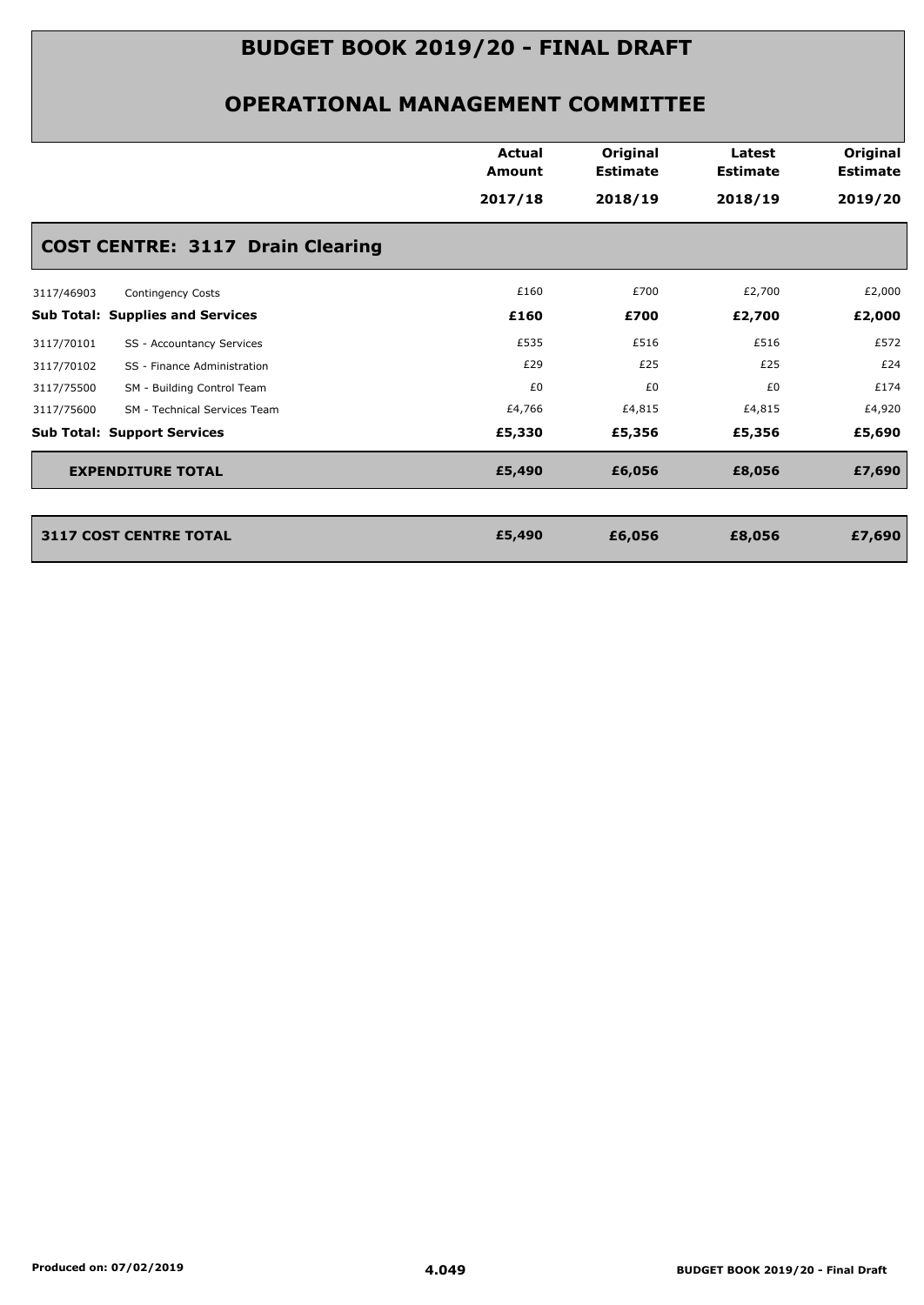|                                              | <b>Actual</b><br><b>Amount</b> | Original<br><b>Estimate</b> | Latest<br><b>Estimate</b> | Original<br><b>Estimate</b> |
|----------------------------------------------|--------------------------------|-----------------------------|---------------------------|-----------------------------|
|                                              | 2017/18                        | 2018/19                     | 2018/19                   | 2019/20                     |
| <b>COST CENTRE: 3338 Pumping Stations</b>    |                                |                             |                           |                             |
| 3338/22002<br>Other General Repairs and Mtce | £10,874                        | £10,757                     | £10,757                   | £10,757                     |
| <b>Sub Total: Premises Related Expenses</b>  | £10,874                        | £10,757                     | £10,757                   | £10,757                     |
| 3338/70101<br>SS - Accountancy Services      | £535                           | £516                        | £516                      | £572                        |
| 3338/70102<br>SS - Finance Administration    | £174                           | £147                        | £147                      | £144                        |
| SS - Insurance & Risk Mgmnt<br>3338/70700    | £30                            | £27                         | £27                       | £32                         |
| SM - Play & Projects Team<br>3338/75309      | £1,121                         | £1,026                      | £1,026                    | £1,074                      |
| 3338/75600<br>SM - Technical Services Team   | £15,452                        | £15,646                     | £15,646                   | £16,013                     |
| <b>Sub Total: Support Services</b>           | £17,312                        | £17,362                     | £17,362                   | £17,835                     |
| <b>EXPENDITURE TOTAL</b>                     | £28,186                        | £28,119                     | £28,119                   | £28,592                     |
| <b>INCOME TOTAL</b>                          | £0                             | £0                          | £0                        | £0                          |
|                                              |                                |                             |                           |                             |
| <b>3338 COST CENTRE TOTAL</b>                | £28,186                        | £28,119                     | £28,119                   | £28,592                     |
|                                              |                                |                             |                           |                             |
|                                              |                                |                             |                           |                             |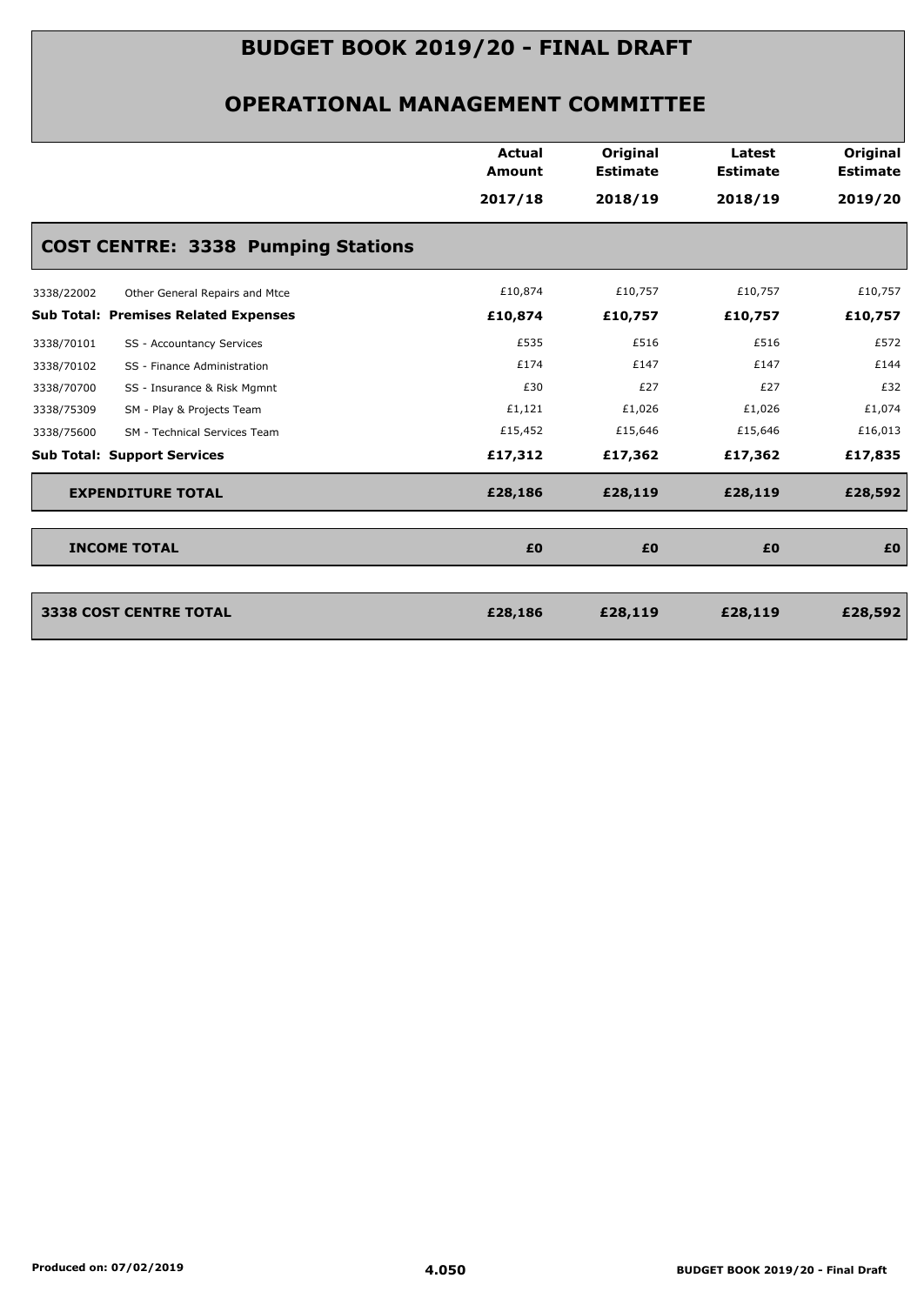|                                             |                                                   | Actual<br><b>Amount</b> | Original<br><b>Estimate</b> | Latest<br><b>Estimate</b> | Original<br><b>Estimate</b> |
|---------------------------------------------|---------------------------------------------------|-------------------------|-----------------------------|---------------------------|-----------------------------|
|                                             |                                                   | 2017/18                 | 2018/19                     | 2018/19                   | 2019/20                     |
|                                             | <b>COST CENTRE: 3400 Surface Water Management</b> |                         |                             |                           |                             |
| 3400/28001                                  | General Maintenance of Grounds                    | £1,791                  | £1,500                      | £8,500                    | £4,000                      |
| <b>Sub Total: Premises Related Expenses</b> |                                                   | £1,791                  | £1,500                      | £8,500                    | £4,000                      |
| 3400/46105                                  | Insurance - Miscellaneous                         | £17,526                 | £17,705                     | £17,705                   | £17,705                     |
| <b>Sub Total: Supplies and Services</b>     |                                                   | £17,526                 | £17,705                     | £17,705                   | £17,705                     |
| 3400/70101                                  | SS - Accountancy Services                         | £535                    | £516                        | £516                      | £572                        |
| 3400/70102                                  | SS - Finance Administration                       | £87                     | £74                         | £74                       | £72                         |
| 3400/70901<br>SS - Public Relations         |                                                   | £639                    | £526                        | £526                      | £537                        |
| 3400/75600                                  | SM - Technical Services Team                      | £16,458                 | £20,041                     | £20,041                   | £20,523                     |
| <b>Sub Total: Support Services</b>          |                                                   | £17,719                 | £21,157                     | £21,157                   | £21,704                     |
| <b>EXPENDITURE TOTAL</b>                    |                                                   | £37,036                 | £40,362                     | £47,362                   | £43,409                     |
| <b>INCOME TOTAL</b>                         |                                                   | £0                      | £0                          | £0                        | £0                          |
| <b>3400 COST CENTRE TOTAL</b>               |                                                   | £37,036                 | £40,362                     | £47,362                   | £43,409                     |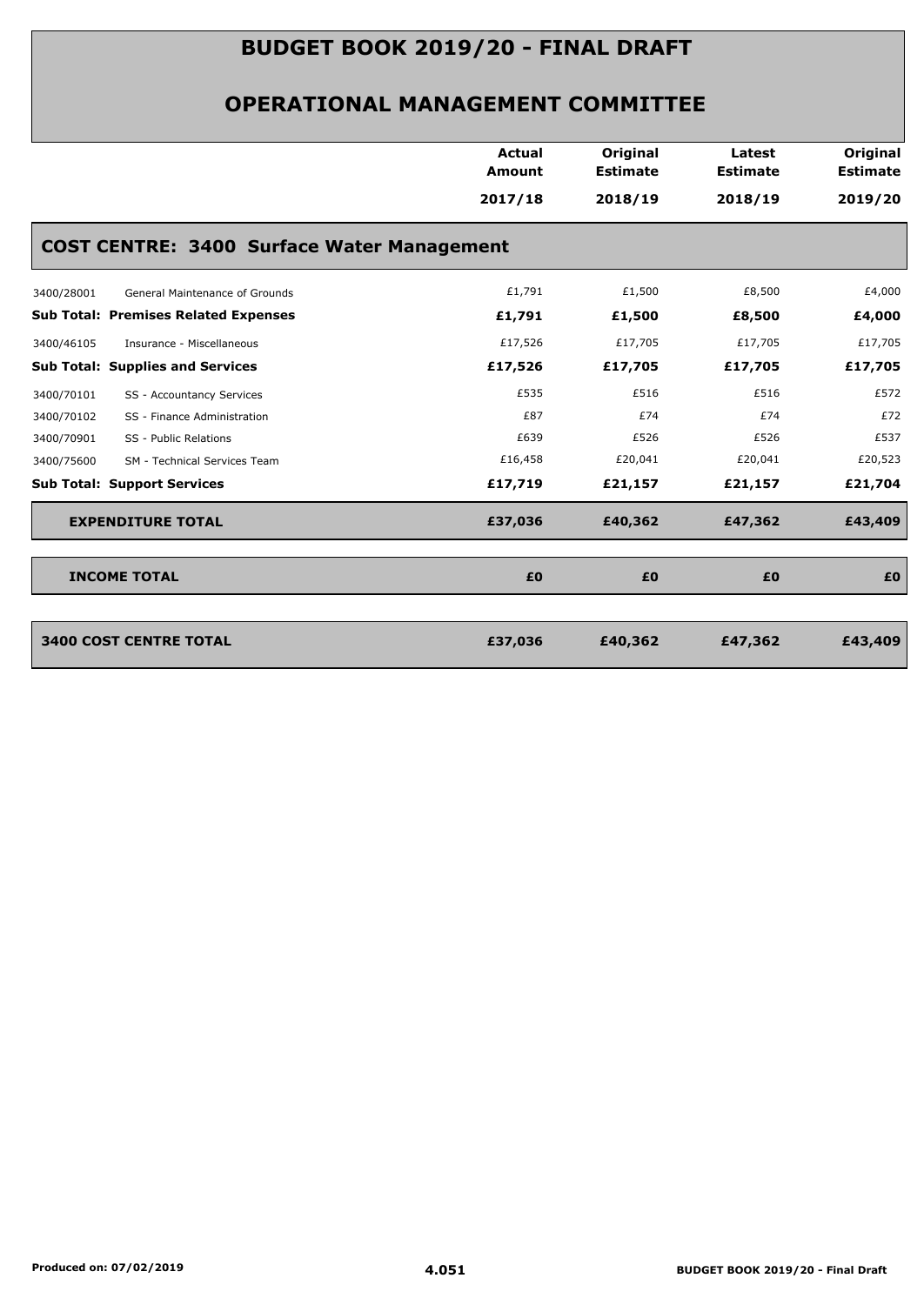| <b>COST CENTRE: 3822 St Annes Square (Maintenance)</b> | <b>Amount</b><br>2017/18<br>£11,348 | <b>Estimate</b><br>2018/19 | <b>Estimate</b><br>2018/19 | <b>Estimate</b> |
|--------------------------------------------------------|-------------------------------------|----------------------------|----------------------------|-----------------|
|                                                        |                                     |                            |                            | 2019/20         |
|                                                        |                                     |                            |                            |                 |
|                                                        |                                     |                            |                            |                 |
| 3822/22014<br>Reps & Mtce of Capital Schemes           |                                     | £13,000                    | £20,400                    | £20,000         |
| 3822/28001<br>General Maintenance of Grounds           | £18,084                             | £18,084                    | £18,084                    | £18,084         |
| 3822/29000<br>Fire Insurance                           | £132                                | £132                       | £132                       | £132            |
| <b>Sub Total: Premises Related Expenses</b>            | £29,564                             | £31,216                    | £38,616                    | £38,216         |
| 3822/46100<br><b>Insurance Excess</b>                  | £800                                | £0                         | £0                         | £0              |
| <b>Sub Total: Supplies and Services</b>                | £800                                | £Ο                         | £0                         | £0              |
| 3822/70101<br>SS - Accountancy Services                | £535                                | £516                       | £516                       | £572            |
| 3822/70102<br>SS - Finance Administration              | £232                                | £197                       | £197                       | £192            |
| 3822/70700<br>SS - Insurance & Risk Mgmnt              | £1,217                              | £1,098                     | £1,098                     | £1,282          |
| 3822/75304<br>SM - Parks Strategic Management Team     | £1,387                              | £0                         | £0                         | £0              |
| 3822/75305<br>SM - Parks Operational Management Team   | £2,669                              | £982                       | £982                       | £1,044          |
| 3822/75309<br>SM - Play & Projects Team                | £5,604                              | £5,129                     | £5,129                     | £5,370          |
| 3822/75600<br>SM - Technical Services Team             | £7,817                              | £7,933                     | £7,933                     | £9,146          |
| <b>Sub Total: Support Services</b>                     | £19,461                             | £15,855                    | £15,855                    | £17,606         |
| <b>EXPENDITURE TOTAL</b>                               | £49,825                             | £47,071                    | £54,471                    | £55,822         |
| <b>INCOME TOTAL</b>                                    | £0                                  | £0                         | £0                         | £0              |
|                                                        |                                     |                            |                            |                 |
| <b>3822 COST CENTRE TOTAL</b>                          | £49,825                             | £47,071                    | £54,471                    | £55,822         |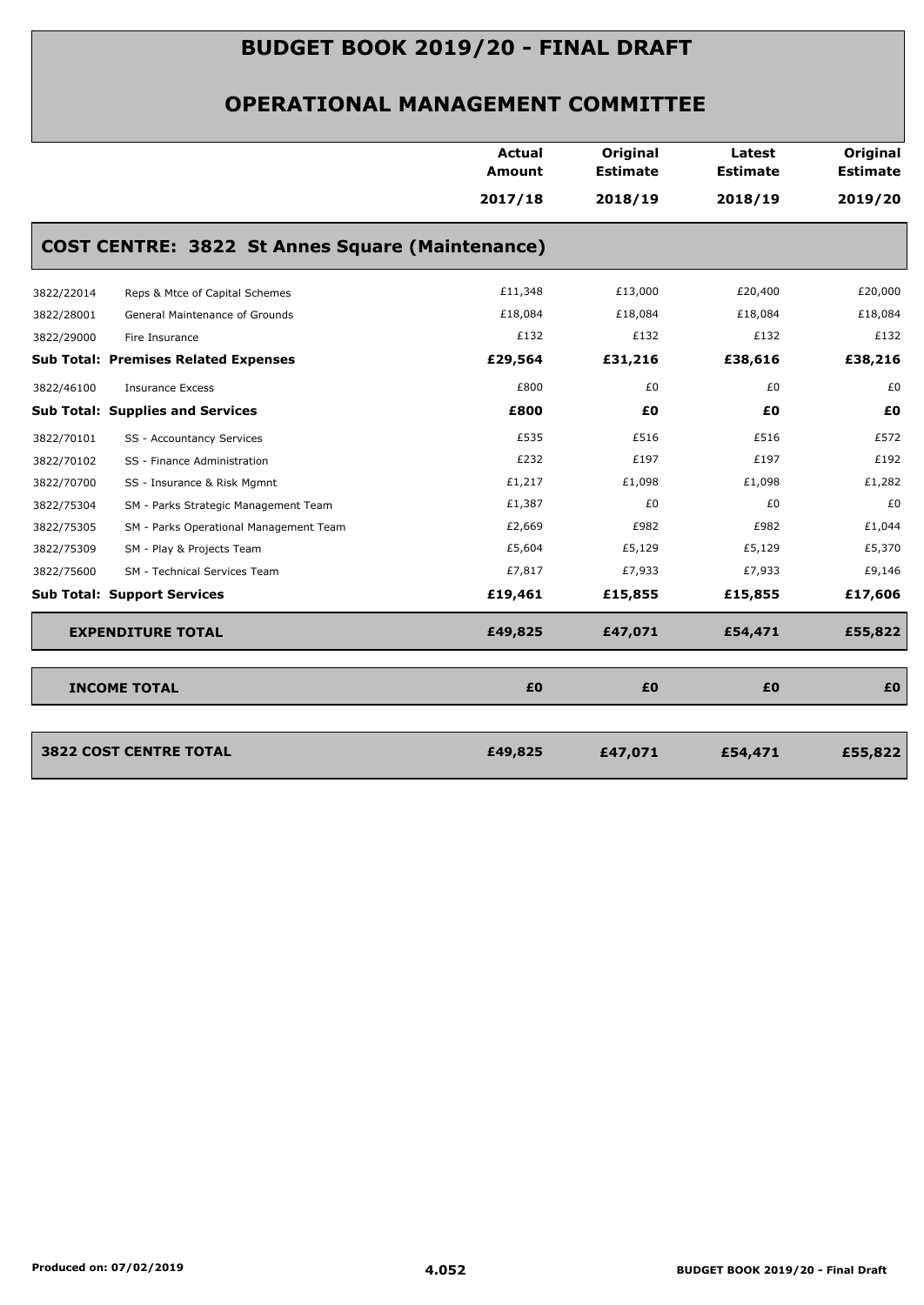|            |                                                     | <b>Actual</b><br><b>Amount</b> | Original<br><b>Estimate</b> | Latest<br><b>Estimate</b> | Original<br><b>Estimate</b> |
|------------|-----------------------------------------------------|--------------------------------|-----------------------------|---------------------------|-----------------------------|
|            |                                                     | 2017/18                        | 2018/19                     | 2018/19                   | 2019/20                     |
|            | COST CENTRE: 4165 Street Seats, Name Plates & Signs |                                |                             |                           |                             |
| 4165/40400 | Purchase of Street Seats                            | £1,341                         | £3,000                      | £3,000                    | £3,000                      |
| 4165/40401 | <b>Street Nameplates</b>                            | £2,301                         | £2,500                      | £2,500                    | £2,500                      |
| 4165/40402 | <b>Street Signs</b>                                 | £1,295                         | £2,000                      | £2,000                    | £2,000                      |
|            | <b>Sub Total: Supplies and Services</b>             | £4,938                         | £7,500                      | £7,500                    | £7,500                      |
| 4165/70101 | SS - Accountancy Services                           | £535                           | £516                        | £516                      | £572                        |
| 4165/70102 | SS - Finance Administration                         | £436                           | £369                        | £369                      | £361                        |
| 4165/70602 | SS - Local Land & Property Gazetteer                | £10,918                        | £10,221                     | £10,221                   | £11,226                     |
| 4165/75304 | SM - Parks Strategic Management Team                | £478                           | £0                          | £0                        | £0                          |
| 4165/75305 | SM - Parks Operational Management Team              | £1,407                         | £1,761                      | £1,761                    | £1,908                      |
| 4165/75309 | SM - Play & Projects Team                           | £5,604                         | £5,129                      | £5,129                    | £5,370                      |
| 4165/75500 | SM - Building Control Team                          | £568                           | £621                        | £621                      | £0                          |
| 4165/75600 | SM - Technical Services Team                        | £3,307                         | £3,364                      | £3,364                    | £3,455                      |
|            | <b>Sub Total: Support Services</b>                  | £23,253                        | £21,981                     | £21,981                   | £22,892                     |
|            | <b>EXPENDITURE TOTAL</b>                            | £28,191                        | £29,481                     | £29,481                   | £30,392                     |
|            |                                                     |                                |                             |                           |                             |
|            | <b>4165 COST CENTRE TOTAL</b>                       | £28,191                        | £29,481                     | £29,481                   | £30,392                     |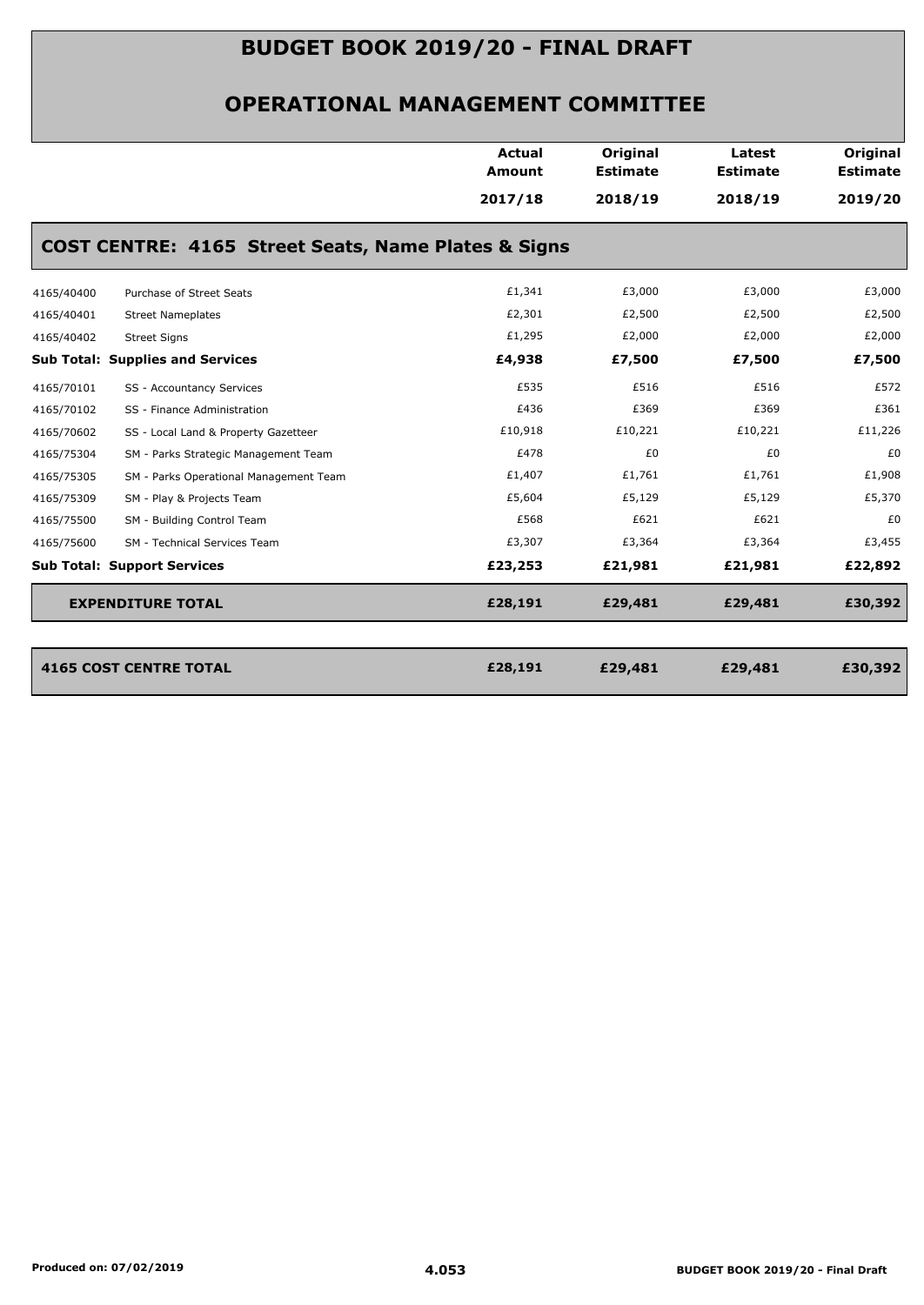|                                                      | <b>Actual</b><br><b>Amount</b> | Original<br><b>Estimate</b> | Latest<br><b>Estimate</b> | Original<br><b>Estimate</b> |
|------------------------------------------------------|--------------------------------|-----------------------------|---------------------------|-----------------------------|
|                                                      | 2017/18                        | 2018/19                     | 2018/19                   | 2019/20                     |
| <b>COST CENTRE: 4175 Highways and Footways</b>       |                                |                             |                           |                             |
| 4175/22018<br>Cycle Stands                           | £0                             | £800                        | £800                      | £800                        |
| <b>Sub Total: Premises Related Expenses</b>          | £Ο                             | £800                        | £800                      | £800                        |
| 4175/40100<br>Purchase of Equipment                  | £0                             | £750                        | £750                      | £750                        |
| <b>Sub Total: Supplies and Services</b>              | £0                             | £750                        | £750                      | £750                        |
| SS - Accountancy Services<br>4175/70101              | £535                           | £516                        | £516                      | £572                        |
| 4175/70102<br>SS - Finance Administration            | £29                            | £25                         | £25                       | £24                         |
| 4175/70601<br>SS - Legal Services Team               | £1,590                         | £1,407                      | £1,407                    | £1,437                      |
| 4175/75305<br>SM - Parks Operational Management Team | £703                           | £491                        | £491                      | £522                        |
| 4175/75309<br>SM - Play & Projects Team              | £2,242                         | £5,129                      | £5,129                    | £5,370                      |
| SM - Technical Services Team<br>4175/75600           | £20,022                        | £20,297                     | £20,297                   | £20,778                     |
| <b>Sub Total: Support Services</b>                   | £25,121                        | £27,865                     | £27,865                   | £28,703                     |
| <b>EXPENDITURE TOTAL</b>                             | £25,121                        | £29,415                     | £29,415                   | £30,253                     |
| Acknowledgment & Wayleaves<br>4175/95300             | £0                             | £0                          | £0                        | £0                          |
| <b>Sub Total: Customer and Client Receipts</b>       | £0                             | £0                          | £0                        | £0                          |
| <b>INCOME TOTAL</b>                                  | £0                             | £0                          | £0                        | £0                          |
|                                                      |                                |                             |                           |                             |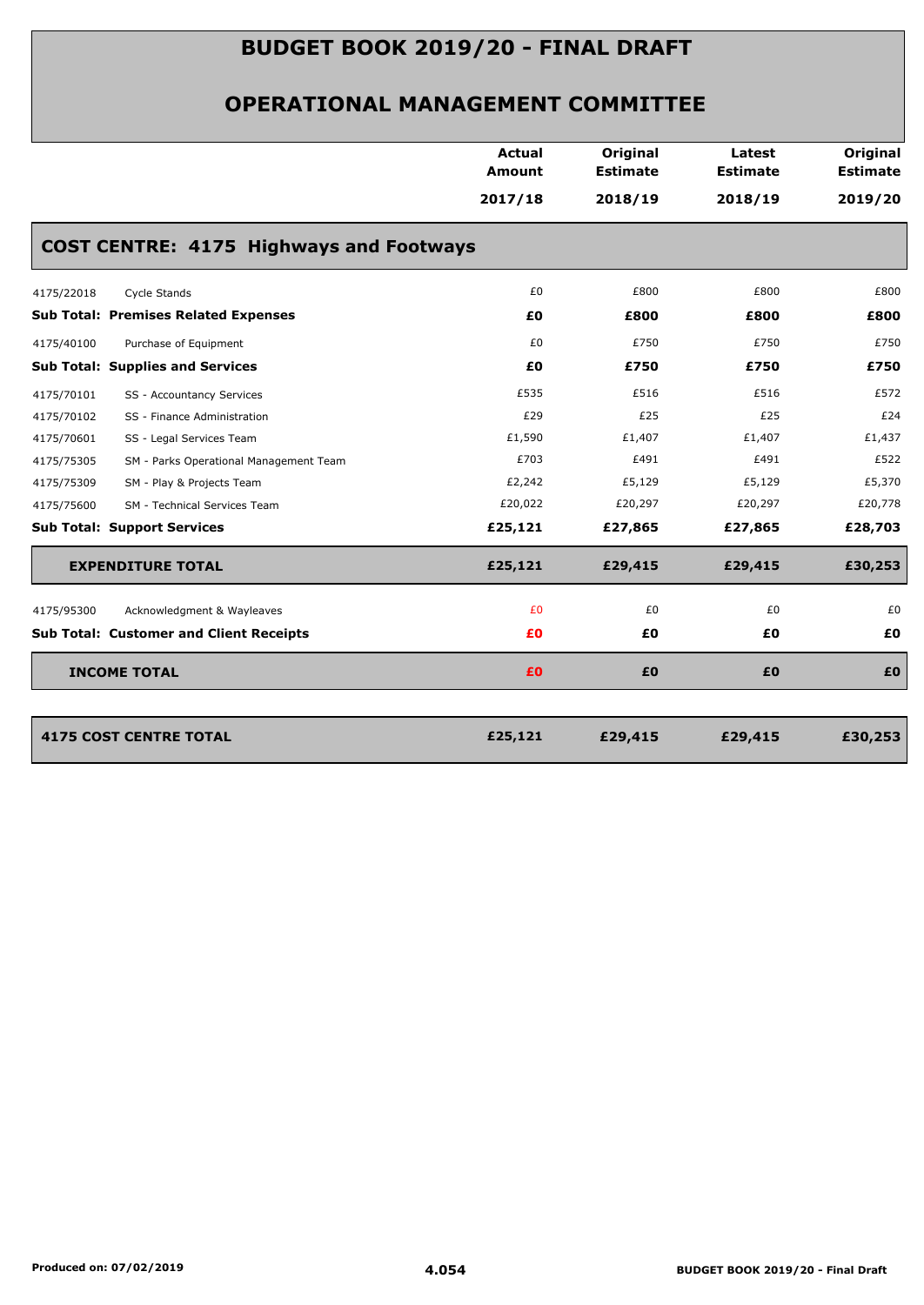|            |                                                   | <b>Actual</b><br>Amount | Original<br><b>Estimate</b> | Latest<br><b>Estimate</b> | Original<br><b>Estimate</b> |
|------------|---------------------------------------------------|-------------------------|-----------------------------|---------------------------|-----------------------------|
|            |                                                   | 2017/18                 | 2018/19                     | 2018/19                   | 2019/20                     |
|            | <b>COST CENTRE: 7050 Property Management Team</b> |                         |                             |                           |                             |
| 7050/10000 | Salaries - Basic Pay                              | £49,523                 | £66,659                     | £74,702                   | £76,624                     |
| 7050/10021 | Salaries - Overtime (1.0)                         | £144                    | £0                          | £0                        | £0                          |
| 7050/10041 | Salaries - Sickness Pay                           | £127                    | £0                          | £0                        | £0                          |
| 7050/10098 | IFRS - Accrued Annual/Flexi Leave Adj             | £1,140                  | £0                          | £0                        | £0                          |
| 7050/11000 | National Insurance                                | £2,653                  | £4,650                      | £4,782                    | £4,899                      |
| 7050/12000 | Pension Costs (Employer Contrbtn)                 | £4,329                  | £6,362                      | £6,362                    | £6,637                      |
| 7050/12001 | Pension - Deficit Reduction Costs                 | £3,336                  | £4,565                      | £4,565                    | £4,533                      |
| 7050/12021 | Actuarial Valn Adjustments (3 year)               | $-E411$                 | $-E984$                     | $-E984$                   | $-E1,228$                   |
| 7050/12022 | Actuarial Valn Def Redcnt Adj (3 year)            | $-E22$                  | £0                          | £0                        | £0                          |
| 7050/12099 | IAS 19 Adjustments                                | £1,891                  | £0                          | £0                        | £0                          |
| 7050/16100 | Redundancy Payments                               | £1,613                  | £0                          | £0                        | £0                          |
| 7050/18005 | Professional Body Subscription                    | £633                    | £0                          | £0                        | £0                          |
| 7050/18100 | Insurance - Employers Liability                   | £486                    | £598                        | £598                      | £486                        |
| 7050/18103 | Insnce - Profsnl Negligence                       | £0                      | £530                        | £530                      | £530                        |
|            | <b>Sub Total: Employees</b>                       | £65,444                 | £82,380                     | £90,555                   | £92,481                     |
| 7050/20103 | <b>Other Miscellaneous Repairs</b>                | £580                    | £0                          | £0                        | £0                          |
|            | <b>Sub Total: Premises Related Expenses</b>       | £580                    | £0                          | £Ο                        | £Ο                          |
| 7050/35000 | <b>Essential User Allowance</b>                   | £720                    | £964                        | £964                      | £964                        |
| 7050/35001 | Car Mileage Allowance                             | £100                    | £0                          | £0                        | £0                          |
|            | <b>Sub Total: Transport Related Expenses</b>      | £820                    | £964                        | £964                      | £964                        |
| 7050/42101 | Photocopying Charges                              | £32                     | £60                         | £60                       | £60                         |
| 7050/42300 | Books and Periodicals                             | £235                    | £150                        | £150                      | £150                        |
| 7050/42609 | Lease Negotiations                                | £0                      | £4,000                      | £4,000                    | £4,000                      |
| 7050/42610 | <b>Rent Reviews</b>                               | £0                      | £2,500                      | £2,500                    | £2,500                      |
| 7050/42612 | Impairment/Revaluation Reports                    | £5,103                  | £0                          | £0                        | £0                          |
| 7050/42613 | <b>Valuation Fees</b>                             | £414                    | £1,000                      | £1,000                    | £1,000                      |
| 7050/43000 | Postage                                           | £330                    | £0                          | £0                        | £0                          |
| 7050/43103 | Mobile Phones - Calls/Rental                      | £65                     | £0                          | £0                        | £0                          |
| 7050/46106 | Insurance - Public Liability                      | £1,370                  | £1,370                      | £1,370                    | £1,370                      |
|            | <b>Sub Total: Supplies and Services</b>           | £7,549                  | £9,080                      | £9,080                    | £9,080                      |
| 7050/70101 | SS - Accountancy Services                         | £1,559                  | £1,510                      | £1,510                    | £1,547                      |
| 7050/70102 | SS - Finance Administration                       | £6,573                  | £88                         | £88                       | £89                         |
| 7050/70103 | SS - Internal Audit                               | £1,139                  | £1,349                      | £1,349                    | £5,475                      |
| 7050/70200 | SS - Computer Services                            | £3,205                  | £2,974                      | £2,974                    | £3,667                      |
| 7050/70300 | SS - Human Resources                              | £5,317                  | £5,252                      | £5,252                    | £5,308                      |
| 7050/70301 | SS - Payroll Administration                       | £487                    | £495                        | £495                      | £495                        |
| 7050/70400 | SS - Property Management Team                     | £243                    | £278                        | £278                      | £310                        |
| 7050/70500 | SS - Accommodation - Town Hall                    | £7,264                  | £2,546                      | £2,546                    | £2,421                      |
| 7050/70902 | SS - Customer Service Assistants                  | £3,617                  | £2,038                      | £2,038                    | £2,080                      |
| 7050/71100 | SS - Customer Service Specialists                 | £2,321                  | £2,163                      | £2,163                    | £2,066                      |
| 7050/75403 | SM - Corporate Safety                             | £827                    | £885                        | £885                      | £885                        |
| 7050/75504 | SM - Development Services Mgt Team                | £5,787                  | £5,216                      | £5,216                    | £5,266                      |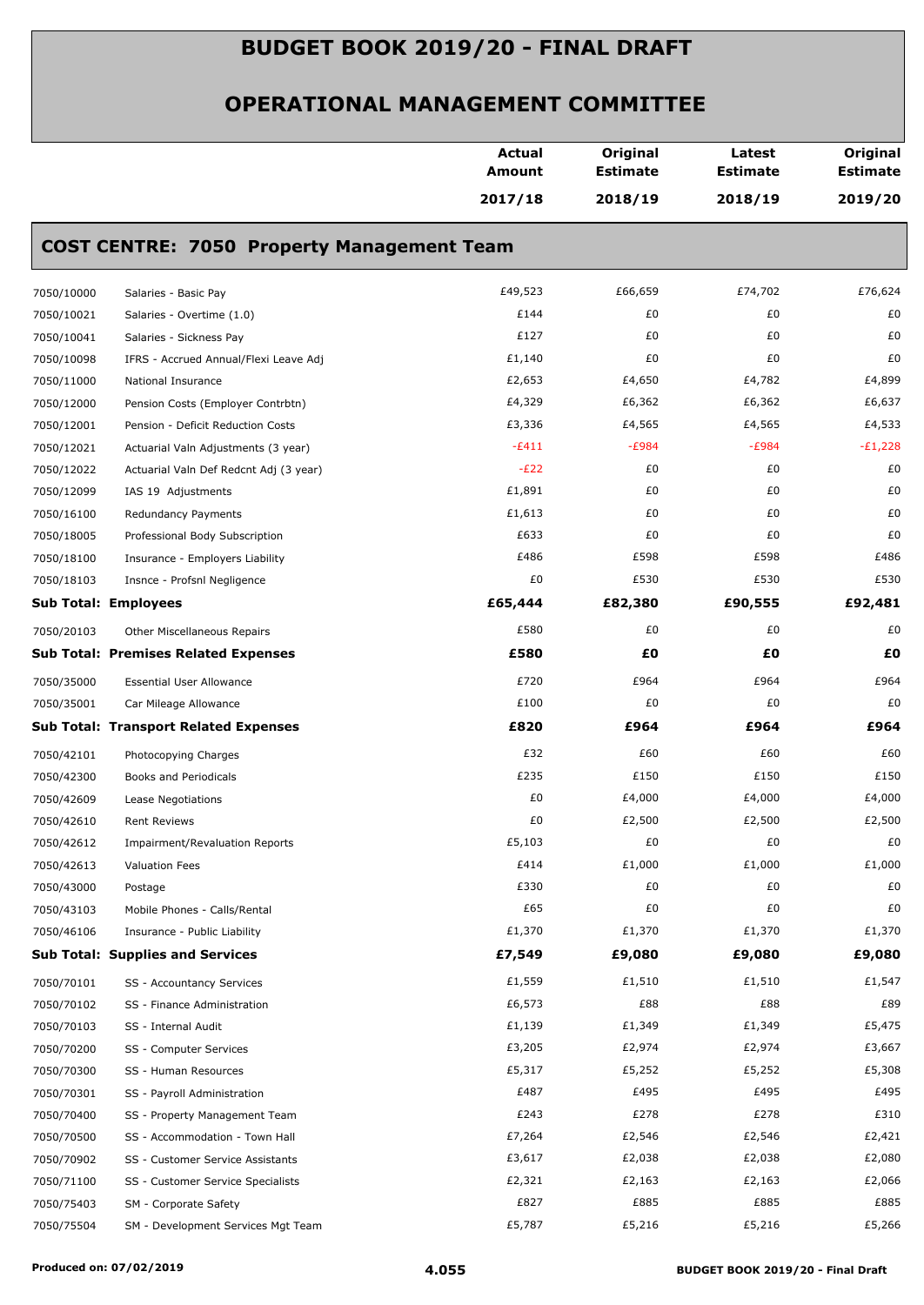|                                            | Actual      | Original        | Latest          | Original        |
|--------------------------------------------|-------------|-----------------|-----------------|-----------------|
|                                            | Amount      | <b>Estimate</b> | <b>Estimate</b> | <b>Estimate</b> |
|                                            | 2017/18     | 2018/19         | 2018/19         | 2019/20         |
| 7050/75600<br>SM - Technical Services Team | £12,305     | £12,571         | £12,571         | £12,711         |
| <b>Sub Total: Support Services</b>         | £50,644     | £37,365         | £37,365         | £42,320         |
| <b>EXPENDITURE TOTAL</b>                   | £125,037    | £129,789        | £137,964        | £144,845        |
| 7050/99000<br>Support Service Recharge     | $-E125,037$ | $-E129,789$     | $-E129,789$     | $-E144,845$     |
| <b>Sub Total: Recharge Income</b>          | $-£125,037$ | $-E129,789$     | -£129,789       | $-£144,845$     |
| <b>INCOME TOTAL</b>                        | $-£125,037$ | $-E129,789$     | $-£129,789$     | $-£144,845$     |
| <b>7050 COST CENTRE TOTAL</b>              | £0          | £0              | £8,175          | £0              |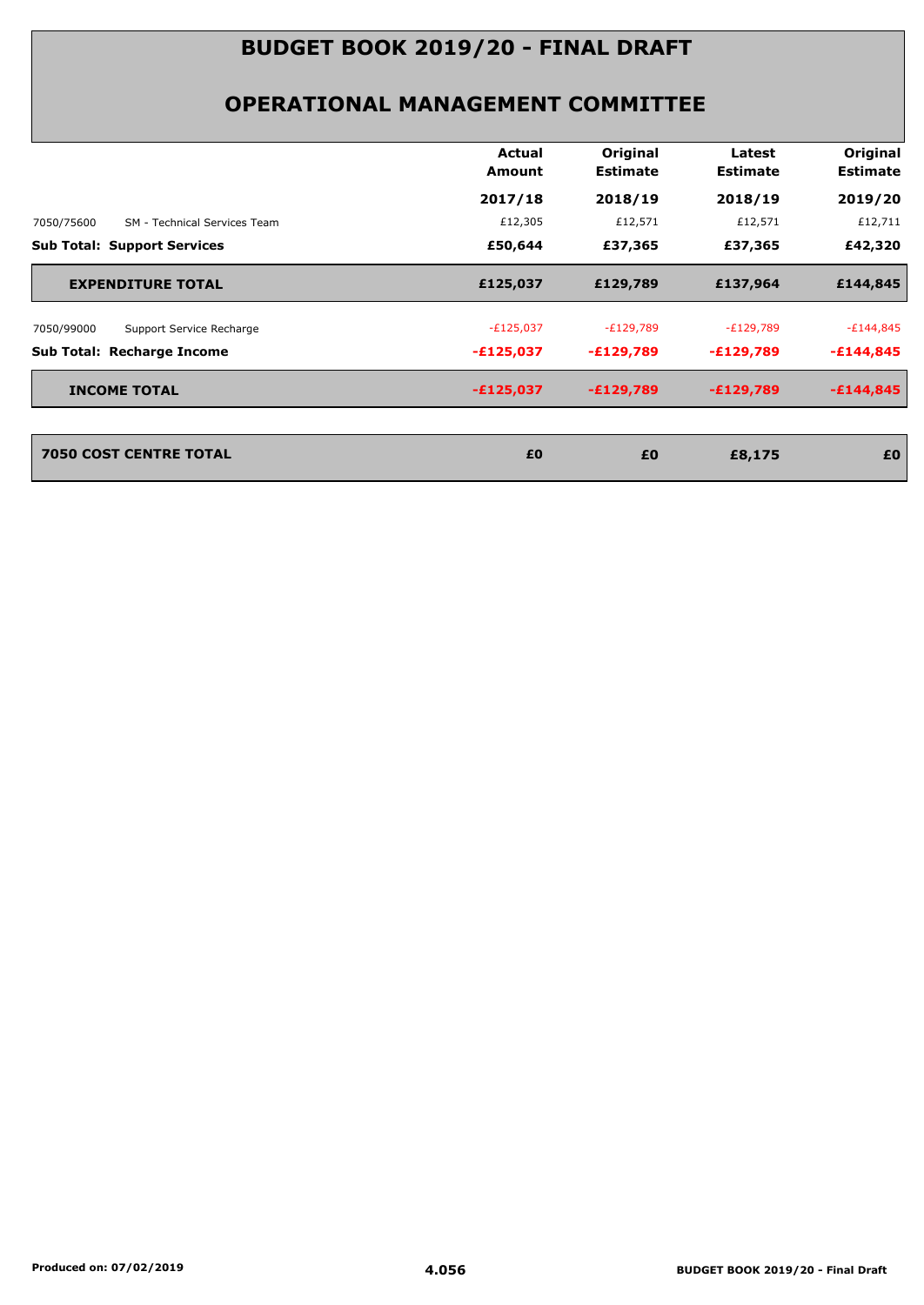#### **OPERATIONAL MANAGEMENT COMMITTEE**

|                             |                                                | <b>Actual</b><br>Amount | Original<br><b>Estimate</b> | Latest<br><b>Estimate</b> | Original<br><b>Estimate</b> |
|-----------------------------|------------------------------------------------|-------------------------|-----------------------------|---------------------------|-----------------------------|
|                             |                                                | 2017/18                 | 2018/19                     | 2018/19                   | 2019/20                     |
|                             | COST CENTRE: 7700 Tech Serv - Eng & Bldng Team |                         |                             |                           |                             |
| 7700/10000                  | Salaries - Basic Pay                           | £168,506                | £252,491                    | £246,272                  | £252,860                    |
| 7700/10041                  | Salaries - Sickness Pay                        | £18,571                 | £0                          | £0                        | £0                          |
| 7700/10071                  | Salaries - Honorarium                          | £2,000                  | £0                          | £0                        | £0                          |
| 7700/10098                  | IFRS - Accrued Annual/Flexi Leave Adj          | £825                    | £0                          | £0                        | £0                          |
| 7700/11000                  | National Insurance                             | £19,373                 | £24,704                     | £24,972                   | £25,882                     |
| 7700/12000                  | Pension Costs (Employer Contrbtn)              | £28,740                 | £38,378                     | £38,378                   | £39,833                     |
| 7700/12001                  | Pension - Deficit Reduction Costs              | £22,149                 | £26,263                     | £26,263                   | £26,179                     |
| 7700/12021                  | Actuarial Valn Adjustments (3 year)            | $-E2,729$               | $-E5,663$                   | $-E5,663$                 | -£7,091                     |
| 7700/12022                  | Actuarial Valn Def Redcnt Adj (3 year)         | $-E148$                 | £0                          | £0                        | £0                          |
| 7700/12099                  | IAS 19 Adjustments                             | £12,556                 | £0                          | £0                        | £0                          |
| 7700/14008                  | Mobile Phone Allowance                         | £180                    | £0                          | £0                        | £0                          |
| 7700/16002                  | <b>Compensation Payments</b>                   | £40,000                 | £0                          | £0                        | £0                          |
| 7700/18004                  | Misc Occupational Health Costs                 | £100                    | £0                          | £0                        | £0                          |
| 7700/18100                  | Insurance - Employers Liability                | £1,716                  | £2,111                      | £2,111                    | £1,716                      |
| <b>Sub Total: Employees</b> |                                                | £311,838                | £338,284                    | £332,333                  | £339,379                    |
| 7700/34001                  | Oth Public Trspt Csts - Offcrs                 | £0                      | £81                         | £81                       | £81                         |
| 7700/35000                  | <b>Essential User Allowance</b>                | £2,247                  | £2,890                      | £2,890                    | £2,890                      |
| 7700/35001                  | Car Mileage Allowance                          | £1,633                  | £1,500                      | £1,500                    | £1,500                      |
|                             | <b>Sub Total: Transport Related Expenses</b>   | £3,880                  | £4,471                      | £4,471                    | £4,471                      |
|                             |                                                | £371                    | £100                        | £100                      | £100                        |
| 7700/40100                  | Purchase of Equipment                          | £315                    | £200                        | £200                      | £200                        |
| 7700/40104                  | Surveying Equipment                            | £217                    | £100                        | £100                      | £100                        |
| 7700/41600                  | Protective Clothing Prchse/Rep                 | £151                    | £250                        | £250                      | £250                        |
| 7700/42000                  | Printing                                       | £1,014                  | £1,896                      | £1,896                    | £1,896                      |
| 7700/42101                  | Photocopying Charges                           | £11                     | £0                          | £0                        | £0                          |
| 7700/42102                  | Photocopying Stationery                        | £17                     | £50                         | £50                       | £50                         |
| 7700/42200                  | Stationery                                     | £33                     | £0                          | £0                        | £0                          |
| 7700/42300                  | Books and Periodicals                          |                         |                             |                           |                             |
| 7700/42600                  | <b>Consultants Fees</b>                        | £4,502<br>£835          | £0<br>£0                    | £4,000                    | £4,000                      |
| 7700/42603                  | Other Fees                                     | £15                     | £407                        | £0<br>£407                | £0<br>£407                  |
| 7700/43000                  | Postage                                        | £206                    | £25                         | £25                       | £25                         |
| 7700/43103                  | Mobile Phones - Calls/Rental                   | £812                    | £800                        | £1,000                    |                             |
| 7700/43503                  | Computer - Program Licnce Chgs                 |                         |                             |                           | £1,000                      |
| 7700/46106                  | Insurance - Public Liability                   | £4,836                  | £4,836                      | £4,836                    | £4,836                      |
| 7700/46400                  | Legal Fees and Court Costs                     | £420<br>£0              | £0                          | £0                        | £0                          |
| 7700/46923                  | <b>Energy Reduction Measures</b>               |                         | £1,000                      | £1,000                    | £1,000                      |
|                             | <b>Sub Total: Supplies and Services</b>        | £13,755                 | £9,664                      | £13,864                   | £13,864                     |
| 7700/70101                  | SS - Accountancy Services                      | £932                    | £903                        | £903                      | £929                        |
| 7700/70102                  | SS - Finance Administration                    | £280                    | £228                        | £228                      | £232                        |
| 7700/70200                  | SS - Computer Services                         | £19,114                 | £17,791                     | £17,791                   | £21,935                     |
| 7700/70300                  | SS - Human Resources                           | £6,830                  | £6,735                      | £6,735                    | £6,807                      |
| 7700/70301                  | SS - Payroll Administration                    | £626                    | £635                        | £635                      | £635                        |
| 7700/70400                  | SS - Property Management Team                  | £764                    | £874                        | £874                      | £973                        |
| 7700/70500                  | SS - Accommodation - Town Hall                 | £22,802                 | £7,993                      | £7,993                    | £7,599                      |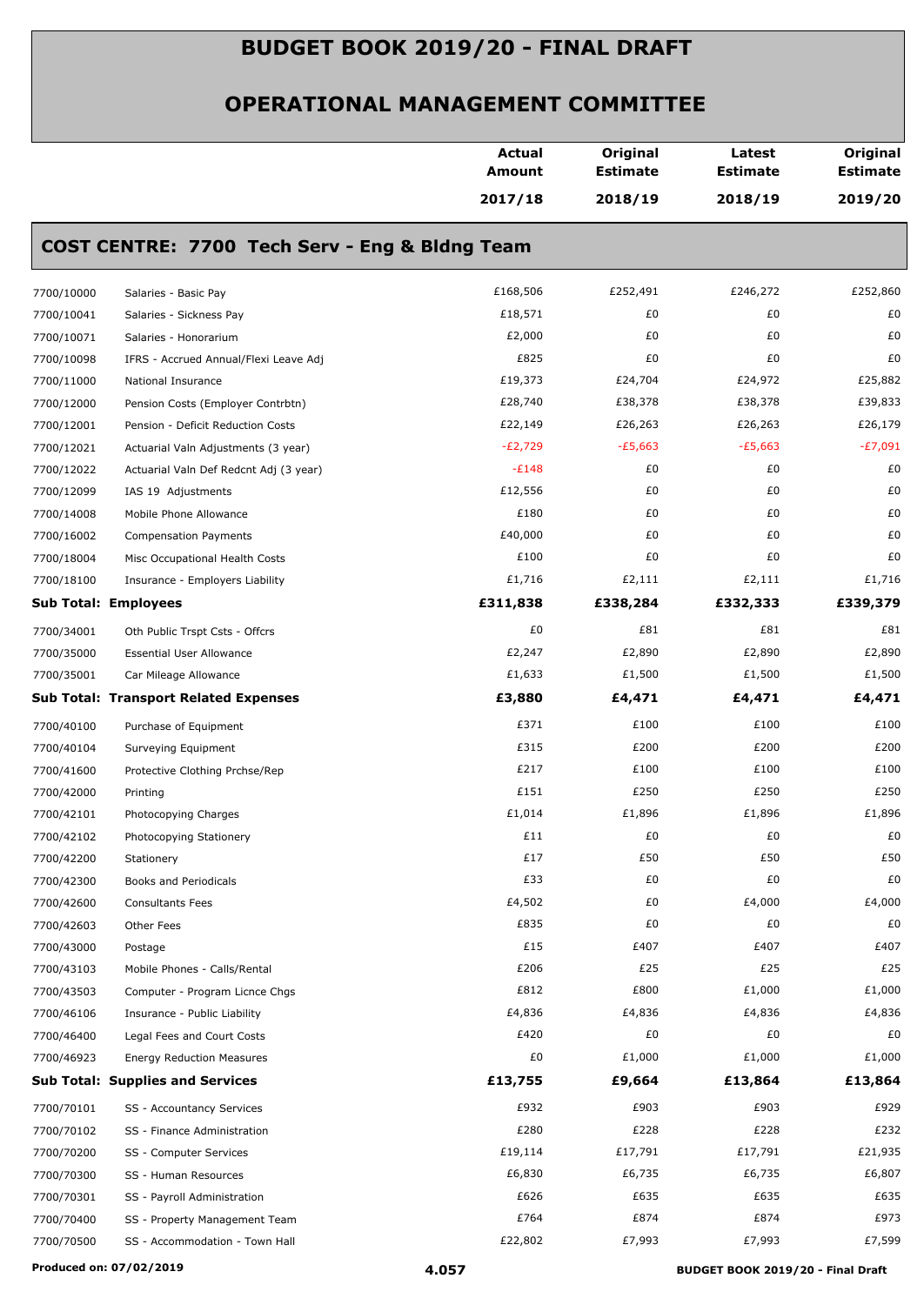#### **OPERATIONAL MANAGEMENT COMMITTEE**

|                                                | Actual<br>Amount | Original<br><b>Estimate</b> | Latest<br><b>Estimate</b> | Original<br><b>Estimate</b> |
|------------------------------------------------|------------------|-----------------------------|---------------------------|-----------------------------|
|                                                | 2017/18          | 2018/19                     | 2018/19                   | 2019/20                     |
| SS - Customer Service Assistants               | £3,617           | £2,038                      | £2,038                    | £2,080                      |
| SS - Customer Service Specialists              | £2,321           | £2,163                      | £2,163                    | £2,066                      |
| SM - Corporate Safety                          | £1,063           | £1,135                      | £1,135                    | £1,135                      |
| SM - Planning Policy Team                      | £0               | £0                          | £0                        | £2,046                      |
| SM - Development Services Mgt Team             | £2,315           | £2,086                      | £2,086                    | £2,106                      |
| <b>Sub Total: Support Services</b>             | £60,664          | £42,581                     | £42,581                   | £48,543                     |
| <b>EXPENDITURE TOTAL</b>                       | £390,138         | £395,000                    | £393,249                  | £406,257                    |
| Private Telephone Income                       | $-E17$           | £0                          | £0                        | £0                          |
| <b>Sub Total: Customer and Client Receipts</b> | $-E17$           | £0                          | £0                        | £0                          |
| Support Service Recharge                       | $-E390,121$      | $-E395,000$                 | $-E395,000$               | $-£406,257$                 |
| <b>Sub Total: Recharge Income</b>              | -£390,121        | $-£395,000$                 | $-£395,000$               | -£406,257                   |
| <b>INCOME TOTAL</b>                            | $-£390,138$      | $-£395,000$                 | $-£395,000$               | -£406,257                   |
|                                                |                  |                             |                           |                             |

| 7700 COST CENTRE TOTAL | £0 | £0 | -£1,751 | £0 |
|------------------------|----|----|---------|----|
|                        |    |    |         |    |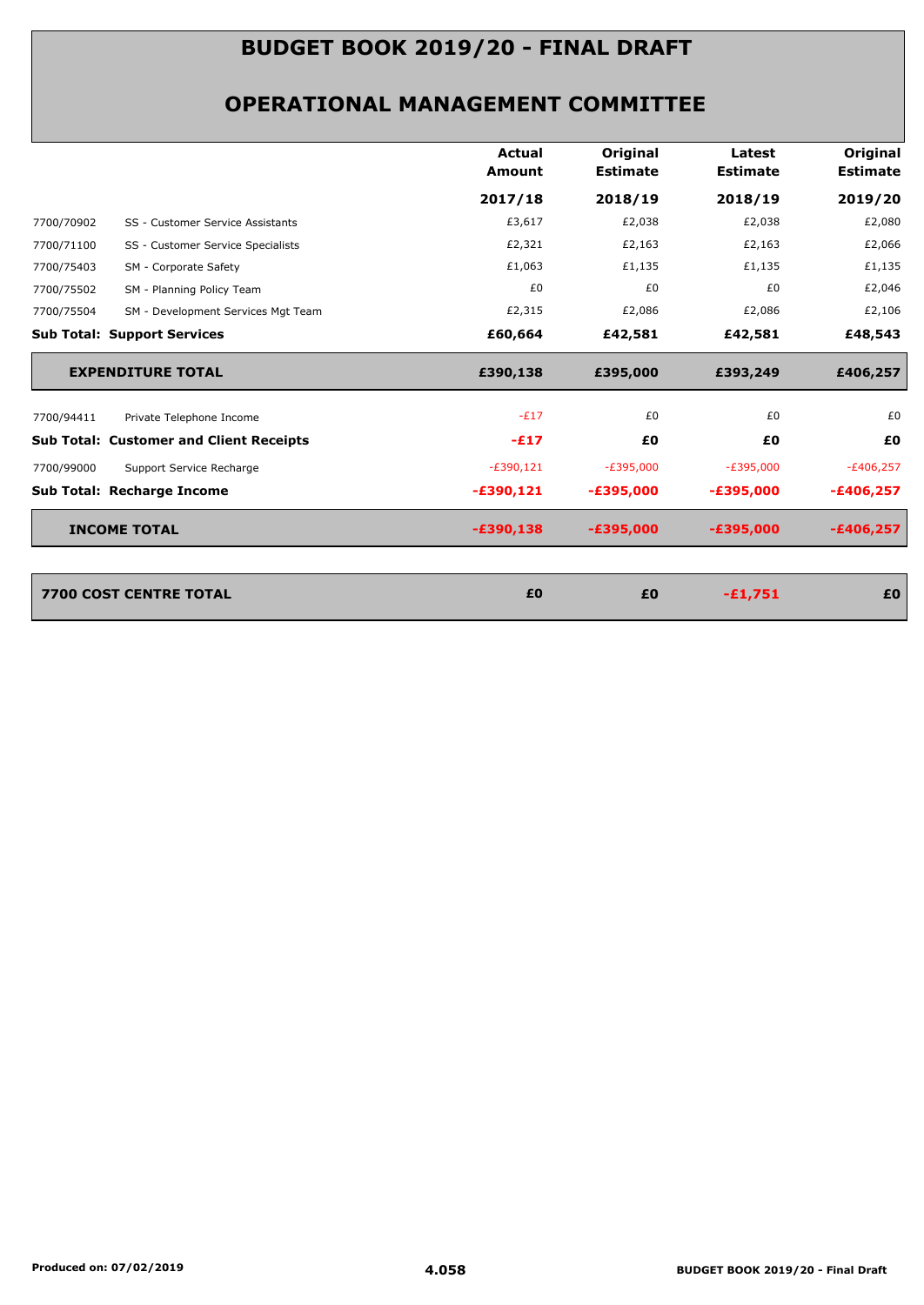#### **OPERATIONAL MANAGEMENT COMMITTEE**

|            |                                                 | <b>Actual</b><br>Amount | Original<br><b>Estimate</b> | Latest<br><b>Estimate</b> | Original<br><b>Estimate</b> |
|------------|-------------------------------------------------|-------------------------|-----------------------------|---------------------------|-----------------------------|
|            |                                                 | 2017/18                 | 2018/19                     | 2018/19                   | 2019/20                     |
|            | COST CENTRE: 7806 Depot - Snowdon Road          |                         |                             |                           |                             |
| 7806/20004 | Alarms Maintenance                              | £1,778                  | £190                        | £190                      | £190                        |
| 7806/20103 | Other Miscellaneous Repairs                     | £14,548                 | £14,000                     | £14,000                   | £9,000                      |
| 7806/22009 | Fire Extinguisher Maintenance                   | £69                     | £0                          | £0                        | £0                          |
| 7806/22500 | Electricity                                     | £4,957                  | £7,500                      | £7,500                    | £7,500                      |
| 7806/22501 | Gas                                             | £1,072                  | £2,000                      | £2,000                    | £2,000                      |
| 7806/22502 | Heating Oil                                     | £3,019                  | £4,500                      | £4,500                    | £4,500                      |
| 7806/23500 | <b>Business Rates</b>                           | £22,019                 | £25,370                     | £22,680                   | £26,131                     |
| 7806/24000 | Water Charges-Metered                           | £277                    | £500                        | £500                      | £500                        |
| 7806/24001 | Sewerage and Envnmntl Svces                     | £3,708                  | £3,308                      | £3,308                    | £3,308                      |
| 7806/26500 | Window Cleaning by Contractor                   | £720                    | £0                          | £0                        | £0                          |
| 7806/26501 | Office Cleaning by Contractor                   | £6,323                  | £8,100                      | £8,100                    | £8,100                      |
| 7806/27001 | <b>Trade Refuse Collection</b>                  | £4,996                  | £3,500                      | £3,500                    | £3,500                      |
| 7806/29000 | Fire Insurance                                  | £1,010                  | £1,010                      | £1,010                    | £1,010                      |
|            | <b>Sub Total: Premises Related Expenses</b>     | £64,496                 | £69,978                     | £67,288                   | £65,739                     |
| 7806/42500 | <b>Security Services</b>                        | £0                      | £1,580                      | £1,580                    | £1,580                      |
| 7806/42603 | Other Fees                                      | £962                    | £12,735                     | £12,735                   | £12,735                     |
|            | <b>Sub Total: Supplies and Services</b>         | £962                    | £14,315                     | £14,315                   | £14,315                     |
| 7806/70101 | SS - Accountancy Services                       | £526                    | £508                        | £508                      | £563                        |
| 7806/70102 | SS - Finance Administration                     | £1,075                  | £909                        | £909                      | £890                        |
| 7806/75600 | SM - Technical Services Team                    | £4,190                  | £4,300                      | £4,300                    | £4,427                      |
|            | <b>Sub Total: Support Services</b>              | £5,791                  | £5,717                      | £5,717                    | £5,880                      |
| 7806/80000 | Capital Charges - Depreciation                  | £14,779                 | £27,100                     | £27,100                   | £27,100                     |
|            | <b>Sub Total: Deprctn and Impairment Losses</b> | £14,779                 | £27,100                     | £27,100                   | £27,100                     |
|            | <b>EXPENDITURE TOTAL</b>                        | £86,028                 | £117,110                    | £114,420                  | £113,034                    |
|            |                                                 | $-E86,028$              | $-E117,110$                 | $-E117,110$               |                             |
| 7806/99000 | Support Service Recharge                        |                         |                             |                           | $-E113,034$                 |
|            | Sub Total: Recharge Income                      | $-£86,028$              | $-£117,110$                 | $-£117,110$               | $-£113,034$                 |
|            | <b>INCOME TOTAL</b>                             | $-£86,028$              | $-£117,110$                 | $-£117,110$               | $-£113,034$                 |
|            | 7806 COST CENTRE TOTAL                          | £0                      | £0                          | $-E2,690$                 | £0                          |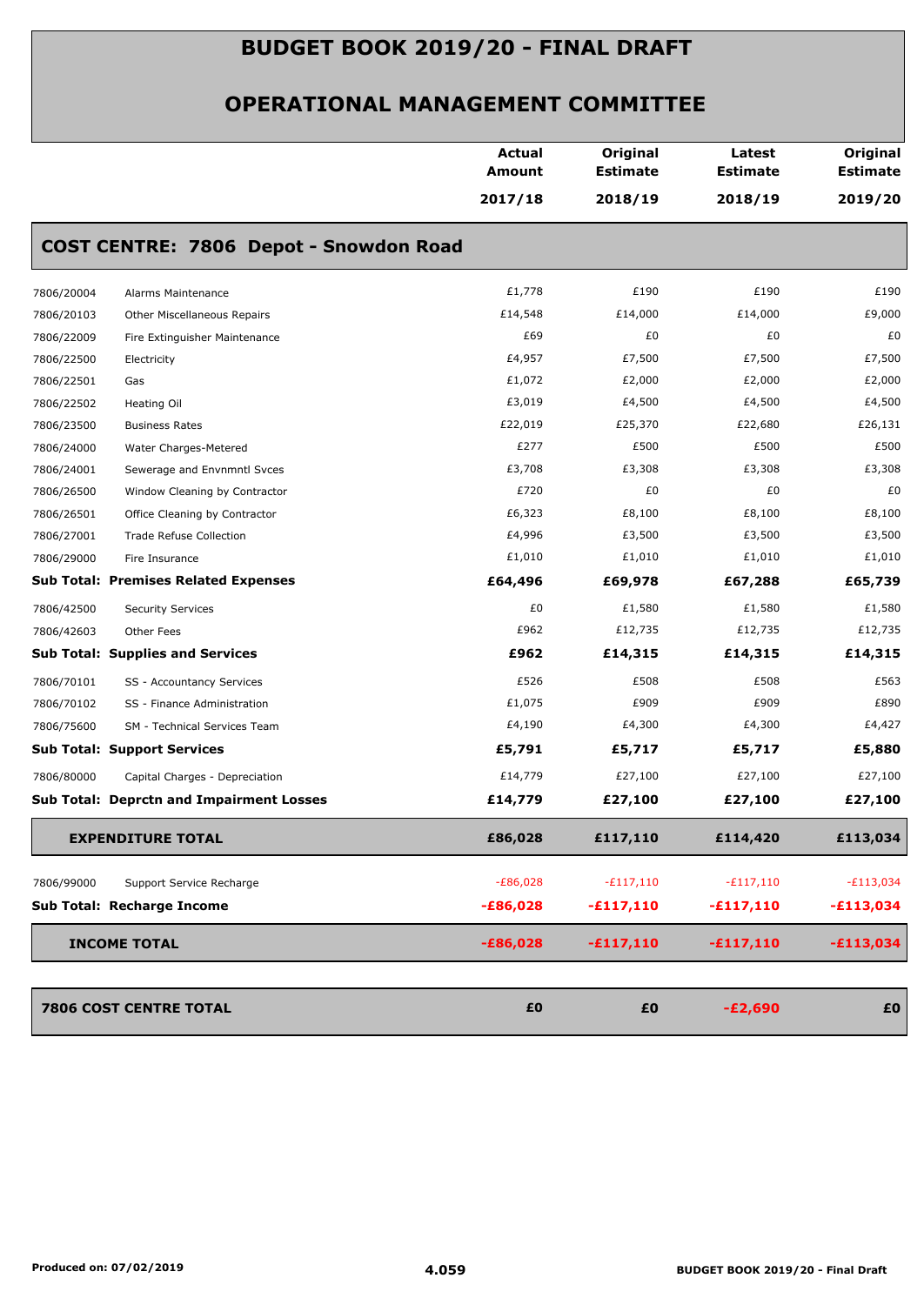| Actual     | Original        | Latest          | Original        |
|------------|-----------------|-----------------|-----------------|
| Amount     | <b>Estimate</b> | <b>Estimate</b> | <b>Estimate</b> |
| 2017/18    | 2018/19         | 2018/19         | 2019/20         |
| £2,623,464 | £3,526,008      | £3,417,395      | £3,682,866      |
|            |                 |                 |                 |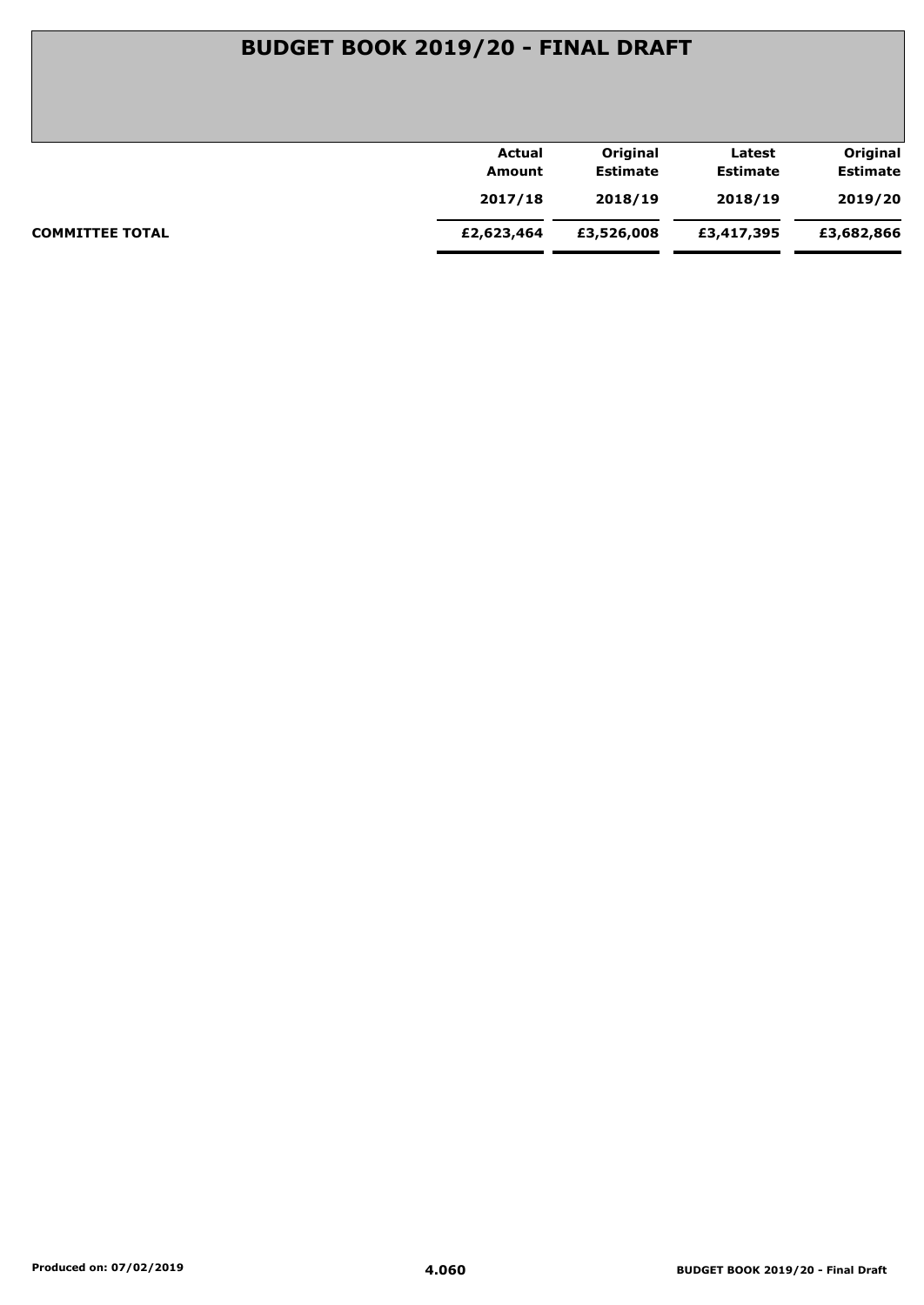|                                                | <b>Actual</b><br><b>Amount</b> | Original<br><b>Estimate</b> | Latest<br><b>Estimate</b> | Original<br><b>Estimate</b> |
|------------------------------------------------|--------------------------------|-----------------------------|---------------------------|-----------------------------|
|                                                | 2017/18                        | 2018/19                     | 2018/19                   | 2019/20                     |
| <b>COST CENTRE: 5000 Housing Strategy</b>      |                                |                             |                           |                             |
| 5000/42603<br>Other Fees                       | £874                           | £0                          | £0                        | £0                          |
| <b>Sub Total: Supplies and Services</b>        | £874                           | £0                          | £0                        | £0                          |
| 5000/70101<br>SS - Accountancy Services        | £243                           | £230                        | £230                      | £251                        |
| SS - Head of Governance<br>5000/70600          | £957                           | £851                        | £851                      | £929                        |
| 5000/70700<br>SS - Insurance & Risk Mgmnt      | £6                             | £5                          | £5                        | £6                          |
| 5000/70901<br>SS - Public Relations            | £639                           | £526                        | £526                      | £537                        |
| 5000/75501<br>SM - Development Management Team | £13,771                        | £12,078                     | £12,078                   | £13,407                     |
| 5000/75700<br>SM - Housing Team                | £69,205                        | £53,545                     | £53,545                   | £37,009                     |
| <b>Sub Total: Support Services</b>             | £84,821                        | £67,235                     | £67,235                   | £52,139                     |
| <b>EXPENDITURE TOTAL</b>                       | £85,695                        | £67,235                     | £67,235                   | £52,139                     |
|                                                |                                |                             |                           |                             |
| <b>5000 COST CENTRE TOTAL</b>                  | £85,695                        | £67,235                     | £67,235                   | £52,139                     |
|                                                |                                |                             |                           |                             |
|                                                |                                |                             |                           |                             |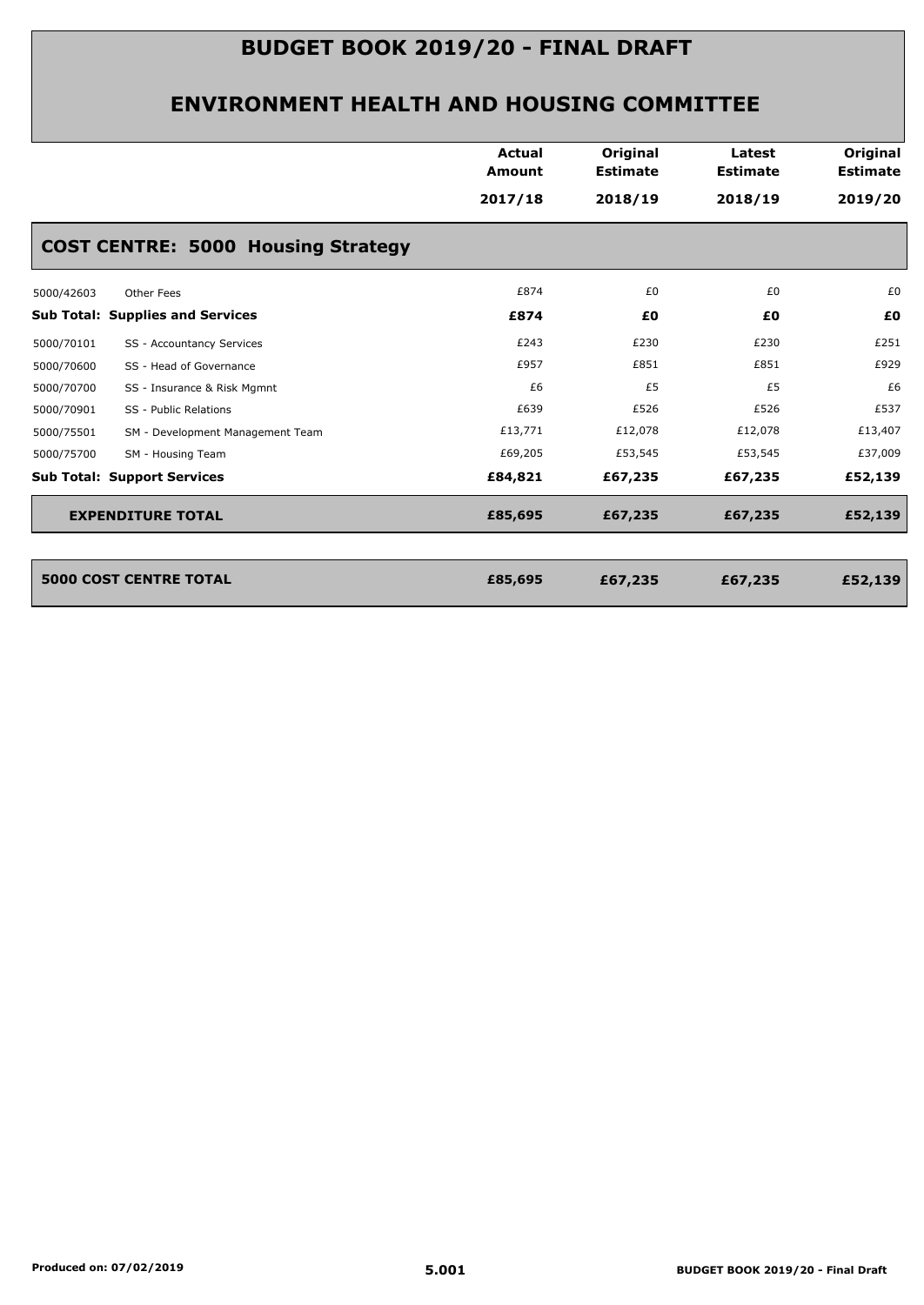|                                                      | Actual<br>Amount | Original<br><b>Estimate</b> | Latest<br><b>Estimate</b> | Original<br><b>Estimate</b> |  |  |  |  |
|------------------------------------------------------|------------------|-----------------------------|---------------------------|-----------------------------|--|--|--|--|
|                                                      | 2017/18          | 2018/19                     | 2018/19                   | 2019/20                     |  |  |  |  |
| <b>COST CENTRE: 5050 Registered Social Landlords</b> |                  |                             |                           |                             |  |  |  |  |
| SS - Insurance & Risk Mgmnt<br>5050/70700            | £6               | £5                          | £5                        | £6                          |  |  |  |  |
| SM - Development Management Team<br>5050/75501       | £984             | £863                        | £863                      | £958                        |  |  |  |  |
| 5050/75700<br>SM - Housing Team                      | £27,803          | £18,910                     | £18,910                   | £14,710                     |  |  |  |  |
| <b>Sub Total: Support Services</b>                   | £28,793          | £19,778                     | £19,778                   | £15,674                     |  |  |  |  |
| <b>EXPENDITURE TOTAL</b>                             | £28,793          | £19,778                     | £19,778                   | £15,674                     |  |  |  |  |
| <b>5050 COST CENTRE TOTAL</b>                        | £28,793          | £19,778                     | £19,778                   | £15,674                     |  |  |  |  |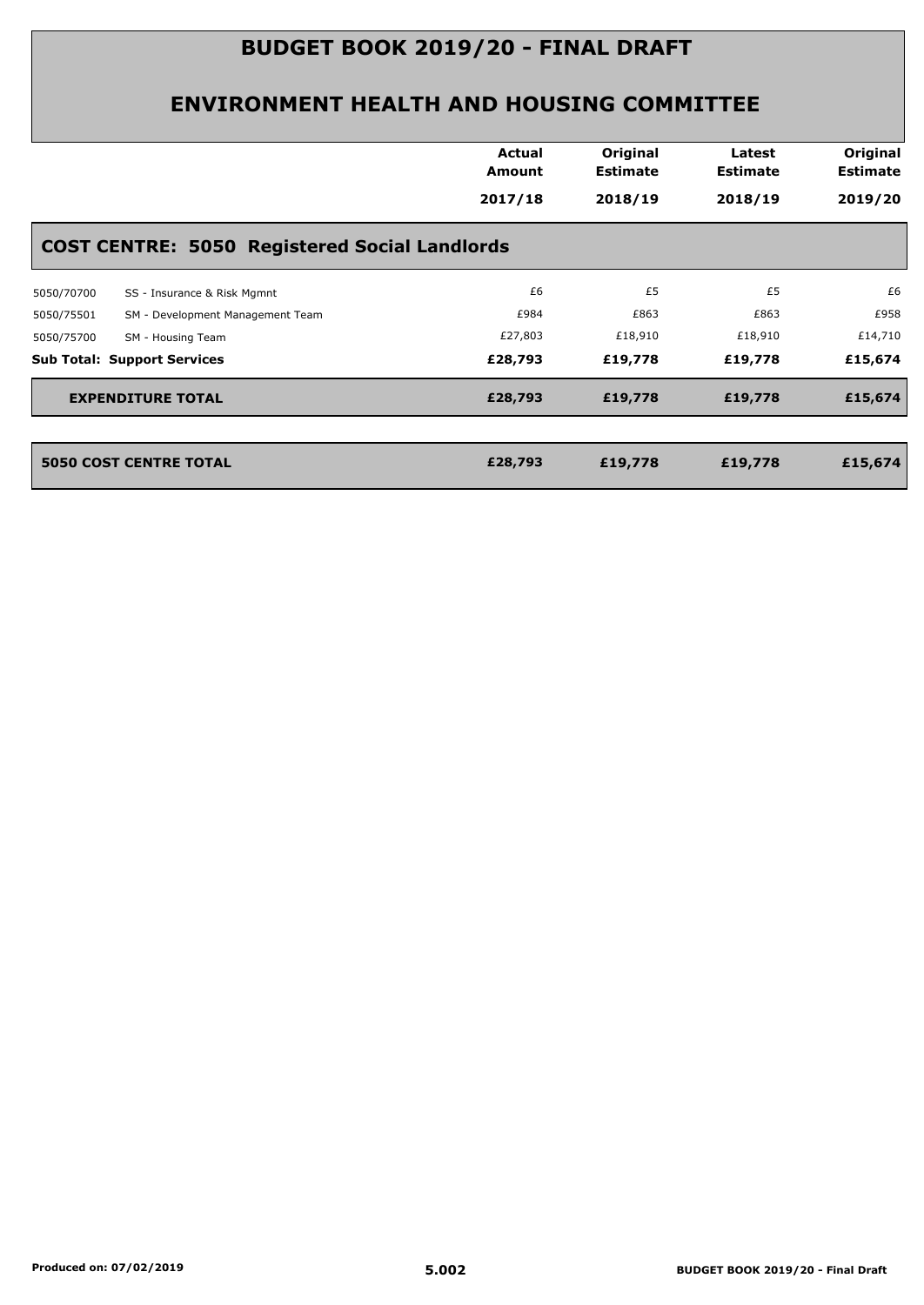|            |                                         | <b>Actual</b><br>Amount<br>2017/18 | Original<br><b>Estimate</b><br>2018/19 | Latest<br><b>Estimate</b><br>2018/19 | Original<br><b>Estimate</b><br>2019/20 |
|------------|-----------------------------------------|------------------------------------|----------------------------------------|--------------------------------------|----------------------------------------|
|            | <b>COST CENTRE: 5100 Housing Advice</b> |                                    |                                        |                                      |                                        |
| 5100/70601 | SS - Legal Services Team                | £398                               | £352                                   | £352                                 | £359                                   |
| 5100/70700 | SS - Insurance & Risk Mgmnt             | £6                                 | £5                                     | £5                                   | £6                                     |
| 5100/75501 | SM - Development Management Team        | £984                               | £863                                   | £863                                 | £958                                   |
| 5100/75700 | SM - Housing Team                       | £60,461                            | £63,372                                | £63,372                              | £72,358                                |
|            | <b>Sub Total: Support Services</b>      | £61,849                            | £64,592                                | £64,592                              | £73,681                                |
|            | <b>EXPENDITURE TOTAL</b>                | £61,849                            | £64,592                                | £64,592                              | £73,681                                |
|            | <b>5100 COST CENTRE TOTAL</b>           | £61,849                            | £64,592                                | £64,592                              | £73,681                                |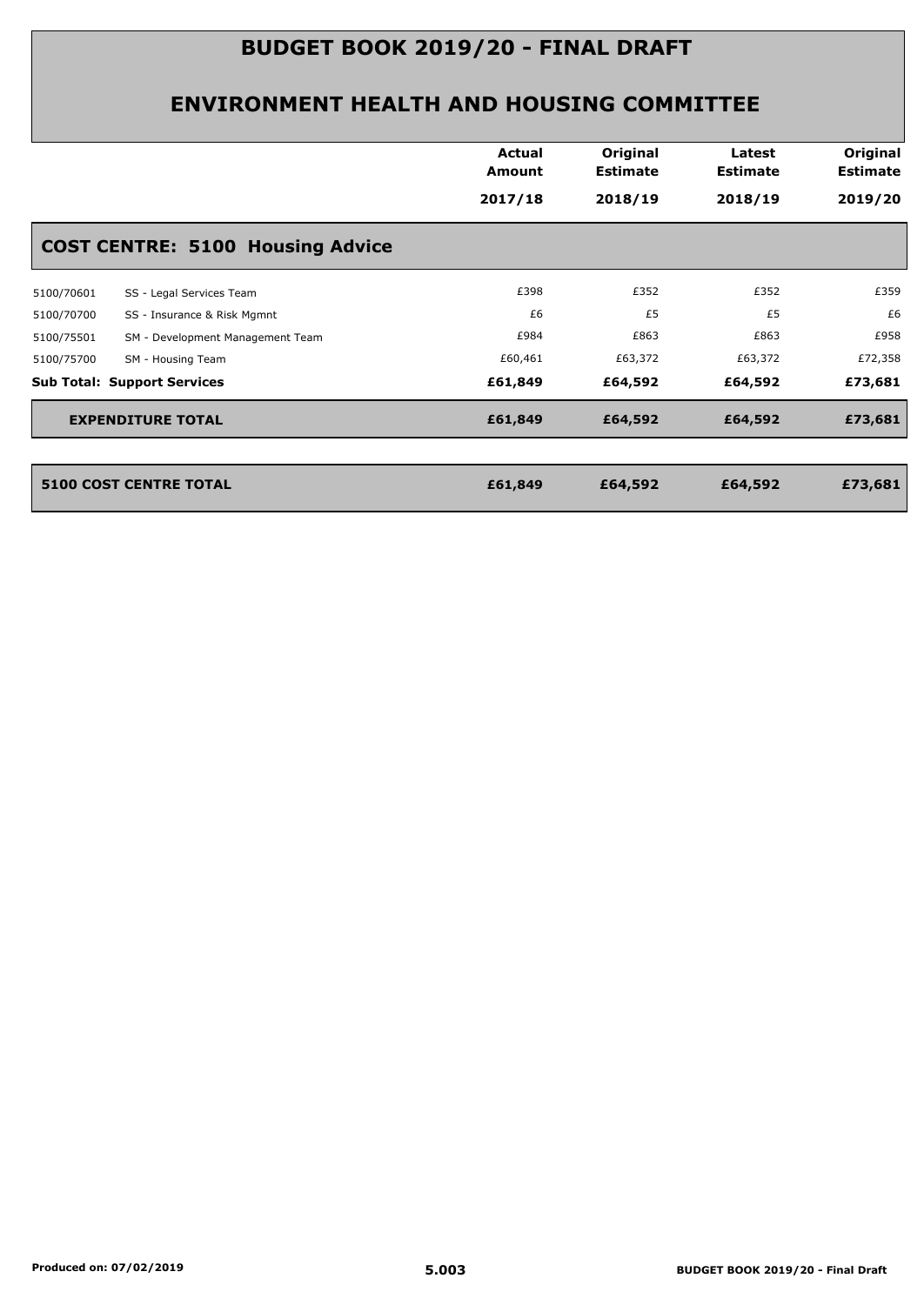|                                                      | <b>Actual</b><br><b>Amount</b> | Original<br><b>Estimate</b> | Latest<br><b>Estimate</b> | Original<br><b>Estimate</b> |
|------------------------------------------------------|--------------------------------|-----------------------------|---------------------------|-----------------------------|
|                                                      | 2017/18                        | 2018/19                     | 2018/19                   | 2019/20                     |
| <b>COST CENTRE: 5270 Homelessness</b>                |                                |                             |                           |                             |
| 5270/10000<br>Salaries - Basic Pay                   | £17,873                        | £24,416                     | £24,657                   | £0                          |
| 5270/11000<br>National Insurance                     | £1,577                         | £2,232                      | £2,276                    | £0                          |
| 5270/12000<br>Pension Costs (Employer Contrbtn)      | £2,717                         | £3,711                      | £3,711                    | £0                          |
| 5270/12001<br>Pension - Deficit Reduction Costs      | £2,094                         | £0                          | £0                        | £0                          |
| 5270/12021<br>Actuarial Valn Adjustments (3 year)    | $-E258$                        | £0                          | £0                        | £0                          |
| 5270/12022<br>Actuarial Valn Def Redcnt Adj (3 year) | $-E14$                         | £0                          | £0                        | £0                          |
| 5270/12099<br>IAS 19 Adjustments                     | £1,187                         | £0                          | £0                        | £0                          |
| 5270/17004<br>Training Exps - Seminars               | £1,312                         | £1,600                      | £1,600                    | £1,600                      |
| <b>Sub Total: Employees</b>                          | £26,488                        | £31,959                     | £32,244                   | £1,600                      |
| 5270/22017<br>Storage and Removal Costs              | £8,951                         | £1,000                      | £5,000                    | £5,000                      |
| <b>Sub Total: Premises Related Expenses</b>          | £8,951                         | £1,000                      | £5,000                    | £5,000                      |
| 5270/34001<br>Oth Public Trspt Csts - Offcrs         | £34                            | £0                          | £0                        | £0                          |
| 5270/34200<br>Travel Warrants - Homelessness         | £831                           | £300                        | £300                      | £300                        |
| 5270/35000<br><b>Essential User Allowance</b>        | £0                             | £963                        | £963                      | £0                          |
| 5270/35001<br>Car Mileage Allowance                  | £274                           | £1,200                      | £1,200                    | £0                          |
| <b>Sub Total: Transport Related Expenses</b>         | £1,139                         | £2,463                      | £2,463                    | £300                        |
| 5270/42602<br><b>Medical Fees</b>                    | £235                           | £500                        | £500                      | £500                        |
| 5270/43103<br>Mobile Phones - Calls/Rental           | £20                            | £0                          | £0                        | £0                          |
| 5270/43503<br>Computer - Program Licnce Chgs         | £0                             | £12,397                     | £12,000                   | £9,000                      |
| 5270/46707<br>Trailblazer Initiative                 | £20,347                        | £6,092                      | £6,092                    | £7,500                      |
| 5270/46710<br>16/17 Year Old Homelessness Initiative | £0                             | £5,836                      | £5,836                    | £5,000                      |
| 5270/46711<br>CAB - Debt Advice Service              | £0                             | £16,366                     | £16,366                   | £16,367                     |
| 5270/46712<br>Homlessness Reduction Act Initiatives  | £0                             | £9,000                      | £9,000                    | £6,390                      |
| 5270/46911<br>Invest to Save Expenditure             | £10,448                        | £10,000                     | £15,000                   | £10,000                     |
| 5270/47100<br>B&B                                    | £51,706                        | £25,000                     | £30,000                   | £30,000                     |
| 5270/47101<br>NFH - Floating Support                 | £24,000                        | £24,000                     | £24,000                   | £24,000                     |
| 5270/47105<br>Homelessness Preventn Project          | $-E1$                          | £0                          | £0                        | £0                          |
| 5270/47106<br>Repossessions prevention               | £346                           | £0                          | £0                        | £0                          |
| 5270/47110<br>Out of Hours Service                   | £2,779                         | £2,864                      | £2,864                    | £2,864                      |
| 5270/47111<br>Void Loss/Recharge Costs               | £5,408                         | £14,290                     | £2,290                    | £14,290                     |
| 5270/47112<br>Choice Based Lettings Running Costs    | £3,851                         | £2,100                      | £2,100                    | £2,100                      |
| <b>Sub Total: Supplies and Services</b>              | £119,139                       | £128,445                    | £126,048                  | £128,011                    |
| 5270/70101<br>SS - Accountancy Services              | £243                           | £230                        | £230                      | £251                        |
| 5270/70102<br>SS - Finance Administration            | £5,257                         | £4,448                      | £4,448                    | £4,355                      |
| 5270/70103<br>SS - Internal Audit                    | £756                           | £827                        | £827                      | £0                          |
| 5270/70600<br>SS - Head of Governance                | £957                           | £851                        | £851                      | £929                        |
| 5270/70700<br>SS - Insurance & Risk Mgmnt            | £6                             | £5                          | £5                        | £6                          |
| 5270/70901<br>SS - Public Relations                  | £639                           | £526                        | £526                      | £537                        |
| 5270/71100<br>SS - Customer Service Specialists      | £2,567                         | £2,364                      | £2,364                    | £2,362                      |
| 5270/75501<br>SM - Development Management Team       | £984                           | £863                        | £863                      | £958                        |
| 5270/75700<br>SM - Housing Team                      | £60,461                        | £63,372                     | £63,372                   | £77,050                     |
| <b>Sub Total: Support Services</b>                   | £71,870                        | £73,486                     | £73,486                   | £86,448                     |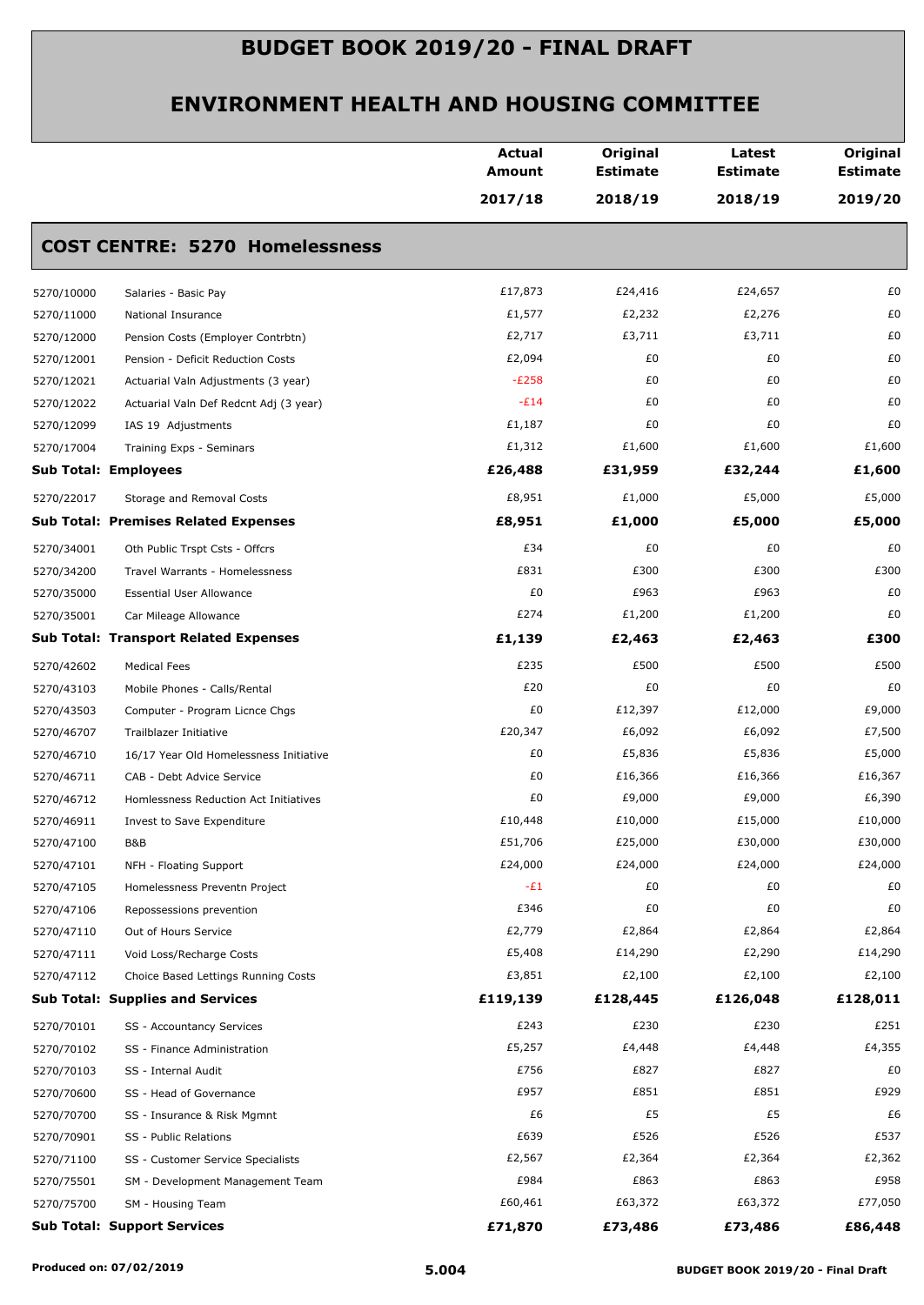| 2017/18<br>£227,587<br>£0<br>£0<br>$-E60,000$<br>$-£60,000$<br>£0 | 2018/19<br>£237,353<br>$-E5,836$<br>£0<br>$-E60,000$<br>$-£65,836$ | 2018/19<br>£239,241<br>$-E5,836$<br>$-E5,000$<br>$-E60,000$<br>$-£70,836$ | 2019/20<br>£221,359<br>$-E5,000$<br>£0<br>$-E7,500$<br>$-£12,500$ |
|-------------------------------------------------------------------|--------------------------------------------------------------------|---------------------------------------------------------------------------|-------------------------------------------------------------------|
|                                                                   |                                                                    |                                                                           |                                                                   |
|                                                                   |                                                                    |                                                                           |                                                                   |
|                                                                   |                                                                    |                                                                           |                                                                   |
|                                                                   |                                                                    |                                                                           |                                                                   |
|                                                                   |                                                                    |                                                                           |                                                                   |
|                                                                   |                                                                    |                                                                           |                                                                   |
|                                                                   | $-E12,397$                                                         | $-E12,397$                                                                | $-E9,000$                                                         |
| £Ο                                                                | $-£12,397$                                                         | $-E12,397$                                                                | $-£9,000$                                                         |
| $-E24,508$                                                        | $-E10,000$                                                         | $-E15,000$                                                                | $-E15,000$                                                        |
| $-E4,179$                                                         | $-E1,000$                                                          | $-E5,000$                                                                 | $-E5,000$                                                         |
| $-E1,552$                                                         | $-E2,000$                                                          | $-E2,000$                                                                 | $-E2,000$                                                         |
| $-E5,547$                                                         | $-E49,325$                                                         | $-E49,325$                                                                | $-E41,989$                                                        |
| $-£35,786$                                                        | $-£62,325$                                                         | $-£71,325$                                                                | $-£63,989$                                                        |
| $-£95,786$                                                        | $-£140,558$                                                        | $-£154,558$                                                               | $-£85,489$                                                        |
|                                                                   |                                                                    |                                                                           |                                                                   |
| £131,801                                                          | £96,795                                                            | £84,683                                                                   | £135,870                                                          |
|                                                                   |                                                                    |                                                                           |                                                                   |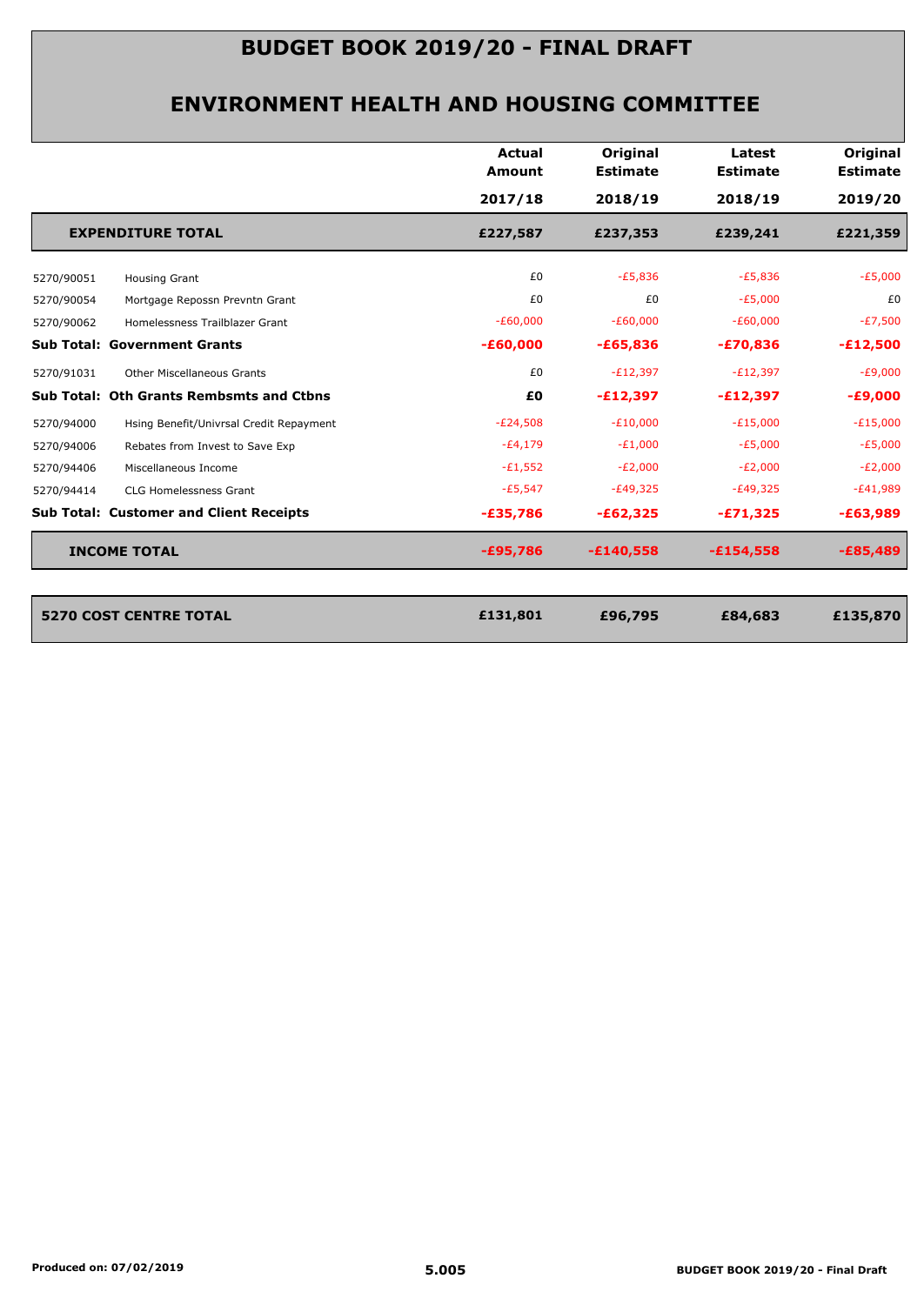|                                                 | <b>Actual</b><br>Amount | Original<br><b>Estimate</b> | Latest<br><b>Estimate</b> | Original<br><b>Estimate</b> |
|-------------------------------------------------|-------------------------|-----------------------------|---------------------------|-----------------------------|
|                                                 | 2017/18                 | 2018/19                     | 2018/19                   | 2019/20                     |
| <b>COST CENTRE: 5271 Mortgage Repossessions</b> |                         |                             |                           |                             |
| 5271/47107<br>Mortgage Repossn - grants         | £2,438                  | £0                          | £27,081                   | £0                          |
| <b>Sub Total: Supplies and Services</b>         | £2,438                  | £0                          | £27,081                   | £0                          |
| <b>EXPENDITURE TOTAL</b>                        | £2,438                  | £0                          | £27,081                   | £0                          |
| Mortgage Repossn Prevntn Grant<br>5271/90054    | $-E2,438$               | £0                          | $-E27,081$                | £0                          |
| <b>Sub Total: Government Grants</b>             | $-E2,438$               | £0                          | -£27,081                  | £0                          |
| <b>INCOME TOTAL</b>                             | $-E2,438$               | £0                          | $-E27,081$                | £0                          |
| <b>5271 COST CENTRE TOTAL</b>                   | £0                      | £0                          | £0                        | £0                          |
|                                                 |                         |                             |                           |                             |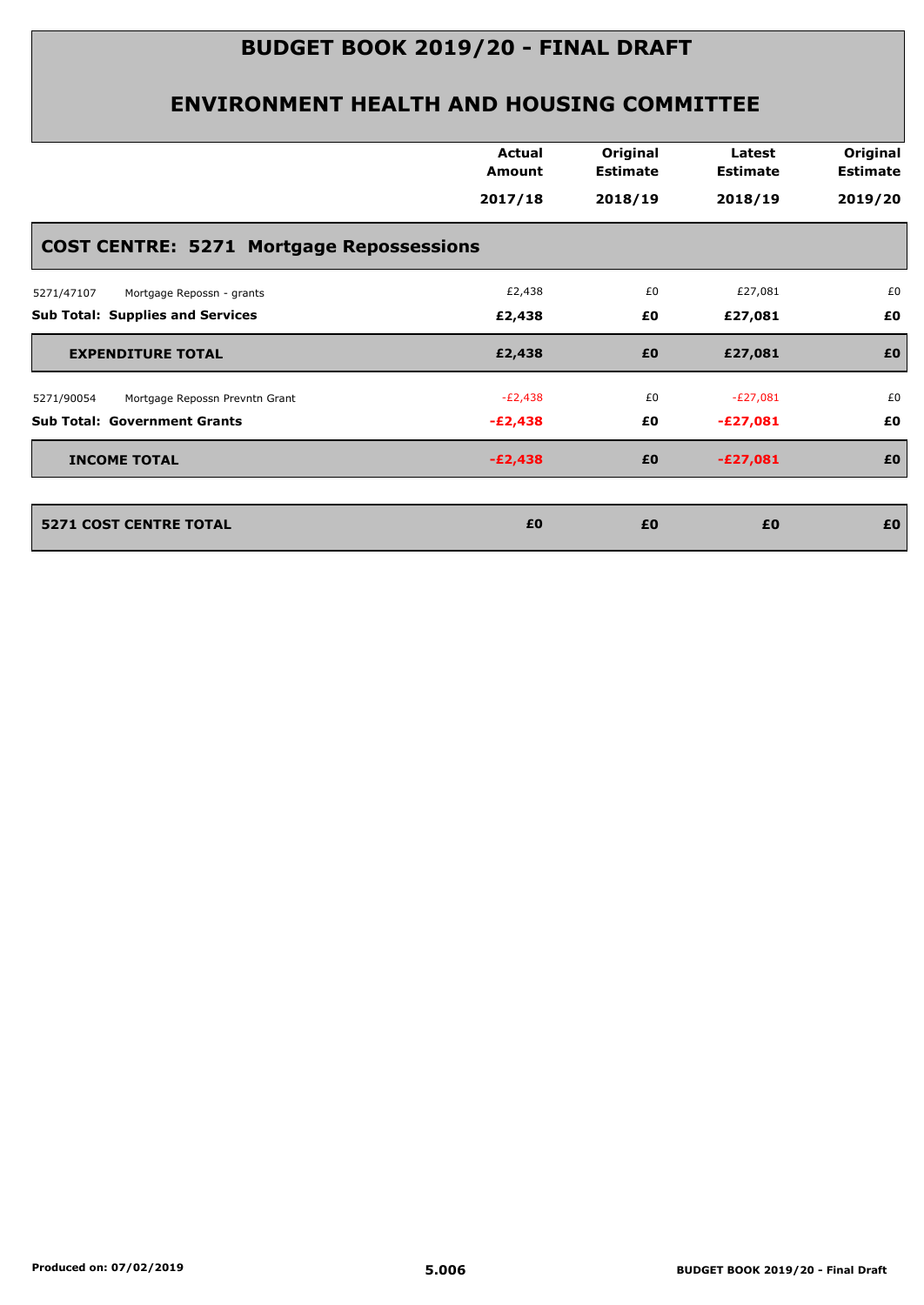|            |                                                 | <b>Actual</b><br><b>Amount</b> | Original<br><b>Estimate</b> | Latest<br><b>Estimate</b> | Original<br><b>Estimate</b> |
|------------|-------------------------------------------------|--------------------------------|-----------------------------|---------------------------|-----------------------------|
|            |                                                 | 2017/18                        | 2018/19                     | 2018/19                   | 2019/20                     |
|            | <b>COST CENTRE: 5272 Community Housing Fund</b> |                                |                             |                           |                             |
| 5272/10000 | Salaries - Basic Pay                            | £3,875                         | £20,929                     | £13,366                   | £0                          |
| 5272/10041 | Salaries - Sickness Pay                         | £450                           | £0                          | £0                        | £0                          |
| 5272/11000 | National Insurance                              | £409                           | £2,043                      | £883                      | £0                          |
| 5272/12000 | Pension Costs (Employer Contrbtn)               | £657                           | £3,181                      | £1,933                    | £0                          |
| 5272/12001 | Pension - Deficit Reduction Costs               | £507                           | £0                          | £0                        | £0                          |
| 5272/12021 | Actuarial Valn Adjustments (3 year)             | $-E62$                         | £0                          | £0                        | £0                          |
| 5272/12022 | Actuarial Valn Def Redcnt Adj (3 year)          | $-E3$                          | £0                          | £0                        | £0                          |
| 5272/12099 | IAS 19 Adjustments                              | £287                           | £0                          | £0                        | £0                          |
|            | <b>Sub Total: Employees</b>                     | £6,120                         | £26,153                     | £16,182                   | £0                          |
| 5272/34001 | Oth Public Trspt Csts - Offcrs                  | £25                            | £0                          | £0                        | £0                          |
| 5272/35001 | Car Mileage Allowance                           | £0                             | £900                        | £900                      | £0                          |
|            | <b>Sub Total: Transport Related Expenses</b>    | £25                            | £900                        | £900                      | £0                          |
|            | <b>EXPENDITURE TOTAL</b>                        | £6,145                         | £27,053                     | £17,082                   | £Ο                          |
| 5272/91031 | <b>Other Miscellaneous Grants</b>               | $-E2,268$                      | $-E13,978$                  | $-E13,978$                | £0                          |
|            | <b>Sub Total: Oth Grants Rembsmts and Ctbns</b> | $-E2,268$                      | $-£13,978$                  | $-£13,978$                | £0                          |
| 5272/94406 | Miscellaneous Income                            | $-E3,149$                      | $-E13,075$                  | $-E2,679$                 | £0                          |
|            | <b>Sub Total: Customer and Client Receipts</b>  | $-£3,149$                      | $-£13,075$                  | $-E2,679$                 | £0                          |
|            | <b>INCOME TOTAL</b>                             | $-£5,417$                      | $-E27,053$                  | $-£16,657$                | £O                          |
|            |                                                 |                                |                             |                           |                             |
|            | <b>5272 COST CENTRE TOTAL</b>                   | £728                           | £0                          | £425                      | £0                          |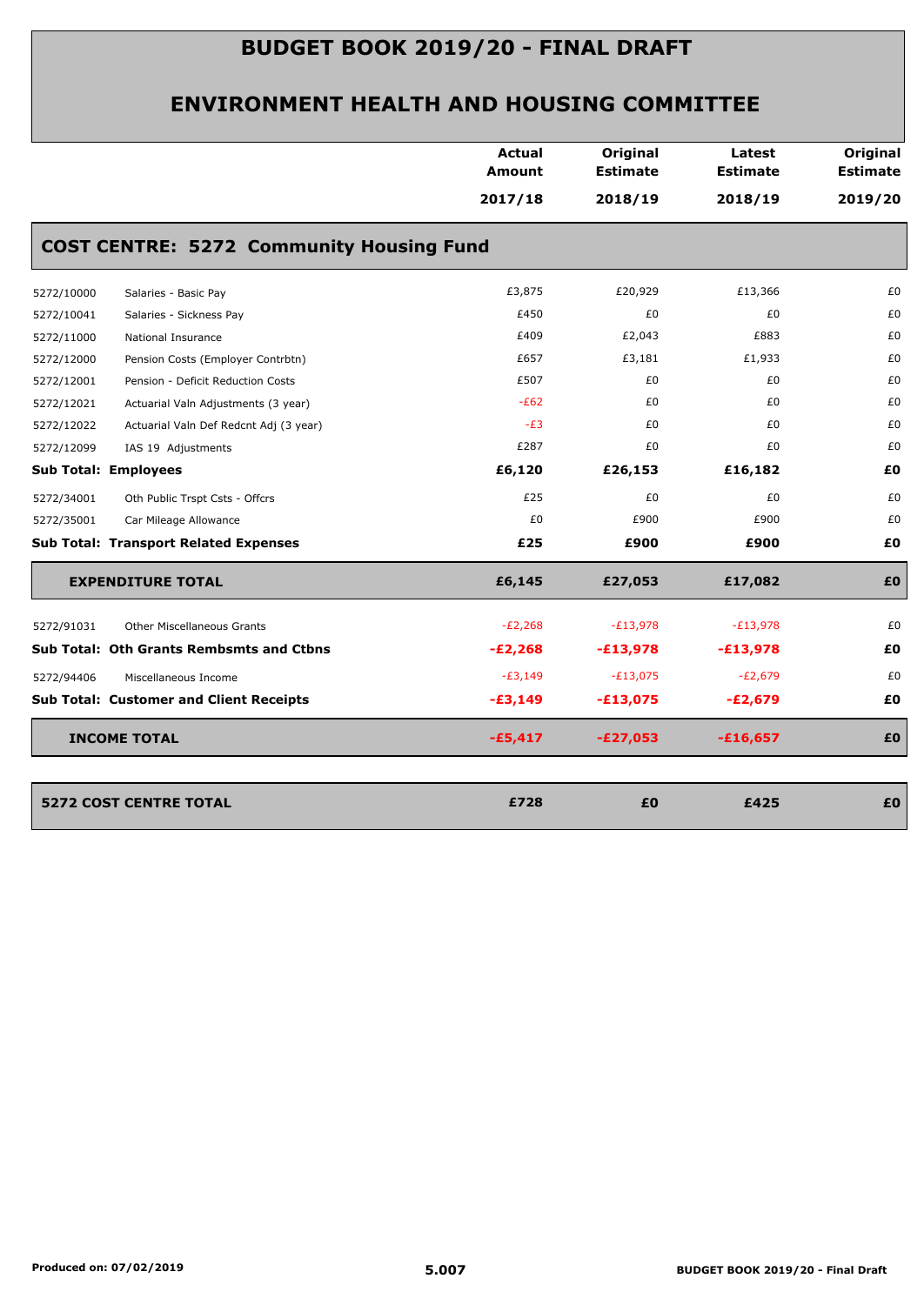|                                                 | <b>Actual</b><br>Amount<br>2017/18 | Original<br><b>Estimate</b><br>2018/19 | Latest<br><b>Estimate</b><br>2018/19 | Original<br><b>Estimate</b><br>2019/20 |
|-------------------------------------------------|------------------------------------|----------------------------------------|--------------------------------------|----------------------------------------|
| <b>COST CENTRE: 5450 Supporting People</b>      |                                    |                                        |                                      |                                        |
| 5450/70700<br>SS - Insurance & Risk Mgmnt       | £6                                 | £5                                     | £5                                   | £6                                     |
| 5450/71100<br>SS - Customer Service Specialists | £2,567                             | £2,364                                 | £2,364                               | £2,362                                 |
| SM - Development Management Team<br>5450/75501  | £984                               | £863                                   | £863                                 | £958                                   |
| SM - Housing Team<br>5450/75700                 | £0                                 | £0                                     | £0                                   | £14,075                                |
| <b>Sub Total: Support Services</b>              | £3,557                             | £3,232                                 | £3,232                               | £17,401                                |
| <b>EXPENDITURE TOTAL</b>                        | £3,557                             | £3,232                                 | £3,232                               | £17,401                                |
| <b>INCOME TOTAL</b>                             | £0                                 | £0                                     | £0                                   | £0                                     |
| <b>5450 COST CENTRE TOTAL</b>                   | £3,557                             | £3,232                                 | £3,232                               | £17,401                                |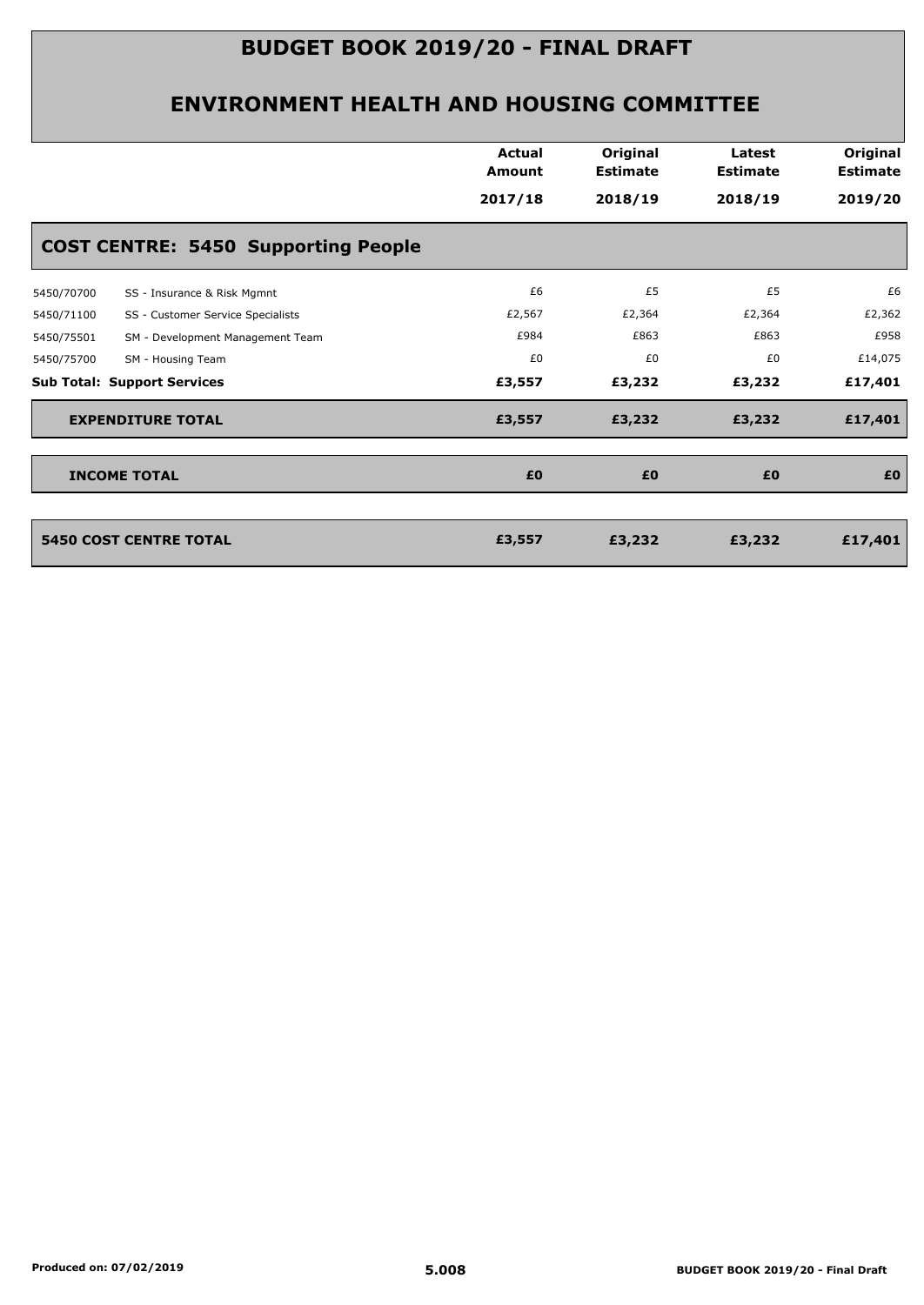|            |                                              | <b>Actual</b><br><b>Amount</b> | Original<br><b>Estimate</b> | Latest<br><b>Estimate</b> | Original<br><b>Estimate</b> |
|------------|----------------------------------------------|--------------------------------|-----------------------------|---------------------------|-----------------------------|
|            |                                              | 2017/18                        | 2018/19                     | 2018/19                   | 2019/20                     |
|            | <b>COST CENTRE: 7750 Housing Team</b>        |                                |                             |                           |                             |
| 7750/10000 | Salaries - Basic Pay                         | £139,185                       | £158,683                    | £158,683                  | £175,509                    |
| 7750/10041 | Salaries - Sickness Pay                      | £6,994                         | £0                          | £0                        | £0                          |
| 7750/10098 | IFRS - Accrued Annual/Flexi Leave Adj        | £778                           | £0                          | £0                        | £0                          |
| 7750/11000 | National Insurance                           | £14,012                        | £15,138                     | £15,138                   | £16,334                     |
| 7750/12000 | Pension Costs (Employer Contrbtn)            | £19,524                        | £24,120                     | £24,120                   | £22,988                     |
| 7750/12001 | Pension - Deficit Reduction Costs            | £15,047                        | £15,432                     | £15,432                   | £15,325                     |
| 7750/12021 | Actuarial Valn Adjustments (3 year)          | $-E1,854$                      | $-E3,328$                   | $-E3,328$                 | $-E4,151$                   |
| 7750/12022 | Actuarial Valn Def Redcnt Adj (3 year)       | $-E101$                        | £0                          | £0                        | £0                          |
| 7750/12099 | IAS 19 Adjustments                           | £8,530                         | £0                          | £0                        | £0                          |
| 7750/14008 | Mobile Phone Allowance                       | £180                           | £0                          | £0                        | £0                          |
| 7750/18004 | Misc Occupational Health Costs               | £50                            | £0                          | £0                        | £0                          |
| 7750/18005 | Professional Body Subscription               | £0                             | £300                        | £300                      | £300                        |
| 7750/18100 | Insurance - Employers Liability              | £1,150                         | £1,415                      | £1,415                    | £1,150                      |
|            | <b>Sub Total: Employees</b>                  | £203,495                       | £211,760                    | £211,760                  | £227,455                    |
| 7750/34001 | Oth Public Trspt Csts - Offcrs               | £363                           | £100                        | £100                      | £100                        |
| 7750/35000 | <b>Essential User Allowance</b>              | £1,186                         | £964                        | £964                      | £964                        |
| 7750/35001 | Car Mileage Allowance                        | £884                           | £1,000                      | £1,000                    | £1,000                      |
|            | <b>Sub Total: Transport Related Expenses</b> | £2,433                         | £2,064                      | £2,064                    | £2,064                      |
| 7750/42000 | Printing                                     | £645                           | £750                        | £750                      | £750                        |
| 7750/42101 | Photocopying Charges                         | £1,323                         | £2,475                      | £2,475                    | £2,475                      |
| 7750/42200 | Stationery                                   | £50                            | £50                         | £50                       | £50                         |
| 7750/42300 | Books and Periodicals                        | £174                           | £404                        | £404                      | £404                        |
| 7750/43000 | Postage                                      | £492                           | £1,370                      | £1,370                    | £1,370                      |
| 7750/43103 | Mobile Phones - Calls/Rental                 | £2                             | £0                          | £0                        | £0                          |
| 7750/43503 | Computer - Program Licnce Chgs               | £5,730                         | £5,417                      | £5,500                    | £5,500                      |
| 7750/46106 | Insurance - Public Liability                 | £3,241                         | £3,241                      | £3,241                    | £3,241                      |
|            | <b>Sub Total: Supplies and Services</b>      | £11,657                        | £13,707                     | £13,790                   | £13,790                     |
| 7750/58002 | Land Registry Fees                           | £549                           | £500                        | £500                      | £500                        |
|            | <b>Sub Total: Third Party Payments</b>       | £549                           | £500                        | £500                      | £500                        |
| 7750/70101 | SS - Accountancy Services                    | £2,441                         | £2,340                      | £2,340                    | £2,381                      |
| 7750/70102 | SS - Finance Administration                  | £797                           | £649                        | £649                      | £660                        |
| 7750/70103 | SS - Internal Audit                          | £1,105                         | £1,309                      | £1,309                    | £5,475                      |
| 7750/70200 | SS - Computer Services                       | £22,319                        | £20,765                     | £20,765                   | £25,602                     |
| 7750/70300 | SS - Human Resources                         | £5,317                         | £5,252                      | £5,252                    | £5,308                      |
| 7750/70301 | SS - Payroll Administration                  | £487                           | £495                        | £495                      | £495                        |
| 7750/70400 | SS - Property Management Team                | £1,623                         | £1,856                      | £1,856                    | £2,068                      |
| 7750/70500 | SS - Accommodation - Town Hall               | £48,454                        | £16,984                     | £16,984                   | £16,147                     |
| 7750/70902 | SS - Customer Service Assistants             | £3,617                         | £2,038                      | £2,038                    | £2,080                      |
| 7750/71100 | SS - Customer Service Specialists            | £2,321                         | £2,163                      | £2,163                    | £2,066                      |
| 7750/75403 | SM - Corporate Safety                        | £827                           | £885                        | £885                      | £885                        |
| 7750/75504 | SM - Development Services Mgt Team           | £8,102                         | £7,302                      | £7,302                    | £7,372                      |
|            | <b>Sub Total: Support Services</b>           | £97,410                        | £62,038                     | £62,038                   | £70,539                     |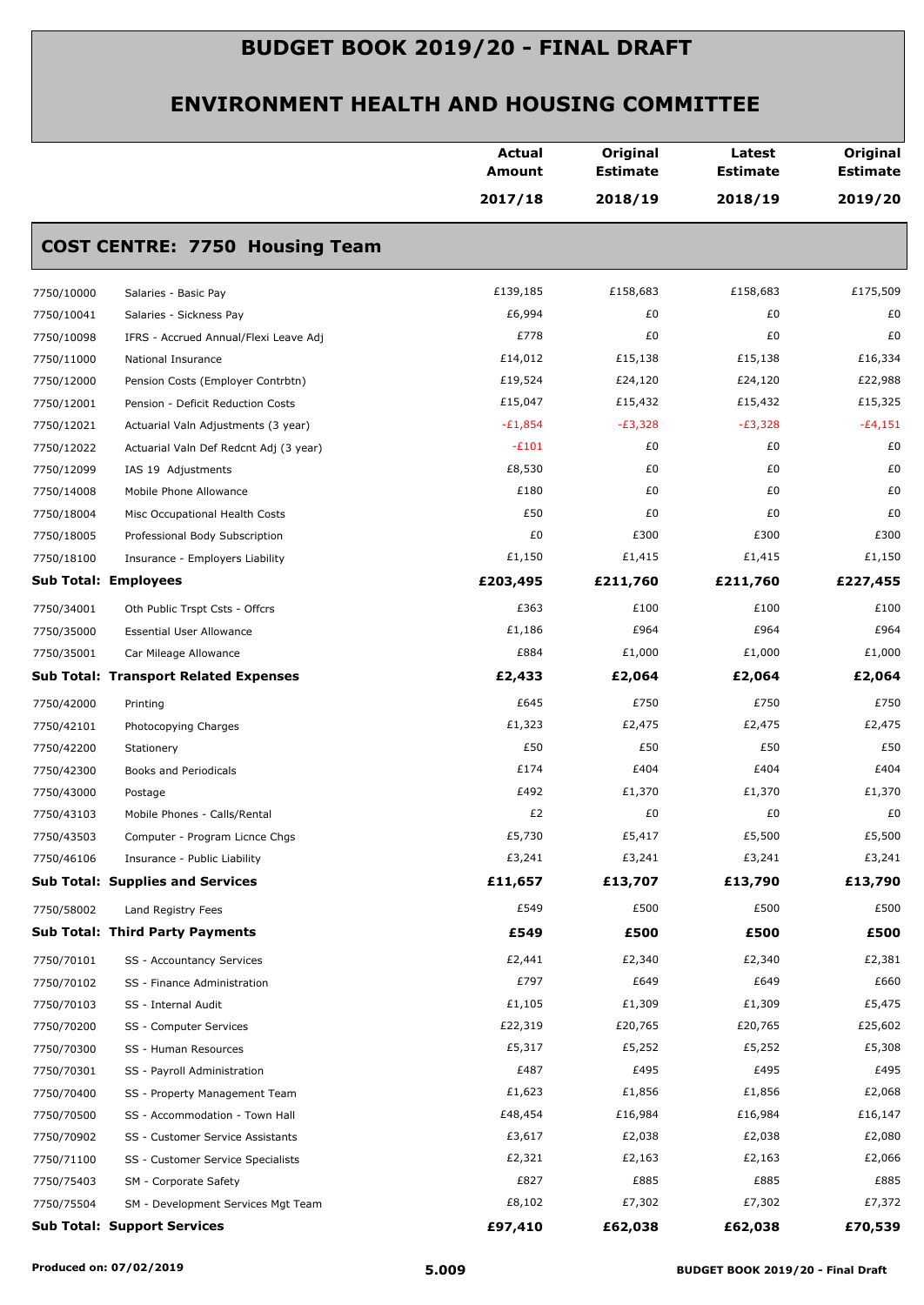|                                              | Actual<br>Amount | Original<br><b>Estimate</b> | Latest<br><b>Estimate</b> | Original<br><b>Estimate</b> |
|----------------------------------------------|------------------|-----------------------------|---------------------------|-----------------------------|
|                                              | 2017/18          | 2018/19                     | 2018/19                   | 2019/20                     |
| <b>EXPENDITURE TOTAL</b>                     | £315,544         | £290,069                    | £290,152                  | £314,348                    |
| Support Service Recharge<br>7750/99000       | $-E314,210$      | $-E288,069$                 | $-E288,069$               | $-E312,348$                 |
| 7750/99006<br>Int. Rechge Inc.- Land Charges | $-E1,334$        | $-E2,000$                   | $-E2,000$                 | $-E2,000$                   |
| <b>Sub Total: Recharge Income</b>            | $-£315,544$      | $-E290,069$                 | $-E290,069$               | $-£314,348$                 |
| <b>INCOME TOTAL</b>                          | $-£315,544$      | $-E290,069$                 | $-E290,069$               | $-£314,348$                 |
| 7750 COST CENTRE TOTAL                       | £0               | £0                          | £83                       | £0                          |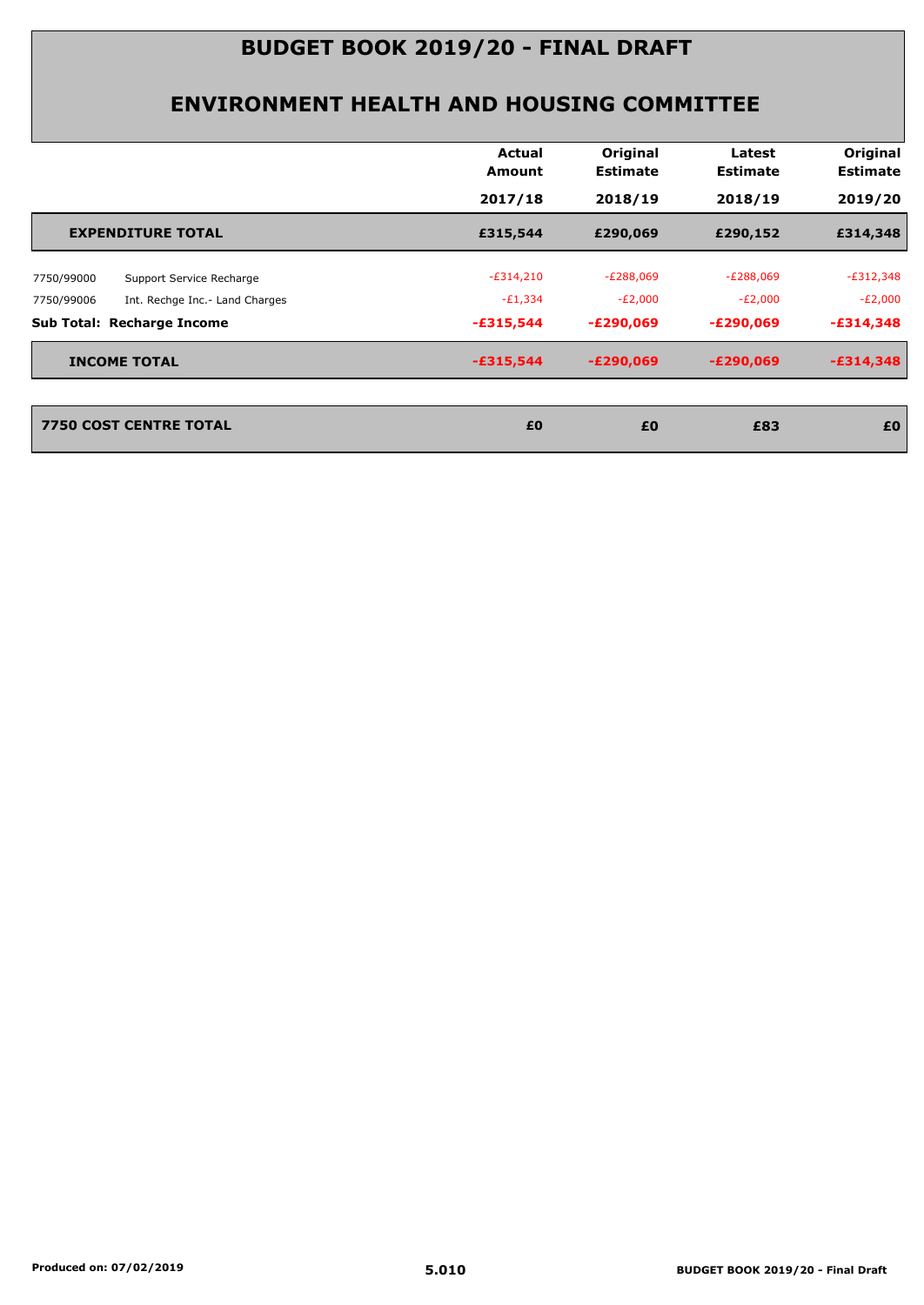|                                                    | <b>Actual</b><br>Amount | Original<br><b>Estimate</b> | Latest<br><b>Estimate</b> | Original<br><b>Estimate</b> |
|----------------------------------------------------|-------------------------|-----------------------------|---------------------------|-----------------------------|
|                                                    | 2017/18                 | 2018/19                     | 2018/19                   | 2019/20                     |
| <b>COST CENTRE: 3331 Public Health Improvement</b> |                         |                             |                           |                             |
| SS - Legal Services Team<br>3331/70601             | £0                      | £0                          | £0                        | £20,838                     |
| SS - Insurance & Risk Mgmnt<br>3331/70700          | £30                     | £27                         | £27                       | £32                         |
| SS - Public Relations<br>3331/70901                | £639                    | £526                        | £526                      | £537                        |
| <b>Sub Total: Support Services</b>                 | £669                    | £553                        | £553                      | £21,407                     |
| <b>EXPENDITURE TOTAL</b>                           | £669                    | £553                        | £553                      | £21,407                     |
|                                                    |                         |                             |                           |                             |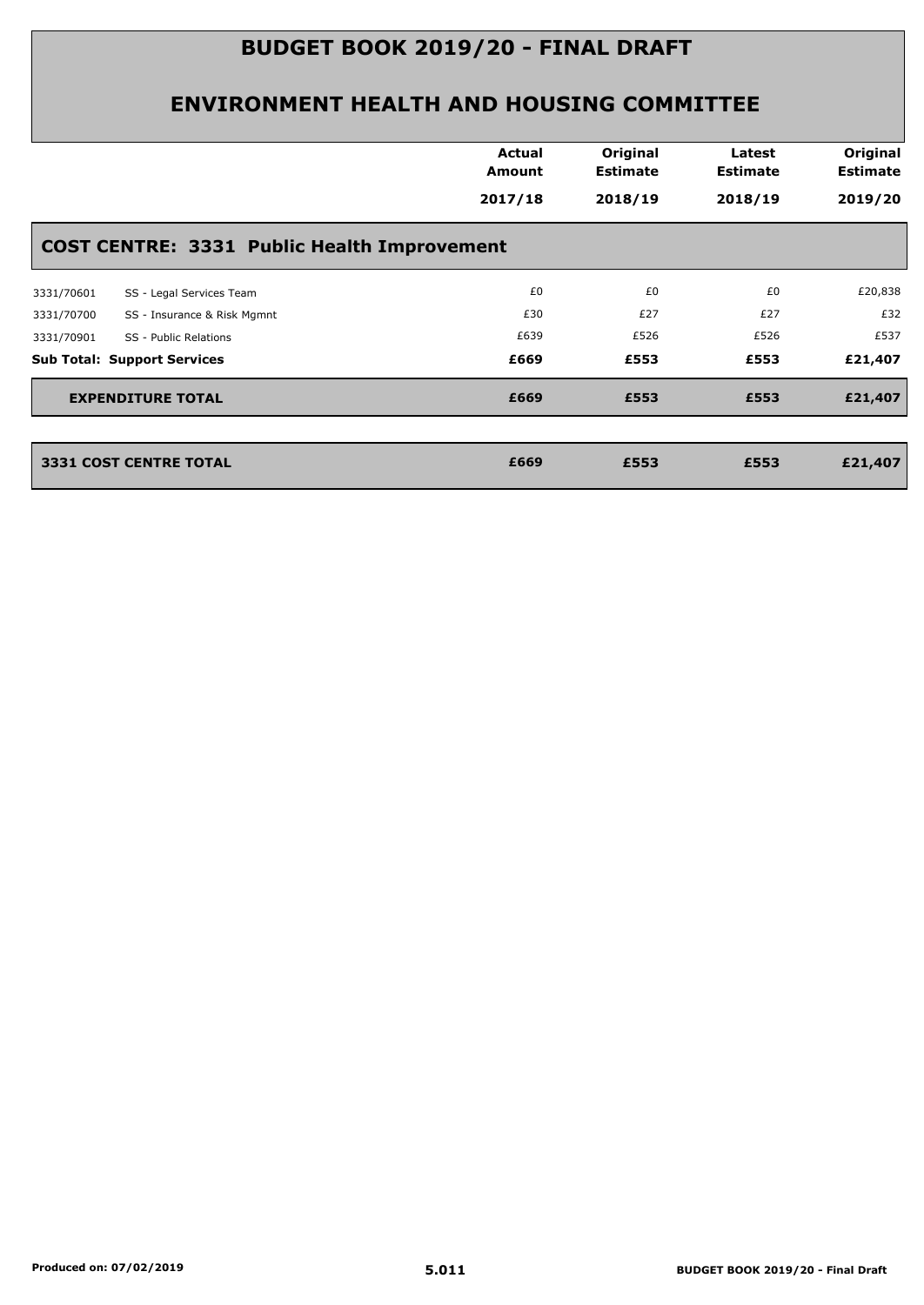|                                              | <b>Actual</b><br><b>Amount</b> | Original<br><b>Estimate</b> | Latest<br><b>Estimate</b> | Original<br><b>Estimate</b> |
|----------------------------------------------|--------------------------------|-----------------------------|---------------------------|-----------------------------|
|                                              | 2017/18                        | 2018/19                     | 2018/19                   | 2019/20                     |
| <b>COST CENTRE: 3355 Smoke Free Premises</b> |                                |                             |                           |                             |
| SS - Accountancy Services<br>3355/70101      | £243                           | £230                        | £230                      | £251                        |
| SS - Insurance & Risk Mgmnt<br>3355/70700    | £6                             | £5                          | £5                        | £6                          |
| SM - Commercial Team<br>3355/75401           | £0                             | £1,431                      | £1,431                    | £1,459                      |
| <b>Sub Total: Support Services</b>           | £249                           | £1,666                      | £1,666                    | £1,716                      |
| <b>EXPENDITURE TOTAL</b>                     | £249                           | £1,666                      | £1,666                    | £1,716                      |
| <b>INCOME TOTAL</b>                          | £0                             | £0                          | £0                        | £0                          |
| 3355 COST CENTRE TOTAL                       | £249                           | £1,666                      | £1,666                    | £1,716                      |
|                                              |                                |                             |                           |                             |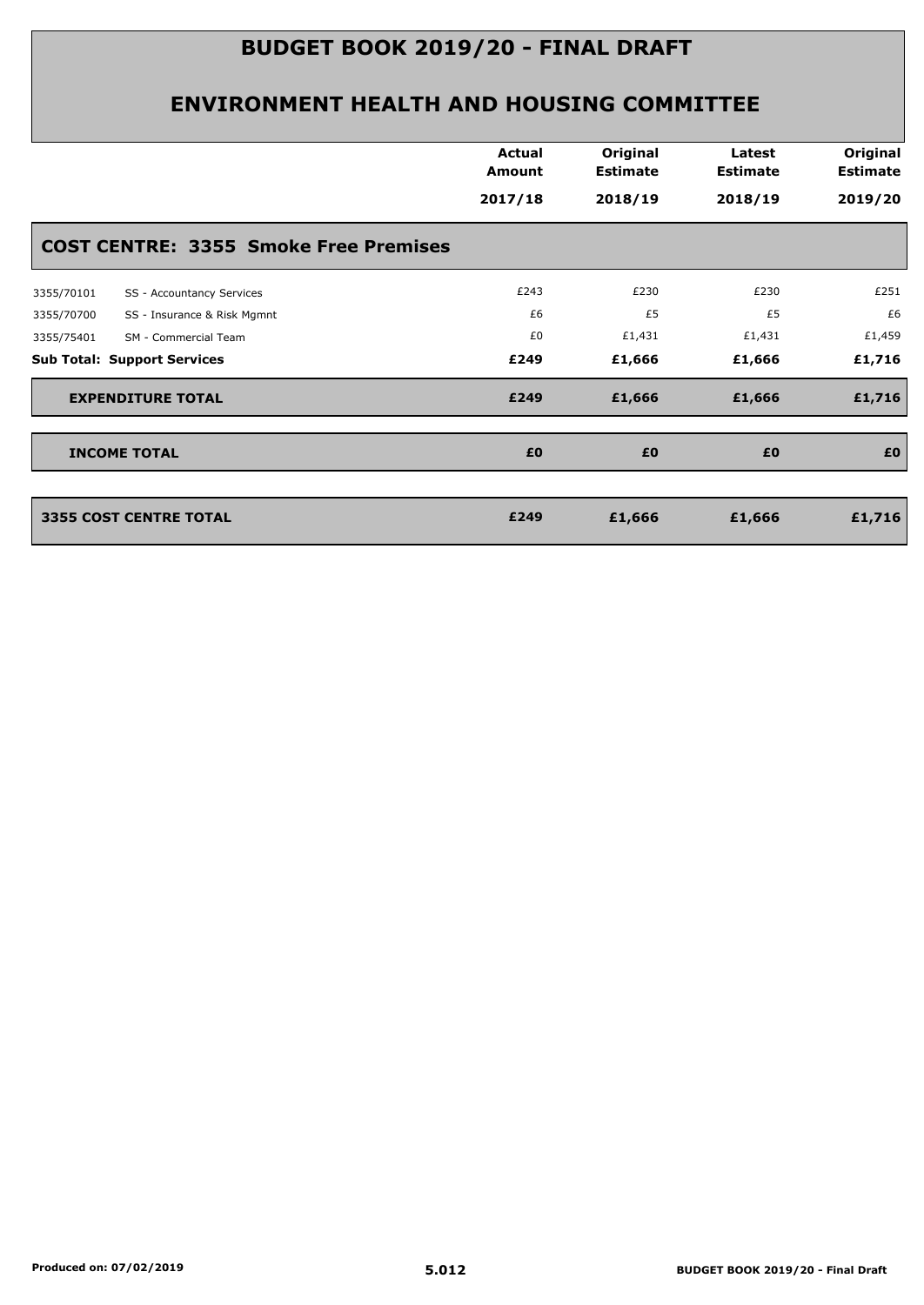|                                              |                                                    | <b>Actual</b><br><b>Amount</b> | Original<br><b>Estimate</b> | Latest<br><b>Estimate</b> | Original<br><b>Estimate</b> |
|----------------------------------------------|----------------------------------------------------|--------------------------------|-----------------------------|---------------------------|-----------------------------|
|                                              |                                                    | 2017/18                        | 2018/19                     | 2018/19                   | 2019/20                     |
|                                              | <b>COST CENTRE: 6200 Healthy New Towns Project</b> |                                |                             |                           |                             |
| 6200/34001                                   | Oth Public Trspt Csts - Offcrs                     | £20                            | £0                          | £0                        | £0                          |
| 6200/35001<br>Car Mileage Allowance          |                                                    | £402                           | £0                          | £0                        | £0                          |
| <b>Sub Total: Transport Related Expenses</b> |                                                    | £422                           | £0                          | £0                        | £0                          |
| 6200/42600<br><b>Consultants Fees</b>        |                                                    | £74,279                        | £0                          | £0                        | £0                          |
| 6200/45501                                   | HNTI - Marketing/Media & Engagemnt Costs           | £55                            | £0                          | £0                        | £0                          |
| 6200/45504                                   | HNTI - Evalutn & Best Practice Shwcse Co           | $-E2,052$                      | £0                          | £0                        | £0                          |
| <b>Sub Total: Supplies and Services</b>      |                                                    | £72,282                        | £0                          | £0                        | £0                          |
| 6200/70500                                   | SS - Accommodation - Town Hall                     | £1,130                         | £1,130                      | £1,130                    | £0                          |
| <b>Sub Total: Support Services</b>           |                                                    | £1,130                         | £1,130                      | £1,130                    | £0                          |
| <b>EXPENDITURE TOTAL</b>                     |                                                    | £73,834                        | £1,130                      | £1,130                    | £0                          |
| 6200/90061                                   | NHS - Healthy New Town Grant                       | $-E75,652$                     | £0                          | £0                        | £0                          |
| <b>Sub Total: Government Grants</b>          |                                                    | $-£75,652$                     | £Ο                          | £Ο                        | £0                          |
| <b>INCOME TOTAL</b>                          |                                                    | $-£75,652$                     | £0                          | £0                        | £0                          |
|                                              |                                                    |                                |                             |                           |                             |
| <b>6200 COST CENTRE TOTAL</b>                |                                                    | $-£1,817$                      | £1,130                      | £1,130                    | £0                          |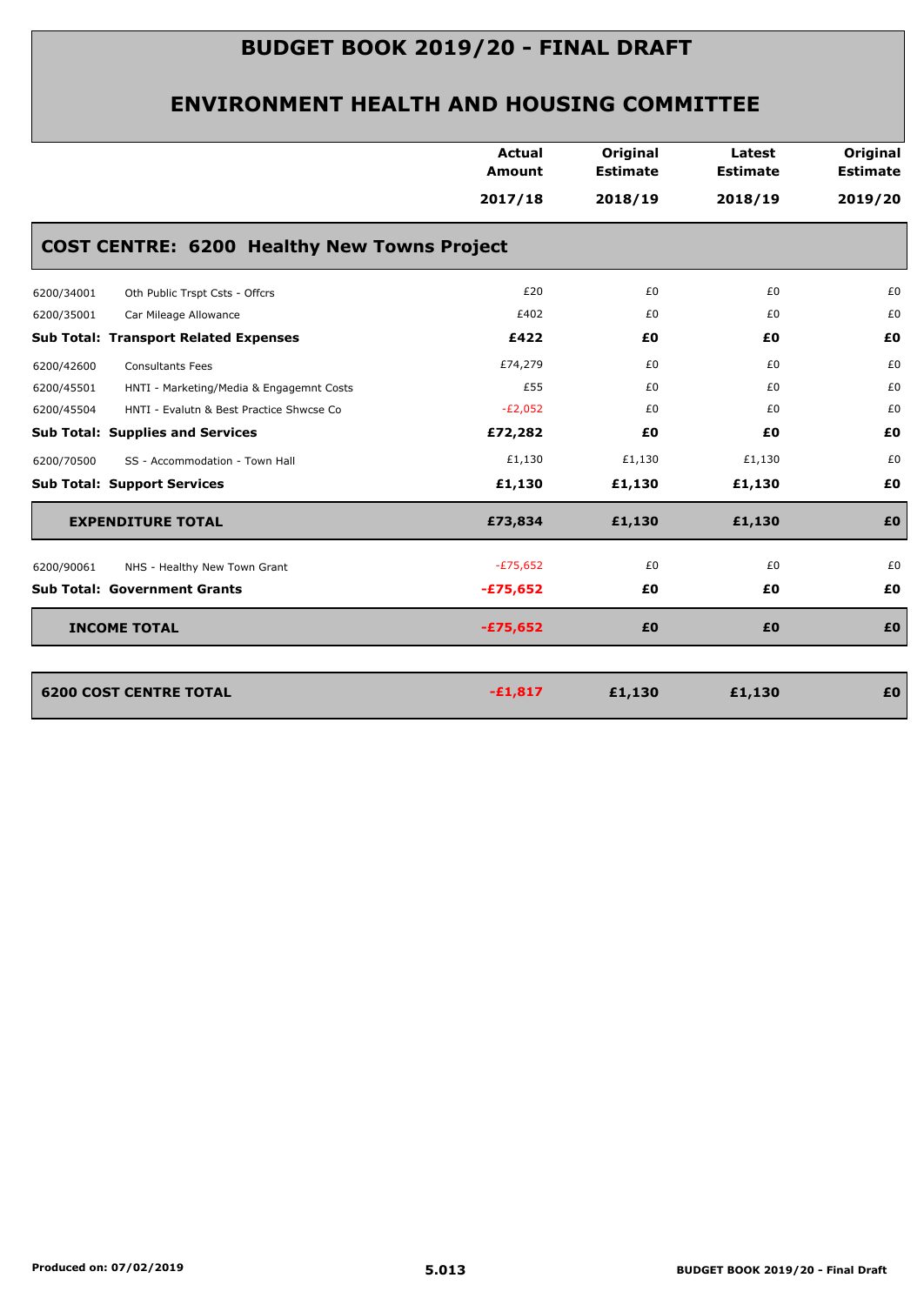|            |                                            | <b>Actual</b><br><b>Amount</b> | Original<br><b>Estimate</b> | Latest<br><b>Estimate</b> | Original<br><b>Estimate</b> |
|------------|--------------------------------------------|--------------------------------|-----------------------------|---------------------------|-----------------------------|
|            |                                            | 2017/18                        | 2018/19                     | 2018/19                   | 2019/20                     |
|            | <b>COST CENTRE: 5001 Energy Efficiency</b> |                                |                             |                           |                             |
| 5001/45300 | Subscrptns and Levies General              | £994                           | £1,600                      | £1,600                    | £1,600                      |
|            | <b>Sub Total: Supplies and Services</b>    | £994                           | £1,600                      | £1,600                    | £1,600                      |
| 5001/70101 | SS - Accountancy Services                  | £243                           | £230                        | £230                      | £251                        |
| 5001/70102 | SS - Finance Administration                | £58                            | £49                         | £49                       | £48                         |
| 5001/70700 | SS - Insurance & Risk Mgmnt                | £6                             | £5                          | £5                        | £6                          |
| 5001/70901 | SS - Public Relations                      | £639                           | £526                        | £526                      | £537                        |
| 5001/75501 | SM - Development Management Team           | £984                           | £863                        | £863                      | £958                        |
| 5001/75700 | SM - Housing Team                          | £24,952                        | £22,292                     | £22,292                   | £13,636                     |
|            | <b>Sub Total: Support Services</b>         | £26,882                        | £23,965                     | £23,965                   | £15,436                     |
|            | <b>EXPENDITURE TOTAL</b>                   | £27,876                        | £25,565                     | £25,565                   | £17,036                     |
|            |                                            |                                |                             |                           |                             |
|            |                                            |                                |                             |                           |                             |

| 5001 COST CENTRE TOTAL | £27,876 | £25,565 | £25,565 | £17,036 |
|------------------------|---------|---------|---------|---------|
|                        |         |         |         |         |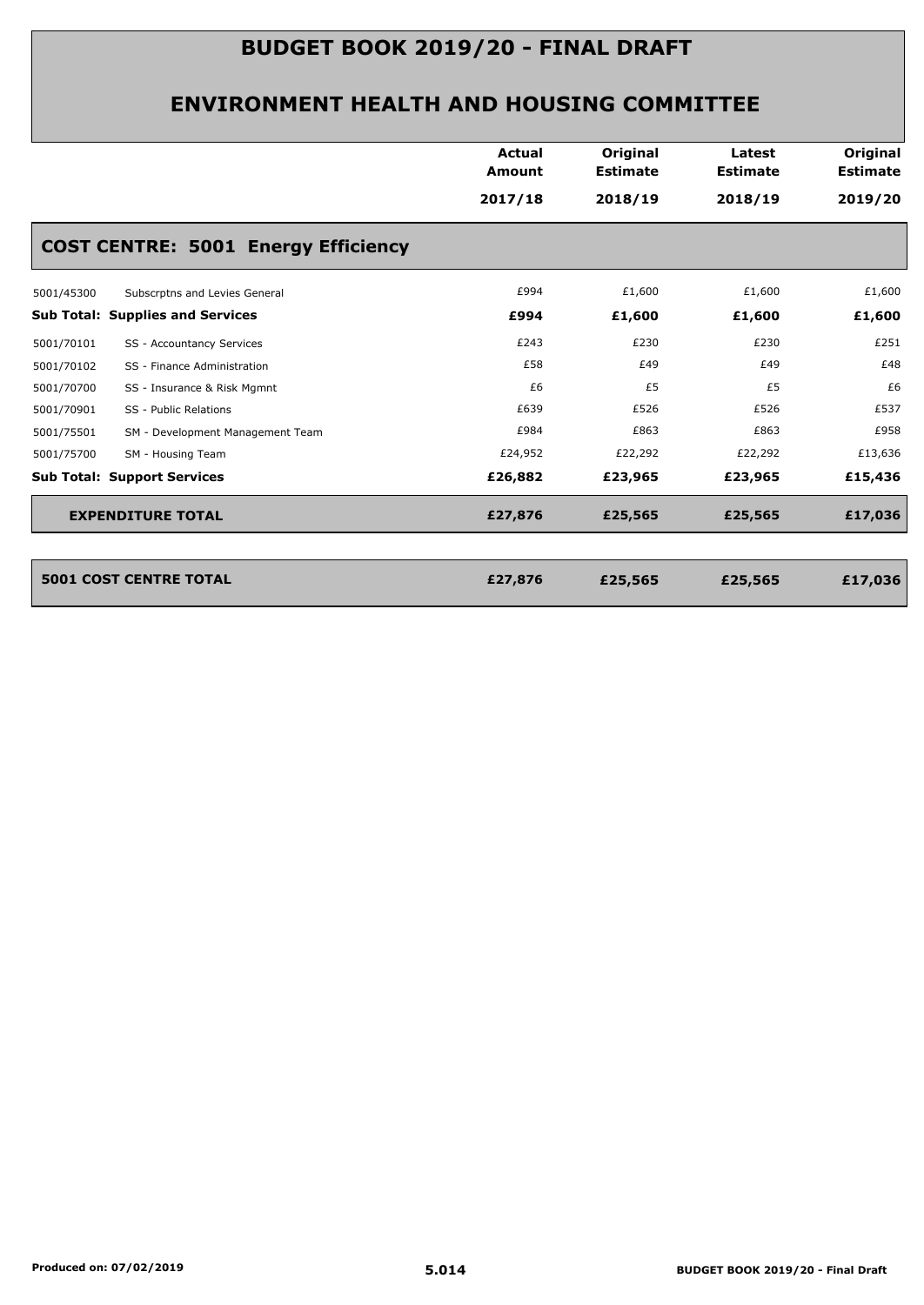|                      |                                              | Actual<br><b>Amount</b> | Original<br><b>Estimate</b> | Latest<br><b>Estimate</b> | Original<br><b>Estimate</b> |
|----------------------|----------------------------------------------|-------------------------|-----------------------------|---------------------------|-----------------------------|
|                      |                                              | 2017/18                 | 2018/19                     | 2018/19                   | 2019/20                     |
|                      | <b>COST CENTRE: 5200 Housing Standards</b>   |                         |                             |                           |                             |
| 5200/10000           | Salaries - Basic Pay                         | £81,927                 | £103,011                    | £103,766                  | £127,816                    |
| 5200/10098           | IFRS - Accrued Annual/Flexi Leave Adj        | £420                    | £0                          | £0                        | £0                          |
| 5200/11000           | National Insurance                           | £8,268                  | £9,709                      | £9,813                    | £12,287                     |
| 5200/12000           | Pension Costs (Employer Contrbtn)            | £12,474                 | £15,658                     | £15,658                   | £15,361                     |
| 5200/12001           | Pension - Deficit Reduction Costs            | £9,613                  | £8,911                      | £8,911                    | £8,849                      |
| 5200/12021           | Actuarial Valn Adjustments (3 year)          | $-E1,184$               | $-E1,922$                   | $-E1,922$                 | $-E2,397$                   |
| 5200/12022           | Actuarial Valn Def Redcnt Adj (3 year)       | $-E64$                  | £0                          | £0                        | £0                          |
| 5200/12099           | IAS 19 Adjustments                           | £5,449                  | £0                          | £0                        | £0                          |
| 5200/14001           | First Aid Allowance                          | £26                     | £0                          | £0                        | £0                          |
| 5200/14008           | Mobile Phone Allowance                       | £60                     | £0                          | £0                        | £0                          |
| 5200/18100           | Insurance - Employers Liability              | £410                    | £504                        | £504                      | £410                        |
| Sub Total: Employees |                                              | £117,398                | £135,871                    | £136,730                  | £162,326                    |
| 5200/34001           | Oth Public Trspt Csts - Offcrs               | £164                    | £0                          | £0                        | £0                          |
| 5200/35000           | <b>Essential User Allowance</b>              | £2,772                  | £1,810                      | £1,810                    | £1,810                      |
| 5200/35001           | Car Mileage Allowance                        | £4,876                  | £4,000                      | £4,000                    | £4,000                      |
|                      | <b>Sub Total: Transport Related Expenses</b> | £7,812                  | £5,810                      | £5,810                    | £5,810                      |
| 5200/40100           | Purchase of Equipment                        | £355                    | £200                        | £200                      | £200                        |
| 5200/42101           | Photocopying Charges                         | £76                     | £142                        | £142                      | £142                        |
| 5200/43000           | Postage                                      | £0                      | £11                         | £11                       | £11                         |
| 5200/46106           | Insurance - Public Liability                 | £1,156                  | £1,156                      | £1,156                    | £1,156                      |
|                      | <b>Sub Total: Supplies and Services</b>      | £1,587                  | £1,509                      | £1,509                    | £1,509                      |
| 5200/46910           | Contribution to Wyre - Care & Repair         | £35,000                 | £30,000                     | £30,000                   | £30,000                     |
| 5200/56001           | Affordable Hsg - s106 Paymnts Made           | £112,539                | £0                          | £0                        | £0                          |
| 5200/56004           | Landlords Scheme                             | £0                      | £5,640                      | £5,640                    | £0                          |
|                      | <b>Sub Total: Third Party Payments</b>       | £147,539                | £35,640                     | £35,640                   | £30,000                     |
| 5200/70101           | SS - Accountancy Services                    | £243                    | £230                        | £230                      | £251                        |
| 5200/70102           | SS - Finance Administration                  | £1,365                  | £1,155                      | £1,155                    | £1,131                      |
| 5200/70200           | SS - Computer Services                       | £8,029                  | £7,530                      | £7,530                    | £8,936                      |
| 5200/70300           | SS - Human Resources                         | £1,730                  | £1,613                      | £1,613                    | £1,609                      |
| 5200/70301           | SS - Payroll Administration                  | £402                    | £401                        | £401                      | £307                        |
| 5200/70400           | SS - Property Management Team                | £625                    | £617                        | £617                      | £697                        |
| 5200/70500           | SS - Accommodation - Town Hall               | £10,574                 | £3,706                      | £3,706                    | £3,524                      |
| 5200/70700           | SS - Insurance & Risk Mgmnt                  | £6                      | £5                          | £5                        | £6                          |
| 5200/70901           | SS - Public Relations                        | £639                    | £526                        | £526                      | £537                        |
| 5200/71100           | SS - Customer Service Specialists            | £2,567                  | £2,364                      | £2,364                    | £2,362                      |
| 5200/75401           | SM - Commercial Team                         | £0                      | £455                        | £455                      | £464                        |
| 5200/75403           | SM - Corporate Safety                        | £358                    | £354                        | £354                      | £434                        |
| 5200/75501           | SM - Development Management Team             | £984                    | £863                        | £863                      | £958                        |
| 5200/75700           | SM - Housing Team                            | £34,346                 | £40,335                     | £40,335                   | £38,134                     |
|                      | <b>Sub Total: Support Services</b>           | £61,868                 | £60,154                     | £60,154                   | £59,350                     |
| 5200/83001           | Rev Exp funded from Capital                  | £1,541,665              | £468,000                    | £3,080,000                | £929,000                    |
| 5200/83101           | Capital Grant Inc to fund Rev Exp            | $-£1,541,665$           | $-E468,000$                 | $-E3,080,000$             | $-E929,000$                 |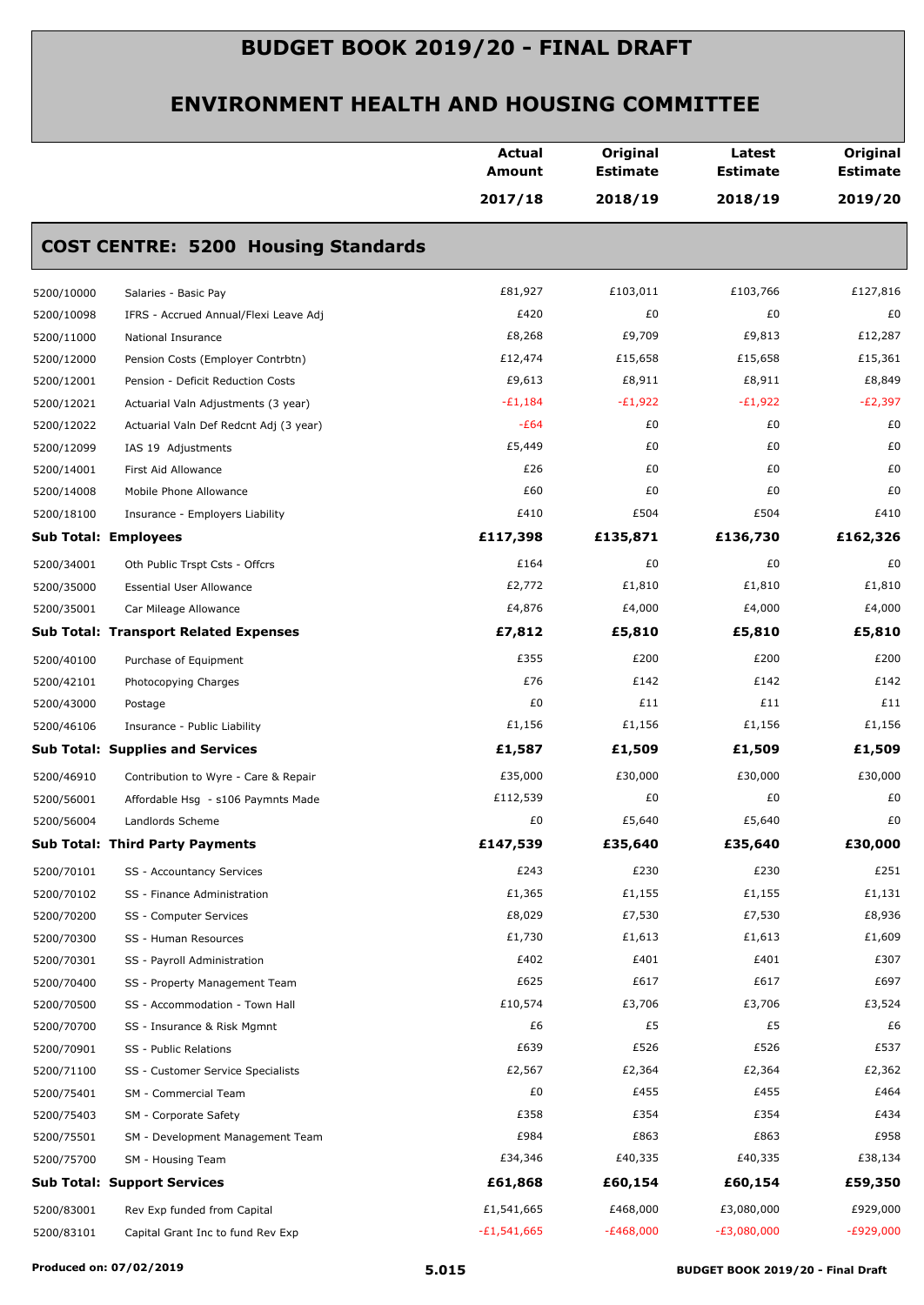|            |                                                 | Actual<br>Amount | Original<br><b>Estimate</b> | Latest<br><b>Estimate</b> | Original<br><b>Estimate</b> |
|------------|-------------------------------------------------|------------------|-----------------------------|---------------------------|-----------------------------|
|            |                                                 | 2017/18          | 2018/19                     | 2018/19                   | 2019/20                     |
| 5200/84000 | De-minimus Capital Expenditure                  | £7,619           | £0                          | £0                        | £0                          |
|            | <b>Sub Total: Deprctn and Impairment Losses</b> | £7,619           | £0                          | £0                        | £0                          |
|            | <b>EXPENDITURE TOTAL</b>                        | £343,823         | £238,984                    | £239,843                  | £258,995                    |
| 5200/91031 | <b>Other Miscellaneous Grants</b>               | $-E5,000$        | £0                          | £0                        | £0                          |
| 5200/91103 | Income from Enforcement Action                  | $-E1,257$        | $-E1,000$                   | $-E1,000$                 | $-E1,000$                   |
| 5200/91202 | s106 Contributions                              | $-E112,539$      | £0                          | £0                        | £0                          |
|            | <b>Sub Total: Oth Grants Rembsmts and Ctbns</b> | $-£118,796$      | $-E1,000$                   | $-E1,000$                 | $-£1,000$                   |
| 5200/93372 | <b>HMO Licencing</b>                            | $-E463$          | $-E800$                     | $-E800$                   | $-E800$                     |
| 5200/94003 | Disabled Facilities Grant Fees                  | $-E75,762$       | $-E55,000$                  | $-E180,000$               | $-E150,000$                 |
|            | <b>Sub Total: Customer and Client Receipts</b>  | $-£76,225$       | $-£55,800$                  | $-£180,800$               | $-£150,800$                 |
|            | <b>INCOME TOTAL</b>                             | $-£195,021$      | $-£56,800$                  | $-£181,800$               | $-£151,800$                 |

| 5200 COST CENTRE TOTAL | £148,802 | £182,184 | £58,043 | £107,195 |
|------------------------|----------|----------|---------|----------|
|                        |          |          |         |          |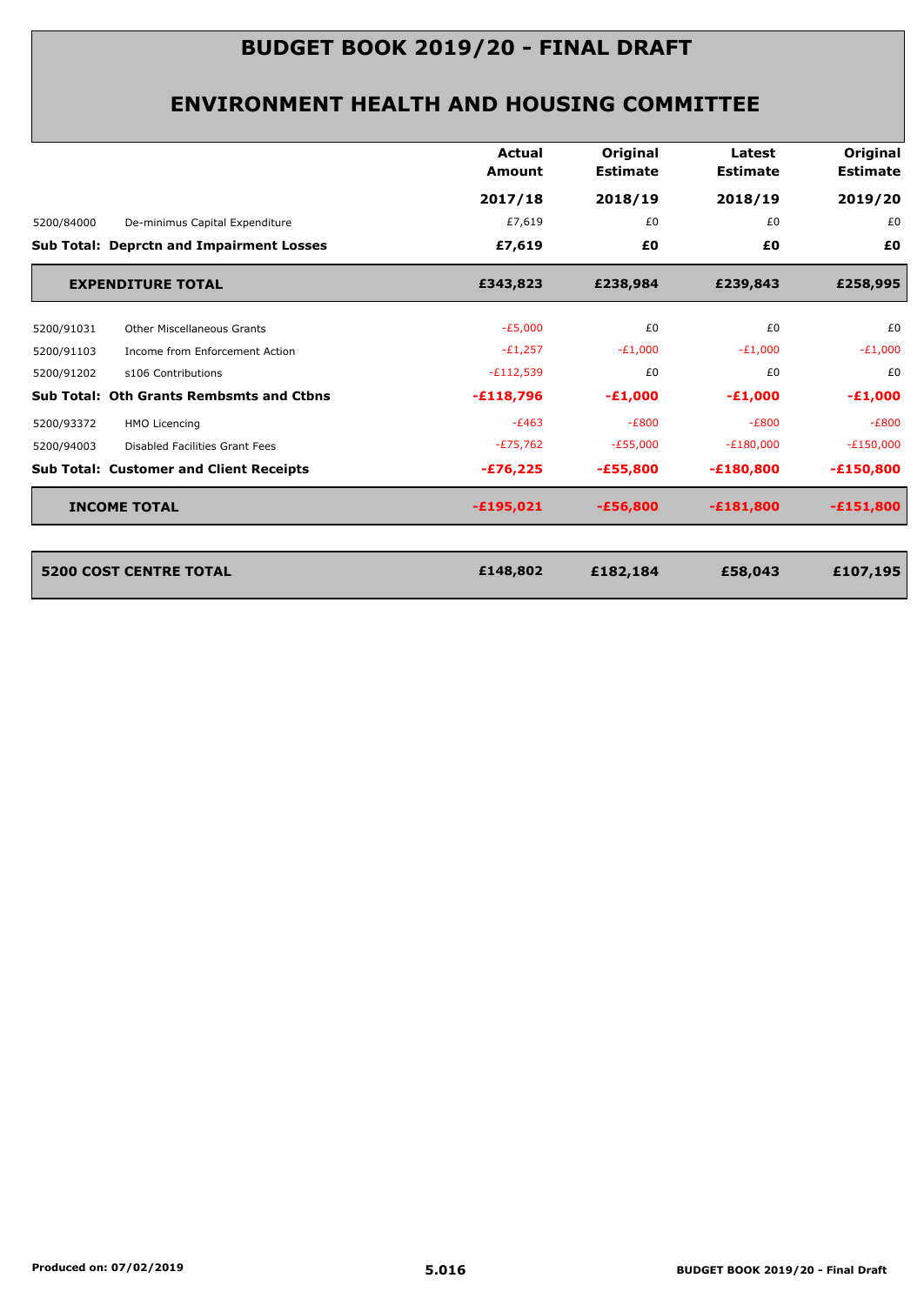|                                                      | <b>Actual</b><br><b>Amount</b> | Original<br><b>Estimate</b> | Latest<br><b>Estimate</b> | Original<br><b>Estimate</b> |
|------------------------------------------------------|--------------------------------|-----------------------------|---------------------------|-----------------------------|
|                                                      | 2017/18                        | 2018/19                     | 2018/19                   | 2019/20                     |
| COST CENTRE: 3379 Comm Safety - Delivery Costs       |                                |                             |                           |                             |
| 3379/10000<br>Salaries - Basic Pay                   | £24,714                        | £24,937                     | £24,937                   | £25,436                     |
| 3379/10098<br>IFRS - Accrued Annual/Flexi Leave Adj  | $-E626$                        | £0                          | £0                        | £0                          |
| 3379/11000<br>National Insurance                     | £2,295                         | £2,315                      | £2,315                    | £2,384                      |
| 3379/12000<br>Pension Costs (Employer Contrbtn)      | £3,757                         | £3,790                      | £3,790                    | £3,866                      |
| 3379/12001<br>Pension - Deficit Reduction Costs      | £2,895                         | £2,659                      | £2,659                    | £2,641                      |
| 3379/12021<br>Actuarial Valn Adjustments (3 year)    | $-E357$                        | $-E573$                     | $-E573$                   | $-E715$                     |
| 3379/12022<br>Actuarial Valn Def Redcnt Adj (3 year) | $-E19$                         | £0                          | £0                        | £0                          |
| 3379/12099<br>IAS 19 Adjustments                     | £1,641                         | £0                          | £0                        | £0                          |
| 3379/18100<br>Insurance - Employers Liability        | £173                           | £213                        | £213                      | £173                        |
| <b>Sub Total: Employees</b>                          | £34,474                        | £33,341                     | £33,341                   | £33,785                     |
| 3379/22503<br>Electrcity - CCTV                      | £1,625                         | £0                          | £0                        | £0                          |
| <b>Sub Total: Premises Related Expenses</b>          | £1,625                         | £O                          | £0                        | £0                          |
| 3379/32000<br>Rech - Vehicle and Plant Costs         | £2,382                         | £3,820                      | £3,820                    | £3,820                      |
| 3379/34001<br>Oth Public Trspt Csts - Offcrs         | £70                            | £0                          | £0                        | £0                          |
| 3379/35001<br>Car Mileage Allowance                  | £555                           | £700                        | £700                      | £700                        |
| <b>Sub Total: Transport Related Expenses</b>         | £3,007                         | £4,520                      | £4,520                    | £4,520                      |
| 3379/42101<br>Photocopying Charges                   | £61                            | £113                        | £113                      | £113                        |
| 3379/43000<br>Postage                                | £10                            | £0                          | £0                        | £0                          |
| 3379/43103<br>Mobile Phones - Calls/Rental           | £14                            | £167                        | £167                      | £167                        |
| 3379/46106<br>Insurance - Public Liability           | £489                           | £489                        | £489                      | £489                        |
| 3379/47401<br>Fylde CCTV Costs                       | £44,627                        | £44,480                     | £44,480                   | £44,480                     |
| <b>Sub Total: Supplies and Services</b>              | £45,200                        | £45,249                     | £45,249                   | £45,249                     |
| 3379/70101<br>SS - Accountancy Services              | £1,971                         | £1,868                      | £1,868                    | £2,033                      |
| 3379/70102<br>SS - Finance Administration            | £1,162                         | £983                        | £983                      | £962                        |
| 3379/70200<br>SS - Computer Services                 | £4,052                         | £3,765                      | £3,765                    | £4,468                      |
| 3379/70300<br>SS - Human Resources                   | £865                           | £796                        | £796                      | £793                        |
| 3379/70301<br>SS - Payroll Administration            | £198                           | £204                        | £204                      | £156                        |
| 3379/70400<br>SS - Property Management Team          | £255                           | £252                        | £252                      | £285                        |
| 3379/70500<br>SS - Accommodation - Town Hall         | £4,321                         | £1,515                      | £1,515                    | £1,440                      |
| 3379/70601<br>SS - Legal Services Team               | £7,950                         | £352                        | £352                      | £359                        |
| 3379/70700<br>SS - Insurance & Risk Mgmnt            | £6                             | £5                          | £5                        | £6                          |
| 3379/70701<br>SS - Resources Directorate Mgt         | £3,640                         | £3,371                      | £3,371                    | £3,671                      |
| 3379/70901<br>SS - Public Relations                  | £1,278                         | £1,052                      | £1,052                    | £1,075                      |
| 3379/75403<br>SM - Corporate Safety                  | £179                           | £174                        | £174                      | £214                        |
| 3379/75408<br>SM - Public Protection Team            | £12,224                        | £13,543                     | £13,543                   | £13,670                     |
| <b>Sub Total: Support Services</b>                   | £38,101                        | £27,880                     | £27,880                   | £29,132                     |
| 3379/80000<br>Capital Charges - Depreciation         | £8,870                         | £16,000                     | £16,000                   | £16,000                     |
| <b>Sub Total: Deprctn and Impairment Losses</b>      | £8,870                         | £16,000                     | £16,000                   | £16,000                     |
| <b>EXPENDITURE TOTAL</b>                             |                                |                             |                           |                             |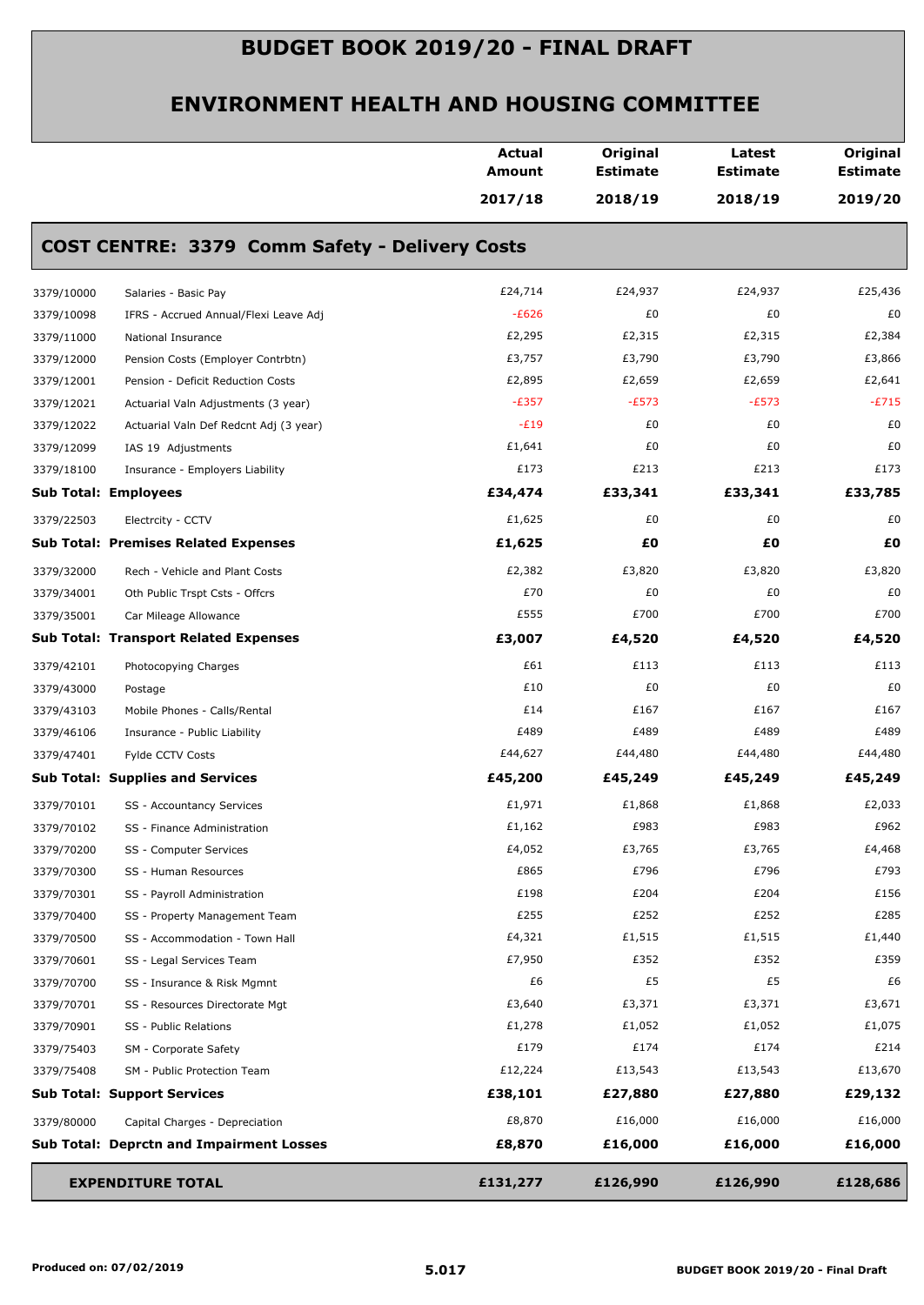|                               | <b>Actual</b><br>Amount | Original<br><b>Estimate</b> | Latest<br><b>Estimate</b> | Original<br><b>Estimate</b> |
|-------------------------------|-------------------------|-----------------------------|---------------------------|-----------------------------|
|                               | 2017/18                 | 2018/19                     | 2018/19                   | 2019/20                     |
| <b>INCOME TOTAL</b>           | £0                      | £0                          | £0                        | £0                          |
|                               |                         |                             |                           |                             |
| <b>3379 COST CENTRE TOTAL</b> | £131,277                | £126,990                    | £126,990                  | £128,686                    |
|                               |                         |                             |                           |                             |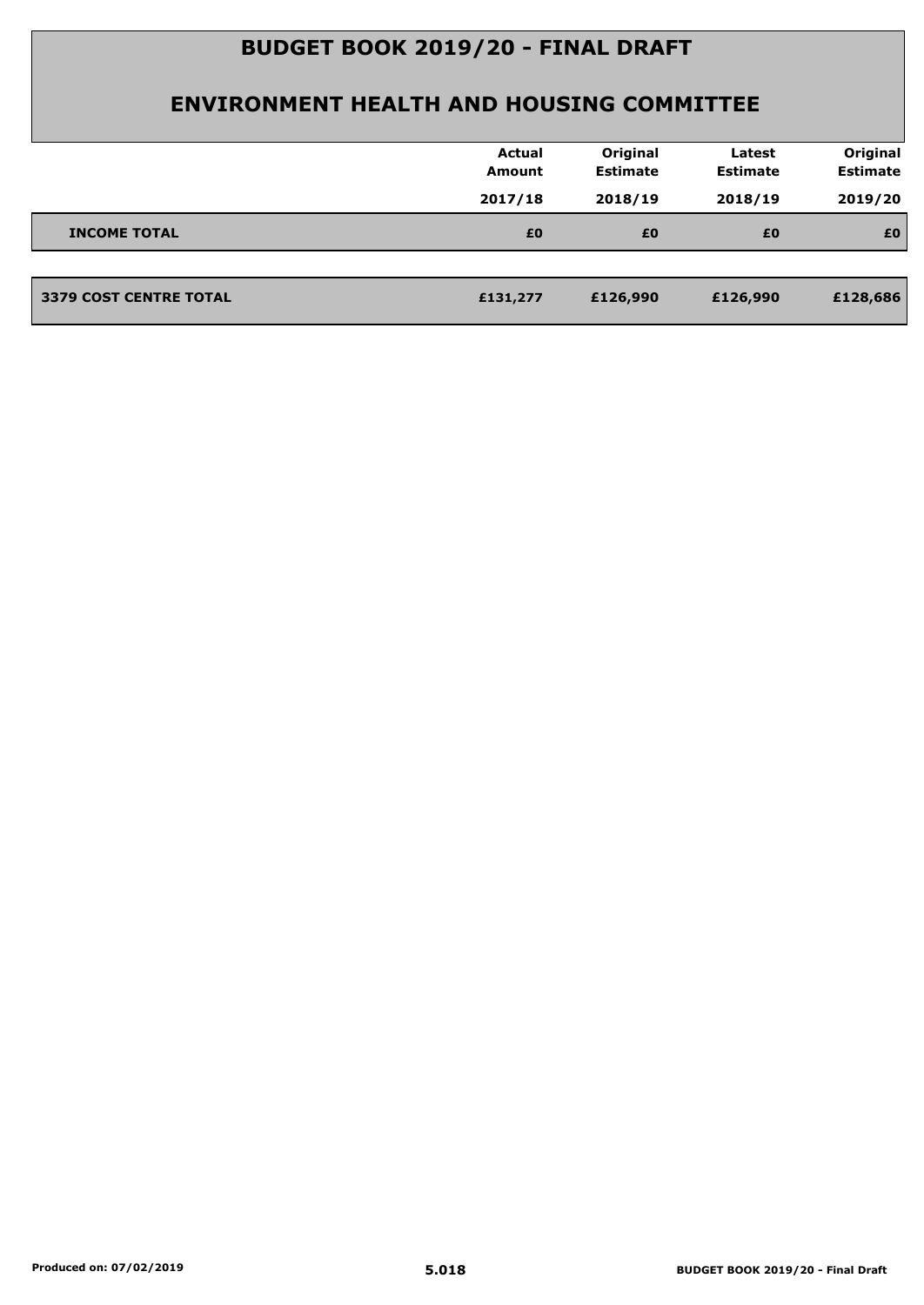|                                                       | <b>Actual</b><br><b>Amount</b> | Original<br><b>Estimate</b> | Latest<br><b>Estimate</b> | Original<br><b>Estimate</b> |
|-------------------------------------------------------|--------------------------------|-----------------------------|---------------------------|-----------------------------|
|                                                       | 2017/18                        | 2018/19                     | 2018/19                   | 2019/20                     |
| <b>COST CENTRE: 3380 Community Safety Initiatives</b> |                                |                             |                           |                             |
| Community Safety Initiatives<br>3380/46700            | £20,858                        | £0                          | £32,908                   | £0                          |
| 3380/46709<br>Holiday Hunger Initiative               | £25,000                        | £0                          | £21,503                   | £0                          |
| <b>Sub Total: Supplies and Services</b>               | £45,858                        | £0                          | £54,411                   | £0                          |
| <b>EXPENDITURE TOTAL</b>                              | £45,858                        | £0                          | £54,411                   | £0                          |
| 3380/91101<br>Other Reimbursements                    | $-E20,858$                     | £0                          | $-E33,308$                | £0                          |
| 3380/91256<br>Lytham Schools Foundation               | $-E25,000$                     | £0                          | $-E21,503$                | £0                          |
| <b>Sub Total: Oth Grants Rembsmts and Ctbns</b>       | $-£45,858$                     | £0                          | $-£54,811$                | £0                          |
| <b>INCOME TOTAL</b>                                   | $-£45,858$                     | £0                          | $-£54,811$                | £0                          |
|                                                       |                                |                             |                           |                             |
| 3380 COST CENTRE TOTAL                                | £0                             | £0                          | $-E400$                   | £0                          |
|                                                       |                                |                             |                           |                             |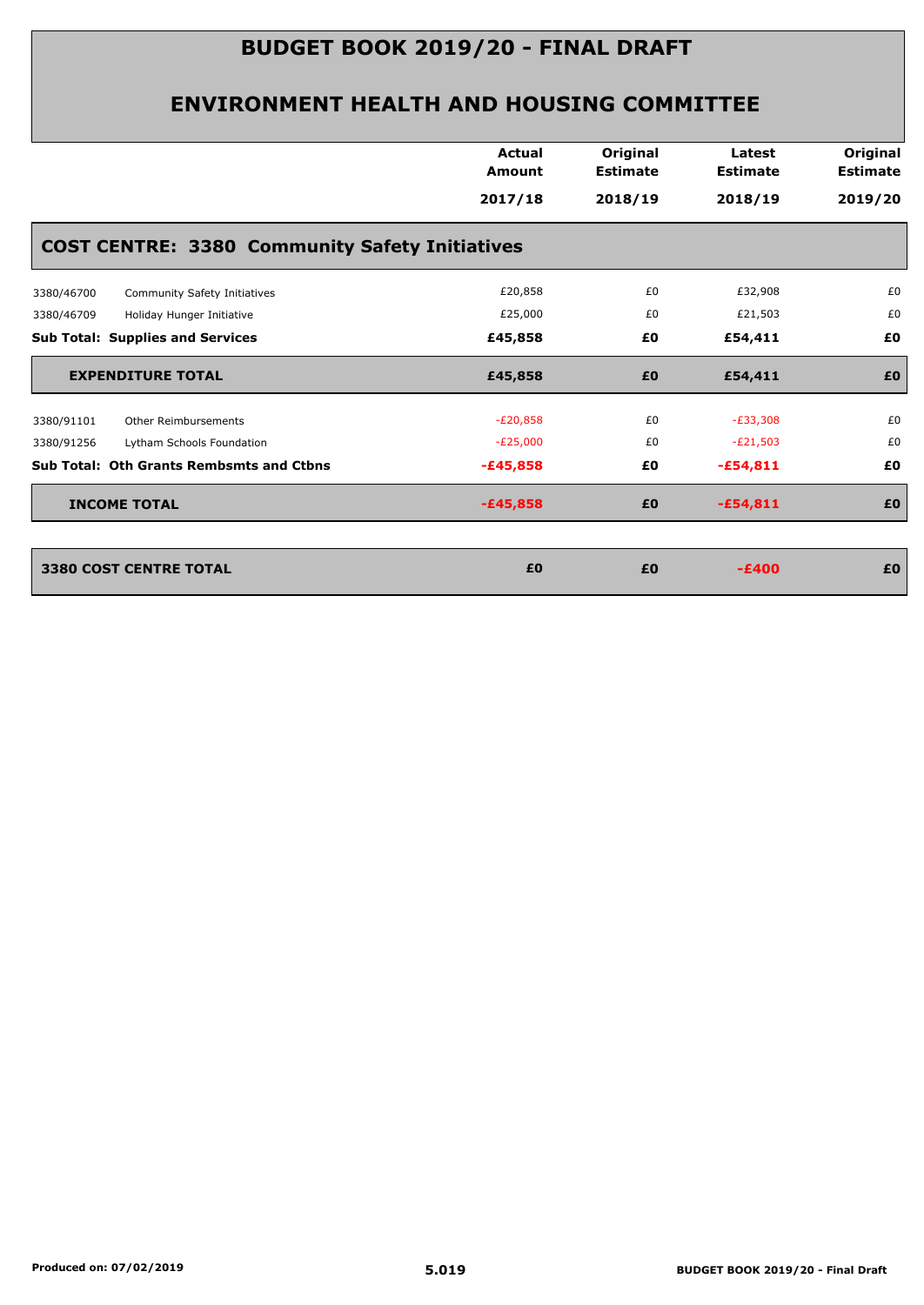|                                                    | <b>Actual</b><br><b>Amount</b> | Original<br><b>Estimate</b> | Latest<br><b>Estimate</b> | Original<br><b>Estimate</b> |
|----------------------------------------------------|--------------------------------|-----------------------------|---------------------------|-----------------------------|
|                                                    | 2017/18                        | 2018/19                     | 2018/19                   | 2019/20                     |
| <b>COST CENTRE: 3330 Pollution Control</b>         |                                |                             |                           |                             |
| 3330/17004<br>Training Exps - Seminars             | £30                            | £0                          | £0                        | £0                          |
| <b>Sub Total: Employees</b>                        | £30                            | £0                          | £Ο                        | £0                          |
| 3330/40100<br>Purchase of Equipment                | £45                            | £100                        | £100                      | £100                        |
| 3330/42618<br>Nox/Water Sample Analysis Costs      | £755                           | £300                        | £300                      | £300                        |
| 3330/42619<br>Air/Radiation Monitoring Costs       | £4,187                         | £3,000                      | £3,000                    | £3,000                      |
| <b>Sub Total: Supplies and Services</b>            | £4,988                         | £3,400                      | £3,400                    | £3,400                      |
| 3330/70101<br>SS - Accountancy Services            | £243                           | £230                        | £230                      | £251                        |
| 3330/70102<br>SS - Finance Administration          | £1,191                         | £1,008                      | £1,008                    | £986                        |
| 3330/70700<br>SS - Insurance & Risk Mgmnt          | £30                            | £27                         | £27                       | £32                         |
| 3330/70901<br>SS - Public Relations                | £639                           | £526                        | £526                      | £537                        |
| 3330/71100<br>SS - Customer Service Specialists    | £15,824                        | £14,577                     | £14,577                   | £14,566                     |
| 3330/75401<br>SM - Commercial Team                 | £0                             | £1,819                      | £1,819                    | £1,854                      |
| 3330/75402<br>SM - Environmental Protection Team   | £99,243                        | £68,569                     | £68,569                   | £71,853                     |
| 3330/75407<br>SM - Operational Services Team       | £2,302                         | £1,754                      | £1,754                    | £1,880                      |
| <b>Sub Total: Support Services</b>                 | £119,472                       | £88,510                     | £88,510                   | £91,959                     |
| <b>EXPENDITURE TOTAL</b>                           | £124,490                       | £91,910                     | £91,910                   | £95,359                     |
| 3330/93330<br>Perm Proc - Waste Oil Burners        | $-E6,817$                      | $-E3,800$                   | $-E3,800$                 | $-E3,800$                   |
| 3330/93910<br>Fixed Penalty Notice - Litter        | $-E1,005$                      | $-E619$                     | $-E619$                   | $-E619$                     |
| 3330/93911<br>Works Completed in Default of Notice | $-E7,183$                      | $-E1,000$                   | $-E1,000$                 | $-E1,000$                   |
| 3330/94403<br>Miscellaneous Receipts               | $-E323$                        | £0                          | £0                        | £0                          |
| <b>Sub Total: Customer and Client Receipts</b>     | -£15,327                       | $-£5,419$                   | $-£5,419$                 | $-£5,419$                   |
| <b>INCOME TOTAL</b>                                | $-£15,327$                     | $-£5,419$                   | $-£5,419$                 | $-£5,419$                   |
| <b>3330 COST CENTRE TOTAL</b>                      | £109,162                       | £86,491                     | £86,491                   | £89,940                     |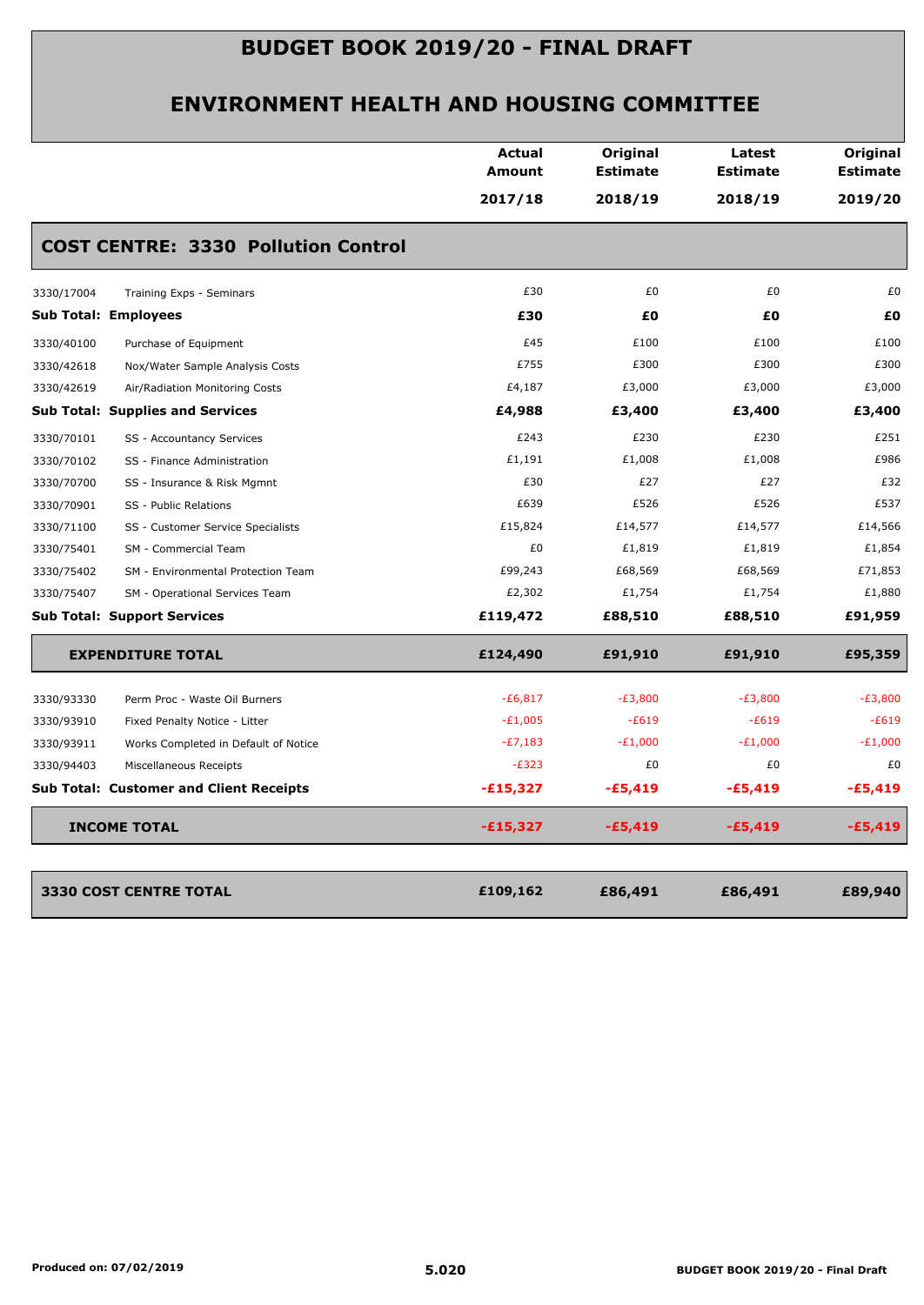|                                                    | Actual<br><b>Amount</b> | Original<br><b>Estimate</b> | Latest<br><b>Estimate</b> | Original<br><b>Estimate</b> |
|----------------------------------------------------|-------------------------|-----------------------------|---------------------------|-----------------------------|
|                                                    | 2017/18                 | 2018/19                     | 2018/19                   | 2019/20                     |
| <b>COST CENTRE: 3334 Other Public Health Risk</b>  |                         |                             |                           |                             |
| Health Risk Cleanup Costs<br>3334/26503            | £4,799                  | £3,500                      | £3,500                    | £3,500                      |
| <b>Sub Total: Premises Related Expenses</b>        | £4,799                  | £3,500                      | £3,500                    | £3,500                      |
| Other Fees<br>3334/42603                           | £266                    | £0                          | £0                        | £0                          |
| 3334/47203<br>National Assistance Burials          | £820                    | £2,050                      | £2,050                    | £2,050                      |
| <b>Sub Total: Supplies and Services</b>            | £1,086                  | £2,050                      | £2,050                    | £2,050                      |
| 3334/58002<br>Land Registry Fees                   | £288                    | £200                        | £200                      | £200                        |
| Sub Total: Third Party Payments                    | £288                    | £200                        | £200                      | £200                        |
| 3334/70101<br>SS - Accountancy Services            | £243                    | £230                        | £230                      | £251                        |
| 3334/70102<br>SS - Finance Administration          | £1,162                  | £983                        | £983                      | £962                        |
| 3334/70600<br>SS - Head of Governance              | £957                    | £851                        | £851                      | £929                        |
| 3334/70700<br>SS - Insurance & Risk Mgmnt          | £30                     | £27                         | £27                       | £32                         |
| 3334/70901<br>SS - Public Relations                | £639                    | £526                        | £526                      | £537                        |
| 3334/75401<br>SM - Commercial Team                 | £3,422                  | £7,780                      | £7,780                    | £7,988                      |
| 3334/75402<br>SM - Environmental Protection Team   | £75,509                 | £34,979                     | £34,979                   | £36,659                     |
| 3334/75408<br>SM - Public Protection Team          | £4,608                  | £0                          | £0                        | £0                          |
| <b>Sub Total: Support Services</b>                 | £86,570                 | £45,376                     | £45,376                   | £47,358                     |
| <b>EXPENDITURE TOTAL</b>                           | £92,744                 | £51,126                     | £51,126                   | £53,108                     |
| 3334/93911<br>Works Completed in Default of Notice | £0                      | $-E500$                     | $-E500$                   | $-E500$                     |
| 3334/93915<br>Reimbursement of NA Burials          | £0                      | $-E500$                     | $-E500$                   | $-E500$                     |
| 3334/94403<br>Miscellaneous Receipts               | $-E1,305$               | £0                          | £0                        | £0                          |
| <b>Sub Total: Customer and Client Receipts</b>     | $-£1,305$               | $-£1,000$                   | $-£1,000$                 | $-E1,000$                   |
| <b>INCOME TOTAL</b>                                | $-£1,305$               | $-£1,000$                   | $-£1,000$                 | $-£1,000$                   |
|                                                    |                         |                             |                           |                             |
|                                                    |                         |                             |                           |                             |
| 3334 COST CENTRE TOTAL                             | £91,439                 | £50,126                     | £50,126                   | £52,108                     |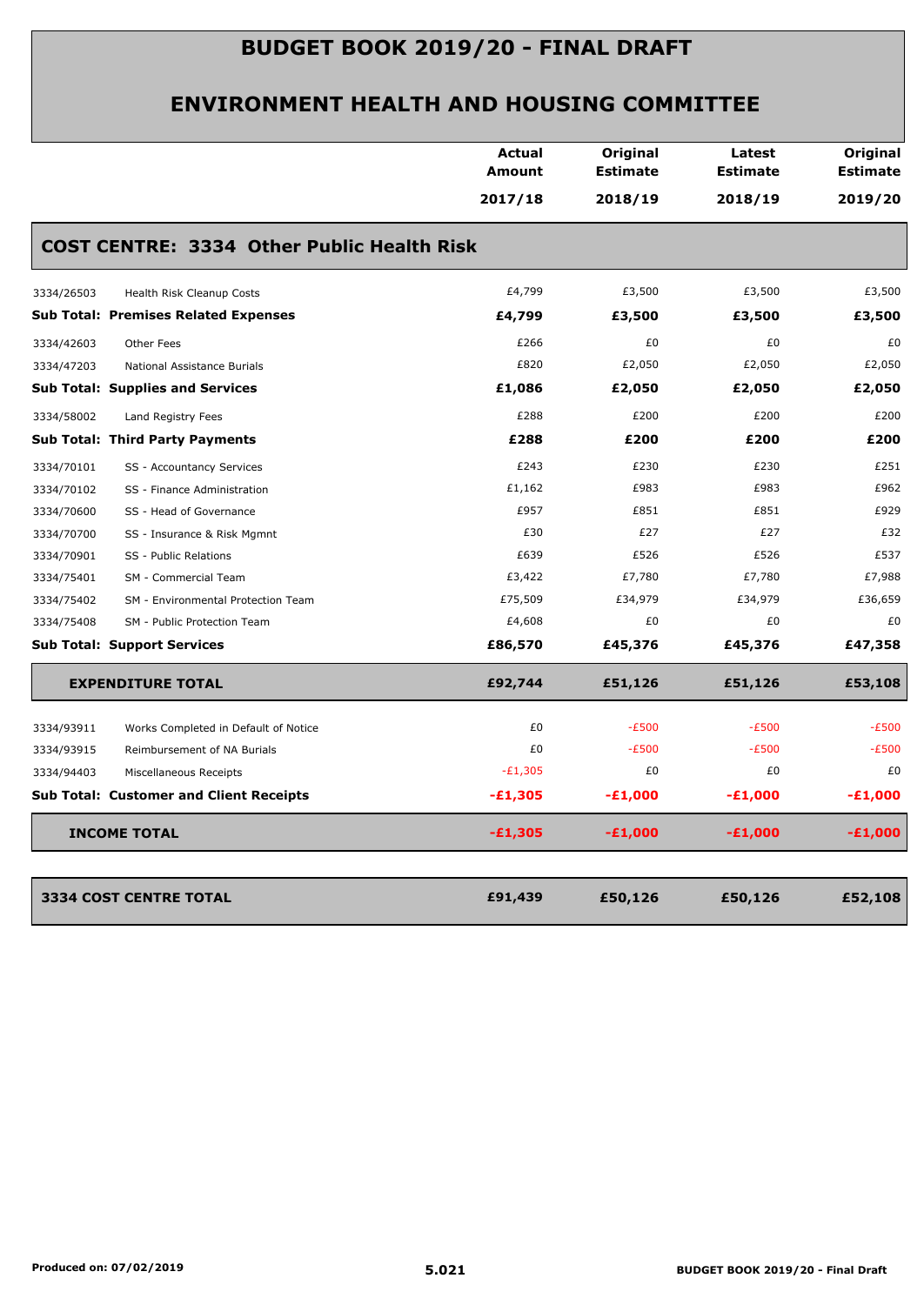|                                                      | <b>Actual</b><br>Amount<br>2017/18 | Original<br><b>Estimate</b><br>2018/19 | Latest<br><b>Estimate</b><br>2018/19 | Original<br><b>Estimate</b><br>2019/20 |
|------------------------------------------------------|------------------------------------|----------------------------------------|--------------------------------------|----------------------------------------|
| <b>COST CENTRE: 3335 Local Air Pollution Control</b> |                                    |                                        |                                      |                                        |
| 3335/70700<br>SS - Insurance & Risk Mgmnt            | £30                                | £27                                    | £27                                  | £32                                    |
| SM - Commercial Team<br>3335/75401                   | £0                                 | £3,270                                 | £3,270                               | £3,371                                 |
| 3335/75402<br>SM - Environmental Protection Team     | £13,534                            | £7,364                                 | £7,364                               | £7,716                                 |
| 3335/75408<br>SM - Public Protection Team            | £3,072                             | £0                                     | £0                                   | £0                                     |
| <b>Sub Total: Support Services</b>                   | £16,636                            | £10,661                                | £10,661                              | £11,119                                |
| <b>EXPENDITURE TOTAL</b>                             | £16,636                            | £10,661                                | £10,661                              | £11,119                                |
| <b>INCOME TOTAL</b>                                  | £0                                 | £0                                     | £0                                   | £0                                     |
| <b>3335 COST CENTRE TOTAL</b>                        | £16,636                            | £10,661                                | £10,661                              | £11,119                                |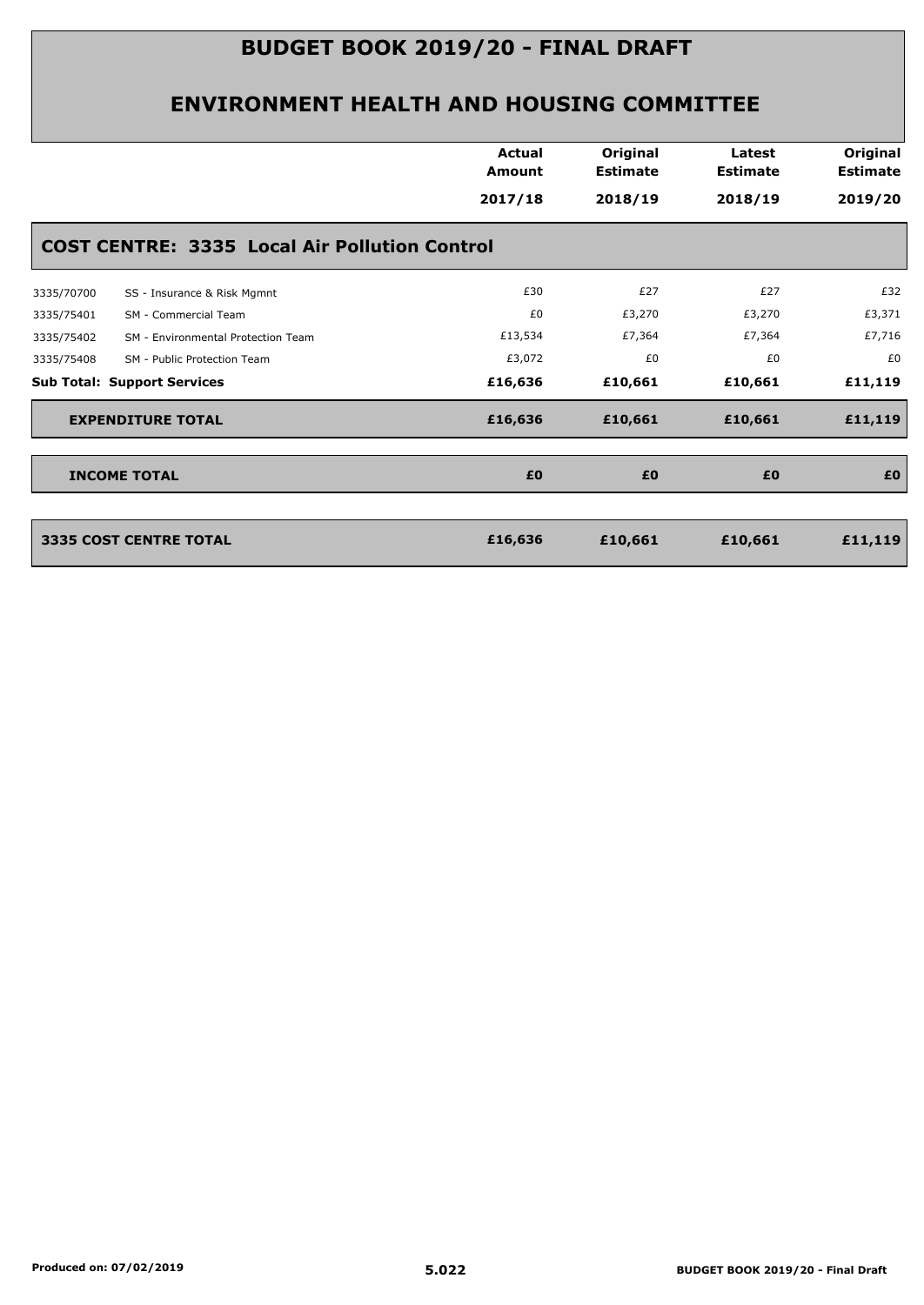|                                                        |                                         | <b>Actual</b><br><b>Amount</b> | Original<br><b>Estimate</b> | Latest<br><b>Estimate</b> | Original<br><b>Estimate</b> |  |  |  |
|--------------------------------------------------------|-----------------------------------------|--------------------------------|-----------------------------|---------------------------|-----------------------------|--|--|--|
|                                                        |                                         | 2017/18                        | 2018/19                     | 2018/19                   | 2019/20                     |  |  |  |
| <b>COST CENTRE: 7602 Environmental Protection Team</b> |                                         |                                |                             |                           |                             |  |  |  |
| 7602/10000                                             | Salaries - Basic Pay                    | £135,756                       | £138,703                    | £138,703                  | £141,475                    |  |  |  |
| 7602/10041                                             | Salaries - Sickness Pay                 | £228                           | £0                          | £0                        | £0                          |  |  |  |
| 7602/10065                                             | Salaries - Standby Duties               | £300                           | £0                          | £0                        | £0                          |  |  |  |
| 7602/10098                                             | IFRS - Accrued Annual/Flexi Leave Adj   | $-E277$                        | £0                          | £0                        | £0                          |  |  |  |
| 7602/11000                                             | National Insurance                      | £13,571                        | £13,508                     | £13,508                   | £13,890                     |  |  |  |
| 7602/12000                                             | Pension Costs (Employer Contrbtn)       | £18,222                        | £18,510                     | £18,510                   | £18,878                     |  |  |  |
| 7602/12001                                             | Pension - Deficit Reduction Costs       | £11,865                        | £12,986                     | £12,986                   | £12,895                     |  |  |  |
| 7602/12021                                             | Actuarial Valn Adjustments (3 year)     | $-E1,462$                      | $-E2,800$                   | $-E2,800$                 | $-E3,493$                   |  |  |  |
| 7602/12022                                             | Actuarial Valn Def Redcnt Adj (3 year)  | $-E79$                         | £0                          | £0                        | £0                          |  |  |  |
| 7602/12099                                             | IAS 19 Adjustments                      | £6,726                         | £0                          | £0                        | £0                          |  |  |  |
| 7602/18100                                             | Insurance - Employers Liability         | £572                           | £704                        | £704                      | £572                        |  |  |  |
|                                                        | <b>Sub Total: Employees</b>             | £185,423                       | £181,611                    | £181,611                  | £184,217                    |  |  |  |
| 7602/34001                                             | Oth Public Trspt Csts - Offcrs          | £64                            | £14                         | £14                       | £14                         |  |  |  |
| 7602/35000                                             | <b>Essential User Allowance</b>         | £2,889                         | £2,776                      | £2,776                    | £2,776                      |  |  |  |
| 7602/35001                                             | Car Mileage Allowance                   | £3,254                         | £2,600                      | £2,600                    | £2,600                      |  |  |  |
|                                                        | Sub Total: Transport Related Expenses   | £6,207                         | £5,390                      | £5,390                    | £5,390                      |  |  |  |
| 7602/40100                                             | Purchase of Equipment                   | £16                            | £500                        | £500                      | £500                        |  |  |  |
| 7602/41600                                             | Protective Clothing Prchse/Rep          | £41                            | £100                        | £100                      | £100                        |  |  |  |
| 7602/42101                                             | Photocopying Charges                    | £46                            | £87                         | £87                       | £87                         |  |  |  |
| 7602/43000                                             | Postage                                 | £228                           | £252                        | £252                      | £252                        |  |  |  |
| 7602/43103                                             | Mobile Phones - Calls/Rental            | £80                            | £35                         | £35                       | £35                         |  |  |  |
| 7602/43503                                             | Computer - Program Licnce Chgs          | £2,476                         | £2,400                      | £2,600                    | £2,600                      |  |  |  |
| 7602/45300                                             | Subscrptns and Levies General           | £3,000                         | £3,596                      | £3,596                    | £3,596                      |  |  |  |
| 7602/46106                                             | Insurance - Public Liability            | £1,612                         | £1,612                      | £1,612                    | £1,612                      |  |  |  |
|                                                        | <b>Sub Total: Supplies and Services</b> | £7,500                         | £8,582                      | £8,782                    | £8,782                      |  |  |  |
| 7602/70101                                             | SS - Accountancy Services               | £1,153                         | £1,114                      | £1,114                    | £1,142                      |  |  |  |
| 7602/70102                                             | SS - Finance Administration             | £129                           | £105                        | £105                      | £107                        |  |  |  |
| 7602/70103                                             | SS - Internal Audit                     | £0                             | £0                          | £0                        | £5,475                      |  |  |  |
| 7602/70200                                             | SS - Computer Services                  | £9,557                         | £8,923                      | £8,923                    | £11,001                     |  |  |  |
| 7602/70300                                             | SS - Human Resources                    | £2,270                         | £2,245                      | £2,245                    | £2,269                      |  |  |  |
| 7602/70301                                             | SS - Payroll Administration             | £208                           | £212                        | £212                      | £212                        |  |  |  |
| 7602/70400                                             | SS - Property Management Team           | £422                           | £483                        | £483                      | £538                        |  |  |  |
| 7602/70500                                             | SS - Accommodation - Town Hall          | £12,596                        | £4,415                      | £4,415                    | £4,198                      |  |  |  |
| 7602/70701                                             | SS - Resources Directorate Mgt          | £2,443                         | £2,207                      | £2,207                    | £2,227                      |  |  |  |
| 7602/70902                                             | SS - Customer Service Assistants        | £3,617                         | £2,038                      | £2,038                    | £2,080                      |  |  |  |
| 7602/71100                                             | SS - Customer Service Specialists       | £2,321                         | £2,163                      | £2,163                    | £2,066                      |  |  |  |
| 7602/75403                                             | SM - Corporate Safety                   | £353                           | £378                        | £378                      | £378                        |  |  |  |
| 7602/75407                                             | SM - Operational Services Team          | £1,932                         | £1,503                      | £1,503                    | £1,550                      |  |  |  |
|                                                        | <b>Sub Total: Support Services</b>      | £37,001                        | £25,786                     | £25,786                   | £33,243                     |  |  |  |
|                                                        | <b>EXPENDITURE TOTAL</b>                | £236,131                       | £221,369                    | £221,569                  | £231,632                    |  |  |  |
| 7602/99000                                             | Support Service Recharge                | $-E232,027$                    | $-E214,369$                 | $-E214,369$               | $-E224,632$                 |  |  |  |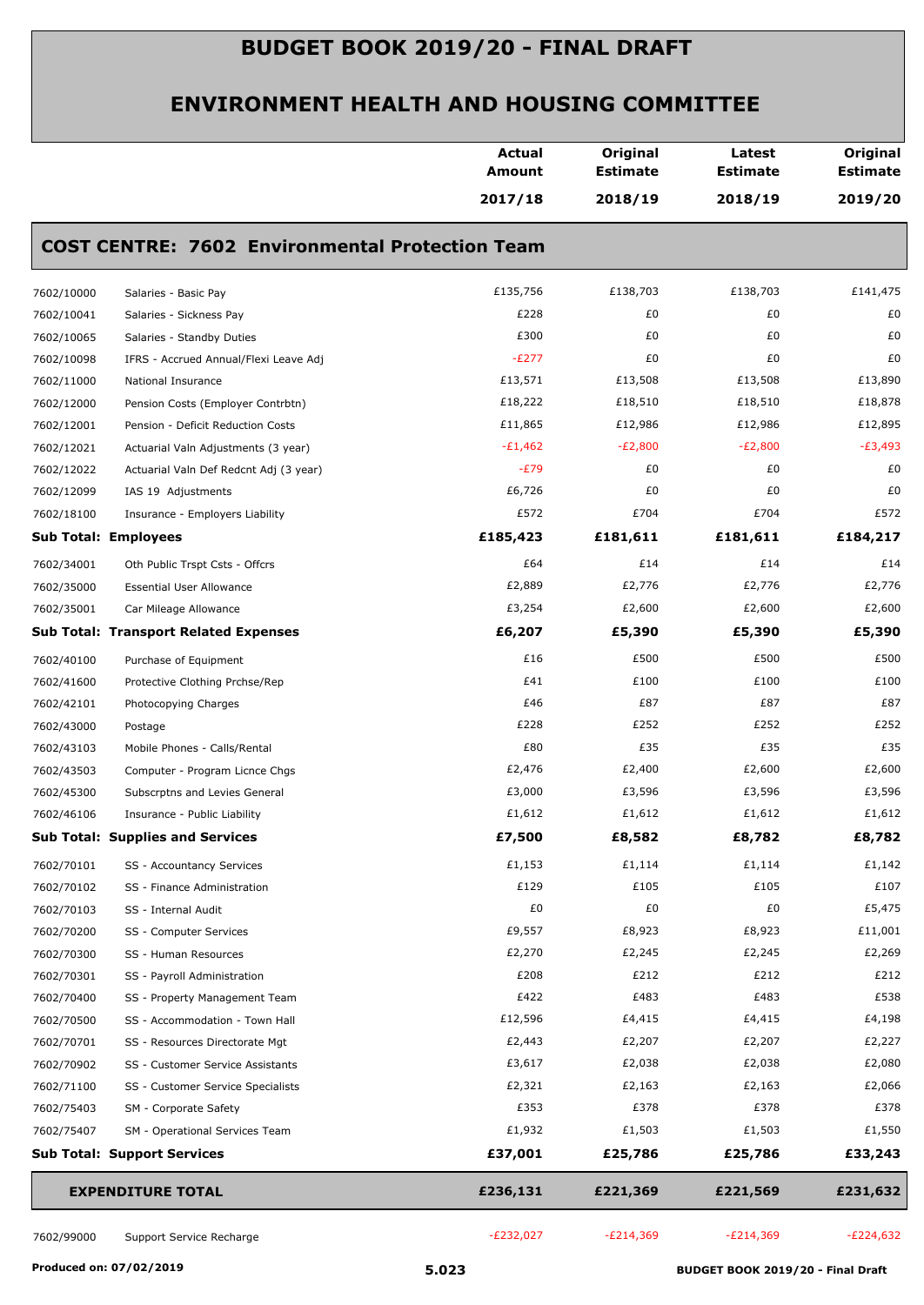| 2017/18<br>2018/19<br>2018/19<br>$-E4,104$<br>$-E7,000$<br>-£7,000<br>Int. Rechge Inc.- Land Charges<br>7602/99006<br><b>Sub Total: Recharge Income</b><br>$-E221,369$<br>$-E236,131$<br>-£221,369<br><b>INCOME TOTAL</b><br>$-E236,131$<br>$-E221,369$<br>$-E221,369$ |                               | Actual<br>Amount | Original<br><b>Estimate</b> | Latest<br><b>Estimate</b> | Original<br><b>Estimate</b> |
|------------------------------------------------------------------------------------------------------------------------------------------------------------------------------------------------------------------------------------------------------------------------|-------------------------------|------------------|-----------------------------|---------------------------|-----------------------------|
|                                                                                                                                                                                                                                                                        |                               |                  |                             |                           | 2019/20                     |
|                                                                                                                                                                                                                                                                        |                               |                  |                             |                           | -£7,000                     |
|                                                                                                                                                                                                                                                                        |                               |                  |                             |                           | $-E231,632$                 |
|                                                                                                                                                                                                                                                                        |                               |                  |                             |                           | $-E231,632$                 |
|                                                                                                                                                                                                                                                                        | <b>7602 COST CENTRE TOTAL</b> | £0               | £0                          | £200                      | £0                          |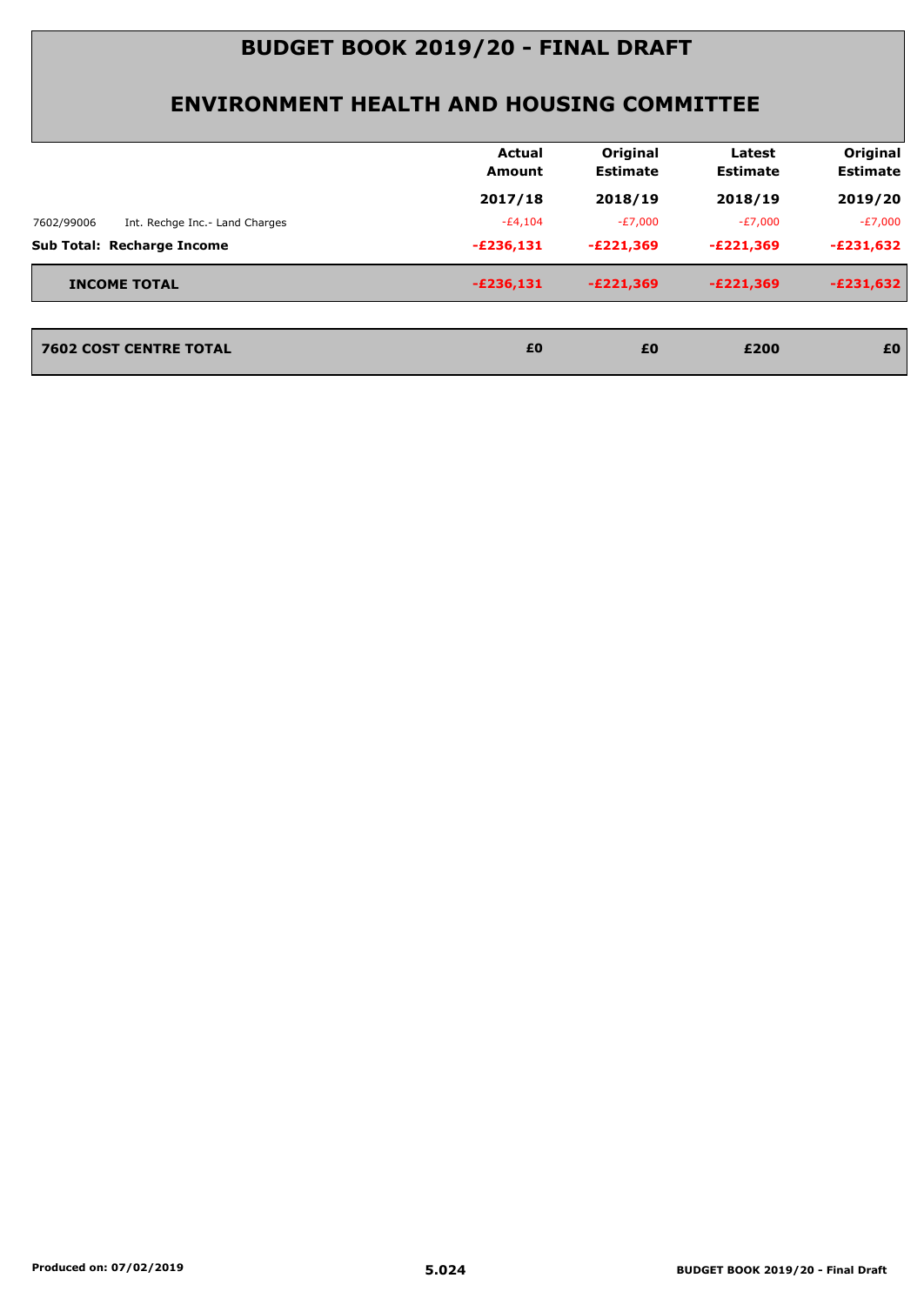|            |                                                          | <b>Actual</b><br><b>Amount</b> | Original<br><b>Estimate</b> | Latest<br><b>Estimate</b> | Original<br><b>Estimate</b> |
|------------|----------------------------------------------------------|--------------------------------|-----------------------------|---------------------------|-----------------------------|
|            |                                                          | 2017/18                        | 2018/19                     | 2018/19                   | 2019/20                     |
|            | <b>COST CENTRE: 7609 Environmental Health Management</b> |                                |                             |                           |                             |
| 7609/10000 | Salaries - Basic Pay                                     | £45,273                        | £39,961                     | £39,961                   | £40,760                     |
| 7609/10041 | Salaries - Sickness Pay                                  | £5,543                         | £0                          | £0                        | £0                          |
| 7609/10098 | IFRS - Accrued Annual/Flexi Leave Adj                    | $-E89$                         | £0                          | £0                        | £0                          |
| 7609/11000 | National Insurance                                       | £5,021                         | £4,388                      | £4,388                    | £4,498                      |
| 7609/12000 | Pension Costs (Employer Contrbtn)                        | £7,740                         | £6,074                      | £6,074                    | £6,196                      |
| 7609/12001 | Pension - Deficit Reduction Costs                        | £5,965                         | £4,261                      | £4,261                    | £4,232                      |
| 7609/12021 | Actuarial Valn Adjustments (3 year)                      | $-E735$                        | $-E919$                     | $-E919$                   | $-E1,146$                   |
| 7609/12022 | Actuarial Valn Def Redcnt Adj (3 year)                   | $-E40$                         | £0                          | £0                        | £0                          |
| 7609/12099 | IAS 19 Adjustments                                       | £3,382                         | £0                          | £0                        | £0                          |
| 7609/17004 | Training Exps - Seminars                                 | £1,459                         | £500                        | £500                      | £500                        |
| 7609/18100 | Insurance - Employers Liability                          | £421                           | £518                        | £518                      | £421                        |
|            | <b>Sub Total: Employees</b>                              | £73,940                        | £54,783                     | £54,783                   | £55,461                     |
| 7609/34001 | Oth Public Trspt Csts - Offcrs                           | £69                            | £100                        | £100                      | £100                        |
| 7609/35001 | Car Mileage Allowance                                    | £430                           | £0                          | £0                        | £0                          |
|            | <b>Sub Total: Transport Related Expenses</b>             | £498                           | £100                        | £100                      | £100                        |
| 7609/43000 | Postage                                                  | £0                             | £163                        | £163                      | £163                        |
| 7609/46101 | Insurance - All Risks                                    | £420                           | £420                        | £420                      | £420                        |
| 7609/46106 | Insurance - Public Liability                             | £1,186                         | £1,186                      | £1,186                    | £1,186                      |
|            | <b>Sub Total: Supplies and Services</b>                  | £1,606                         | £1,769                      | £1,769                    | £1,769                      |
| 7609/70101 | SS - Accountancy Services                                | £1,153                         | £1,114                      | £1,114                    | £1,142                      |
| 7609/70103 | SS - Internal Audit                                      | £0                             | £0                          | £0                        | £5,475                      |
| 7609/70300 | SS - Human Resources                                     | £1,513                         | £1,504                      | £1,504                    | £1,520                      |
| 7609/70301 | SS - Payroll Administration                              | £139                           | £140                        | £140                      | £140                        |
| 7609/70400 | SS - Property Management Team                            | £142                           | £162                        | £162                      | £180                        |
| 7609/70500 | SS - Accommodation - Town Hall                           | £4,229                         | £1,483                      | £1,483                    | £1,409                      |
| 7609/70701 | SS - Resources Directorate Mgt                           | £2,443                         | £2,207                      | £2,207                    | £2,227                      |
| 7609/70902 | SS - Customer Service Assistants                         | £3,617                         | £2,038                      | £2,038                    | £2,080                      |
| 7609/71100 | SS - Customer Service Specialists                        | £2,321                         | £2,163                      | £2,163                    | £2,066                      |
| 7609/75403 | SM - Corporate Safety                                    | £235                           | £253                        | £253                      | £253                        |
|            | <b>Sub Total: Support Services</b>                       | £15,792                        | £11,064                     | £11,064                   | £16,492                     |
|            | <b>EXPENDITURE TOTAL</b>                                 | £91,836                        | £67,716                     | £67,716                   | £73,822                     |
| 7609/99000 | Support Service Recharge                                 | $-£91,836$                     | $-£67,716$                  | $-£67,716$                | $-E73,822$                  |
|            | Sub Total: Recharge Income                               | $-£91,836$                     | $-£67,716$                  | $-£67,716$                | $-£73,822$                  |
|            |                                                          |                                |                             |                           |                             |
|            | <b>INCOME TOTAL</b>                                      | $-£91,836$                     | $-£67,716$                  | $-£67,716$                | $-£73,822$                  |
|            | <b>7609 COST CENTRE TOTAL</b>                            | £0                             | £0                          | £0                        | £0                          |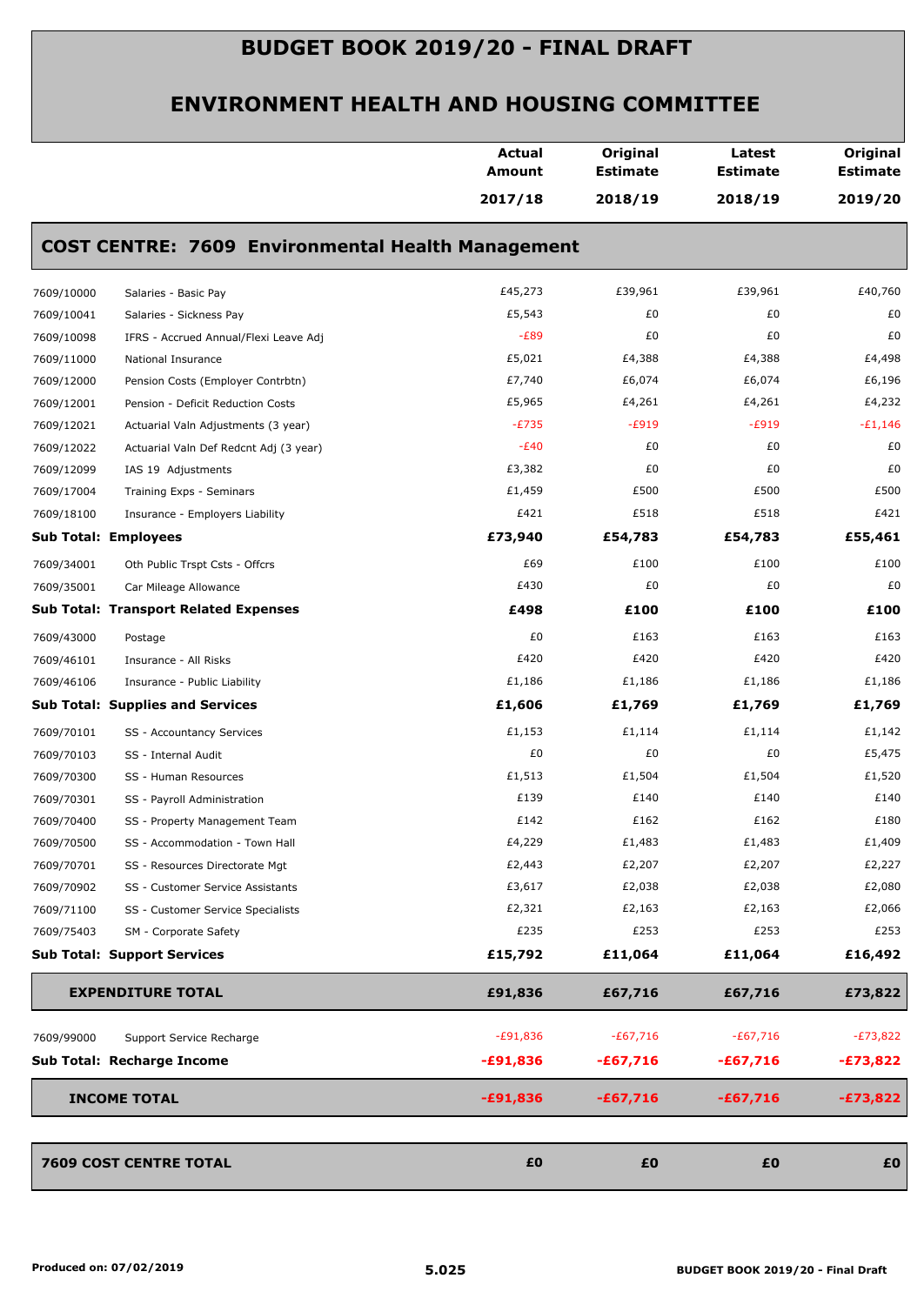|            |                                                   | <b>Actual</b><br><b>Amount</b> | Original<br><b>Estimate</b> | Latest<br><b>Estimate</b> | Original<br><b>Estimate</b> |
|------------|---------------------------------------------------|--------------------------------|-----------------------------|---------------------------|-----------------------------|
|            |                                                   | 2017/18                        | 2018/19                     | 2018/19                   | 2019/20                     |
|            | <b>COST CENTRE: 3258 Cemetery and Crematorium</b> |                                |                             |                           |                             |
| 3258/10000 | Salaries - Basic Pay                              | £163,578                       | £182,701                    | £182,701                  | £191,523                    |
| 3258/10022 | Salaries - Overtime (1.5)                         | £2,399                         | £158                        | £158                      | £158                        |
| 3258/10023 | Salaries - Overtime (2.0)                         | £188                           | £0                          | £0                        | £0                          |
| 3258/10041 | Salaries - Sickness Pay                           | £11,752                        | £0                          | £0                        | £0                          |
| 3258/10098 | IFRS - Accrued Annual/Flexi Leave Adj             | £316                           | £0                          | £0                        | £0                          |
| 3258/11000 | National Insurance                                | £15,563                        | £16,200                     | £16,200                   | £17,417                     |
| 3258/12000 | Pension Costs (Employer Contrbtn)                 | £27,156                        | £27,769                     | £27,769                   | £29,112                     |
| 3258/12001 | Pension - Deficit Reduction Costs                 | £20,929                        | £19,379                     | £19,379                   | £19,645                     |
| 3258/12021 | Actuarial Valn Adjustments (3 year)               | $-E2,579$                      | $-E4,179$                   | $-E4,179$                 | $-E5,321$                   |
| 3258/12022 | Actuarial Valn Def Redcnt Adj (3 year)            | $-E140$                        | £0                          | £0                        | £0                          |
| 3258/12099 | IAS 19 Adjustments                                | £11,864                        | £0                          | £0                        | £0                          |
| 3258/13000 | Agency Staff                                      | £19,802                        | £3,191                      | £13,000                   | £10,611                     |
| 3258/14001 | First Aid Allowance                               | £26                            | £0                          | £0                        | £0                          |
| 3258/17004 | Training Exps - Seminars                          | £420                           | £0                          | £0                        | £0                          |
| 3258/18004 | Misc Occupational Health Costs                    | £160                           | £0                          | £0                        | £0                          |
| 3258/18100 | Insurance - Employers Liability                   | £1,250                         | £1,538                      | £1,538                    | £1,250                      |
|            | <b>Sub Total: Employees</b>                       | £272,683                       | £246,757                    | £256,566                  | £264,395                    |
| 3258/20004 | Alarms Maintenance                                | £1,211                         | £1,100                      | £1,100                    | £1,100                      |
| 3258/20103 | Other Miscellaneous Repairs                       | £10,637                        | £7,750                      | £10,750                   | £8,900                      |
| 3258/22006 | Contract Repair and Mtce                          | £64,089                        | £60,000                     | £60,000                   | £60,000                     |
| 3258/22008 | Seats                                             | £0                             | £250                        | £250                      | £250                        |
| 3258/22009 | Fire Extinguisher Maintenance                     | £46                            | £0                          | £0                        | £0                          |
| 3258/22013 | Drives and Paths                                  | £19,780                        | £20,000                     | £20,000                   | £20,000                     |
| 3258/22019 | Gravestone Repairs                                | £10,008                        | £7,500                      | £7,500                    | £7,500                      |
| 3258/22020 | Premises Monitoring Costs                         | £2,535                         | £2,500                      | £2,500                    | £2,500                      |
| 3258/22500 | Electricity                                       | £14,690                        | £10,700                     | £10,700                   | £10,700                     |
| 3258/22501 | Gas                                               | £25,331                        | £22,500                     | £22,500                   | £22,500                     |
| 3258/23500 | <b>Business Rates</b>                             | £22,252                        | £16,080                     | £29,776                   | £30,000                     |
| 3258/24000 | Water Charges-Metered                             | £676                           | £1,200                      | £1,200                    | £1,200                      |
| 3258/25001 | Crematorium Furnace Repairs                       | £3,488                         | £2,500                      | £2,500                    | £2,500                      |
| 3258/27001 | <b>Trade Refuse Collection</b>                    | £3,832                         | £3,200                      | £3,200                    | £3,200                      |
| 3258/28001 | General Maintenance of Grounds                    | £10,506                        | £9,824                      | £9,824                    | £9,824                      |
| 3258/28032 | Grounds Maintenance Materials                     | £2,319                         | £3,721                      | £3,721                    | £3,721                      |
| 3258/28033 | Miscellaneous Materials                           | £1,701                         | £1,375                      | £1,375                    | £1,375                      |
| 3258/29000 | Fire Insurance                                    | £1,049                         | £1,049                      | £1,049                    | £1,049                      |
|            | <b>Sub Total: Premises Related Expenses</b>       | £194,150                       | £171,249                    | £187,945                  | £186,319                    |
| 3258/31250 | Mtce - Cemetery Plant                             | £2,148                         | £5,000                      | £5,000                    | £5,000                      |
| 3258/32000 | Rech - Vehicle and Plant Costs                    | £9,392                         | £8,499                      | £8,499                    | £8,499                      |
| 3258/33001 | Hire of Plant                                     | £0                             | £1,000                      | £1,000                    | £1,000                      |
| 3258/34001 | Oth Public Trspt Csts - Offcrs                    | £4                             | £0                          | £0                        | £0                          |
| 3258/35001 | Car Mileage Allowance                             | £302                           | £300                        | £300                      | £300                        |
|            | <b>Sub Total: Transport Related Expenses</b>      | £11,846                        | £14,799                     | £14,799                   | £14,799                     |
| 3258/40100 | Purchase of Equipment                             | £2,225                         | £2,500                      | £2,500                    | £2,500                      |
|            |                                                   |                                |                             |                           |                             |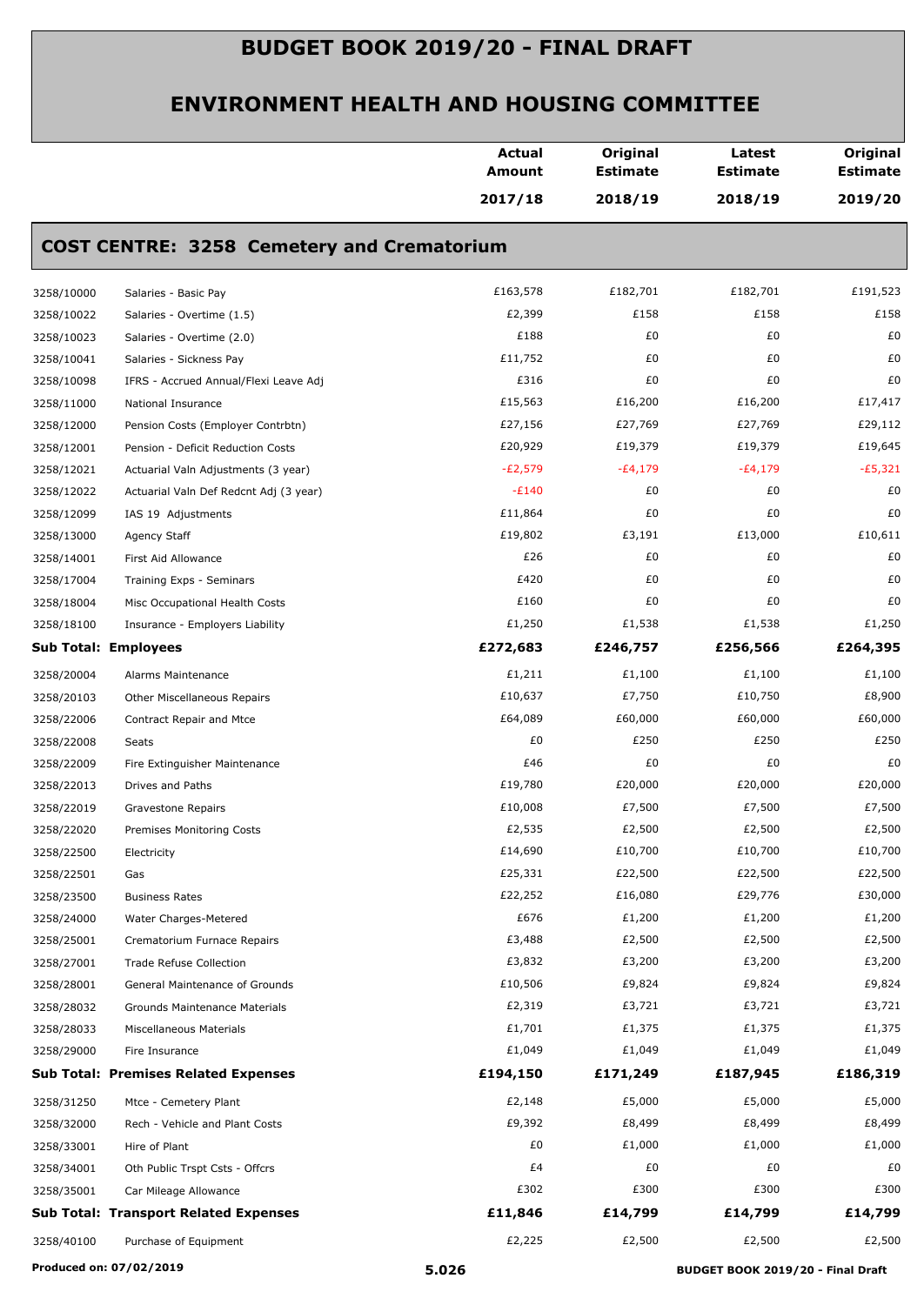|            |                                                 | <b>Actual</b><br><b>Amount</b> | Original<br><b>Estimate</b> | Latest<br><b>Estimate</b> | Original<br><b>Estimate</b> |
|------------|-------------------------------------------------|--------------------------------|-----------------------------|---------------------------|-----------------------------|
|            |                                                 | 2017/18                        | 2018/19                     | 2018/19                   | 2019/20                     |
| 3258/40101 | Prchse of Tools and Implements                  | £2,678                         | £2,580                      | £2,580                    | £2,580                      |
| 3258/40500 | <b>Cleaning Materials</b>                       | £217                           | £430                        | £430                      | £430                        |
| 3258/40501 | Domestic Equipment                              | £0                             | £40                         | £40                       | £40                         |
| 3258/40502 | Paper Towels                                    | £153                           | £150                        | £150                      | £150                        |
| 3258/40503 | Toilet Rolls                                    | £150                           | £200                        | £200                      | £200                        |
| 3258/40800 | <b>Medical Requisites</b>                       | £17                            | £50                         | £50                       | £50                         |
| 3258/41600 | Protective Clothing Prchse/Rep                  | £1,202                         | £1,100                      | £1,100                    | £1,100                      |
| 3258/42000 | Printing                                        | £2,373                         | £1,975                      | £1,975                    | £1,975                      |
| 3258/42101 | Photocopying Charges                            | £70                            | £130                        | £130                      | £130                        |
| 3258/42300 | Books and Periodicals                           | £94                            | £100                        | £100                      | £100                        |
| 3258/42500 | <b>Security Services</b>                        | £0                             | £150                        | £150                      | £150                        |
| 3258/42602 | <b>Medical Fees</b>                             | £15,560                        | £13,000                     | £13,000                   | £13,000                     |
| 3258/42603 | Other Fees                                      | £0                             | £0                          | £0                        | £2,000                      |
| 3258/43000 | Postage                                         | £860                           | £914                        | £914                      | £914                        |
| 3258/43100 | Telephones - Rentals                            | £756                           | £1,116                      | £1,116                    | £1,116                      |
| 3258/43101 | Telephones - Call Charges                       | £23                            | £24                         | £24                       | £24                         |
| 3258/43103 | Mobile Phones - Calls/Rental                    | £6                             | £10                         | £10                       | £10                         |
| 3258/43500 | Purchase of Computer Equipment                  | £0                             | £0                          | £19,000                   | £0                          |
| 3258/46101 | Insurance - All Risks                           | £179                           | £179                        | £179                      | £179                        |
| 3258/46104 | Insurance - Loss of Profit                      | £648                           | £648                        | £648                      | £648                        |
| 3258/46106 | Insurance - Public Liability                    | £3,522                         | £3,522                      | £3,522                    | £3,522                      |
| 3258/46301 | Env Prot Act 1990 Licence Charge                | £0                             | £750                        | £750                      | £750                        |
| 3258/47200 | Memorials                                       | £16,907                        | £15,000                     | £15,000                   | £15,000                     |
| 3258/47201 | Book of Remembrance                             | £3,083                         | £3,000                      | £3,000                    | £3,000                      |
|            | <b>Sub Total: Supplies and Services</b>         | £50,723                        | £47,568                     | £66,568                   | £49,568                     |
| 3258/70101 | SS - Accountancy Services                       | £1,224                         | £1,160                      | £1,160                    | £1,263                      |
| 3258/70102 | SS - Finance Administration                     | £4,850                         | £4,104                      | £4,104                    | £4,018                      |
| 3258/70103 | SS - Internal Audit                             | £427                           | £468                        | £468                      | £0                          |
| 3258/70200 | SS - Computer Services                          | £12,081                        | £11,295                     | £11,295                   | £13,404                     |
| 3258/70300 | SS - Human Resources                            | £6,943                         | £6,430                      | £6,430                    | £6,414                      |
| 3258/70301 | SS - Payroll Administration                     | £1,609                         | £1,609                      | £1,609                    | £1,233                      |
| 3258/70400 | SS - Property Management Team                   | £3,591                         | £3,642                      | £3,642                    | £4,062                      |
| 3258/70700 | SS - Insurance & Risk Mgmnt                     | £1,217                         | £1,373                      | £1,373                    | £1,603                      |
| 3258/75302 | SM - Tourism & Cultural Services Team           | £0                             | £1,302                      | £1,302                    | £1,414                      |
| 3258/75304 | SM - Parks Strategic Management Team            | £10,046                        | £19,144                     | £19,144                   | £11,380                     |
| 3258/75308 | SM - Parks Mobile & Arbor Team                  | £3,430                         | £4,399                      | £4,399                    | £17,072                     |
| 3258/75309 | SM - Play & Projects Team                       | £2,242                         | £0                          | £0                        | £0                          |
| 3258/75403 | SM - Corporate Safety                           | £1,438                         | £1,410                      | £1,410                    | £1,732                      |
| 3258/75504 | SM - Development Services Mgt Team              | £4,654                         | £4,207                      | £4,207                    | £4,265                      |
| 3258/75600 | SM - Technical Services Team                    | £12,934                        | £13,195                     | £13,195                   | £13,559                     |
|            | <b>Sub Total: Support Services</b>              | £66,686                        | £73,738                     | £73,738                   | £81,419                     |
| 3258/80000 | Capital Charges - Depreciation                  | £73,930                        | £72,281                     | £72,281                   | £72,281                     |
|            | <b>Sub Total: Deprctn and Impairment Losses</b> | £73,930                        | £72,281                     | £72,281                   | £72,281                     |
|            | <b>EXPENDITURE TOTAL</b>                        | £670,019                       | £626,392                    | £671,897                  | £668,781                    |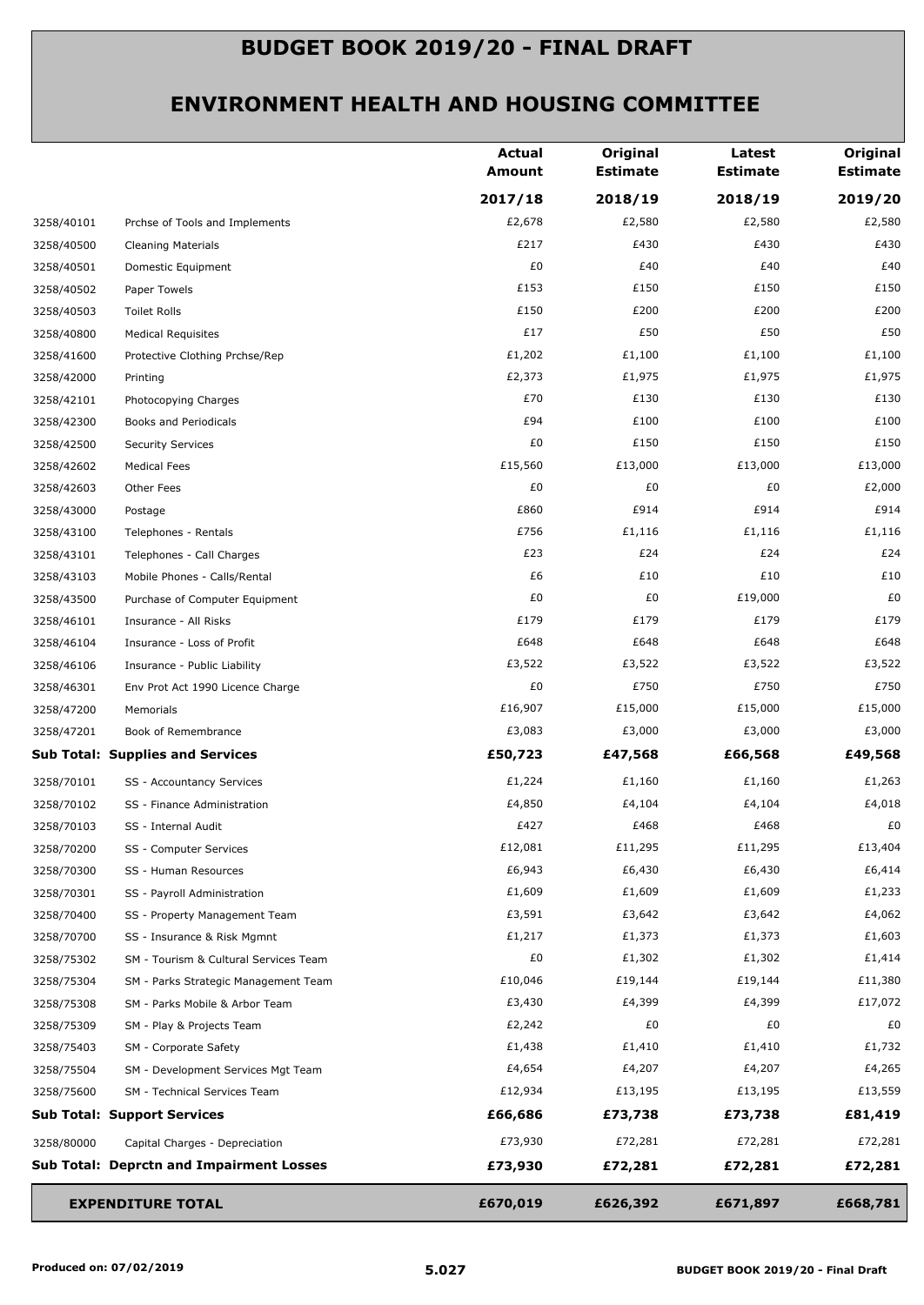|            |                                                | Actual<br>Amount | Original<br><b>Estimate</b> | Latest<br><b>Estimate</b> | Original<br><b>Estimate</b> |
|------------|------------------------------------------------|------------------|-----------------------------|---------------------------|-----------------------------|
|            |                                                | 2017/18          | 2018/19                     | 2018/19                   | 2019/20                     |
| 3258/93100 | Interments                                     | $-E200,897$      | $-E200,000$                 | $-E215,000$               | $-E200,000$                 |
| 3258/93104 | Maintenance of Graves                          | $-E2,981$        | $-E3,000$                   | $-E3,000$                 | $-E3,000$                   |
| 3258/93200 | Cremations                                     | $-E1,121,028$    | $-E1,100,000$               | $-E985,000$               | $-E1,140,000$               |
| 3258/93201 | <b>Memorial Income</b>                         | $-E38,745$       | $-E40,000$                  | $-E40,000$                | $-E40,000$                  |
| 3258/93206 | CAMEO Scheme Income                            | $-E8,666$        | £0                          | £0                        | £0                          |
|            | <b>Sub Total: Customer and Client Receipts</b> | $-E1,372,317$    | $-E1,343,000$               | $-E1,243,000$             | $-E1,383,000$               |
|            | <b>INCOME TOTAL</b>                            | $-£1,372,317$    | $-E1,343,000$               | $-E1,243,000$             | $-E1,383,000$               |

| 3258 COST CENTRE TOTAL | -£702,298 | $-£716,608$ | $-E571,103$ | $-E714,219$ |
|------------------------|-----------|-------------|-------------|-------------|
|                        |           |             |             |             |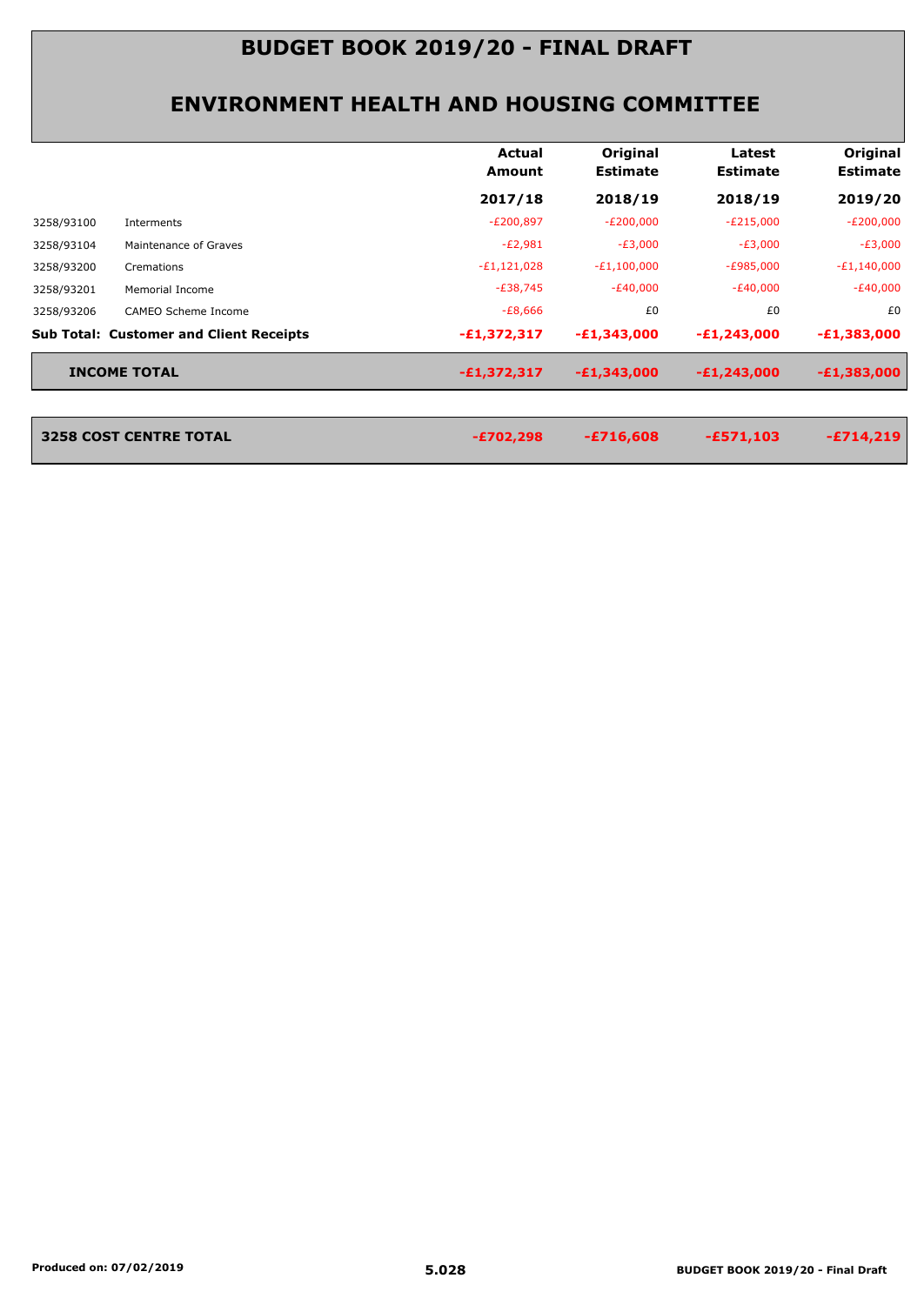|                             |                                                 | <b>Actual</b><br><b>Amount</b> | Original<br><b>Estimate</b> | Latest<br><b>Estimate</b> | Original<br><b>Estimate</b> |
|-----------------------------|-------------------------------------------------|--------------------------------|-----------------------------|---------------------------|-----------------------------|
|                             |                                                 | 2017/18                        | 2018/19                     | 2018/19                   | 2019/20                     |
|                             | <b>COST CENTRE: 3300 Food Safety Compliance</b> |                                |                             |                           |                             |
| 3300/10000                  | Salaries - Basic Pay                            | £448                           | £0                          | £0                        | £0                          |
| <b>Sub Total: Employees</b> |                                                 | £448                           | £0                          | £Ο                        | £0                          |
| 3300/40804                  | <b>General Materials</b>                        | £740                           | £1,000                      | £1,000                    | £1,000                      |
| 3300/42600                  | <b>Consultants Fees</b>                         | £2,660                         | £0                          | £0                        | £0                          |
| 3300/43503                  | Computer - Program Licnce Chgs                  | £110                           | £3,296                      | £0                        | £0                          |
| 3300/45300                  | Subscrptns and Levies General                   | £0                             | £192                        | £192                      | £192                        |
| 3300/46900                  | Food And Drug Samples                           | £125                           | £0                          | £0                        | £0                          |
| 3300/47110                  | Out of Hours Service                            | £887                           | £814                        | £814                      | £814                        |
|                             | <b>Sub Total: Supplies and Services</b>         | £4,522                         | £5,302                      | £2,006                    | £2,006                      |
| 3300/70101                  | SS - Accountancy Services                       | £243                           | £230                        | £230                      | £251                        |
| 3300/70102                  | SS - Finance Administration                     | £494                           | £418                        | £418                      | £409                        |
| 3300/70103                  | SS - Internal Audit                             | £756                           | £827                        | £827                      | £0                          |
| 3300/70600                  | SS - Head of Governance                         | £0                             | £1,702                      | £1,702                    | £1,858                      |
| 3300/70601                  | SS - Legal Services Team                        | £31,801                        | £35,175                     | £35,175                   | £43,113                     |
| 3300/70700                  | SS - Insurance & Risk Mgmnt                     | £30                            | £55                         | £55                       | £64                         |
| 3300/70901                  | SS - Public Relations                           | £639                           | £526                        | £526                      | £537                        |
| 3300/71100                  | SS - Customer Service Specialists               | £1,136                         | £1,046                      | £1,046                    | £1,045                      |
| 3300/75401                  | SM - Commercial Team                            | £154,024                       | £145,336                    | £145,336                  | £150,064                    |
| 3300/75407                  | SM - Operational Services Team                  | £5,756                         | £4,384                      | £4,384                    | £4,701                      |
| 3300/75408                  | SM - Public Protection Team                     | £10,751                        | £0                          | £0                        | £0                          |
|                             | <b>Sub Total: Support Services</b>              | £205,630                       | £189,699                    | £189,699                  | £202,042                    |
|                             | <b>EXPENDITURE TOTAL</b>                        | £210,600                       | £195,001                    | £191,705                  | £204,048                    |
| 3300/91103                  | Income from Enforcement Action                  | £0                             | $-E100$                     | $-E100$                   | $-E100$                     |
|                             | Sub Total: Oth Grants Rembsmts and Ctbns        | £Ο                             | $-E100$                     | $-£100$                   | $-E100$                     |
| 3300/93951                  | FHRS - Revisit charges                          | $-E3,720$                      | £0                          | £0                        | £0                          |
|                             | <b>Sub Total: Customer and Client Receipts</b>  | $-£3,720$                      | £Ο                          | £0                        | £0                          |
| <b>INCOME TOTAL</b>         |                                                 | $-£3,720$                      | $-£100$                     | $-£100$                   | $-£100$                     |
|                             | 3300 COST CENTRE TOTAL                          | £206,880                       | £194,901                    | £191,605                  | £203,948                    |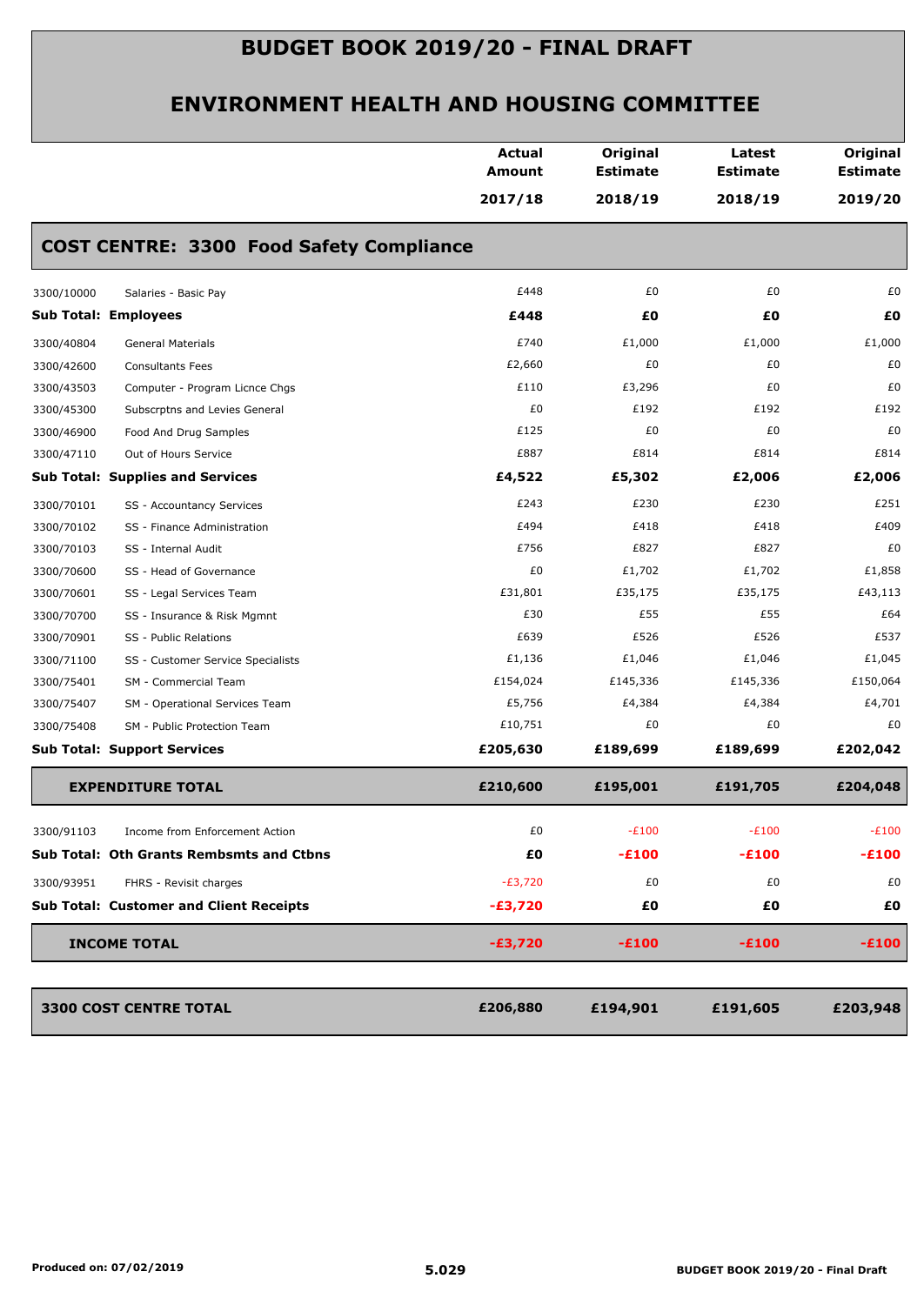|                                                     | <b>Actual</b><br>Amount | Original<br><b>Estimate</b> | Latest<br><b>Estimate</b> | Original<br><b>Estimate</b> |
|-----------------------------------------------------|-------------------------|-----------------------------|---------------------------|-----------------------------|
|                                                     | 2017/18                 | 2018/19                     | 2018/19                   | 2019/20                     |
| <b>COST CENTRE: 3333 Infectious Disease Control</b> |                         |                             |                           |                             |
| SS - Insurance & Risk Mgmnt<br>3333/70700           | £30                     | £27                         | £27                       | £32                         |
| SM - Commercial Team<br>3333/75401                  | £9,471                  | £15,132                     | £15,132                   | £15,792                     |
| 3333/75408<br>SM - Public Protection Team           | £4,608                  | £0                          | £0                        | £0                          |
| <b>Sub Total: Support Services</b>                  | £14,109                 | £15,159                     | £15,159                   | £15,824                     |
| <b>EXPENDITURE TOTAL</b>                            | £14,109                 | £15,159                     | £15,159                   | £15,824                     |
| <b>3333 COST CENTRE TOTAL</b>                       | £14,109                 | £15,159                     | £15,159                   | £15,824                     |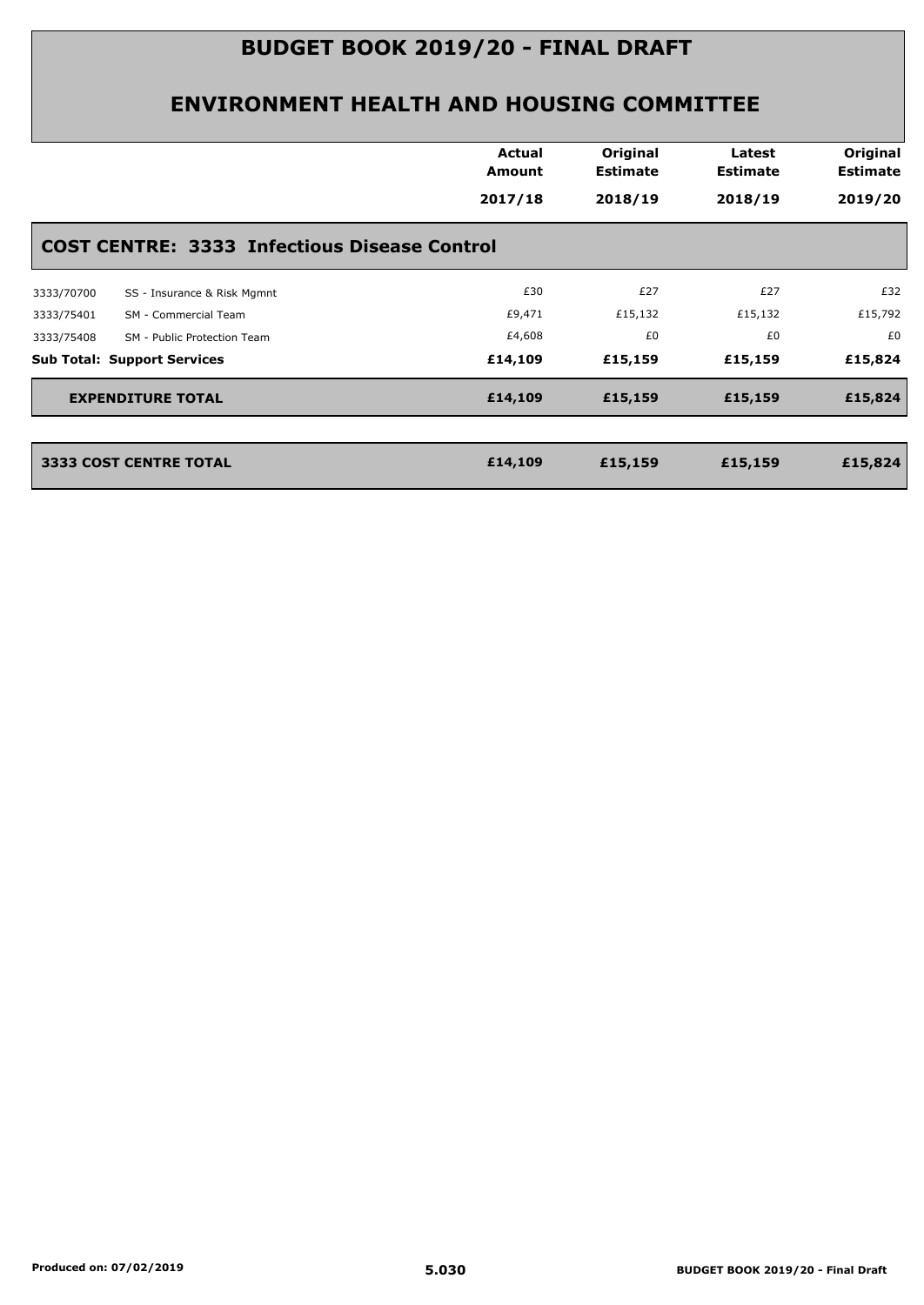|            |                                              | <b>Actual</b><br><b>Amount</b> | Original<br><b>Estimate</b> | Latest<br><b>Estimate</b> | Original<br><b>Estimate</b> |
|------------|----------------------------------------------|--------------------------------|-----------------------------|---------------------------|-----------------------------|
|            |                                              | 2017/18                        | 2018/19                     | 2018/19                   | 2019/20                     |
|            | <b>COST CENTRE: 7601 Commercial Team</b>     |                                |                             |                           |                             |
| 7601/10000 | Salaries - Basic Pay                         | £151,983                       | £169,434                    | £169,434                  | £174,262                    |
| 7601/10041 | Salaries - Sickness Pay                      | £2,207                         | £0                          | £0                        | £0                          |
| 7601/10098 | IFRS - Accrued Annual/Flexi Leave Adj        | $-E809$                        | £0                          | £0                        | £0                          |
| 7601/11000 | National Insurance                           | £15,653                        | £16,622                     | £16,622                   | £17,288                     |
| 7601/12000 | Pension Costs (Employer Contrbtn)            | £23,372                        | £25,754                     | £25,754                   | £26,486                     |
| 7601/12001 | Pension - Deficit Reduction Costs            | £18,012                        | £18,069                     | £18,069                   | £18,022                     |
| 7601/12021 | Actuarial Valn Adjustments (3 year)          | $-E2,219$                      | $-E3,896$                   | $-E3,896$                 | $-E4,882$                   |
| 7601/12022 | Actuarial Valn Def Redcnt Adj (3 year)       | $-E120$                        | £0                          | £0                        | £0                          |
| 7601/12099 | IAS 19 Adjustments                           | £10,211                        | £0                          | £0                        | £0                          |
| 7601/14001 | First Aid Allowance                          | £52                            | £0                          | £0                        | £0                          |
| 7601/18004 | Misc Occupational Health Costs               | £50                            | £0                          | £0                        | £0                          |
| 7601/18100 | Insurance - Employers Liability              | £980                           | £1,206                      | £1,206                    | £980                        |
|            | <b>Sub Total: Employees</b>                  | £219,372                       | £227,189                    | £227,189                  | £232,156                    |
| 7601/34000 | Train Fares - Officers                       | £0                             | £50                         | £50                       | £50                         |
| 7601/34001 | Oth Public Trspt Csts - Offcrs               | £186                           | £0                          | £0                        | £0                          |
| 7601/35000 | <b>Essential User Allowance</b>              | £4,698                         | £3,852                      | £3,852                    | £3,852                      |
| 7601/35001 | Car Mileage Allowance                        | £2,088                         | £3,500                      | £3,500                    | £3,500                      |
|            | <b>Sub Total: Transport Related Expenses</b> | £6,972                         | £7,402                      | £7,402                    | £7,402                      |
| 7601/40100 | Purchase of Equipment                        | £67                            | £0                          | £0                        | £0                          |
| 7601/42101 | Photocopying Charges                         | £412                           | £770                        | £770                      | £770                        |
| 7601/42200 | Stationery                                   | £665                           | £0                          | £0                        | £0                          |
| 7601/43000 | Postage                                      | £362                           | £563                        | £563                      | £563                        |
| 7601/43103 | Mobile Phones - Calls/Rental                 | £111                           | £71                         | £71                       | £71                         |
| 7601/43503 | Computer - Program Licnce Chgs               | £1,864                         | £1,800                      | £2,000                    | £2,000                      |
| 7601/44000 | Subsistence Exp - Officers                   | £8                             | £0                          | £0                        | £0                          |
| 7601/46106 | Insurance - Public Liability                 | £2,762                         | £2,762                      | £2,762                    | £2,762                      |
| 7601/46900 | Food And Drug Samples                        | £0                             | £500                        | £500                      | £500                        |
|            | <b>Sub Total: Supplies and Services</b>      | £6,251                         | £6,466                      | £6,666                    | £6,666                      |
| 7601/70101 | SS - Accountancy Services                    | £1,801                         | £1,731                      | £1,731                    | £1,766                      |
| 7601/70102 | SS - Finance Administration                  | £129                           | £105                        | £105                      | £107                        |
| 7601/70200 | SS - Computer Services                       | £12,762                        | £11,842                     | £11,842                   | £14,601                     |
| 7601/70300 | SS - Human Resources                         | £3,026                         | £2,987                      | £2,987                    | £3,018                      |
| 7601/70301 | SS - Payroll Administration                  | £279                           | £283                        | £283                      | £283                        |
| 7601/70400 | SS - Property Management Team                | £563                           | £645                        | £645                      | £718                        |
| 7601/70500 | SS - Accommodation - Town Hall               | £16,826                        | £5,898                      | £5,898                    | £5,607                      |
| 7601/70701 | SS - Resources Directorate Mgt               | £2,443                         | £2,207                      | £2,207                    | £2,227                      |
| 7601/70902 | SS - Customer Service Assistants             | £3,617                         | £2,038                      | £2,038                    | £2,080                      |
| 7601/71100 | SS - Customer Service Specialists            | £2,321                         | £2,163                      | £2,163                    | £2,066                      |
| 7601/75403 | SM - Corporate Safety                        | £471                           | £503                        | £503                      | £503                        |
| 7601/75407 | SM - Operational Services Team               | £1,932                         | £1,503                      | £1,503                    | £1,550                      |
|            | <b>Sub Total: Support Services</b>           | £46,170                        | £31,905                     | £31,905                   | £34,526                     |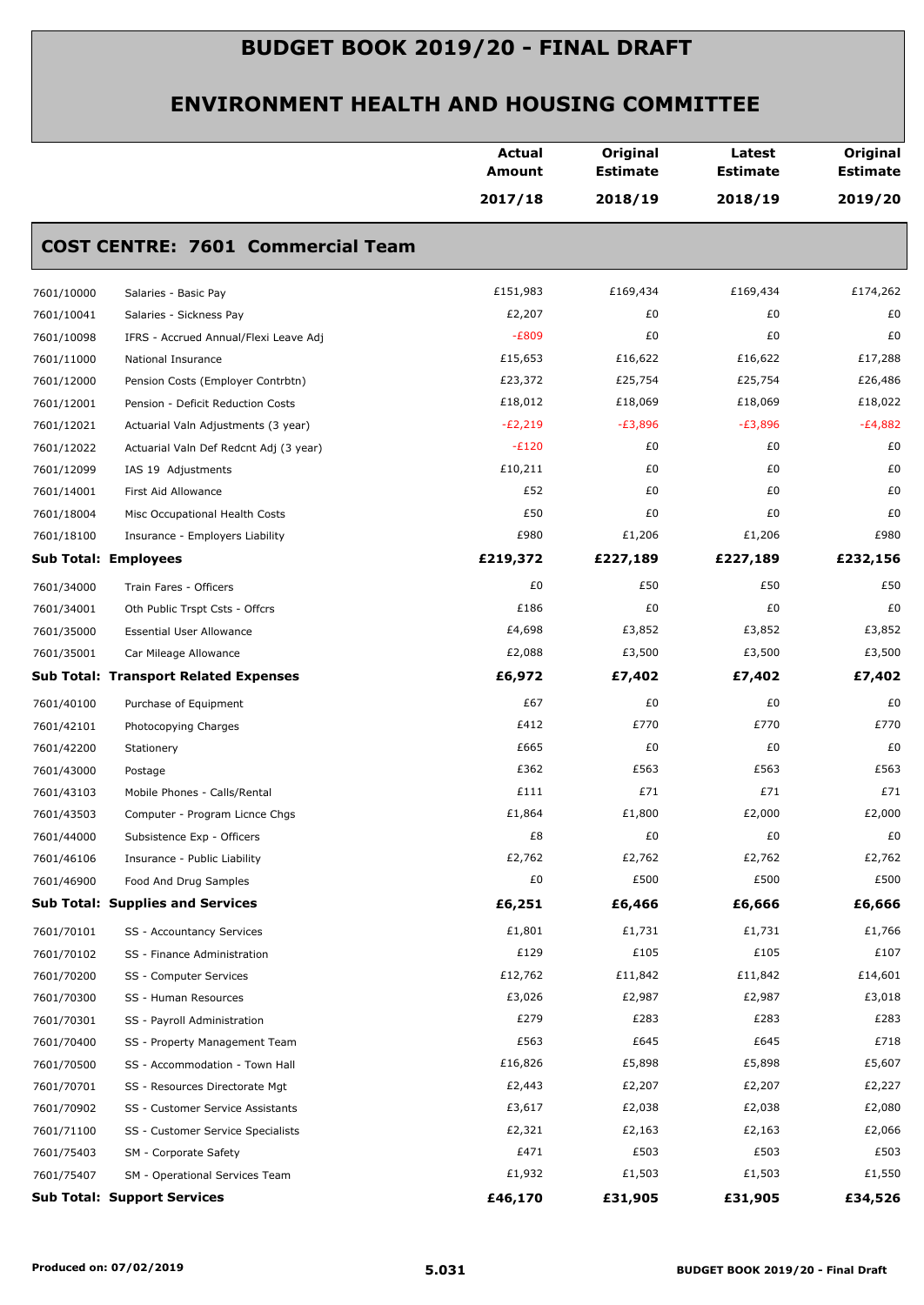| 2017/18<br>2018/19<br>2018/19<br>£278,765<br>£272,962<br>£273,162<br><b>EXPENDITURE TOTAL</b><br>$-E272,962$<br>$-E278,765$<br>$-E272,962$<br>Support Service Recharge<br>$-E272,962$<br>-£278,765<br>-£272,962<br>$-E278,765$<br>$-E272,962$<br>$-E272,962$<br><b>INCOME TOTAL</b> | Actual<br><b>Amount</b> | Original<br><b>Estimate</b> | Latest<br><b>Estimate</b> | Original<br><b>Estimate</b> |
|-------------------------------------------------------------------------------------------------------------------------------------------------------------------------------------------------------------------------------------------------------------------------------------|-------------------------|-----------------------------|---------------------------|-----------------------------|
| 7601/99000                                                                                                                                                                                                                                                                          |                         |                             |                           | 2019/20                     |
|                                                                                                                                                                                                                                                                                     |                         |                             |                           | £280,750                    |
| <b>Sub Total: Recharge Income</b>                                                                                                                                                                                                                                                   |                         |                             |                           | $-E280,750$                 |
|                                                                                                                                                                                                                                                                                     |                         |                             |                           | $-E280,750$                 |
|                                                                                                                                                                                                                                                                                     |                         |                             |                           | $-E280,750$                 |
| <b>7601 COST CENTRE TOTAL</b><br>£0<br>£0<br>£200                                                                                                                                                                                                                                   |                         |                             |                           | £0                          |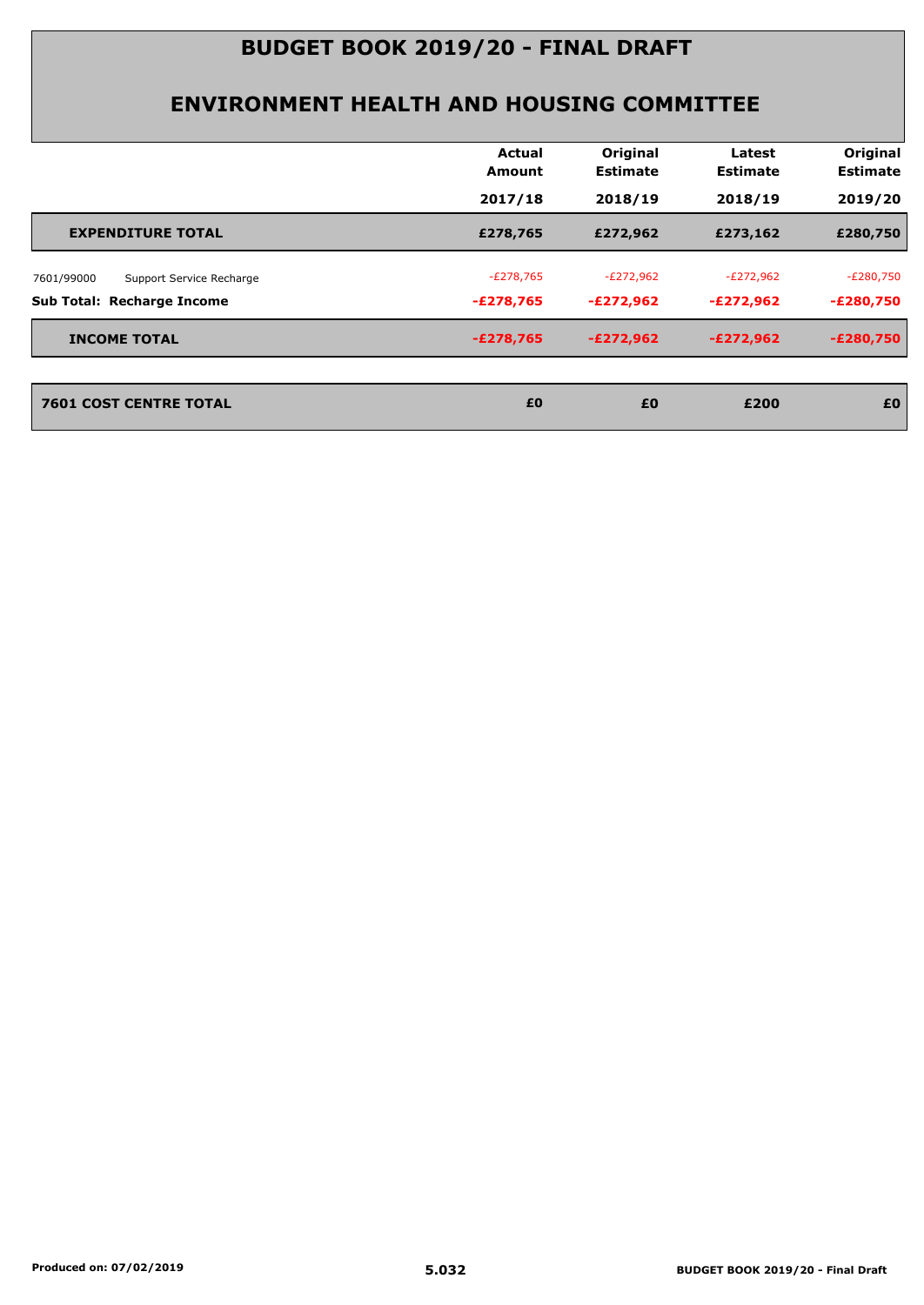|                             |                                                 | <b>Actual</b><br><b>Amount</b> | Original<br><b>Estimate</b> | Latest<br><b>Estimate</b> | Original<br><b>Estimate</b> |
|-----------------------------|-------------------------------------------------|--------------------------------|-----------------------------|---------------------------|-----------------------------|
|                             |                                                 | 2017/18                        | 2018/19                     | 2018/19                   | 2019/20                     |
|                             | <b>COST CENTRE: 3325 Pest Control</b>           |                                |                             |                           |                             |
| 3325/10000                  | Salaries - Basic Pay                            | £0                             | £18,672                     | £18,672                   | £19,171                     |
| 3325/10022                  | Salaries - Overtime (1.5)                       | £0                             | £567                        | £567                      | £567                        |
| 3325/10023                  | Salaries - Overtime (2.0)                       | £0                             | £498                        | £498                      | £498                        |
| 3325/11000                  | National Insurance                              | £0                             | £1,450                      | £1,450                    | £1,519                      |
| 3325/12000                  | Pension Costs (Employer Contrbtn)               | £0                             | £2,838                      | £2,838                    | £2,914                      |
| 3325/12001                  | Pension - Deficit Reduction Costs               | £0                             | £1,927                      | £1,927                    | £1,921                      |
| 3325/12021                  | Actuarial Valn Adjustments (3 year)             | £0                             | $-E416$                     | $-E416$                   | $-E520$                     |
| 3325/18100                  | Insurance - Employers Liability                 | £126                           | £155                        | £155                      | £126                        |
| <b>Sub Total: Employees</b> |                                                 | £126                           | £25,691                     | £25,691                   | £26,196                     |
| 3325/32000                  | Rech - Vehicle and Plant Costs                  | £1,305                         | £3,828                      | £3,828                    | £3,828                      |
|                             | <b>Sub Total: Transport Related Expenses</b>    | £1,305                         | £3,828                      | £3,828                    | £3,828                      |
| 3325/40101                  | Prchse of Tools and Implements                  | £1,004                         | £300                        | £300                      | £300                        |
| 3325/40801                  | Chemicals                                       | £180                           | £1,650                      | £1,650                    | £1,650                      |
| 3325/41600                  | Protective Clothing Prchse/Rep                  | £0                             | £100                        | £100                      | £100                        |
| 3325/42629                  | <b>Drainage Costs</b>                           | £50                            | £0                          | £0                        | £0                          |
| 3325/43000                  | Postage                                         | £0                             | £10                         | £10                       | £10                         |
| 3325/43103                  | Mobile Phones - Calls/Rental                    | £29                            | £79                         | £79                       | £79                         |
| 3325/46100                  | <b>Insurance Excess</b>                         | £59                            | £0                          | £0                        | £0                          |
| 3325/46106                  | Insurance - Public Liability                    | £354                           | £354                        | £354                      | £354                        |
|                             | <b>Sub Total: Supplies and Services</b>         | £1,676                         | £2,493                      | £2,493                    | £2,493                      |
| 3325/70101                  | SS - Accountancy Services                       | £243                           | £230                        | £230                      | £251                        |
| 3325/70102                  | SS - Finance Administration                     | £2,323                         | £1,966                      | £1,966                    | £1,925                      |
| 3325/70200                  | SS - Computer Services                          | £3,020                         | £2,789                      | £2,789                    | £3,310                      |
| 3325/70300                  | SS - Human Resources                            | £865                           | £796                        | £796                      | £793                        |
| 3325/70301                  | SS - Payroll Administration                     | £198                           | £204                        | £204                      | £156                        |
| 3325/70400                  | SS - Property Management Team                   | £462                           | £456                        | £456                      | £515                        |
| 3325/70500                  | SS - Accommodation - Town Hall                  | £7,815                         | £2,739                      | £2,739                    | £2,604                      |
| 3325/70700                  | SS - Insurance & Risk Mgmnt                     | £30                            | £27                         | £27                       | £32                         |
| 3325/70901                  | SS - Public Relations                           | £639                           | £526                        | £526                      | £537                        |
| 3325/70902                  | SS - Customer Service Assistants                | £772                           | £500                        | £500                      | £527                        |
| 3325/71100                  | SS - Customer Service Specialists               | £7,699                         | £7,099                      | £7,099                    | £7,093                      |
| 3325/75401                  | SM - Commercial Team                            | £1,623                         | £0                          | £0                        | £0                          |
| 3325/75403                  | SM - Corporate Safety                           | £179                           | £174                        | £174                      | £214                        |
| 3325/75408                  | SM - Public Protection Team                     | £4,589                         | £0                          | £0                        | £0                          |
|                             | <b>Sub Total: Support Services</b>              | £30,457                        | £17,506                     | £17,506                   | £17,957                     |
|                             | <b>EXPENDITURE TOTAL</b>                        | £33,564                        | £49,518                     | £49,518                   | £50,474                     |
| 3325/91102                  | Other Reimbsmt (rodents)                        | £0                             | $-E2,400$                   | $-E2,400$                 | $-E2,400$                   |
|                             | <b>Sub Total: Oth Grants Rembsmts and Ctbns</b> | £0                             | $-E2,400$                   | $-E2,400$                 | $-E2,400$                   |
| 3325/93900                  | Rodent Control Fees                             | £0                             | $-E4,000$                   | $-E4,000$                 | $-E4,000$                   |
| 3325/93901                  | Disinfestation                                  | £0                             | $-E4,000$                   | $-E4,000$                 | $-E4,000$                   |
| 3325/93902                  | Wasps Nest Destruction                          | £0                             | $-E5,000$                   | $-E5,000$                 | $-E5,000$                   |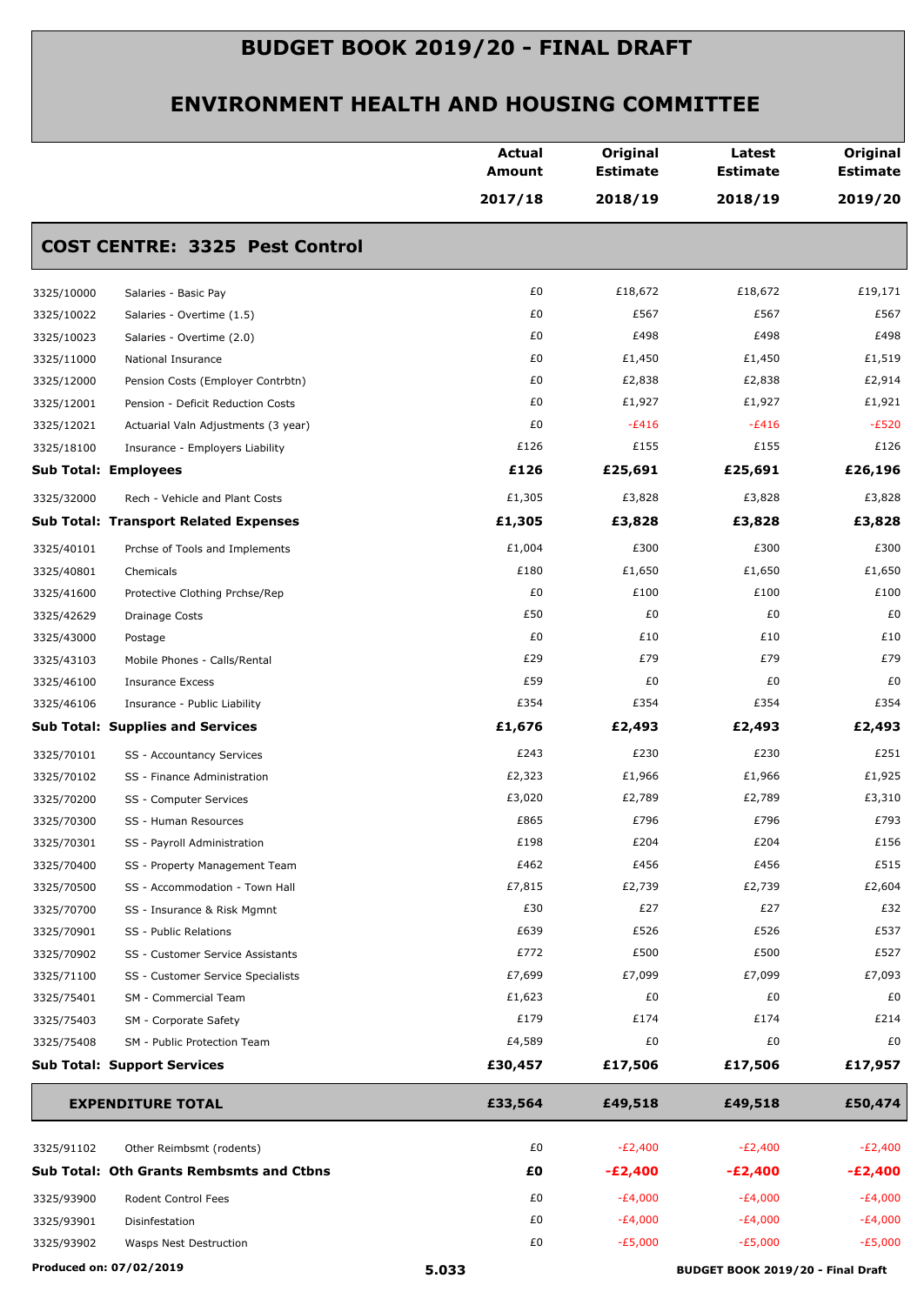#### **ENVIRONMENT HEALTH AND HOUSING COMMITTEE**

|            |                                                | <b>Actual</b><br>Amount | Original<br><b>Estimate</b> | Latest<br><b>Estimate</b> | Original<br><b>Estimate</b> |
|------------|------------------------------------------------|-------------------------|-----------------------------|---------------------------|-----------------------------|
|            |                                                | 2017/18                 | 2018/19                     | 2018/19                   | 2019/20                     |
| 3325/93908 | Pest Control Agreements                        | £0                      | $-E4,000$                   | $-E4,000$                 | -£4,000                     |
| 3325/93919 | Drainage Fees                                  | $-E801$                 | £0                          | £0                        | £0                          |
|            | <b>Sub Total: Customer and Client Receipts</b> | $-E801$                 | $-E17,000$                  | $-E17,000$                | $-£17,000$                  |
|            | <b>INCOME TOTAL</b>                            | $-E801$                 | $-E19,400$                  | $-E19,400$                | $-E19,400$                  |

**3325 COST CENTRE TOTAL £30,118 £30,118 £31,074**

**2325 COST CENTRE TOTAL**<br>**232,763**<br>**232,763**<br>**232,763**<br>**252,763**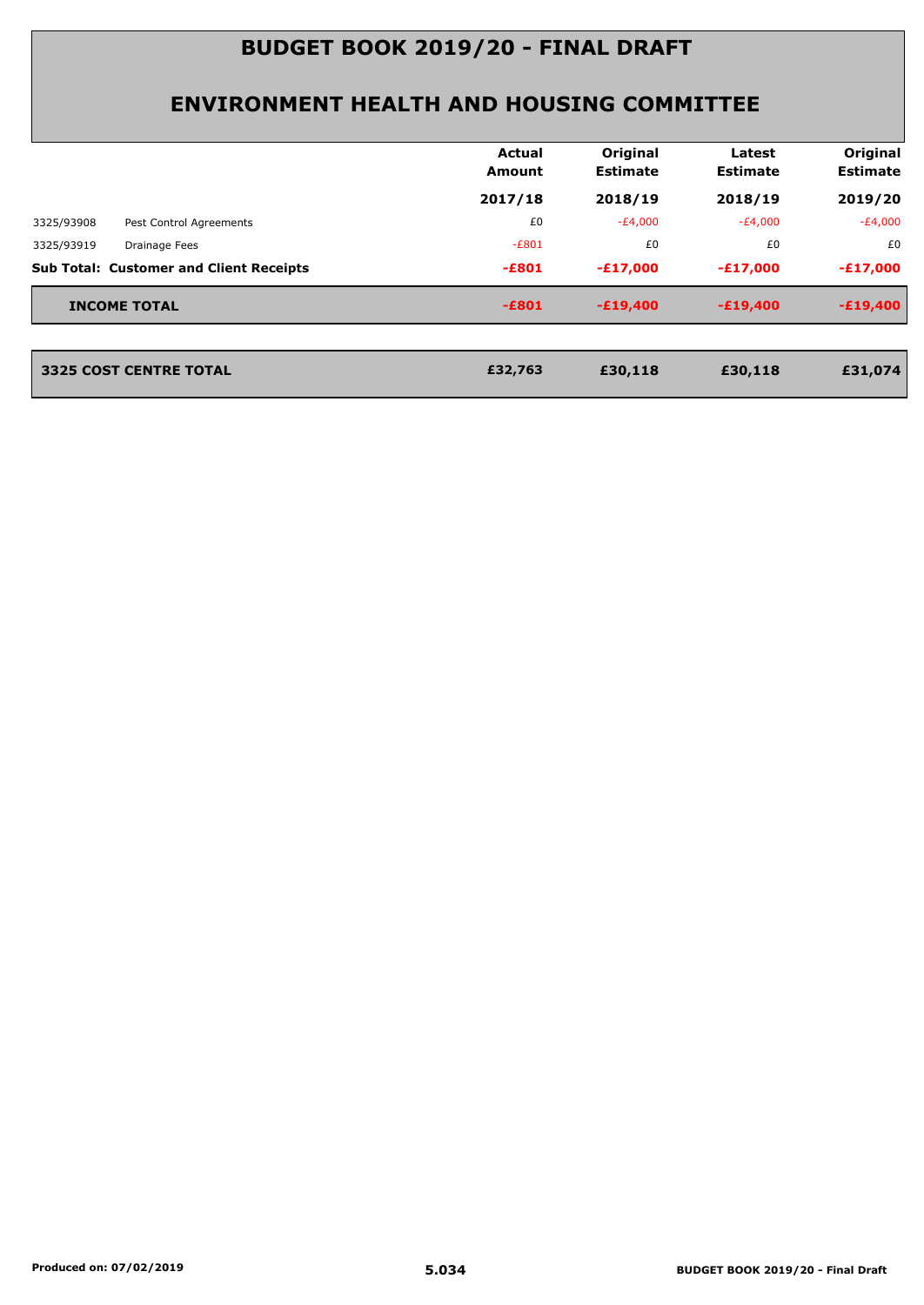|            |                                           | <b>Actual</b><br>Amount | Original<br><b>Estimate</b> | Latest<br><b>Estimate</b> | Original<br><b>Estimate</b> |
|------------|-------------------------------------------|-------------------------|-----------------------------|---------------------------|-----------------------------|
|            |                                           | 2017/18                 | 2018/19                     | 2018/19                   | 2019/20                     |
|            | <b>COST CENTRE: 2700 Community Grants</b> |                         |                             |                           |                             |
| 2700/45000 | OAP Organisations                         | £14,850                 | £14,850                     | £14,850                   | £14,850                     |
| 2700/45001 | Citizens Advice Bureau                    | £88,084                 | £89,405                     | £89,405                   | £90,746                     |
| 2700/45002 | Face to Face                              | £29,561                 | £30,000                     | £30,000                   | £30,000                     |
| 2700/45003 | <b>WRVS</b>                               | £935                    | £1,000                      | £1,000                    | £1,000                      |
| 2700/45100 | Other Grants                              | £0                      | £1,150                      | £1,150                    | £1,150                      |
| 2700/45103 | Lancashire Domestic Violence Fund         | £7,000                  | £7,000                      | £7,000                    | £7,000                      |
| 2700/45106 | Community Projects Fund                   | £16,783                 | £20,000                     | £20,000                   | £20,000                     |
| 2700/45303 | Green Partnership Awards                  | £0                      | £2,000                      | £0                        | £0                          |
|            | <b>Sub Total: Supplies and Services</b>   | £157,213                | £165,405                    | £163,405                  | £164,746                    |
| 2700/70101 | SS - Accountancy Services                 | £243                    | £230                        | £230                      | £251                        |
| 2700/70102 | SS - Finance Administration               | £319                    | £270                        | £270                      | £265                        |
| 2700/75305 | SM - Parks Operational Management Team    | £631                    | £0                          | £0                        | £0                          |
| 2700/75407 | SM - Operational Services Team            | £5,756                  | £0                          | £0                        | £0                          |
|            | <b>Sub Total: Support Services</b>        | £6,949                  | £500                        | £500                      | £516                        |
|            | <b>EXPENDITURE TOTAL</b>                  | £164,162                | £165,905                    | £163,905                  | £165,262                    |
|            | <b>INCOME TOTAL</b>                       | £0                      | £0                          | £0                        | £0                          |

| 2700 COST CENTRE TOTAL | £164,162 | £165,905 | £163,905 | £165,262 |
|------------------------|----------|----------|----------|----------|
|                        |          |          |          |          |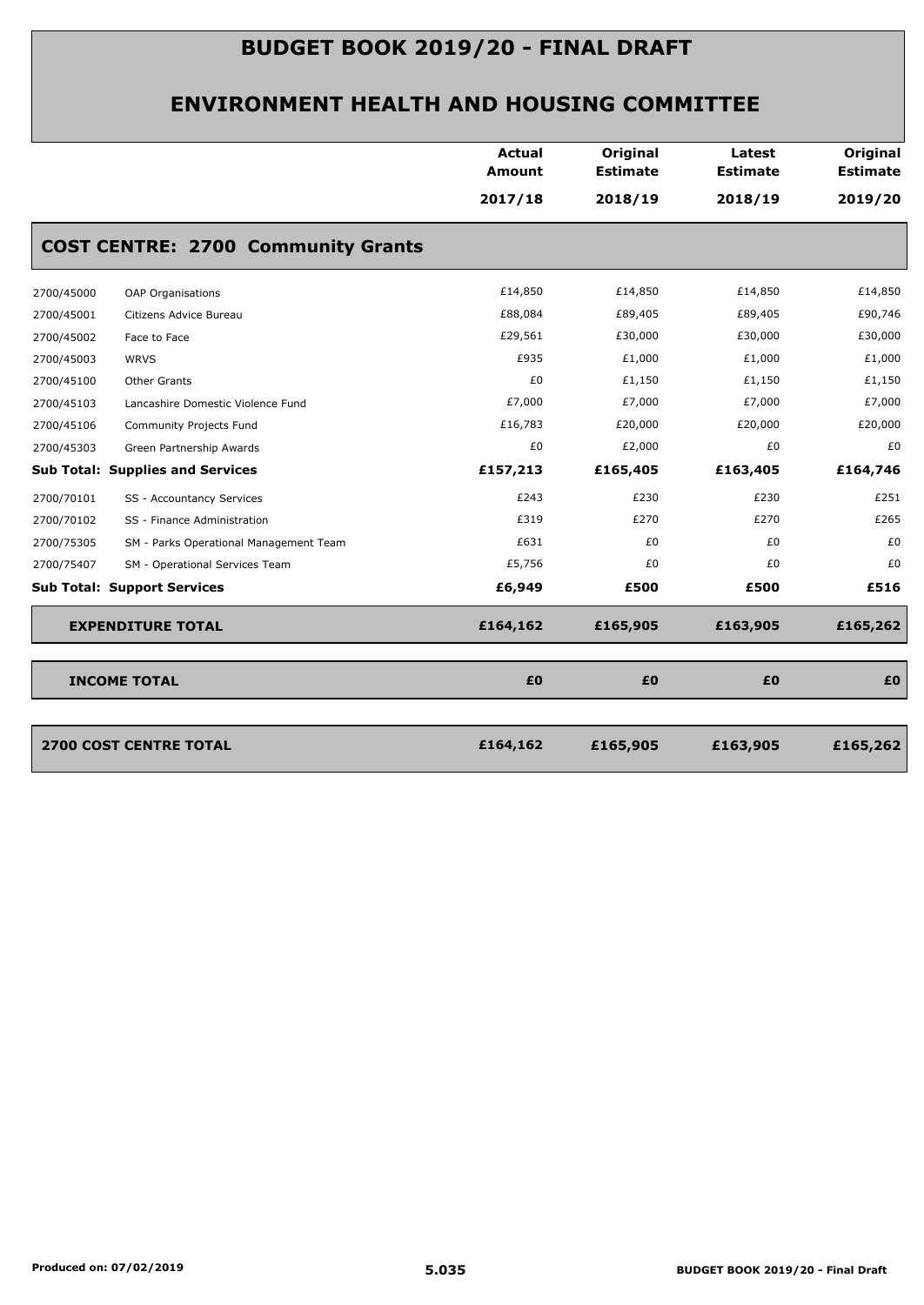|            |                                                | <b>Actual</b><br><b>Amount</b> | Original<br><b>Estimate</b> | Latest<br><b>Estimate</b> | Original<br><b>Estimate</b> |
|------------|------------------------------------------------|--------------------------------|-----------------------------|---------------------------|-----------------------------|
|            |                                                | 2017/18                        | 2018/19                     | 2018/19                   | 2019/20                     |
|            | <b>COST CENTRE: 3350 Taxi Licensing</b>        |                                |                             |                           |                             |
| 3350/40700 | Licensing Expenditure                          | £15,600                        | £14,000                     | £14,000                   | £14,000                     |
| 3350/43503 | Computer - Program Licnce Chgs                 | £3,211                         | £3,667                      | £3,300                    | £3,300                      |
| 3350/46300 | Licensing Charges                              | £170                           | £550                        | £550                      | £550                        |
|            | <b>Sub Total: Supplies and Services</b>        | £18,980                        | £18,217                     | £17,850                   | £17,850                     |
| 3350/58000 | Criminal Records Bureau                        | £5,544                         | £7,500                      | £6,500                    | £6,500                      |
|            | <b>Sub Total: Third Party Payments</b>         | £5,544                         | £7,500                      | £6,500                    | £6,500                      |
| 3350/70101 | SS - Accountancy Services                      | £981                           | £930                        | £930                      | £1,012                      |
| 3350/70102 | SS - Finance Administration                    | £697                           | £590                        | £590                      | £577                        |
| 3350/70103 | SS - Internal Audit                            | £838                           | £917                        | £917                      | £0                          |
| 3350/70600 | SS - Head of Governance                        | £0                             | £1,702                      | £1,702                    | £1,858                      |
| 3350/70601 | SS - Legal Services Team                       | £1,590                         | £8,442                      | £8,442                    | £719                        |
| 3350/70700 | SS - Insurance & Risk Mgmnt                    | £6                             | £5                          | £5                        | £6                          |
| 3350/70901 | SS - Public Relations                          | £639                           | £526                        | £526                      | £537                        |
| 3350/71100 | SS - Customer Service Specialists              | £8,349                         | £7,689                      | £7,689                    | £7,683                      |
| 3350/75402 | SM - Environmental Protection Team             | £8,140                         | £4,430                      | £4,430                    | £4,642                      |
| 3350/75405 | SM - Licensing Team                            | £39,027                        | £36,214                     | £36,214                   | £37,248                     |
| 3350/75407 | SM - Operational Services Team                 | £5,756                         | £4,384                      | £4,384                    | £4,701                      |
| 3350/75408 | SM - Public Protection Team                    | £6,112                         | £6,771                      | £6,771                    | £6,835                      |
|            | <b>Sub Total: Support Services</b>             | £72,135                        | £72,600                     | £72,600                   | £65,818                     |
|            | <b>EXPENDITURE TOTAL</b>                       | £96,659                        | £98,317                     | £96,950                   | £90,168                     |
| 3350/93360 | Hackney Carriage Drivers Test                  | $-E1,076$                      | $-E2,104$                   | $-E2,104$                 | $-E2,104$                   |
| 3350/93362 | Hackney Crriage Vehicle Licncs                 | $-E21,640$                     | $-E19,016$                  | $-£19,016$                | $-£19,016$                  |
| 3350/93363 | Hackney Carriage Driver Licncs                 | $-E20,770$                     | $-E16,094$                  | $-E16,094$                | $-E16,094$                  |
| 3350/93364 | Private Hire Vehicle Licences                  | $-E34,905$                     | $-E25,296$                  | $-E25,296$                | $-E25,296$                  |
| 3350/93365 | Private Hire Driver Licences                   | $-E6,825$                      | $-E12,692$                  | $-E3,157$                 | $-E6,380$                   |
| 3350/93366 | Private Hire Operator Licences                 | $-E3,365$                      | $-E6,790$                   | $-E444$                   | -£89                        |
| 3350/93367 | Issue of HC Plates                             | $-E661$                        | $-E520$                     | $-E520$                   | $-E520$                     |
| 3350/93368 | Issue of PH Plates                             | $-£1,361$                      | $-E1,040$                   | $-E1,040$                 | $-E1,040$                   |
| 3350/93369 | Private Hire Door Stickers                     | $-E643$                        | $-E168$                     | $-E168$                   | $-E168$                     |
| 3350/93371 | Replacement of Badges                          | $-E74$                         | $-E54$                      | $-E54$                    | $-E54$                      |
| 3350/93409 | Building Notice Fee - Dom Ext                  | $-E396$                        | £0                          | £0                        | £0                          |
| 3350/94401 | <b>CRB Disclosure Fees</b>                     | $-£5,698$                      | $-E7,500$                   | $-E6,500$                 | $-E6,500$                   |
|            | <b>Sub Total: Customer and Client Receipts</b> | $-£97,412$                     | $-£91,274$                  | -£74,393                  | $-£77,261$                  |
|            | <b>INCOME TOTAL</b>                            | $-£97,412$                     | $-£91,274$                  | $-£74,393$                | $-£77,261$                  |
|            |                                                |                                |                             |                           |                             |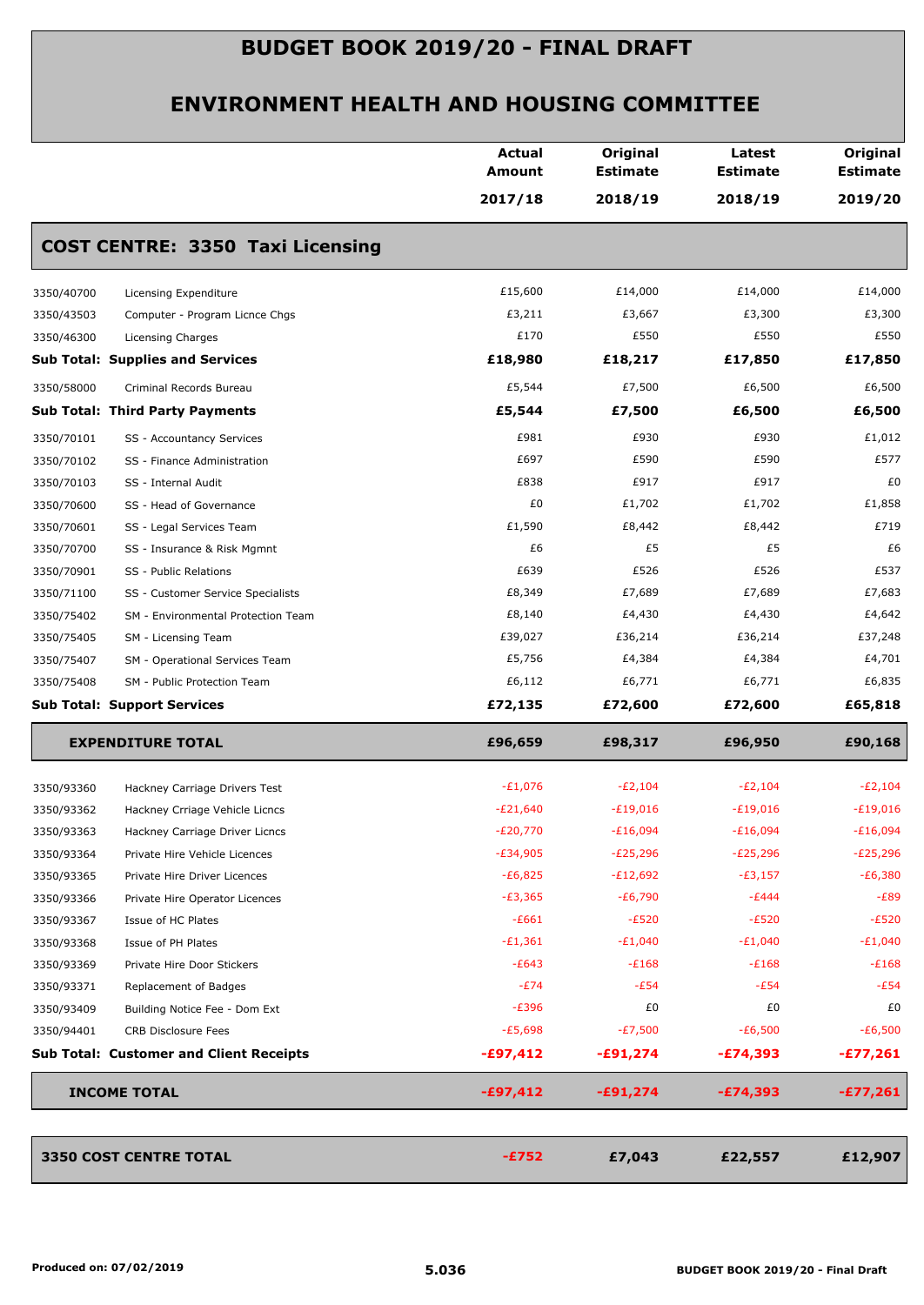|                                                  |  | <b>Actual</b><br><b>Amount</b><br>2017/18 | Original<br><b>Estimate</b><br>2018/19 | Latest<br><b>Estimate</b><br>2018/19 | Original<br><b>Estimate</b><br>2019/20 |  |  |  |
|--------------------------------------------------|--|-------------------------------------------|----------------------------------------|--------------------------------------|----------------------------------------|--|--|--|
| <b>COST CENTRE: 3351 Miscellaneous Licensing</b> |  |                                           |                                        |                                      |                                        |  |  |  |
| 3351/40700<br>Licensing Expenditure              |  | £320                                      | £500                                   | £500                                 | £500                                   |  |  |  |
| <b>Sub Total: Supplies and Services</b>          |  | £320                                      | £500                                   | £500                                 | £500                                   |  |  |  |
| 3351/70101<br>SS - Accountancy Services          |  | £981                                      | £930                                   | £930                                 | £1,012                                 |  |  |  |
| 3351/70102<br>SS - Finance Administration        |  | £436                                      | £369                                   | £369                                 | £361                                   |  |  |  |
| 3351/70600<br>SS - Head of Governance            |  | £957                                      | £851                                   | £851                                 | £1,858                                 |  |  |  |
| 3351/70601<br>SS - Legal Services Team           |  | £0                                        | £0                                     | £0                                   | £1,437                                 |  |  |  |
| 3351/70700<br>SS - Insurance & Risk Mgmnt        |  | £6                                        | £5                                     | £5                                   | £6                                     |  |  |  |
| 3351/70901<br>SS - Public Relations              |  | £639                                      | £526                                   | £526                                 | £537                                   |  |  |  |
| 3351/71100<br>SS - Customer Service Specialists  |  | £2,073                                    | £1,909                                 | £1,909                               | £1,907                                 |  |  |  |
| 3351/75401<br>SM - Commercial Team               |  | £0                                        | £2,273                                 | £2,273                               | £2,318                                 |  |  |  |
| 3351/75402<br>SM - Environmental Protection Team |  | £10,788                                   | £5,869                                 | £5,869                               | £6,149                                 |  |  |  |
| 3351/75405<br>SM - Licensing Team                |  | £12,319                                   | £11,355                                | £11,355                              | £11,712                                |  |  |  |
| 3351/75408<br>SM - Public Protection Team        |  | £3,056                                    | £3,386                                 | £3,386                               | £3,417                                 |  |  |  |
| <b>Sub Total: Support Services</b>               |  | £31,255                                   | £27,473                                | £27,473                              | £30,714                                |  |  |  |
| <b>EXPENDITURE TOTAL</b>                         |  | £31,575                                   | £27,973                                | £27,973                              | £31,214                                |  |  |  |
| 3351/93305<br>Accup/Elctrlysis/Tattoo Licncs     |  | $-E1,440$                                 | $-E400$                                | $-E400$                              | $-E400$                                |  |  |  |
| 3351/93306<br>Pavement Cafes Licences            |  | $-E2,140$                                 | $-E900$                                | $-E900$                              | $-E900$                                |  |  |  |
| 3351/93308<br><b>Street Trading Licences</b>     |  | $-E4,185$                                 | $-E6,000$                              | $-E6,000$                            | $-E6,000$                              |  |  |  |
| 3351/93340<br>Animal Licensing - Boarding        |  | $-£3,625$                                 | $-E1,700$                              | $-E1,700$                            | $-E1,700$                              |  |  |  |
| 3351/93341<br>Animal Licensing - Breeding        |  | $-E500$                                   | $-E168$                                | $-E168$                              | $-E168$                                |  |  |  |
| 3351/93343<br>Animal Licensing - Pet Shops       |  | $-E875$                                   | $-E400$                                | $-E400$                              | $-E400$                                |  |  |  |
| 3351/93344<br>Animal Licensing - Riding Estb     |  | $-E390$                                   | $-E300$                                | $-E300$                              | $-E300$                                |  |  |  |
| 3351/94402<br><b>Veterinary Fees</b>             |  | £0                                        | $-E500$                                | $-E500$                              | $-E500$                                |  |  |  |
| <b>Sub Total: Customer and Client Receipts</b>   |  | $-£13,155$                                | $-£10,368$                             | $-£10,368$                           | $-£10,368$                             |  |  |  |
| <b>INCOME TOTAL</b>                              |  | $-£13,155$                                | $-£10,368$                             | $-£10,368$                           | $-£10,368$                             |  |  |  |
| 3351 COST CENTRE TOTAL                           |  | £18,420                                   | £17,605                                | £17,605                              | £20,846                                |  |  |  |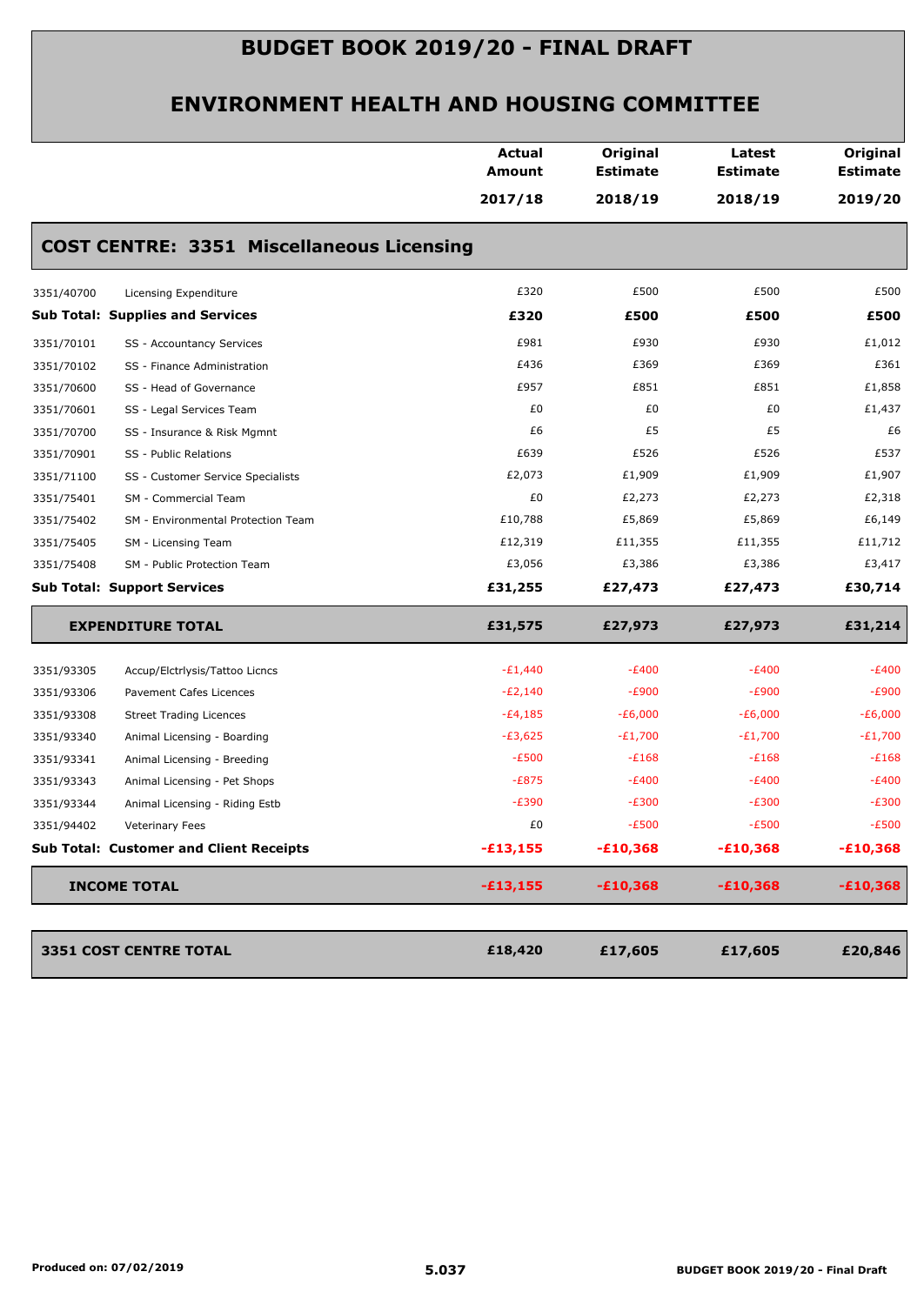|            |                                                           | Actual<br><b>Amount</b> | Original<br><b>Estimate</b> | Latest<br><b>Estimate</b> | Original<br><b>Estimate</b> |
|------------|-----------------------------------------------------------|-------------------------|-----------------------------|---------------------------|-----------------------------|
|            |                                                           | 2017/18                 | 2018/19                     | 2018/19                   | 2019/20                     |
|            | <b>COST CENTRE: 3352 Residential Park Homes Licensing</b> |                         |                             |                           |                             |
| 3352/70101 | SS - Accountancy Services                                 | £981                    | £930                        | £930                      | £1,012                      |
| 3352/70600 | SS - Head of Governance                                   | £957                    | £851                        | £851                      | £1,858                      |
| 3352/70601 | SS - Legal Services Team                                  | £398                    | £704                        | £704                      | £719                        |
| 3352/70700 | SS - Insurance & Risk Mgmnt                               | £6                      | £5                          | £5                        | £6                          |
| 3352/75401 | SM - Commercial Team                                      | £15,004                 | £17,780                     | £17,780                   | £18,130                     |
|            | <b>Sub Total: Support Services</b>                        | £17,346                 | £20,270                     | £20,270                   | £21,725                     |
|            | <b>EXPENDITURE TOTAL</b>                                  | £17,346                 | £20,270                     | £20,270                   | £21,725                     |
| 3352/93322 | Mob Homes - Alt of Conditions                             | $-E750$                 | £0                          | £0                        | £0                          |
| 3352/93324 | Mob Homes - Ann Licence Fee                               | $-E10,145$              | $-E6,000$                   | $-E6,000$                 | $-E6,000$                   |
|            | <b>Sub Total: Customer and Client Receipts</b>            | $-£10,895$              | $-£6,000$                   | $-£6,000$                 | $-£6,000$                   |
|            | <b>INCOME TOTAL</b>                                       | $-£10,895$              | $-£6,000$                   | $-£6,000$                 | $-E6,000$                   |
|            |                                                           |                         |                             |                           |                             |
|            | <b>3352 COST CENTRE TOTAL</b>                             | £6,451                  | £14,270                     | £14,270                   | £15,725                     |
|            |                                                           |                         |                             |                           |                             |
|            |                                                           |                         |                             |                           |                             |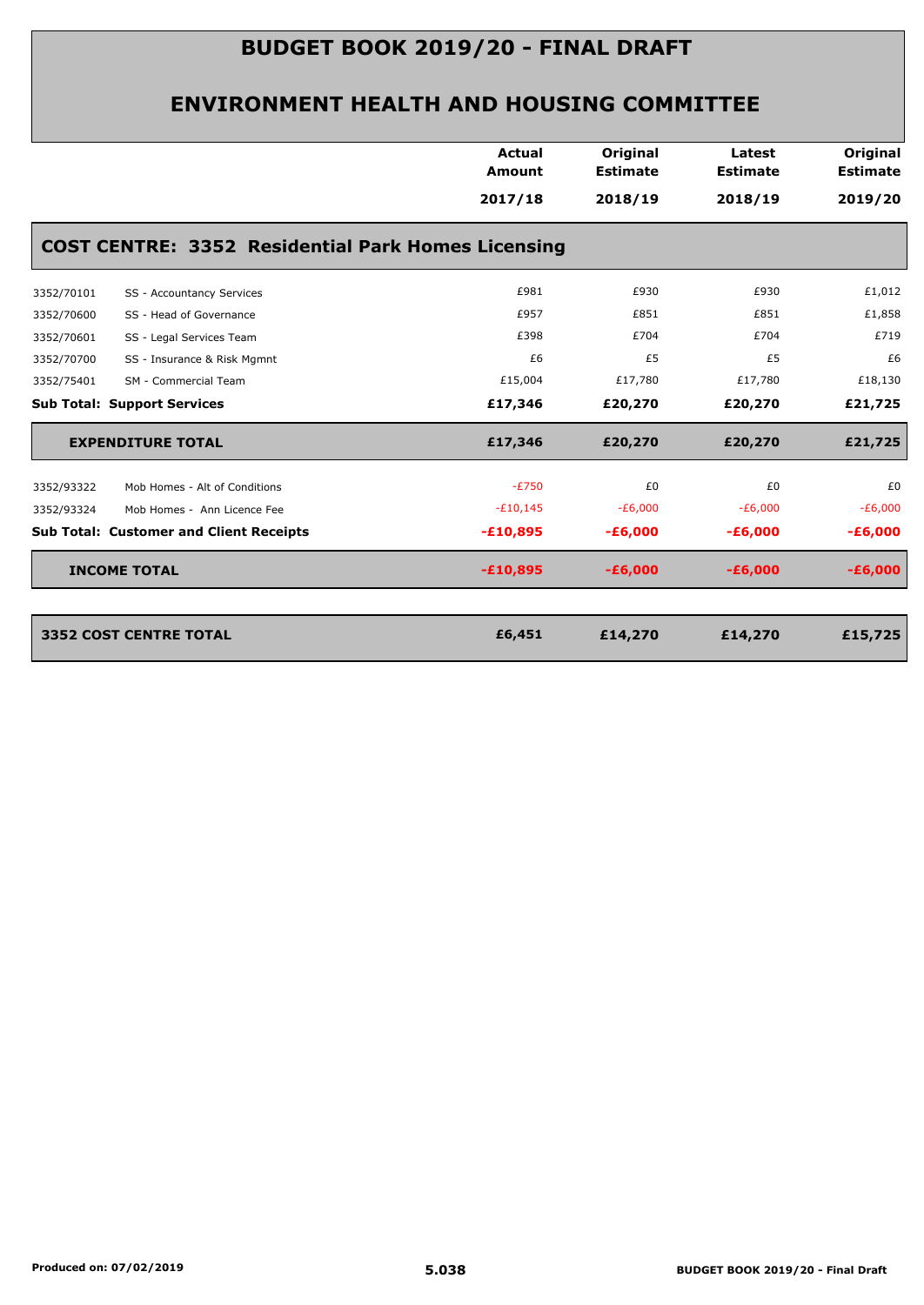|            |                                                | Actual<br>Amount | Original<br><b>Estimate</b> | Latest<br><b>Estimate</b> | Original<br><b>Estimate</b> |
|------------|------------------------------------------------|------------------|-----------------------------|---------------------------|-----------------------------|
|            |                                                | 2017/18          | 2018/19                     | 2018/19                   | 2019/20                     |
|            | COST CENTRE: 3353 Licensing Act 2003           |                  |                             |                           |                             |
| 3353/43503 | Computer - Program Licnce Chgs                 | £3,321           | £3,667                      | £3,300                    | £3,300                      |
| 3353/45300 | Subscrptns and Levies General                  | £0               | £96                         | £96                       | £96                         |
| 3353/46901 | Miscellaneous Expenses                         | £145             | £504                        | £504                      | £504                        |
|            | <b>Sub Total: Supplies and Services</b>        | £3,466           | £4,267                      | £3,900                    | £3,900                      |
| 3353/70101 | SS - Accountancy Services                      | £243             | £230                        | £230                      | £251                        |
| 3353/70102 | SS - Finance Administration                    | £348             | £295                        | £295                      | £289                        |
| 3353/70103 | SS - Internal Audit                            | £329             | £360                        | £360                      | £0                          |
| 3353/70600 | SS - Head of Governance                        | £1,915           | £1,702                      | £1,702                    | £1,858                      |
| 3353/70601 | SS - Legal Services Team                       | £6,360           | £8,442                      | £8,442                    | £10,778                     |
| 3353/70700 | SS - Insurance & Risk Mgmnt                    | £6               | £5                          | £5                        | £6                          |
| 3353/70901 | SS - Public Relations                          | £639             | £526                        | £526                      | £537                        |
| 3353/75401 | SM - Commercial Team                           | £7,049           | £2,273                      | £2,273                    | £2,318                      |
| 3353/75405 | SM - Licensing Team                            | £37,391          | £34,803                     | £34,803                   | £35,751                     |
| 3353/75408 | SM - Public Protection Team                    | £6,112           | £6,771                      | £6,771                    | £6,835                      |
|            | <b>Sub Total: Support Services</b>             | £60,392          | £55,407                     | £55,407                   | £58,623                     |
|            | <b>EXPENDITURE TOTAL</b>                       | £63,858          | £59,674                     | £59,307                   | £62,523                     |
| 3353/93302 | Premises Licences 2003 Act                     | $-£90,271$       | $-E75,000$                  | $-E75,000$                | $-E75,000$                  |
|            | <b>Sub Total: Customer and Client Receipts</b> | $-£90,271$       | $-£75,000$                  | $-£75,000$                | $-£75,000$                  |
|            | <b>INCOME TOTAL</b>                            | $-£90,271$       | $-£75,000$                  | $-£75,000$                | $-£75,000$                  |
|            | 3353 COST CENTRE TOTAL                         | $-£26,413$       | $-£15,326$                  | $-£15,693$                | $-£12,477$                  |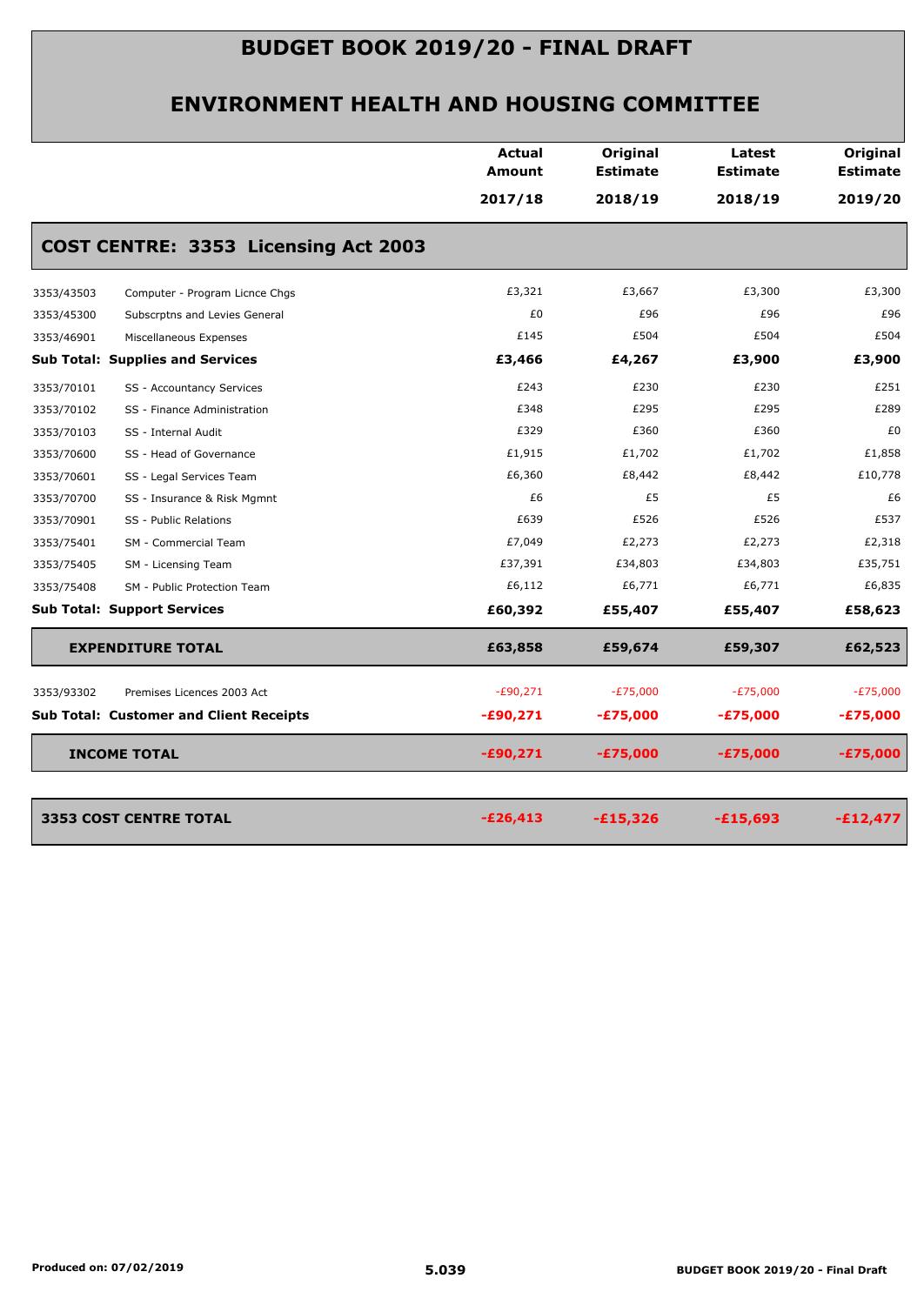|                                                | <b>Actual</b><br><b>Amount</b> | Original<br><b>Estimate</b> | Latest<br><b>Estimate</b> | Original<br><b>Estimate</b> |
|------------------------------------------------|--------------------------------|-----------------------------|---------------------------|-----------------------------|
|                                                | 2017/18                        | 2018/19                     | 2018/19                   | 2019/20                     |
| COST CENTRE: 3354 Gambling Act 2005            |                                |                             |                           |                             |
| 3354/70101<br>SS - Accountancy Services        | £495                           | £469                        | £469                      | £511                        |
| 3354/70102<br>SS - Finance Administration      | £29                            | £25                         | £25                       | £24                         |
| 3354/70103<br>SS - Internal Audit              | £329                           | £360                        | £360                      | £0                          |
| 3354/70700<br>SS - Insurance & Risk Mgmnt      | £6                             | £5                          | £5                        | £6                          |
| 3354/75401<br>SM - Commercial Team             | £2,864                         | £1,364                      | £1,364                    | £1,391                      |
| 3354/75405<br>SM - Licensing Team              | £7,805                         | £7,243                      | £7,243                    | £7,450                      |
| 3354/75408<br>SM - Public Protection Team      | £3,056                         | £3,386                      | £3,386                    | £3,417                      |
| <b>Sub Total: Support Services</b>             | £14,584                        | £12,852                     | £12,852                   | £12,799                     |
| <b>EXPENDITURE TOTAL</b>                       | £14,584                        | £12,852                     | £12,852                   | £12,799                     |
| Gaming/Amusements Licences<br>3354/93300       | $-E7,105$                      | $-E5,000$                   | $-E5,000$                 | $-E5,000$                   |
| <b>Sub Total: Customer and Client Receipts</b> | $-£7,105$                      | $-£5,000$                   | $-E5,000$                 | $-£5,000$                   |
| <b>INCOME TOTAL</b>                            | $-£7,105$                      | $-£5,000$                   | $-£5,000$                 | $-£5,000$                   |
| <b>3354 COST CENTRE TOTAL</b>                  | £7,479                         | £7,852                      | £7,852                    | £7,799                      |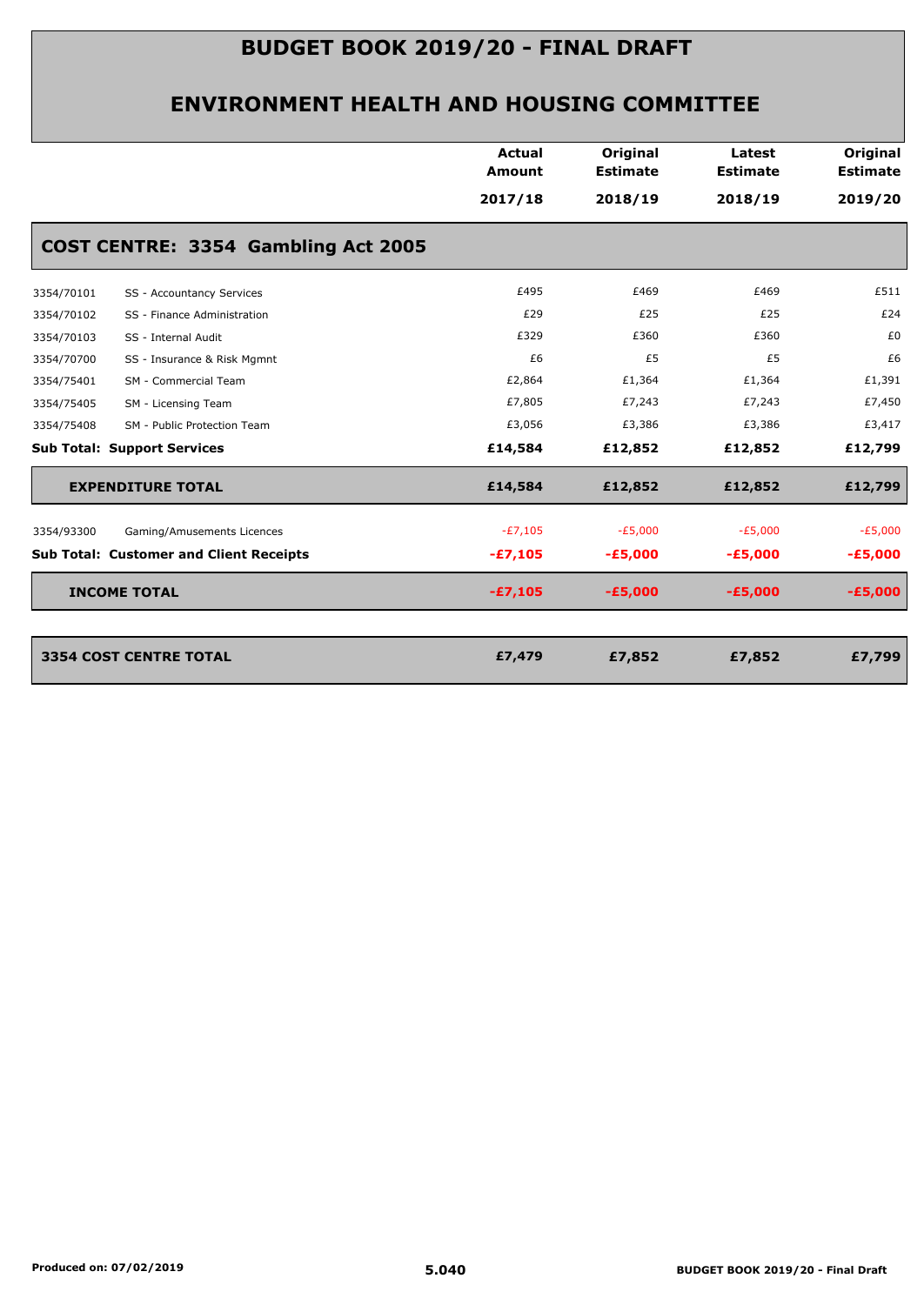|            |                                                 | Actual<br>Amount | Original<br><b>Estimate</b> | Latest<br><b>Estimate</b> | Original<br><b>Estimate</b> |
|------------|-------------------------------------------------|------------------|-----------------------------|---------------------------|-----------------------------|
|            |                                                 | 2017/18          | 2018/19                     | 2018/19                   | 2019/20                     |
|            | <b>COST CENTRE: 3356 Touring Park Licensing</b> |                  |                             |                           |                             |
| 3356/70101 | SS - Accountancy Services                       | £243             | £230                        | £230                      | £251                        |
| 3356/70601 | SS - Legal Services Team                        | £0               | £0                          | £0                        | £719                        |
| 3356/75401 | SM - Commercial Team                            | £5,076           | £5,080                      | £5,080                    | £5,180                      |
|            | <b>Sub Total: Support Services</b>              | £5,319           | £5,310                      | £5,310                    | £6,150                      |
|            | <b>EXPENDITURE TOTAL</b>                        | £5,319           | £5,310                      | £5,310                    | £6,150                      |
|            | <b>3356 COST CENTRE TOTAL</b>                   | £5,319           | £5,310                      | £5,310                    | £6,150                      |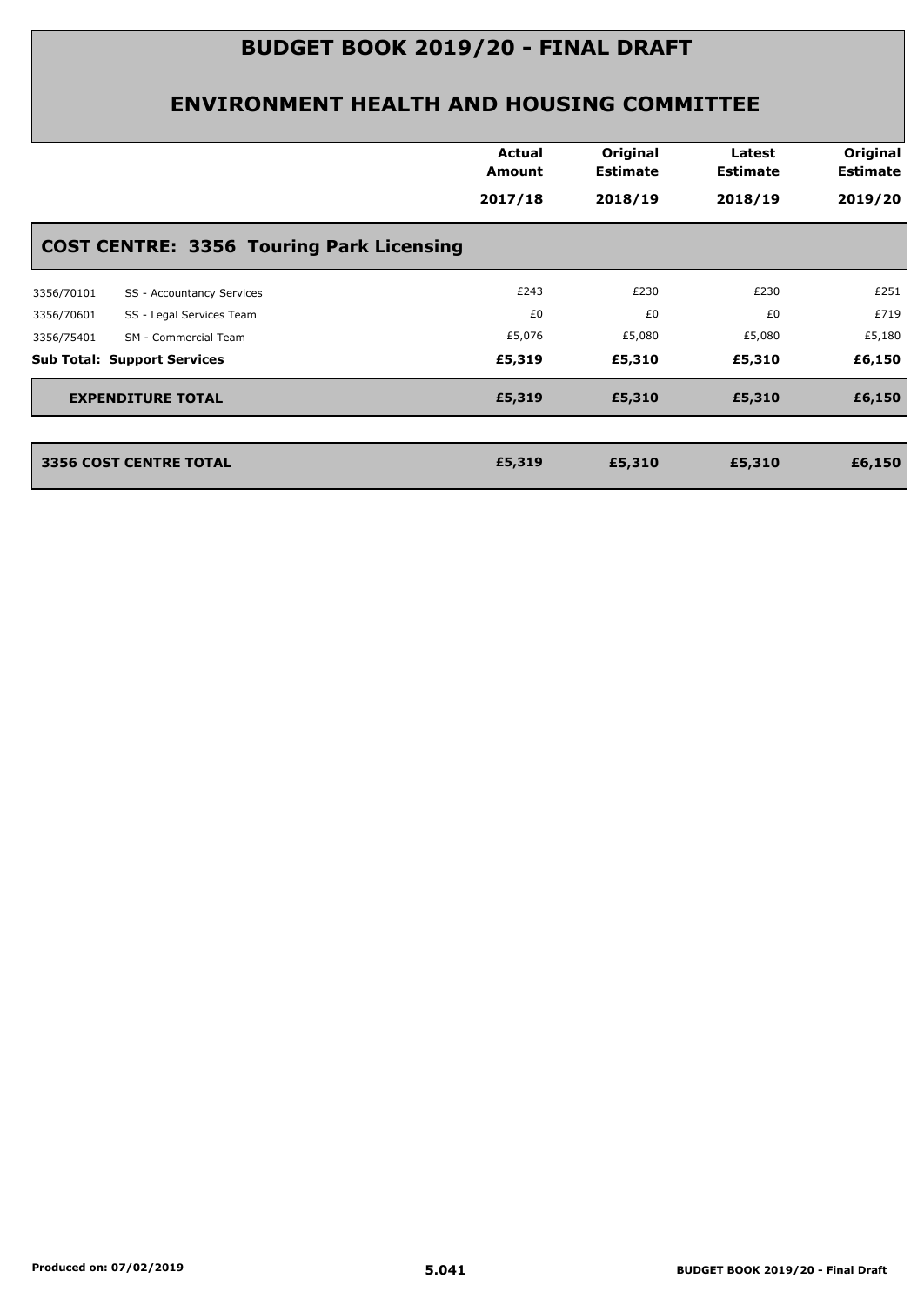|            |                                              | Actual<br><b>Amount</b> | Original<br><b>Estimate</b> | Latest<br><b>Estimate</b> | Original<br><b>Estimate</b> |
|------------|----------------------------------------------|-------------------------|-----------------------------|---------------------------|-----------------------------|
|            |                                              | 2017/18                 | 2018/19                     | 2018/19                   | 2019/20                     |
|            | <b>COST CENTRE: 7605 Licensing Team</b>      |                         |                             |                           |                             |
| 7605/10000 | Salaries - Basic Pay                         | £43,824                 | £46,977                     | £46,977                   | £49,131                     |
| 7605/10041 | Salaries - Sickness Pay                      | £796                    | £0                          | £0                        | £0                          |
| 7605/10098 | IFRS - Accrued Annual/Flexi Leave Adj        | $-E200$                 | £0                          | £0                        | £0                          |
| 7605/11000 | National Insurance                           | £4,167                  | £4,230                      | £4,230                    | £4,527                      |
| 7605/12000 | Pension Costs (Employer Contrbtn)            | £6,782                  | £7,141                      | £7,141                    | £7,468                      |
| 7605/12001 | Pension - Deficit Reduction Costs            | £5,227                  | £5,010                      | £5,010                    | £5,058                      |
| 7605/12021 | Actuarial Valn Adjustments (3 year)          | $-E644$                 | $-E1,080$                   | $-E1,080$                 | $-E1,370$                   |
| 7605/12022 | Actuarial Valn Def Redcnt Adj (3 year)       | $-E35$                  | £0                          | £0                        | £0                          |
| 7605/12099 | IAS 19 Adjustments                           | £2,963                  | £0                          | £0                        | £0                          |
| 7605/18100 | Insurance - Employers Liability              | £333                    | £410                        | £410                      | £333                        |
|            | <b>Sub Total: Employees</b>                  | £63,214                 | £62,688                     | £62,688                   | £65,147                     |
| 7605/34001 | Oth Public Trspt Csts - Offcrs               | £19                     | £50                         | £50                       | £50                         |
| 7605/35000 | <b>Essential User Allowance</b>              | £1,926                  | £1,926                      | £1,926                    | £1,926                      |
| 7605/35001 | Car Mileage Allowance                        | £1,118                  | £500                        | £500                      | £500                        |
|            | <b>Sub Total: Transport Related Expenses</b> | £3,063                  | £2,476                      | £2,476                    | £2,476                      |
| 7605/42101 | Photocopying Charges                         | £162                    | £302                        | £302                      | £302                        |
| 7605/43000 | Postage                                      | £836                    | £1,167                      | £1,167                    | £1,167                      |
| 7605/43103 | Mobile Phones - Calls/Rental                 | £58                     | £10                         | £10                       | £10                         |
| 7605/43503 | Computer - Program Licnce Chgs               | £295                    | £2,214                      | £1,000                    | £1,000                      |
| 7605/46106 | Insurance - Public Liability                 | £938                    | £938                        | £938                      | £938                        |
|            | <b>Sub Total: Supplies and Services</b>      | £2,288                  | £4,631                      | £3,417                    | £3,417                      |
| 7605/70101 | SS - Accountancy Services                    | £1,801                  | £1,731                      | £1,731                    | £1,766                      |
| 7605/70200 | SS - Computer Services                       | £6,352                  | £5,949                      | £5,949                    | £7,334                      |
| 7605/70300 | SS - Human Resources                         | £1,513                  | £1,504                      | £1,504                    | £1,520                      |
| 7605/70301 | SS - Payroll Administration                  | £139                    | £140                        | £140                      | £140                        |
| 7605/70400 | SS - Property Management Team                | £280                    | £321                        | £321                      | £357                        |
| 7605/70500 | SS - Accommodation - Town Hall               | £8,367                  | £2,933                      | £2,933                    | £2,788                      |
| 7605/70701 | SS - Resources Directorate Mgt               | £2,443                  | £2,207                      | £2,207                    | £2,227                      |
| 7605/70902 | SS - Customer Service Assistants             | £3,617                  | £2,038                      | £2,038                    | £2,080                      |
| 7605/71100 | SS - Customer Service Specialists            | £2,321                  | £2,163                      | £2,163                    | £2,066                      |
| 7605/75403 | SM - Corporate Safety                        | £235                    | £253                        | £253                      | £253                        |
| 7605/75407 | SM - Operational Services Team               | £1,932                  | £1,503                      | £1,503                    | £1,550                      |
|            | <b>Sub Total: Support Services</b>           | £29,000                 | £20,742                     | £20,742                   | £22,081                     |
|            | <b>EXPENDITURE TOTAL</b>                     | £97,565                 | £90,537                     | £89,323                   | £93,121                     |
| 7605/99000 | Support Service Recharge                     | $-£97,565$              | $-£90,537$                  | $-£90,537$                | $-E93,121$                  |
|            | Sub Total: Recharge Income                   | $-£97,565$              | $-£90,537$                  | -£90,537                  | $-£93,121$                  |
|            | <b>INCOME TOTAL</b>                          | $-£97,565$              | $-£90,537$                  | $-£90,537$                | $-£93,121$                  |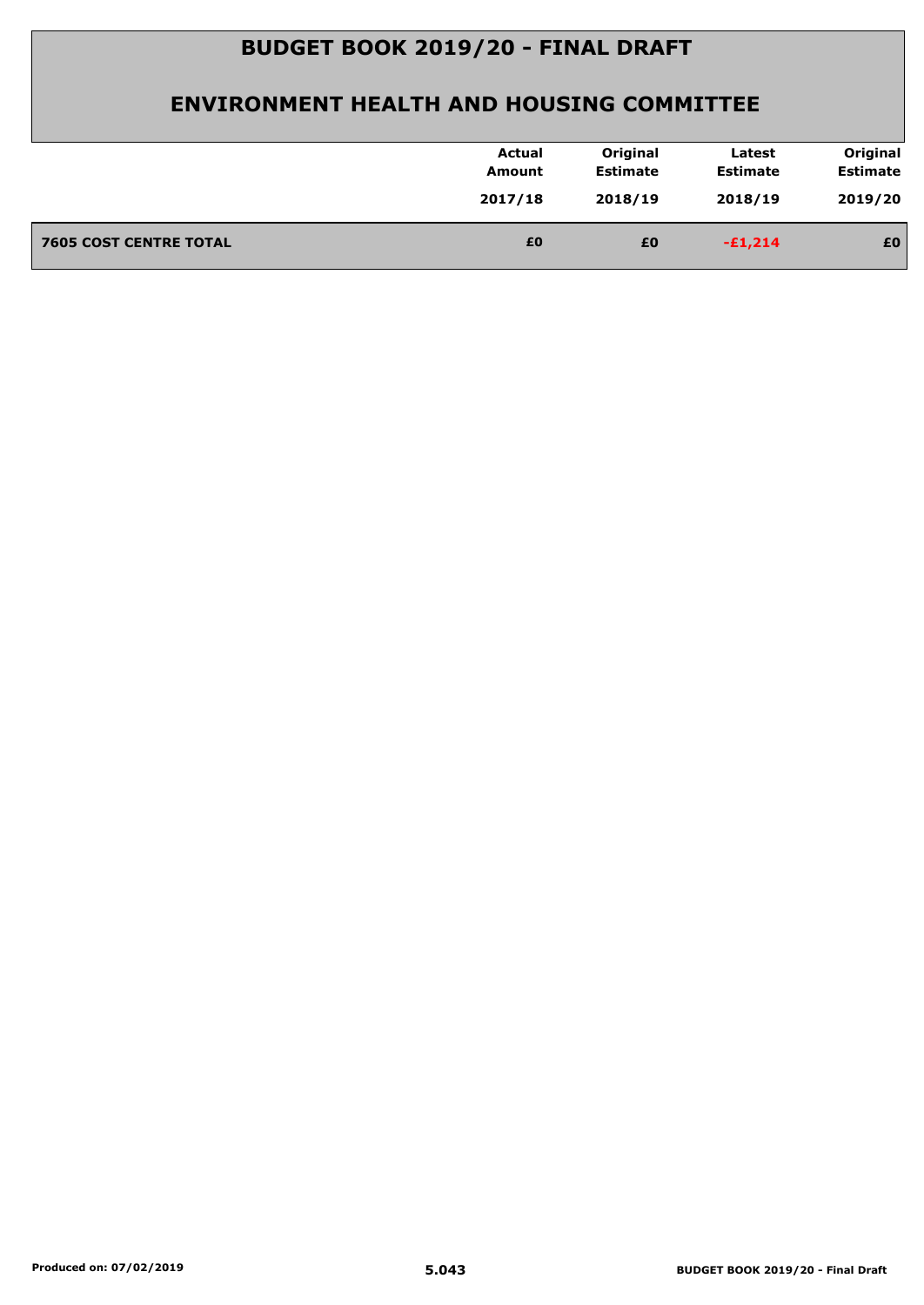|            |                                                | <b>Actual</b><br><b>Amount</b> | Original<br><b>Estimate</b> | Latest<br><b>Estimate</b> | Original<br><b>Estimate</b> |
|------------|------------------------------------------------|--------------------------------|-----------------------------|---------------------------|-----------------------------|
|            |                                                | 2017/18                        | 2018/19                     | 2018/19                   | 2019/20                     |
|            | COST CENTRE: 3332 Health & Safety Compliance   |                                |                             |                           |                             |
| 3332/46400 | Legal Fees and Court Costs                     | £20                            | £0                          | £0                        | £0                          |
| 3332/46401 | <b>Investigation Costs</b>                     | £499                           | £1,000                      | £1,000                    | £1,000                      |
|            | <b>Sub Total: Supplies and Services</b>        | £519                           | £1,000                      | £1,000                    | £1,000                      |
| 3332/70102 | SS - Finance Administration                    | £58                            | £49                         | £49                       | £48                         |
| 3332/70601 | SS - Legal Services Team                       | £15,901                        | £14,070                     | £14,070                   | £7,186                      |
| 3332/70700 | SS - Insurance & Risk Mgmnt                    | £30                            | £27                         | £27                       | £32                         |
| 3332/70901 | SS - Public Relations                          | £639                           | £526                        | £526                      | £537                        |
| 3332/75401 | SM - Commercial Team                           | £77,558                        | £61,634                     | £61,634                   | £62,904                     |
| 3332/75407 | SM - Operational Services Team                 | £2,302                         | £1,754                      | £1,754                    | £1,880                      |
| 3332/75408 | SM - Public Protection Team                    | £4,608                         | £0                          | £0                        | £0                          |
|            | <b>Sub Total: Support Services</b>             | £101,096                       | £78,060                     | £78,060                   | £72,587                     |
|            | <b>EXPENDITURE TOTAL</b>                       | £101,615                       | £79,060                     | £79,060                   | £73,587                     |
| 3332/94304 | Legal Fees                                     | £0                             | $-E4,928$                   | $-E4,928$                 | $-E4,929$                   |
|            | <b>Sub Total: Customer and Client Receipts</b> | £0                             | $-E4,928$                   | $-E4,928$                 | $-E4,929$                   |
|            | <b>INCOME TOTAL</b>                            | £0                             | $-£4,928$                   | $-£4,928$                 | $-£4,929$                   |
|            | <b>3332 COST CENTRE TOTAL</b>                  | £101,615                       | £74,132                     | £74,132                   | £68,658                     |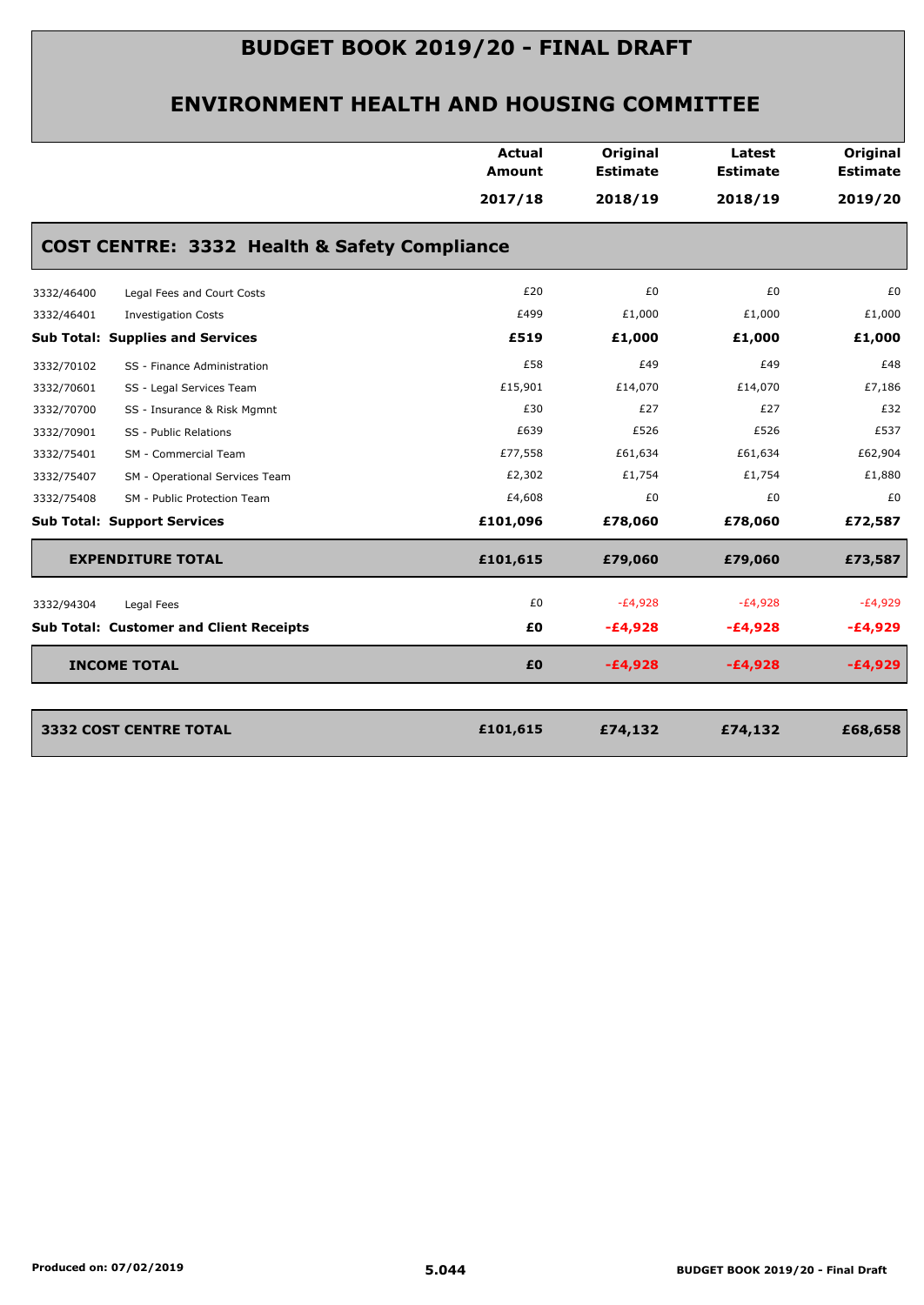|                             |                                              | <b>Actual</b><br>Amount | Original<br><b>Estimate</b> | Latest<br><b>Estimate</b> | Original<br><b>Estimate</b> |
|-----------------------------|----------------------------------------------|-------------------------|-----------------------------|---------------------------|-----------------------------|
|                             |                                              | 2017/18                 | 2018/19                     | 2018/19                   | 2019/20                     |
|                             | <b>COST CENTRE: 3384 Partnership Support</b> |                         |                             |                           |                             |
| 3384/10000                  | Salaries - Basic Pay                         | £12,754                 | £19,988                     | £19,988                   | £20,615                     |
| 3384/10041                  | Salaries - Sickness Pay                      | £983                    | £0                          | £0                        | £0                          |
| 3384/10098                  | IFRS - Accrued Annual/Flexi Leave Adj        | $-E126$                 | £0                          | £0                        | £0                          |
| 3384/11000                  | National Insurance                           | £1,217                  | £1,632                      | £1,632                    | £1,718                      |
| 3384/12000                  | Pension Costs (Employer Contrbtn)            | £1,922                  | £3,038                      | £3,038                    | £3,133                      |
| 3384/12001                  | Pension - Deficit Reduction Costs            | £1,481                  | £2,131                      | £2,131                    | £2,117                      |
| 3384/12021                  | Actuarial Valn Adjustments (3 year)          | $-E183$                 | $-E460$                     | $-E460$                   | $-E573$                     |
| 3384/12022                  | Actuarial Valn Def Redcnt Adj (3 year)       | $-E10$                  | £0                          | £0                        | £0                          |
| 3384/12099                  | IAS 19 Adjustments                           | £840                    | £0                          | £0                        | £0                          |
| 3384/14008                  | Mobile Phone Allowance                       | £145                    | £0                          | £0                        | £0                          |
| 3384/18100                  | Insurance - Employers Liability              | £135                    | £166                        | £166                      | £135                        |
| <b>Sub Total: Employees</b> |                                              | £19,159                 | £26,495                     | £26,495                   | £27,145                     |
| 3384/35001                  | Car Mileage Allowance                        | £205                    | £0                          | £0                        | £0                          |
|                             | <b>Sub Total: Transport Related Expenses</b> | £205                    | £0                          | £0                        | £0                          |
| 3384/43000                  | Postage                                      | £1                      | £0                          | £0                        | £0                          |
| 3384/46106                  | Insurance - Public Liability                 | £380                    | £380                        | £380                      | £380                        |
|                             | <b>Sub Total: Supplies and Services</b>      | £381                    | £380                        | £380                      | £380                        |
| 3384/70000                  | SS - Chief Executive                         | £5,858                  | £0                          | £0                        | £0                          |
| 3384/70101                  | SS - Accountancy Services                    | £677                    | £642                        | £642                      | £699                        |
| 3384/70200                  | SS - Computer Services                       | £3,978                  | £7,599                      | £7,599                    | £9,019                      |
| 3384/70300                  | SS - Human Resources                         | £865                    | £1,591                      | £1,591                    | £1,587                      |
| 3384/75402                  | SM - Environmental Protection Team           | £0                      | £4,074                      | £4,074                    | £4,269                      |
| 3384/75403                  | SM - Corporate Safety                        | £179                    | £349                        | £349                      | £428                        |
| 3384/75700                  | SM - Housing Team                            | £0                      | £0                          | £0                        | £21,357                     |
|                             | <b>Sub Total: Support Services</b>           | £11,557                 | £14,255                     | £14,255                   | £37,359                     |
|                             | <b>EXPENDITURE TOTAL</b>                     | £31,301                 | £41,130                     | £41,130                   | £64,884                     |
|                             | <b>INCOME TOTAL</b>                          | £0                      | £0                          | £0                        | £O                          |
|                             |                                              |                         |                             |                           |                             |
|                             | 3384 COST CENTRE TOTAL                       | £31,301                 | £41,130                     | £41,130                   | £64,884                     |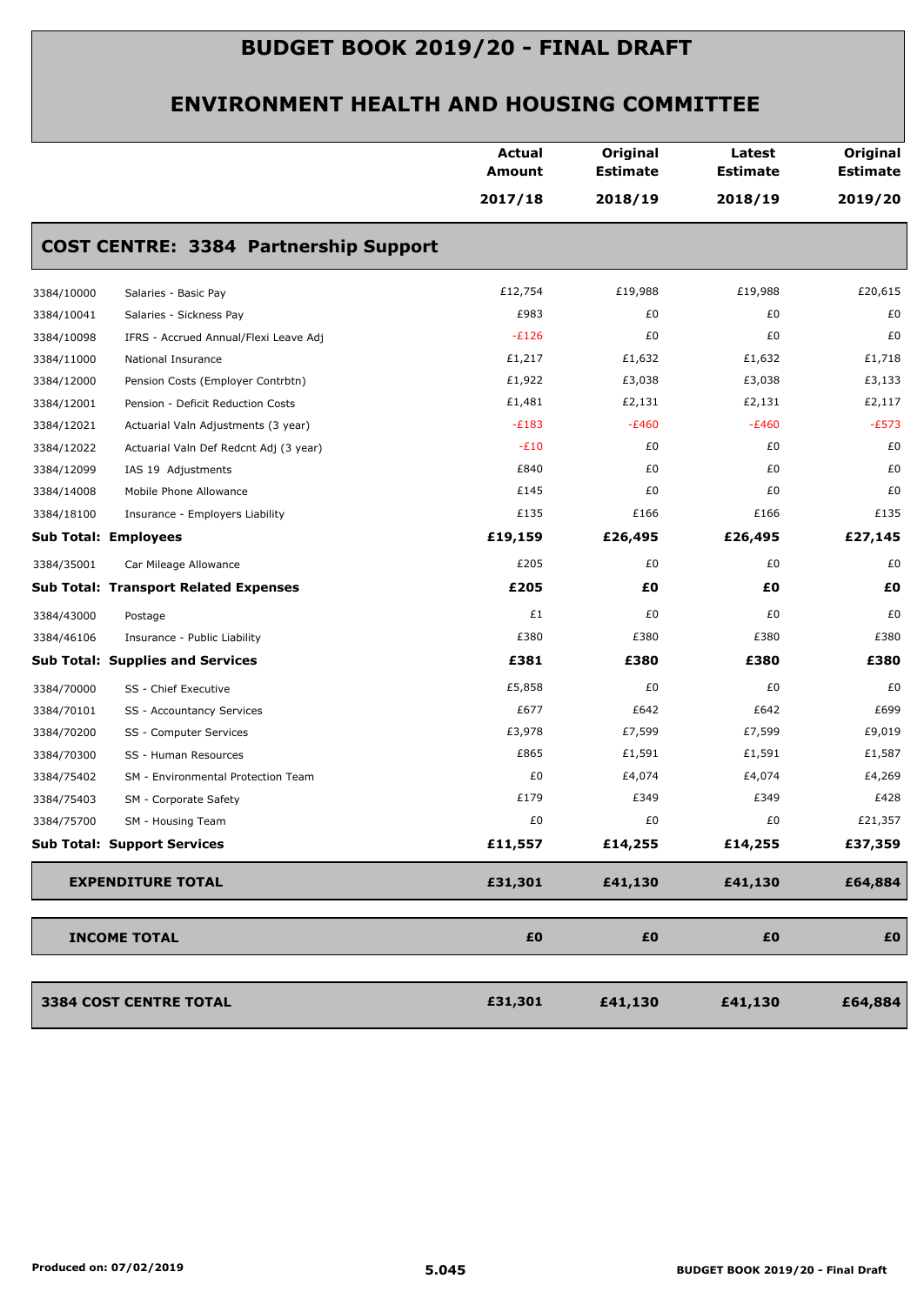| Actual   | Original        | Latest          | Original        |
|----------|-----------------|-----------------|-----------------|
| Amount   | <b>Estimate</b> | <b>Estimate</b> | <b>Estimate</b> |
| 2017/18  | 2018/19         | 2018/19         | 2019/20         |
| £695,750 | £578,489        | £596,886        | £610,353        |
|          |                 |                 |                 |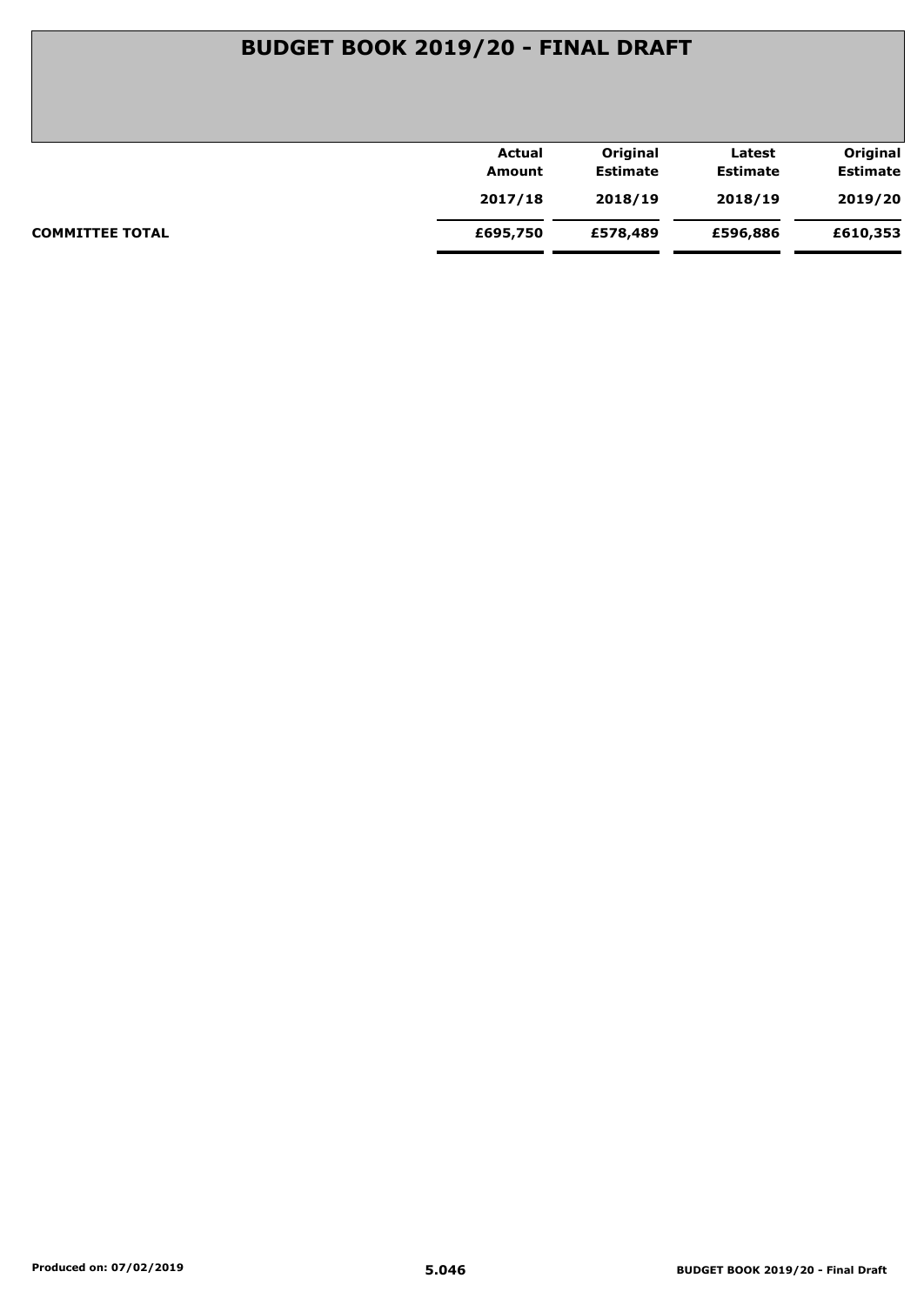| 2017/18<br>2018/19<br>2018/19                                                               | 2019/20     |
|---------------------------------------------------------------------------------------------|-------------|
| <b>COST CENTRE: 3605 Development Management</b>                                             |             |
| £0<br>£900<br>£900<br>3605/42000<br>Printing                                                | £900        |
| £872<br>£2,000<br>£2,000<br>3605/42200<br>Stationery                                        | £2,000      |
| £0<br>£50<br>£50<br>3605/42300<br>Books and Periodicals                                     | £50         |
| £17,456<br>£30,000<br>£41,000<br>3605/42600<br><b>Consultants Fees</b>                      | £30,000     |
| £71<br>£0<br>£0<br>3605/42603<br>Other Fees                                                 | £0          |
| £4,081<br>£12,000<br>£12,000<br>3605/42624<br>Archaeology and Ecology Agreement             | £12,000     |
| £22,000<br>£21,093<br>£21,734<br>Computer - Program Licnce Chgs<br>3605/43503               | £22,000     |
| £50<br>£0<br>£0<br>3605/45300<br>Subscrptns and Levies General                              | £0          |
| £15,873<br>£12,000<br>£12,000<br>3605/46200<br>Advertising                                  | £12,000     |
| £4,100<br>£4,000<br>£4,000<br>3605/46400<br>Legal Fees and Court Costs                      | £4,000      |
| $-E818$<br>£5,000<br>£5,000<br>3605/46921<br><b>Agricultural Consultations</b>              | £5,000      |
| £62,778<br><b>Sub Total: Supplies and Services</b><br>£87,684<br>£98,950                    | £87,950     |
| £3,905<br>£3,470<br>£3,470<br>3605/70000<br>SS - Chief Executive                            | £1,758      |
| £1,597<br>£1,541<br>£1,541<br>3605/70101<br>SS - Accountancy Services                       | £1,707      |
| £8,654<br>£7,323<br>£7,323<br>3605/70102<br>SS - Finance Administration                     | £7,170      |
| £3,435<br>£3,759<br>£3,759<br>3605/70103<br>SS - Internal Audit                             | £0          |
| £24,894<br>£22,124<br>£22,124<br>3605/70600<br>SS - Head of Governance                      | £3,716      |
| £44,522<br>£39,396<br>£39,396<br>3605/70601<br>SS - Legal Services Team                     | £43,832     |
| £16,378<br>£15,332<br>£15,332<br>3605/70602<br>SS - Local Land & Property Gazetteer         | £16,839     |
| £456<br>£412<br>£412<br>3605/70700<br>SS - Insurance & Risk Mgmnt                           | £481        |
| £1,917<br>£1,578<br>£1,578<br>3605/70901<br>SS - Public Relations                           | £1,612      |
| £21,413<br>£19,726<br>£19,726<br>3605/71100<br>SS - Customer Service Specialists            | £19,711     |
| £0<br>£2,935<br>£2,935<br>3605/75402<br>SM - Environmental Protection Team                  | £3,075      |
| £783<br>£0<br>£783<br>3605/75500<br>SM - Building Control Team                              | £0          |
| £452,015<br>£587,768<br>£587,768<br>3605/75501<br>SM - Development Management Team          | £602,261    |
| £9,668<br>£9,754<br>£9,754<br>3605/75502<br>SM - Planning Policy Team                       | £12,506     |
| £10,859<br>£9,816<br>£9,816<br>3605/75504<br>SM - Development Services Mgt Team             | £9,952      |
| £89,591<br>£85,142<br>£85,142<br>3605/75505<br>SM - Regeneration Team                       | £67,946     |
| £0<br>£0<br>£0<br>3605/75700<br>SM - Housing Team                                           | £3,677      |
| <b>Sub Total: Support Services</b><br>£689,304<br>£810,859<br>£810,859                      | £796,243    |
| £752,081<br>£898,543<br>£909,809<br><b>EXPENDITURE TOTAL</b>                                | £884,193    |
| $-E649,180$<br>$-E840,000$<br>$-E625,000$<br>3605/93700<br>Planning Application Fees        | $-E750,000$ |
| $-E350$<br>$-E350$<br>$-E350$<br>3605/93702<br>Permitted Development Enquiries              | $-E350$     |
| $-E2,100$<br>£0<br>£0<br>3605/93703<br>Keppie Massie Fees (Planning Fees)                   | £0          |
| £0<br>$-E20,000$<br>£0<br>3605/93710<br>Pre-Planning Advice Fees                            | £0          |
| £0<br>$-E136$<br>£0<br>3605/94403<br>Miscellaneous Receipts                                 | £0          |
| £0<br>$-E2,100$<br>$-E2,100$<br>3605/94406<br>Miscellaneous Income                          | $-E2,100$   |
| <b>Sub Total: Customer and Client Receipts</b><br>$-£651,765$<br>$-£862,450$<br>$-£627,450$ | $-£752,450$ |
| <b>INCOME TOTAL</b><br>$-£651,765$<br>$-£862,450$<br>$-£627,450$                            | $-£752,450$ |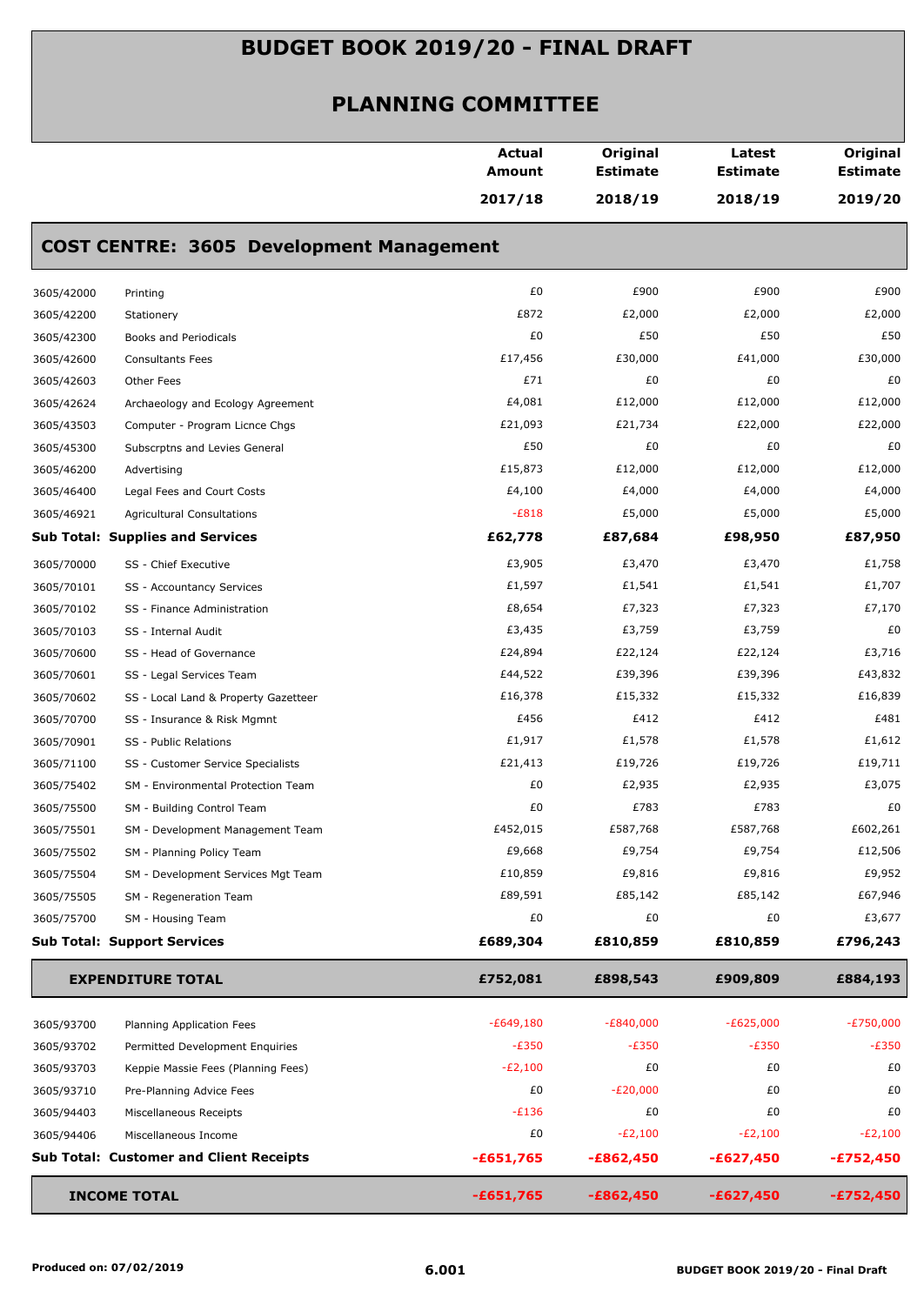|                               | Actual   | Original        | Latest          | Original        |
|-------------------------------|----------|-----------------|-----------------|-----------------|
|                               | Amount   | <b>Estimate</b> | <b>Estimate</b> | <b>Estimate</b> |
|                               | 2017/18  | 2018/19         | 2018/19         | 2019/20         |
|                               |          |                 |                 |                 |
| <b>3605 COST CENTRE TOTAL</b> | £100,316 | £36,093         | £282,359        | £131,743        |
|                               |          |                 |                 |                 |
|                               |          |                 |                 |                 |
|                               |          |                 |                 |                 |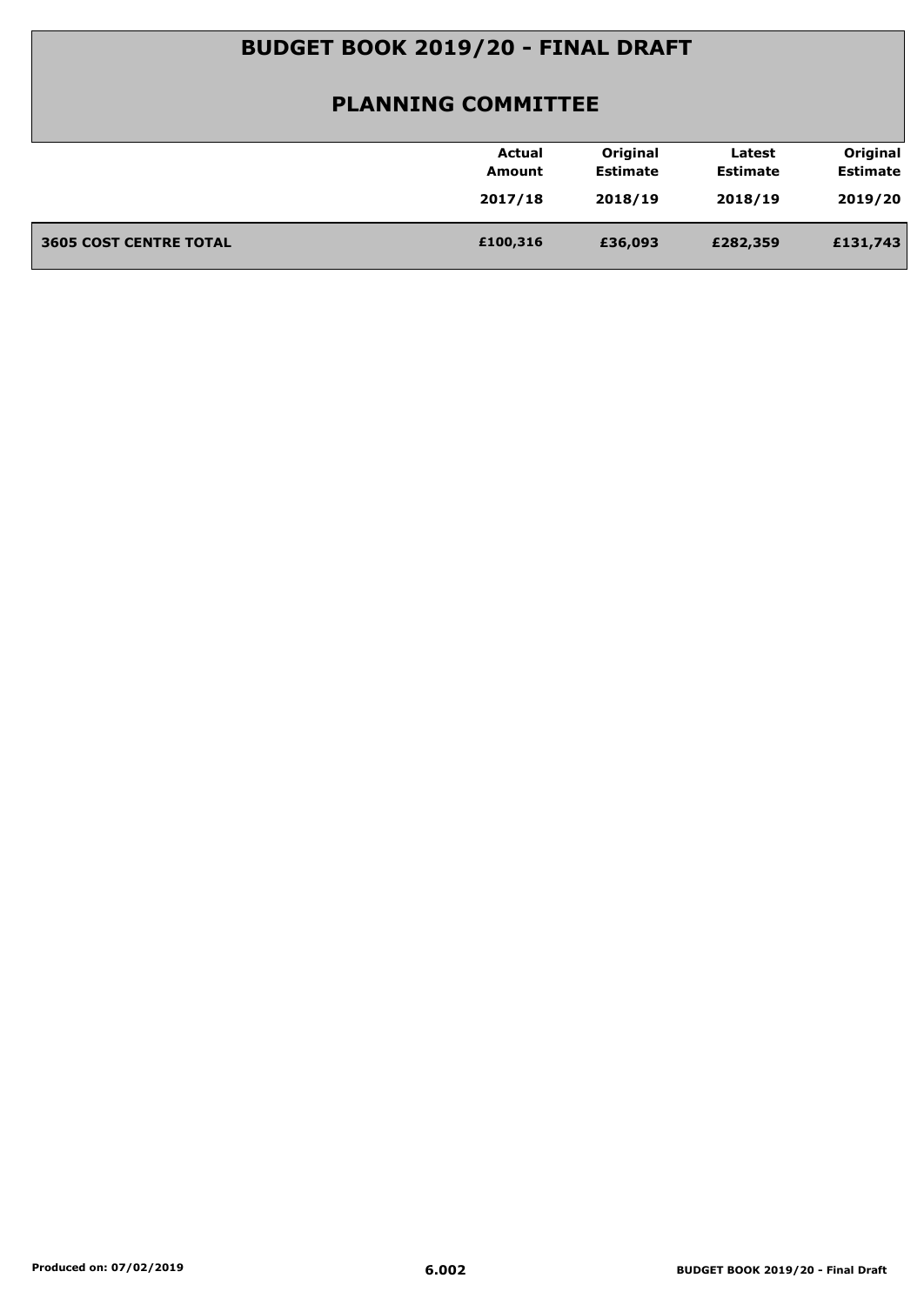|            |                                           | <b>Actual</b><br><b>Amount</b> | Original<br><b>Estimate</b> | Latest<br><b>Estimate</b> | Original<br><b>Estimate</b> |
|------------|-------------------------------------------|--------------------------------|-----------------------------|---------------------------|-----------------------------|
|            |                                           | 2017/18                        | 2018/19                     | 2018/19                   | 2019/20                     |
|            | <b>COST CENTRE: 3606 Planning Appeals</b> |                                |                             |                           |                             |
| 3606/42622 | Planning Appeal Hearing Costs             | £64,178                        | £80,000                     | £80,000                   | £50,000                     |
| 3606/46400 | Legal Fees and Court Costs                | £10,683                        | £0                          | £0                        | £0                          |
|            | <b>Sub Total: Supplies and Services</b>   | £74,861                        | £80,000                     | £80,000                   | £50,000                     |
| 3606/70000 | SS - Chief Executive                      | £1,953                         | £0                          | £0                        | £0                          |
| 3606/70101 | SS - Accountancy Services                 | £1,597                         | £1,541                      | £1,541                    | £1,707                      |
| 3606/70102 | SS - Finance Administration               | £232                           | £197                        | £197                      | £192                        |
| 3606/70600 | SS - Head of Governance                   | £1,915                         | £1,702                      | £1,702                    | £1,858                      |
| 3606/70601 | SS - Legal Services Team                  | £24,646                        | £21,105                     | £21,105                   | £14,371                     |
| 3606/70700 | SS - Insurance & Risk Mgmnt               | £456                           | £412                        | £412                      | £481                        |
| 3606/70901 | SS - Public Relations                     | £639                           | £526                        | £526                      | £537                        |
| 3606/75501 | SM - Development Management Team          | £78,166                        | £66,644                     | £66,644                   | £74,315                     |
| 3606/75502 | SM - Planning Policy Team                 | £5,192                         | £5,176                      | £5,176                    | £3,066                      |
| 3606/75505 | SM - Regeneration Team                    | £6,211                         | £6,317                      | £6,317                    | £9,519                      |
|            | <b>Sub Total: Support Services</b>        | £121,007                       | £103,620                    | £103,620                  | £106,046                    |
|            | <b>EXPENDITURE TOTAL</b>                  | £195,868                       | £183,620                    | £183,620                  | £156,046                    |
|            |                                           |                                |                             |                           |                             |
|            | <b>3606 COST CENTRE TOTAL</b>             | £195,868                       | £183,620                    | £183,620                  | £156,046                    |
|            |                                           |                                |                             |                           |                             |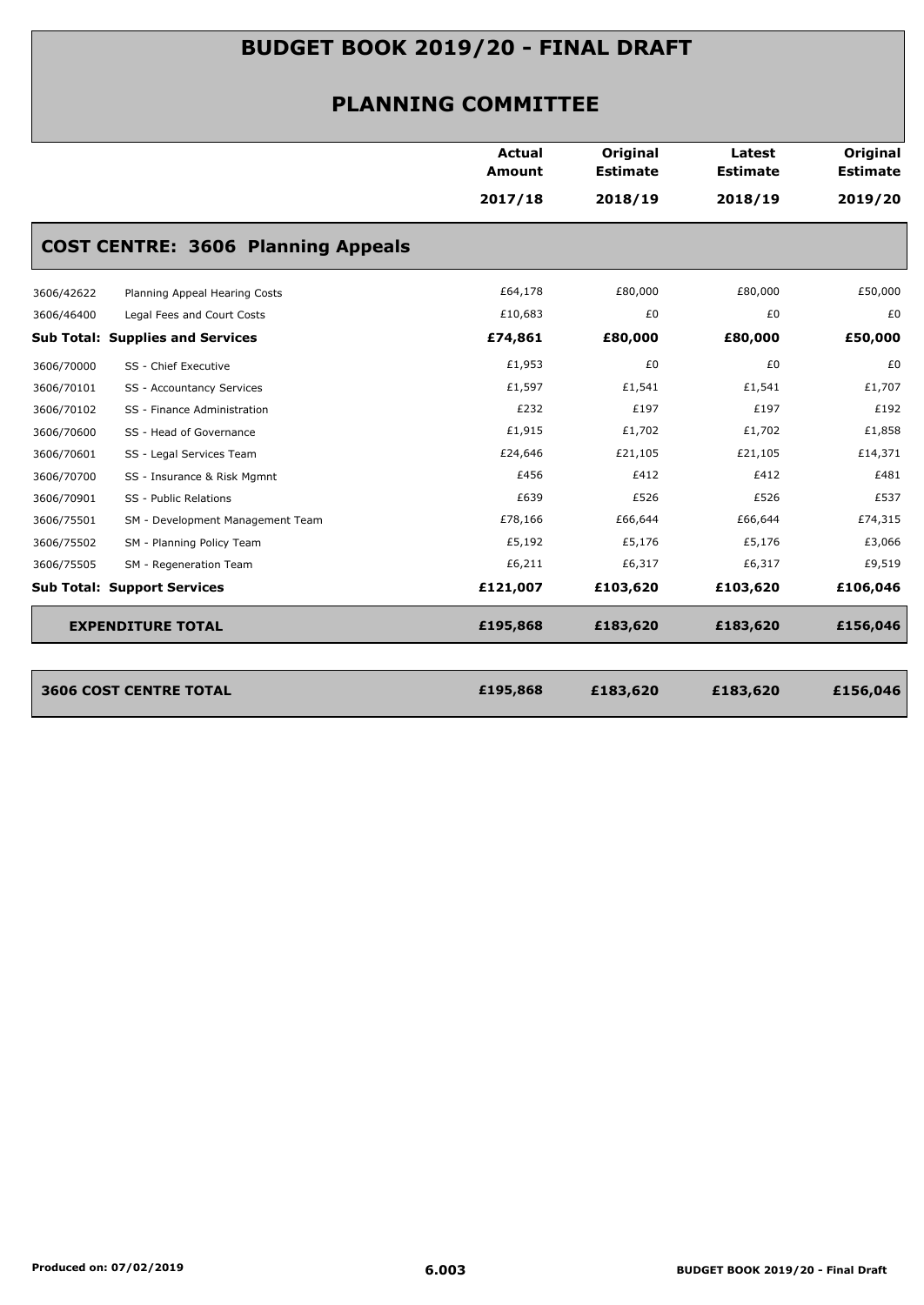|                                                | <b>Actual</b><br><b>Amount</b> | Original<br><b>Estimate</b> | Latest<br><b>Estimate</b> | Original<br><b>Estimate</b> |
|------------------------------------------------|--------------------------------|-----------------------------|---------------------------|-----------------------------|
|                                                | 2017/18                        | 2018/19                     | 2018/19                   | 2019/20                     |
| <b>COST CENTRE: 3610 Planning Enforcement</b>  |                                |                             |                           |                             |
| 3610/38001<br><b>Enforcement Costs</b>         | £0                             | £15,000                     | £15,000                   | £10,000                     |
| <b>Sub Total: Transport Related Expenses</b>   | £0                             | £15,000                     | £15,000                   | £10,000                     |
| SS - Chief Executive<br>3610/70000             | £3,905                         | £3,470                      | £3,470                    | £3,516                      |
| 3610/70101<br>SS - Accountancy Services        | £263                           | £254                        | £254                      | £281                        |
| SS - Head of Governance<br>3610/70600          | £2,872                         | £2,553                      | £2,553                    | £2,787                      |
| 3610/70601<br>SS - Legal Services Team         | £5,565                         | £4,221                      | £4,221                    | £6,467                      |
| 3610/70700<br>SS - Insurance & Risk Mgmnt      | £456                           | £412                        | £412                      | £481                        |
| 3610/70901<br>SS - Public Relations            | £639                           | £526                        | £526                      | £537                        |
| SM - Development Management Team<br>3610/75501 | £31,257                        | £29,072                     | £29,072                   | £32,276                     |
| 3610/75505<br>SM - Regeneration Team           | £6,859                         | £6,402                      | £6,402                    | £0                          |
| <b>Sub Total: Support Services</b>             | £51,816                        | £46,910                     | £46,910                   | £46,345                     |
| <b>EXPENDITURE TOTAL</b>                       | £51,816                        | £61,910                     | £61,910                   | £56,345                     |
| 3610/94403<br>Miscellaneous Receipts           | $-E12,190$                     | £0                          | £0                        | £0                          |
| <b>Sub Total: Customer and Client Receipts</b> | $-E12,190$                     | £0                          | £0                        | £0                          |
| <b>INCOME TOTAL</b>                            | $-£12,190$                     | £0                          | £0                        | £0                          |
| <b>3610 COST CENTRE TOTAL</b>                  | £39,626                        | £61,910                     | £61,910                   | £56,345                     |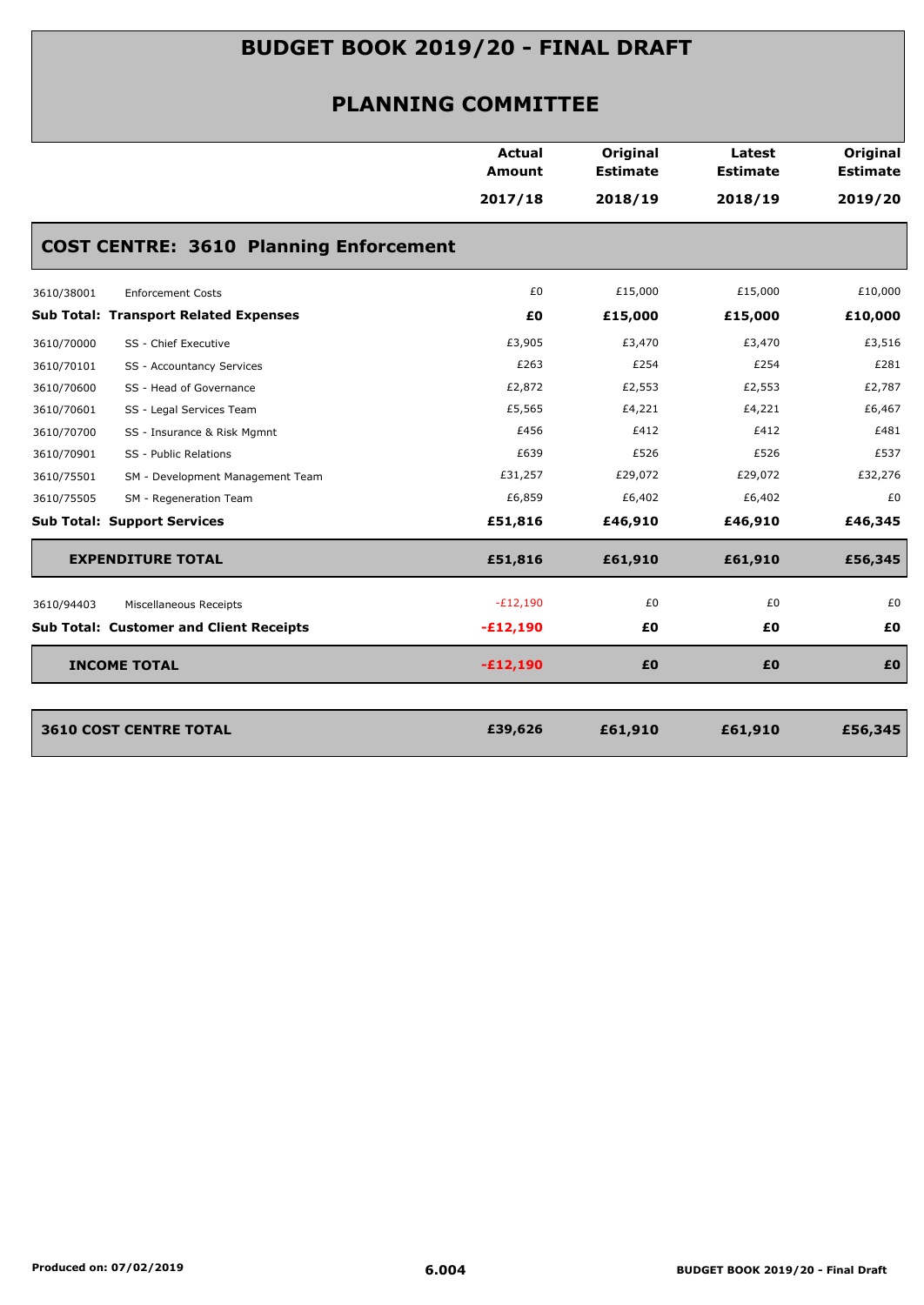|            |                                                      | Actual<br>Amount | Original<br><b>Estimate</b> | Latest<br><b>Estimate</b> | Original<br><b>Estimate</b> |
|------------|------------------------------------------------------|------------------|-----------------------------|---------------------------|-----------------------------|
|            |                                                      | 2017/18          | 2018/19                     | 2018/19                   | 2019/20                     |
|            | <b>COST CENTRE: 7651 Development Management Team</b> |                  |                             |                           |                             |
| 7651/10000 | Salaries - Basic Pay                                 | £357,939         | £453,494                    | £462,818                  | £473,252                    |
| 7651/10033 | Salary Sacrifice - Leave Redctn                      | $-E414$          | £0                          | £0                        | £0                          |
| 7651/10041 | Salaries - Sickness Pay                              | £2,831           | £0                          | £0                        | £0                          |
| 7651/10098 | IFRS - Accrued Annual/Flexi Leave Adj                | $-E2,259$        | £0                          | £0                        | £0                          |
| 7651/11000 | National Insurance                                   | £36,219          | £48,276                     | £45,843                   | £47,283                     |
| 7651/12000 | Pension Costs (Employer Contrbtn)                    | £54,735          | £78,291                     | £78,291                   | £79,635                     |
| 7651/12001 | Pension - Deficit Reduction Costs                    | £42,183          | £40,897                     | £40,897                   | £40,610                     |
| 7651/12021 | Actuarial Valn Adjustments (3 year)                  | $-E5,197$        | $-E8,819$                   | $-E8,819$                 | $-E11,000$                  |
| 7651/12022 | Actuarial Valn Def Redcnt Adj (3 year)               | $-E282$          | £0                          | £0                        | £0                          |
| 7651/12099 | IAS 19 Adjustments                                   | £23,912          | £0                          | £0                        | £0                          |
| 7651/14001 | First Aid Allowance                                  | £52              | £0                          | £0                        | £0                          |
| 7651/18005 | Professional Body Subscription                       | £600             | £1,280                      | £1,280                    | £1,280                      |
| 7651/18100 | Insurance - Employers Liability                      | £2,640           | £3,248                      | £3,248                    | £2,640                      |
|            | <b>Sub Total: Employees</b>                          | £512,958         | £616,667                    | £623,558                  | £633,700                    |
| 7651/34000 | Train Fares - Officers                               | £0               | £100                        | £100                      | £100                        |
| 7651/34001 | Oth Public Trspt Csts - Offcrs                       | £106             | £0                          | £0                        | £0                          |
| 7651/35000 | <b>Essential User Allowance</b>                      | £7,163           | £6,964                      | £6,964                    | £6,964                      |
| 7651/35001 | Car Mileage Allowance                                | £3,275           | £3,000                      | £3,000                    | £3,000                      |
|            | <b>Sub Total: Transport Related Expenses</b>         | £10,543          | £10,064                     | £10,064                   | £10,064                     |
| 7651/40100 | Purchase of Equipment                                | £0               | £400                        | £400                      | £400                        |
| 7651/41600 | Protective Clothing Prchse/Rep                       | £27              | £200                        | £200                      | £200                        |
| 7651/42000 | Printing                                             | £2,471           | £4,200                      | £4,200                    | £4,200                      |
| 7651/42101 | Photocopying Charges                                 | £2,191           | £4,098                      | £4,098                    | £4,098                      |
| 7651/42200 | Stationery                                           | £173             | £50                         | £50                       | £50                         |
| 7651/42300 | Books and Periodicals                                | £4,859           | £3,000                      | £3,000                    | £3,000                      |
| 7651/42600 | <b>Consultants Fees</b>                              | £0               | £40,000                     | £0                        | £40,000                     |
| 7651/43000 | Postage                                              | £5,120           | £5,266                      | £5,266                    | £5,266                      |
| 7651/43103 | Mobile Phones - Calls/Rental                         | £91              | £0                          | £0                        | £0                          |
| 7651/44000 | Subsistence Exp - Officers                           | £9               | £0                          | £0                        | £0                          |
| 7651/44201 | Conference Expenses - Officers                       | £25              | £0                          | £0                        | £0                          |
| 7651/46106 | Insurance - Public Liability                         | £7,438           | £7,438                      | £7,438                    | £7,438                      |
|            | <b>Sub Total: Supplies and Services</b>              | £22,402          | £64,652                     | £24,652                   | £64,652                     |
| 7651/58002 | Land Registry Fees                                   | £1,332           | £0                          | £0                        | £0                          |
|            | <b>Sub Total: Third Party Payments</b>               | £1,332           | £0                          | £Ο                        | £0                          |
| 7651/70101 | SS - Accountancy Services                            | £932             | £903                        | £903                      | £929                        |
| 7651/70102 | SS - Finance Administration                          | £496             | £404                        | £404                      | £410                        |
| 7651/70103 | SS - Internal Audit                                  | £0               | £0                          | £0                        | £5,475                      |
| 7651/70200 | SS - Computer Services                               | £40,675          | £37,785                     | £37,785                   | £46,586                     |
| 7651/70300 | SS - Human Resources                                 | £11,369          | £11,246                     | £11,246                   | £11,366                     |
| 7651/70301 | SS - Payroll Administration                          | £1,044           | £1,058                      | £1,058                    | £1,058                      |
| 7651/70400 | SS - Property Management Team                        | £2,131           | £2,438                      | £2,438                    | £2,715                      |
| 7651/70500 | SS - Accommodation - Town Hall                       | £63,625          | £22,302                     | £22,302                   | £21,203                     |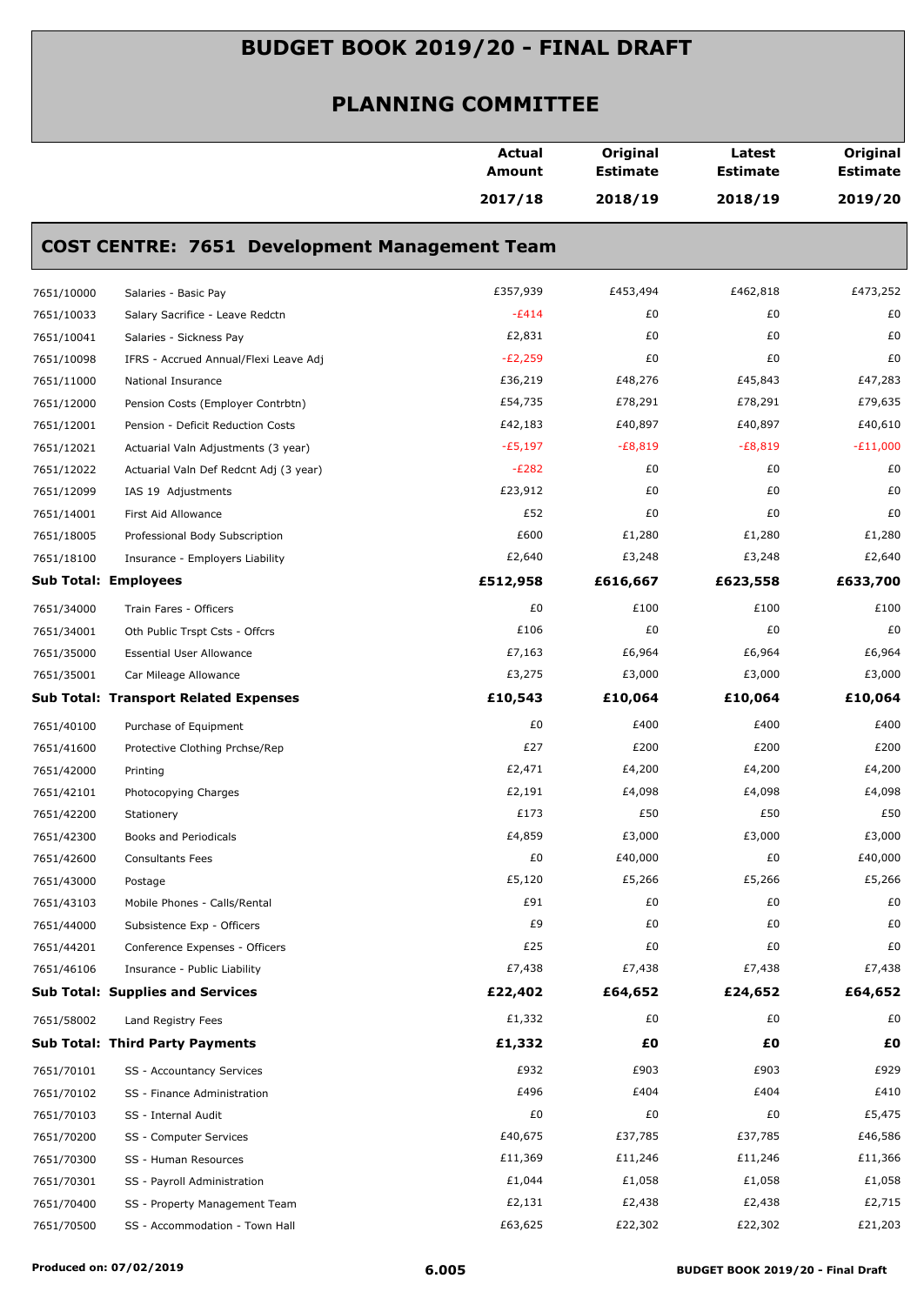#### **PLANNING COMMITTEE**

|                                                 | Actual<br>Amount | Original<br><b>Estimate</b> | Latest<br><b>Estimate</b> | Original<br><b>Estimate</b> |
|-------------------------------------------------|------------------|-----------------------------|---------------------------|-----------------------------|
|                                                 | 2017/18          | 2018/19                     | 2018/19                   | 2019/20                     |
| 7651/70902<br>SS - Customer Service Assistants  | £3,617           | £2,038                      | £2,038                    | £2,080                      |
| 7651/71100<br>SS - Customer Service Specialists | £2,321           | £2,163                      | £2,163                    | £2,066                      |
| 7651/75403<br>SM - Corporate Safety             | £1,769           | £1,895                      | £1,895                    | £1,895                      |
| <b>Sub Total: Support Services</b>              | £127,979         | £82,232                     | £82,232                   | £95,783                     |
| <b>EXPENDITURE TOTAL</b>                        | £675,214         | £773,615                    | £740,506                  | £804,199                    |
| 7651/99000<br>Support Service Recharge          | $-£675,214$      | $-E773,615$                 | $-E773,615$               | $-E804,199$                 |
| <b>Sub Total: Recharge Income</b>               | $-£675,214$      | $-£773,615$                 | $-£773,615$               | $-£804,199$                 |
| <b>INCOME TOTAL</b>                             | $-£675,214$      | $-£773,615$                 | $-£773,615$               | $-E804,199$                 |
|                                                 |                  |                             |                           |                             |
| <b>7651 COST CENTRE TOTAL</b>                   | £0               | £0                          | $-£33,109$                | £0                          |
|                                                 |                  |                             |                           |                             |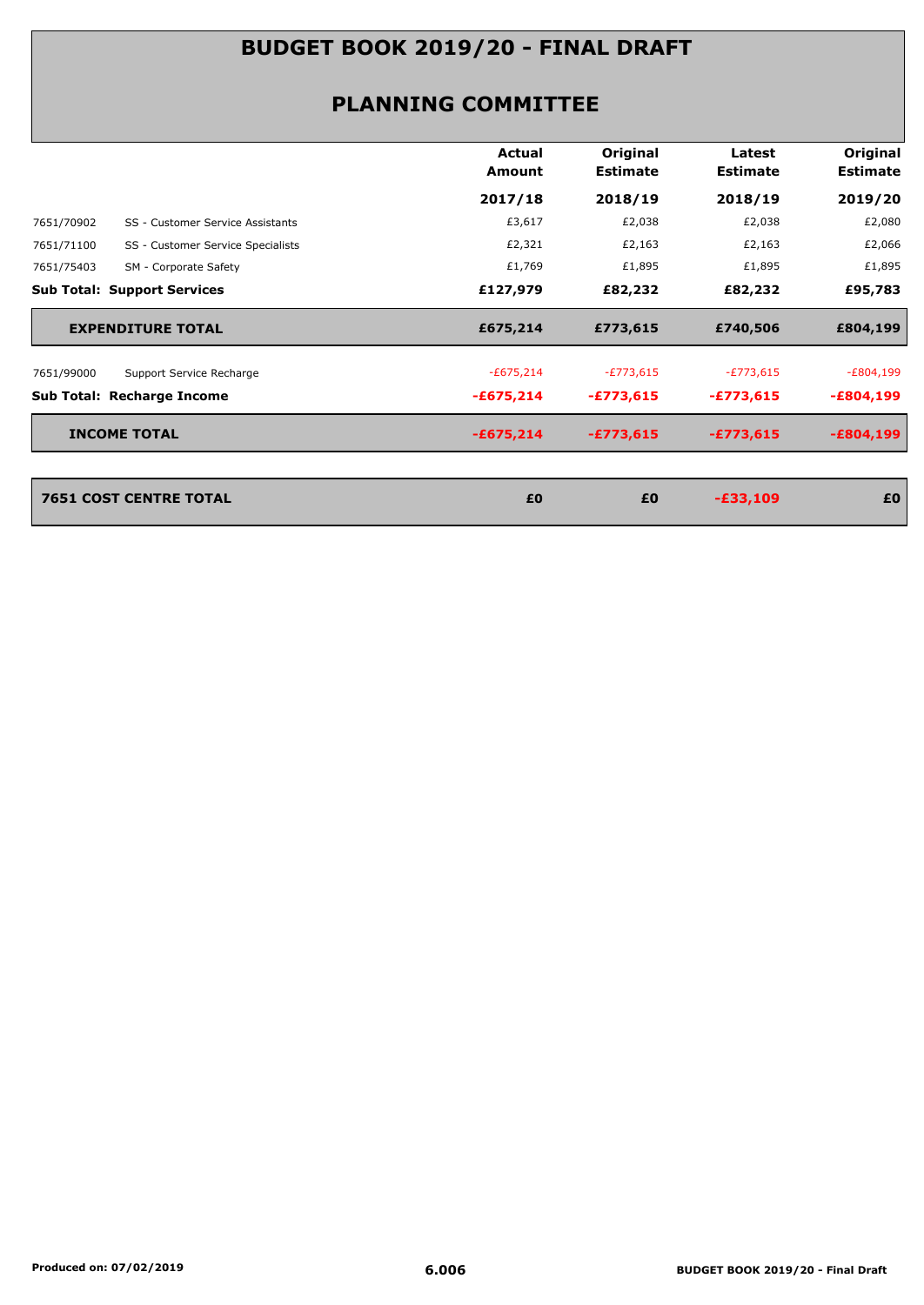|            |                                              | <b>Actual</b><br>Amount | Original<br><b>Estimate</b><br>2018/19 | Latest<br><b>Estimate</b><br>2018/19 | Original<br><b>Estimate</b><br>2019/20 |
|------------|----------------------------------------------|-------------------------|----------------------------------------|--------------------------------------|----------------------------------------|
|            |                                              | 2017/18                 |                                        |                                      |                                        |
|            | <b>COST CENTRE: 3608 Local Plan</b>          |                         |                                        |                                      |                                        |
| 3608/10000 | Salaries - Basic Pay                         | £15,344                 | £0                                     | £0                                   | £0                                     |
| 3608/10041 | Salaries - Sickness Pay                      | £201                    | £0                                     | £0                                   | £0                                     |
| 3608/10098 | IFRS - Accrued Annual/Flexi Leave Adj        | $-E227$                 | £0                                     | £0                                   | £0                                     |
| 3608/11000 | National Insurance                           | £1,613                  | £0                                     | £0                                   | £0                                     |
|            | <b>Sub Total: Employees</b>                  | £16,929                 | £0                                     | £0                                   | £0                                     |
| 3608/23003 | Hire of rooms                                | £3,777                  | £0                                     | £0                                   | £0                                     |
|            | <b>Sub Total: Premises Related Expenses</b>  | £3,777                  | £0                                     | £0                                   | £0                                     |
| 3608/34001 | Oth Public Trspt Csts - Offcrs               | £17                     | £0                                     | £0                                   | £0                                     |
|            | <b>Sub Total: Transport Related Expenses</b> | £17                     | £0                                     | £Ο                                   | £0                                     |
| 3608/42000 | Printing                                     | £217                    | £0                                     | £0                                   | £0                                     |
| 3608/42623 | Sustainability Appraisal                     | £3,230                  | £0                                     | £0                                   | £0                                     |
| 3608/42640 | <b>Strategic Housing Market Assessment</b>   | £37,183                 | £0                                     | £0                                   | £0                                     |
| 3608/42641 | Additional Viability Work                    | £2,635                  | £0                                     | £0                                   | £0                                     |
| 3608/43000 | Postage                                      | £659                    | £0                                     | £0                                   | £0                                     |
| 3608/46400 | Legal Fees and Court Costs                   | £80,222                 | £0                                     | £24,000                              | £0                                     |
|            | <b>Sub Total: Supplies and Services</b>      | £124,147                | £0                                     | £24,000                              | £0                                     |
| 3608/70000 | SS - Chief Executive                         | £3,905                  | £0                                     | £0                                   | £0                                     |
| 3608/70101 | SS - Accountancy Services                    | £1,061                  | £0                                     | £0                                   | £0                                     |
| 3608/70102 | SS - Finance Administration                  | £348                    | £0                                     | £0                                   | £0                                     |
| 3608/70103 | SS - Internal Audit                          | £674                    | £0                                     | £0                                   | £0                                     |
| 3608/70300 | SS - Human Resources                         | £1,730                  | £0                                     | £0                                   | £0                                     |
| 3608/70301 | SS - Payroll Administration                  | £402                    | £0                                     | £0                                   | £0                                     |
| 3608/70400 | SS - Property Management Team                | £668                    | £0                                     | £0                                   | £0                                     |
| 3608/70500 | SS - Accommodation - Town Hall               | £11,309                 | £0                                     | £0                                   | £0                                     |
| 3608/70600 | SS - Head of Governance                      | £1,915                  | £0                                     | £0                                   | £0                                     |
| 3608/70700 | SS - Insurance & Risk Mgmnt                  | £456                    | £0                                     | £0                                   | £0                                     |
| 3608/75403 | SM - Corporate Safety                        | £358                    | £0                                     | £0                                   | £0                                     |
| 3608/75501 | SM - Development Management Team             | £31,839                 | £0                                     | £0                                   | £0                                     |
| 3608/75502 | SM - Planning Policy Team                    | £51,139                 | £0                                     | £0                                   | £0                                     |
|            | <b>Sub Total: Support Services</b>           | £105,804                | £0                                     | £0                                   | £0                                     |
|            | <b>EXPENDITURE TOTAL</b>                     | £250,674                | £0                                     | £24,000                              | £0                                     |
|            | <b>3608 COST CENTRE TOTAL</b>                | £250,674                | £0                                     | £24,000                              | £0                                     |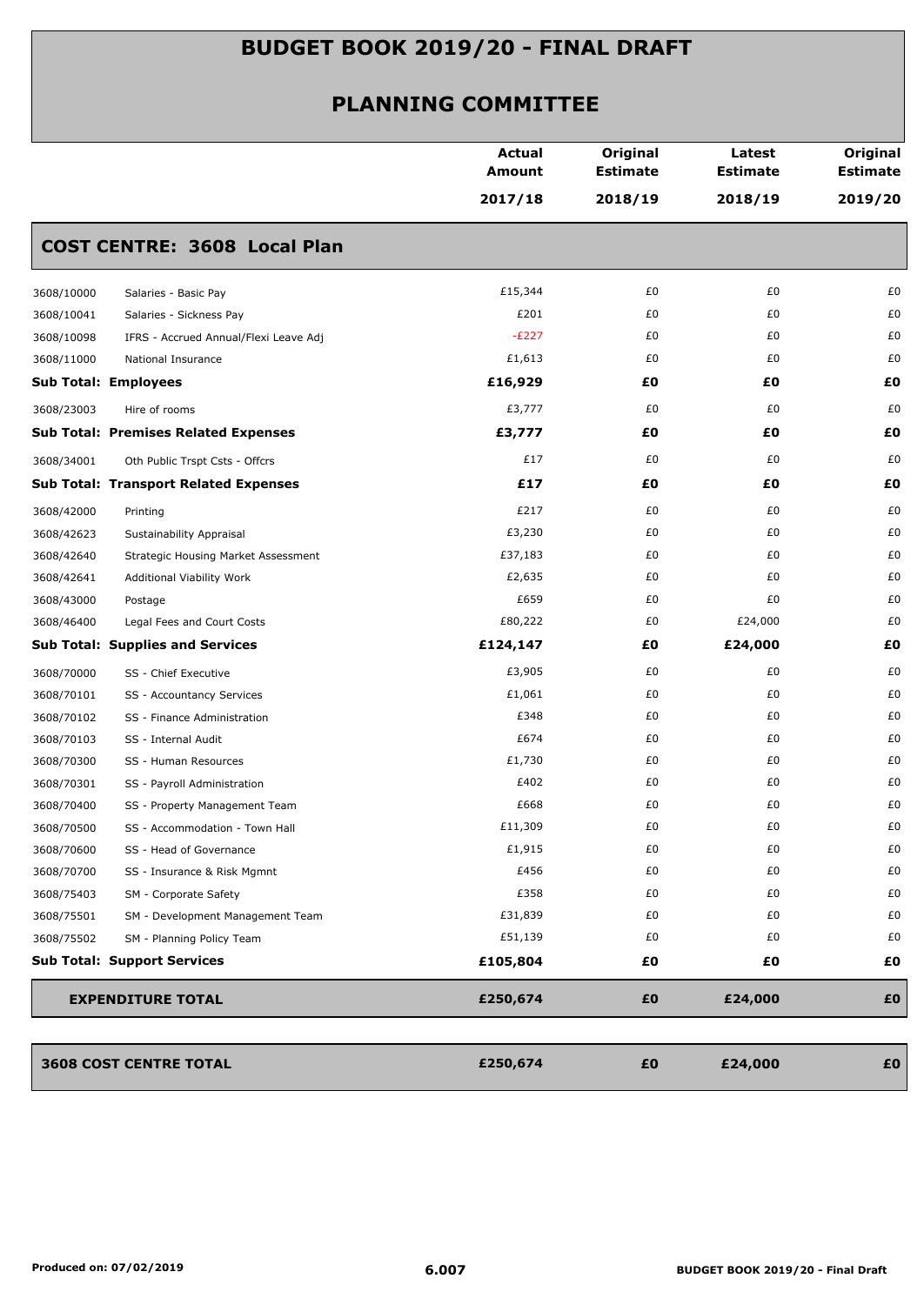|            |                                                | Actual<br><b>Amount</b> | Original<br><b>Estimate</b> | Latest<br><b>Estimate</b><br>2018/19 | Original<br><b>Estimate</b><br>2019/20 |
|------------|------------------------------------------------|-------------------------|-----------------------------|--------------------------------------|----------------------------------------|
|            |                                                | 2017/18                 | 2018/19                     |                                      |                                        |
|            | <b>COST CENTRE: 3655 Planning Policy</b>       |                         |                             |                                      |                                        |
| 3655/42200 | Stationery                                     | £225                    | £300                        | £300                                 | £300                                   |
| 3655/42616 | Local Devlpmnt Framework Costs                 | £0                      | £8,000                      | £5,000                               | £18,000                                |
| 3655/42630 | Neighbourhood Planning Costs                   | £0                      | £12,623                     | £623                                 | £0                                     |
| 3655/43503 | Computer - Program Licnce Chgs                 | £4,566                  | £4,000                      | £4,000                               | £4,000                                 |
| 3655/46200 | Advertising                                    | £999                    | £10,000                     | £1,000                               | £0                                     |
|            | <b>Sub Total: Supplies and Services</b>        | £5,790                  | £34,923                     | £10,923                              | £22,300                                |
| 3655/70000 | SS - Chief Executive                           | £1,953                  | £5,205                      | £5,205                               | £5,274                                 |
| 3655/70101 | SS - Accountancy Services                      | £263                    | £1,278                      | £1,278                               | £1,416                                 |
| 3655/70102 | SS - Finance Administration                    | £145                    | £418                        | £418                                 | £409                                   |
| 3655/70103 | SS - Internal Audit                            | £0                      | £737                        | £737                                 | £0                                     |
| 3655/70300 | SS - Human Resources                           | £0                      | £1,613                      | £1,613                               | £1,609                                 |
| 3655/70301 | SS - Payroll Administration                    | £0                      | £401                        | £401                                 | £307                                   |
| 3655/70400 | SS - Property Management Team                  | £0                      | £660                        | £660                                 | £746                                   |
| 3655/70500 | SS - Accommodation - Town Hall                 | £0                      | £3,964                      | £3,964                               | £4,899                                 |
| 3655/70600 | SS - Head of Governance                        | £3,830                  | £5,106                      | £5,106                               | £5,574                                 |
| 3655/70601 | SS - Legal Services Team                       | £7,950                  | £4,221                      | £4,221                               | £0                                     |
| 3655/70700 | SS - Insurance & Risk Mgmnt                    | £0                      | £412                        | £412                                 | £481                                   |
| 3655/70901 | SS - Public Relations                          | £639                    | £526                        | £526                                 | £537                                   |
| 3655/70902 | SS - Customer Service Assistants               | £29,955                 | £19,401                     | £19,401                              | £20,468                                |
| 3655/71100 | SS - Customer Service Specialists              | £1,671                  | £1,884                      | £1,884                               | £1,841                                 |
| 3655/75304 | SM - Parks Strategic Management Team           | £2,296                  | £0                          | £0                                   | £0                                     |
| 3655/75401 | SM - Commercial Team                           | £0                      | £455                        | £455                                 | £464                                   |
| 3655/75403 | SM - Corporate Safety                          | £0                      | £354                        | £354                                 | £434                                   |
| 3655/75500 | SM - Building Control Team                     | £1,393                  | £1,524                      | £1,524                               | £1,082                                 |
| 3655/75501 | SM - Development Management Team               | £30,820                 | £48,572                     | £48,572                              | £53,994                                |
| 3655/75502 | SM - Planning Policy Team                      | £133,486                | £186,306                    | £186,306                             | £189,283                               |
| 3655/75504 | SM - Development Services Mgt Team             | £7,756                  | £7,012                      | £7,012                               | £7,109                                 |
| 3655/75505 | SM - Regeneration Team                         | £20,066                 | £20,130                     | £20,130                              | £31,369                                |
| 3655/75700 | SM - Housing Team                              | £7,490                  | £3,956                      | £3,956                               | £3,677                                 |
|            | <b>Sub Total: Support Services</b>             | £249,713                | £314,135                    | £314,135                             | £330,973                               |
|            | <b>EXPENDITURE TOTAL</b>                       | £255,503                | £349,058                    | £325,058                             | £353,273                               |
| 3655/90058 | Neighbourhood Planning Grant                   | $-E40,000$              | $-E15,000$                  | £0                                   | £0                                     |
|            | <b>Sub Total: Government Grants</b>            | $-£40,000$              | $-£15,000$                  | £0                                   | £Ο                                     |
| 3655/94403 | Miscellaneous Receipts                         | $-E264$                 | $-E300$                     | $-E300$                              | $-E300$                                |
|            | <b>Sub Total: Customer and Client Receipts</b> | $-E264$                 | $-£300$                     | $-£300$                              | $-£300$                                |
|            | <b>INCOME TOTAL</b>                            | $-£40,264$              | $-£15,300$                  | $-£300$                              | $-£300$                                |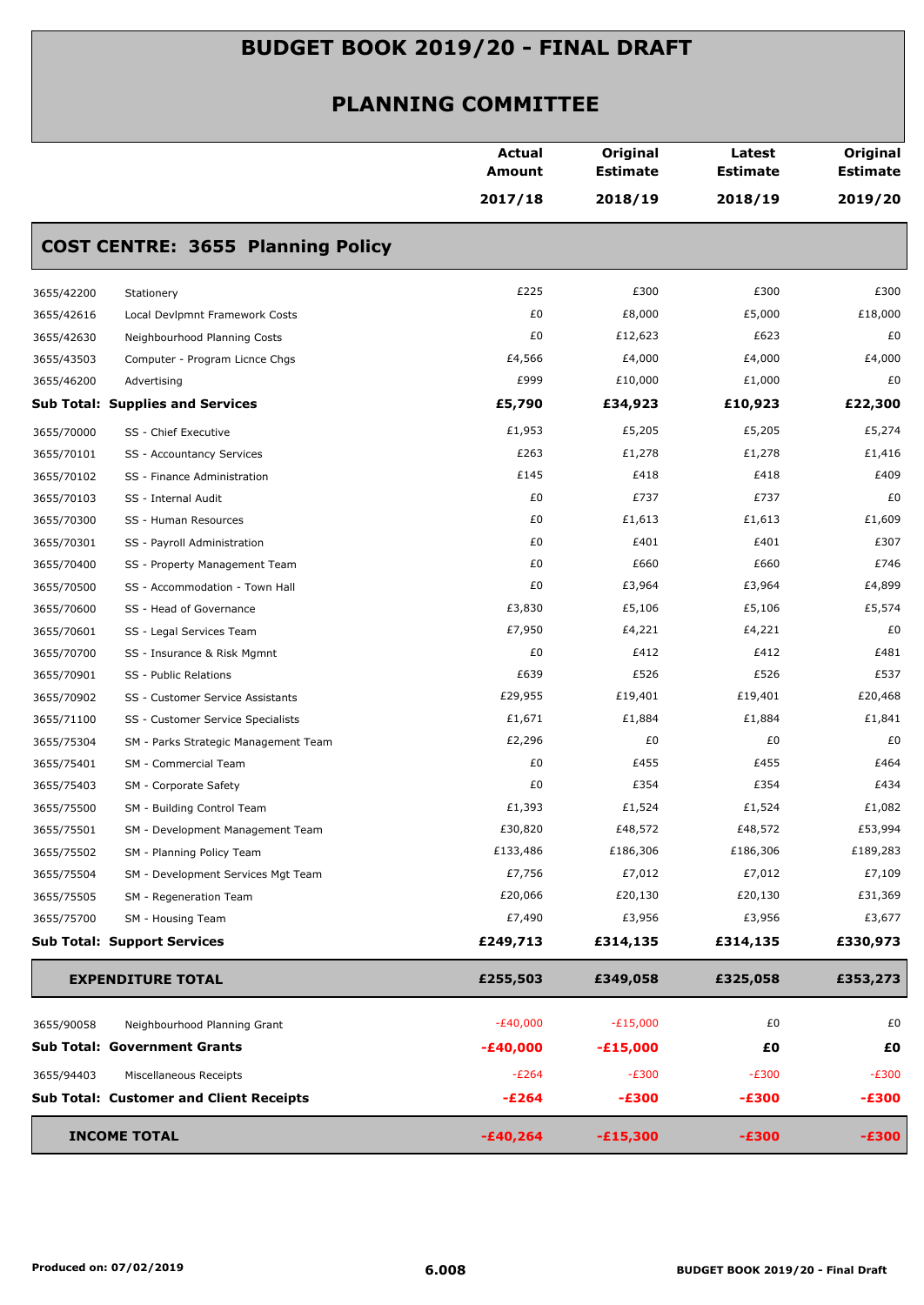|                               | Actual   | Original        | Latest          | Original        |
|-------------------------------|----------|-----------------|-----------------|-----------------|
|                               | Amount   | <b>Estimate</b> | <b>Estimate</b> | <b>Estimate</b> |
|                               | 2017/18  | 2018/19         | 2018/19         | 2019/20         |
| <b>3655 COST CENTRE TOTAL</b> | £215,239 | £333,758        | £324,758        | £352,973        |
|                               |          |                 |                 |                 |
|                               |          |                 |                 |                 |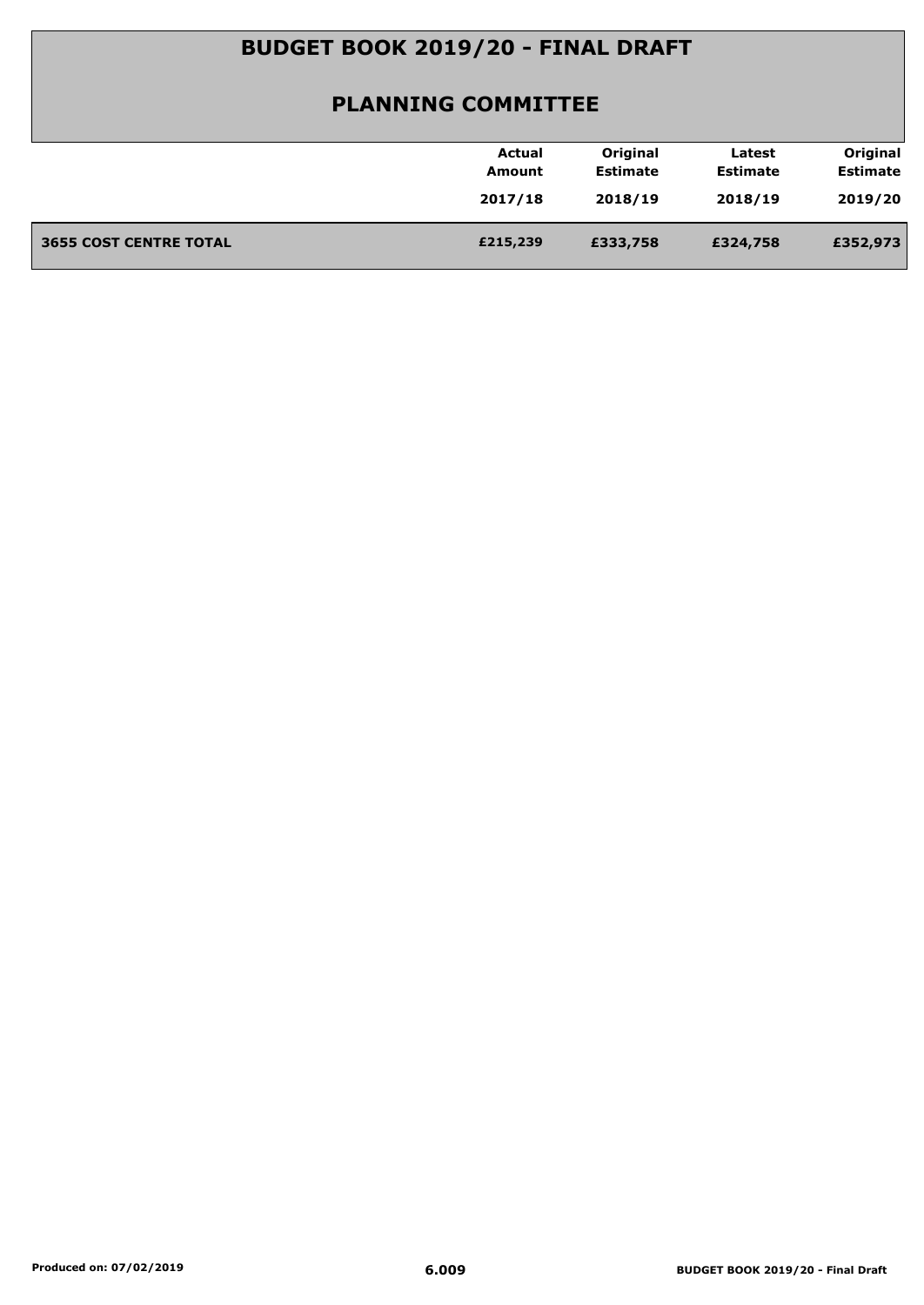|            |                                               | <b>Actual</b><br><b>Amount</b> | Original<br><b>Estimate</b> | Latest<br><b>Estimate</b> | Original<br><b>Estimate</b> |
|------------|-----------------------------------------------|--------------------------------|-----------------------------|---------------------------|-----------------------------|
|            |                                               | 2017/18                        | 2018/19                     | 2018/19                   | 2019/20                     |
|            | <b>COST CENTRE: 7652 Planning Policy Team</b> |                                |                             |                           |                             |
| 7652/10000 | Salaries - Basic Pay                          | £104,135                       | £129,799                    | £129,799                  | £132,599                    |
| 7652/10041 | Salaries - Sickness Pay                       | £3,448                         | £0                          | £0                        | £0                          |
| 7652/10071 | Salaries - Honorarium                         | £1,167                         | £0                          | £0                        | £0                          |
| 7652/10098 | IFRS - Accrued Annual/Flexi Leave Adj         | $-E773$                        | £0                          | £0                        | £0                          |
| 7652/11000 | National Insurance                            | £10,130                        | £12,279                     | £12,279                   | £12,665                     |
| 7652/12000 | Pension Costs (Employer Contrbtn)             | £16,530                        | £19,729                     | £19,729                   | £20,155                     |
| 7652/12001 | Pension - Deficit Reduction Costs             | £12,740                        | £13,841                     | £13,841                   | £13,746                     |
| 7652/12021 | Actuarial Valn Adjustments (3 year)           | $-E1,570$                      | $-E2,985$                   | $-E2,985$                 | $-E3,724$                   |
| 7652/12022 | Actuarial Valn Def Redcnt Adj (3 year)        | $-E85$                         | £0                          | £0                        | £0                          |
| 7652/12099 | IAS 19 Adjustments                            | £7,222                         | £0                          | £0                        | £0                          |
| 7652/18005 | Professional Body Subscription                | £890                           | £550                        | £550                      | £550                        |
| 7652/18100 | Insurance - Employers Liability               | £916                           | £1,127                      | £1,127                    | £916                        |
|            | <b>Sub Total: Employees</b>                   | £154,750                       | £174,340                    | £174,340                  | £176,907                    |
| 7652/34001 | Oth Public Trspt Csts - Offcrs                | £22                            | £150                        | £150                      | £150                        |
| 7652/35001 | Car Mileage Allowance                         | £89                            | £500                        | £500                      | £500                        |
|            | <b>Sub Total: Transport Related Expenses</b>  | £111                           | £650                        | £650                      | £650                        |
| 7652/42101 | Photocopying Charges                          | £652                           | £1,220                      | £1,220                    | £1,220                      |
| 7652/42200 | Stationery                                    | £0                             | £25                         | £25                       | £25                         |
| 7652/43000 | Postage                                       | £233                           | £792                        | £792                      | £792                        |
| 7652/46106 | Insurance - Public Liability                  | £2,581                         | £2,581                      | £2,581                    | £2,581                      |
|            | <b>Sub Total: Supplies and Services</b>       | £3,467                         | £4,618                      | £4,618                    | £4,618                      |
| 7652/70101 | SS - Accountancy Services                     | £932                           | £903                        | £903                      | £929                        |
| 7652/70200 | SS - Computer Services                        | £15,967                        | £14,816                     | £14,816                   | £18,268                     |
| 7652/70300 | SS - Human Resources                          | £3,804                         | £3,749                      | £3,749                    | £3,789                      |
| 7652/70301 | SS - Payroll Administration                   | £347                           | £352                        | £352                      | £352                        |
| 7652/70400 | SS - Property Management Team                 | £945                           | £1,081                      | £1,081                    | £1,205                      |
| 7652/70500 | SS - Accommodation - Town Hall                | £28,227                        | £9,894                      | £9,894                    | £9,406                      |
| 7652/70902 | SS - Customer Service Assistants              | £3,617                         | £2,038                      | £2,038                    | £2,080                      |
| 7652/71100 | SS - Customer Service Specialists             | £2,321                         | £2,163                      | £2,163                    | £2,066                      |
| 7652/75403 | SM - Corporate Safety                         | £592                           | £632                        | £632                      | £632                        |
|            | <b>Sub Total: Support Services</b>            | £56,752                        | £35,628                     | £35,628                   | £38,727                     |
|            | <b>EXPENDITURE TOTAL</b>                      | £215,080                       | £215,236                    | £215,236                  | £220,902                    |
| 7652/99000 | Support Service Recharge                      | $-E199,485$                    | $-E201,236$                 | $-E201,236$               | E206,902                    |
| 7652/99006 | Int. Rechge Inc.- Land Charges                | $-E15,595$                     | $-E14,000$                  | $-E14,000$                | $-E14,000$                  |
|            | Sub Total: Recharge Income                    | $-E215,080$                    | $-E215,236$                 | $-E215,236$               | $-E220,902$                 |
|            | <b>INCOME TOTAL</b>                           | $-E215,080$                    | $-E215,236$                 | $-E215,236$               | $-E220,902$                 |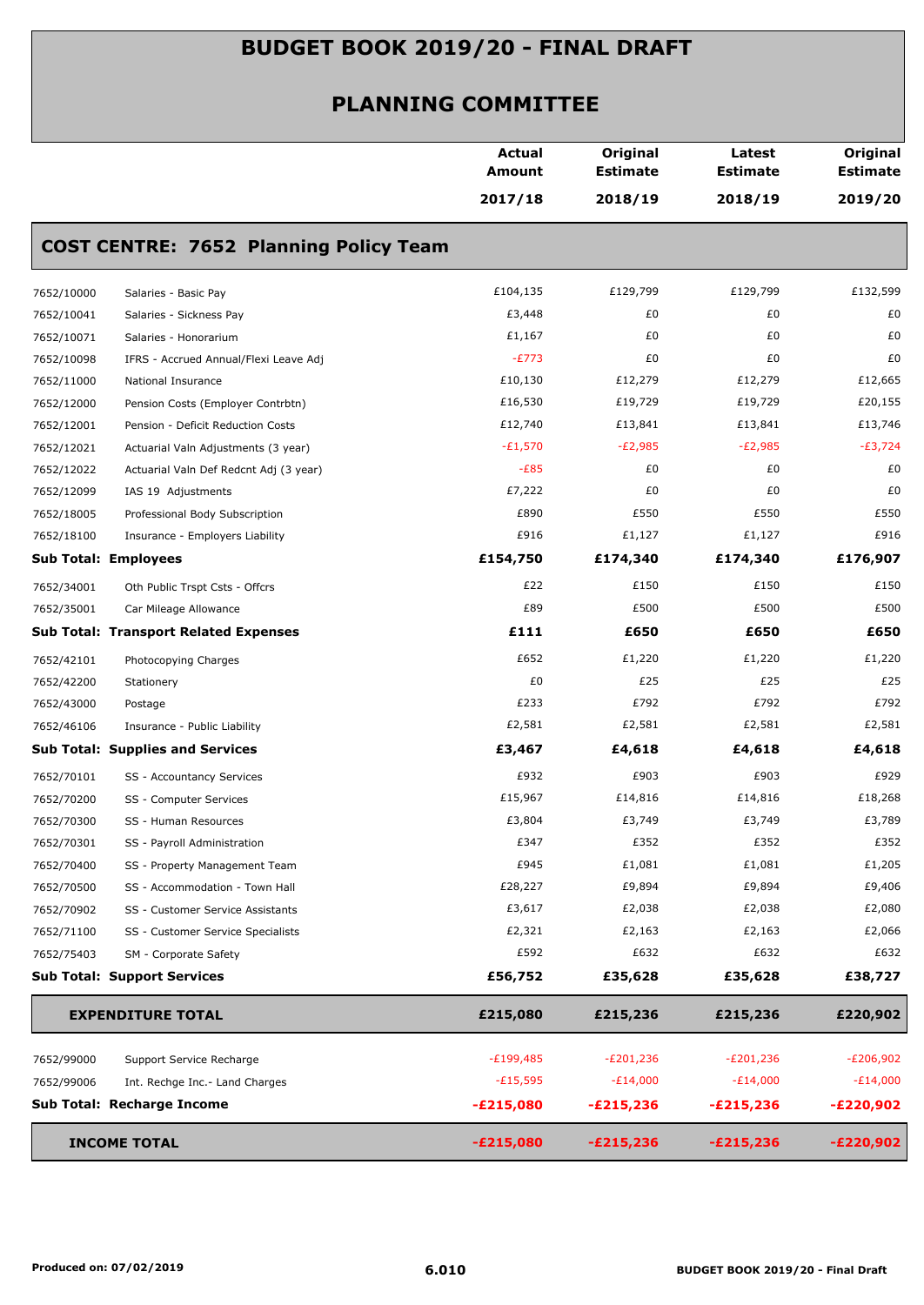| <b>Estimate</b><br><b>Estimate</b><br><b>Estimate</b><br>Amount<br>2019/20<br>2017/18<br>2018/19<br>2018/19<br>£0<br><b>7652 COST CENTRE TOTAL</b><br>£0<br>£0<br>£0 | <b>Actual</b> | Original | Latest | Original |
|----------------------------------------------------------------------------------------------------------------------------------------------------------------------|---------------|----------|--------|----------|
|                                                                                                                                                                      |               |          |        |          |
|                                                                                                                                                                      |               |          |        |          |
|                                                                                                                                                                      |               |          |        |          |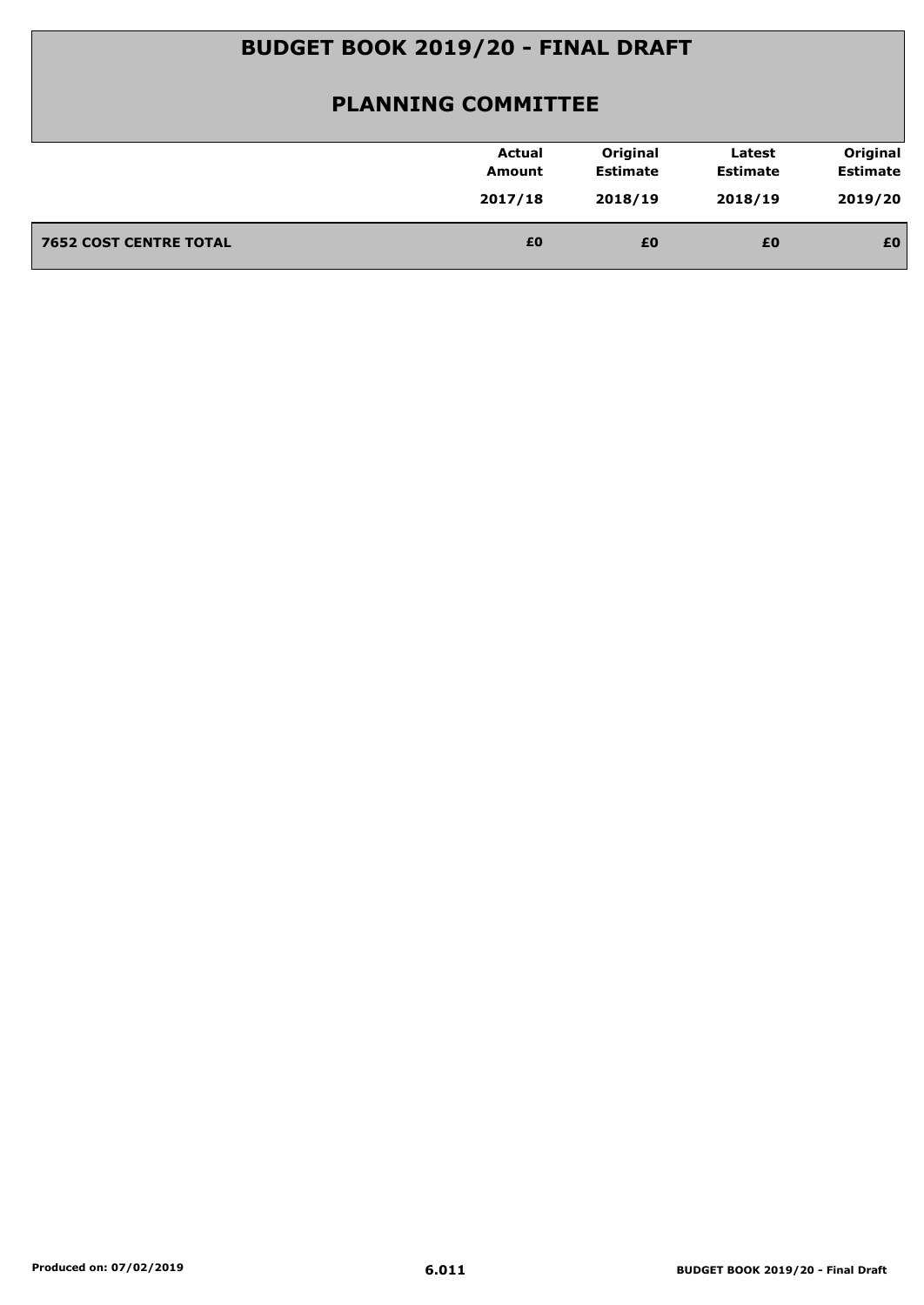|                                    |                                                    | <b>Actual</b><br>Amount | Original        | Latest          | Original        |
|------------------------------------|----------------------------------------------------|-------------------------|-----------------|-----------------|-----------------|
|                                    |                                                    |                         | <b>Estimate</b> | <b>Estimate</b> | <b>Estimate</b> |
|                                    |                                                    | 2017/18                 | 2018/19         | 2018/19         | 2019/20         |
|                                    | <b>COST CENTRE: 3800 Town Centre Redevelopment</b> |                         |                 |                 |                 |
| 3800/70000                         | SS - Chief Executive                               | £0                      | £0              | £0              | £1,758          |
| 3800/70101                         | SS - Accountancy Services                          | £263                    | £254            | £254            | £281            |
| 3800/70601                         | SS - Legal Services Team                           | £1,590                  | £0              | £0              | £0              |
| 3800/70700                         | SS - Insurance & Risk Mgmnt                        | £456                    | £412            | £412            | £481            |
| 3800/70901                         | SS - Public Relations                              | £639                    | £526            | £526            | £537            |
| 3800/75501                         | SM - Development Management Team                   | £11,011                 | £7,255          | £7,255          | £8,091          |
| 3800/75505                         | SM - Regeneration Team                             | £42,855                 | £39,869         | £39,869         | £48,729         |
| <b>Sub Total: Support Services</b> |                                                    | £56,814                 | £48,316         | £48,316         | £59,877         |
| 3800/83001                         | Rev Exp funded from Capital                        | £202,579                | £0              | £605,000        | £0              |
| 3800/83101                         | Capital Grant Inc to fund Rev Exp                  | $-E202,579$             | £0              | $-E605,000$     | £0              |
| 3800/84000                         | De-minimus Capital Expenditure                     | £6,000                  | £0              | £0              | £0              |
|                                    | <b>Sub Total: Deprctn and Impairment Losses</b>    | £6,000                  | £0              | £0              | £0              |
| <b>EXPENDITURE TOTAL</b>           |                                                    | £62,814                 | £48,316         | £48,316         | £59,877         |
| <b>INCOME TOTAL</b>                |                                                    | £0                      | £0              | £0              | £0              |
| <b>3800 COST CENTRE TOTAL</b>      |                                                    | £62,814                 | £48,316         | £48,316         | £59,877         |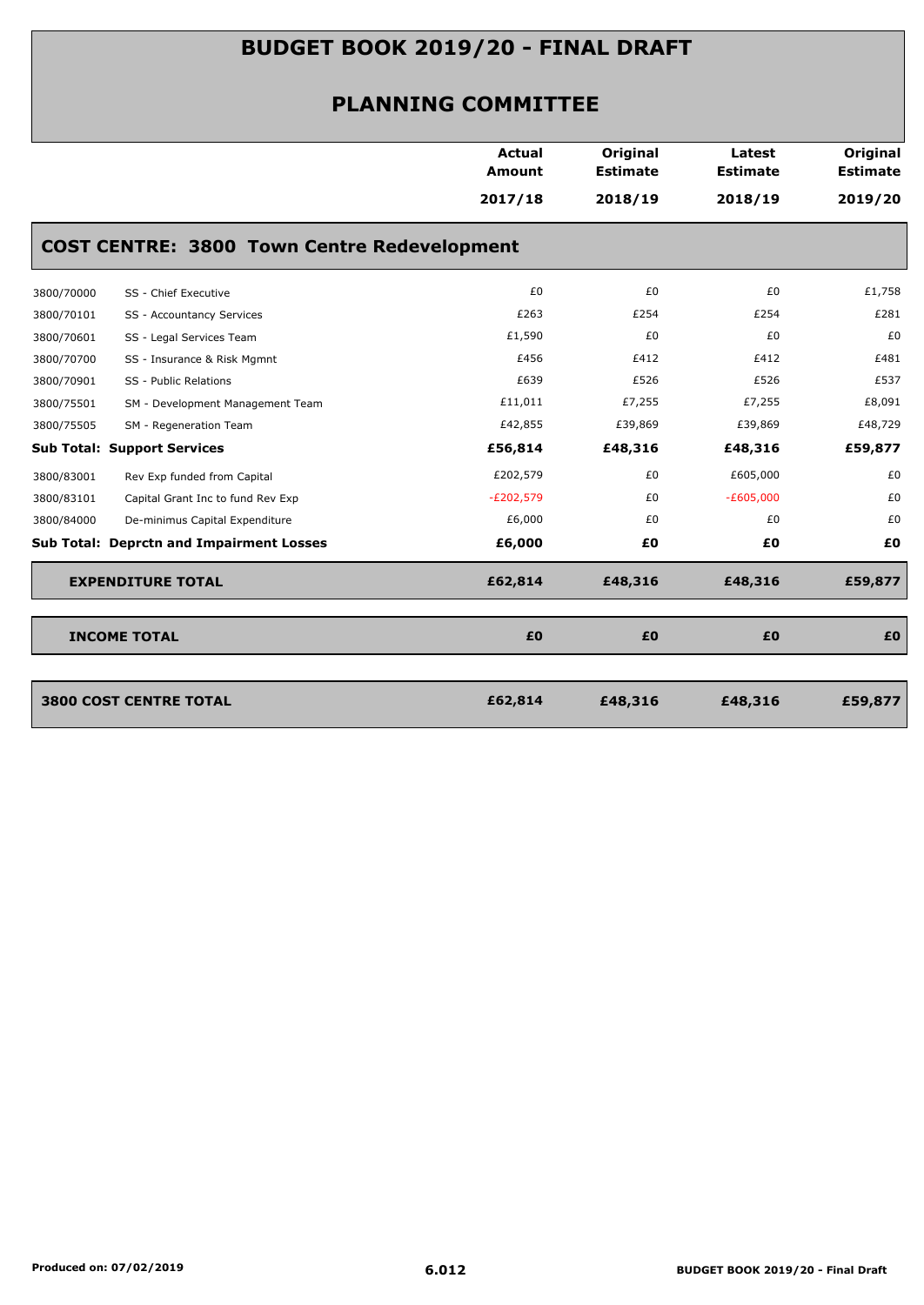|            |                                                | <b>Actual</b><br>Amount | Original<br><b>Estimate</b> | Latest<br><b>Estimate</b> | Original<br><b>Estimate</b> |
|------------|------------------------------------------------|-------------------------|-----------------------------|---------------------------|-----------------------------|
|            |                                                | 2017/18                 | 2018/19                     | 2018/19                   | 2019/20                     |
|            | <b>COST CENTRE: 3802 Economic Regeneration</b> |                         |                             |                           |                             |
| 3802/20103 | Other Miscellaneous Repairs                    | £0                      | £0                          | £0                        | £2,500                      |
|            | <b>Sub Total: Premises Related Expenses</b>    | £Ο                      | £0                          | £Ο                        | £2,500                      |
| 3802/42632 | Urban Design Survey Fees                       | £2,262                  | £2,500                      | £2,500                    | £2,500                      |
| 3802/42633 | Regeneration Survey Fees                       | £2,182                  | £2,500                      | £2,500                    | £2,500                      |
| 3802/42634 | Conservation Survey Fees                       | £2,515                  | £2,500                      | £2,500                    | £2,500                      |
| 3802/42635 | Arboricultural Survey Fees                     | £1,976                  | £2,500                      | £2,500                    | £2,500                      |
|            | <b>Sub Total: Supplies and Services</b>        | £8,935                  | £10,000                     | £10,000                   | £10,000                     |
| 3802/70000 | SS - Chief Executive                           | £5,858                  | £3,470                      | £3,470                    | £3,516                      |
| 3802/70101 | SS - Accountancy Services                      | £263                    | £254                        | £254                      | £281                        |
| 3802/70102 | SS - Finance Administration                    | £348                    | £295                        | £295                      | £289                        |
| 3802/70700 | SS - Insurance & Risk Mgmnt                    | £456                    | £412                        | £412                      | £481                        |
| 3802/70901 | SS - Public Relations                          | £639                    | £526                        | £526                      | £537                        |
| 3802/75501 | SM - Development Management Team               | £16,139                 | £8,627                      | £8,627                    | £9,576                      |
| 3802/75505 | SM - Regeneration Team                         | £36,242                 | £46,541                     | £46,541                   | £56,051                     |
|            | <b>Sub Total: Support Services</b>             | £59,945                 | £60,125                     | £60,125                   | £70,731                     |
| 3802/83001 | Rev Exp funded from Capital                    | £297,292                | £0                          | £406,000                  | £0                          |
| 3802/83101 | Capital Grant Inc to fund Rev Exp              | $-E297,292$             | £0                          | $-E406,000$               | £0                          |
|            | <b>EXPENDITURE TOTAL</b>                       | £68,880                 | £70,125                     | £70,125                   | £83,231                     |
|            | <b>INCOME TOTAL</b>                            | £0                      | £0                          | £0                        | £O                          |
|            |                                                |                         |                             |                           |                             |
|            | <b>3802 COST CENTRE TOTAL</b>                  | £68,880                 | £70,125                     | £70,125                   | £83,231                     |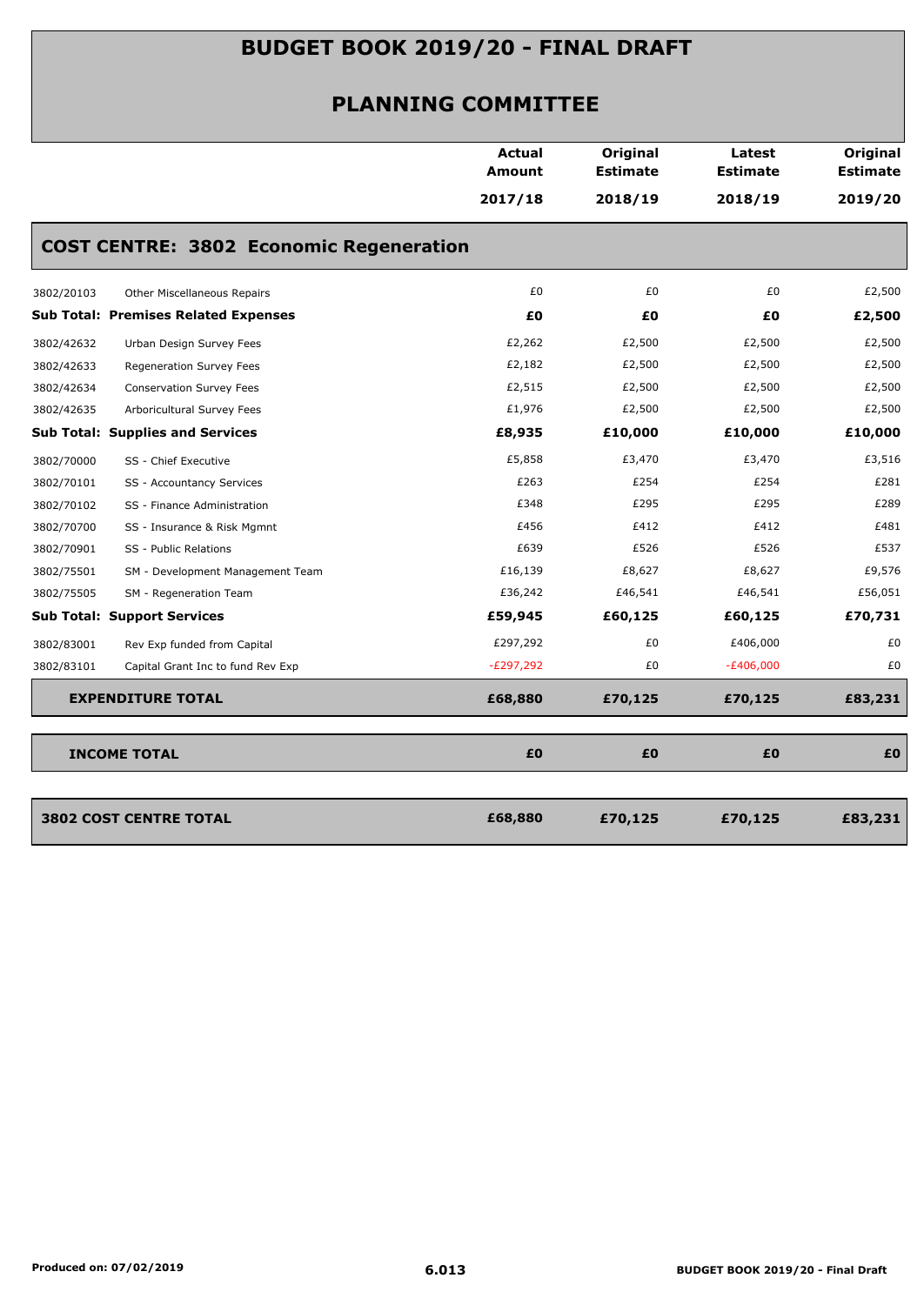|            |                                              | <b>Actual</b><br>Amount | Original<br><b>Estimate</b> | Latest<br><b>Estimate</b> | Original<br><b>Estimate</b> |
|------------|----------------------------------------------|-------------------------|-----------------------------|---------------------------|-----------------------------|
|            |                                              | 2017/18                 | 2018/19                     | 2018/19                   | 2019/20                     |
|            | <b>COST CENTRE: 7655 Regeneration Team</b>   |                         |                             |                           |                             |
| 7655/10000 | Salaries - Basic Pay                         | £108,371                | £128,727                    | £128,727                  | £131,300                    |
| 7655/10021 | Salaries - Overtime (1.0)                    | £187                    | £0                          | £0                        | £0                          |
| 7655/10023 | Salaries - Overtime (2.0)                    | £214                    | £0                          | £0                        | £0                          |
| 7655/10027 | Salaries - Overtime (Time + 1/3)             | £81                     | £0                          | £0                        | £0                          |
| 7655/10041 | Salaries - Sickness Pay                      | £41                     | £0                          | £0                        | £0                          |
| 7655/10071 | Salaries - Honorarium                        | £3,628                  | £0                          | £0                        | £0                          |
| 7655/10098 | IFRS - Accrued Annual/Flexi Leave Adj        | £6                      | £0                          | £0                        | £0                          |
| 7655/11000 | National Insurance                           | £10,779                 | £12,131                     | £12,131                   | £12,486                     |
| 7655/12000 | Pension Costs (Employer Contrbtn)            | £5,980                  | £10,722                     | £10,722                   | £10,936                     |
| 7655/12001 | Pension - Deficit Reduction Costs            | £4,608                  | £7,523                      | £7,523                    | £7,470                      |
| 7655/12021 | Actuarial Valn Adjustments (3 year)          | $-E568$                 | $-E1,622$                   | $-E1,622$                 | $-E2,024$                   |
| 7655/12022 | Actuarial Valn Def Redcnt Adj (3 year)       | $-E31$                  | £0                          | £0                        | £0                          |
| 7655/12099 | IAS 19 Adjustments                           | £2,612                  | £0                          | £0                        | £0                          |
| 7655/15000 | Advertising - Recruitment                    | £375                    | £0                          | £0                        | £0                          |
| 7655/18005 | Professional Body Subscription               | £323                    | £320                        | £320                      | £320                        |
| 7655/18100 | Insurance - Employers Liability              | £895                    | £1,101                      | £1,101                    | £895                        |
|            | <b>Sub Total: Employees</b>                  | £137,503                | £158,902                    | £158,902                  | £161,383                    |
| 7655/34000 | Train Fares - Officers                       | £0                      | £100                        | £100                      | £100                        |
| 7655/34001 | Oth Public Trspt Csts - Offcrs               | £312                    | £150                        | £150                      | £150                        |
| 7655/35000 | <b>Essential User Allowance</b>              | £1,809                  | £1,926                      | £1,926                    | £1,926                      |
| 7655/35001 | Car Mileage Allowance                        | £1,406                  | £1,300                      | £1,300                    | £1,300                      |
|            | <b>Sub Total: Transport Related Expenses</b> | £3,527                  | £3,476                      | £3,476                    | £3,476                      |
| 7655/42000 | Printing                                     | £0                      | £600                        | £600                      | £600                        |
| 7655/42101 | Photocopying Charges                         | £212                    | £396                        | £396                      | £396                        |
| 7655/42200 | Stationery                                   | £450                    | £200                        | £200                      | £200                        |
| 7655/43000 | Postage                                      | £110                    | £15                         | £15                       | £15                         |
| 7655/44000 | Subsistence Exp - Officers                   | £23                     | £27                         | £27                       | £27                         |
| 7655/44201 | Conference Expenses - Officers               | £285                    | £0                          | £0                        | £0                          |
| 7655/46106 | Insurance - Public Liability                 | £2,523                  | £2,523                      | £2,523                    | £2,523                      |
|            | <b>Sub Total: Supplies and Services</b>      | £3,603                  | £3,761                      | £3,761                    | £3,761                      |
| 7655/70101 | SS - Accountancy Services                    | £932                    | £903                        | £903                      | £929                        |
| 7655/70102 | SS - Finance Administration                  | £86                     | £70                         | £70                       | £71                         |
| 7655/70200 | SS - Computer Services                       | £15,967                 | £14,816                     | £14,816                   | £18,268                     |
| 7655/70300 | SS - Human Resources                         | £3,804                  | £3,749                      | £3,749                    | £3,789                      |
| 7655/70301 | SS - Payroll Administration                  | £347                    | £352                        | £352                      | £352                        |
| 7655/70400 | SS - Property Management Team                | £807                    | £923                        | £923                      | £1,028                      |
| 7655/70500 | SS - Accommodation - Town Hall               | £24,089                 | £8,444                      | £8,444                    | £8,028                      |
| 7655/70902 | SS - Customer Service Assistants             | £3,617                  | £2,038                      | £2,038                    | £2,080                      |
| 7655/71100 | SS - Customer Service Specialists            | £2,321                  | £2,163                      | £2,163                    | £2,066                      |
| 7655/75403 | SM - Corporate Safety                        | £592                    | £632                        | £632                      | £632                        |
| 7655/75504 | SM - Development Services Mgt Team           | £4,630                  | £4,173                      | £4,173                    | £4,213                      |
|            | <b>Sub Total: Support Services</b>           | £57,192                 | £38,263                     | £38,263                   | £41,456                     |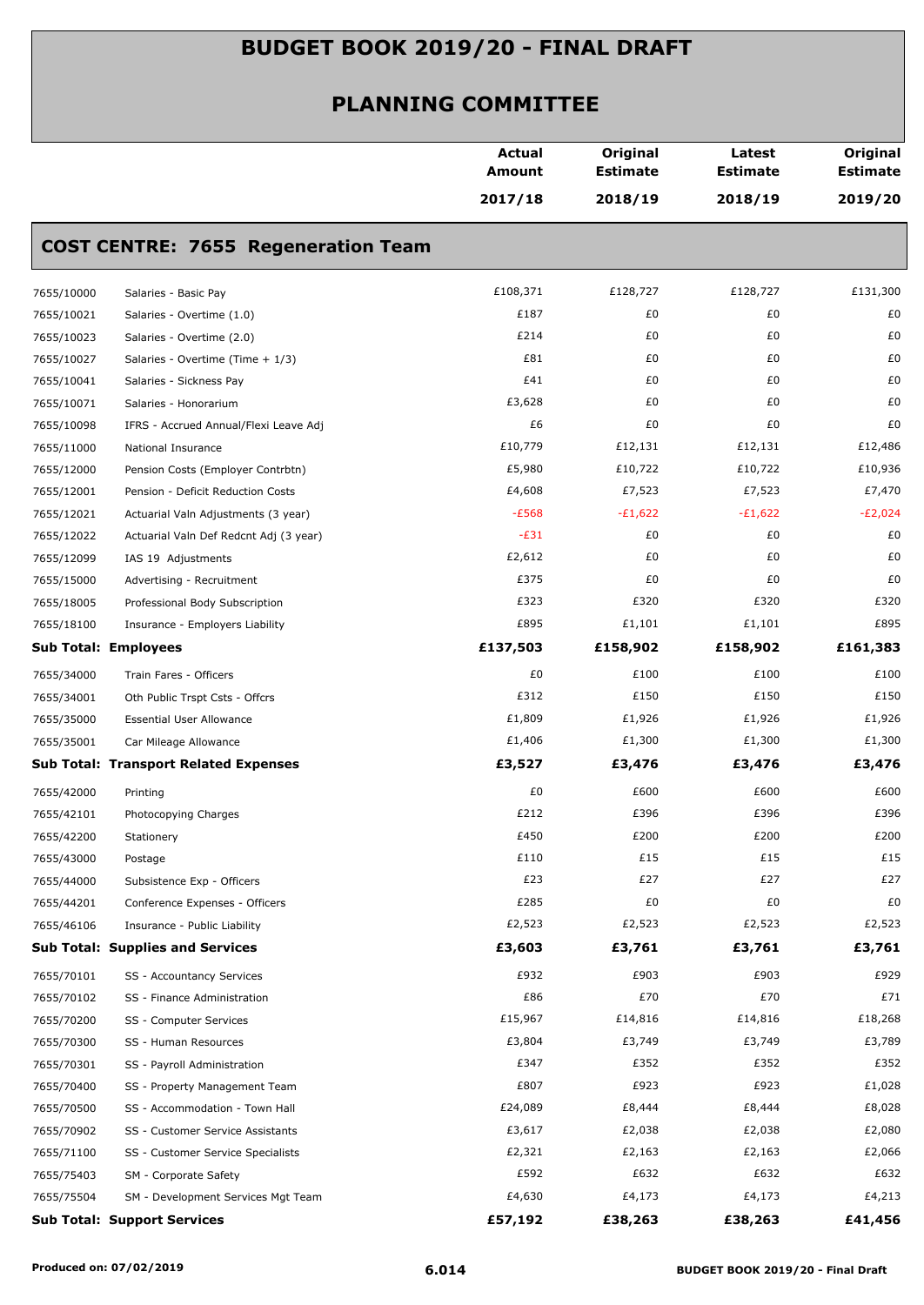|                                        | Actual<br>Amount | Original<br><b>Estimate</b> | Latest<br><b>Estimate</b> | Original<br><b>Estimate</b> |
|----------------------------------------|------------------|-----------------------------|---------------------------|-----------------------------|
|                                        | 2017/18          | 2018/19                     | 2018/19                   | 2019/20                     |
| <b>EXPENDITURE TOTAL</b>               | £201,824         | £204,402                    | £204,402                  | £210,076                    |
| Support Service Recharge<br>7655/99000 | $-E201,824$      | $-E204,402$                 | $-E204,402$               | $-E210,076$                 |
| <b>Sub Total: Recharge Income</b>      | $-E201,824$      | $-E204,402$                 | -£204,402                 | $-E210,076$                 |
| <b>INCOME TOTAL</b>                    | $-E201,824$      | $-E204,402$                 | -£204,402                 | $-E210,076$                 |
| <b>7655 COST CENTRE TOTAL</b>          | £0               | £0                          | £0                        | £0                          |
|                                        |                  |                             |                           |                             |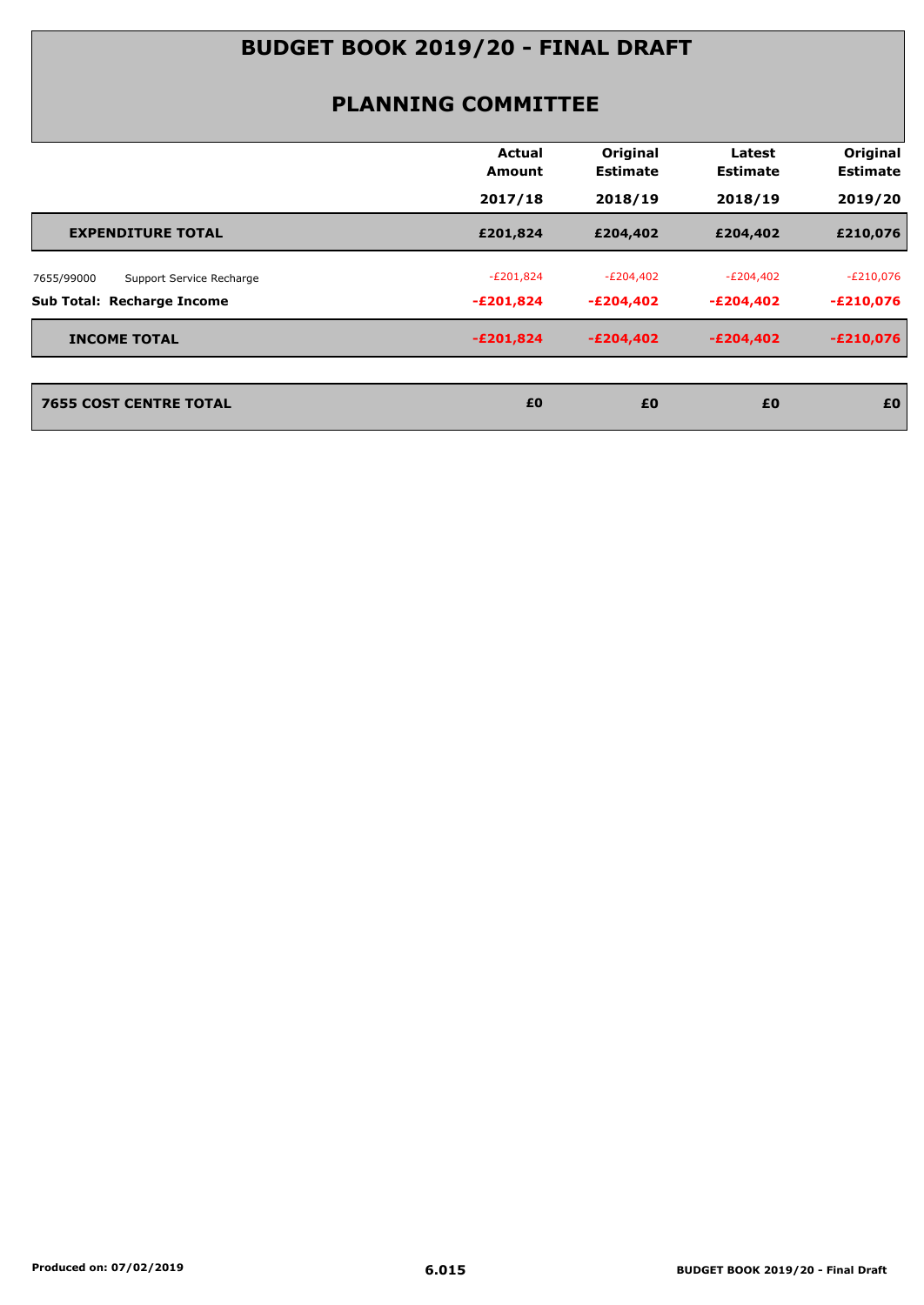|                                                 | <b>Actual</b><br>Amount | Original<br><b>Estimate</b> | Latest<br><b>Estimate</b> | Original<br><b>Estimate</b> |
|-------------------------------------------------|-------------------------|-----------------------------|---------------------------|-----------------------------|
|                                                 | 2017/18                 | 2018/19                     | 2018/19                   | 2019/20                     |
| <b>COST CENTRE: 3550 Building Control</b>       |                         |                             |                           |                             |
| 3550/42200<br>Stationery                        | £0                      | £25                         | £25                       | £25                         |
| 3550/42600<br><b>Consultants Fees</b>           | £0                      | £1,000                      | £1,000                    | £1,000                      |
| 3550/43503<br>Computer - Program Licnce Chgs    | £0                      | £0                          | £2,100                    | £2,100                      |
| <b>Sub Total: Supplies and Services</b>         | £0                      | £1,025                      | £3,125                    | £3,125                      |
| 3550/70700<br>SS - Insurance & Risk Mgmnt       | £30                     | £27                         | £27                       | £32                         |
| 3550/70902<br>SS - Customer Service Assistants  | £14,759                 | £9,559                      | £9,559                    | £10,085                     |
| 3550/71100<br>SS - Customer Service Specialists | £4,526                  | £4,338                      | £4,338                    | £4,314                      |
| 3550/75500<br>SM - Building Control Team        | £150,448                | £163,988                    | £163,988                  | £156,557                    |
| SM - Technical Services Team<br>3550/75600      | £14,767                 | £14,365                     | £14,365                   | £14,848                     |
| <b>Sub Total: Support Services</b>              | £184,530                | £192,277                    | £192,277                  | £185,836                    |
| <b>EXPENDITURE TOTAL</b>                        | £184,530                | £193,302                    | £195,402                  | £188,961                    |
| 3550/93400<br>Plan Fee - New Dwellings          | $-E12,277$              | $-E10,500$                  | $-E10,500$                | $-E10,500$                  |
| 3550/93401<br>Inspection Fee - Dwellings        | $-E33,799$              | $-E31,000$                  | $-E31,000$                | $-E31,000$                  |
| 3550/93402<br>Building Notice Fee - Dwellngs    | $-E5,217$               | $-E5,000$                   | $-E5,000$                 | -£5,000                     |
| 3550/93403<br>Regularisation Fee                | $-E5,347$               | $-E5,000$                   | $-E5,000$                 | $-E5,000$                   |
| 3550/93404<br>Plan Fee Ind/Comm                 | $-E6,197$               | $-E7,500$                   | $-E7,500$                 | -£7,500                     |
| 3550/93405<br>Inspection Fee - Ind/Comm         | $-E7,238$               | $-E7,000$                   | $-E7,000$                 | -£7,000                     |
| 3550/93406<br>Building Notice Fee - Ind/Comm    | $-E3,546$               | $-E3,500$                   | $-E3,500$                 | $-E3,500$                   |
| 3550/93407<br>Plan Fee - Dom Ext                | $-E20,924$              | $-E16,000$                  | $-E16,000$                | $-E16,000$                  |
| 3550/93408<br>Inspection Fee - Dom Ext          | $-E24,819$              | $-E22,000$                  | $-E22,000$                | $-E22,000$                  |
| 3550/93409<br>Building Notice Fee - Dom Ext     | $-E82,310$              | $-E69,000$                  | $-E69,000$                | $-E69,000$                  |
| <b>Sub Total: Customer and Client Receipts</b>  | $-E201,673$             | $-£176,500$                 | $-£176,500$               | $-£176,500$                 |
| <b>INCOME TOTAL</b>                             | $-E201,673$             | $-£176,500$                 | $-£176,500$               | $-£176,500$                 |
|                                                 |                         |                             |                           |                             |
| <b>3550 COST CENTRE TOTAL</b>                   | $-£17,143$              | £16,802                     | £18,902                   | £12,461                     |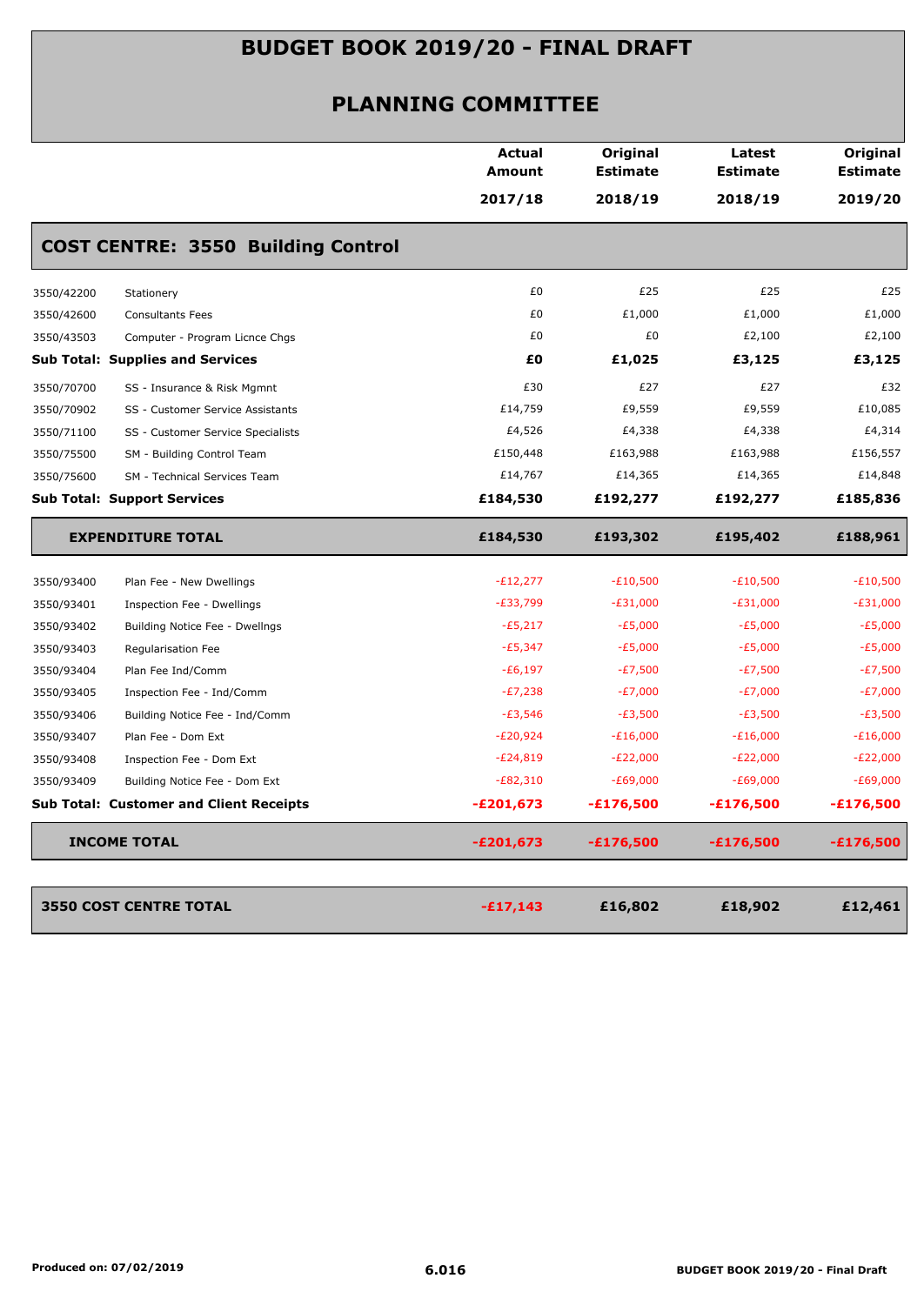|                                                         | <b>Actual</b><br>Amount<br>2017/18 | Original<br><b>Estimate</b><br>2018/19 | Latest<br><b>Estimate</b><br>2018/19 | Original<br><b>Estimate</b><br>2019/20 |
|---------------------------------------------------------|------------------------------------|----------------------------------------|--------------------------------------|----------------------------------------|
| <b>COST CENTRE: 3555 Building Control - Enforcement</b> |                                    |                                        |                                      |                                        |
| 3555/42620<br>File transfer to CDROM                    | £3,000                             | £3,000                                 | £3,000                               | £3,000                                 |
| <b>Sub Total: Supplies and Services</b>                 | £3,000                             | £3,000                                 | £3,000                               | £3,000                                 |
| 3555/70601<br>SS - Legal Services Team                  | £1,590                             | £1,407                                 | £1,407                               | £1,437                                 |
| 3555/75500<br>SM - Building Control Team                | £35,777                            | £44,948                                | £44,948                              | £59,198                                |
| 3555/75600<br>SM - Technical Services Team              | £10,995                            | £10,828                                | £10,828                              | £11,150                                |
| <b>Sub Total: Support Services</b>                      | £48,362                            | £57,183                                | £57,183                              | £71,785                                |
| <b>EXPENDITURE TOTAL</b>                                | £51,362                            | £60,183                                | £60,183                              | £74,785                                |
| <b>3555 COST CENTRE TOTAL</b>                           | £51,362                            | £60,183                                | £60,183                              | £74,785                                |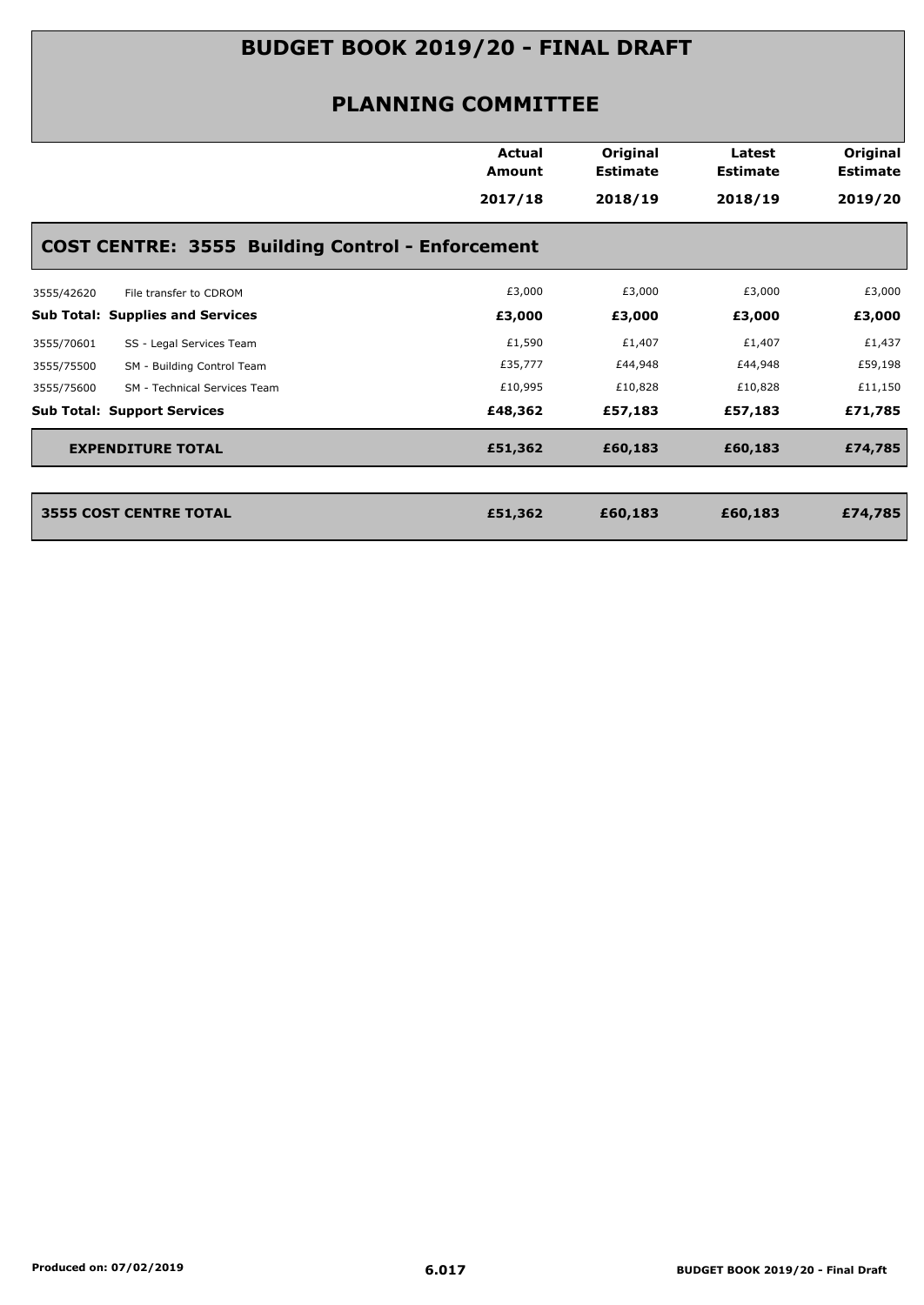|                                         |                                                   | <b>Actual</b><br><b>Amount</b> | Original<br><b>Estimate</b> | Latest<br><b>Estimate</b> | Original<br><b>Estimate</b> |
|-----------------------------------------|---------------------------------------------------|--------------------------------|-----------------------------|---------------------------|-----------------------------|
|                                         |                                                   | 2017/18                        | 2018/19                     | 2018/19                   | 2019/20                     |
|                                         | <b>COST CENTRE: 3560 Building Control - Other</b> |                                |                             |                           |                             |
| 3560/43503                              | Computer - Program Licnce Chgs                    | £6,103                         | £3,652                      | £4,000                    | £4,000                      |
| 3560/46402                              | Default Work Dangerous Buildings                  | $-E320$                        | £0                          | £0                        | £0                          |
| <b>Sub Total: Supplies and Services</b> |                                                   | £5,783                         | £3,652                      | £4,000                    | £4,000                      |
| 3560/58002                              | Land Registry Fees                                | £18                            | £0                          | £0                        | £0                          |
| <b>Sub Total: Third Party Payments</b>  |                                                   | £18                            | £0                          | £0                        | £0                          |
| 3560/70102                              | SS - Finance Administration                       | £407                           | £344                        | £344                      | £337                        |
| 3560/70602                              | SS - Local Land & Property Gazetteer              | £2,730                         | £2,555                      | £2,555                    | £2,806                      |
| 3560/71100                              | SS - Customer Service Specialists                 | £3,016                         | £2,778                      | £2,778                    | £2,776                      |
| 3560/75500                              | SM - Building Control Team                        | £43,284                        | £52,224                     | £52,224                   | £68,702                     |
| 3560/75600                              | SM - Technical Services Team                      | £18,357                        | £17,990                     | £17,990                   | £18,552                     |
| <b>Sub Total: Support Services</b>      |                                                   | £67,794                        | £75,891                     | £75,891                   | £93,173                     |
| <b>EXPENDITURE TOTAL</b>                |                                                   | £73,595                        | £79,543                     | £79,891                   | £97,173                     |
| 3560/94403                              | Miscellaneous Receipts                            | $-E2,003$                      | $-E400$                     | $-E400$                   | $-E400$                     |
|                                         | <b>Sub Total: Customer and Client Receipts</b>    | $-E2,003$                      | $-£400$                     | $-E400$                   | $-£400$                     |
| <b>INCOME TOTAL</b>                     |                                                   | $-E2,003$                      | $-£400$                     | $-E400$                   | $-E400$                     |
|                                         |                                                   |                                |                             |                           |                             |
| <b>3560 COST CENTRE TOTAL</b>           |                                                   | £71,591                        | £79,143                     | £79,491                   | £96,773                     |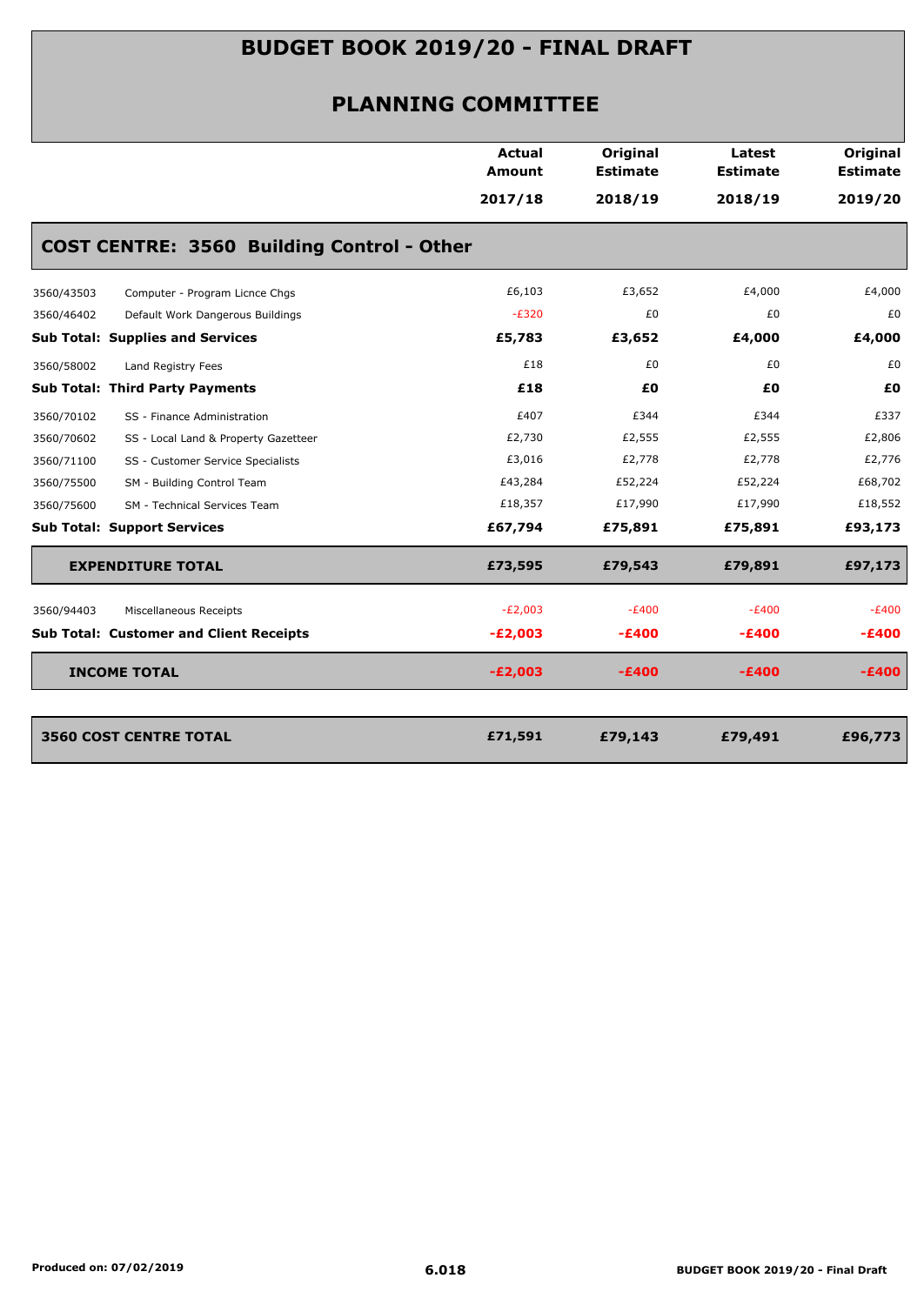|            |                                                | <b>Actual</b><br><b>Amount</b> | Original<br><b>Estimate</b> | Latest<br><b>Estimate</b> | Original<br><b>Estimate</b> |
|------------|------------------------------------------------|--------------------------------|-----------------------------|---------------------------|-----------------------------|
|            |                                                | 2017/18                        | 2018/19                     | 2018/19                   | 2019/20                     |
|            | <b>COST CENTRE: 7650 Building Control Team</b> |                                |                             |                           |                             |
| 7650/10000 | Salaries - Basic Pay                           | £127,154                       | £177,305                    | £181,507                  | £187,826                    |
| 7650/10041 | Salaries - Sickness Pay                        | £2,838                         | £0                          | £0                        | £0                          |
| 7650/10098 | IFRS - Accrued Annual/Flexi Leave Adj          | £523                           | £0                          | £0                        | £0                          |
| 7650/11000 | National Insurance                             | £13,185                        | £17,708                     | £18,288                   | £19,160                     |
| 7650/12000 | Pension Costs (Employer Contrbtn)              | £19,680                        | £26,950                     | £26,950                   | £27,776                     |
| 7650/12001 | Pension - Deficit Reduction Costs              | £15,167                        | £17,161                     | £17,161                   | £17,197                     |
| 7650/12021 | Actuarial Valn Adjustments (3 year)            | $-E1,869$                      | $-E3,701$                   | $-E3,701$                 | $-E4,658$                   |
| 7650/12022 | Actuarial Valn Def Redcnt Adj (3 year)         | $-E101$                        | £0                          | £0                        | £0                          |
| 7650/12099 | IAS 19 Adjustments                             | £8,597                         | £0                          | £0                        | £0                          |
| 7650/18004 | Misc Occupational Health Costs                 | £170                           | £0                          | £0                        | £0                          |
| 7650/18100 | Insurance - Employers Liability                | £794                           | £977                        | £977                      | £794                        |
|            | <b>Sub Total: Employees</b>                    | £186,138                       | £236,400                    | £241,182                  | £248,095                    |
| 7650/34001 | Oth Public Trspt Csts - Offcrs                 | £102                           | £0                          | £0                        | £0                          |
| 7650/35000 | <b>Essential User Allowance</b>                | £3,130                         | £3,852                      | £3,852                    | £3,852                      |
| 7650/35001 | Car Mileage Allowance                          | £4,133                         | £4,497                      | £4,497                    | £4,497                      |
|            | <b>Sub Total: Transport Related Expenses</b>   | £7,364                         | £8,349                      | £8,349                    | £8,349                      |
| 7650/40100 | Purchase of Equipment                          | £275                           | £0                          | £0                        | £0                          |
| 7650/41600 | Protective Clothing Prchse/Rep                 | £235                           | £200                        | £200                      | £200                        |
| 7650/42000 | Printing                                       | £22                            | £500                        | £500                      | £500                        |
| 7650/42101 | Photocopying Charges                           | £85                            | £158                        | £158                      | £158                        |
| 7650/42200 | Stationery                                     | £663                           | £500                        | £500                      | £500                        |
| 7650/42300 | Books and Periodicals                          | £3,911                         | £4,500                      | £4,500                    | £4,500                      |
| 7650/43000 | Postage                                        | £674                           | £903                        | £903                      | £903                        |
| 7650/43103 | Mobile Phones - Calls/Rental                   | £219                           | £216                        | £216                      | £216                        |
| 7650/43503 | Computer - Program Licnce Chgs                 | £6,945                         | £7,019                      | £7,500                    | £7,500                      |
| 7650/45300 | Subscrptns and Levies General                  | £180                           | £2,000                      | £2,000                    | £2,000                      |
| 7650/46106 | Insurance - Public Liability                   | £2,237                         | £2,237                      | £2,237                    | £2,237                      |
|            | <b>Sub Total: Supplies and Services</b>        | £15,447                        | £18,233                     | £18,714                   | £18,714                     |
| 7650/70101 | SS - Accountancy Services                      | £1,872                         | £1,814                      | £1,814                    | £1,866                      |
| 7650/70102 | SS - Finance Administration                    | £237                           | £193                        | £193                      | £196                        |
| 7650/70103 | SS - Internal Audit                            | £514                           | £608                        | £608                      | £0                          |
| 7650/70200 | SS - Computer Services                         | £12,762                        | £11,842                     | £11,842                   | £14,601                     |
| 7650/70300 | SS - Human Resources                           | £3,026                         | £2,987                      | £2,987                    | £3,018                      |
| 7650/70301 | SS - Payroll Administration                    | £279                           | £283                        | £283                      | £283                        |
| 7650/70400 | SS - Property Management Team                  | £927                           | £1,060                      | £1,060                    | £1,181                      |
| 7650/70500 | SS - Accommodation - Town Hall                 | £27,675                        | £9,701                      | £9,701                    | £9,223                      |
| 7650/70902 | SS - Customer Service Assistants               | £3,617                         | £2,038                      | £2,038                    | £2,080                      |
| 7650/71100 | SS - Customer Service Specialists              | £2,321                         | £2,163                      | £2,163                    | £2,066                      |
| 7650/75403 | SM - Corporate Safety                          | £471                           | £503                        | £503                      | £503                        |
|            | <b>Sub Total: Support Services</b>             | £53,701                        | £33,192                     | £33,192                   | £35,017                     |
|            | <b>EXPENDITURE TOTAL</b>                       | £262,651                       | £296,174                    | £301,437                  | £310,175                    |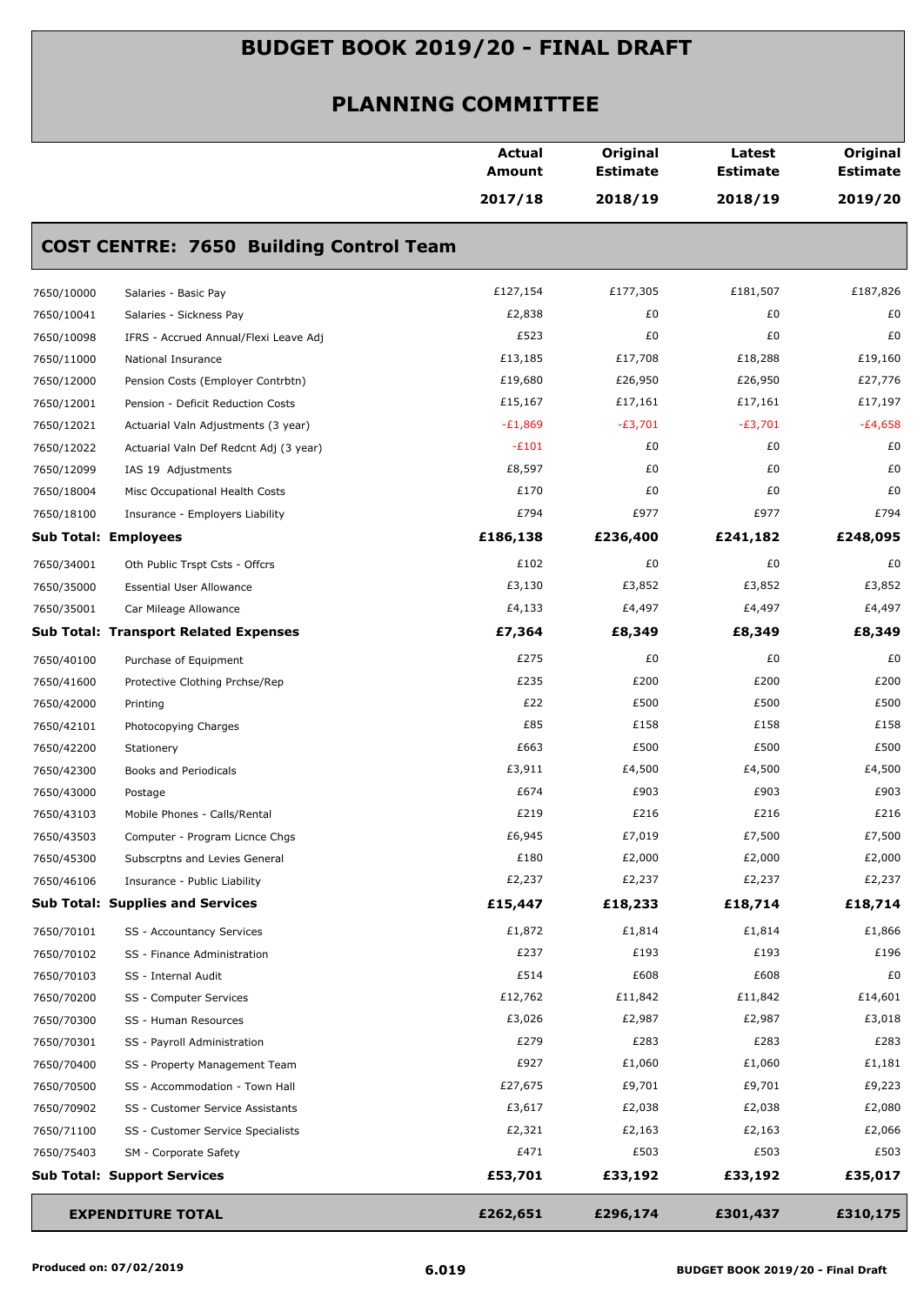#### **PLANNING COMMITTEE**

|                                              | Actual<br><b>Amount</b> | Original<br><b>Estimate</b> | Latest<br><b>Estimate</b> | Original<br><b>Estimate</b> |
|----------------------------------------------|-------------------------|-----------------------------|---------------------------|-----------------------------|
|                                              | 2017/18                 | 2018/19                     | 2018/19                   | 2019/20                     |
| 7650/99000<br>Support Service Recharge       | $-E258,054$             | $-E282,174$                 | $-E282,174$               | $-E296,175$                 |
| 7650/99006<br>Int. Rechge Inc.- Land Charges | -£4,597                 | -£14,000                    | $-E14,000$                | $-E14,000$                  |
| <b>Sub Total: Recharge Income</b>            | $-£262,651$             | $-E296,174$                 | $-E296.174$               | $-£310,175$                 |
| <b>INCOME TOTAL</b>                          | $-E262,651$             | $-E296,174$                 | $-E296.174$               | $-£310,175$                 |

**7650 COST CENTRE TOTAL £0 £5,263 £0**

**2650 COST CENTRE TOTAL 60**<br>**EQ**<br>**EQ**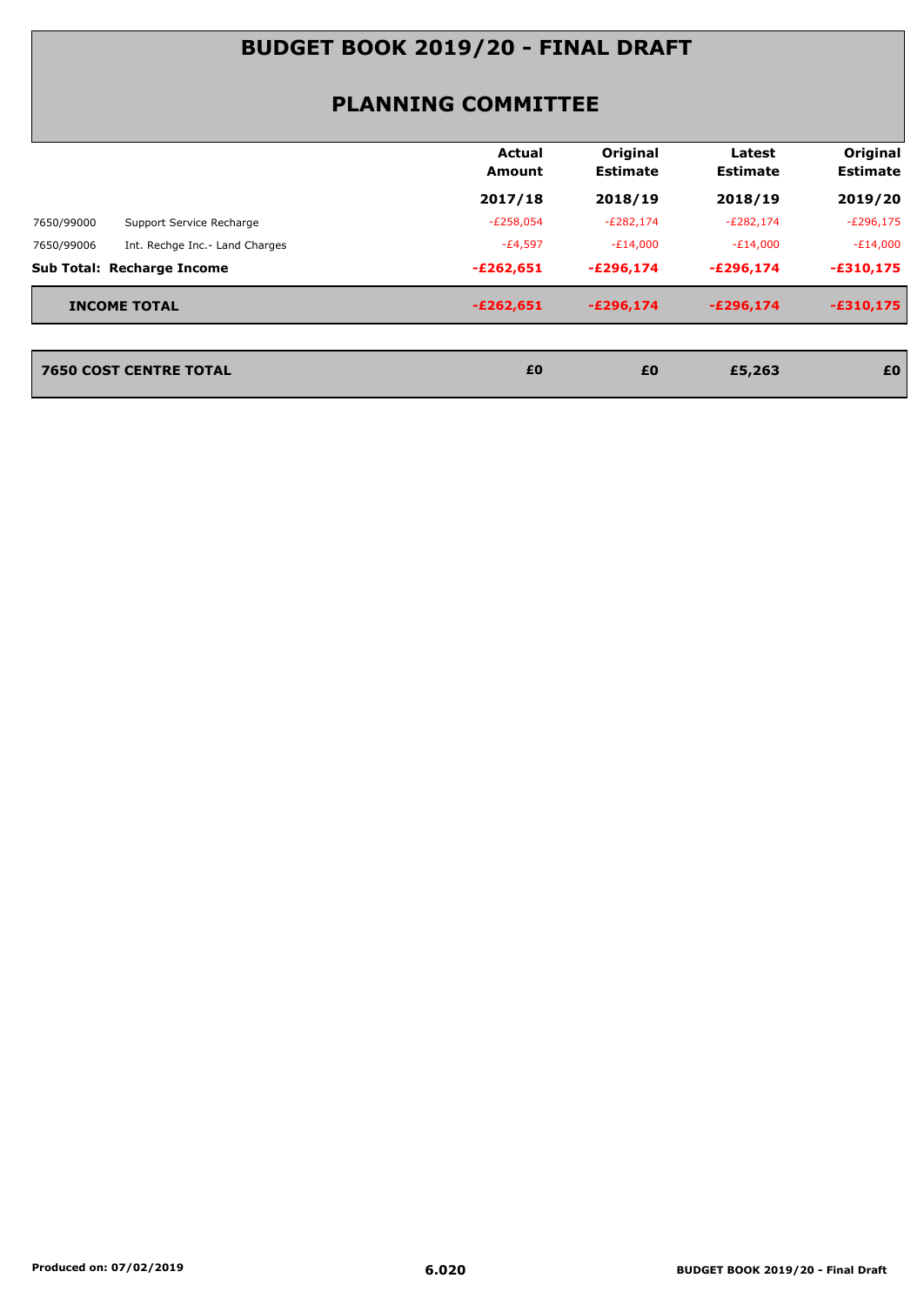|                        | <b>Actual</b> | Original        | Latest          | Original        |
|------------------------|---------------|-----------------|-----------------|-----------------|
|                        | Amount        | <b>Estimate</b> | <b>Estimate</b> | <b>Estimate</b> |
|                        | 2017/18       | 2018/19         | 2018/19         | 2019/20         |
| <b>COMMITTEE TOTAL</b> | £1,039,227    | £889,950        | £1,125,818      | £1,024,234      |
|                        |               |                 |                 |                 |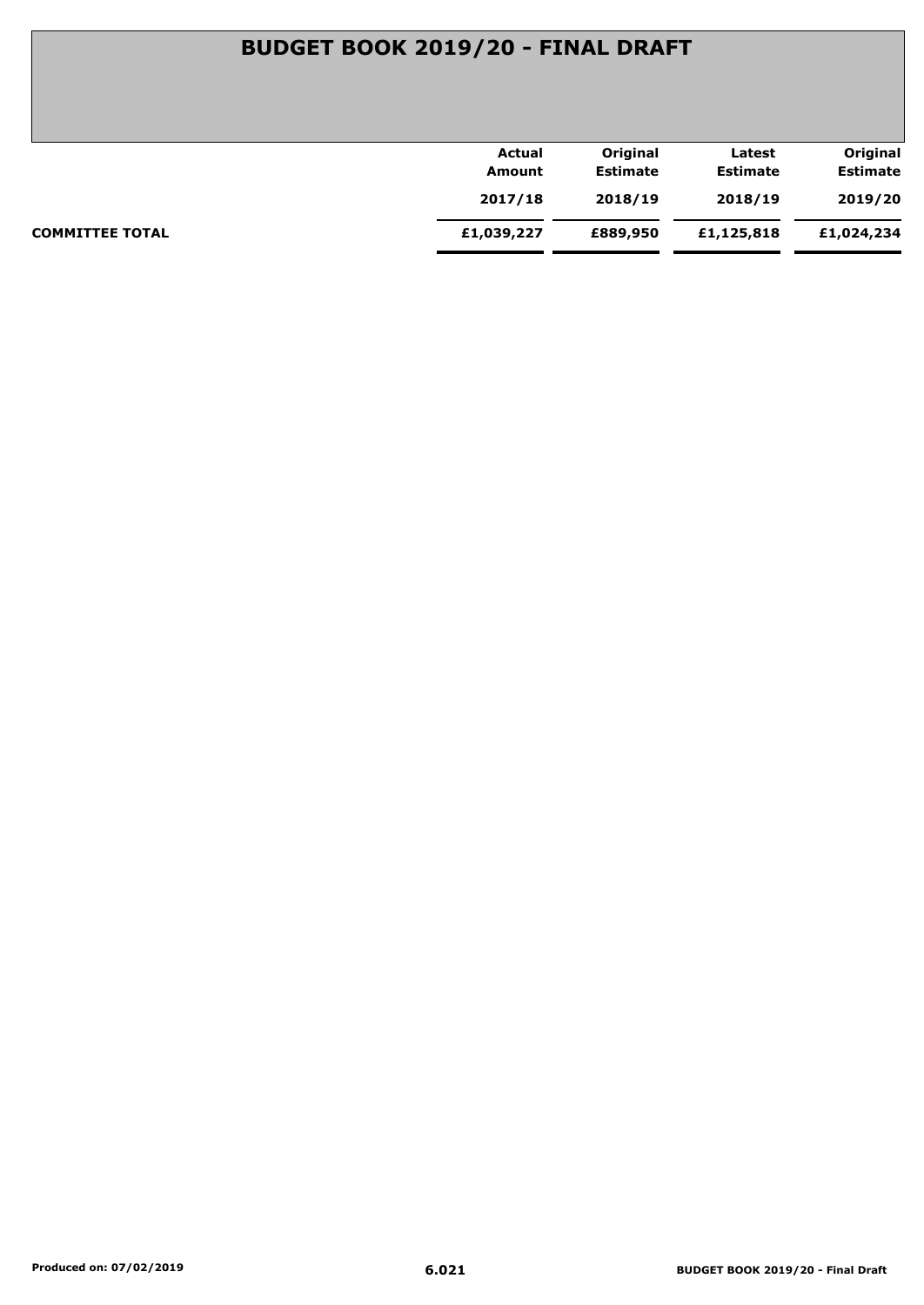#### **FINANCE AND DEMOCRACY COMMITTEE**

|                                                       | <b>Actual</b><br><b>Amount</b> | Original<br><b>Estimate</b> | Latest<br><b>Estimate</b> | Original<br><b>Estimate</b> |
|-------------------------------------------------------|--------------------------------|-----------------------------|---------------------------|-----------------------------|
|                                                       | 2017/18                        | 2018/19                     | 2018/19                   | 2019/20                     |
| <b>COST CENTRE: 2300 Council Tax Collection Costs</b> |                                |                             |                           |                             |
| 2300/52002<br>Blackpool BC - Shared Services          | £413,987                       | £412,177                    | £423,993                  | £429,306                    |
| <b>Sub Total: Third Party Payments</b>                | £413,987                       | £412,177                    | £423,993                  | £429,306                    |
| 2300/70101<br>SS - Accountancy Services               | £7,262                         | £7,003                      | £7,003                    | £7,627                      |
| 2300/70102<br>SS - Finance Administration             | £57,761                        | £53,429                     | £53,429                   | £47,855                     |
| 2300/70103<br>SS - Internal Audit                     | £12,968                        | £14,190                     | £14,190                   | £7,384                      |
| 2300/70104<br>SS - Corporate Fraud Service            | £10,708                        | £8,486                      | £8,486                    | £10,166                     |
| 2300/70901<br>SS - Public Relations                   | £639                           | £526                        | £526                      | £537                        |
| 2300/70902<br>SS - Customer Service Assistants        | £7,547                         | £4,888                      | £4,888                    | £5,157                      |
| 2300/71100<br>SS - Customer Service Specialists       | £95,579                        | £88,127                     | £88,127                   | £88,049                     |
| 2300/75200<br>SM - Revs & Bens Central Costs          | £4,378                         | £2,849                      | £2,849                    | £2,932                      |
| <b>Sub Total: Support Services</b>                    | £196,842                       | £179,498                    | £179,498                  | £169,707                    |
| <b>EXPENDITURE TOTAL</b>                              | £610,829                       | £591,675                    | £603,491                  | £599,013                    |
| 2300/93600<br>Council Tax Costs Recovered             | $-E222,839$                    | $-E150,000$                 | $-E200,000$               | $-E200,000$                 |
| <b>Sub Total: Customer and Client Receipts</b>        | $-E222,839$                    | $-£150,000$                 | $-E200,000$               | $-E200,000$                 |
| <b>INCOME TOTAL</b>                                   | $-E222,839$                    | $-£150,000$                 | $-E200,000$               | $-E200,000$                 |
| <b>2300 COST CENTRE TOTAL</b>                         | £387,990                       | £441,675                    | £403,491                  | £399,013                    |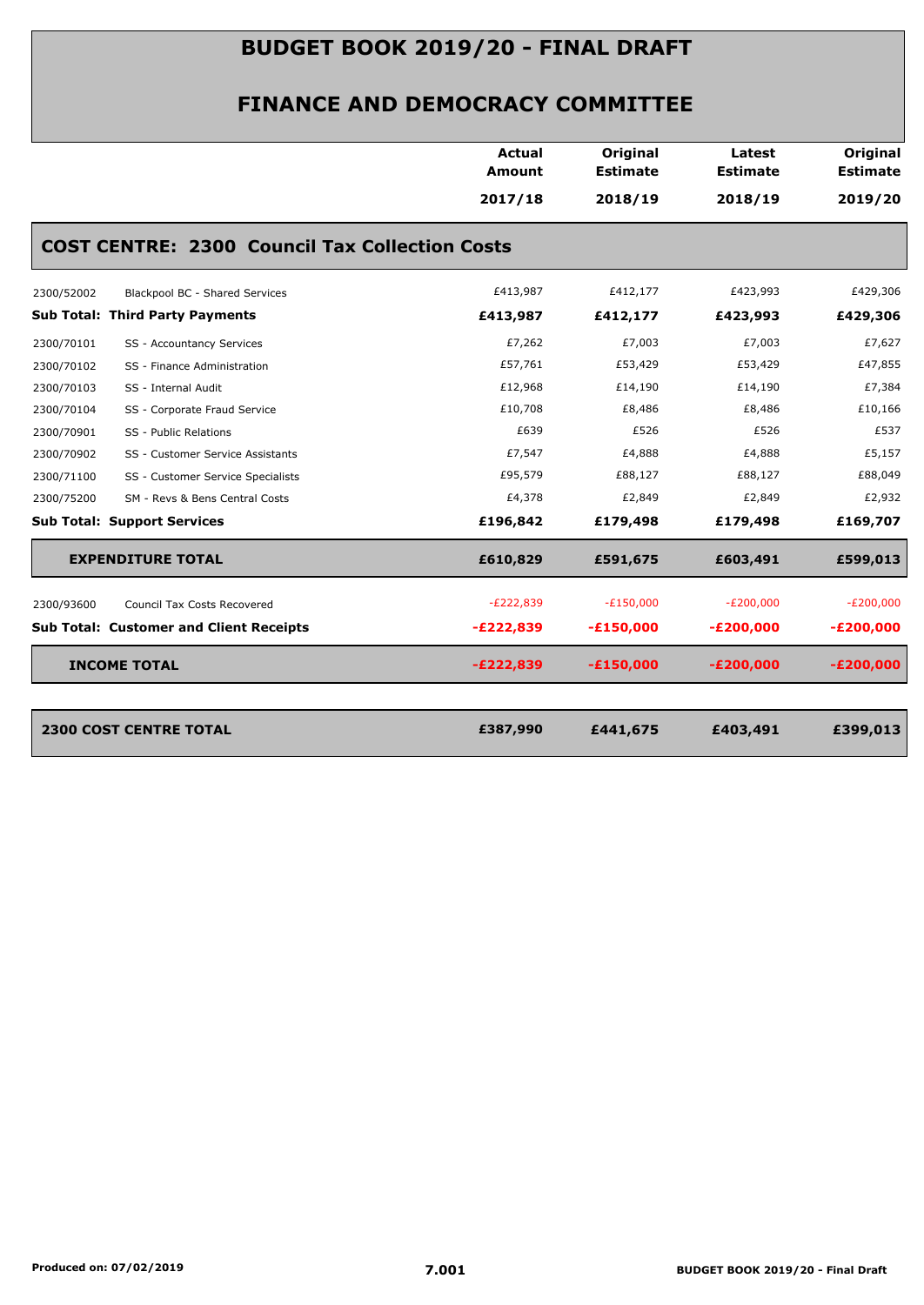|                                                        | <b>Actual</b><br>Amount | Original<br><b>Estimate</b> | Latest<br><b>Estimate</b> | Original<br><b>Estimate</b> |
|--------------------------------------------------------|-------------------------|-----------------------------|---------------------------|-----------------------------|
|                                                        | 2017/18                 | 2018/19                     | 2018/19                   | 2019/20                     |
| <b>COST CENTRE: 2303 Business Rates Administration</b> |                         |                             |                           |                             |
| 2303/42600<br><b>Consultants Fees</b>                  | £7,695                  | £10,000                     | £30,000                   | £10,000                     |
| 2303/42603<br>Other Fees                               | £0                      | £0                          | £2,000                    | £2,000                      |
| <b>Sub Total: Supplies and Services</b>                | £7,695                  | £10,000                     | £32,000                   | £12,000                     |
| 2303/52002<br>Blackpool BC - Shared Services           | £167,245                | £155,316                    | £159,747                  | £161,739                    |
| <b>Sub Total: Third Party Payments</b>                 | £167,245                | £155,316                    | £159,747                  | £161,739                    |
| 2303/70101<br>SS - Accountancy Services                | £8,971                  | £8,623                      | £8,623                    | £9,391                      |
| 2303/70102<br>SS - Finance Administration              | £12,923                 | £12,936                     | £12,936                   | £15,519                     |
| 2303/70103<br>SS - Internal Audit                      | £8,793                  | £9,622                      | £9,622                    | £7,384                      |
| 2303/70104<br>SS - Corporate Fraud Service             | £10,708                 | £8,485                      | £8,485                    | £10,167                     |
| 2303/70901<br>SS - Public Relations                    | £639                    | £526                        | £526                      | £537                        |
| 2303/70902<br>SS - Customer Service Assistants         | £2,516                  | £1,629                      | £1,629                    | £1,719                      |
| 2303/71100<br>SS - Customer Service Specialists        | £10,712                 | £9,894                      | £9,894                    | £9,883                      |
| 2303/75200<br>SM - Revs & Bens Central Costs           | £2,189                  | £1,675                      | £1,675                    | £1,466                      |
| <b>Sub Total: Support Services</b>                     | £57,451                 | £53,390                     | £53,390                   | £56,066                     |
| <b>EXPENDITURE TOTAL</b>                               | £232,391                | £218,706                    | £245,137                  | £229,805                    |
| 2303/90004<br>Cost of Collection Allowance             | $-£112,715$             | $-E112,024$                 | $-E112,024$               | $-E112,024$                 |
| <b>Sub Total: Government Grants</b>                    | $-£112,715$             | $-£112,024$                 | $-£112,024$               | $-£112,024$                 |
| 2303/91031<br>Other Miscellaneous Grants               | $-E12,000$              | £0                          | £0                        | £0                          |
| <b>Sub Total: Oth Grants Rembsmts and Ctbns</b>        | $-E12,000$              | £Ο                          | £Ο                        | £Ο                          |
| 2303/93601<br><b>Business Rates Costs Recovered</b>    | $-E8,401$               | $-E13,000$                  | $-E13,000$                | $-E13,000$                  |
| <b>Sub Total: Customer and Client Receipts</b>         | $-E8,401$               | $-£13,000$                  | $-£13,000$                | $-£13,000$                  |
| <b>INCOME TOTAL</b>                                    | $-£133,116$             | $-£125,024$                 | $-£125,024$               | $-£125,024$                 |
|                                                        |                         |                             |                           |                             |
| <b>2303 COST CENTRE TOTAL</b>                          | £99,275                 | £93,682                     | £120,113                  | £104,781                    |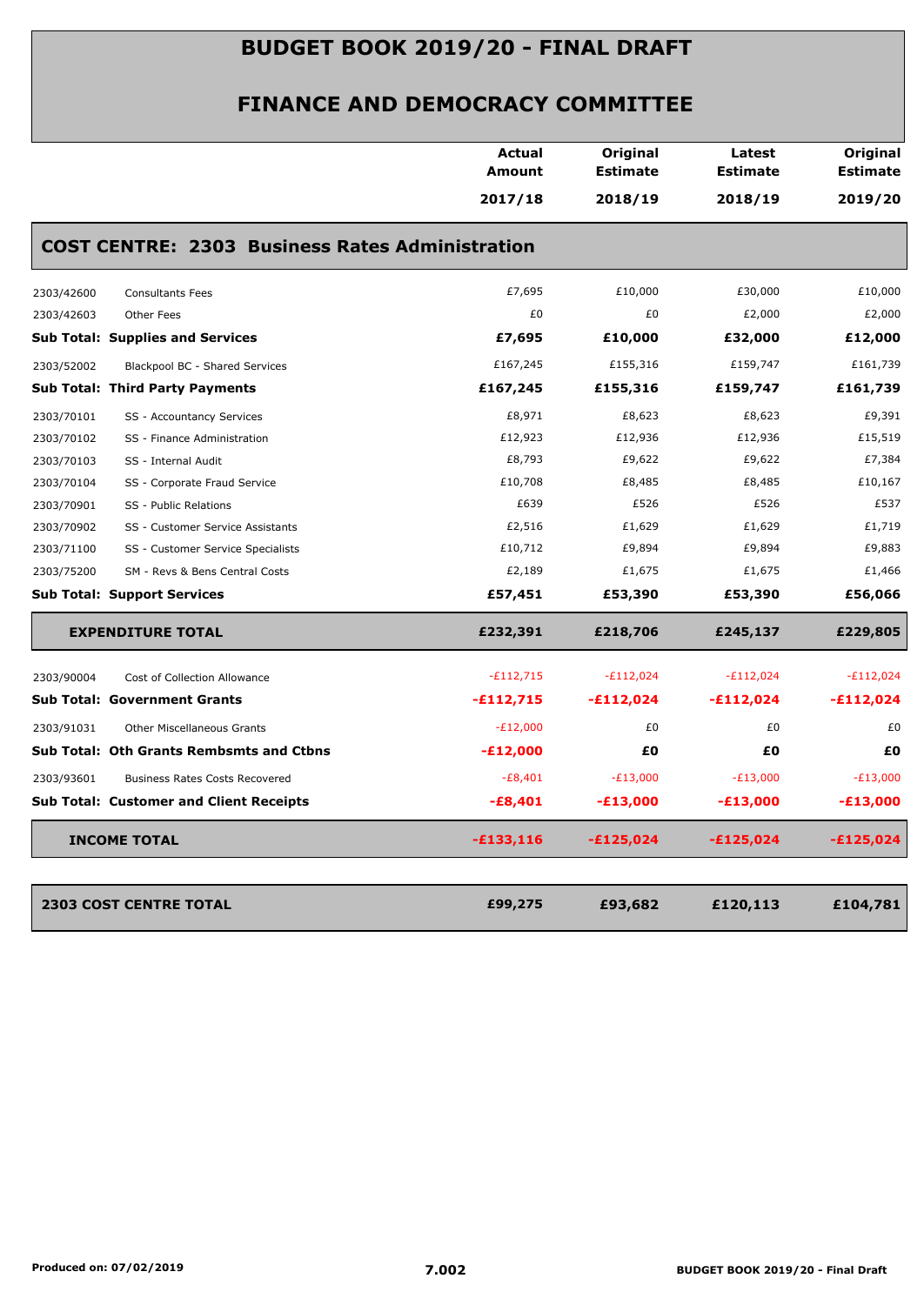|                                                | Actual<br><b>Amount</b> | Original<br><b>Estimate</b> | Latest<br><b>Estimate</b> | <b>Original</b><br><b>Estimate</b> |  |  |
|------------------------------------------------|-------------------------|-----------------------------|---------------------------|------------------------------------|--|--|
|                                                | 2017/18                 | 2018/19                     | 2018/19                   | 2019/20                            |  |  |
| <b>COST CENTRE: 5300 Rent Allowances</b>       |                         |                             |                           |                                    |  |  |
| <b>Rent Allowances</b><br>5300/60000           | £18,890,478             | £18,500,000                 | £18,530,000               | £18,000,000                        |  |  |
| <b>Sub Total: Transfer Payments</b>            | £18,890,478             | £18,500,000                 | £18,530,000               | £18,000,000                        |  |  |
| <b>EXPENDITURE TOTAL</b>                       | £18,890,478             | £18,500,000                 | £18,530,000               | £18,000,000                        |  |  |
| Rent Allowances Subsidy<br>5300/90500          | $-E18, 175, 687$        | $-E17,900,000$              | $-E17,900,000$            | $-E17,450,000$                     |  |  |
| 5300/90502<br>Rent Rebates Subsidy             | $-E24,723$              | $-E25,000$                  | $-E21,188$                | $-E25,000$                         |  |  |
| 5300/90503<br>Discretionary Housing Payments   | $-E57,934$              | $-E60,000$                  | $-E78,812$                | $-E60,000$                         |  |  |
| <b>Sub Total: Government Grants</b>            | $-E18,258,344$          | $-E17,985,000$              | $-E18,000,000$            | $-E17,535,000$                     |  |  |
| 5300/94400<br>Rent Allowance Overpayments      | $-E669,099$             | $-E500,000$                 | $-E715,000$               | $-E600,000$                        |  |  |
| <b>Sub Total: Customer and Client Receipts</b> | $-£669,099$             | $-£500,000$                 | $-E715,000$               | $-£600,000$                        |  |  |
| <b>INCOME TOTAL</b>                            | $-E18,927,443$          | $-£18,485,000$              | $-E18,715,000$            | $-£18,135,000$                     |  |  |
| <b>5300 COST CENTRE TOTAL</b>                  | $-£36,966$              | £15,000                     | $-£185,000$               | $-£135,000$                        |  |  |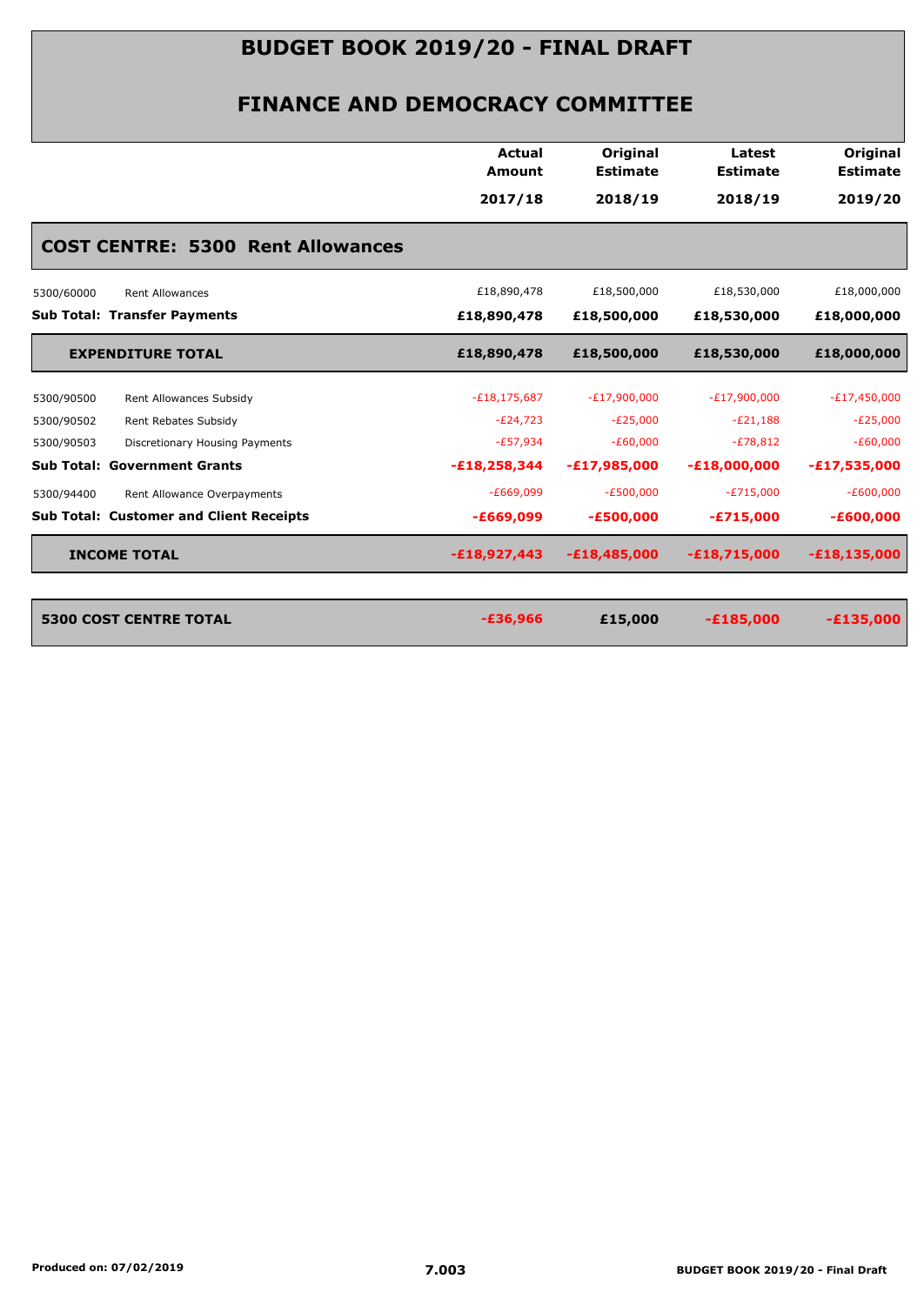|                                                 | <b>Amount</b> | <b>Estimate</b> | <b>Estimate</b>  |                            |
|-------------------------------------------------|---------------|-----------------|------------------|----------------------------|
|                                                 | 2017/18       | 2018/19         | 2018/19          | <b>Estimate</b><br>2019/20 |
| <b>COST CENTRE: 5350 Housing Benefit Admin</b>  |               |                 |                  |                            |
| <b>Universal Credit Costs</b><br>5350/46935     | £4,945        | £0              | £5,000           | £15,000                    |
| <b>Sub Total: Supplies and Services</b>         | £4,945        | £0              | £5,000           | £15,000                    |
| 5350/52002<br>Blackpool BC - Shared Services    | £516,263      | £463,949        | £477,243         | £483,221                   |
| <b>Sub Total: Third Party Payments</b>          | £516,263      | £463,949        | £477,243         | £483,221                   |
| 5350/70101<br>SS - Accountancy Services         | £8,957        | £8,620          | £8,620           | £9,393                     |
| 5350/70102<br>SS - Finance Administration       | £9,003        | £7,544          | £7,544           | £12,199                    |
| 5350/70103<br>SS - Internal Audit               | £12,557       | £13,740         | £13,740          | £0                         |
| 5350/70200<br>SS - Computer Services            | £7,072        | £6,554          | £6,554           | £7,778                     |
| 5350/70400<br>SS - Property Management Team     | £630          | £623            | £623             | £703                       |
| 5350/70500<br>SS - Accommodation - Town Hall    | £10,665       | £3,739          | £3,739           | £3,554                     |
| 5350/70901<br>SS - Public Relations             | £1,278        | £1,126          | £1,126           | £537                       |
| 5350/70902<br>SS - Customer Service Assistants  | £15,162       | £9,820          | £9,820           | £10,360                    |
| 5350/71100<br>SS - Customer Service Specialists | £121,058      | £102,162        | £102,162         | £102,072                   |
| 5350/75200<br>SM - Revs & Bens Central Costs    | £4,378        | £2,849          | £2,849           | £2,932                     |
| <b>Sub Total: Support Services</b>              | £190,760      | £156,777        | £156,777         | £149,528                   |
| <b>EXPENDITURE TOTAL</b>                        | £711,968      | £620,726        | £639,020         | £647,749                   |
| 5350/90000<br>Housing Benefit Admin Grant       | $-E303,451$   | $-E278,000$     | $-E278,000$      | $-E264,000$                |
| <b>Sub Total: Government Grants</b>             | $-£303,451$   | $-E278,000$     | $-E278,000$      | $-E264,000$                |
| 5350/91031<br>Other Miscellaneous Grants        | $-E47,487$    | £0              | £0               | £0                         |
| 5350/91107<br>Universal Credit Costs Reimbursed | $-E9,220$     | £0              | $-E10,000$       | $-E18,000$                 |
| <b>Sub Total: Oth Grants Rembsmts and Ctbns</b> | $-£56,707$    | £0              | $-£10,000$       | $-£18,000$                 |
| <b>INCOME TOTAL</b>                             | -£360,158     | -£278,000       | <b>-£288,000</b> | $-E282,000$                |
| <b>5350 COST CENTRE TOTAL</b>                   | £351,810      | £342,726        | £351,020         | £365,749                   |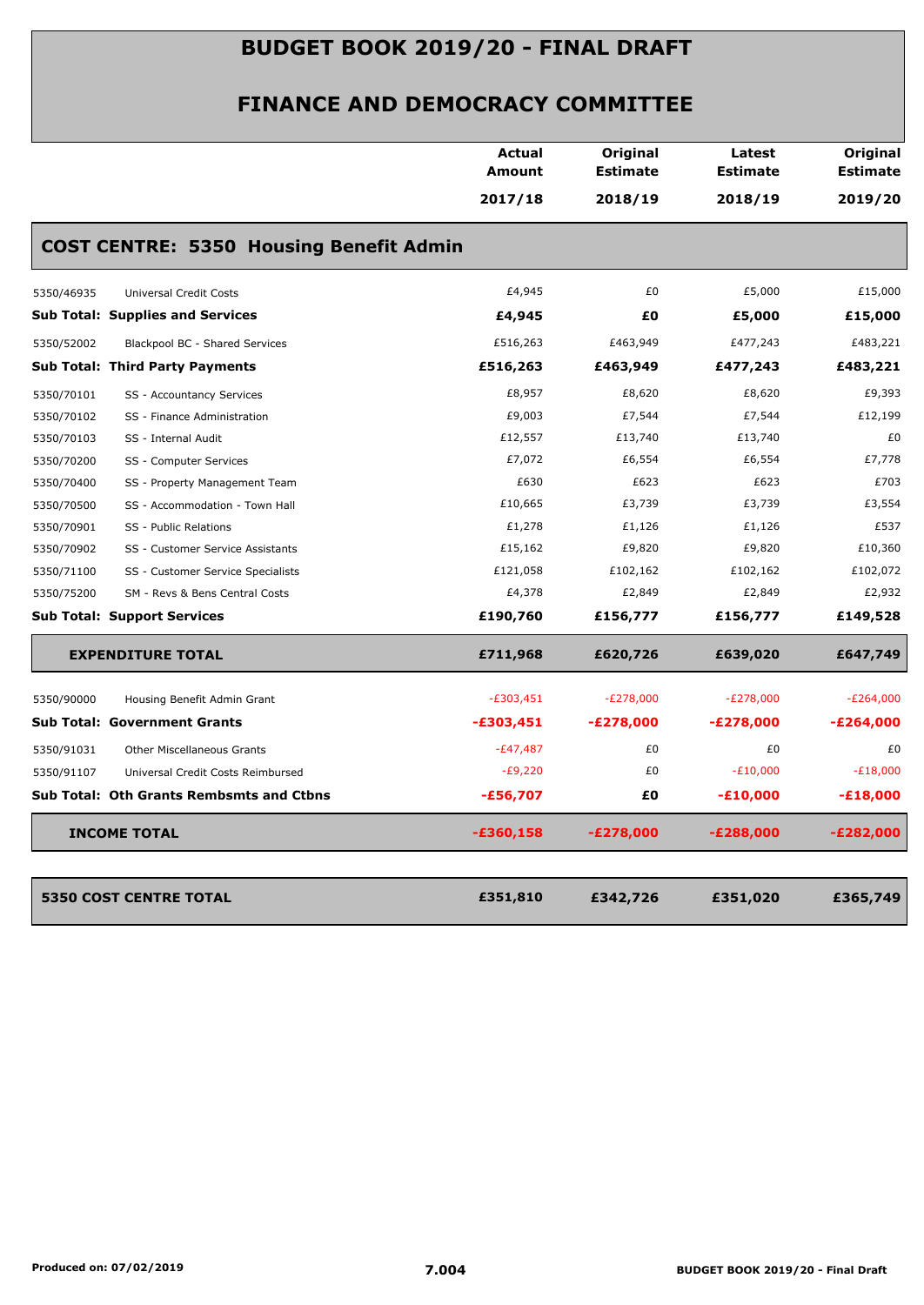|                                                        | <b>Actual</b> | Original        | Latest          | Original        |
|--------------------------------------------------------|---------------|-----------------|-----------------|-----------------|
|                                                        | <b>Amount</b> | <b>Estimate</b> | <b>Estimate</b> | <b>Estimate</b> |
|                                                        | 2017/18       | 2018/19         | 2018/19         | 2019/20         |
| <b>COST CENTRE: 7520 Revs &amp; Bens Central Costs</b> |               |                 |                 |                 |
| Subscrptns and Levies General<br>7520/45300            | £885          | £1,000          | £1,000          | £1,000          |
| <b>Sub Total: Supplies and Services</b>                | £885          | £1,000          | £1,000          | £1,000          |
| 7520/52005<br>Preston CC - SLA Other                   | £2,250        | £1,000          | £1,000          | £1,000          |
| <b>Sub Total: Third Party Payments</b>                 | £2,250        | £1,000          | £1,000          | £1,000          |
| 7520/63002<br>CTRS - Hardship Fund                     | £563          | £0              | £6,250          | £0              |
| <b>Sub Total: Transfer Payments</b>                    | £563          | £0              | £6,250          | £0              |
| 7520/70102<br>SS - Finance Administration              | £86           | £70             | £70             | £71             |
| 7520/70701<br>SS - Resources Directorate Mgt           | £1,222        | £1,103          | £1,103          | £1,113          |
| 7520/70902<br>SS - Customer Service Assistants         | £3,617        | £2,038          | £2,038          | £2,080          |
| 7520/71100<br>SS - Customer Service Specialists        | £2,321        | £2,163          | £2,163          | £2,066          |
| <b>Sub Total: Support Services</b>                     | £7,246        | £5,374          | £5,374          | £5,330          |
| <b>EXPENDITURE TOTAL</b>                               | £10,944       | £7,374          | £13,624         | £7,330          |
| 7520/99000<br>Support Service Recharge                 | $-E10,944$    | $-E7,374$       | $-E7,374$       | $-E7,330$       |
| Sub Total: Recharge Income                             | $-£10,944$    | $-£7,374$       | $-£7,374$       | $-E7,330$       |
| <b>INCOME TOTAL</b>                                    | $-£10,944$    | $-£7,374$       | $-£7,374$       | $-£7,330$       |
| <b>7520 COST CENTRE TOTAL</b>                          | £0            | £0              | £6,250          | £0              |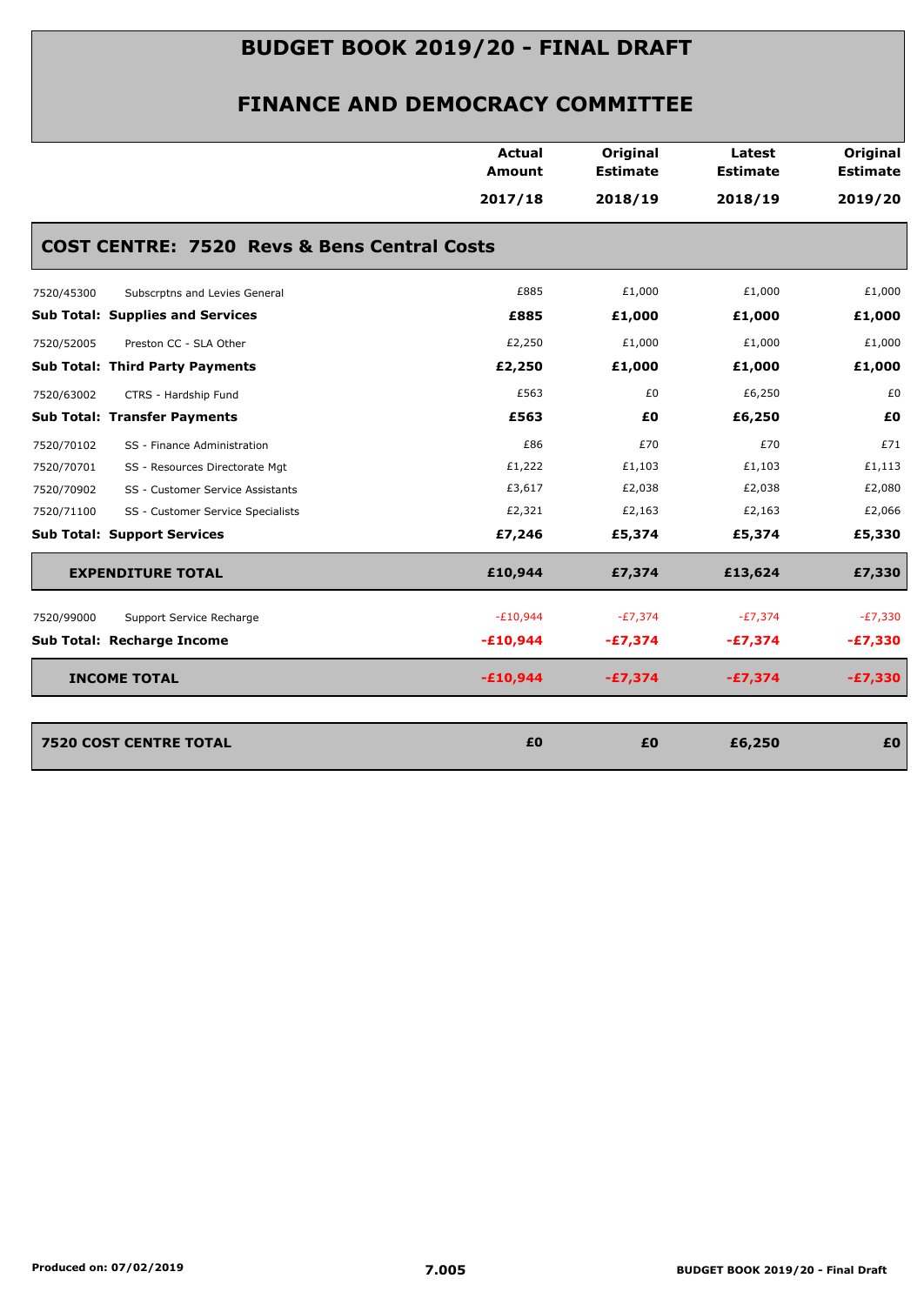|                                                | Actual<br>Amount | Original<br><b>Estimate</b> | Latest<br><b>Estimate</b> | Original<br><b>Estimate</b> |
|------------------------------------------------|------------------|-----------------------------|---------------------------|-----------------------------|
|                                                | 2017/18          | 2018/19                     | 2018/19                   | 2019/20                     |
| <b>COST CENTRE: 7120 Procurement Services</b>  |                  |                             |                           |                             |
| 7120/42600<br><b>Consultants Fees</b>          | £4,470           | £4,470                      | £4,470                    | £4,470                      |
| Subscrptns and Levies General<br>7120/45300    | £1,000           | £0                          | £0                        | £0                          |
| 7120/46904<br>Corporate Development Expenses   | £2,140           | £1,530                      | £1,530                    | £1,530                      |
| <b>Sub Total: Supplies and Services</b>        | £7,610           | £6,000                      | £6,000                    | £6,000                      |
| <b>EXPENDITURE TOTAL</b>                       | £7,610           | £6,000                      | £6,000                    | £6,000                      |
| 7120/94406<br>Miscellaneous Income             | $-E6$            | £0                          | £0                        | £0                          |
| <b>Sub Total: Customer and Client Receipts</b> | $-E6$            | £0                          | £0                        | £0                          |
| Support Service Recharge<br>7120/99000         | $-E7,604$        | $-E6,000$                   | $-E6,000$                 | $-E6,000$                   |
| Sub Total: Recharge Income                     | $-£7,604$        | $-£6,000$                   | $-£6,000$                 | $-£6,000$                   |
| <b>INCOME TOTAL</b>                            | $-£7,610$        | $-£6,000$                   | $-£6,000$                 | $-£6,000$                   |
| <b>7120 COST CENTRE TOTAL</b>                  | £0               | £0                          | £0                        | £0                          |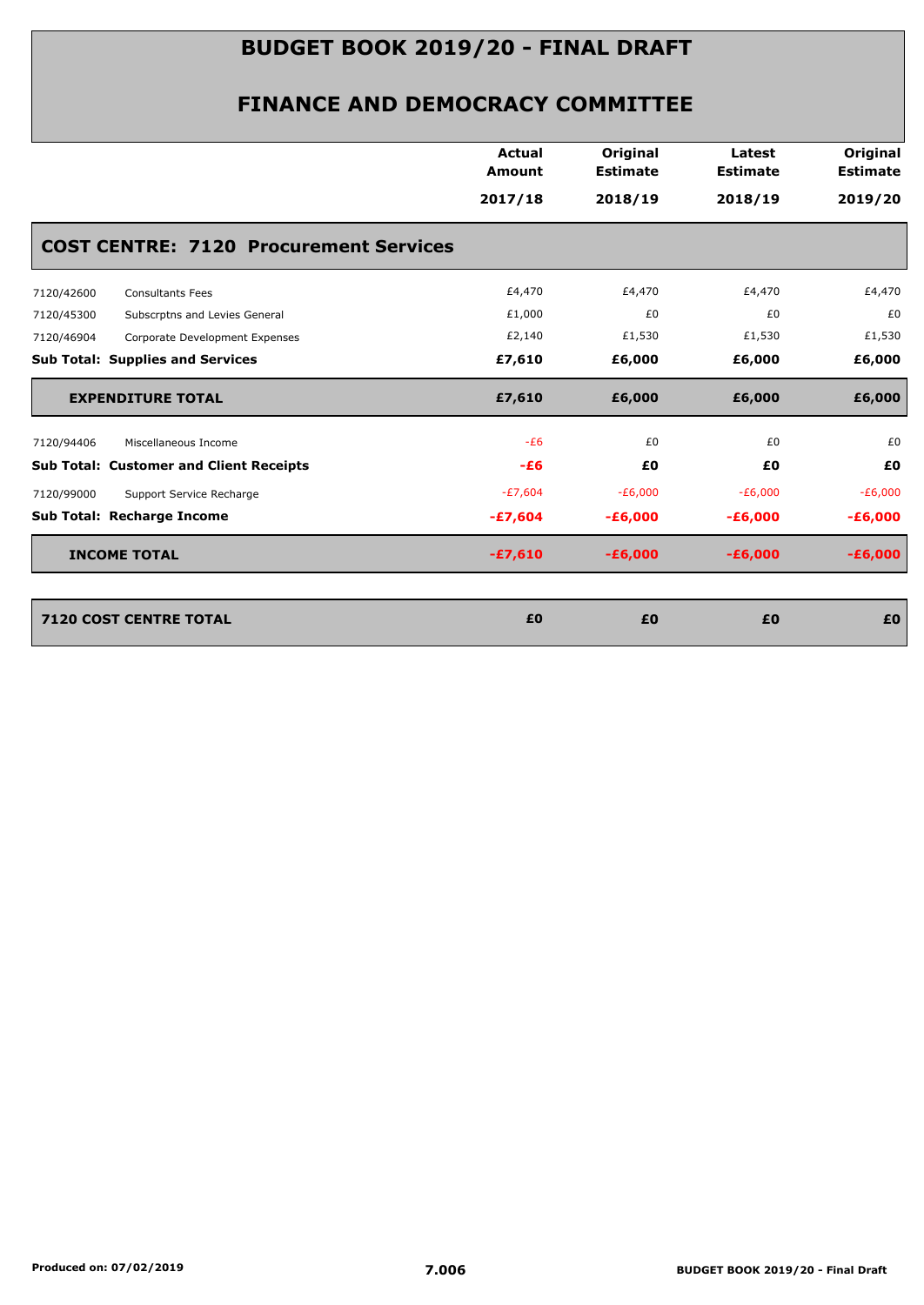|                                                 | <b>Actual</b><br><b>Amount</b> | Original<br><b>Estimate</b> | Latest<br><b>Estimate</b> | Original<br><b>Estimate</b> |
|-------------------------------------------------|--------------------------------|-----------------------------|---------------------------|-----------------------------|
|                                                 | 2017/18                        | 2018/19                     | 2018/19                   | 2019/20                     |
| <b>COST CENTRE: 2010 Mayoralty</b>              |                                |                             |                           |                             |
| 2010/32000<br>Rech - Vehicle and Plant Costs    | £6,244                         | £7,615                      | £7,615                    | £7,615                      |
| <b>Sub Total: Transport Related Expenses</b>    | £6,244                         | £7,615                      | £7,615                    | £7,615                      |
| 2010/41500<br>Uniforms Purchase/Repair          | £8                             | £150                        | £150                      | £150                        |
| 2010/41601<br>Robes and Regalia                 | £1,665                         | £1,500                      | £1,500                    | £1,500                      |
| 2010/42000<br>Printing                          | £279                           | £650                        | £650                      | £650                        |
| 2010/42200<br>Stationery                        | £124                           | £100                        | £100                      | £100                        |
| 2010/43000<br>Postage                           | £522                           | £538                        | £538                      | £538                        |
| 2010/44404<br>Mayoral Chaufeur/Assistant        | £0                             | £0                          | £19,485                   | £19,485                     |
| 2010/44600<br>Mayoral Allowance                 | £10,766                        | £10,766                     | £11,510                   | £11,510                     |
| 2010/44601<br>Deputy Mayoral Allowance          | £1,769                         | £1,769                      | £1,891                    | £1,891                      |
| 2010/44700<br>Mayoral Travel                    | £160                           | £300                        | £300                      | £300                        |
| 2010/44702<br>Other Mayoral Expenses            | £191                           | £100                        | £100                      | £100                        |
| 2010/46601<br><b>Floral Decorations</b>         | £374                           | £500                        | £500                      | £500                        |
| <b>Sub Total: Supplies and Services</b>         | £15,859                        | £16,373                     | £36,724                   | £36,724                     |
| 2010/52002<br>Blackpool BC - Shared Services    | £18,204                        | £19,485                     | £0                        | £0                          |
| <b>Sub Total: Third Party Payments</b>          | £18,204                        | £19,485                     | £0                        | £0                          |
| 2010/70000<br>SS - Chief Executive              | £1,953                         | £6,940                      | £6,940                    | £3,516                      |
| 2010/70101<br>SS - Accountancy Services         | £922                           | £874                        | £874                      | £952                        |
| 2010/70102<br>SS - Finance Administration       | £726                           | £614                        | £614                      | £602                        |
| 2010/70103<br>SS - Internal Audit               | £674                           | £737                        | £737                      | £0                          |
| 2010/70400<br>SS - Property Management Team     | £3,625                         | £3,581                      | £3,581                    | £4,044                      |
| 2010/70500<br>SS - Accommodation - Town Hall    | £61,327                        | £0                          | £0                        | £0                          |
| 2010/70600<br>SS - Head of Governance           | £957                           | £0                          | £0                        | £929                        |
| 2010/70700<br>SS - Insurance & Risk Mgmnt       | £608                           | £549                        | £549                      | £641                        |
| 2010/70703<br>SS - Democratic Team              | £0                             | £474                        | £474                      | £494                        |
| 2010/70704<br>SS - Exec & Mayoral Support Team  | £26,897                        | £47,498                     | £47,498                   | £51,014                     |
| 2010/70901<br>SS - Public Relations             | £1,278                         | £1,052                      | £1,052                    | £1,075                      |
| 2010/70902<br>SS - Customer Service Assistants  | £1,509                         | £978                        | £978                      | £1,031                      |
| 2010/71100<br>SS - Customer Service Specialists | £87                            | £98                         | £98                       | £95                         |
| 2010/75309<br>SM - Play & Projects Team         | £1,121                         | £0                          | £0                        | £0                          |
| <b>Sub Total: Support Services</b>              | £101,684                       | £63,395                     | £63,395                   | £64,393                     |
| <b>EXPENDITURE TOTAL</b>                        | £141,991                       | £106,868                    | £107,734                  | £108,732                    |
| <b>INCOME TOTAL</b>                             | £0                             | £0                          | £0                        | £Ο                          |
|                                                 |                                |                             |                           |                             |
| <b>2010 COST CENTRE TOTAL</b>                   | £141,991                       | £106,868                    | £107,734                  | £108,732                    |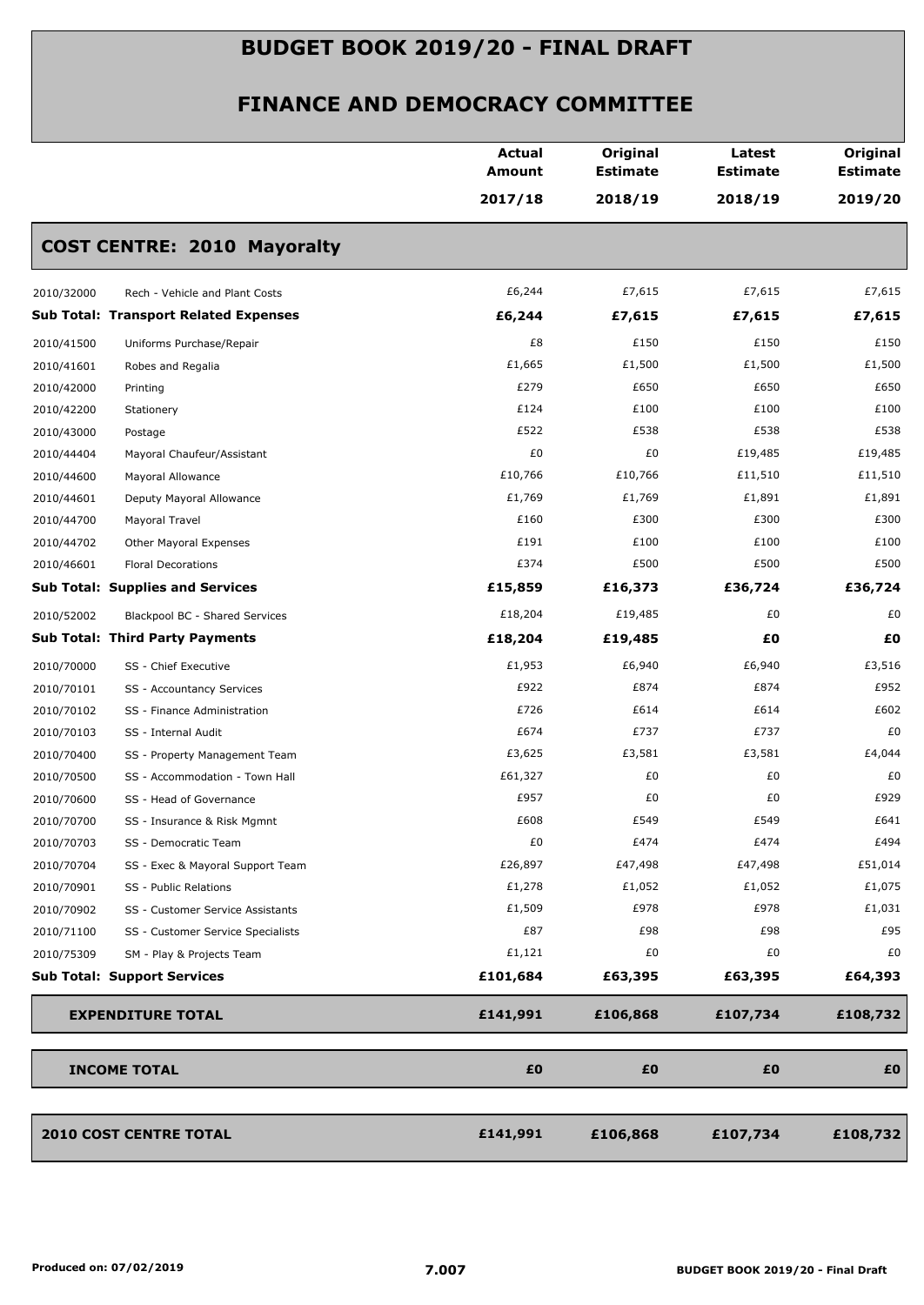| <b>COST CENTRE: 2011 Civic Events &amp; Other Civic Costs</b> | 2017/18 | 2018/19 | 2018/19 | 2019/20 |
|---------------------------------------------------------------|---------|---------|---------|---------|
|                                                               |         |         |         |         |
|                                                               |         |         |         |         |
| 2011/10021<br>Salaries - Overtime (1.0)                       | £2,453  | £1,300  | £1,300  | £1,300  |
| 2011/11000<br>National Insurance                              | £232    | £0      | £0      | £0      |
| 2011/12000<br>Pension Costs (Employer Contrbtn)               | £313    | £0      | £0      | £0      |
| 2011/12001<br>Pension - Deficit Reduction Costs               | £241    | £0      | £0      | £0      |
| 2011/12021<br>Actuarial Valn Adjustments (3 year)             | $-E30$  | £0      | £0      | £0      |
| 2011/12022<br>Actuarial Valn Def Redcnt Adj (3 year)          | $-E2$   | £0      | £0      | £0      |
| 2011/12099<br>IAS 19 Adjustments                              | £137    | £0      | £0      | £0      |
| <b>Sub Total: Employees</b>                                   | £3,344  | £1,300  | £1,300  | £1,300  |
| 2011/44701<br><b>Inauguration Expenses</b>                    | £2,364  | £2,299  | £2,299  | £2,299  |
| 2011/46600<br>Civic Sunday                                    | £660    | £1,200  | £1,200  | £1,200  |
| 2011/46602<br>Remembrance Sunday Expenses                     | £3,279  | £3,000  | £3,000  | £3,000  |
| 2011/46615<br>Civic - Funeral Expenses                        | £102    | £100    | £100    | £100    |
| 2011/46622<br><b>Other Civic Events</b>                       | £126    | £150    | £150    | £150    |
| <b>Sub Total: Supplies and Services</b>                       | £6,530  | £6,749  | £6,749  | £6,749  |
| 2011/70101<br>SS - Accountancy Services                       | £243    | £230    | £230    | £251    |
| 2011/70102<br>SS - Finance Administration                     | £261    | £221    | £221    | £217    |
| 2011/70600<br>SS - Head of Governance                         | £957    | £0      | £0      | £0      |
| 2011/70700<br>SS - Insurance & Risk Mgmnt                     | £304    | £275    | £275    | £321    |
| 2011/70703<br>SS - Democratic Team                            | £1,287  | £2,074  | £2,074  | £1,252  |
| 2011/70901<br>SS - Public Relations                           | £639    | £526    | £526    | £537    |
| 2011/75302<br>SM - Tourism & Cultural Services Team           | £0      | £3,368  | £3,368  | £3,655  |
| 2011/75304<br>SM - Parks Strategic Management Team            | £4,161  | £1,603  | £1,603  | £1,517  |
| 2011/75305<br>SM - Parks Operational Management Team          | £0      | £982    | £982    | £1,044  |
| 2011/75309<br>SM - Play & Projects Team                       | £5,604  | £3,077  | £3,077  | £3,222  |
| <b>Sub Total: Support Services</b>                            | £13,456 | £12,356 | £12,356 | £12,016 |
| <b>EXPENDITURE TOTAL</b>                                      | £23,330 | £20,405 | £20,405 | £20,065 |
| 2011 COST CENTRE TOTAL                                        | £23,330 | £20,405 | £20,405 | £20,065 |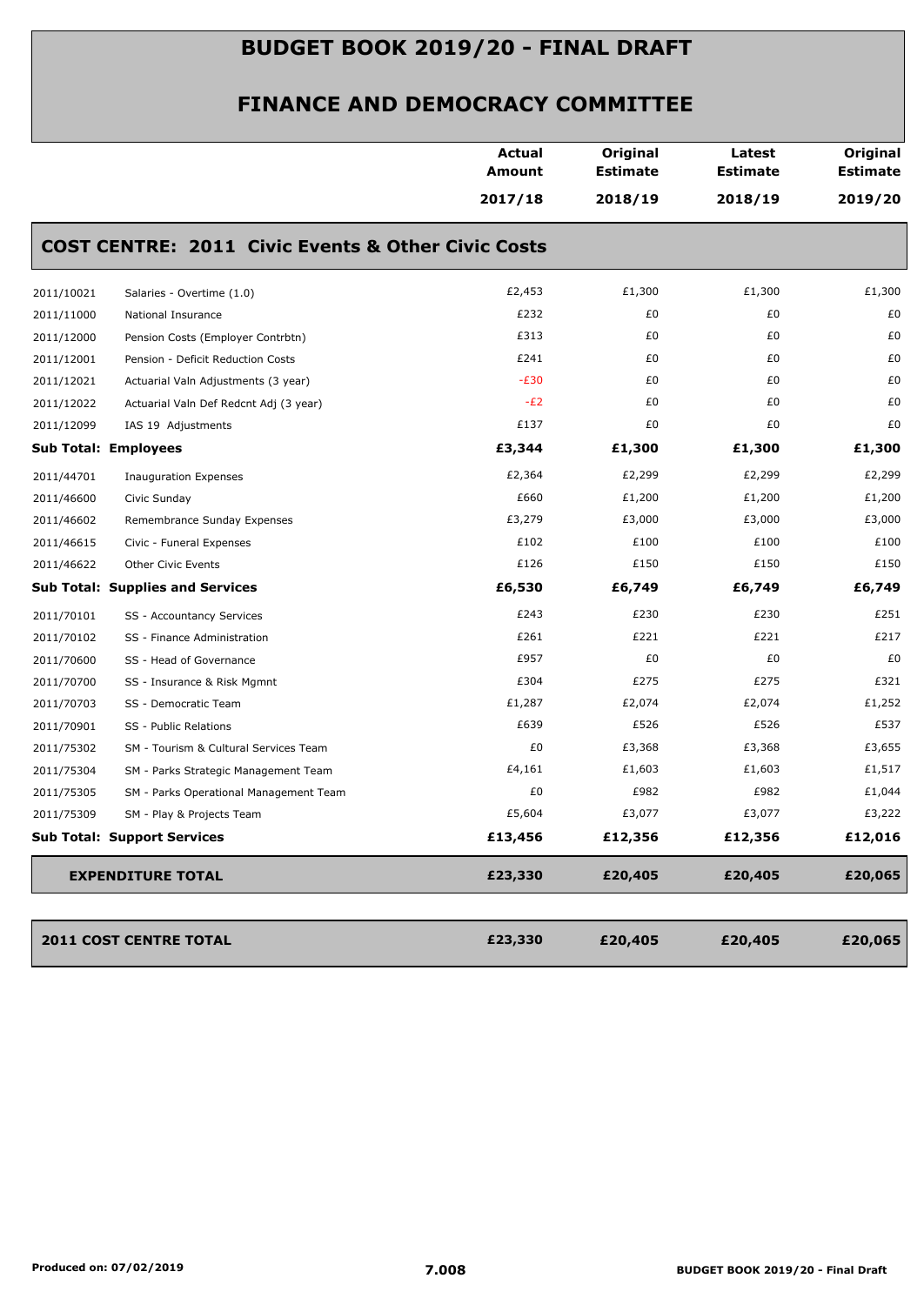|            |                                                 | Actual<br>Amount | Original<br><b>Estimate</b> | Latest<br><b>Estimate</b> | Original<br><b>Estimate</b> |
|------------|-------------------------------------------------|------------------|-----------------------------|---------------------------|-----------------------------|
|            |                                                 | 2017/18          | 2018/19                     | 2018/19                   | 2019/20                     |
|            | <b>COST CENTRE: 2400 Electoral Registration</b> |                  |                             |                           |                             |
| 2400/10201 | Canvassers Fees - Staff                         | £2,032           | £5,000                      | £3,582                    | £5,000                      |
| 2400/10202 | Canvassers Fees - Non-Staff                     | £4,538           | £10,400                     | £22,578                   | £10,400                     |
| 2400/11000 | National Insurance                              | £123             | £0                          | £300                      | £0                          |
|            | <b>Sub Total: Employees</b>                     | £6,692           | £15,400                     | £26,460                   | £15,400                     |
| 2400/40100 | Purchase of Equipment                           | £332             | £0                          | £6,439                    | £0                          |
| 2400/42000 | Printing                                        | £21,103          | £7,000                      | £16,500                   | £7,000                      |
| 2400/42200 | Stationery                                      | £677             | £200                        | £4,850                    | £200                        |
| 2400/43000 | Postage                                         | £25,479          | £18,850                     | £32,305                   | £18,850                     |
| 2400/43503 | Computer - Program Licnce Chgs                  | £9,164           | £9,536                      | £11,500                   | £11,500                     |
| 2400/45300 | Subscrptns and Levies General                   | £2,762           | £500                        | £2,700                    | £500                        |
| 2400/46200 | Advertising                                     | £0               | £500                        | £500                      | £500                        |
|            | <b>Sub Total: Supplies and Services</b>         | £59,516          | £36,586                     | £74,794                   | £38,550                     |
| 2400/70101 | SS - Accountancy Services                       | £243             | £230                        | £230                      | £251                        |
| 2400/70102 | SS - Finance Administration                     | £726             | £614                        | £614                      | £602                        |
| 2400/70103 | SS - Internal Audit                             | £1,348           | £1,475                      | £1,475                    | £0                          |
| 2400/70400 | SS - Property Management Team                   | £891             | £881                        | £881                      | £994                        |
| 2400/70600 | SS - Head of Governance                         | £2,872           | £1,702                      | £1,702                    | £1,858                      |
| 2400/70703 | SS - Democratic Team                            | £3,885           | £2,695                      | £2,695                    | £2,335                      |
| 2400/70705 | SS - Electoral Services Team                    | £84,652          | £82,516                     | £82,516                   | £71,107                     |
| 2400/70901 | SS - Public Relations                           | £639             | £526                        | £526                      | £537                        |
| 2400/70902 | SS - Customer Service Assistants                | £17,409          | £11,276                     | £11,276                   | £11,896                     |
| 2400/71100 | SS - Customer Service Specialists               | £4,174           | £4,043                      | £4,043                    | £4,016                      |
|            | <b>Sub Total: Support Services</b>              | £116,839         | £105,958                    | £105,958                  | £93,596                     |
|            | <b>EXPENDITURE TOTAL</b>                        | £183,048         | £157,944                    | £207,212                  | £147,546                    |
| 2400/90008 | Individual Electoral Registration               | $-E12,486$       | £0                          | $-E47,304$                | £0                          |
|            | <b>Sub Total: Government Grants</b>             | $-£12,486$       | £Ο                          | $-£47,304$                | £0                          |
| 2400/92000 | Register of Electors                            | $-E1,958$        | $-E1,700$                   | $-E1,700$                 | $-E1,700$                   |
|            | <b>Sub Total: Customer and Client Receipts</b>  | $-£1,958$        |                             | $-E1,700$                 | $-E1,700$                   |
|            |                                                 |                  | $-E1,700$                   |                           |                             |
|            | <b>INCOME TOTAL</b>                             | $-£14,444$       | $-E1,700$                   | $-£49,004$                | $-£1,700$                   |
|            | <b>2400 COST CENTRE TOTAL</b>                   | £168,604         | £156,244                    | £158,208                  | £145,846                    |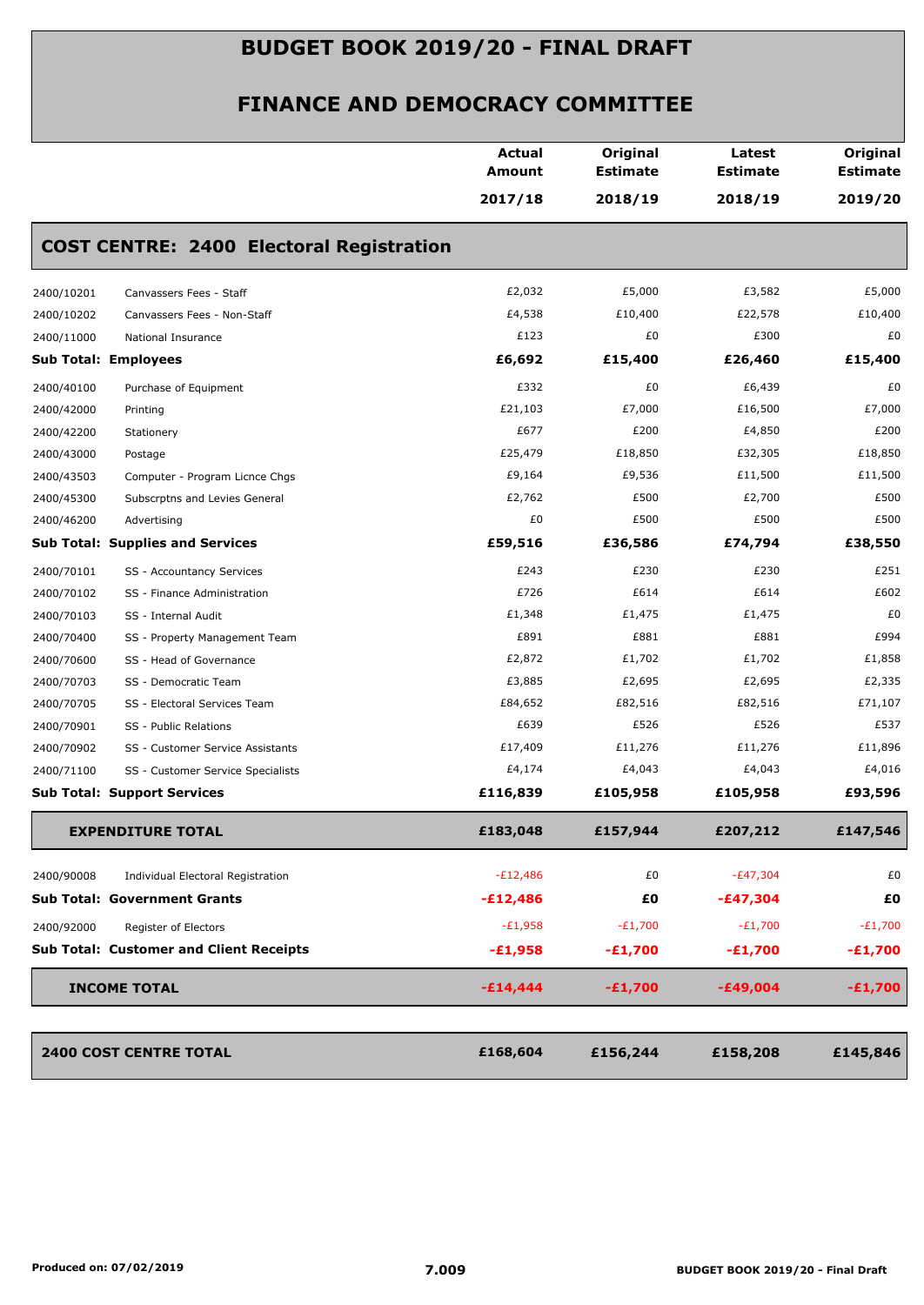|                                                  | <b>Actual</b><br><b>Amount</b><br>2017/18 | Original<br><b>Estimate</b><br>2018/19 | Latest<br><b>Estimate</b><br>2018/19 | Original<br><b>Estimate</b><br>2019/20 |
|--------------------------------------------------|-------------------------------------------|----------------------------------------|--------------------------------------|----------------------------------------|
| <b>COST CENTRE: 2401 Elections - Borough</b>     |                                           |                                        |                                      |                                        |
| 2401/12000<br>Pension Costs (Employer Contrbtn)  | £43                                       | £0                                     | £107                                 | £0                                     |
| <b>Sub Total: Employees</b>                      | £43                                       | £0                                     | £107                                 | £Ο                                     |
| 2401/42603<br>Other Fees                         | £0                                        | £0                                     | £0                                   | £114,000                               |
| 2401/42800<br>Elections - Presidng Offcr Exp     | £263                                      | £0                                     | £975                                 | £0                                     |
| 2401/42801<br>Elections - Poll Clerk Exp         | £337                                      | £0                                     | £650                                 | £0                                     |
| 2401/42802<br>Elections - Counters Expenses      | £75                                       | £0                                     | £225                                 | £0                                     |
| 2401/42803<br>Elections - Poll Crd Dlvry Exp     | £0                                        | £0                                     | £1,290                               | £0                                     |
| 2401/42805<br>Elections - Polling Station costs  | £2,020                                    | £0                                     | £1,846                               | £0                                     |
| 2401/42806<br>Elections - Postal Voting costs    | £1,126                                    | £0                                     | £2,430                               | £0                                     |
| Elections - Poll Card costs<br>2401/42807        | £342                                      | £0                                     | £767                                 | £0                                     |
| 2401/42808<br>Elections - Count costs            | £120                                      | £0                                     | £460                                 | £0                                     |
| 2401/42810<br>Elections - Returning Officer Fees | £728                                      | £0                                     | £788                                 | £0                                     |
| 2401/42811<br>Elections - Training               | £305                                      | £0                                     | £505                                 | £0                                     |
| 2401/42812<br>Elections - Clerical Duties        | £1,347                                    | £0                                     | £662                                 | £0                                     |
| 2401/43000<br>Postage                            | £1,127                                    | £0                                     | £1,302                               | £0                                     |
| <b>Sub Total: Supplies and Services</b>          | £7,790                                    | £0                                     | £11,900                              | £114,000                               |
| 2401/70000<br>SS - Chief Executive               | £0                                        | £0                                     | £0                                   | £1,758                                 |
| 2401/70101<br>SS - Accountancy Services          | £495                                      | £469                                   | £469                                 | £1,022                                 |
| 2401/70102<br>SS - Finance Administration        | £1,626                                    | £1,376                                 | £1,376                               | £2,670                                 |
| 2401/70600<br>SS - Head of Governance            | £0                                        | £0                                     | £0                                   | £1,858                                 |
| SS - Democratic Team<br>2401/70703               | £2,143                                    | £4,876                                 | £4,876                               | £6,625                                 |
| 2401/70705<br>SS - Electoral Services Team       | £7,054                                    | £41,258                                | £41,258                              | £49,775                                |
| <b>Sub Total: Support Services</b>               | £11,318                                   | £47,979                                | £47,979                              | £63,708                                |
| <b>EXPENDITURE TOTAL</b>                         | £19,151                                   | £47,979                                | £59,986                              | £177,708                               |
| <b>INCOME TOTAL</b>                              | £0                                        | £0                                     | £0                                   | £0                                     |
| <b>2401 COST CENTRE TOTAL</b>                    | £19,151                                   | £47,979                                | £59,986                              | £177,708                               |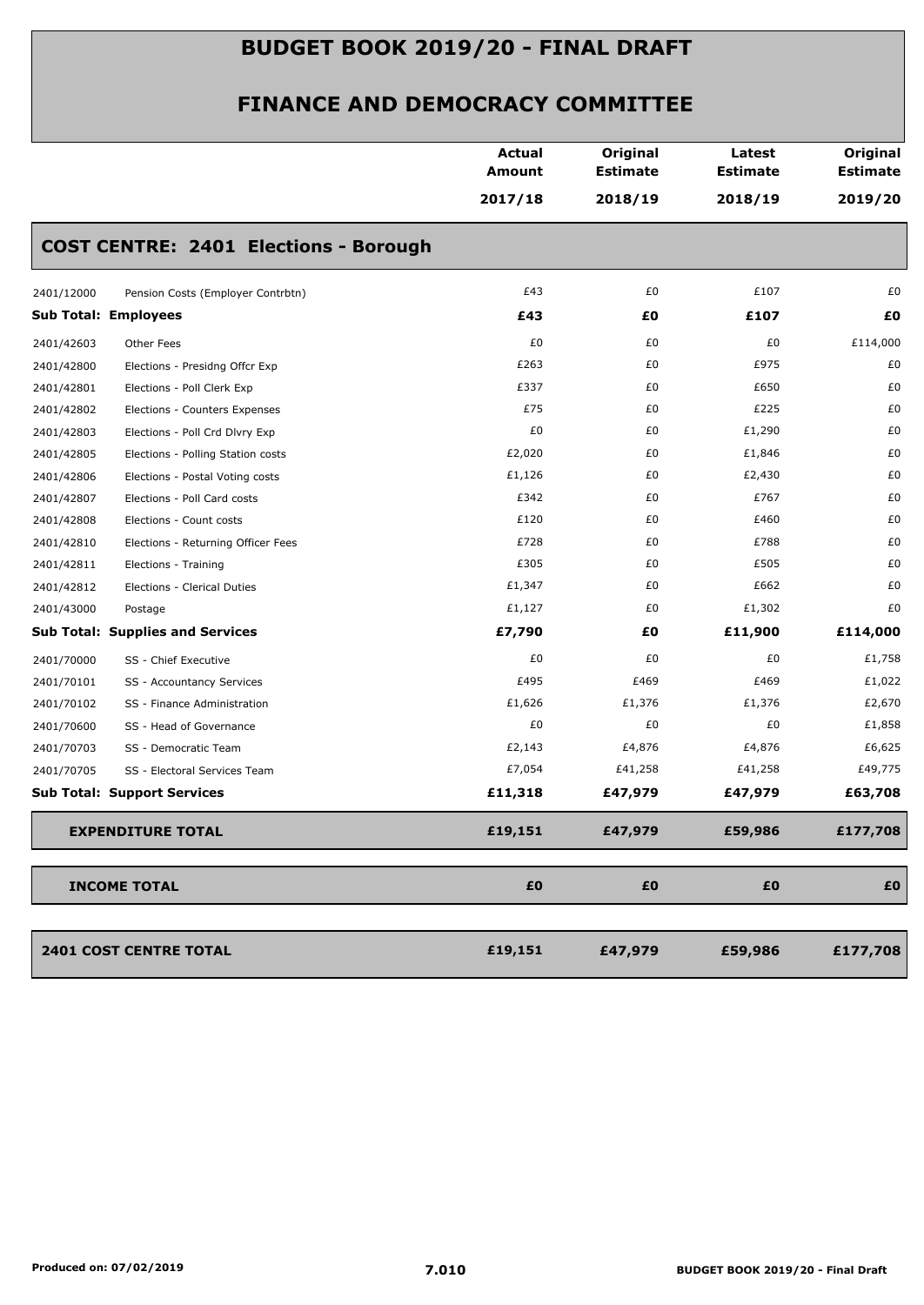|            |                                             | <b>Actual</b><br><b>Amount</b> | Original<br><b>Estimate</b> | Latest<br><b>Estimate</b> | Original<br><b>Estimate</b> |
|------------|---------------------------------------------|--------------------------------|-----------------------------|---------------------------|-----------------------------|
|            |                                             | 2017/18                        | 2018/19                     | 2018/19                   | 2019/20                     |
|            | <b>COST CENTRE: 2402 Elections - Parish</b> |                                |                             |                           |                             |
| 2402/70101 | SS - Accountancy Services                   | £495                           | £469                        | £469                      | £511                        |
| 2402/70102 | SS - Finance Administration                 | £1,626                         | £1,376                      | £1,376                    | £1,347                      |
| 2402/70600 | SS - Head of Governance                     | £0                             | £0                          | £0                        | £1,858                      |
| 2402/70703 | SS - Democratic Team                        | £0                             | £2,548                      | £2,548                    | £4,453                      |
| 2402/70705 | SS - Electoral Services Team                | £0                             | £13,753                     | £13,753                   | £21,332                     |
|            | <b>Sub Total: Support Services</b>          | £2,121                         | £18,146                     | £18,146                   | £29,501                     |
|            | <b>EXPENDITURE TOTAL</b>                    | £2,121                         | £18,146                     | £18,146                   | £29,501                     |
|            | <b>INCOME TOTAL</b>                         | £0                             | £0                          | £0                        | £0                          |
|            |                                             |                                |                             |                           |                             |
|            | <b>2402 COST CENTRE TOTAL</b>               | £2,121                         | £18,146                     | £18,146                   | £29,501                     |
|            |                                             |                                |                             |                           |                             |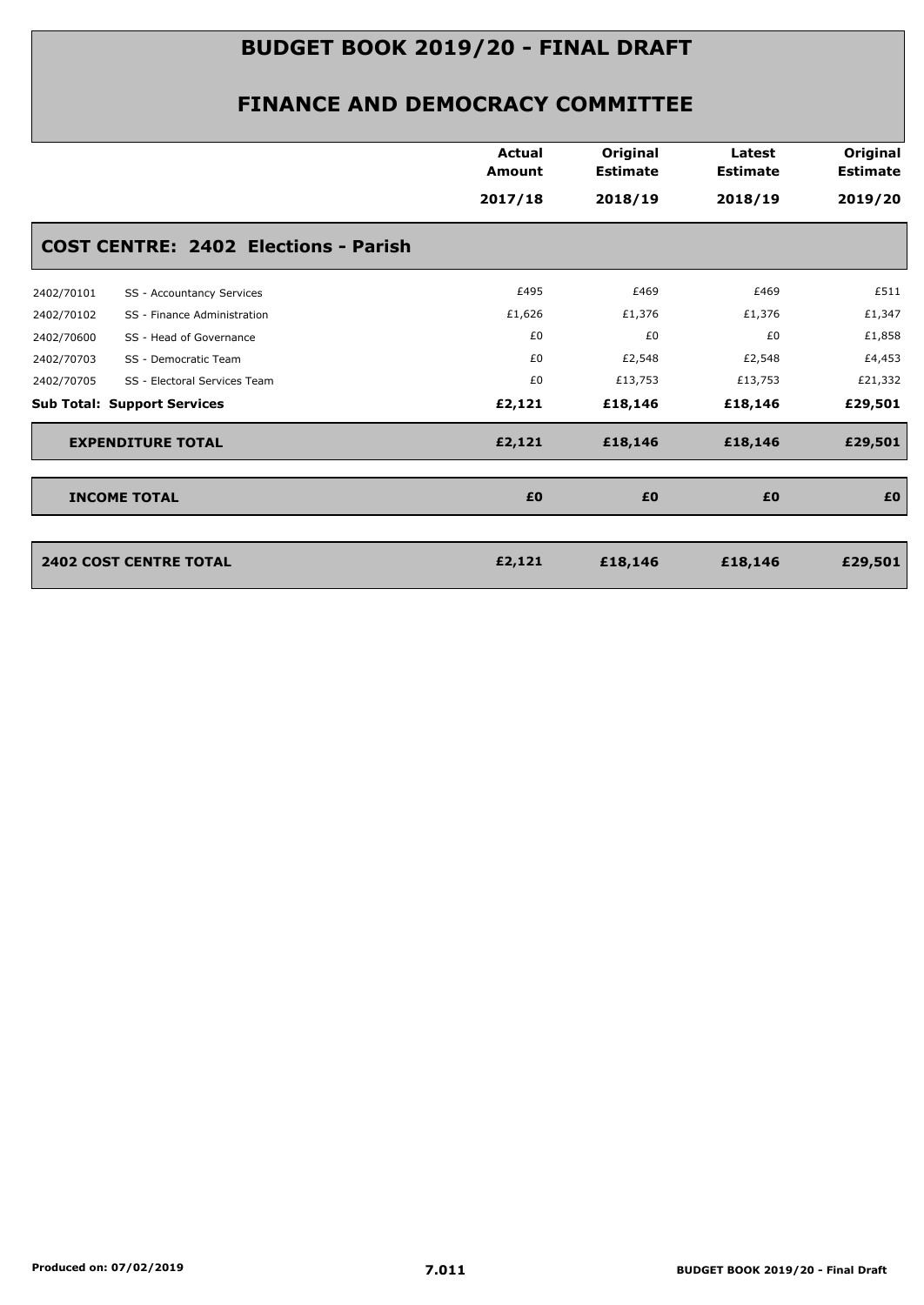|                                                 |                                                    | <b>Actual</b><br><b>Amount</b> | Original<br><b>Estimate</b> | Latest<br><b>Estimate</b> | Original<br><b>Estimate</b> |
|-------------------------------------------------|----------------------------------------------------|--------------------------------|-----------------------------|---------------------------|-----------------------------|
|                                                 |                                                    | 2017/18                        | 2018/19                     | 2018/19                   | 2019/20                     |
|                                                 | <b>COST CENTRE: 2403 Elections - Parliamentary</b> |                                |                             |                           |                             |
| 2403/12000                                      | Pension Costs (Employer Contrbtn)                  | £394                           | £0                          | £0                        | £0                          |
| <b>Sub Total: Employees</b>                     |                                                    | £394                           | £0                          | £Ο                        | £0                          |
| 2403/42800                                      | Elections - Presidng Offcr Exp                     | £12,375                        | £0                          | £0                        | £0                          |
| 2403/42801                                      | Elections - Poll Clerk Exp                         | £10,260                        | £0                          | £0                        | £0                          |
| 2403/42802                                      | Elections - Counters Expenses                      | £5,460                         | £0                          | £0                        | £0                          |
| 2403/42803                                      | Elections - Poll Crd Dlvry Exp                     | £11,729                        | £0                          | £0                        | £0                          |
| 2403/42805                                      | Elections - Polling Station costs                  | £21,816                        | £0                          | £0                        | £0                          |
| 2403/42806                                      | Elections - Postal Voting costs                    | £28,518                        | £0                          | £0                        | £0                          |
| 2403/42807                                      | Elections - Poll Card costs                        | £3,643                         | £0                          | £0                        | £0                          |
| 2403/42808                                      | Elections - Count costs                            | £7,872                         | £0                          | £0                        | £0                          |
| 2403/42809                                      | Elections - Returning Officer costs                | £31                            | £0                          | £0                        | £0                          |
| 2403/42810                                      | Elections - Returning Officer Fees                 | £3,152                         | £0                          | £0                        | £0                          |
| 2403/42811<br>Elections - Training              |                                                    | £6,075                         | £0                          | £0                        | £0                          |
| 2403/42812                                      | Elections - Clerical Duties                        | £2,763                         | £0                          | £0                        | £0                          |
| <b>Sub Total: Supplies and Services</b>         |                                                    | £113,693                       | £0                          | £0                        | £0                          |
| 2403/70101                                      | SS - Accountancy Services                          | £495                           | £469                        | £469                      | £0                          |
| 2403/70102                                      | SS - Finance Administration                        | £1,597                         | £1,352                      | £1,352                    | £0                          |
| <b>Sub Total: Support Services</b>              |                                                    | £2,092                         | £1,821                      | £1,821                    | £0                          |
| <b>EXPENDITURE TOTAL</b>                        |                                                    | £116,179                       | £1,821                      | £1,821                    | £0                          |
| 2403/91101                                      | <b>Other Reimbursements</b>                        | $-E119,087$                    | £0                          | $-E11,855$                | £0                          |
| <b>Sub Total: Oth Grants Rembsmts and Ctbns</b> |                                                    | $-£119,087$                    | £0                          | $-£11,855$                | £0                          |
| <b>INCOME TOTAL</b>                             |                                                    | $-£119,087$                    | £0                          | $-£11,855$                | £0                          |
|                                                 |                                                    |                                |                             |                           |                             |
| <b>2403 COST CENTRE TOTAL</b>                   |                                                    | $-E2,909$                      | £1,821                      | $-£10,034$                | £0                          |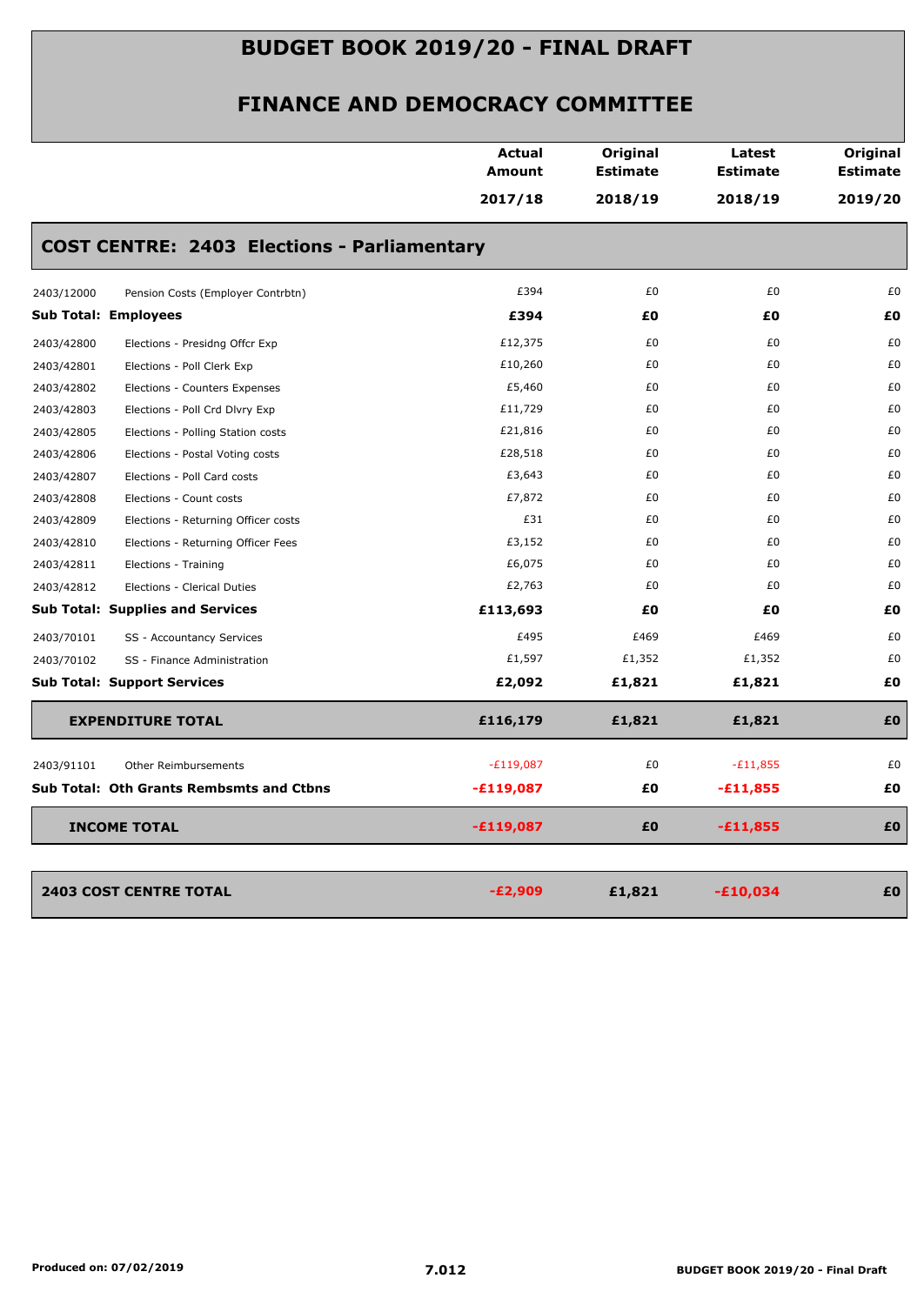|                                                  | <b>Actual</b><br>Amount | Original<br><b>Estimate</b> | Latest<br><b>Estimate</b> | Original<br><b>Estimate</b> |
|--------------------------------------------------|-------------------------|-----------------------------|---------------------------|-----------------------------|
|                                                  | 2017/18                 | 2018/19                     | 2018/19                   | 2019/20                     |
| <b>COST CENTRE: 2405 Elections - LCC</b>         |                         |                             |                           |                             |
| 2405/12000<br>Pension Costs (Employer Contrbtn)  | £321                    | £0                          | £0                        | £0                          |
| <b>Sub Total: Employees</b>                      | £321                    | £0                          | £Ο                        | £0                          |
| 2405/42800<br>Elections - Presidng Offcr Exp     | £8,134                  | £0                          | £0                        | £0                          |
| 2405/42801<br>Elections - Poll Clerk Exp         | £7,047                  | £0                          | £0                        | £0                          |
| 2405/42802<br>Elections - Counters Expenses      | £3,276                  | £0                          | £0                        | £0                          |
| 2405/42803<br>Elections - Poll Crd Dlvry Exp     | £10,100                 | £0                          | £0                        | £0                          |
| 2405/42805<br>Elections - Polling Station costs  | £16,491                 | £0                          | £0                        | £0                          |
| 2405/42806<br>Elections - Postal Voting costs    | £17,029                 | £0                          | £0                        | £0                          |
| 2405/42807<br>Elections - Poll Card costs        | £2,875                  | £0                          | £0                        | £0                          |
| 2405/42808<br>Elections - Count costs            | £5,534                  | £0                          | £0                        | £0                          |
| 2405/42810<br>Elections - Returning Officer Fees | £2,565                  | £0                          | £0                        | £0                          |
| 2405/42811<br>Elections - Training               | £5,096                  | £0                          | £0                        | £0                          |
| 2405/42812<br>Elections - Clerical Duties        | £3,307                  | £0                          | £0                        | £0                          |
| <b>Sub Total: Supplies and Services</b>          | £81,453                 | £0                          | £Ο                        | £0                          |
| 2405/70600<br>SS - Head of Governance            | £1,915                  | £0                          | £0                        | £0                          |
| 2405/70703<br>SS - Democratic Team               | £5,808                  | £0                          | £0                        | £0                          |
| 2405/70705<br>SS - Electoral Services Team       | £42,326                 | £0                          | £0                        | £0                          |
| <b>Sub Total: Support Services</b>               | £50,049                 | £0                          | £Ο                        | £Ο                          |
| <b>EXPENDITURE TOTAL</b>                         | £131,823                | £0                          | £0                        | £0                          |
| 2405/91101<br><b>Other Reimbursements</b>        | $-E82,189$              | £0                          | £0                        | £0                          |
| <b>Sub Total: Oth Grants Rembsmts and Ctbns</b>  | $-£82,189$              | £0                          | £0                        | £Ο                          |
| <b>INCOME TOTAL</b>                              | $-£82,189$              | £0                          | £0                        | £0                          |
|                                                  |                         |                             |                           |                             |
| <b>2405 COST CENTRE TOTAL</b>                    | £49,634                 | £0                          | £0                        | £0                          |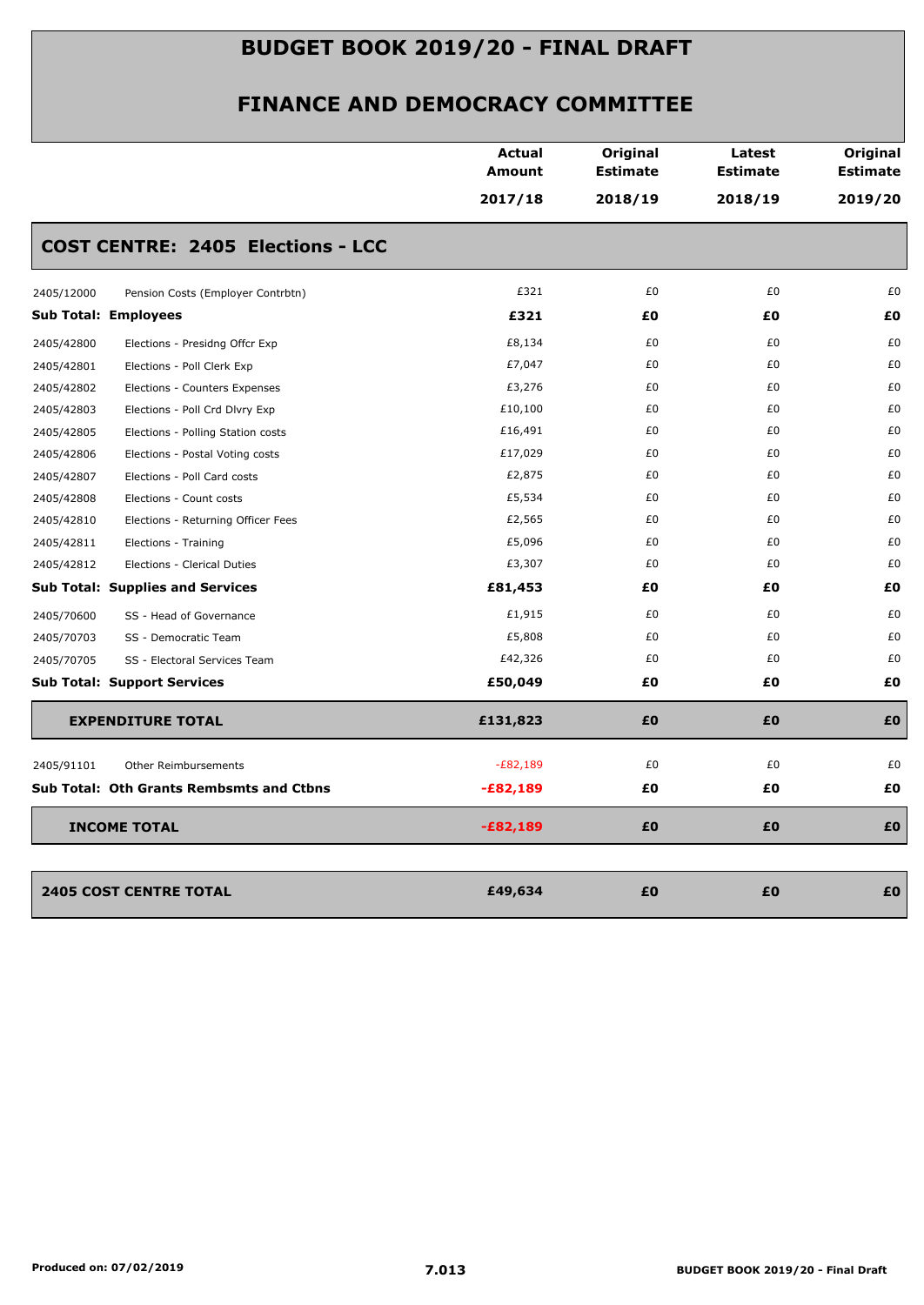|            |                                                       | <b>Actual</b><br>Amount<br>2017/18 | Original<br><b>Estimate</b><br>2018/19 | Latest<br><b>Estimate</b><br>2018/19 | Original<br><b>Estimate</b><br>2019/20 |
|------------|-------------------------------------------------------|------------------------------------|----------------------------------------|--------------------------------------|----------------------------------------|
|            | <b>COST CENTRE: 2406 Elections - Other/Referendum</b> |                                    |                                        |                                      |                                        |
| 2406/12000 | Pension Costs (Employer Contrbtn)                     | £113                               | £0                                     | £0                                   | £0                                     |
|            | <b>Sub Total: Employees</b>                           | £113                               | £0                                     | £Ο                                   | £0                                     |
| 2406/42800 | Elections - Presidng Offcr Exp                        | £2,628                             | £0                                     | £0                                   | £0                                     |
| 2406/42801 | Elections - Poll Clerk Exp                            | £2,876                             | £0                                     | £0                                   | £0                                     |
| 2406/42802 | Elections - Counters Expenses                         | £364                               | £0                                     | £0                                   | £0                                     |
| 2406/42803 | Elections - Poll Crd Dlvry Exp                        | £1,122                             | £0                                     | £0                                   | £0                                     |
| 2406/42805 | Elections - Polling Station costs                     | £3,875                             | £0                                     | £0                                   | £0                                     |
| 2406/42806 | Elections - Postal Voting costs                       | £2,803                             | £0                                     | £0                                   | £0                                     |
| 2406/42807 | Elections - Poll Card costs                           | £610                               | £0                                     | £0                                   | £0                                     |
| 2406/42808 | Elections - Count costs                               | £1,244                             | £0                                     | £0                                   | £0                                     |
| 2406/42809 | Elections - Returning Officer costs                   | £18                                | £0                                     | £0                                   | £0                                     |
| 2406/42810 | Elections - Returning Officer Fees                    | £1,528                             | £0                                     | £0                                   | £0                                     |
| 2406/42811 | Elections - Training                                  | £4,558                             | £0                                     | £0                                   | £0                                     |
| 2406/42812 | Elections - Clerical Duties                           | £367                               | £0                                     | £0                                   | £0                                     |
| 2406/42823 | Elections - Neighbourhood Plan Referenda              | £0                                 | £26,411                                | £26,411                              | £0                                     |
|            | <b>Sub Total: Supplies and Services</b>               | £21,994                            | £26,411                                | £26,411                              | £0                                     |
| 2406/70700 | SS - Insurance & Risk Mgmnt                           | £30                                | £0                                     | £0                                   | £0                                     |
| 2406/70703 | SS - Democratic Team                                  | £2,143                             | £0                                     | £0                                   | £0                                     |
| 2406/70705 | SS - Electoral Services Team                          | £7,054                             | £0                                     | £0                                   | £0                                     |
|            | <b>Sub Total: Support Services</b>                    | £9,227                             | £0                                     | £0                                   | £0                                     |
|            | <b>EXPENDITURE TOTAL</b>                              | £31,335                            | £26,411                                | £26,411                              | £0                                     |
| 2406/91101 | Other Reimbursements                                  | $-E6,802$                          | £0                                     | £0                                   | £0                                     |
|            | Sub Total: Oth Grants Rembsmts and Ctbns              | $-£6,802$                          | £Ο                                     | £Ο                                   | £Ο                                     |
|            | <b>INCOME TOTAL</b>                                   | $-£6,802$                          | £0                                     | £0                                   | £0                                     |
|            | <b>2406 COST CENTRE TOTAL</b>                         | £24,533                            | £26,411                                | £26,411                              | £0                                     |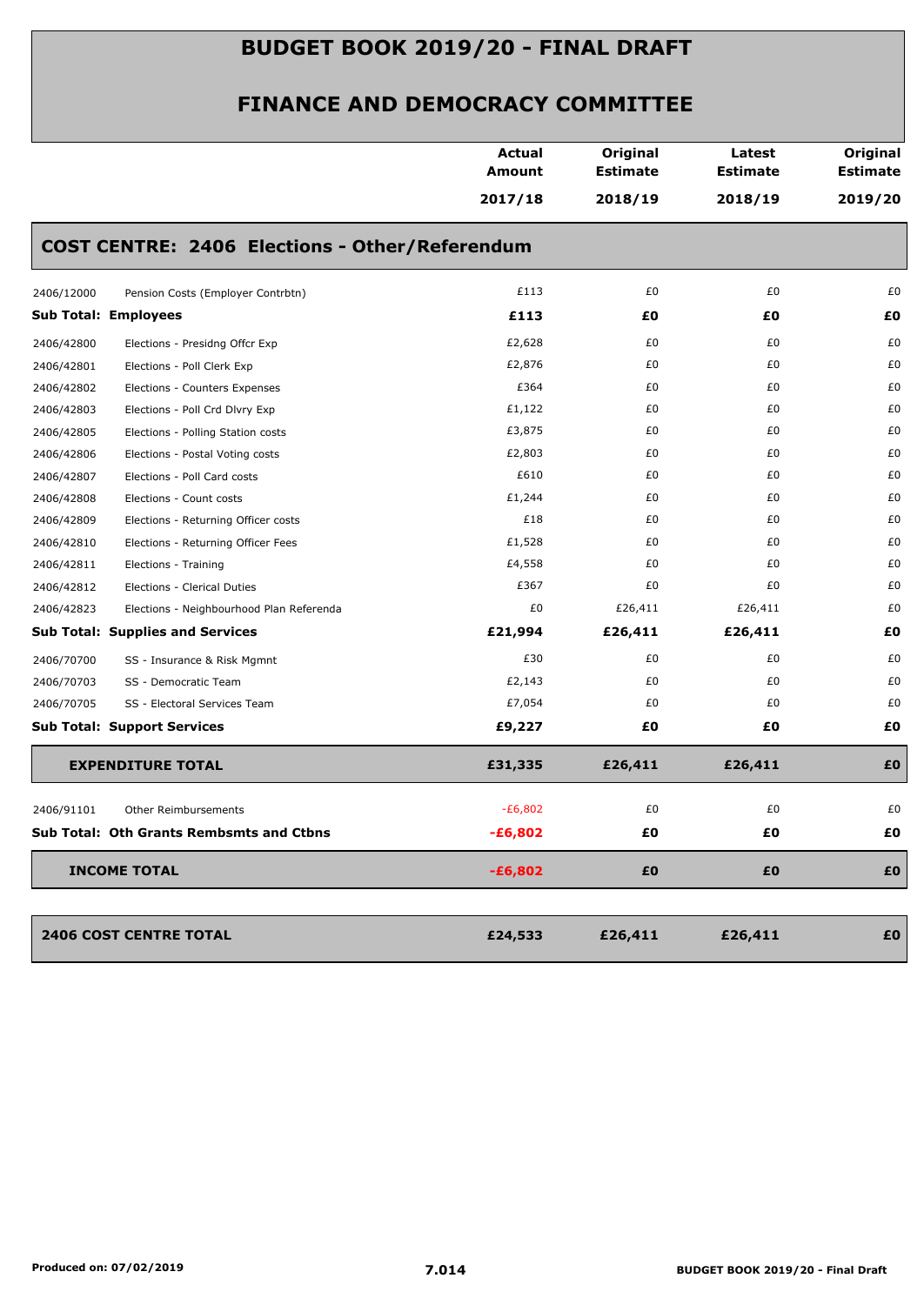|                                                    | <b>Actual</b><br>Amount | Original<br><b>Estimate</b> | Latest<br><b>Estimate</b> | Original<br><b>Estimate</b> |
|----------------------------------------------------|-------------------------|-----------------------------|---------------------------|-----------------------------|
|                                                    | 2017/18                 | 2018/19                     | 2018/19                   | 2019/20                     |
| <b>COST CENTRE: 2407 Elections - EU Referendum</b> |                         |                             |                           |                             |
| 2407/42805<br>Elections - Polling Station costs    | £469                    | £0                          | £0                        | £0                          |
| <b>Sub Total: Supplies and Services</b>            | £469                    | £0                          | £0                        | £0                          |
| <b>EXPENDITURE TOTAL</b>                           | £469                    | £0                          | £0                        | £0                          |
| Other Reimbursements<br>2407/91101                 | $-E2,750$               | £0                          | £0                        | £0                          |
| <b>Sub Total: Oth Grants Rembsmts and Ctbns</b>    | $-E2,750$               | £0                          | £0                        | £0                          |
| <b>INCOME TOTAL</b>                                | $-E2,750$               | £0                          | £0                        | £0                          |
| <b>2407 COST CENTRE TOTAL</b>                      | $-E2,281$               | £0                          | £0                        | £0                          |
|                                                    |                         |                             |                           |                             |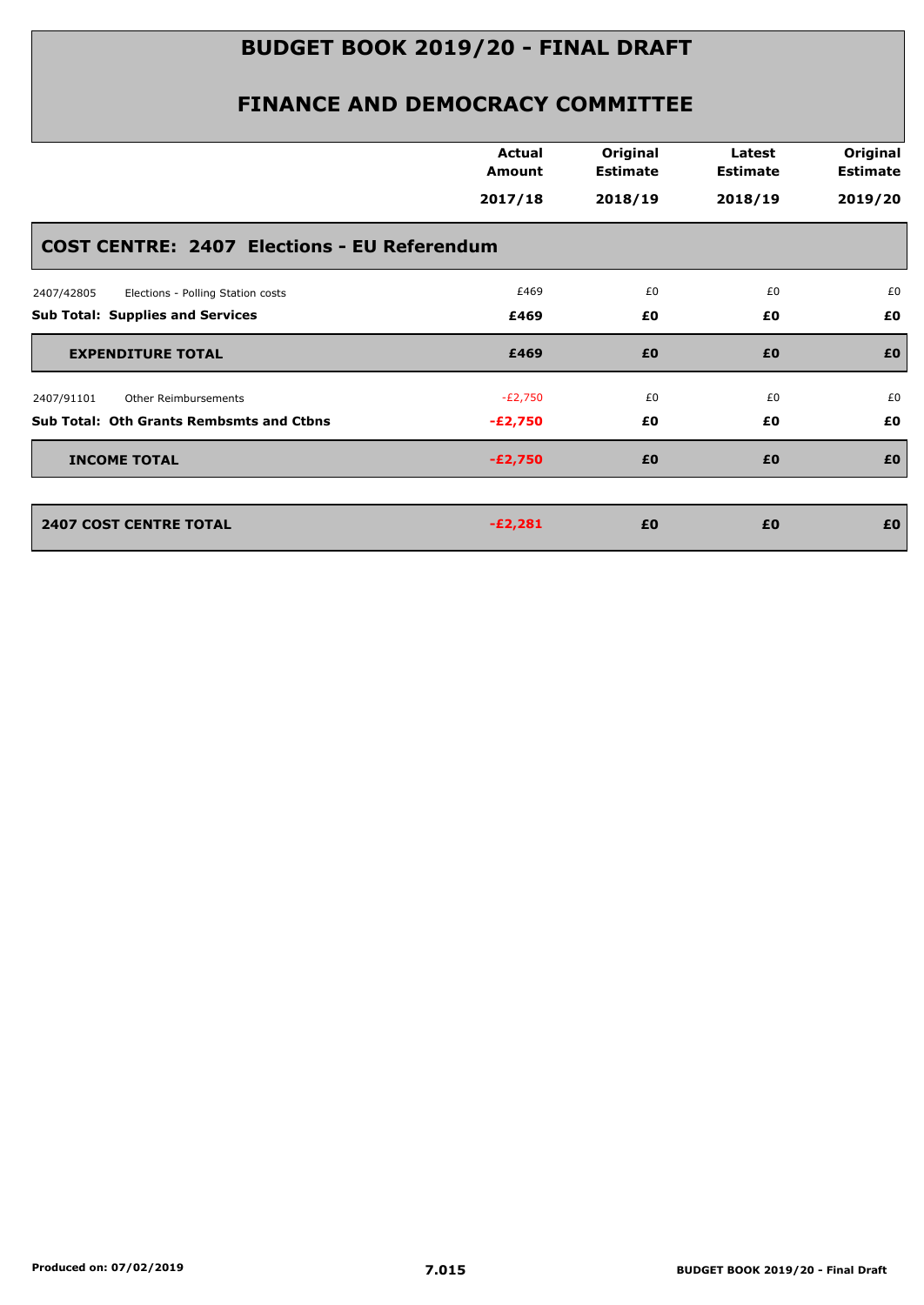|                                                      | <b>Actual</b><br><b>Amount</b> | Original<br><b>Estimate</b> | Latest<br><b>Estimate</b> | Original<br><b>Estimate</b> |
|------------------------------------------------------|--------------------------------|-----------------------------|---------------------------|-----------------------------|
|                                                      | 2017/18                        | 2018/19                     | 2018/19                   | 2019/20                     |
| <b>COST CENTRE: 7104 Electoral Services Team</b>     |                                |                             |                           |                             |
| 7104/10000<br>Salaries - Basic Pay                   | £77,653                        | £83,613                     | £83,613                   | £86,185                     |
| 7104/10041<br>Salaries - Sickness Pay                | £100                           | £0                          | £0                        | £0                          |
| 7104/10098<br>IFRS - Accrued Annual/Flexi Leave Adj  | £218                           | £0                          | £0                        | £0                          |
| 7104/11000<br>National Insurance                     | £7,460                         | £8,159                      | £8,159                    | £8,514                      |
| 7104/12000<br>Pension Costs (Employer Contrbtn)      | £2,816                         | £3,513                      | £3,513                    | £3,623                      |
| 7104/12001<br>Pension - Deficit Reduction Costs      | £2,170                         | £2,465                      | £2,465                    | £2,447                      |
| 7104/12021<br>Actuarial Valn Adjustments (3 year)    | $-E267$                        | $-E532$                     | $-E532$                   | $-E663$                     |
| 7104/12022<br>Actuarial Valn Def Redcnt Adj (3 year) | $-E15$                         | £0                          | £0                        | £0                          |
| 7104/12099<br>IAS 19 Adjustments                     | £1,230                         | £0                          | £0                        | £0                          |
| 7104/14001<br>First Aid Allowance                    | £26                            | £0                          | £0                        | £0                          |
| 7104/18100<br>Insurance - Employers Liability        | £545                           | £671                        | £671                      | £545                        |
| <b>Sub Total: Employees</b>                          | £91,937                        | £97,889                     | £97,889                   | £100,651                    |
| 7104/34001<br>Oth Public Trspt Csts - Offcrs         | £173                           | £200                        | £200                      | £200                        |
| 7104/35001<br>Car Mileage Allowance                  | £141                           | £600                        | £600                      | £600                        |
| <b>Sub Total: Transport Related Expenses</b>         | £314                           | £800                        | £800                      | £800                        |
| 7104/42101<br>Photocopying Charges                   | £732                           | £1,369                      | £1,369                    | £1,369                      |
| 7104/46106<br>Insurance - Public Liability           | £1,536                         | £1,536                      | £1,536                    | £1,536                      |
| <b>Sub Total: Supplies and Services</b>              | £2,268                         | £2,905                      | £2,905                    | £2,905                      |
| 7104/70101<br>SS - Accountancy Services              | £902                           | £863                        | £863                      | £875                        |
| 7104/70102<br>SS - Finance Administration            | £43                            | £35                         | £35                       | £36                         |
| 7104/70200<br>SS - Computer Services                 | £9,557                         | £8,923                      | £8,923                    | £11,001                     |
| 7104/70300<br>SS - Human Resources                   | £2,270                         | £2,245                      | £2,245                    | £2,269                      |
| 7104/70301<br>SS - Payroll Administration            | £208                           | £212                        | £212                      | £212                        |
| 7104/70500<br>SS - Accommodation - Town Hall         | £15,079                        | £5,285                      | £5,285                    | £5,025                      |
| 7104/70701<br>SS - Resources Directorate Mgt         | £12,217                        | £13,791                     | £13,791                   | £13,917                     |
| 7104/70902<br>SS - Customer Service Assistants       | £3,617                         | £2,038                      | £2,038                    | £2,080                      |
| 7104/71100<br>SS - Customer Service Specialists      | £2,321                         | £2,163                      | £2,163                    | £2,066                      |
| 7104/75403<br>SM - Corporate Safety                  | £353                           | £378                        | £378                      | £378                        |
| <b>Sub Total: Support Services</b>                   | £46,567                        | £35,933                     | £35,933                   | £37,859                     |
| <b>EXPENDITURE TOTAL</b>                             | £141,087                       | £137,527                    | £137,527                  | £142,215                    |
| Support Service Recharge<br>7104/99000               | $-E141,087$                    | $-E137,527$                 | $-E137,527$               | $-E142,215$                 |
| Sub Total: Recharge Income                           | $-£141,087$                    | $-£137,527$                 | $-£137,527$               | $-£142,215$                 |
| <b>INCOME TOTAL</b>                                  | $-£141,087$                    | $-£137,527$                 | $-£137,527$               | $-£142,215$                 |
| 7104 COST CENTRE TOTAL                               | £0                             | £0                          | £0                        | £0                          |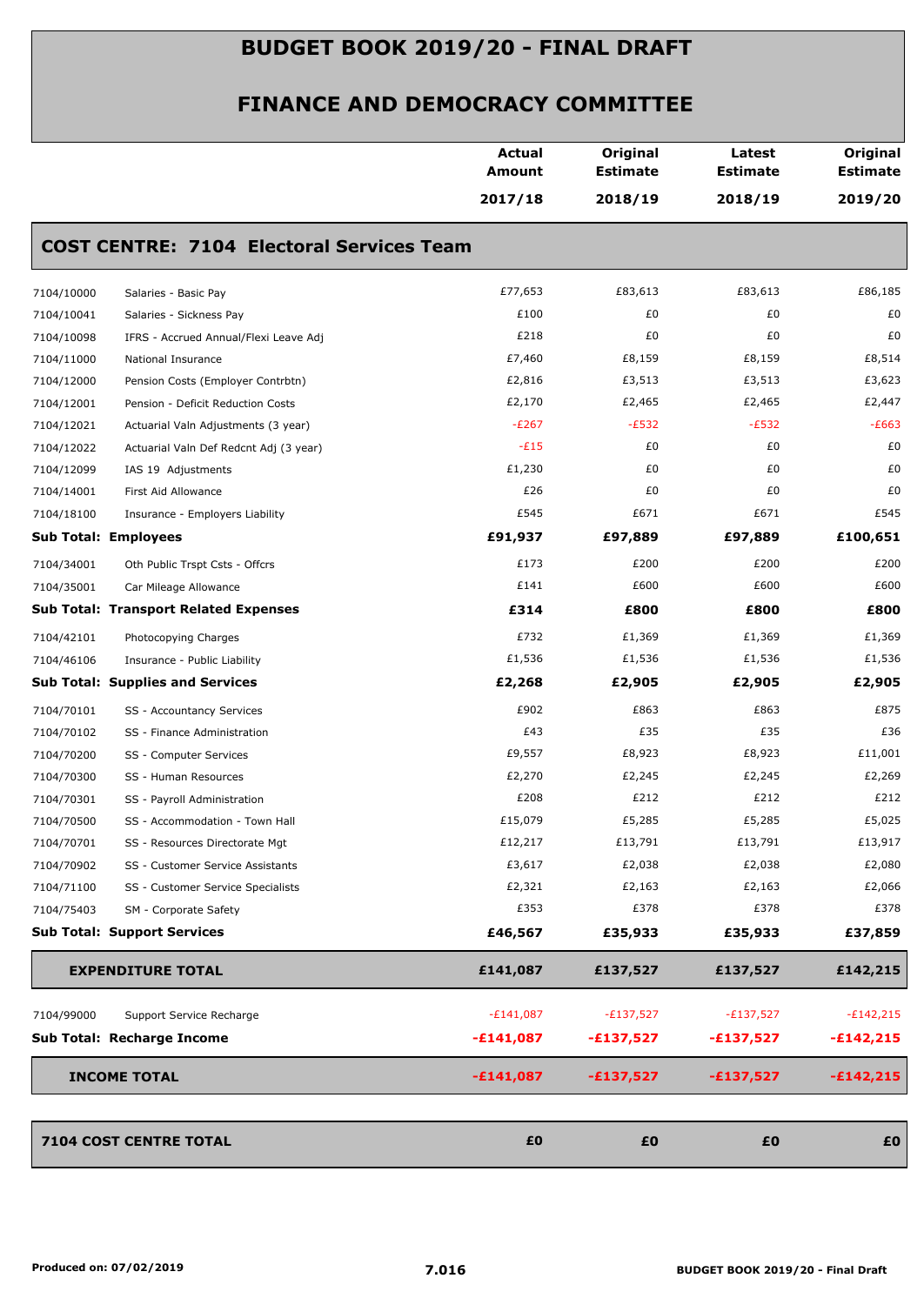|            |                                                               | <b>Actual</b><br>Amount | Original<br><b>Estimate</b> | Latest<br><b>Estimate</b> | Original<br><b>Estimate</b> |
|------------|---------------------------------------------------------------|-------------------------|-----------------------------|---------------------------|-----------------------------|
|            |                                                               | 2017/18                 | 2018/19                     | 2018/19                   | 2019/20                     |
|            | <b>COST CENTRE: 3680 National Land and Property Gazetteer</b> |                         |                             |                           |                             |
| 3680/70101 | SS - Accountancy Services                                     | £535                    | £516                        | £516                      | £572                        |
| 3680/70602 | SS - Local Land & Property Gazetteer                          | £5,459                  | £5,111                      | £5,111                    | £5,613                      |
| 3680/75600 | SM - Technical Services Team                                  | £1,994                  | £2,014                      | £2,014                    | £2,058                      |
|            | <b>Sub Total: Support Services</b>                            | £7,988                  | £7,641                      | £7,641                    | £8,243                      |
|            | <b>EXPENDITURE TOTAL</b>                                      | £7,988                  | £7,641                      | £7,641                    | £8,243                      |
|            | <b>3680 COST CENTRE TOTAL</b>                                 | £7,988                  | £7,641                      | £7,641                    | £8,243                      |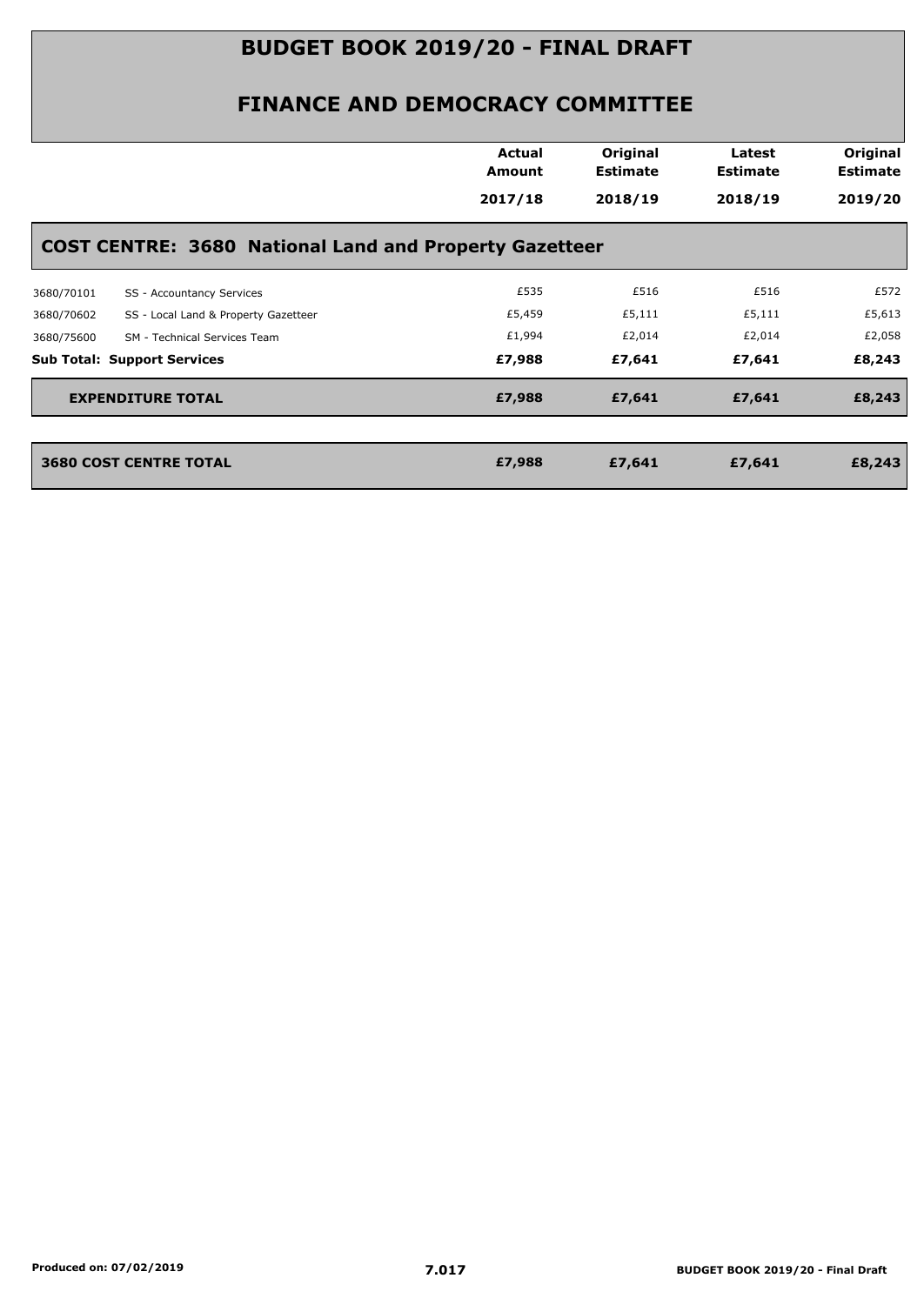|            |                                                              | <b>Actual</b><br>Amount | Original<br><b>Estimate</b> | Latest<br><b>Estimate</b> | Original<br><b>Estimate</b> |
|------------|--------------------------------------------------------------|-------------------------|-----------------------------|---------------------------|-----------------------------|
|            |                                                              | 2017/18                 | 2018/19                     | 2018/19                   | 2019/20                     |
|            | <b>COST CENTRE: 7082 Local Land &amp; Property Gazetteer</b> |                         |                             |                           |                             |
| 7082/10000 | Salaries - Basic Pay                                         | £26,078                 | £26,600                     | £26,600                   | £27,132                     |
| 7082/10098 | IFRS - Accrued Annual/Flexi Leave Adj                        | $-E80$                  | £0                          | £0                        | £0                          |
| 7082/11000 | National Insurance                                           | £2,473                  | £2,544                      | £2,544                    | £2,618                      |
| 7082/12000 | Pension Costs (Employer Contrbtn)                            | £3,964                  | £4,043                      | £4,043                    | £4,124                      |
| 7082/12001 | Pension - Deficit Reduction Costs                            | £3,055                  | £2,837                      | £2,837                    | £2,817                      |
| 7082/12021 | Actuarial Valn Adjustments (3 year)                          | $-E376$                 | $-E612$                     | $-E612$                   | $-E763$                     |
| 7082/12022 | Actuarial Valn Def Redcnt Adj (3 year)                       | $-E20$                  | £0                          | £0                        | £0                          |
| 7082/12099 | IAS 19 Adjustments                                           | £1,732                  | £0                          | £0                        | £0                          |
| 7082/18100 | Insurance - Employers Liability                              | £185                    | £228                        | £228                      | £185                        |
|            | <b>Sub Total: Employees</b>                                  | £37,010                 | £35,640                     | £35,640                   | £36,113                     |
| 7082/34001 | Oth Public Trspt Csts - Offcrs                               | £37                     | £0                          | £0                        | £0                          |
| 7082/35001 | Car Mileage Allowance                                        | £38                     | £100                        | £100                      | £100                        |
|            | <b>Sub Total: Transport Related Expenses</b>                 | £75                     | £100                        | £100                      | £100                        |
| 7082/42101 | Photocopying Charges                                         | £32                     | £60                         | £60                       | £60                         |
| 7082/42603 | Other Fees                                                   | £812                    | £0                          | £0                        | £0                          |
| 7082/43503 | Computer - Program Licnce Chgs                               | £1,223                  | £4,500                      | £4,500                    | £4,500                      |
| 7082/46106 | Insurance - Public Liability                                 | £521                    | £521                        | £521                      | £521                        |
|            | <b>Sub Total: Supplies and Services</b>                      | £2,588                  | £5,081                      | £5,081                    | £5,081                      |
| 7082/70101 | SS - Accountancy Services                                    | £1,366                  | £1,317                      | £1,317                    | £1,348                      |
| 7082/70102 | SS - Finance Administration                                  | £22                     | £18                         | £18                       | £18                         |
| 7082/70103 | SS - Internal Audit                                          | £0                      | £0                          | £0                        | £4,106                      |
| 7082/70200 | SS - Computer Services                                       | £2,389                  | £2,203                      | £2,203                    | £2,716                      |
| 7082/70300 | SS - Human Resources                                         | £757                    | £741                        | £741                      | £749                        |
| 7082/70301 | SS - Payroll Administration                                  | £69                     | £71                         | £71                       | £71                         |
| 7082/70400 | SS - Property Management Team                                | £139                    | £159                        | £159                      | £177                        |
| 7082/70500 | SS - Accommodation - Town Hall                               | £4,137                  | £1,450                      | £1,450                    | £1,379                      |
| 7082/70902 | SS - Customer Service Assistants                             | £3,617                  | £2,038                      | £2,038                    | £2,080                      |
| 7082/71100 | SS - Customer Service Specialists                            | £2,321                  | £2,163                      | £2,163                    | £2,066                      |
| 7082/75403 | SM - Corporate Safety                                        | £118                    | £125                        | £125                      | £125                        |
|            | <b>Sub Total: Support Services</b>                           | £14,935                 | £10,285                     | £10,285                   | £14,835                     |
|            | <b>EXPENDITURE TOTAL</b>                                     | £54,608                 | £51,106                     | £51,106                   | £56,129                     |
| 7082/94403 | Miscellaneous Receipts                                       | $-E15$                  | £0                          | £0                        | £0                          |
|            | <b>Sub Total: Customer and Client Receipts</b>               | $-E15$                  | £0                          | £0                        | £0                          |
| 7082/99000 | Support Service Recharge                                     | $-E54,593$              | $-£51,106$                  | $-E51,106$                | $-E56,129$                  |
|            | Sub Total: Recharge Income                                   | $-£54,593$              | $-£51,106$                  | $-£51,106$                | $-£56,129$                  |
|            |                                                              |                         |                             |                           |                             |
|            | <b>INCOME TOTAL</b>                                          | $-£54,608$              | $-£51,106$                  | $-£51,106$                | $-£56,129$                  |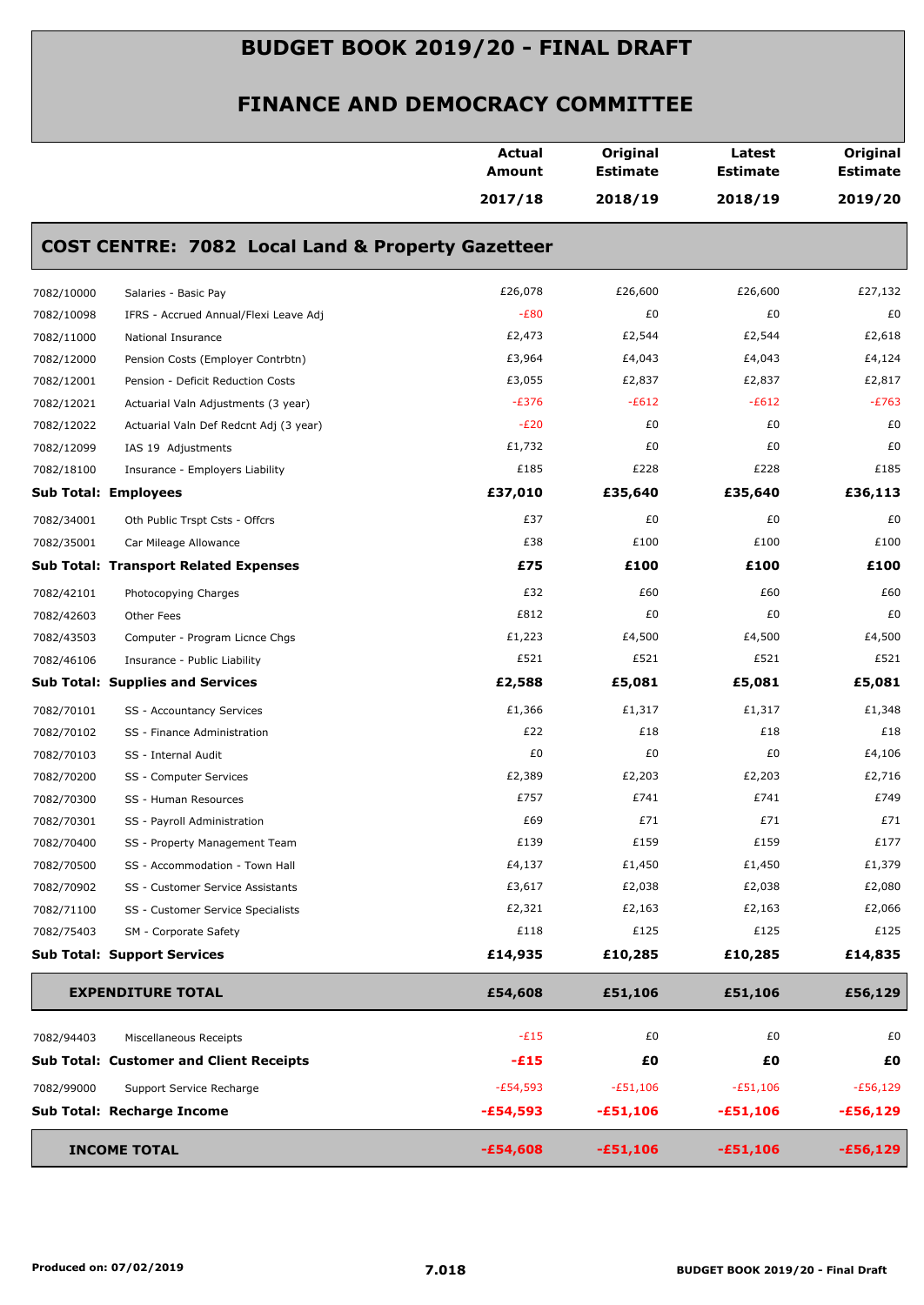|                               | <b>Actual</b><br>Amount | Original<br><b>Estimate</b> | Latest<br><b>Estimate</b> | Original<br><b>Estimate</b> |
|-------------------------------|-------------------------|-----------------------------|---------------------------|-----------------------------|
|                               | 2017/18                 | 2018/19                     | 2018/19                   | 2019/20                     |
| <b>7082 COST CENTRE TOTAL</b> | £0                      | £0                          | £0                        | £0                          |
|                               |                         |                             |                           |                             |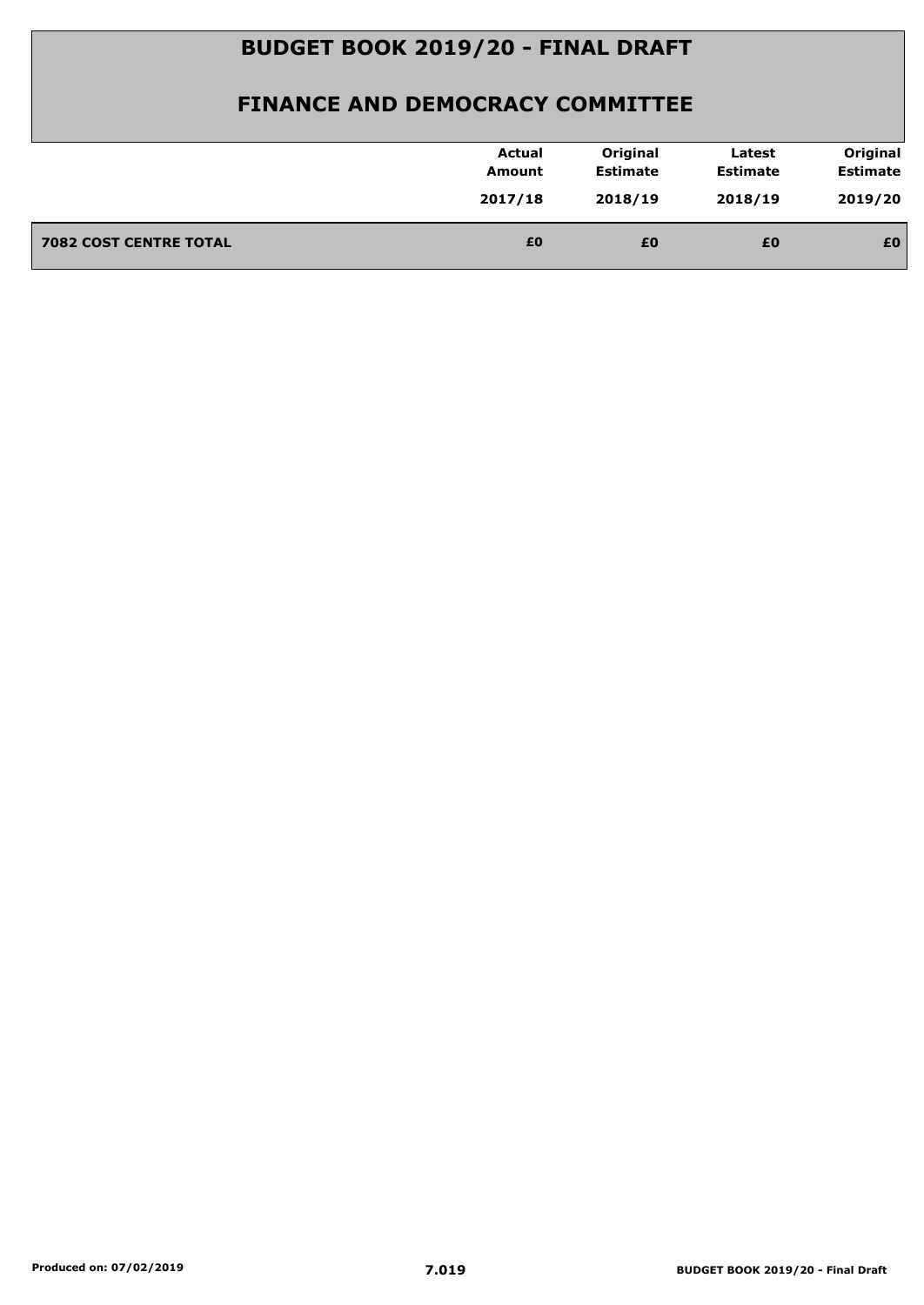|            |                                                | <b>Actual</b><br><b>Amount</b> | Original<br><b>Estimate</b> | Latest<br><b>Estimate</b> | Original<br><b>Estimate</b> |
|------------|------------------------------------------------|--------------------------------|-----------------------------|---------------------------|-----------------------------|
|            |                                                | 2017/18                        | 2018/19                     | 2018/19                   | 2019/20                     |
|            | <b>COST CENTRE: 2102 Accommodation Project</b> |                                |                             |                           |                             |
| 2102/70000 | SS - Chief Executive                           | £1,953                         | £3,470                      | £3,470                    | £0                          |
| 2102/70101 | SS - Accountancy Services                      | £1,061                         | £656                        | £656                      | £0                          |
| 2102/70400 | SS - Property Management Team                  | £8,977                         | £0                          | £0                        | £0                          |
| 2102/70600 | SS - Head of Governance                        | £957                           | £0                          | £0                        | £0                          |
| 2102/70901 | SS - Public Relations                          | £1,278                         | £1,052                      | £1,052                    | £0                          |
| 2102/75302 | SM - Tourism & Cultural Services Team          | £0                             | £260                        | £260                      | £0                          |
| 2102/75504 | SM - Development Services Mgt Team             | £10,859                        | £0                          | £0                        | £0                          |
| 2102/75600 | SM - Technical Services Team                   | £19,830                        | £2,359                      | £2,359                    | £0                          |
|            | <b>Sub Total: Support Services</b>             | £44,915                        | £7,797                      | £7,797                    | £0                          |
|            | <b>EXPENDITURE TOTAL</b>                       | £44,915                        | £7,797                      | £7,797                    | £0                          |
|            | <b>INCOME TOTAL</b>                            | £0                             | £0                          | £0                        | £0                          |
|            |                                                |                                |                             |                           |                             |
|            | 2102 COST CENTRE TOTAL                         | £44,915                        | £7,797                      | £7,797                    | £0                          |
|            |                                                |                                |                             |                           |                             |
|            |                                                |                                |                             |                           |                             |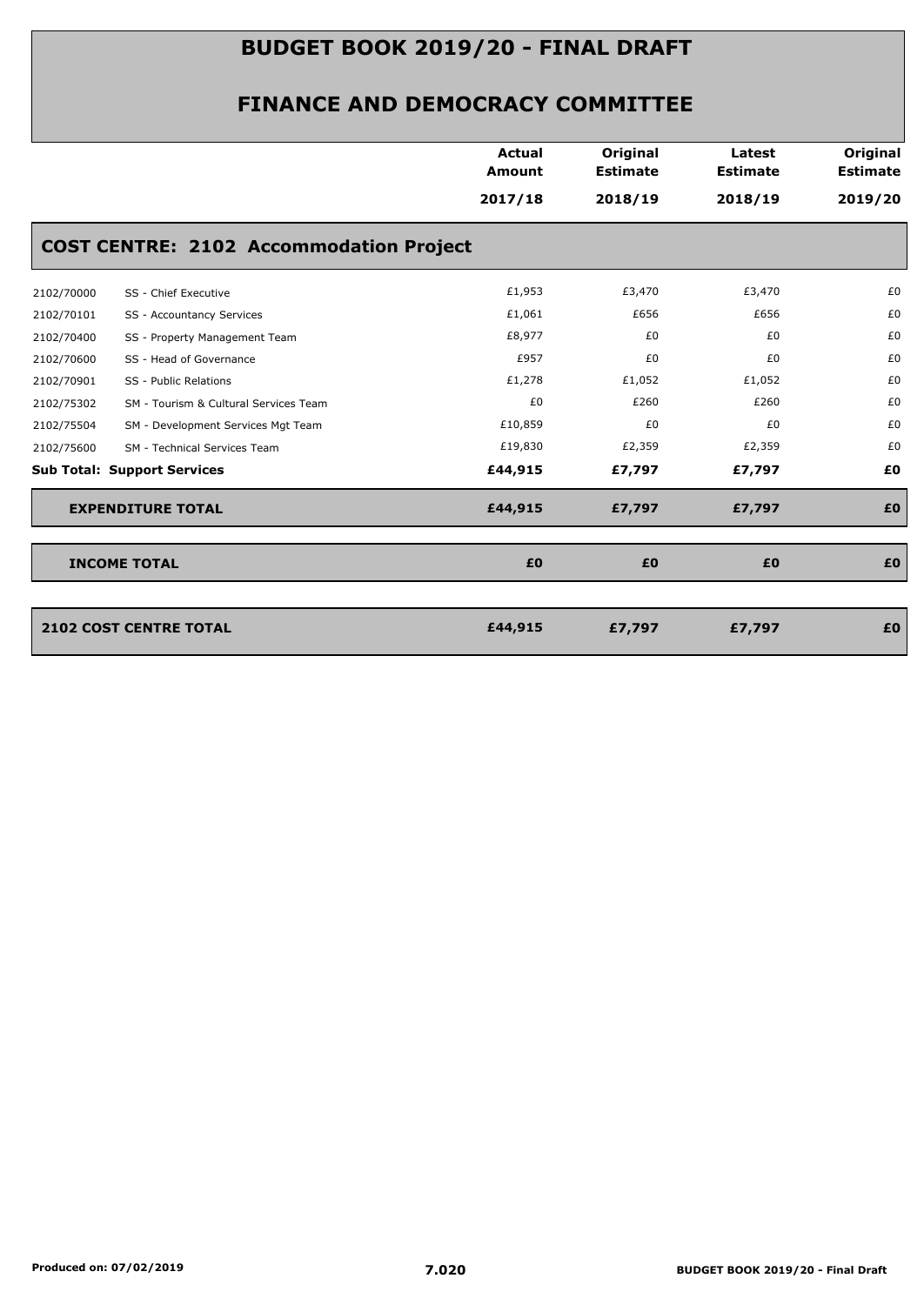|                                                     | <b>Actual</b><br><b>Amount</b> | Original<br><b>Estimate</b> | Latest<br><b>Estimate</b> | Original<br><b>Estimate</b> |
|-----------------------------------------------------|--------------------------------|-----------------------------|---------------------------|-----------------------------|
|                                                     | 2017/18                        | 2018/19                     | 2018/19                   | 2019/20                     |
| COST CENTRE: 3160 Clockhouse Café - St Annes Square |                                |                             |                           |                             |
| 3160/22500<br>Electricity                           | £204                           | £0                          | £0                        | £0                          |
| 3160/29000<br>Fire Insurance                        | £95                            | £95                         | £95                       | £95                         |
| <b>Sub Total: Premises Related Expenses</b>         | £300                           | £95                         | £95                       | £95                         |
| 3160/70101<br>SS - Accountancy Services             | £767                           | £713                        | £713                      | £764                        |
| 3160/70400<br>SS - Property Management Team         | £224                           | £228                        | £228                      | £254                        |
| <b>Sub Total: Support Services</b>                  | £991                           | £941                        | £941                      | £1,018                      |
| <b>EXPENDITURE TOTAL</b>                            | £1,291                         | £1,036                      | £1,036                    | £1,113                      |
| Café Rent<br>3160/95001                             | $-E583$                        | $-E10,000$                  | $-E10,000$                | $-E10,000$                  |
| <b>Sub Total: Customer and Client Receipts</b>      | $-E583$                        | $-£10,000$                  | $-£10,000$                | $-£10,000$                  |
| <b>INCOME TOTAL</b>                                 | $-E583$                        | $-£10,000$                  | $-£10,000$                | $-£10,000$                  |
|                                                     |                                |                             |                           |                             |
| <b>3160 COST CENTRE TOTAL</b>                       | £707                           | $-£8,964$                   | $-E8,964$                 | $-£8,887$                   |
|                                                     |                                |                             |                           |                             |
|                                                     |                                |                             |                           |                             |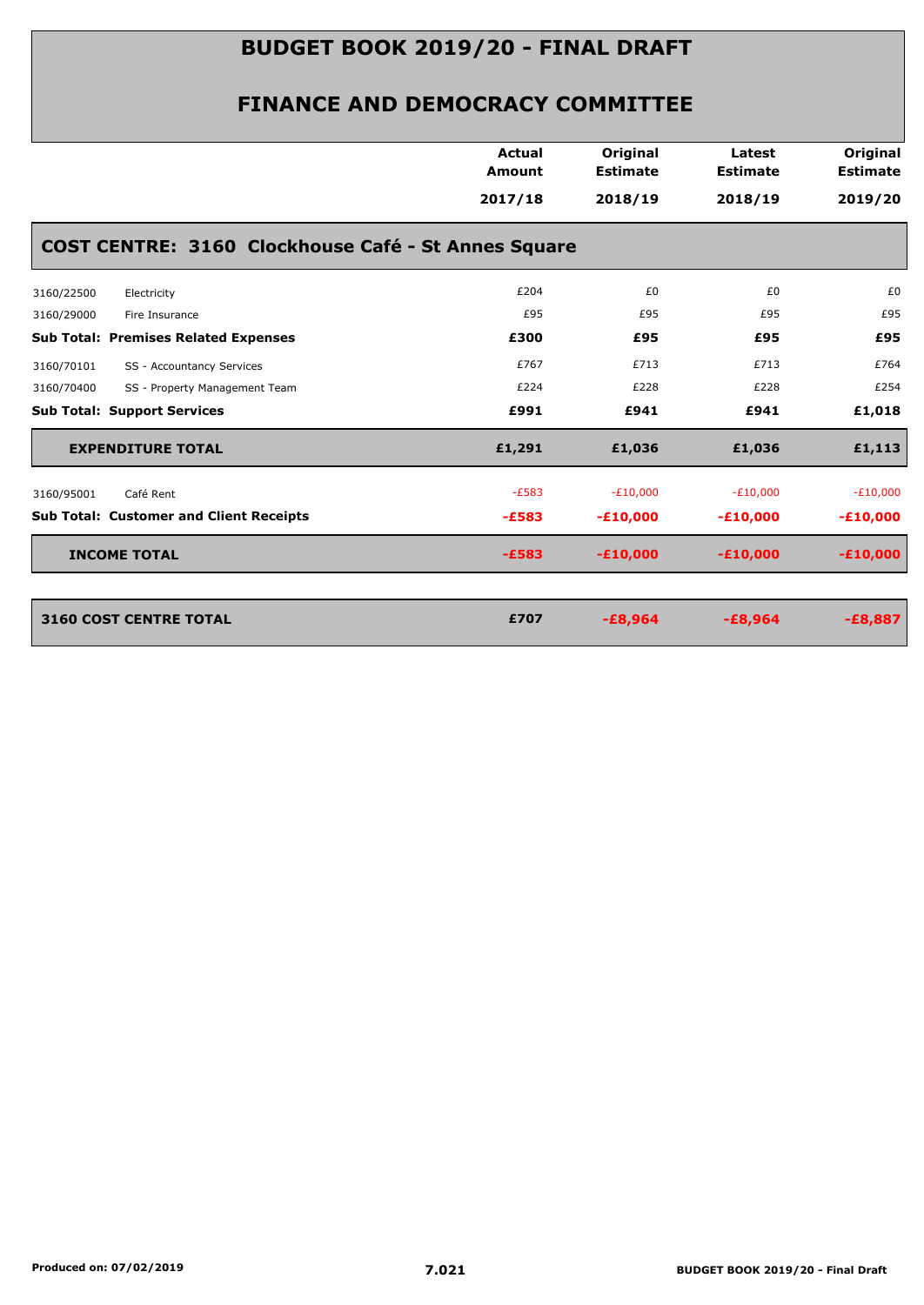|            |                                                   | <b>Actual</b><br>Amount | Original<br><b>Estimate</b> | Latest<br><b>Estimate</b> | Original<br><b>Estimate</b> |
|------------|---------------------------------------------------|-------------------------|-----------------------------|---------------------------|-----------------------------|
|            |                                                   | 2017/18                 | 2018/19                     | 2018/19                   | 2019/20                     |
|            | <b>COST CENTRE: 3801 Miscellaneous Properties</b> |                         |                             |                           |                             |
| 3801/20004 | Alarms Maintenance                                | £0                      | £50                         | £50                       | £50                         |
| 3801/20103 | Other Miscellaneous Repairs                       | £64,826                 | £62,780                     | £54,780                   | £48,500                     |
| 3801/22009 | Fire Extinguisher Maintenance                     | £55                     | £0                          | £0                        | £0                          |
| 3801/22500 | Electricity                                       | £5,546                  | £0                          | £0                        | £0                          |
| 3801/22501 | Gas                                               | £2,023                  | £0                          | £0                        | £0                          |
| 3801/23001 | Ground Rents                                      | £1,868                  | £750                        | £750                      | £750                        |
| 3801/24000 | Water Charges-Metered                             | £7,984                  | £0                          | £0                        | £0                          |
| 3801/26500 | Window Cleaning by Contractor                     | £210                    | £0                          | £0                        | £0                          |
| 3801/29000 | Fire Insurance                                    | £1,870                  | £1,870                      | £1,870                    | £1,870                      |
| 3801/29500 | Premises Licence                                  | £70                     | £0                          | £0                        | £0                          |
|            | <b>Sub Total: Premises Related Expenses</b>       | £84,452                 | £65,450                     | £57,450                   | £51,170                     |
| 3801/46101 | Insurance - All Risks                             | £393                    | £393                        | £393                      | £393                        |
| 3801/46400 | Legal Fees and Court Costs                        | £410                    | £0                          | £0                        | £0                          |
|            | <b>Sub Total: Supplies and Services</b>           | £803                    | £393                        | £393                      | £393                        |
| 3801/70101 | SS - Accountancy Services                         | £2,771                  | £2,644                      | £2,644                    | £2,898                      |
| 3801/70102 | SS - Finance Administration                       | £8,567                  | £7,250                      | £7,250                    | £9,504                      |
| 3801/70400 | SS - Property Management Team                     | £50,272                 | £45,526                     | £45,526                   | £50,770                     |
| 3801/70600 | SS - Head of Governance                           | £2,872                  | £1,702                      | £1,702                    | £1,858                      |
| 3801/70601 | SS - Legal Services Team                          | £21,466                 | £21,809                     | £21,809                   | £22,275                     |
| 3801/70700 | SS - Insurance & Risk Mgmnt                       | £30                     | £27                         | £27                       | £32                         |
| 3801/70901 | SS - Public Relations                             | £639                    | £526                        | £526                      | £537                        |
| 3801/75600 | SM - Technical Services Team                      | £20,104                 | £36,564                     | £36,564                   | £37,521                     |
|            | <b>Sub Total: Support Services</b>                | £106,721                | £116,048                    | £116,048                  | £125,395                    |
|            | <b>EXPENDITURE TOTAL</b>                          | £191,976                | £181,891                    | £173,891                  | £176,958                    |
| 3801/95001 | Café Rent                                         | $-E18,250$              | $-E18,000$                  | $-E19,000$                | $-E19,000$                  |
| 3801/95002 | Rent of Stands/Site                               | $-E490$                 | £0                          | £0                        | £0                          |
| 3801/95003 | Other Rent                                        | $-E145,228$             | $-E145,000$                 | $-E164,193$               | $-£164,506$                 |
| 3801/95100 | Ground Rents                                      | $-E710$                 | $-E300$                     | $-E300$                   | $-E300$                     |
| 3801/95300 | Acknowledgment & Wayleaves                        | $-E99$                  | £0                          | £0                        | £0                          |
|            | <b>Sub Total: Customer and Client Receipts</b>    | $-£164,777$             | $-£163,300$                 | $-£183,493$               | $-£183,806$                 |
|            | <b>INCOME TOTAL</b>                               | $-£164,777$             | $-£163,300$                 | $-£183,493$               | $-£183,806$                 |
|            | <b>3801 COST CENTRE TOTAL</b>                     | £27,199                 | £18,591                     | $-£9,602$                 | $-£6,848$                   |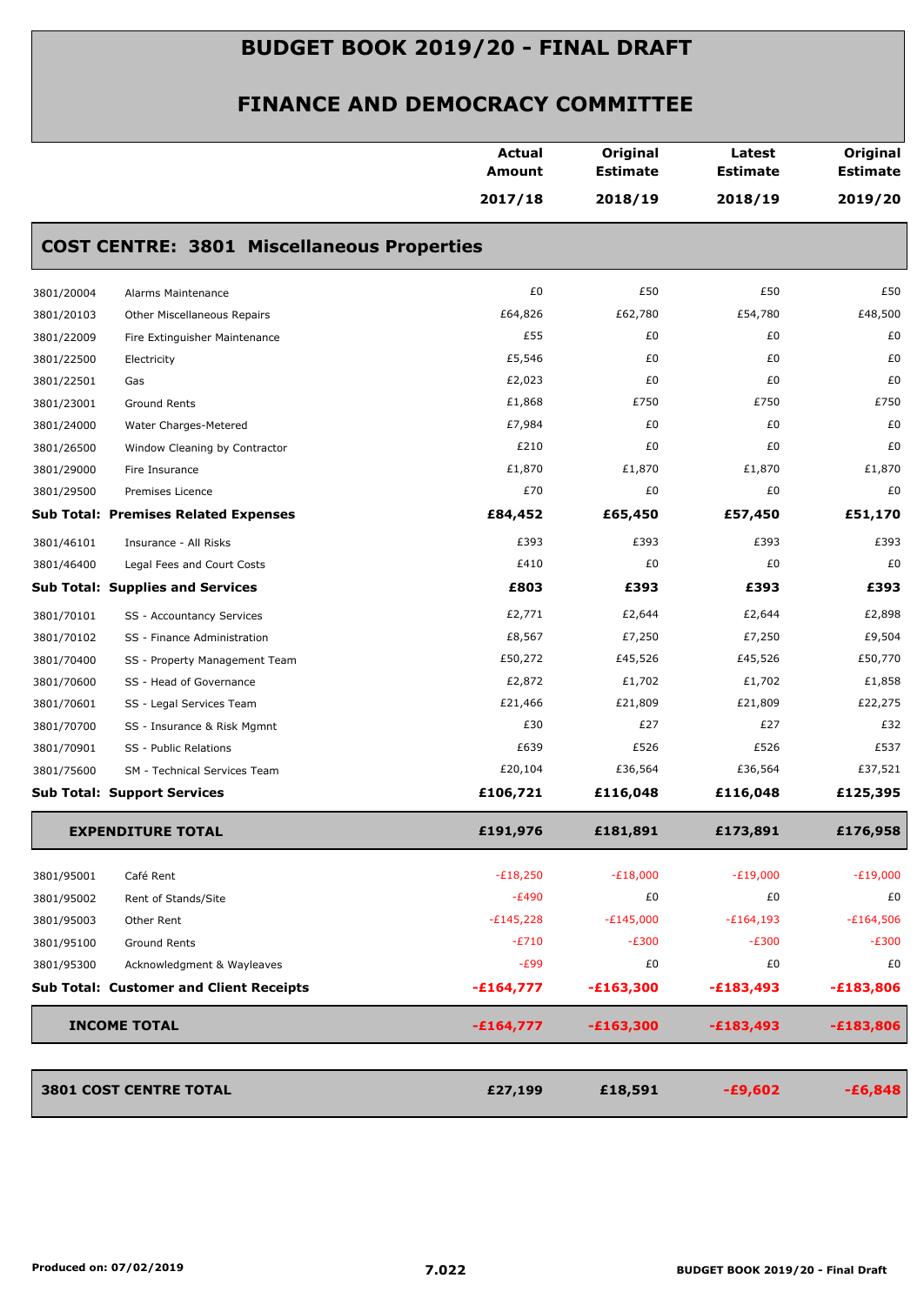|                                                | Actual<br>Amount                                      | Original<br><b>Estimate</b> | Latest<br><b>Estimate</b> | Original<br><b>Estimate</b> |
|------------------------------------------------|-------------------------------------------------------|-----------------------------|---------------------------|-----------------------------|
|                                                | 2017/18                                               | 2018/19                     | 2018/19                   | 2019/20                     |
|                                                | <b>COST CENTRE: 3804 Pleasure Island/Salters Warf</b> |                             |                           |                             |
| SS - Chief Executive<br>3804/70000             | £0                                                    | £1,735                      | £1,735                    | £0                          |
| 3804/70101<br>SS - Accountancy Services        | £535                                                  | £516                        | £516                      | £572                        |
| 3804/70102<br>SS - Finance Administration      | £348                                                  | £295                        | £295                      | £2,695                      |
| SS - Property Management Team<br>3804/70400    | £224                                                  | £14,796                     | £14,796                   | £17,262                     |
| 3804/70600<br>SS - Head of Governance          | £0                                                    | £1,702                      | £1,702                    | £1,858                      |
| <b>Sub Total: Support Services</b>             | £1,107                                                | £19,044                     | £19,044                   | £22,387                     |
| <b>EXPENDITURE TOTAL</b>                       | £1,107                                                | £19,044                     | £19,044                   | £22,387                     |
| 3804/95002<br>Rent of Stands/Site              | $-E61,782$                                            | $-E61,782$                  | $-E61,782$                | $-£61,782$                  |
| <b>Sub Total: Customer and Client Receipts</b> | $-£61,782$                                            | $-£61,782$                  | $-£61,782$                | $-£61,782$                  |
| <b>INCOME TOTAL</b>                            | $-£61,782$                                            | $-£61,782$                  | $-£61,782$                | $-£61,782$                  |
|                                                |                                                       |                             |                           |                             |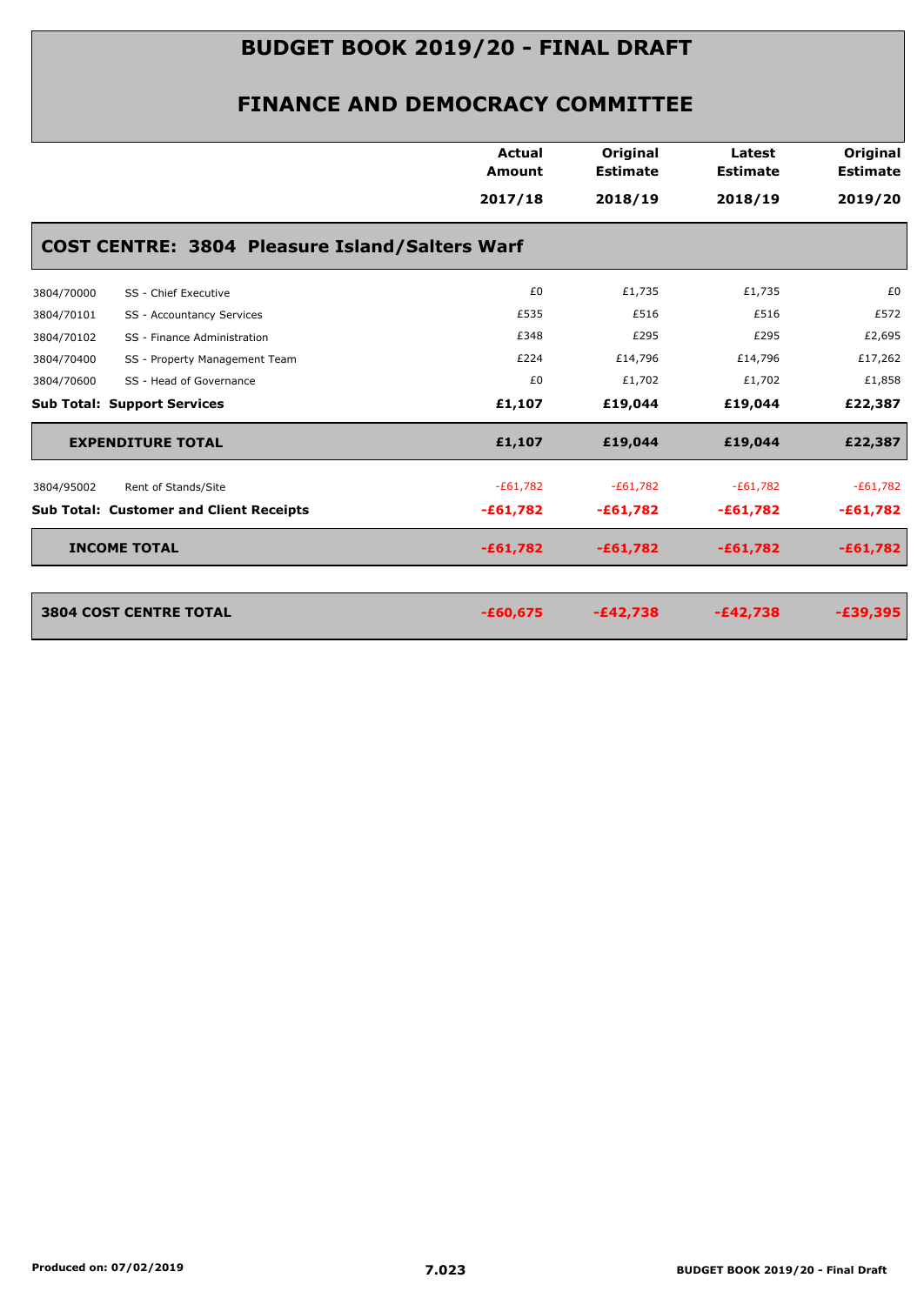|            |                                                | <b>Actual</b><br>Amount | Original<br><b>Estimate</b> | Latest<br><b>Estimate</b> | Original<br><b>Estimate</b> |
|------------|------------------------------------------------|-------------------------|-----------------------------|---------------------------|-----------------------------|
|            |                                                | 2017/18                 | 2018/19                     | 2018/19                   | 2019/20                     |
|            | COST CENTRE: 3813 5 St. Georges Road           |                         |                             |                           |                             |
| 3813/20004 | Alarms Maintenance                             | £837                    | £830                        | £830                      | £830                        |
| 3813/20103 | <b>Other Miscellaneous Repairs</b>             | £9,719                  | £1,500                      | £1,500                    | £2,500                      |
| 3813/22009 | Fire Extinguisher Maintenance                  | £123                    | £0                          | £0                        | £0                          |
| 3813/22500 | Electricity                                    | £568                    | £775                        | £775                      | £775                        |
| 3813/22501 | Gas                                            | £1,264                  | £1,700                      | £1,700                    | £1,700                      |
| 3813/23500 | <b>Business Rates</b>                          | £2,470                  | £2,938                      | £2,544                    | £3,026                      |
| 3813/24000 | Water Charges-Metered                          | £351                    | £0                          | £0                        | £0                          |
| 3813/24001 | Sewerage and Envnmntl Svces                    | £318                    | £303                        | £303                      | £303                        |
| 3813/26500 | Window Cleaning by Contractor                  | £420                    | £420                        | £420                      | £420                        |
| 3813/29000 | Fire Insurance                                 | £167                    | £167                        | £167                      | £167                        |
|            | <b>Sub Total: Premises Related Expenses</b>    | £16,236                 | £8,633                      | £8,239                    | £9,721                      |
| 3813/42500 | <b>Security Services</b>                       | £53                     | £225                        | £225                      | £225                        |
|            | <b>Sub Total: Supplies and Services</b>        | £53                     | £225                        | £225                      | £225                        |
| 3813/70101 | SS - Accountancy Services                      | £535                    | £516                        | £516                      | £572                        |
| 3813/70102 | SS - Finance Administration                    | £900                    | £762                        | £762                      | £746                        |
| 3813/70400 | SS - Property Management Team                  | £224                    | £228                        | £228                      | £254                        |
| 3813/75600 | SM - Technical Services Team                   | £2,034                  | £2,072                      | £2,072                    | £2,130                      |
|            | <b>Sub Total: Support Services</b>             | £3,693                  | £3,578                      | £3,578                    | £3,702                      |
|            | <b>EXPENDITURE TOTAL</b>                       | £19,982                 | £12,436                     | £12,042                   | £13,648                     |
| 3813/95003 | Other Rent                                     | $-E6,500$               | $-E6,000$                   | $-E6,000$                 | $-E6,000$                   |
|            | <b>Sub Total: Customer and Client Receipts</b> | $-£6,500$               | -£6,000                     | $-£6,000$                 | $-£6,000$                   |
|            | <b>INCOME TOTAL</b>                            | $-£6,500$               | $-£6,000$                   | $-£6,000$                 | $-£6,000$                   |
|            |                                                |                         |                             |                           |                             |
|            | <b>3813 COST CENTRE TOTAL</b>                  | £13,482                 | £6,436                      | £6,042                    | £7,648                      |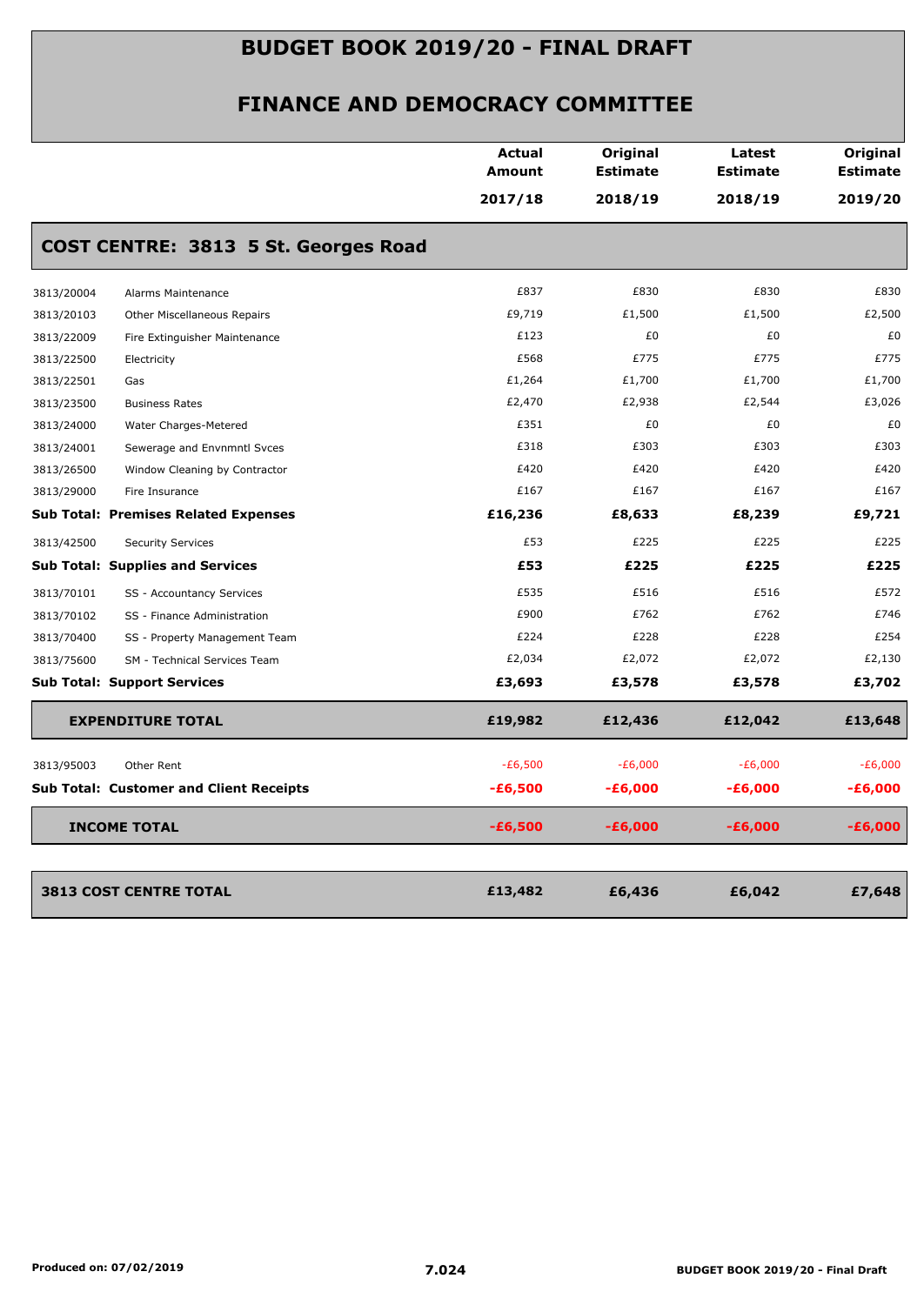|            |                                                | <b>Actual</b><br>Amount | Original<br><b>Estimate</b> | Latest<br><b>Estimate</b> | Original<br><b>Estimate</b> |
|------------|------------------------------------------------|-------------------------|-----------------------------|---------------------------|-----------------------------|
|            |                                                | 2017/18                 | 2018/19                     | 2018/19                   | 2019/20                     |
|            | COST CENTRE: 3814 7 St. Georges Road           |                         |                             |                           |                             |
| 3814/20004 | Alarms Maintenance                             | $-E219$                 | £110                        | £110                      | £110                        |
| 3814/20103 | Other Miscellaneous Repairs                    | £6,706                  | £1,500                      | £1,500                    | £3,800                      |
| 3814/29000 | Fire Insurance                                 | £181                    | £181                        | £181                      | £181                        |
|            | <b>Sub Total: Premises Related Expenses</b>    | £6,667                  | £1,791                      | £1,791                    | £4,091                      |
| 3814/42500 | <b>Security Services</b>                       | £0                      | £419                        | £419                      | £419                        |
|            | <b>Sub Total: Supplies and Services</b>        | £0                      | £419                        | £419                      | £419                        |
| 3814/70101 | SS - Accountancy Services                      | £535                    | £516                        | £516                      | £572                        |
| 3814/70102 | SS - Finance Administration                    | £378                    | £319                        | £319                      | £313                        |
| 3814/70400 | SS - Property Management Team                  | £224                    | £228                        | £228                      | £254                        |
| 3814/75600 | SM - Technical Services Team                   | £704                    | £712                        | £712                      | £728                        |
|            | <b>Sub Total: Support Services</b>             | £1,841                  | £1,775                      | £1,775                    | £1,867                      |
|            | <b>EXPENDITURE TOTAL</b>                       | £8,508                  | £3,985                      | £3,985                    | £6,377                      |
| 3814/95003 | Other Rent                                     | $-E6,600$               | $-E6,600$                   | $-E6,600$                 | $-E6,600$                   |
|            | <b>Sub Total: Customer and Client Receipts</b> | $-£6,600$               | $-£6,600$                   | $-£6,600$                 | $-£6,600$                   |
|            | <b>INCOME TOTAL</b>                            | $-£6,600$               | $-£6,600$                   | $-£6,600$                 | $-£6,600$                   |
|            |                                                |                         |                             |                           |                             |
|            | <b>3814 COST CENTRE TOTAL</b>                  | £1,908                  | $-E2,615$                   | $-E2,615$                 | $-E223$                     |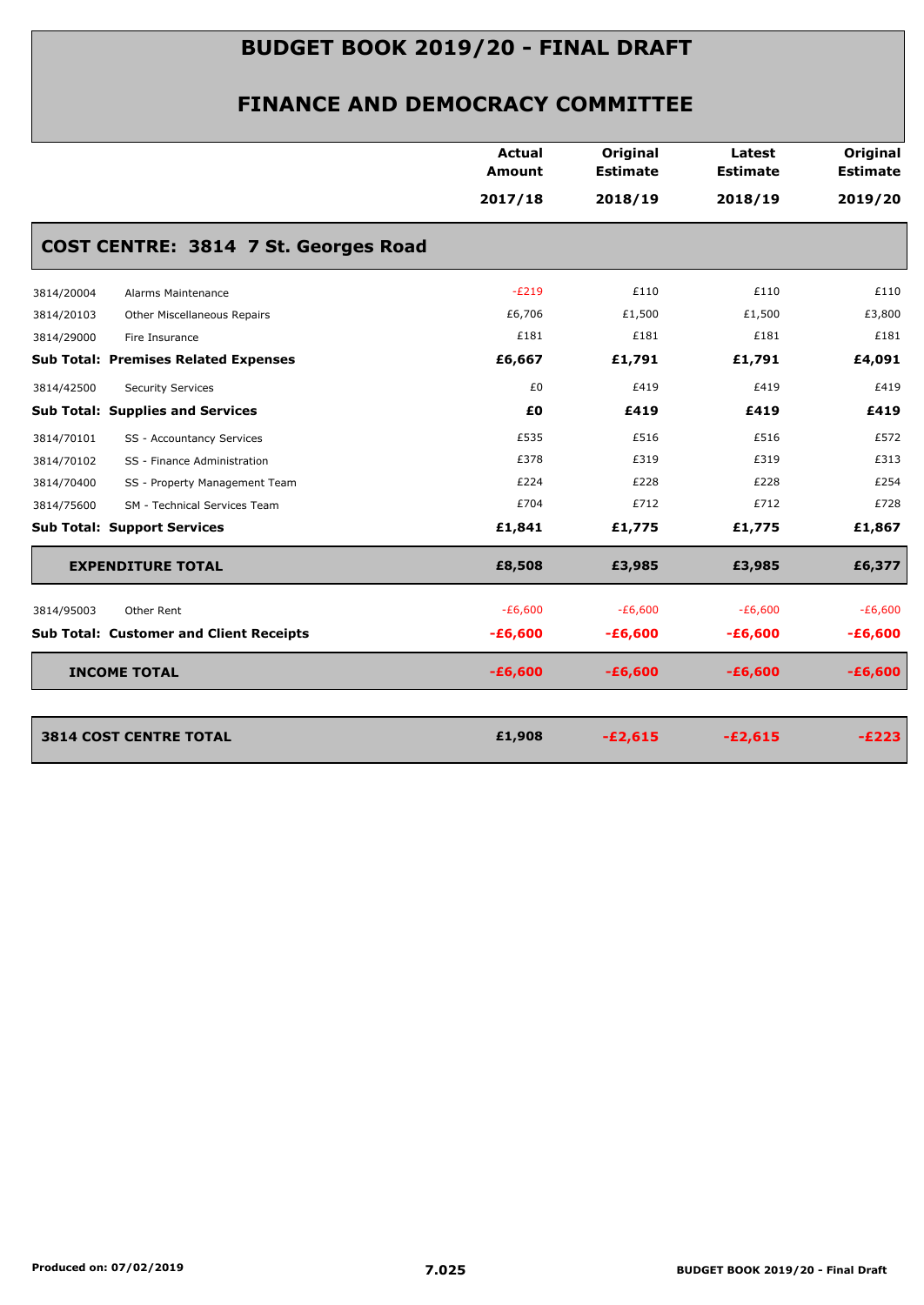|            |                                                        | <b>Actual</b><br>Amount | Original<br><b>Estimate</b> | Latest<br><b>Estimate</b> | Original<br><b>Estimate</b> |
|------------|--------------------------------------------------------|-------------------------|-----------------------------|---------------------------|-----------------------------|
|            |                                                        | 2017/18                 | 2018/19                     | 2018/19                   | 2019/20                     |
|            | <b>COST CENTRE: 3817 Carr Bridge Wood Caravan Site</b> |                         |                             |                           |                             |
| 3817/70101 | SS - Accountancy Services                              | £535                    | £516                        | £516                      | £572                        |
| 3817/70102 | SS - Finance Administration                            | £290                    | £246                        | £246                      | £241                        |
| 3817/70400 | SS - Property Management Team                          | £224                    | £228                        | £228                      | £254                        |
|            | <b>Sub Total: Support Services</b>                     | £1,049                  | £990                        | £990                      | £1,067                      |
|            | <b>EXPENDITURE TOTAL</b>                               | £1,049                  | £990                        | £990                      | £1,067                      |
| 3817/95002 | Rent of Stands/Site                                    | $-E28,250$              | $-E28,250$                  | $-E28,250$                | $-E28,250$                  |
|            | <b>Sub Total: Customer and Client Receipts</b>         | $-E28,250$              | $-E28,250$                  | $-E28,250$                | $-E28,250$                  |
|            | <b>INCOME TOTAL</b>                                    | $-E28,250$              | $-E28,250$                  | $-E28,250$                | $-E28,250$                  |
|            |                                                        |                         |                             |                           |                             |
|            | <b>3817 COST CENTRE TOTAL</b>                          | $-E27,201$              | $-E27,260$                  | $-E27,260$                | $-E27,183$                  |
|            |                                                        |                         |                             |                           |                             |
|            |                                                        |                         |                             |                           |                             |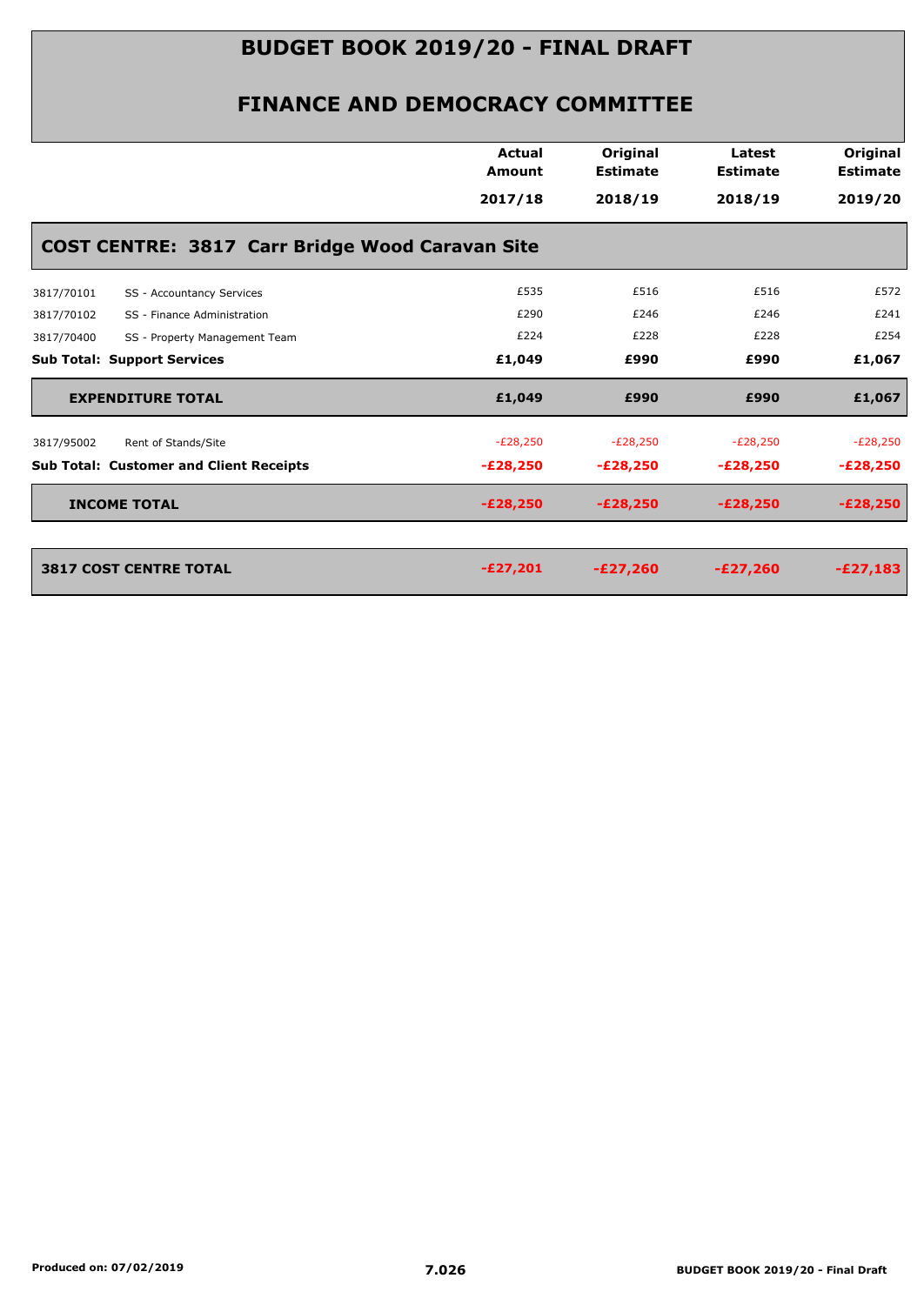|            |                                               | <b>Actual</b><br><b>Amount</b><br>2017/18 | Original<br><b>Estimate</b><br>2018/19 | Latest<br><b>Estimate</b><br>2018/19 | Original<br><b>Estimate</b><br>2019/20 |
|------------|-----------------------------------------------|-------------------------------------------|----------------------------------------|--------------------------------------|----------------------------------------|
|            | COST CENTRE: 3818 288-289 Clifton Drive South |                                           |                                        |                                      |                                        |
| 3818/22500 | Electricity                                   | £349                                      | £0                                     | £0                                   | £0                                     |
| 3818/24000 | Water Charges-Metered                         | £49                                       | £0                                     | £0                                   | £0                                     |
|            | <b>Sub Total: Premises Related Expenses</b>   | £398                                      | £0                                     | £0                                   | £0                                     |
| 3818/70000 | SS - Chief Executive                          | £0                                        | £1,735                                 | £1,735                               | £0                                     |
| 3818/70101 | SS - Accountancy Services                     | £535                                      | £516                                   | £516                                 | £572                                   |
| 3818/70102 | SS - Finance Administration                   | £465                                      | £393                                   | £393                                 | £385                                   |
| 3818/70700 | SS - Insurance & Risk Mgmnt                   | £6                                        | £5                                     | £5                                   | £6                                     |
| 3818/75600 | SM - Technical Services Team                  | £557                                      | £570                                   | £570                                 | £585                                   |
|            | <b>Sub Total: Support Services</b>            | £1,563                                    | £3,219                                 | £3,219                               | £1,548                                 |
|            | <b>EXPENDITURE TOTAL</b>                      | £1,961                                    | £3,219                                 | £3,219                               | £1,548                                 |
|            | <b>INCOME TOTAL</b>                           | £0                                        | £0                                     | £0                                   | £0                                     |
|            | <b>3818 COST CENTRE TOTAL</b>                 | £1,961                                    | £3,219                                 | £3,219                               | £1,548                                 |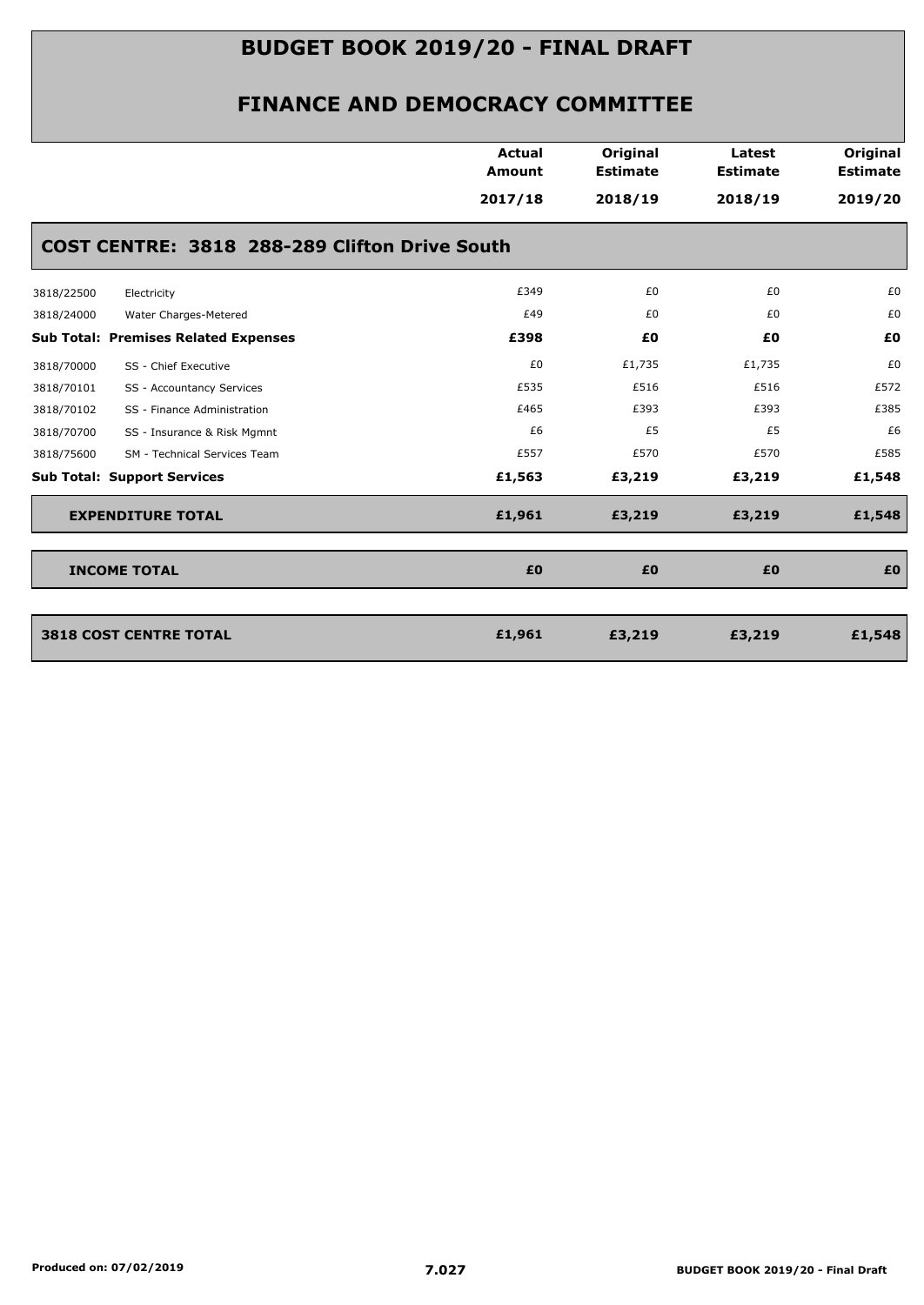|            |                                                | <b>Actual</b><br>Amount | Original<br><b>Estimate</b> | Latest<br><b>Estimate</b> | Original<br><b>Estimate</b> |
|------------|------------------------------------------------|-------------------------|-----------------------------|---------------------------|-----------------------------|
|            |                                                | 2017/18                 | 2018/19                     | 2018/19                   | 2019/20                     |
|            | COST CENTRE: 3820 5 Moor Street, Kirkham       |                         |                             |                           |                             |
| 3820/20004 | Alarms Maintenance                             | £0                      | £1,100                      | £1,100                    | £1,100                      |
| 3820/20103 | Other Miscellaneous Repairs                    | £1,681                  | £600                        | £600                      | £2,000                      |
| 3820/22500 | Electricity                                    | $-E793$                 | £0                          | £0                        | £0                          |
| 3820/22501 | Gas                                            | $-E164$                 | £0                          | £0                        | £0                          |
| 3820/24000 | Water Charges-Metered                          | £1                      | £0                          | £0                        | £0                          |
| 3820/29000 | Fire Insurance                                 | £351                    | £351                        | £351                      | £351                        |
|            | <b>Sub Total: Premises Related Expenses</b>    | £1,076                  | £2,051                      | £2,051                    | £3,451                      |
| 3820/70101 | SS - Accountancy Services                      | £535                    | £516                        | £516                      | £572                        |
| 3820/70102 | SS - Finance Administration                    | £784                    | £664                        | £664                      | £650                        |
| 3820/70400 | SS - Property Management Team                  | £224                    | £228                        | £228                      | £254                        |
| 3820/70700 | SS - Insurance & Risk Mgmnt                    | £12                     | £11                         | £11                       | £13                         |
| 3820/75600 | SM - Technical Services Team                   | £2,666                  | £2,715                      | £2,715                    | £2,793                      |
|            | <b>Sub Total: Support Services</b>             | £4,221                  | £4,134                      | £4,134                    | £4,282                      |
|            | <b>EXPENDITURE TOTAL</b>                       | £5,297                  | £6,185                      | £6,185                    | £7,733                      |
| 3820/95000 | Rent of Rooms                                  | $-E8,400$               | $-E11,200$                  | $-E11,200$                | $-E11,200$                  |
|            | <b>Sub Total: Customer and Client Receipts</b> | $-E8,400$               | $-£11,200$                  | $-£11,200$                | $-£11,200$                  |
|            | <b>INCOME TOTAL</b>                            | $-E8,400$               | $-£11,200$                  | $-£11,200$                | $-£11,200$                  |
|            | <b>3820 COST CENTRE TOTAL</b>                  | $-£3,103$               | $-£5,015$                   | $-£5,015$                 | $-£3,467$                   |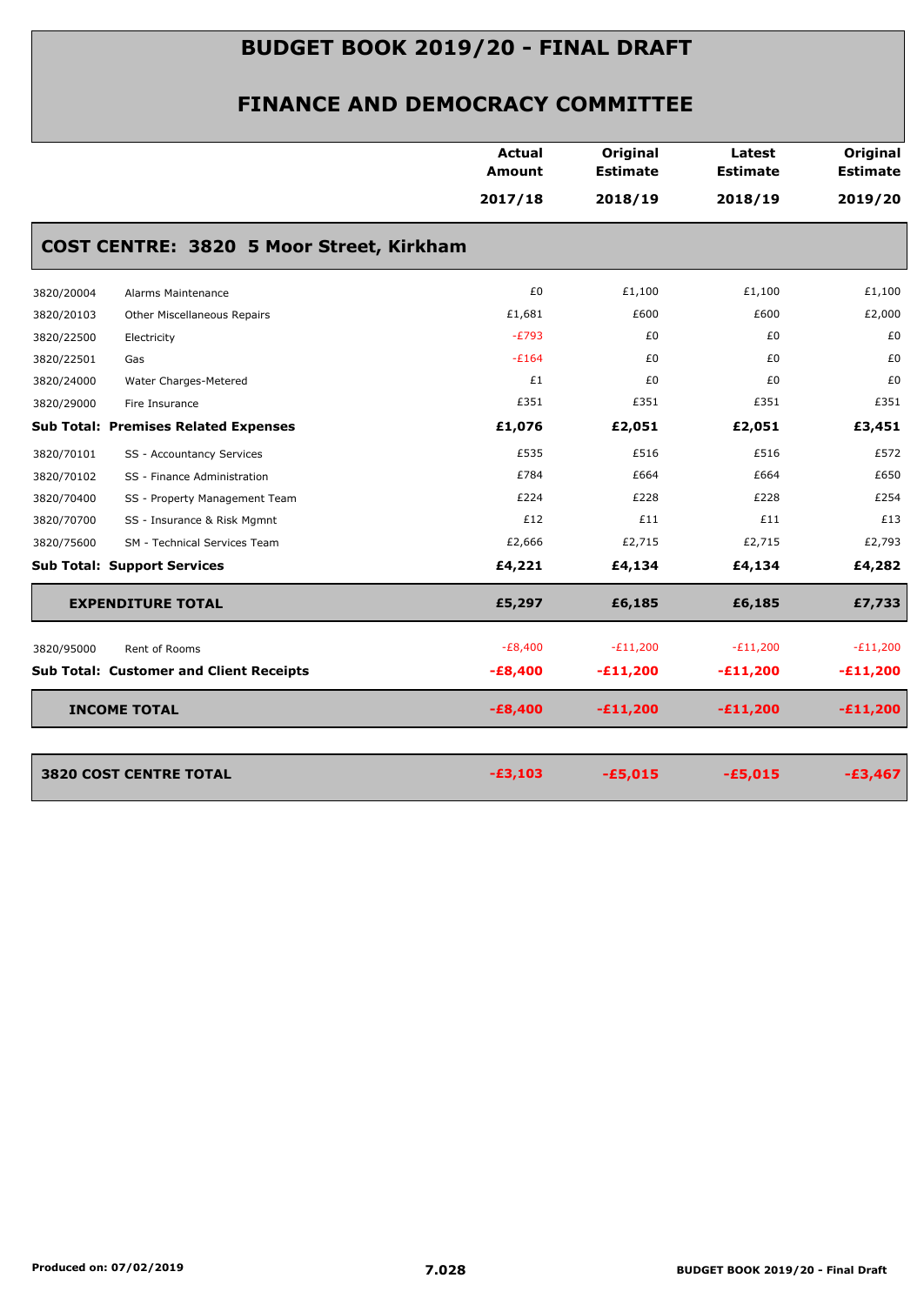|                                             | <b>Actual</b><br><b>Amount</b> | Original<br><b>Estimate</b> | Latest<br><b>Estimate</b> | Original<br><b>Estimate</b> |
|---------------------------------------------|--------------------------------|-----------------------------|---------------------------|-----------------------------|
|                                             | 2017/18                        | 2018/19                     | 2018/19                   | 2019/20                     |
| COST CENTRE: 3821 Fairhaven Cottage         |                                |                             |                           |                             |
| 3821/20004<br>Alarms Maintenance            | £0                             | £1,000                      | £1,000                    | £1,000                      |
| 3821/22500<br>Electricity                   | £0                             | £2,000                      | £2,000                    | £2,000                      |
| 3821/22501<br>Gas                           | £0                             | £2,000                      | £2,000                    | £2,000                      |
| 3821/23500<br><b>Business Rates</b>         | £0                             | £3,000                      | £0                        | £3,000                      |
| <b>Sub Total: Premises Related Expenses</b> | £Ο                             | £8,000                      | £5,000                    | £8,000                      |
| Other Office Expenses<br>3821/42303         | £0                             | £2,000                      | £2,000                    | £2,000                      |
| <b>Sub Total: Supplies and Services</b>     | £Ο                             | £2,000                      | £2,000                    | £2,000                      |
| <b>EXPENDITURE TOTAL</b>                    | £0                             | £10,000                     | £7,000                    | £10,000                     |
|                                             |                                |                             |                           |                             |
| <b>3821 COST CENTRE TOTAL</b>               | £0                             | £10,000                     | £7,000                    | £10,000                     |
|                                             |                                |                             |                           |                             |
|                                             |                                |                             |                           |                             |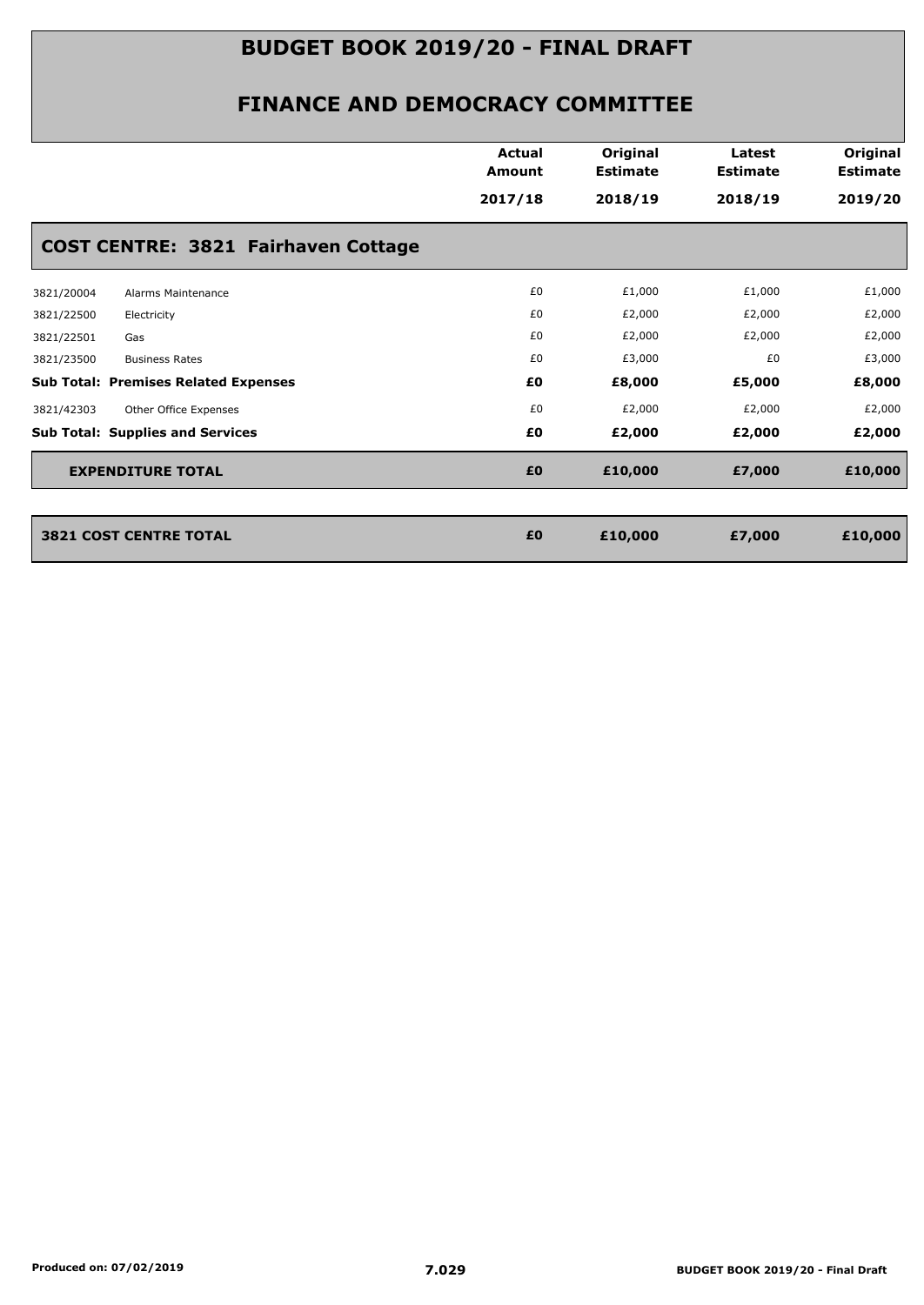|                          |                                                        | <b>Actual</b><br>Amount | Original<br><b>Estimate</b> | Latest<br><b>Estimate</b> | Original<br><b>Estimate</b> |
|--------------------------|--------------------------------------------------------|-------------------------|-----------------------------|---------------------------|-----------------------------|
|                          |                                                        | 2017/18                 | 2018/19                     | 2018/19                   | 2019/20                     |
|                          | <b>COST CENTRE: 7070 Town Hall</b>                     |                         |                             |                           |                             |
| 7070/20004               | Alarms Maintenance                                     | £146                    | £3,670                      | £3,670                    | £3,670                      |
| 7070/20103               | Other Miscellaneous Repairs                            | £124,010                | £33,000                     | £33,000                   | £32,530                     |
| 7070/22009               | Fire Extinguisher Maintenance                          | £346                    | £0                          | £0                        | £0                          |
| 7070/22500               | Electricity                                            | £24,573                 | £27,000                     | £27,000                   | £27,000                     |
| 7070/22501               | Gas                                                    | £8,427                  | £9,000                      | £9,000                    | £9,000                      |
| 7070/23500               | <b>Business Rates</b>                                  | £44,490                 | £53,006                     | £44,370                   | £54,833                     |
| 7070/24000               | Water Charges-Metered                                  | £6,534                  | £5,500                      | £5,500                    | £5,500                      |
| 7070/24001               | Sewerage and Envnmntl Svces                            | £0                      | £615                        | £615                      | £931                        |
| 7070/26500               | Window Cleaning by Contractor                          | £4,270                  | £4,700                      | £4,700                    | £4,700                      |
| 7070/27001               | <b>Trade Refuse Collection</b>                         | £5,989                  | £6,000                      | £6,000                    | £6,000                      |
| 7070/28001               | General Maintenance of Grounds                         | £5,478                  | £3,867                      | £3,867                    | £3,867                      |
| 7070/29000               | Fire Insurance                                         | £5,630                  | £5,630                      | £5,630                    | £5,630                      |
|                          | <b>Sub Total: Premises Related Expenses</b>            | £229,895                | £151,988                    | £143,352                  | £153,661                    |
| 7070/40100               | Purchase of Equipment                                  | £50,155                 | £0                          | £0                        | £0                          |
| 7070/40300               | Purchase of Furniture                                  | £2,665                  | £0                          | £0                        | £0                          |
| 7070/40500               | <b>Cleaning Materials</b>                              | £1,614                  | £2,000                      | £2,000                    | £2,000                      |
| 7070/40501               | Domestic Equipment                                     | £0                      | £200                        | £200                      | £200                        |
| 7070/40503               | Toilet Rolls                                           | £784                    | £900                        | £900                      | £900                        |
| 7070/40800               | <b>Medical Requisites</b>                              | £29                     | £0                          | £0                        | £0                          |
| 7070/40804               | General Materials                                      | £1,928                  | £2,100                      | £2,100                    | £2,100                      |
| 7070/42303               | Other Office Expenses                                  | £4,042                  | £3,789                      | £3,789                    | £3,789                      |
| 7070/42304               | Confidential Paper / Waste                             | £1,012                  | £0                          | £0                        | £0                          |
| 7070/42500               | <b>Security Services</b>                               | £0                      | £392                        | £392                      | £392                        |
| 7070/42603               | Other Fees                                             | £4,726                  | £4,000                      | £4,000                    | £4,000                      |
| 7070/43100               | Telephones - Rentals                                   | £6,456                  | £8,382                      | £8,382                    | £8,382                      |
| 7070/43101               | Telephones - Call Charges                              | £5,454                  | £5,880                      | £5,880                    | £5,880                      |
| 7070/43102               | Telephones - Misc Charges                              | £3,976<br>£0            | £3,077<br>£326              | £3,077<br>£326            | £1,736<br>£326              |
| 7070/43103<br>7070/46901 | Mobile Phones - Calls/Rental<br>Miscellaneous Expenses | £4,520                  | £3,800                      | £3,800                    | £3,800                      |
|                          | <b>Sub Total: Supplies and Services</b>                | £87,361                 | £34,846                     | £34,846                   | £33,505                     |
| 7070/80000               | Capital Charges - Depreciation                         | £66,667                 | £32,667                     | £32,667                   | £32,667                     |
| 7070/82000               | Loss on Impairment of Assets                           | £433,333                | £0                          | £0                        | £0                          |
|                          | <b>Sub Total: Deprctn and Impairment Losses</b>        | £500,000                | £32,667                     | £32,667                   | £32,667                     |
|                          |                                                        |                         |                             |                           |                             |
|                          | <b>EXPENDITURE TOTAL</b>                               | £817,256                | £219,501                    | £210,865                  | £219,833                    |
| 7070/94313               | Civil Ceremonies                                       | $-E175$                 | £0                          | $-E1,000$                 | $-E2,000$                   |
| 7070/94406               | Miscellaneous Income                                   | $-E36$                  | £0                          | £0                        | £0                          |
|                          | <b>Sub Total: Customer and Client Receipts</b>         | $-E211$                 | £0                          | $-E1,000$                 | $-E2,000$                   |
| 7070/99000               | Support Service Recharge                               | $-E817,045$             | $-E219,501$                 | $-E219,501$               | $-E217,833$                 |
|                          | <b>Sub Total: Recharge Income</b>                      | $-£817,045$             | $-£219,501$                 | -£219,501                 | $-E217,833$                 |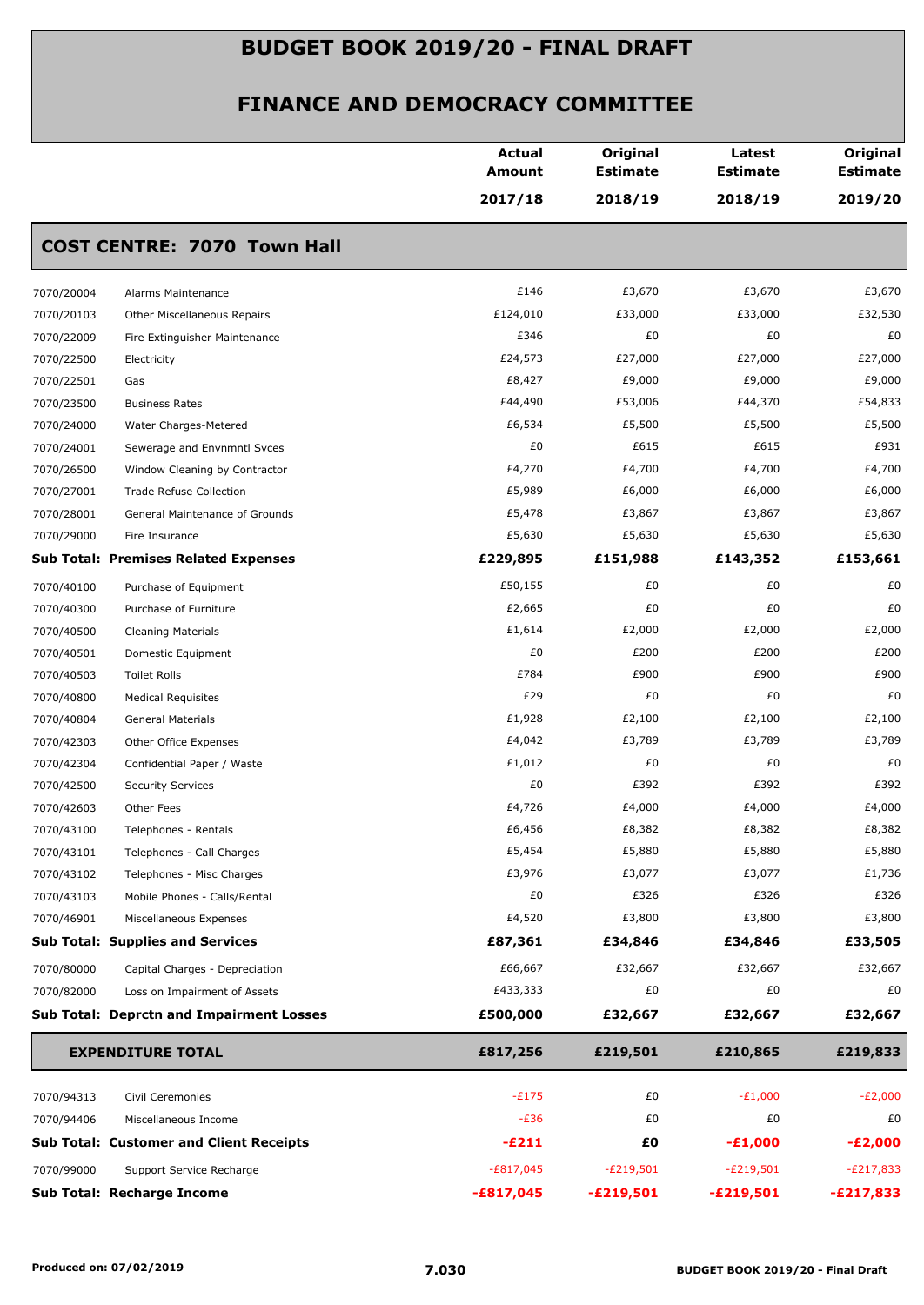|                               | <b>Actual</b><br><b>Amount</b> | Original<br><b>Estimate</b> | Latest<br><b>Estimate</b> | Original<br><b>Estimate</b> |
|-------------------------------|--------------------------------|-----------------------------|---------------------------|-----------------------------|
|                               | 2017/18                        | 2018/19                     | 2018/19                   | 2019/20                     |
| <b>INCOME TOTAL</b>           | $-£817,256$                    | $-E219,501$                 | $-E220,501$               | $-E219,833$                 |
| <b>7070 COST CENTRE TOTAL</b> | £0                             | £0                          | $-£9,636$                 | £0                          |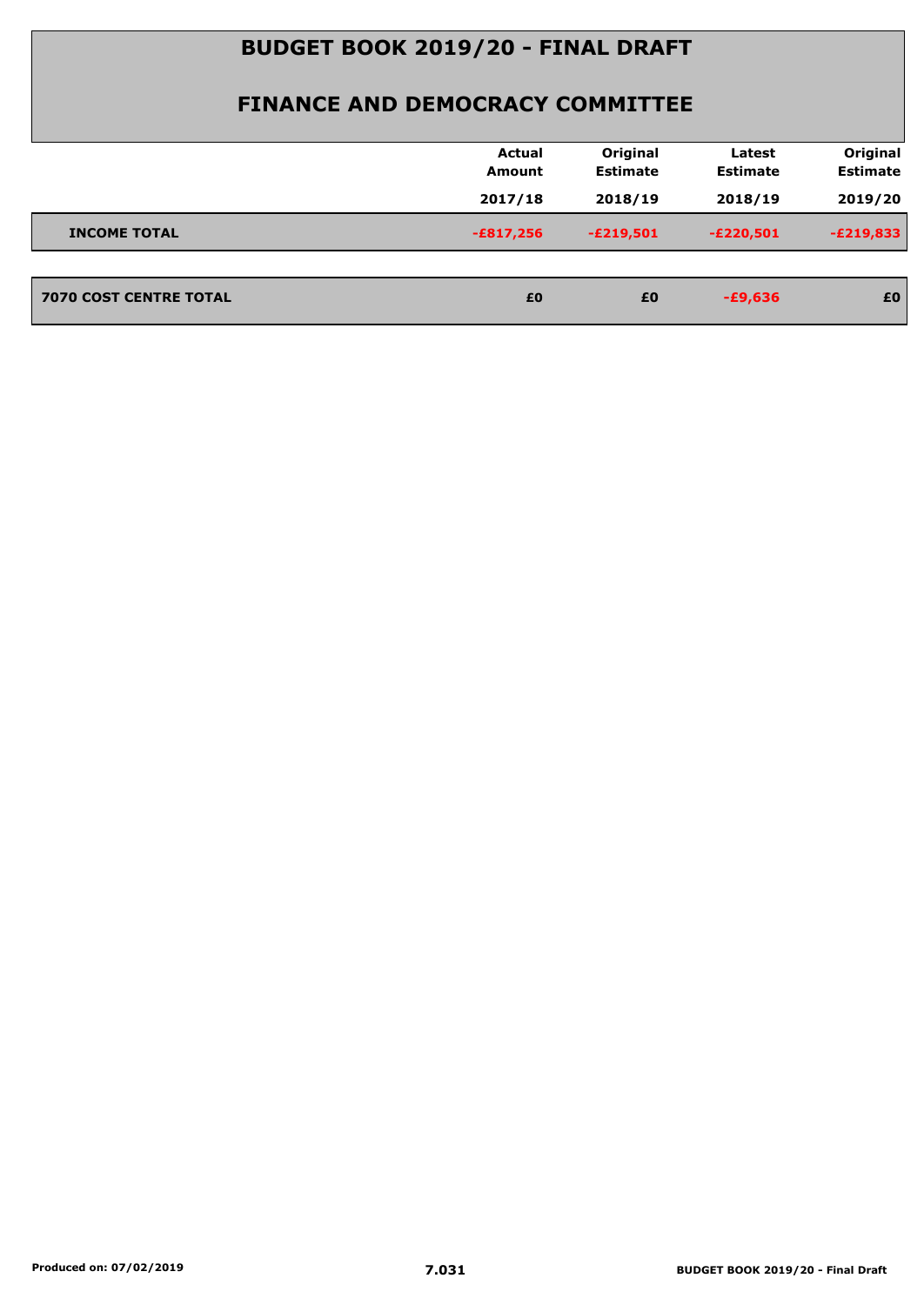|            |                                                  | <b>Actual</b><br>Amount | Original<br><b>Estimate</b> | Latest<br><b>Estimate</b> | Original<br><b>Estimate</b> |
|------------|--------------------------------------------------|-------------------------|-----------------------------|---------------------------|-----------------------------|
|            |                                                  | 2017/18                 | 2018/19                     | 2018/19                   | 2019/20                     |
|            | <b>COST CENTRE: 7071 St Annes Public Offices</b> |                         |                             |                           |                             |
| 7071/20004 | Alarms Maintenance                               | £2,766                  | £3,000                      | £3,000                    | £1,500                      |
| 7071/20103 | Other Miscellaneous Repairs                      | £994                    | £0                          | £0                        | £4,300                      |
| 7071/22009 | Fire Extinguisher Maintenance                    | £79                     | £200                        | £200                      | £200                        |
| 7071/22500 | Electricity                                      | £3,608                  | £5,000                      | £5,000                    | £2,500                      |
| 7071/22501 | Gas                                              | £2,095                  | £3,000                      | £3,000                    | £1,500                      |
| 7071/23500 | <b>Business Rates</b>                            | £14,563                 | £17,000                     | £15,000                   | £8,000                      |
| 7071/24000 | Water Charges-Metered                            | £422                    | £1,000                      | £1,000                    | £500                        |
| 7071/26500 | Window Cleaning by Contractor                    | £380                    | £500                        | £500                      | £300                        |
| 7071/27001 | Trade Refuse Collection                          | £6,114                  | £6,500                      | £6,500                    | £3,500                      |
| 7071/28001 | General Maintenance of Grounds                   | £5,026                  | £0                          | £0                        | £0                          |
| 7071/29000 | Fire Insurance                                   | £2,228                  | £5,228                      | £5,228                    | £3,728                      |
| 7071/29003 | Terrorism Insurance                              | £0                      | $-E200$                     | £0                        | £0                          |
|            | <b>Sub Total: Premises Related Expenses</b>      | £38,274                 | £41,228                     | £39,428                   | £26,028                     |
| 7071/40500 | <b>Cleaning Materials</b>                        | $-E10$                  | £0                          | £0                        | £0                          |
| 7071/42500 | <b>Security Services</b>                         | £53                     | £500                        | £500                      | £300                        |
| 7071/42603 | Other Fees                                       | £839                    | £300                        | £300                      | £200                        |
| 7071/43100 | Telephones - Rentals                             | £276                    | £0                          | £0                        | £0                          |
| 7071/43101 | Telephones - Call Charges                        | £1                      | £0                          | £0                        | £0                          |
|            | <b>Sub Total: Supplies and Services</b>          | £1,158                  | £800                        | £800                      | £500                        |
|            | <b>EXPENDITURE TOTAL</b>                         | £39,432                 | £42,028                     | £40,228                   | £26,528                     |
| 7071/91101 | Other Reimbursements                             | $-E408$                 | £0                          | £0                        | £0                          |
|            | Sub Total: Oth Grants Rembsmts and Ctbns         | -£408                   | £0                          | £Ο                        | £Ο                          |
| 7071/95003 | Other Rent                                       | $-E495$                 | £0                          | £0                        | £0                          |
|            | <b>Sub Total: Customer and Client Receipts</b>   | -£495                   | £0                          | £Ο                        | £Ο                          |
| 7071/99000 | Support Service Recharge                         | $-£38,529$              | $-E42,028$                  | $-E42,028$                | $-E26,528$                  |
|            | Sub Total: Recharge Income                       | $-£38,529$              | $-E42,028$                  | $-E42,028$                | $-E26,528$                  |
|            | <b>INCOME TOTAL</b>                              | $-£39,432$              | $-E42,028$                  | $-E42,028$                | $-E26,528$                  |
|            |                                                  |                         |                             |                           |                             |
|            | 7071 COST CENTRE TOTAL                           | £0                      | £0                          | $-£1,800$                 | £0                          |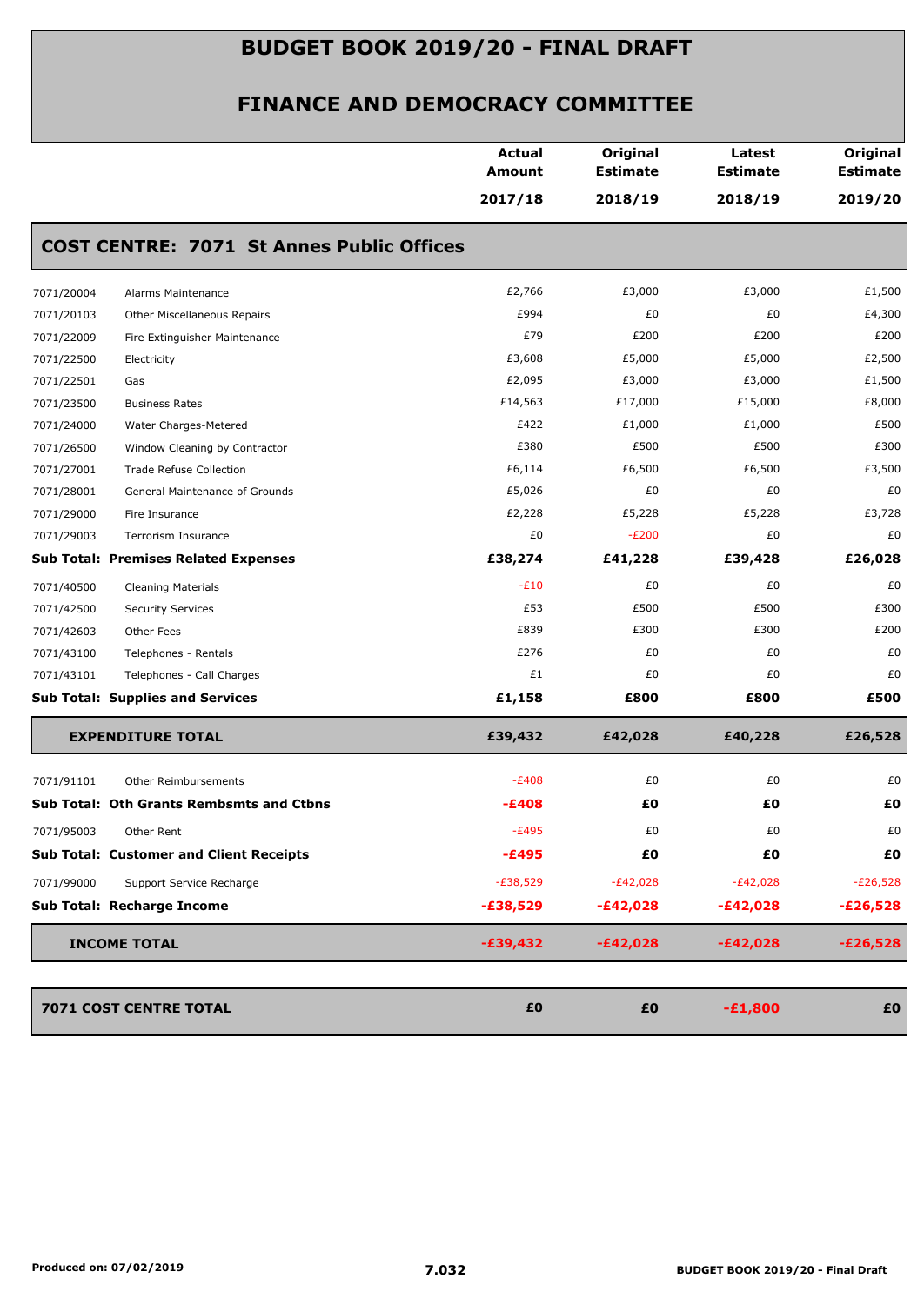|                                                | <b>Actual</b><br>Amount | Original<br><b>Estimate</b> | Latest<br><b>Estimate</b> | Original<br><b>Estimate</b> |
|------------------------------------------------|-------------------------|-----------------------------|---------------------------|-----------------------------|
|                                                | 2017/18                 | 2018/19                     | 2018/19                   | 2019/20                     |
| <b>COST CENTRE: 2000 Members Expenses</b>      |                         |                             |                           |                             |
| 2000/11000<br>National Insurance               | £1,287                  | £1,269                      | £1,269                    | £1,269                      |
| 2000/14009<br>Members Technology Allowance     | £1,200                  | £0                          | £1,200                    | £15,200                     |
| <b>Sub Total: Employees</b>                    | £2,487                  | £1,269                      | £2,469                    | £16,469                     |
| 2000/34001<br>Oth Public Trspt Csts - Offcrs   | £473                    | £0                          | £0                        | £0                          |
| 2000/35001<br>Car Mileage Allowance            | £2,089                  | £5,000                      | £3,800                    | £3,800                      |
| <b>Sub Total: Transport Related Expenses</b>   | £2,562                  | £5,000                      | £3,800                    | £3,800                      |
| 2000/43103<br>Mobile Phones - Calls/Rental     | £586                    | £1,536                      | £1,536                    | £1,536                      |
| 2000/44402<br><b>Members Meeting Costs</b>     | £874                    | £3,200                      | £3,200                    | £3,200                      |
| 2000/44500<br>Members Basic Allowances         | £189,525                | £192,300                    | £192,300                  | £192,300                    |
| Members Special Resp Allwncs<br>2000/44501     | £57,269                 | £56,286                     | £56,286                   | £56,286                     |
| 2000/46919<br>Standards Committee Invstigtns   | £0                      | £3,000                      | £3,000                    | £3,000                      |
| <b>Sub Total: Supplies and Services</b>        | £248,254                | £256,322                    | £256,322                  | £256,322                    |
| 2000/70101<br>SS - Accountancy Services        | £852                    | £813                        | £813                      | £888                        |
| 2000/70102<br>SS - Finance Administration      | £319                    | £270                        | £270                      | £265                        |
| 2000/70200<br>SS - Computer Services           | £74,475                 | £69,371                     | £69,371                   | £82,329                     |
| 2000/70301<br>SS - Payroll Administration      | £10,256                 | £10,270                     | £10,270                   | £7,871                      |
| 2000/70500<br>SS - Accommodation - Town Hall   | £0                      | £21,496                     | £21,496                   | £20,437                     |
| 2000/70600<br>SS - Head of Governance          | £957                    | £851                        | £851                      | £1,858                      |
| 2000/70703<br>SS - Democratic Team             | £4,974                  | £5,021                      | £5,021                    | £5,256                      |
| 2000/70704<br>SS - Exec & Mayoral Support Team | £1,530                  | £2,947                      | £2,947                    | £3,165                      |
| <b>Sub Total: Support Services</b>             | £93,363                 | £111,039                    | £111,039                  | £122,069                    |
| <b>EXPENDITURE TOTAL</b>                       | £346,665                | £373,630                    | £373,630                  | £398,660                    |
| <b>INCOME TOTAL</b>                            | £0                      | £0                          | £0                        | £0                          |
| <b>2000 COST CENTRE TOTAL</b>                  | £346,665                | £373,630                    | £373,630                  | £398,660                    |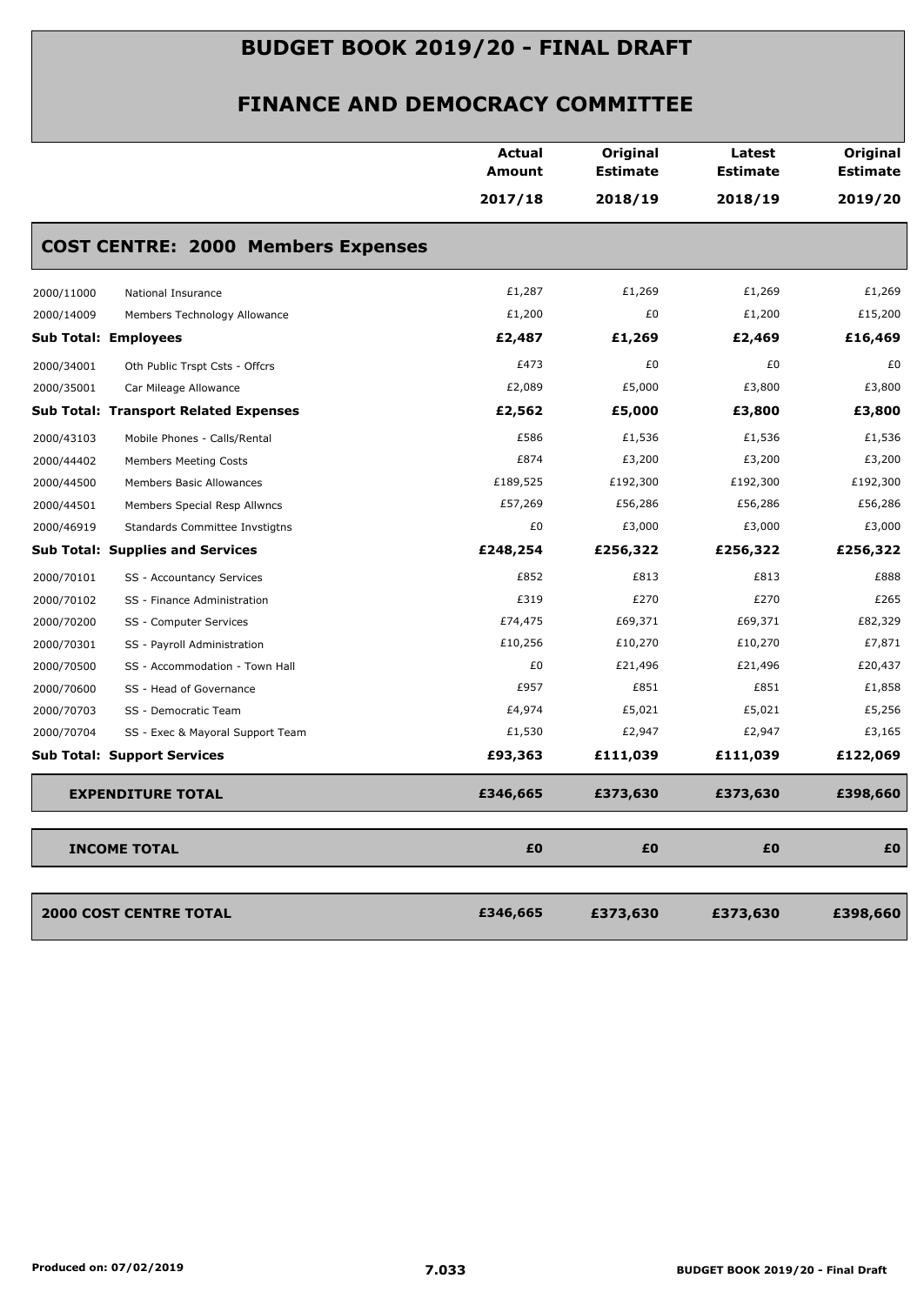| Original<br>Original<br><b>Actual</b><br>Latest<br><b>Estimate</b><br><b>Estimate</b><br><b>Estimate</b><br>Amount |        |
|--------------------------------------------------------------------------------------------------------------------|--------|
| 2018/19<br>2017/18<br>2018/19<br>2019/20                                                                           |        |
| <b>COST CENTRE: 2001 Corporate Subscriptions</b>                                                                   |        |
| £8,707<br>£7,500<br>£7,500<br>2001/45300<br>Subscrptns and Levies General                                          | £7,500 |
| £4,076<br>£4,000<br>£4,000<br>NWEO Subscription<br>2001/45306                                                      | £4,000 |
| <b>Sub Total: Supplies and Services</b><br>£12,783<br>£11,500<br>£11,500<br>£11,500                                |        |
| £11,500<br><b>EXPENDITURE TOTAL</b><br>£12,783<br>£11,500<br>£11,500                                               |        |
| £0<br>£0<br>£0<br><b>INCOME TOTAL</b>                                                                              | £0     |
|                                                                                                                    |        |
| <b>2001 COST CENTRE TOTAL</b><br>£11,500<br>£12,783<br>£11,500<br>£11,500                                          |        |
|                                                                                                                    |        |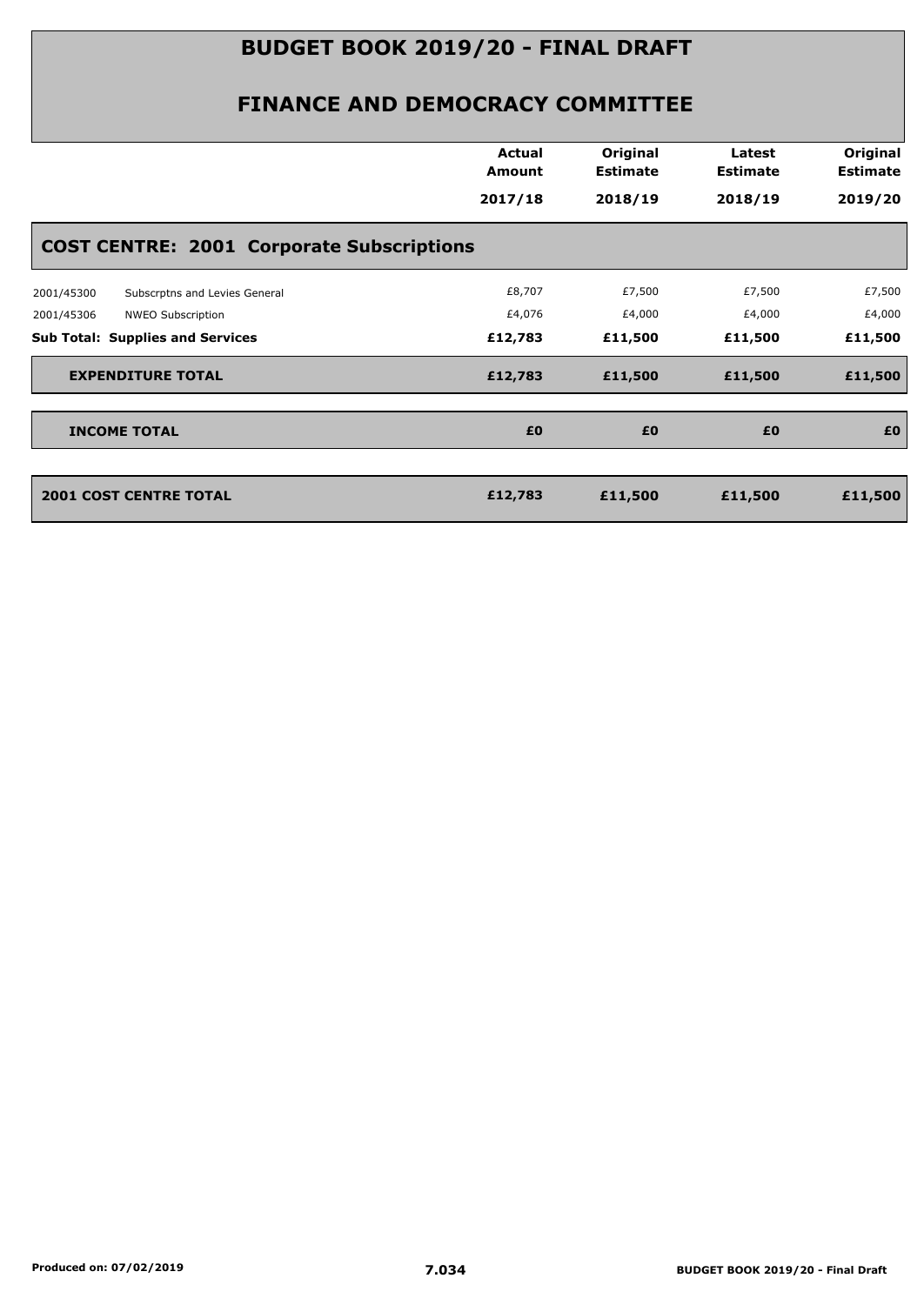| <b>Actual</b><br>Original<br>Latest<br><b>Estimate</b><br><b>Estimate</b><br>Amount<br>2017/18<br>2018/19<br>2018/19<br><b>COST CENTRE: 2002 Member Development</b><br>£1,693<br>£6,500<br>£6,500<br>2002/17004<br>Training Exps - Seminars<br>£1,693<br>£6,500<br><b>Sub Total: Employees</b><br>£6,500<br>£1,953<br>£3,470<br>£3,470<br>2002/70000<br>SS - Chief Executive<br>£230<br>£243<br>£230<br>2002/70101<br>SS - Accountancy Services<br>£145<br>£123<br>£123<br>2002/70102<br>SS - Finance Administration<br>£957<br>£851<br>£851<br>2002/70600<br>SS - Head of Governance<br>£19,564<br>£15,176<br>£19,564<br>2002/70703<br>SS - Democratic Team<br>£1,278<br>£1,052<br>£1,052<br>2002/70901<br>SS - Public Relations | Original<br><b>Estimate</b> |
|-----------------------------------------------------------------------------------------------------------------------------------------------------------------------------------------------------------------------------------------------------------------------------------------------------------------------------------------------------------------------------------------------------------------------------------------------------------------------------------------------------------------------------------------------------------------------------------------------------------------------------------------------------------------------------------------------------------------------------------|-----------------------------|
|                                                                                                                                                                                                                                                                                                                                                                                                                                                                                                                                                                                                                                                                                                                                   | 2019/20                     |
|                                                                                                                                                                                                                                                                                                                                                                                                                                                                                                                                                                                                                                                                                                                                   |                             |
|                                                                                                                                                                                                                                                                                                                                                                                                                                                                                                                                                                                                                                                                                                                                   |                             |
|                                                                                                                                                                                                                                                                                                                                                                                                                                                                                                                                                                                                                                                                                                                                   | £13,500                     |
|                                                                                                                                                                                                                                                                                                                                                                                                                                                                                                                                                                                                                                                                                                                                   | £13,500                     |
|                                                                                                                                                                                                                                                                                                                                                                                                                                                                                                                                                                                                                                                                                                                                   | £3,516                      |
|                                                                                                                                                                                                                                                                                                                                                                                                                                                                                                                                                                                                                                                                                                                                   | £251                        |
|                                                                                                                                                                                                                                                                                                                                                                                                                                                                                                                                                                                                                                                                                                                                   | £120                        |
|                                                                                                                                                                                                                                                                                                                                                                                                                                                                                                                                                                                                                                                                                                                                   | £1,858                      |
|                                                                                                                                                                                                                                                                                                                                                                                                                                                                                                                                                                                                                                                                                                                                   | £24,652                     |
|                                                                                                                                                                                                                                                                                                                                                                                                                                                                                                                                                                                                                                                                                                                                   | £1,075                      |
| £0<br>£2,302<br>£0<br>SM - Operational Services Team<br>2002/75407                                                                                                                                                                                                                                                                                                                                                                                                                                                                                                                                                                                                                                                                | £0                          |
| £1,725<br>£1,967<br>£1,725<br>2002/75501<br>SM - Development Management Team                                                                                                                                                                                                                                                                                                                                                                                                                                                                                                                                                                                                                                                      | £1,915                      |
| <b>Sub Total: Support Services</b><br>£24,021<br>£27,015<br>£27,015                                                                                                                                                                                                                                                                                                                                                                                                                                                                                                                                                                                                                                                               | £33,387                     |
| <b>EXPENDITURE TOTAL</b><br>£25,714<br>£33,515<br>£33,515                                                                                                                                                                                                                                                                                                                                                                                                                                                                                                                                                                                                                                                                         | £46,887                     |
| <b>INCOME TOTAL</b><br>£0<br>£0<br>£0                                                                                                                                                                                                                                                                                                                                                                                                                                                                                                                                                                                                                                                                                             | £0                          |
|                                                                                                                                                                                                                                                                                                                                                                                                                                                                                                                                                                                                                                                                                                                                   |                             |
| £25,714<br><b>2002 COST CENTRE TOTAL</b><br>£33,515<br>£33,515                                                                                                                                                                                                                                                                                                                                                                                                                                                                                                                                                                                                                                                                    |                             |
|                                                                                                                                                                                                                                                                                                                                                                                                                                                                                                                                                                                                                                                                                                                                   | £46,887                     |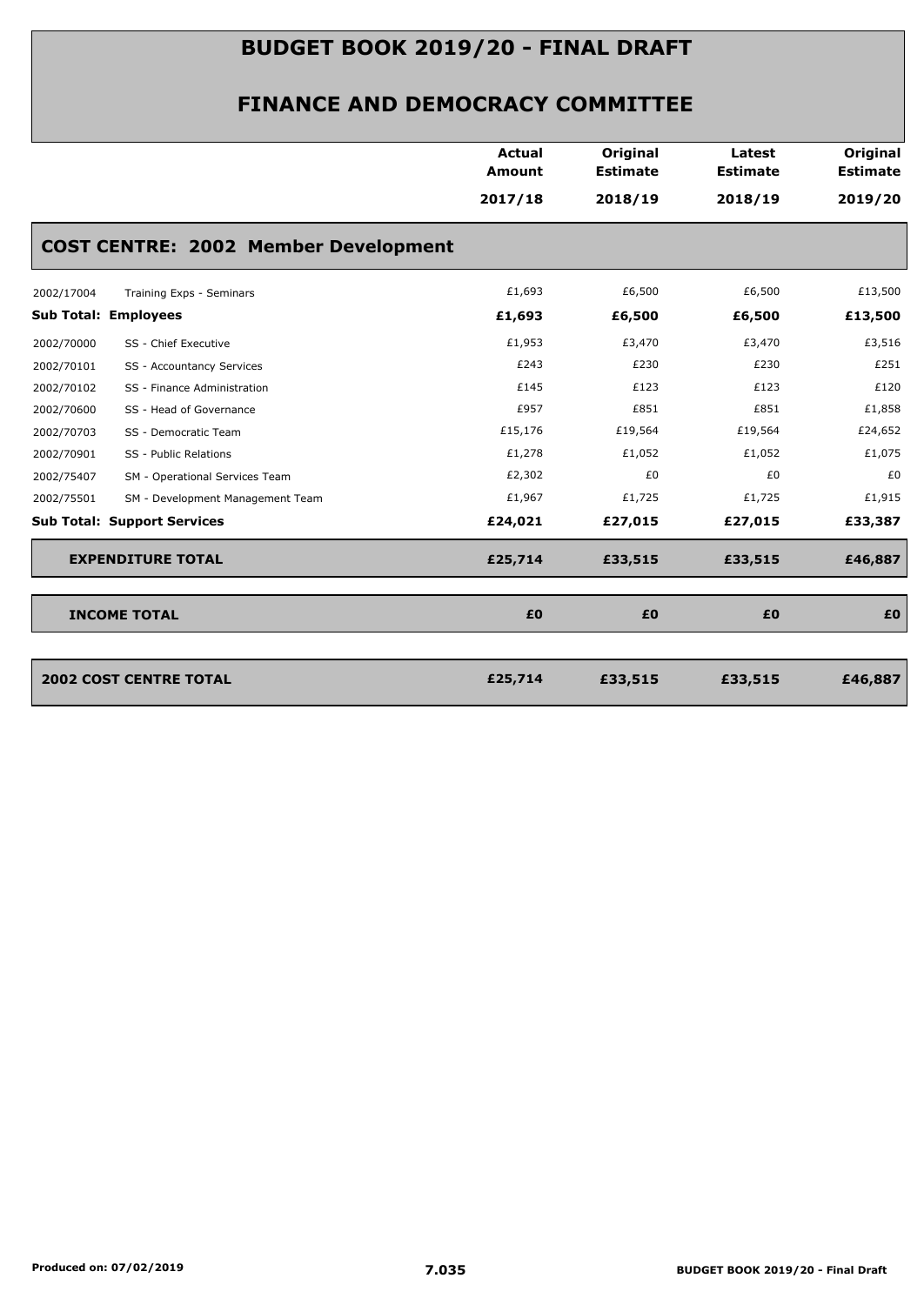|            |                                                          | <b>Actual</b><br>Amount | Original<br><b>Estimate</b> | Latest<br><b>Estimate</b> | Original<br><b>Estimate</b> |
|------------|----------------------------------------------------------|-------------------------|-----------------------------|---------------------------|-----------------------------|
|            |                                                          | 2017/18                 | 2018/19                     | 2018/19                   | 2019/20                     |
|            | <b>COST CENTRE: 2100 Corporate &amp; Democratic Core</b> |                         |                             |                           |                             |
| 2100/23003 | Hire of rooms                                            | £40                     | £0                          | £0                        | £0                          |
|            | <b>Sub Total: Premises Related Expenses</b>              | £40                     | £0                          | £Ο                        | £0                          |
| 2100/42603 | Other Fees                                               | £2,000                  | £0                          | £4,900                    | £4,900                      |
| 2100/46204 | Advertisng - Statutory Notices                           | £875                    | £1,500                      | £1,500                    | £1,500                      |
| 2100/46901 | Miscellaneous Expenses                                   | £75                     | £0                          | £0                        | £0                          |
|            | <b>Sub Total: Supplies and Services</b>                  | £2,950                  | £1,500                      | £6,400                    | £6,400                      |
| 2100/70000 | SS - Chief Executive                                     | £62,481                 | £55,523                     | £55,523                   | £52,742                     |
| 2100/70101 | SS - Accountancy Services                                | £260,495                | £239,903                    | £239,903                  | £271,092                    |
| 2100/70102 | SS - Finance Administration                              | £12,285                 | £7,938                      | £7,938                    | £12,656                     |
| 2100/70103 | SS - Internal Audit                                      | £42,076                 | £46,041                     | £46,041                   | £29,536                     |
| 2100/70104 | SS - Corporate Fraud Service                             | £10,708                 | £8,485                      | £8,485                    | £10,167                     |
| 2100/70200 | SS - Computer Services                                   | £4,052                  | £0                          | £0                        | £0                          |
| 2100/70300 | SS - Human Resources                                     | £865                    | £0                          | £0                        | £0                          |
| 2100/70400 | SS - Property Management Team                            | £3,142                  | £3,187                      | £3,187                    | £3,554                      |
| 2100/70600 | SS - Head of Governance                                  | £29,681                 | £28,081                     | £28,081                   | £18,581                     |
| 2100/70601 | SS - Legal Services Team                                 | £1,590                  | £704                        | £704                      | £2,874                      |
| 2100/70602 | SS - Local Land & Property Gazetteer                     | £13,648                 | £12,776                     | £12,776                   | £14,032                     |
| 2100/70700 | SS - Insurance & Risk Mgmnt                              | £6,083                  | £5,492                      | £5,492                    | £6,412                      |
| 2100/70701 | SS - Resources Directorate Mgt                           | £92,820                 | £84,265                     | £84,265                   | £91,781                     |
| 2100/70703 | SS - Democratic Team                                     | £170,742                | £150,693                    | £150,693                  | £149,372                    |
| 2100/70704 | SS - Exec & Mayoral Support Team                         | £18,156                 | £3,986                      | £3,986                    | £4,267                      |
| 2100/70800 | SS - Procurement Services                                | £7,604                  | £6,000                      | £6,000                    | £6,000                      |
| 2100/70901 | SS - Public Relations                                    | £23,639                 | £19,464                     | £19,464                   | £21,497                     |
| 2100/70902 | SS - Customer Service Assistants                         | £13,619                 | £8,821                      | £8,821                    | £9,306                      |
| 2100/71100 | SS - Customer Service Specialists                        | £755                    | £851                        | £851                      | £832                        |
| 2100/75300 | SS - Corporate Services Team                             | £86,719                 | £81,175                     | £81,175                   | £85,809                     |
| 2100/75302 | SM - Tourism & Cultural Services Team                    | £0                      | £11,405                     | £11,405                   | £12,664                     |
| 2100/75304 | SM - Parks Strategic Management Team                     | £24,015                 | £23,614                     | £23,614                   | £27,185                     |
| 2100/75305 | SM - Parks Operational Management Team                   | £15,409                 | £6,505                      | £6,505                    | £6,918                      |
| 2100/75403 | SM - Corporate Safety                                    | £179                    | £0                          | £0                        | £0                          |
| 2100/75407 | SM - Operational Services Team                           | £21,873                 | £8,768                      | £8,768                    | £12,222                     |
| 2100/75408 | SM - Public Protection Team                              | £13,446                 | £10,157                     | £10,157                   | £10,252                     |
| 2100/75500 | SM - Building Control Team                               | £2,219                  | £2,427                      | £2,427                    | £5,275                      |
| 2100/75504 | SM - Development Services Mgt Team                       | £54,293                 | £49,081                     | £49,081                   | £49,760                     |
| 2100/75600 | SM - Technical Services Team                             | £21,701                 | £15,115                     | £15,115                   | £17,928                     |
| 2100/75700 | SM - Housing Team                                        | £18,492                 | £11,579                     | £11,579                   | £7,086                      |
|            | <b>Sub Total: Support Services</b>                       | £1,032,787              | £902,036                    | £902,036                  | £939,800                    |
|            | <b>EXPENDITURE TOTAL</b>                                 | £1,035,777              | £903,536                    | £908,436                  | £946,200                    |
|            |                                                          |                         |                             |                           |                             |
|            | <b>INCOME TOTAL</b>                                      | £0                      | £0                          | £0                        | £0                          |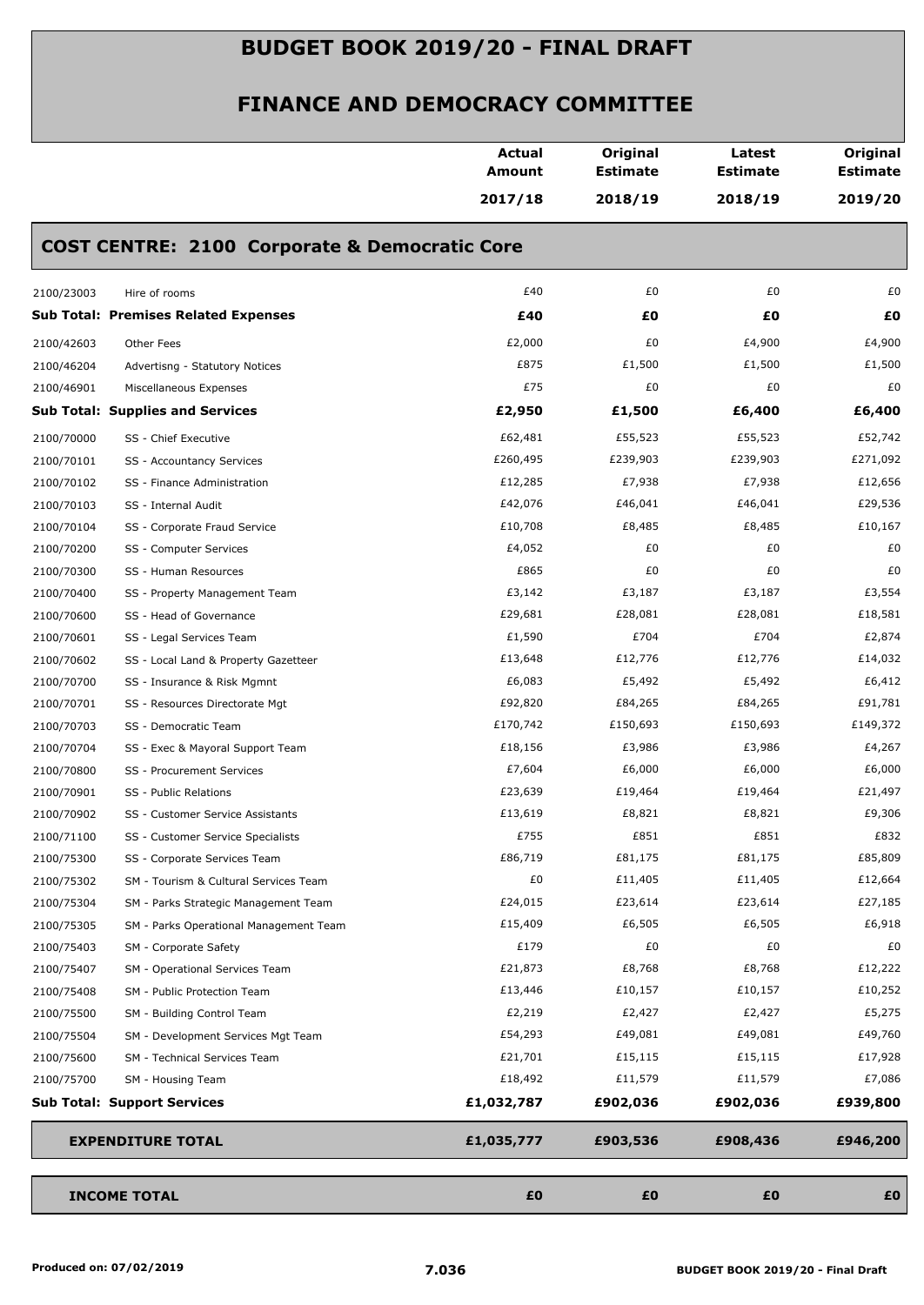| Original<br>Original<br><b>Actual</b><br>Latest<br><b>Estimate</b><br><b>Estimate</b><br><b>Estimate</b><br><b>Amount</b><br>2018/19<br>2019/20<br>2017/18<br>2018/19<br><b>2100 COST CENTRE TOTAL</b><br>£1,035,777<br>£946,200<br>£903,536<br>£908,436 |  |
|----------------------------------------------------------------------------------------------------------------------------------------------------------------------------------------------------------------------------------------------------------|--|
|                                                                                                                                                                                                                                                          |  |
|                                                                                                                                                                                                                                                          |  |
|                                                                                                                                                                                                                                                          |  |
|                                                                                                                                                                                                                                                          |  |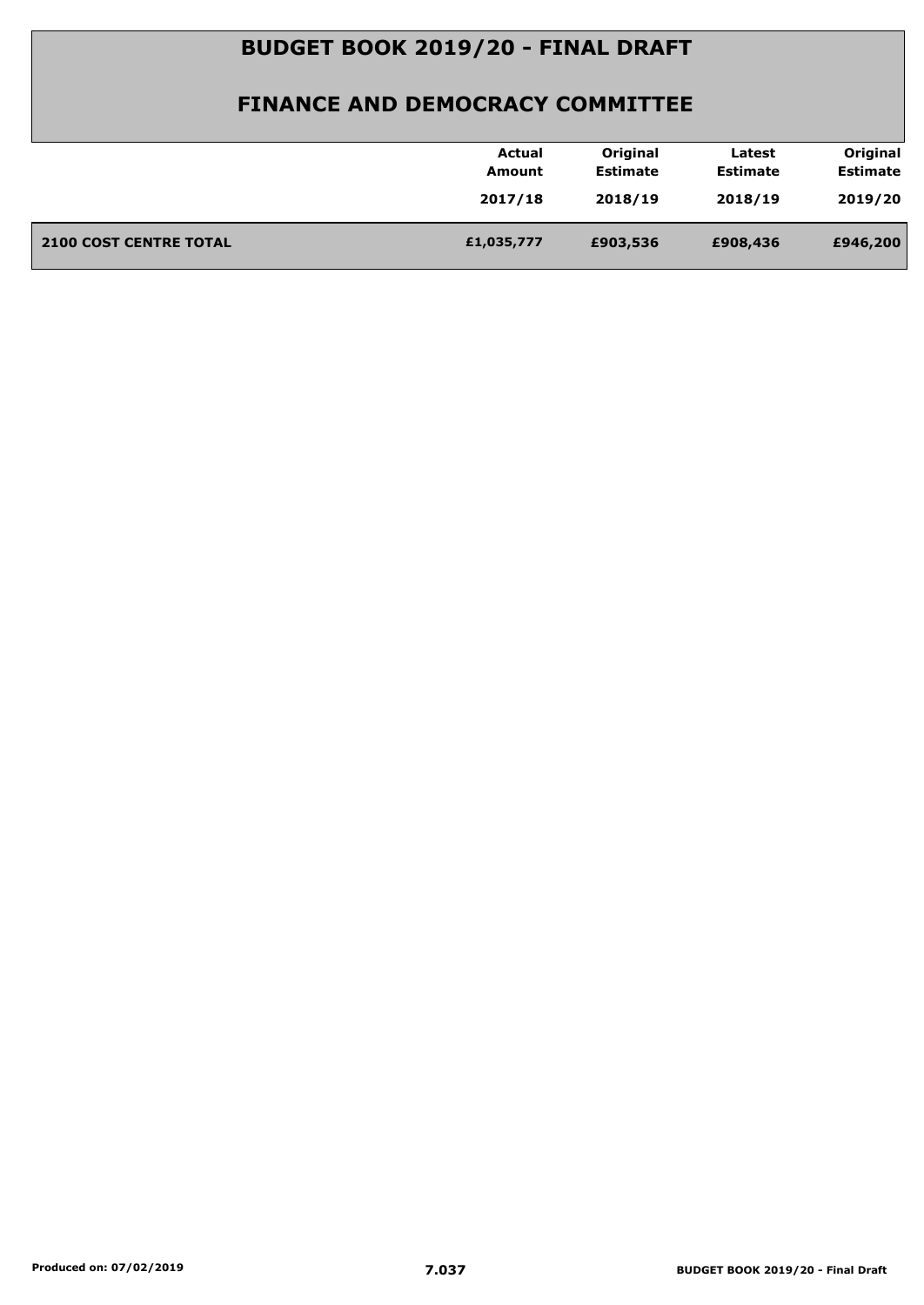|                                                 | Actual<br>Amount | Original<br><b>Estimate</b> | Latest<br><b>Estimate</b> | Original<br><b>Estimate</b> |
|-------------------------------------------------|------------------|-----------------------------|---------------------------|-----------------------------|
|                                                 | 2017/18          | 2018/19                     | 2018/19                   | 2019/20                     |
| <b>COST CENTRE: 2103 Finance Miscellaneous</b>  |                  |                             |                           |                             |
| 2103/42603<br>Other Fees                        | £1,640           | £1,000                      | £1,000                    | £1,000                      |
| 2103/46100<br><b>Insurance Excess</b>           | £684             | £0                          | £0                        | £0                          |
| 2103/46901<br>Miscellaneous Expenses            | $-E1,301$        | £959                        | £959                      | £579                        |
| 2103/49000<br>Provision for Bad Debts top-up    | £157,487         | £0                          | £200,000                  | £150,000                    |
| <b>Sub Total: Supplies and Services</b>         | £158,509         | £1,959                      | £201,959                  | £151,579                    |
| <b>EXPENDITURE TOTAL</b>                        | £158,509         | £1,959                      | £201,959                  | £151,579                    |
| 2103/91101<br><b>Other Reimbursements</b>       | $-E800$          | £0                          | $-E180,452$               | £0                          |
| <b>Sub Total: Oth Grants Rembsmts and Ctbns</b> | $-E800$          | £0                          | $-£180,452$               | £0                          |
| 2103/95004<br>Sub-Station Rental                | $-E28$           | £0                          | £0                        | £0                          |
| <b>Sub Total: Customer and Client Receipts</b>  | $-E28$           | £0                          | £0                        | £0                          |
| <b>INCOME TOTAL</b>                             | $-E828$          | £0                          | $-£180,452$               | £O                          |
|                                                 |                  |                             |                           |                             |
| <b>2103 COST CENTRE TOTAL</b>                   | £157,682         | £1,959                      | £21,507                   | £151,579                    |
|                                                 |                  |                             |                           |                             |
|                                                 |                  |                             |                           |                             |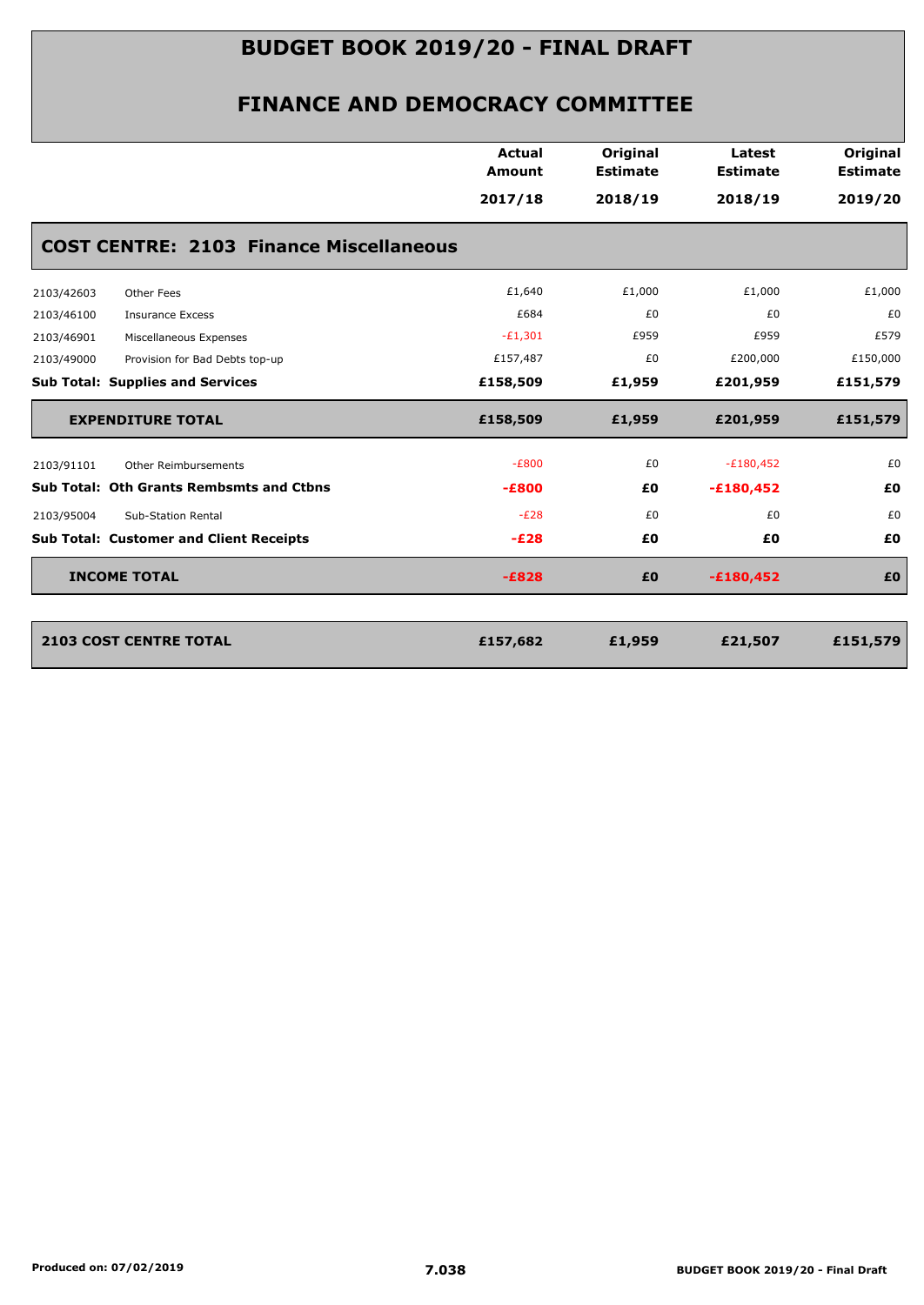|                                                 | <b>Actual</b><br>Amount | Original<br><b>Estimate</b> | Latest<br><b>Estimate</b> | Original<br><b>Estimate</b> |
|-------------------------------------------------|-------------------------|-----------------------------|---------------------------|-----------------------------|
|                                                 | 2017/18                 | 2018/19                     | 2018/19                   | 2019/20                     |
| <b>COST CENTRE: 2104 External Audit Fees</b>    |                         |                             |                           |                             |
| <b>External Audit Fees</b><br>2104/42605        | £56,640                 | £49,000                     | £43,000                   | £43,000                     |
| <b>Sub Total: Supplies and Services</b>         | £56,640                 | £49,000                     | £43,000                   | £43,000                     |
| <b>EXPENDITURE TOTAL</b>                        | £56,640                 | £49,000                     | £43,000                   | £43,000                     |
| 2104/91101<br><b>Other Reimbursements</b>       | -£7,090                 | £0                          | £0                        | £0                          |
| <b>Sub Total: Oth Grants Rembsmts and Ctbns</b> | $-E7,090$               | £0                          | £0                        | £0                          |
| <b>INCOME TOTAL</b>                             | $-E7,090$               | £0                          | £0                        | £0                          |
| <b>2104 COST CENTRE TOTAL</b>                   | £49,550                 | £49,000                     | £43,000                   | £43,000                     |
|                                                 |                         |                             |                           |                             |
|                                                 |                         |                             |                           |                             |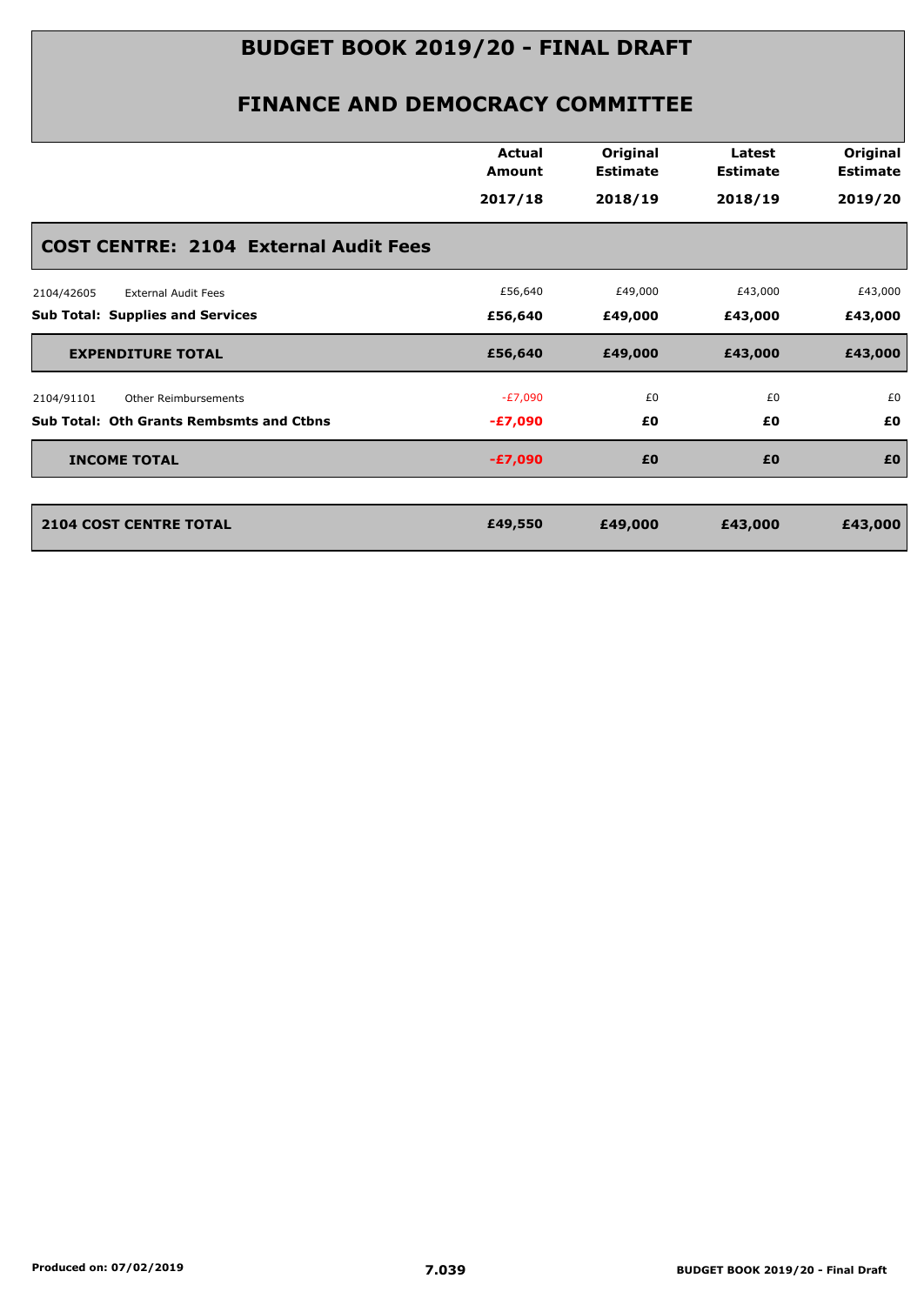| <b>Actual</b><br>Amount | Original<br><b>Estimate</b>                  | Latest<br><b>Estimate</b> | Original<br><b>Estimate</b> |
|-------------------------|----------------------------------------------|---------------------------|-----------------------------|
|                         |                                              |                           |                             |
| 2017/18                 | 2018/19                                      | 2018/19                   | 2019/20                     |
|                         |                                              |                           |                             |
| £12,297                 | £8,800                                       | £8,800                    | £8,800                      |
| £115                    | £0                                           | £0                        | £0                          |
| £12,412                 | £8,800                                       | £8,800                    | £8,800                      |
| £5,000                  | £5,000                                       | £5,000                    | £5,000                      |
| £5,000                  | £5,000                                       | £5,000                    | £5,000                      |
| £21,147                 | £20,781                                      | £20,781                   | £22,683                     |
| £232                    | £197                                         | £197                      | £192                        |
| £3,353                  | £3,669                                       | £3,669                    | £0                          |
| £6                      | £5                                           | £5                        | £6                          |
| £24,738                 | £24,652                                      | £24,652                   | £22,881                     |
| £42,150                 | £38,452                                      | £38,452                   | £36,681                     |
|                         |                                              |                           |                             |
| £42,150                 | £38,452                                      | £38,452                   | £36,681                     |
|                         | <b>COST CENTRE: 2105 Treasury Management</b> |                           |                             |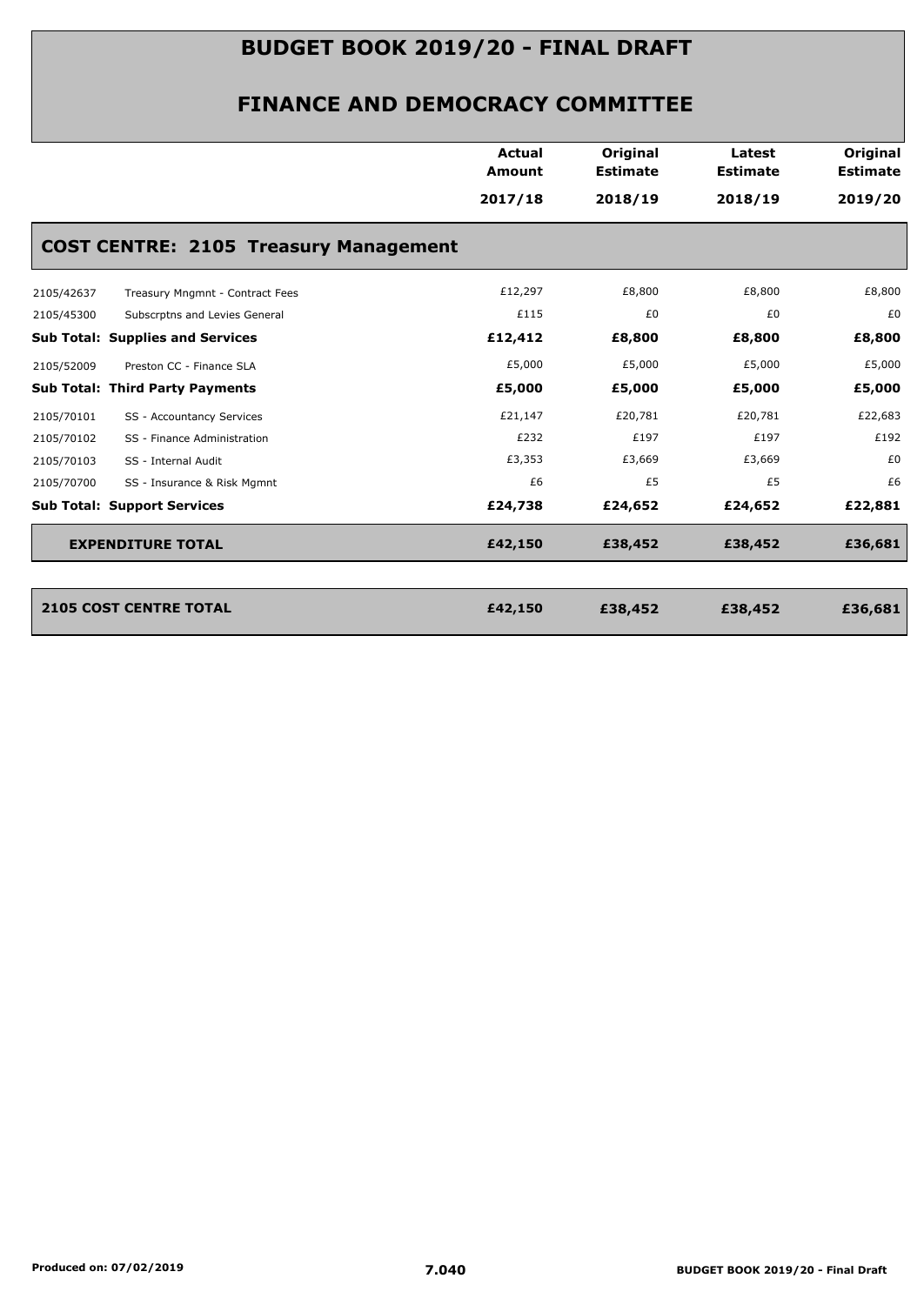|            |                                         | <b>Actual</b><br>Amount | Original<br><b>Estimate</b> | Latest<br><b>Estimate</b> | Original<br><b>Estimate</b> |
|------------|-----------------------------------------|-------------------------|-----------------------------|---------------------------|-----------------------------|
|            |                                         | 2017/18                 | 2018/19                     | 2018/19                   | 2019/20                     |
|            | <b>COST CENTRE: 2106 Bank Charges</b>   |                         |                             |                           |                             |
| 2106/46001 | HSBC Bank - Acct Charges                | £342                    | £350                        | £350                      | £350                        |
| 2106/46003 | Girobank Charges                        | £363                    | £0                          | £0                        | £0                          |
| 2106/46005 | HSBC Bank - Acct trans fees             | £4,521                  | £5,650                      | £5,650                    | £5,650                      |
| 2106/46006 | HSBC Bank - BACS Charges                | £7,484                  | £8,300                      | £8,300                    | £8,300                      |
| 2106/46007 | HSBC Bank - HSBCNet Charges             | £1,098                  | £1,300                      | £1,300                    | £1,300                      |
| 2106/46008 | HSBC Bank - CHAPS charges               | £660                    | £550                        | £550                      | £550                        |
| 2106/46009 | HSBC Bank - Unpaid Items                | £120                    | £300                        | £300                      | £300                        |
| 2106/46010 | HSBC Bank - Card Processing             | £49,227                 | £41,500                     | £41,500                   | £41,500                     |
| 2106/46011 | Allpay Ltd - Card Processing            | £7,218                  | £9,150                      | £9,150                    | £9,150                      |
| 2106/46012 | All & Leicstr - Card Processing         | £2,580                  | £4,750                      | £4,750                    | £4,750                      |
| 2106/46015 | HSBC Bank - Audit Report                | £25                     | £50                         | £50                       | £50                         |
| 2106/46017 | HSBC Bank - BACS Retrvl Fees            | £50                     | £100                        | £100                      | £100                        |
| 2106/46018 | HSBC Bank - Procurement Card Fees       | £64                     | £0                          | £0                        | £0                          |
| 2106/46019 | GoCardless - Direct Debit Fees          | £3,799                  | £0                          | £0                        | £0                          |
| 2106/46021 | Procurement Card Annual Fees            | £102                    | £0                          | £0                        | £0                          |
|            | <b>Sub Total: Supplies and Services</b> | £77,654                 | £72,000                     | £72,000                   | £72,000                     |
|            | <b>EXPENDITURE TOTAL</b>                | £77,654                 | £72,000                     | £72,000                   | £72,000                     |
|            | <b>2106 COST CENTRE TOTAL</b>           | £77,654                 | £72,000                     | £72,000                   | £72,000                     |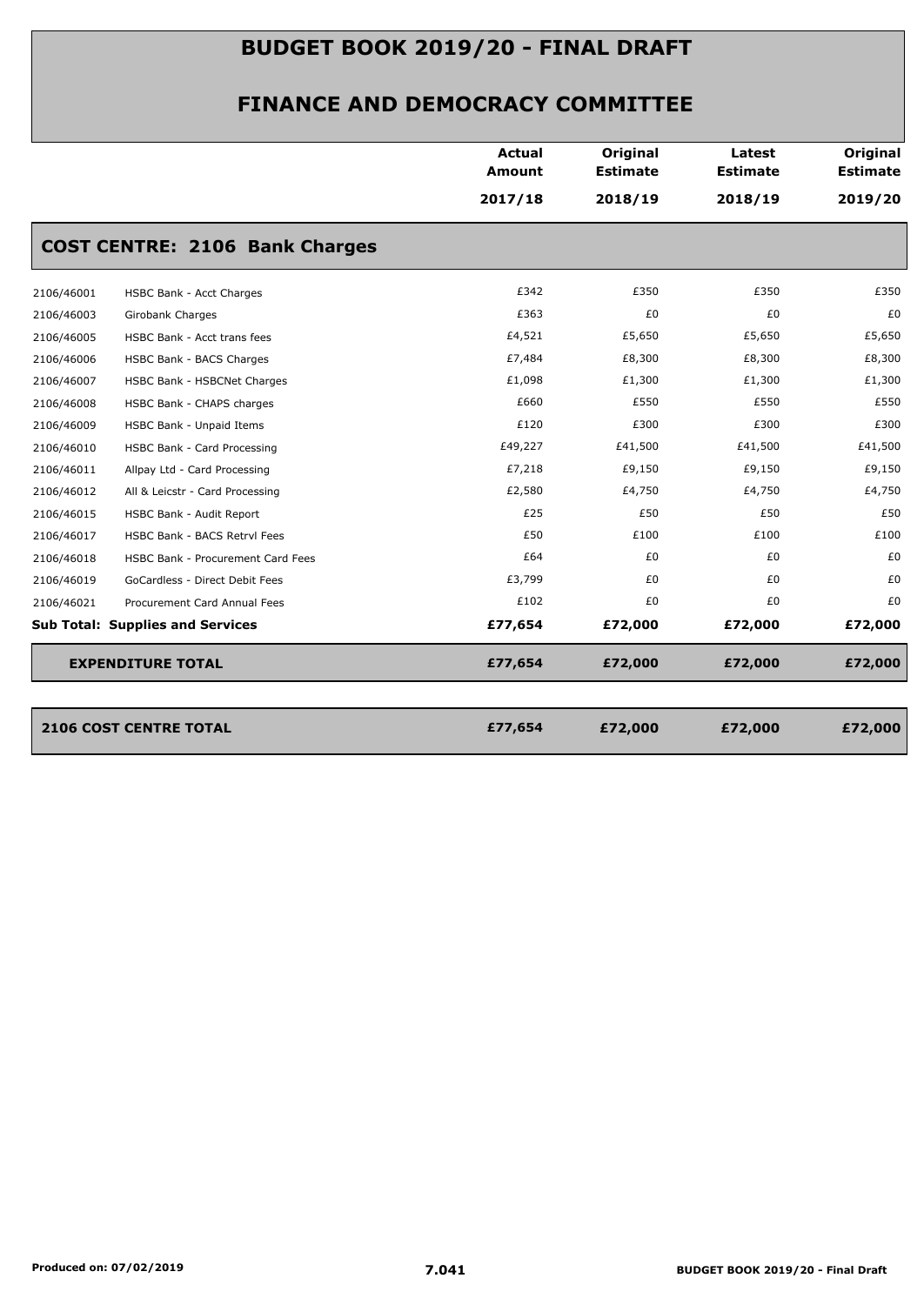|            |                                                 | <b>Actual</b><br><b>Amount</b> | Original<br><b>Estimate</b> | Latest<br><b>Estimate</b> | Original<br><b>Estimate</b> |
|------------|-------------------------------------------------|--------------------------------|-----------------------------|---------------------------|-----------------------------|
|            |                                                 | 2017/18                        | 2018/19                     | 2018/19                   | 2019/20                     |
|            | <b>COST CENTRE: 2108 Freedom Of Information</b> |                                |                             |                           |                             |
| 2108/70000 | SS - Chief Executive                            | £0                             | £0                          | £0                        | £1,758                      |
| 2108/70101 | SS - Accountancy Services                       | £6,306                         | £6,068                      | £6,068                    | £6,706                      |
| 2108/70400 | SS - Property Management Team                   | £449                           | £455                        | £455                      | £508                        |
| 2108/70600 | SS - Head of Governance                         | £3,830                         | £3,404                      | £3,404                    | £22,298                     |
| 2108/70601 | SS - Legal Services Team                        | £34,982                        | £30,954                     | £30,954                   | £31,617                     |
| 2108/70700 | SS - Insurance & Risk Mgmnt                     | £43                            | £38                         | £38                       | £45                         |
| 2108/70902 | SS - Customer Service Assistants                | £4,562                         | £2,955                      | £2,955                    | £3,117                      |
| 2108/71100 | SS - Customer Service Specialists               | £2,917                         | £2,738                      | £2,738                    | £2,730                      |
| 2108/75304 | SM - Parks Strategic Management Team            | £1,865                         | £1,947                      | £1,947                    | £1,011                      |
| 2108/75401 | SM - Commercial Team                            | £2,675                         | £4,337                      | £4,337                    | £4,440                      |
| 2108/75405 | SM - Licensing Team                             | £1,025                         | £920                        | £920                      | £960                        |
| 2108/75407 | SM - Operational Services Team                  | £1,727                         | £2,192                      | £2,192                    | £2,350                      |
| 2108/75408 | SM - Public Protection Team                     | £1,837                         | £3,386                      | £3,386                    | £3,417                      |
| 2108/75500 | SM - Building Control Team                      | £310                           | £339                        | £339                      | £433                        |
| 2108/75501 | SM - Development Management Team                | £984                           | £863                        | £863                      | £958                        |
| 2108/75504 | SM - Development Services Mgt Team              | £1,551                         | £1,402                      | £1,402                    | £1,422                      |
| 2108/75600 | SM - Technical Services Team                    | £4,952                         | £5,056                      | £5,056                    | £5,211                      |
| 2108/75700 | SM - Housing Team                               | £11,002                        | £10,709                     | £10,709                   | £9,579                      |
|            | <b>Sub Total: Support Services</b>              | £81,017                        | £77,763                     | £77,763                   | £98,560                     |
|            | <b>EXPENDITURE TOTAL</b>                        | £81,017                        | £77,763                     | £77,763                   | £98,560                     |

| <b>2108 COST CENTRE TOTAL</b> | £81,017 | £77,763 | £77,763 | £98,560 |
|-------------------------------|---------|---------|---------|---------|
|                               |         |         |         |         |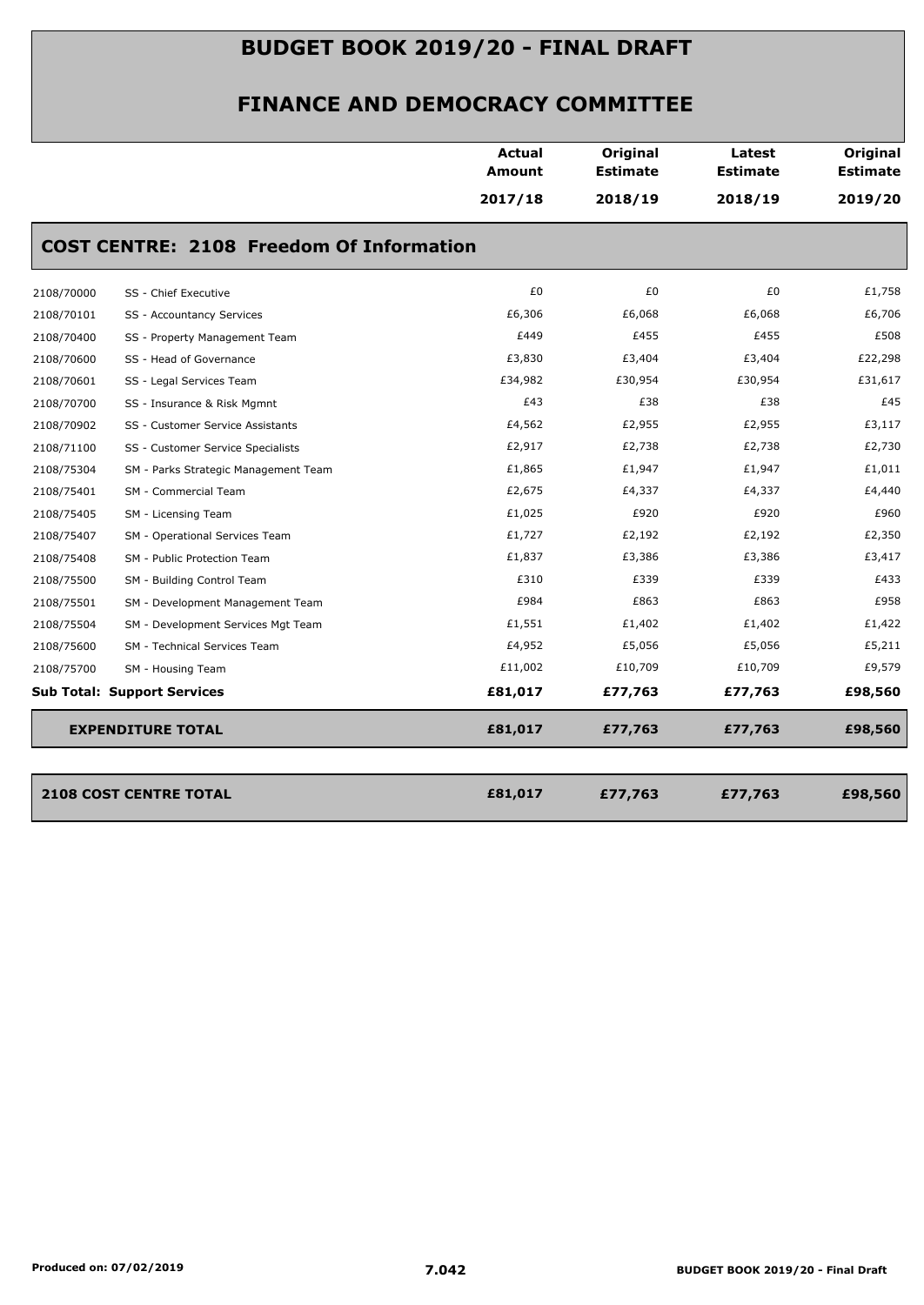| 2017/18<br>2018/19<br>2018/19<br>2019/20<br><b>COST CENTRE: 2117 Organisational Improvement</b><br>£16,608<br>£20,000<br>£23,000<br>£20,000<br>2117/46927<br>Organisational Improvement Costs<br><b>Sub Total: Supplies and Services</b><br>£16,608<br>£20,000<br>£23,000<br>£20,000<br>£54,671<br>£52,053<br>£52,053<br>£61,532<br>2117/70000<br>SS - Chief Executive<br>£1,855<br>£1,795<br>£1,795<br>£1,954<br>2117/70101<br>SS - Accountancy Services<br>£436<br>£369<br>£369<br>£361<br>SS - Finance Administration |
|--------------------------------------------------------------------------------------------------------------------------------------------------------------------------------------------------------------------------------------------------------------------------------------------------------------------------------------------------------------------------------------------------------------------------------------------------------------------------------------------------------------------------|
|                                                                                                                                                                                                                                                                                                                                                                                                                                                                                                                          |
|                                                                                                                                                                                                                                                                                                                                                                                                                                                                                                                          |
|                                                                                                                                                                                                                                                                                                                                                                                                                                                                                                                          |
|                                                                                                                                                                                                                                                                                                                                                                                                                                                                                                                          |
|                                                                                                                                                                                                                                                                                                                                                                                                                                                                                                                          |
|                                                                                                                                                                                                                                                                                                                                                                                                                                                                                                                          |
| 2117/70102                                                                                                                                                                                                                                                                                                                                                                                                                                                                                                               |
| £0<br>£507<br>£507<br>£535<br>2117/70703<br>SS - Democratic Team                                                                                                                                                                                                                                                                                                                                                                                                                                                         |
| £1,278<br>£1,052<br>£1,052<br>£1,075<br>2117/70901<br>SS - Public Relations                                                                                                                                                                                                                                                                                                                                                                                                                                              |
| £86,719<br>£81,175<br>£81,175<br>£85,809<br>2117/75300<br>SS - Corporate Services Team                                                                                                                                                                                                                                                                                                                                                                                                                                   |
| £0<br>£1,772<br>£1,772<br>£1,857<br>2117/75402<br>SM - Environmental Protection Team                                                                                                                                                                                                                                                                                                                                                                                                                                     |
| £2,302<br>£1,754<br>£1,754<br>£1,880<br>2117/75407<br>SM - Operational Services Team                                                                                                                                                                                                                                                                                                                                                                                                                                     |
| £3,102<br>£2,805<br>£2,843<br>£2,805<br>2117/75504<br>SM - Development Services Mgt Team                                                                                                                                                                                                                                                                                                                                                                                                                                 |
| <b>Sub Total: Support Services</b><br>£150,363<br>£143,282<br>£143,282<br>£157,846                                                                                                                                                                                                                                                                                                                                                                                                                                       |
| £166,971<br>£177,846<br><b>EXPENDITURE TOTAL</b><br>£163,282<br>£166,282                                                                                                                                                                                                                                                                                                                                                                                                                                                 |
| <b>INCOME TOTAL</b><br>£0<br>£0<br>£0<br>£0                                                                                                                                                                                                                                                                                                                                                                                                                                                                              |
|                                                                                                                                                                                                                                                                                                                                                                                                                                                                                                                          |
| <b>2117 COST CENTRE TOTAL</b><br>£166,971<br>£177,846<br>£163,282<br>£166,282                                                                                                                                                                                                                                                                                                                                                                                                                                            |
|                                                                                                                                                                                                                                                                                                                                                                                                                                                                                                                          |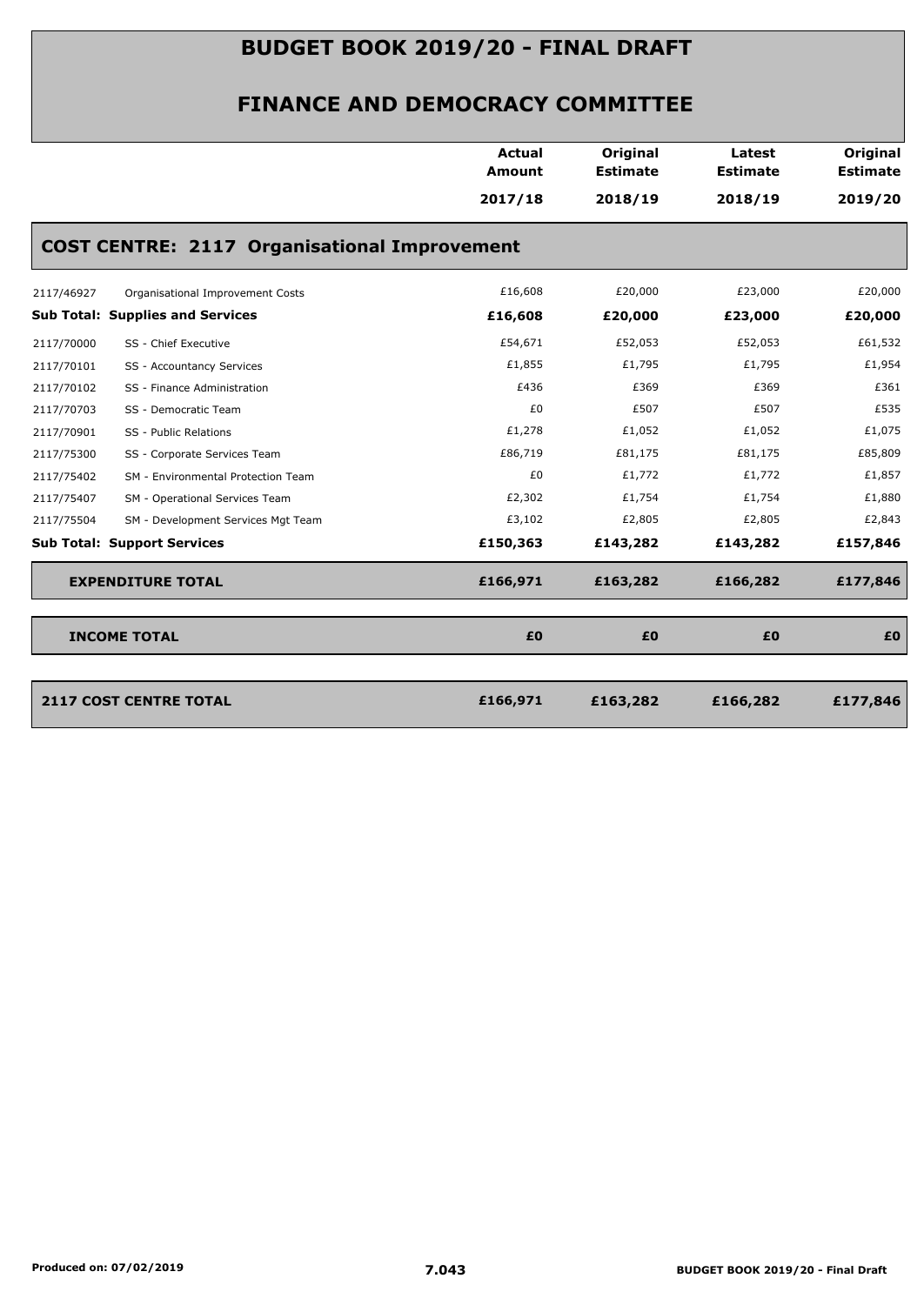| Amount<br>2017/18 | <b>Estimate</b> | <b>Estimate</b> | <b>Estimate</b> |
|-------------------|-----------------|-----------------|-----------------|
|                   | 2018/19         | 2018/19         | 2019/20         |
|                   |                 |                 |                 |
| £0                | £0              | £0              | £0              |
| £105,127          | £112,000        | £106,000        | £106,000        |
| £105,127          | £112,000        | £106,000        | £106,000        |
| £105,127          | £112,000        | £106,000        | £106,000        |
| £105,127          | £112,000        | £106,000        | £106,000        |
|                   |                 |                 |                 |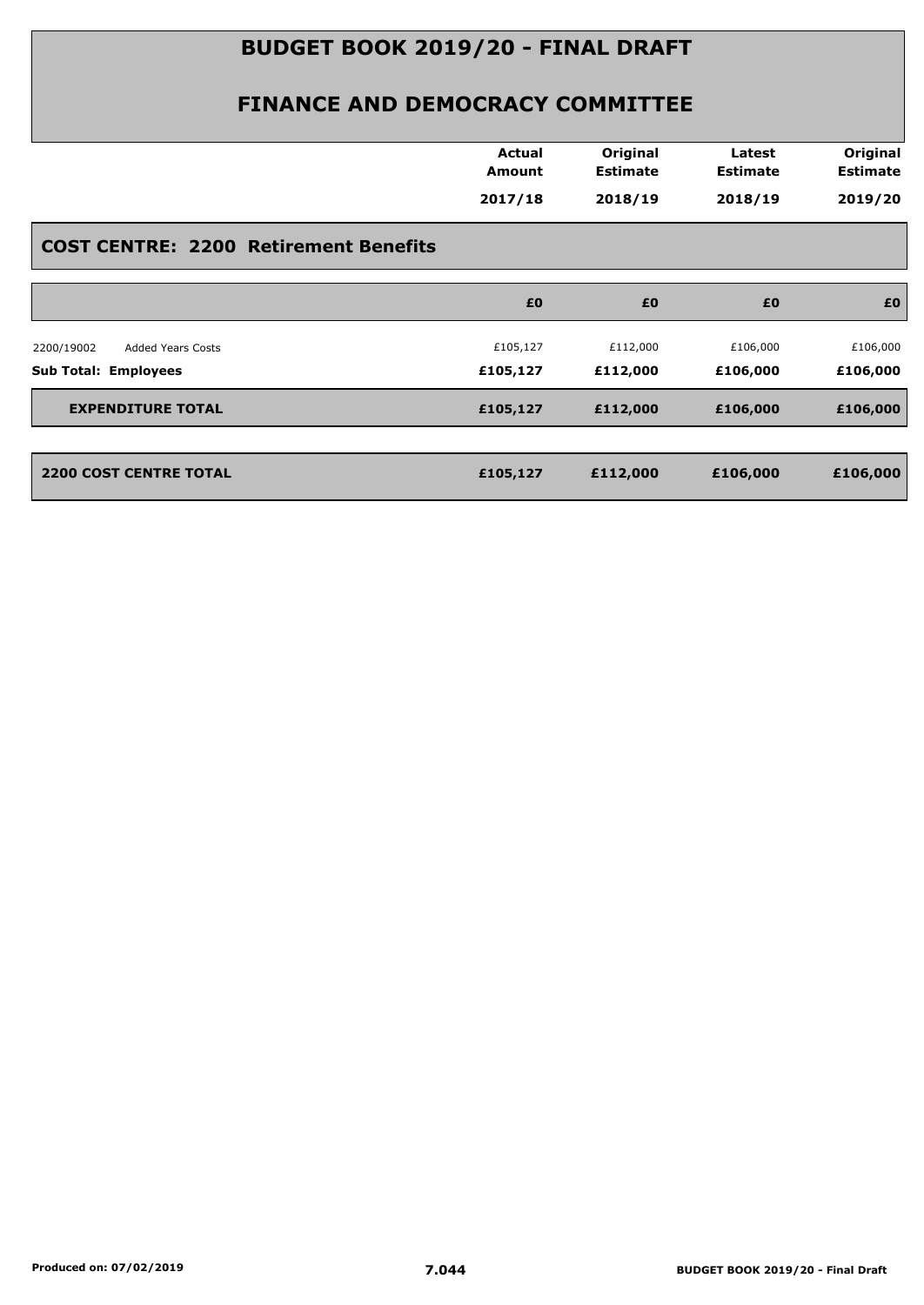|                                                  | <b>Actual</b><br><b>Amount</b> | Original<br><b>Estimate</b> | Latest<br><b>Estimate</b> | Original<br><b>Estimate</b> |
|--------------------------------------------------|--------------------------------|-----------------------------|---------------------------|-----------------------------|
|                                                  | 2017/18                        | 2018/19                     | 2018/19                   | 2019/20                     |
| <b>COST CENTRE: 2701 Parish Council Expenses</b> |                                |                             |                           |                             |
| SS - Accountancy Services<br>2701/70101          | £4,923                         | £4,666                      | £4,666                    | £5,079                      |
| <b>Sub Total: Support Services</b>               | £4,923                         | £4,666                      | £4,666                    | £5,079                      |
| <b>EXPENDITURE TOTAL</b>                         | £4,923                         | £4,666                      | £4,666                    | £5,079                      |
| <b>2701 COST CENTRE TOTAL</b>                    | £4,923                         | £4,666                      | £4,666                    | £5,079                      |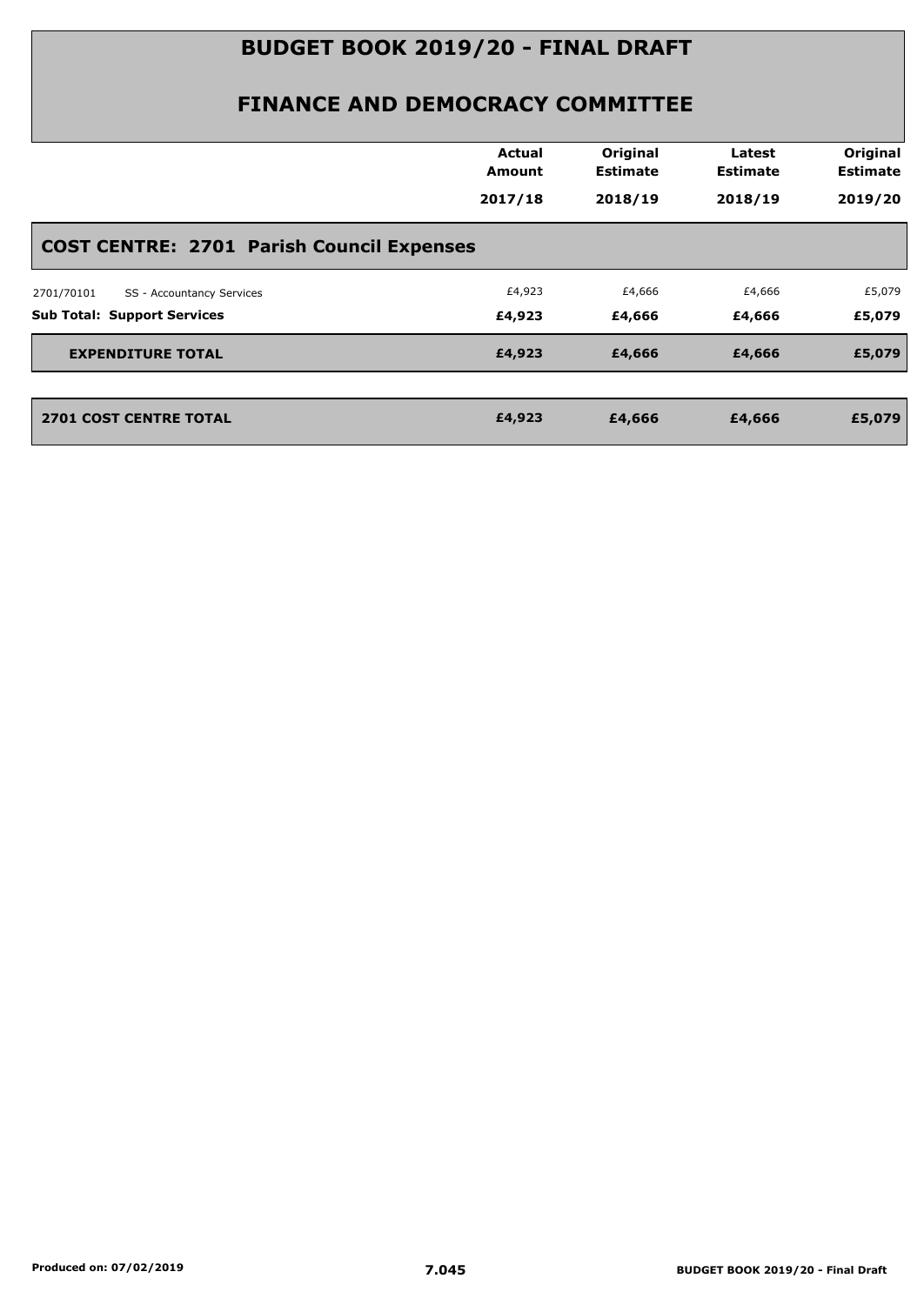|            |                                              | <b>Actual</b><br>Amount | Original<br><b>Estimate</b> | Latest<br><b>Estimate</b> | Original<br><b>Estimate</b> |
|------------|----------------------------------------------|-------------------------|-----------------------------|---------------------------|-----------------------------|
|            |                                              | 2017/18                 | 2018/19                     | 2018/19                   | 2019/20                     |
|            | <b>COST CENTRE: 7000 Chief Executive</b>     |                         |                             |                           |                             |
| 7000/10000 | Salaries - Basic Pay                         | £97,494                 | £99,444                     | £99,444                   | £101,433                    |
| 7000/11000 | National Insurance                           | £12,375                 | £12,597                     | £12,597                   | £12,871                     |
| 7000/12000 | Pension Costs (Employer Contrbtn)            | £14,819                 | £15,115                     | £15,115                   | £15,418                     |
| 7000/12001 | Pension - Deficit Reduction Costs            | £11,421                 | £10,602                     | £10,602                   | £10,531                     |
| 7000/12021 | Actuarial Valn Adjustments (3 year)          | $-E1,407$               | $-E2,286$                   | $-E2,286$                 | $-E2,853$                   |
| 7000/12022 | Actuarial Valn Def Redcnt Adj (3 year)       | $-E76$                  | £0                          | £0                        | £0                          |
| 7000/12099 | IAS 19 Adjustments                           | £6,474                  | £0                          | £0                        | £0                          |
| 7000/14008 | Mobile Phone Allowance                       | £180                    | £0                          | £0                        | £0                          |
| 7000/17004 | Training Exps - Seminars                     | £0                      | £1,000                      | £1,000                    | £1,000                      |
| 7000/18100 | Insurance - Employers Liability              | £693                    | £853                        | £853                      | £693                        |
|            | <b>Sub Total: Employees</b>                  | £141,973                | £137,325                    | £137,325                  | £139,093                    |
| 7000/35001 | Car Mileage Allowance                        | £1,179                  | £1,000                      | £1,000                    | £1,000                      |
|            | <b>Sub Total: Transport Related Expenses</b> | £1,179                  | £1,000                      | £1,000                    | £1,000                      |
| 7000/42000 | Printing                                     | £0                      | £500                        | £500                      | £500                        |
| 7000/42101 | Photocopying Charges                         | £19                     | £36                         | £36                       | £36                         |
| 7000/42200 | Stationery                                   | £0                      | £25                         | £25                       | £25                         |
| 7000/43000 | Postage                                      | £6                      | £301                        | £301                      | £301                        |
| 7000/43103 | Mobile Phones - Calls/Rental                 | £149                    | £180                        | £180                      | £180                        |
| 7000/46106 | Insurance - Public Liability                 | £1,953                  | £1,953                      | £1,953                    | £1,953                      |
|            | <b>Sub Total: Supplies and Services</b>      | £2,127                  | £2,995                      | £2,995                    | £2,995                      |
| 7000/70101 | SS - Accountancy Services                    | £12,994                 | £12,716                     | £12,716                   | £12,848                     |
| 7000/70102 | SS - Finance Administration                  | £323                    | £263                        | £263                      | £268                        |
| 7000/70103 | SS - Internal Audit                          | £290                    | £344                        | £344                      | £0                          |
| 7000/70200 | SS - Computer Services                       | £3,205                  | £2,974                      | £2,974                    | £3,667                      |
| 7000/70300 | SS - Human Resources                         | £757                    | £741                        | £741                      | £749                        |
| 7000/70301 | SS - Payroll Administration                  | £69                     | £71                         | £71                       | £71                         |
| 7000/70400 | SS - Property Management Team                | £690                    | £789                        | £789                      | £879                        |
| 7000/70500 | SS - Accommodation - Town Hall               | £20,595                 | £7,219                      | £7,219                    | £6,863                      |
| 7000/70902 | SS - Customer Service Assistants             | £3,617                  | £2,038                      | £2,038                    | £2,080                      |
| 7000/71100 | SS - Customer Service Specialists            | £2,321                  | £2,163                      | £2,163                    | £2,066                      |
| 7000/75403 | SM - Corporate Safety                        | £118                    | £125                        | £125                      | £125                        |
|            | <b>Sub Total: Support Services</b>           | £44,979                 | £29,443                     | £29,443                   | £29,616                     |
|            | <b>EXPENDITURE TOTAL</b>                     | £190,257                | £170,763                    | £170,763                  | £172,704                    |
| 7000/99000 | Support Service Recharge                     | $-E190,257$             | $-E170,763$                 | $-E170,763$               | $-E172,704$                 |
|            | <b>Sub Total: Recharge Income</b>            | -£190,257               | $-£170,763$                 | $-£170,763$               | $-£172,704$                 |
|            | <b>INCOME TOTAL</b>                          | $-£190,257$             | $-£170,763$                 | $-£170,763$               | $-£172,704$                 |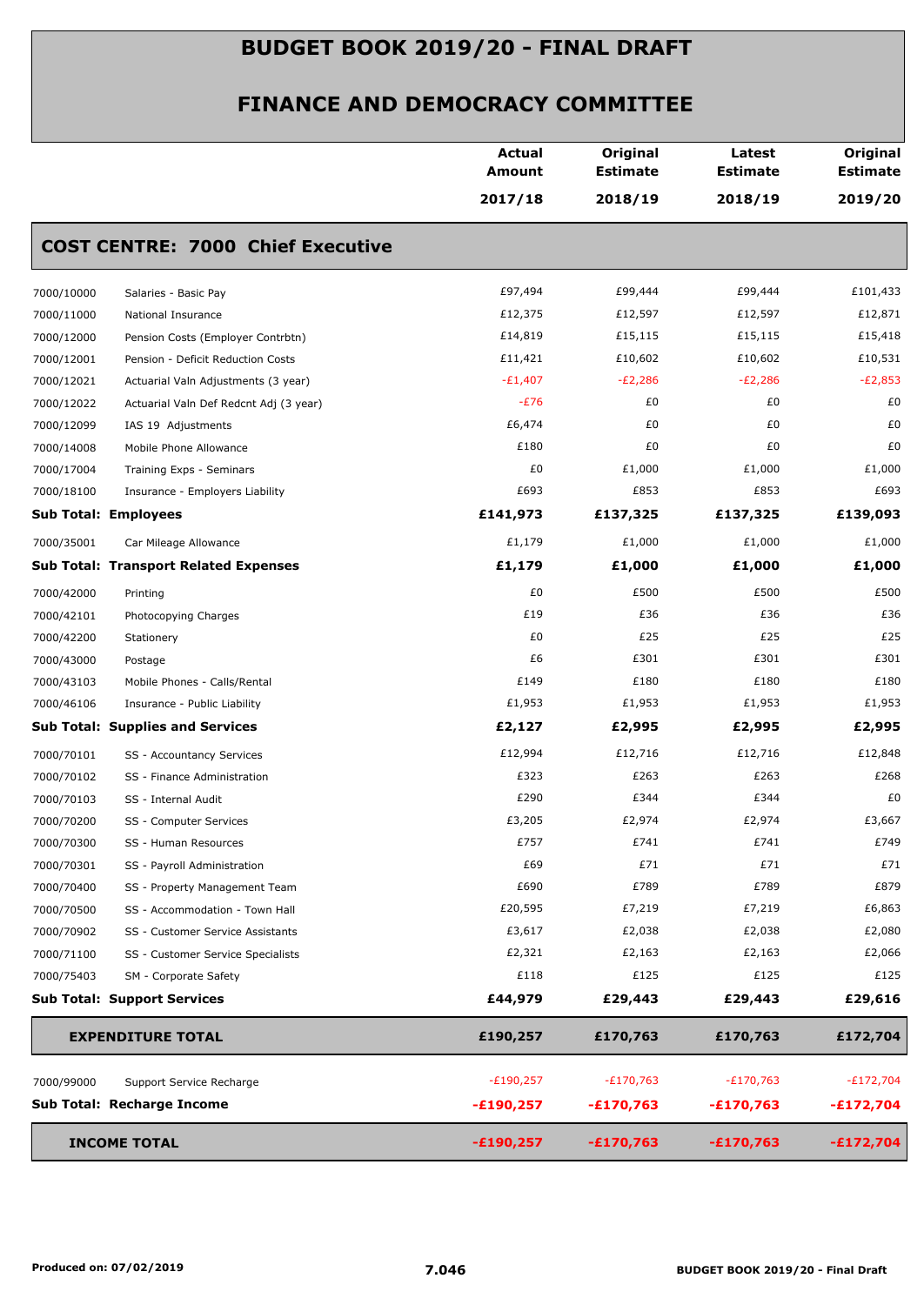|                               | <b>Actual</b>     | Original                   | Latest                     | Original                   |
|-------------------------------|-------------------|----------------------------|----------------------------|----------------------------|
|                               | Amount<br>2017/18 | <b>Estimate</b><br>2018/19 | <b>Estimate</b><br>2018/19 | <b>Estimate</b><br>2019/20 |
| <b>7000 COST CENTRE TOTAL</b> | £0                | £0                         | £0                         | £0                         |
|                               |                   |                            |                            |                            |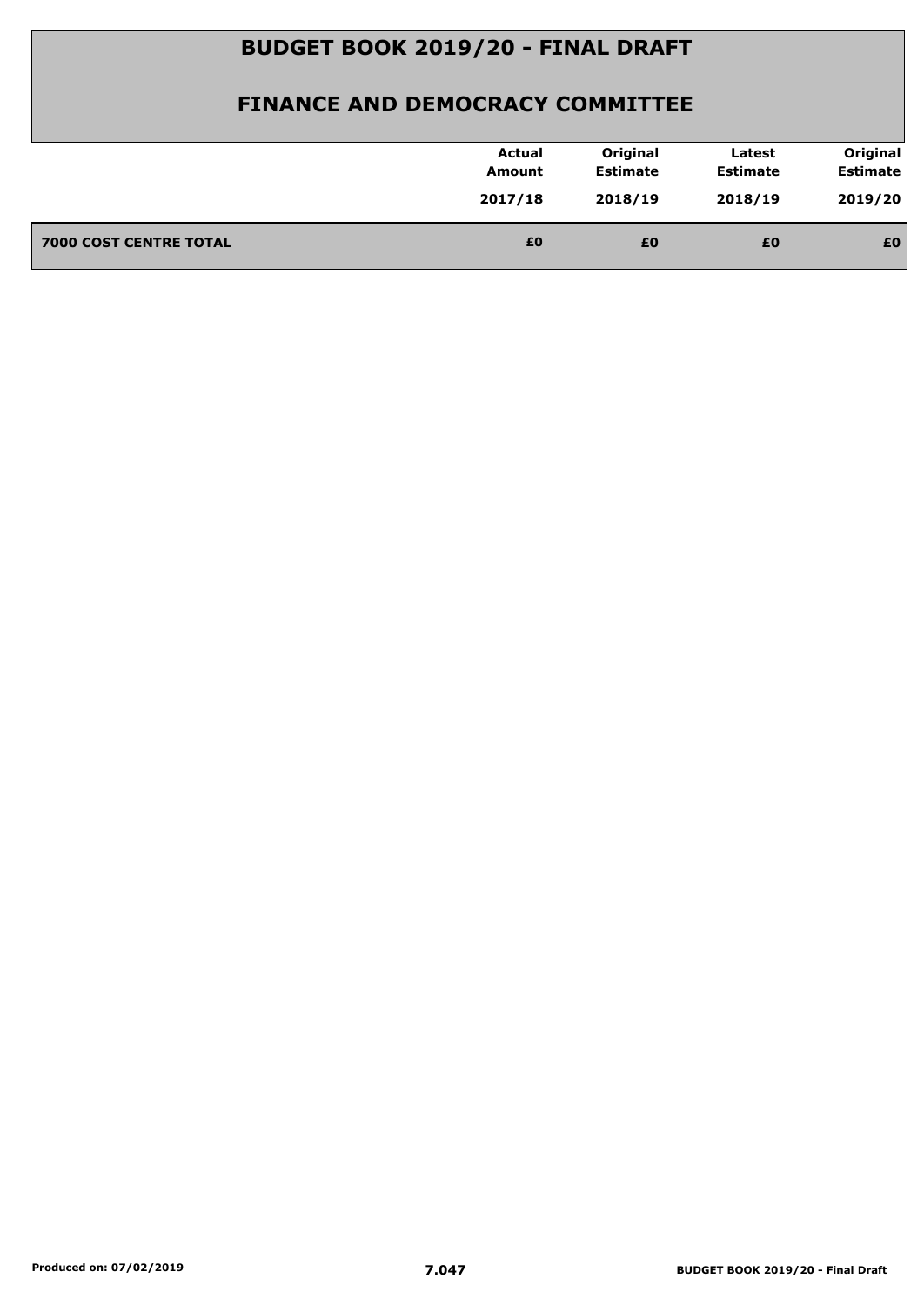|            |                                                               | <b>Actual</b><br><b>Amount</b> | Original<br><b>Estimate</b> | Latest<br><b>Estimate</b> | Original<br><b>Estimate</b> |
|------------|---------------------------------------------------------------|--------------------------------|-----------------------------|---------------------------|-----------------------------|
|            |                                                               | 2017/18                        | 2018/19                     | 2018/19                   | 2019/20                     |
|            | <b>COST CENTRE: 7001 Executive &amp; Mayoral Support Team</b> |                                |                             |                           |                             |
| 7001/10000 | Salaries - Basic Pay                                          | £22,658                        | £24,590                     | £24,590                   | £25,344                     |
| 7001/10021 | Salaries - Overtime (1.0)                                     | £25                            | £0                          | £0                        | £0                          |
| 7001/10098 | IFRS - Accrued Annual/Flexi Leave Adj                         | £88                            | £0                          | £0                        | £0                          |
| 7001/11000 | National Insurance                                            | £2,010                         | £2,063                      | £2,063                    | £2,163                      |
| 7001/18100 | Insurance - Employers Liability                               | £216                           | £266                        | £266                      | £216                        |
|            | <b>Sub Total: Employees</b>                                   | £24,996                        | £26,919                     | £26,919                   | £27,723                     |
| 7001/34001 | Oth Public Trspt Csts - Offcrs                                | £1                             | £0                          | £0                        | £0                          |
| 7001/35001 | Car Mileage Allowance                                         | £82                            | £200                        | £200                      | £200                        |
|            | <b>Sub Total: Transport Related Expenses</b>                  | £83                            | £200                        | £200                      | £200                        |
| 7001/40300 | Purchase of Furniture                                         | $-E376$                        | £0                          | £0                        | £0                          |
| 7001/42101 | Photocopying Charges                                          | £347                           | £649                        | £649                      | £649                        |
| 7001/43000 | Postage                                                       | £42                            | £142                        | £142                      | £142                        |
| 7001/46106 | Insurance - Public Liability                                  | £608                           | £608                        | £608                      | £608                        |
|            | <b>Sub Total: Supplies and Services</b>                       | £621                           | £1,399                      | £1,399                    | £1,399                      |
| 7001/70101 | SS - Accountancy Services                                     | £213                           | £203                        | £203                      | £205                        |
| 7001/70200 | SS - Computer Services                                        | £6,352                         | £5,949                      | £5,949                    | £7,334                      |
| 7001/70300 | SS - Human Resources                                          | £1,513                         | £1,504                      | £1,504                    | £1,520                      |
| 7001/70301 | SS - Payroll Administration                                   | £139                           | £140                        | £140                      | £140                        |
| 7001/70400 | SS - Property Management Team                                 | £228                           | £261                        | £261                      | £290                        |
| 7001/70500 | SS - Accommodation - Town Hall                                | £6,804                         | £2,385                      | £2,385                    | £2,267                      |
| 7001/70703 | SS - Democratic Team                                          | £4,302                         | £14,966                     | £14,966                   | £16,993                     |
| 7001/70902 | SS - Customer Service Assistants                              | £3,617                         | £2,038                      | £2,038                    | £2,080                      |
| 7001/71100 | SS - Customer Service Specialists                             | £2,321                         | £2,163                      | £2,163                    | £2,066                      |
| 7001/75403 | SM - Corporate Safety                                         | £235                           | £253                        | £253                      | £253                        |
|            | <b>Sub Total: Support Services</b>                            | £25,724                        | £29,862                     | £29,862                   | £33,148                     |
|            | <b>EXPENDITURE TOTAL</b>                                      | £51,425                        | £58,380                     | £58,380                   | £62,470                     |
| 7001/99000 | Support Service Recharge                                      | $-£51,425$                     | $-E58,380$                  | $-E58,380$                | $-E62,470$                  |
|            | Sub Total: Recharge Income                                    | $-£51,425$                     | $-£58,380$                  | $-£58,380$                | $-£62,470$                  |
|            | <b>INCOME TOTAL</b>                                           | $-£51,425$                     | $-£58,380$                  | $-£58,380$                | $-£62,470$                  |
|            | 7001 COST CENTRE TOTAL                                        | £0                             | £0                          | £0                        | £0                          |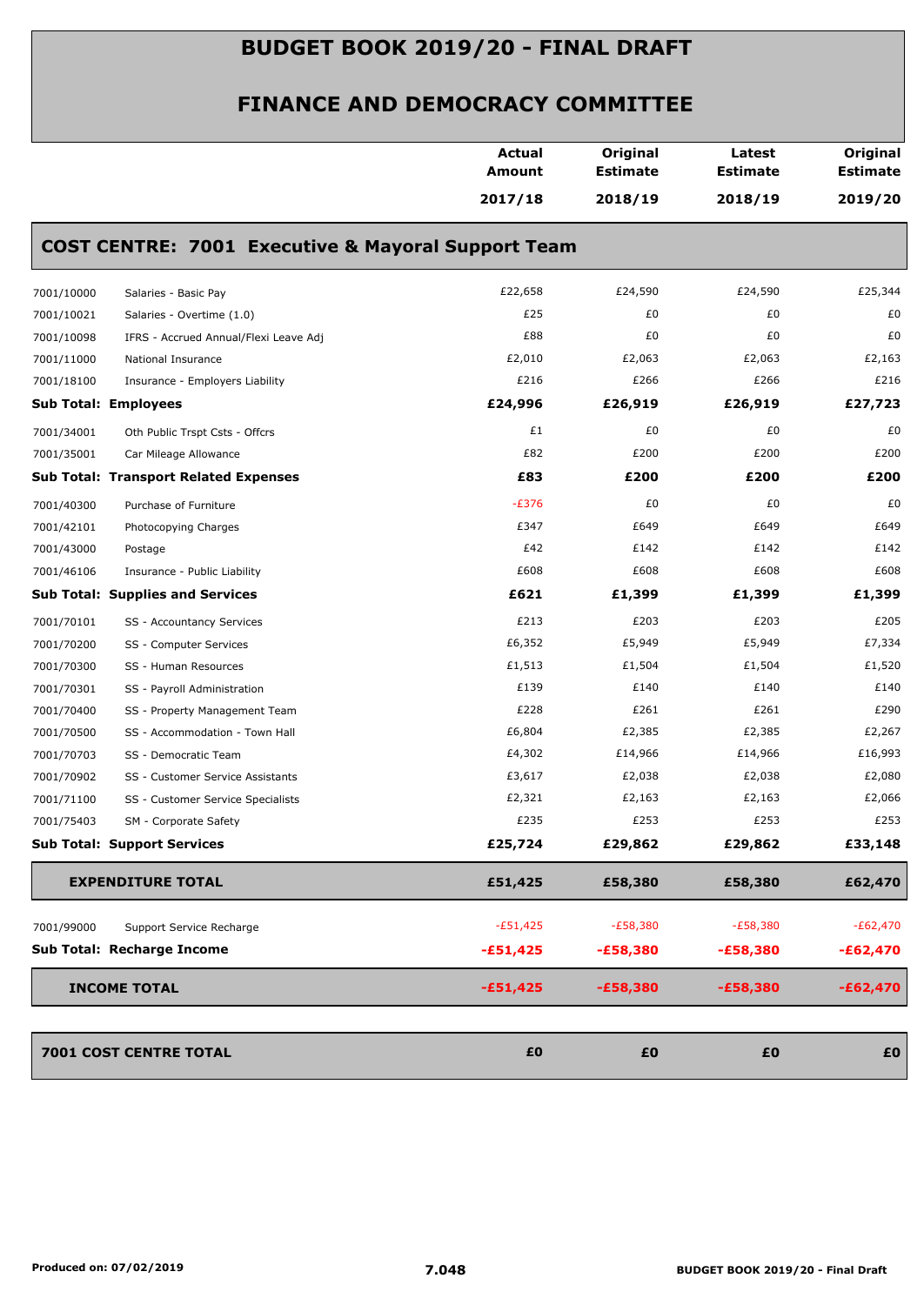|            |                                                                   | <b>Actual</b><br>Amount | Original<br><b>Estimate</b> | Latest<br><b>Estimate</b>         | Original<br><b>Estimate</b> |
|------------|-------------------------------------------------------------------|-------------------------|-----------------------------|-----------------------------------|-----------------------------|
|            |                                                                   | 2017/18                 | 2018/19                     | 2018/19                           | 2019/20                     |
|            | <b>COST CENTRE: 7021 Accountancy Services (incl s151 Officer)</b> |                         |                             |                                   |                             |
| 7021/10000 | Salaries - Basic Pay                                              | £274,978                | £286,406                    | £286,406                          | £293,238                    |
| 7021/10041 | Salaries - Sickness Pay                                           | £677                    | £0                          | £0                                | £0                          |
| 7021/10098 | IFRS - Accrued Annual/Flexi Leave Adj                             | $-E626$                 | £0                          | £0                                | £0                          |
| 7021/11000 | National Insurance                                                | £30,174                 | £31,638                     | £31,638                           | £32,580                     |
| 7021/12000 | Pension Costs (Employer Contrbtn)                                 | £41,900                 | £43,534                     | £43,534                           | £44,573                     |
| 7021/12001 | Pension - Deficit Reduction Costs                                 | £32,291                 | £30,477                     | £30,477                           | £30,374                     |
| 7021/12021 | Actuarial Valn Adjustments (3 year)                               | $-E3,979$               | $-E6,572$                   | $-£6,572$                         | $-E8,228$                   |
| 7021/12022 | Actuarial Valn Def Redcnt Adj (3 year)                            | $-E216$                 | £0                          | £0                                | £0                          |
| 7021/12099 | IAS 19 Adjustments                                                | £18,305                 | £0                          | £0                                | £0                          |
| 7021/14008 | Mobile Phone Allowance                                            | £210                    | £0                          | £0                                | £0                          |
| 7021/17003 | Training Exps - qualifications                                    | £1,795                  | £3,000                      | £3,000                            | £3,000                      |
| 7021/17004 | Training Exps - Seminars                                          | £499                    | £1,500                      | £1,500                            | £1,500                      |
| 7021/18005 | Professional Body Subscription                                    | £1,615                  | £2,000                      | £2,000                            | £2,000                      |
| 7021/18100 | Insurance - Employers Liability                                   | £1,906                  | £2,345                      | £2,345                            | £1,906                      |
|            | <b>Sub Total: Employees</b>                                       | £399,529                | £394,328                    | £394,328                          | £400,943                    |
| 7021/34001 | Oth Public Trspt Csts - Offcrs                                    | £80                     | £160                        | £160                              | £160                        |
| 7021/35001 | Car Mileage Allowance                                             | £566                    | £300                        | £300                              | £300                        |
|            | <b>Sub Total: Transport Related Expenses</b>                      | £646                    | £460                        | £460                              | £460                        |
| 7021/40100 | Purchase of Equipment                                             | £11                     | £0                          | £0                                | £0                          |
| 7021/42101 | Photocopying Charges                                              | £868                    | £1,623                      | £1,623                            | £1,623                      |
| 7021/42200 | Stationery                                                        | £0                      | £500                        | £500                              | £500                        |
| 7021/42300 | Books and Periodicals                                             | £3,510                  | £5,000                      | £5,000                            | £5,000                      |
| 7021/43000 | Postage                                                           | £28                     | £48                         | £48                               | £48                         |
| 7021/43103 | Mobile Phones - Calls/Rental                                      | £144                    | £200                        | £200                              | £200                        |
| 7021/43503 | Computer - Program Licnce Chgs                                    | £17,255                 | £17,500                     | £14,000                           | £17,500                     |
| 7021/45300 | Subscrptns and Levies General                                     | £11,100                 | £9,516                      | £9,516                            | £10,672                     |
| 7021/46106 | Insurance - Public Liability                                      | £5,371                  | £5,371                      | £5,371                            | £5,371                      |
| 7021/46901 | Miscellaneous Expenses                                            | £118                    | £0                          | £0                                | £0                          |
|            | <b>Sub Total: Supplies and Services</b>                           | £38,404                 | £39,758                     | £36,258                           | £40,914                     |
|            |                                                                   |                         |                             |                                   |                             |
| 7021/52009 | Preston CC - Finance SLA                                          | £2,600                  | £25,000                     | £5,000                            | £25,000                     |
|            | <b>Sub Total: Third Party Payments</b>                            | £2,600                  | £25,000                     | £5,000                            | £25,000                     |
| 7021/70102 | SS - Finance Administration                                       | £388                    | £316                        | £316                              | £321                        |
| 7021/70103 | SS - Internal Audit                                               | £2,557                  | £3,029                      | £3,029                            | £27,375                     |
| 7021/70200 | SS - Computer Services                                            | £27,913                 | £25,942                     | £25,942                           | £31,986                     |
| 7021/70300 | SS - Human Resources                                              | £6,074                  | £5,994                      | £5,994                            | £6,058                      |
| 7021/70301 | SS - Payroll Administration                                       | £558                    | £564                        | £564                              | £564                        |
| 7021/70400 | SS - Property Management Team                                     | £1,715                  | £1,962                      | £1,962                            | £2,186                      |
| 7021/70500 | SS - Accommodation - Town Hall                                    | £50,083                 | £17,951                     | £17,951                           | £17,066                     |
| 7021/70701 | SS - Resources Directorate Mgt                                    | £2,443                  | £2,207                      | £2,207                            | £2,227                      |
| 7021/70902 | SS - Customer Service Assistants                                  | £3,617                  | £2,038                      | £2,038                            | £2,080                      |
| 7021/71100 | SS - Customer Service Specialists                                 | £2,321                  | £2,163                      | £2,163                            | £2,066                      |
| 7021/75403 | SM - Corporate Safety                                             | £945                    | £1,010                      | £1,010                            | £1,010                      |
|            | <b>Sub Total: Support Services</b>                                | £98,614                 | £63,176                     | £63,176                           | £92,939                     |
|            | Produced on: 07/02/2019                                           | 7.049                   |                             | BUDGET BOOK 2019/20 - Final Draft |                             |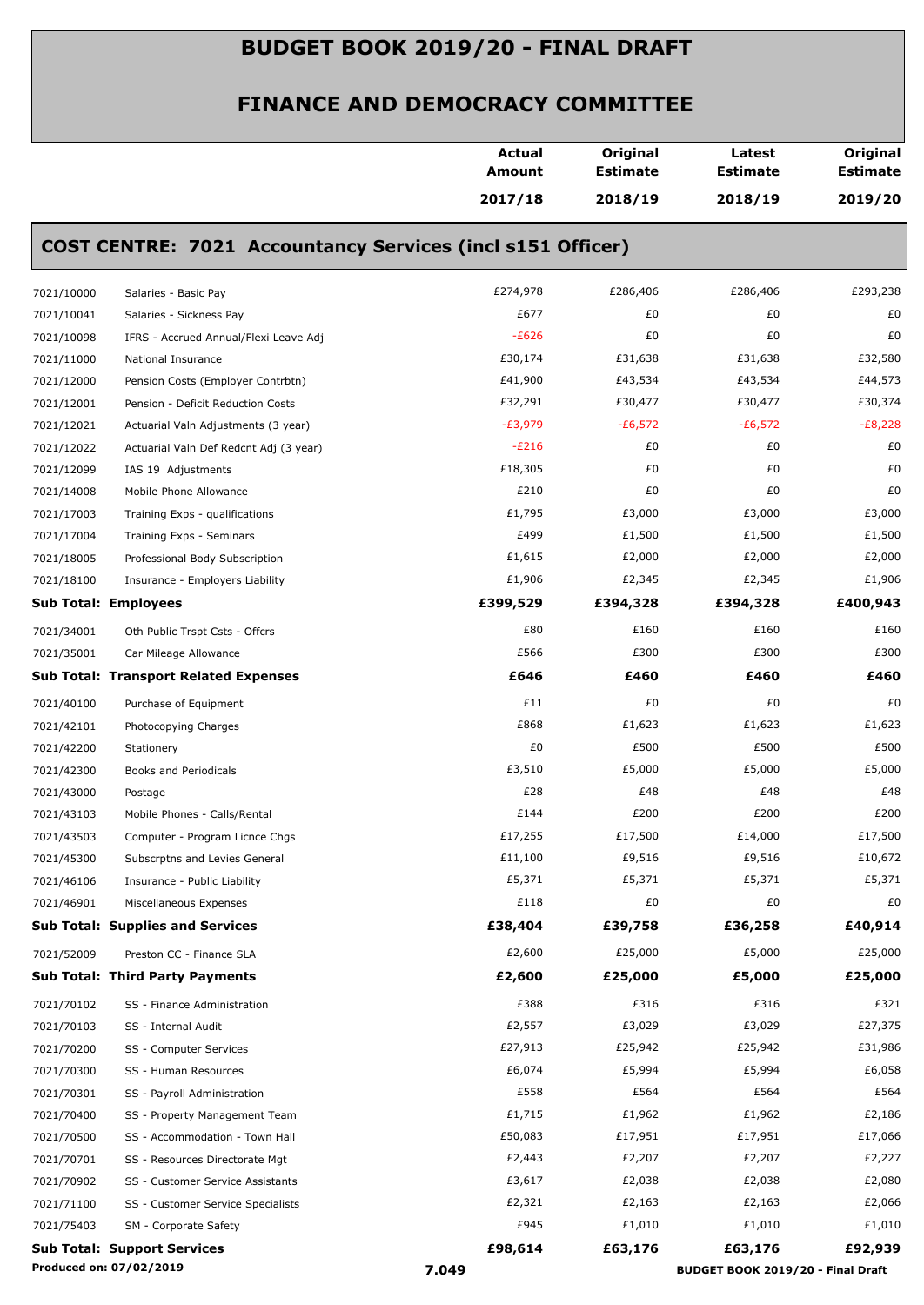|                                                | Actual<br>Amount | Original<br><b>Estimate</b> | Latest<br><b>Estimate</b> | Original<br><b>Estimate</b> |
|------------------------------------------------|------------------|-----------------------------|---------------------------|-----------------------------|
|                                                | 2017/18          | 2018/19                     | 2018/19                   | 2019/20                     |
| <b>EXPENDITURE TOTAL</b>                       | £539,792         | £522,722                    | £499,222                  | £560,256                    |
| Miscellaneous Income<br>7021/94406             | $-E2$            | £0                          | £0                        | £0                          |
| 7021/94412<br>Court Order Admin Fees           | $-E82$           | £0                          | £0                        | £0                          |
| <b>Sub Total: Customer and Client Receipts</b> | $-E84$           | £0                          | £0                        | £0                          |
| 7021/99000<br>Support Service Recharge         | $-E539,709$      | $-E522,722$                 | $-E522,722$               | $-E560,256$                 |
| <b>Sub Total: Recharge Income</b>              | $-£539,709$      | $-£522,722$                 | $-£522,722$               | $-£560,256$                 |
| <b>INCOME TOTAL</b>                            | $-£539,792$      | $-£522,722$                 | $-£522,722$               | $-£560,256$                 |
| <b>7021 COST CENTRE TOTAL</b>                  | £0               | £0                          | $-E23,500$                | £0                          |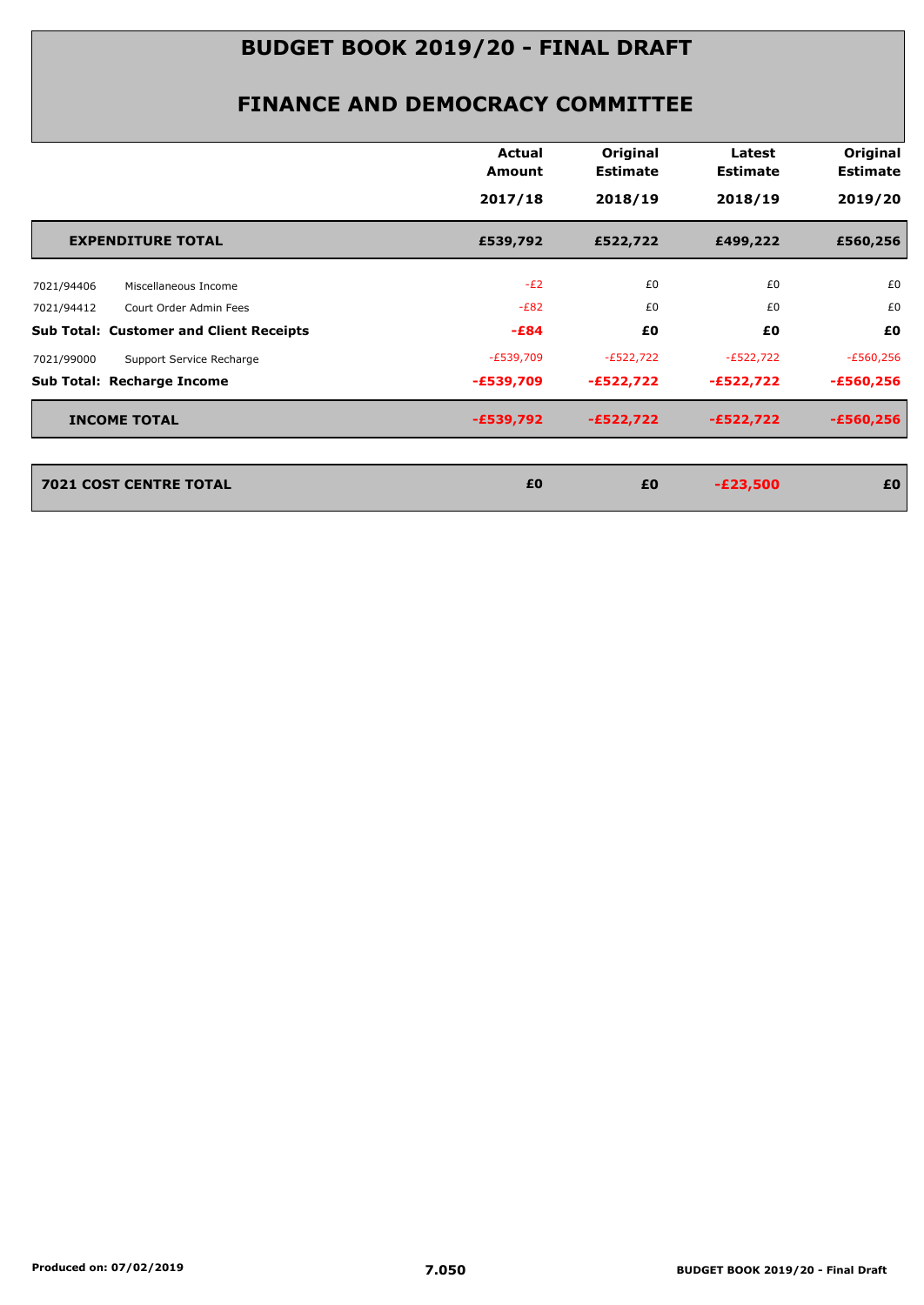|            |                                                 | <b>Actual</b><br><b>Amount</b> | Original<br><b>Estimate</b> | Latest<br><b>Estimate</b> | Original<br><b>Estimate</b> |
|------------|-------------------------------------------------|--------------------------------|-----------------------------|---------------------------|-----------------------------|
|            |                                                 | 2017/18                        | 2018/19                     | 2018/19                   | 2019/20                     |
|            | <b>COST CENTRE: 7022 Finance Administration</b> |                                |                             |                           |                             |
| 7022/10000 | Salaries - Basic Pay                            | £71,704                        | £89,031                     | £89,031                   | £91,220                     |
| 7022/10041 | Salaries - Sickness Pay                         | £12,173                        | £0                          | £0                        | £0                          |
| 7022/10098 | IFRS - Accrued Annual/Flexi Leave Adj           | £1,567                         | £0                          | £0                        | £0                          |
| 7022/11000 | National Insurance                              | £5,045                         | £5,609                      | £5,609                    | £5,883                      |
| 7022/12000 | Pension Costs (Employer Contrbtn)               | £7,873                         | £8,279                      | £8,279                    | £8,470                      |
| 7022/12001 | Pension - Deficit Reduction Costs               | £6,068                         | £5,718                      | £5,718                    | £5,688                      |
| 7022/12021 | Actuarial Valn Adjustments (3 year)             | $-E748$                        | $-E1,233$                   | $-E1,233$                 | $-E1,541$                   |
| 7022/12022 | Actuarial Valn Def Redcnt Adj (3 year)          | $-E41$                         | £0                          | £0                        | £0                          |
| 7022/12099 | IAS 19 Adjustments                              | £3,440                         | £0                          | £0                        | £0                          |
| 7022/13000 | Agency Staff                                    | £3,064                         | £0                          | £0                        | £0                          |
| 7022/18005 | Professional Body Subscription                  | £147                           | £100                        | £100                      | £100                        |
| 7022/18100 | Insurance - Employers Liability                 | £664                           | £817                        | £817                      | £664                        |
|            | <b>Sub Total: Employees</b>                     | £110,957                       | £108,321                    | £108,321                  | £110,484                    |
| 7022/40100 | Purchase of Equipment                           | £330                           | £200                        | £200                      | £200                        |
| 7022/42101 | Photocopying Charges                            | £721                           | £1,482                      | £1,482                    | £1,482                      |
| 7022/42200 | Stationery                                      | £206                           | £750                        | £750                      | £750                        |
| 7022/42500 | <b>Security Services</b>                        | £2,159                         | £2,000                      | £2,000                    | £2,000                      |
| 7022/42604 | Debt Collection Fees                            | £629                           | £1,500                      | £1,500                    | £1,500                      |
| 7022/43000 | Postage                                         | £1,423                         | £5,549                      | £5,549                    | £5,549                      |
| 7022/43100 | Telephones - Rentals                            | £109                           | £150                        | £150                      | £150                        |
| 7022/43503 | Computer - Program Licnce Chgs                  | £80,780                        | £48,100                     | £71,600                   | £49,100                     |
| 7022/44202 | Accommodation Expns - Officers                  | £525                           | £0                          | £0                        | £0                          |
| 7022/46106 | Insurance - Public Liability                    | £1,870                         | £1,870                      | £1,870                    | £1,870                      |
|            | <b>Sub Total: Supplies and Services</b>         | £88,750                        | £61,601                     | £85,101                   | £62,601                     |
| 7022/70101 | SS - Accountancy Services                       | £19,924                        | £19,357                     | £19,357                   | £19,585                     |
| 7022/70103 | SS - Internal Audit                             | £10,518                        | £12,460                     | £12,460                   | £0                          |
| 7022/70104 | SS - Corporate Fraud Service                    | £0                             | £8,486                      | £8,486                    | £0                          |
| 7022/70200 | SS - Computer Services                          | £22,319                        | £20,765                     | £20,765                   | £25,602                     |
| 7022/70300 | SS - Human Resources                            | £4,560                         | £4,490                      | £4,490                    | £4,538                      |
| 7022/70301 | SS - Payroll Administration                     | £418                           | £423                        | £423                      | £423                        |
| 7022/70400 | SS - Property Management Team                   | £530                           | £606                        | £606                      | £675                        |
| 7022/70500 | SS - Accommodation - Town Hall                  | £15,814                        | £5,543                      | £5,543                    | £5,270                      |
| 7022/70701 | SS - Resources Directorate Mgt                  | £1,222                         | £1,103                      | £1,103                    | £1,113                      |
| 7022/70902 | SS - Customer Service Assistants                | £3,617                         | £2,038                      | £2,038                    | £2,080                      |
| 7022/71100 | SS - Customer Service Specialists               | £2,321                         | £2,163                      | £2,163                    | £2,066                      |
| 7022/75403 | SM - Corporate Safety                           | £710                           | £756                        | £756                      | £756                        |
|            | <b>Sub Total: Support Services</b>              | £81,953                        | £78,190                     | £78,190                   | £62,108                     |
|            | <b>EXPENDITURE TOTAL</b>                        | £281,660                       | £248,112                    | £271,612                  | £235,193                    |
| 7022/99000 | Support Service Recharge                        | $-E281,660$                    | $-E239,626$                 | $-E239,626$               | $-E235,193$                 |
|            | Sub Total: Recharge Income                      | $-E281,660$                    | $-E239,626$                 | $-E239,626$               | $-E235,193$                 |
|            |                                                 |                                |                             |                           |                             |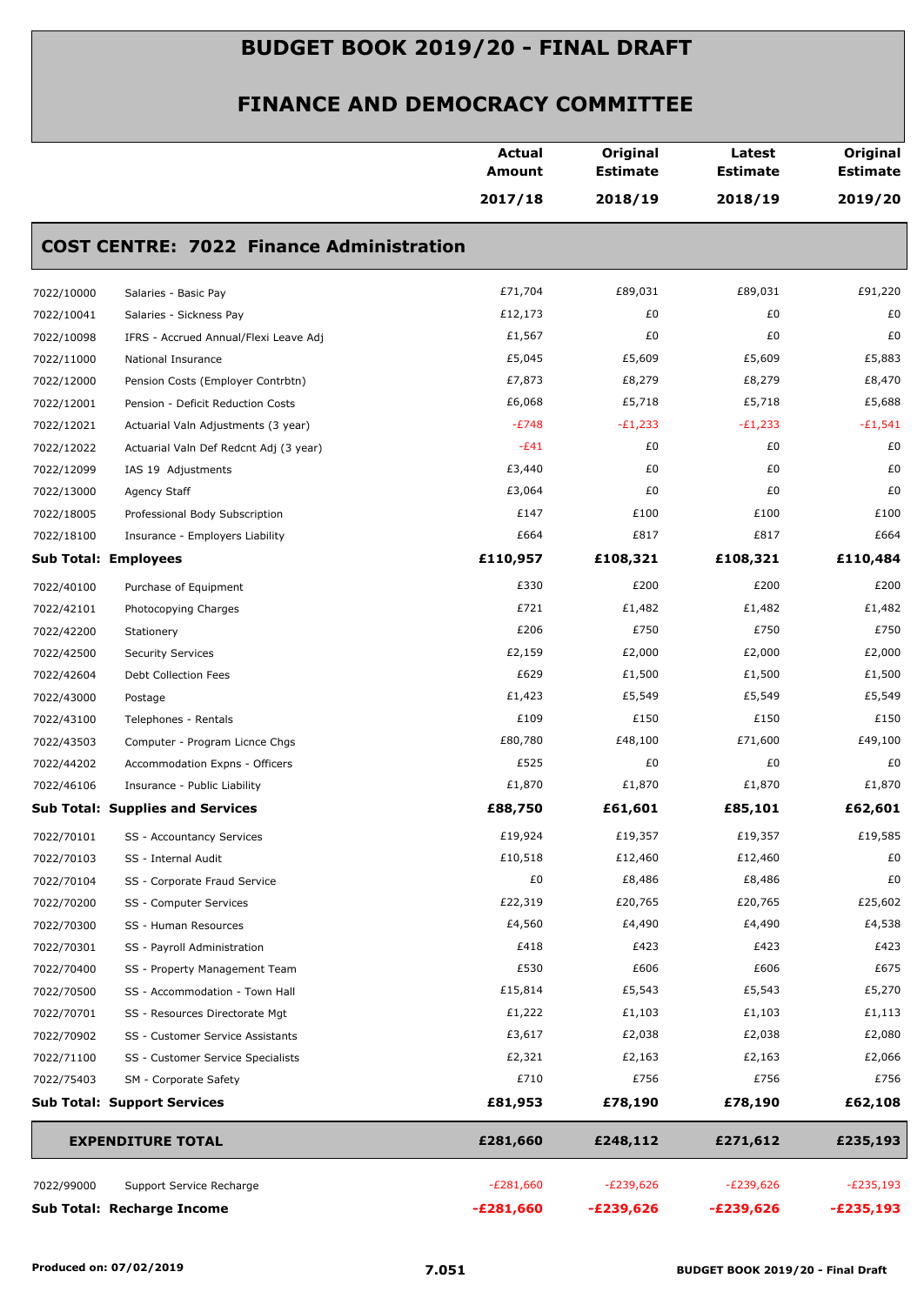|                               | <b>Actual</b><br><b>Amount</b> | Original<br><b>Estimate</b> | Latest<br><b>Estimate</b> | Original<br><b>Estimate</b> |
|-------------------------------|--------------------------------|-----------------------------|---------------------------|-----------------------------|
|                               | 2017/18                        | 2018/19                     | 2018/19                   | 2019/20                     |
| <b>INCOME TOTAL</b>           | $-E281,660$                    | $-E239,626$                 | $-E239,626$               | $-E235,193$                 |
|                               |                                |                             |                           |                             |
| <b>7022 COST CENTRE TOTAL</b> | £0                             | £8,486                      | £31,986                   | £0                          |
|                               |                                |                             |                           |                             |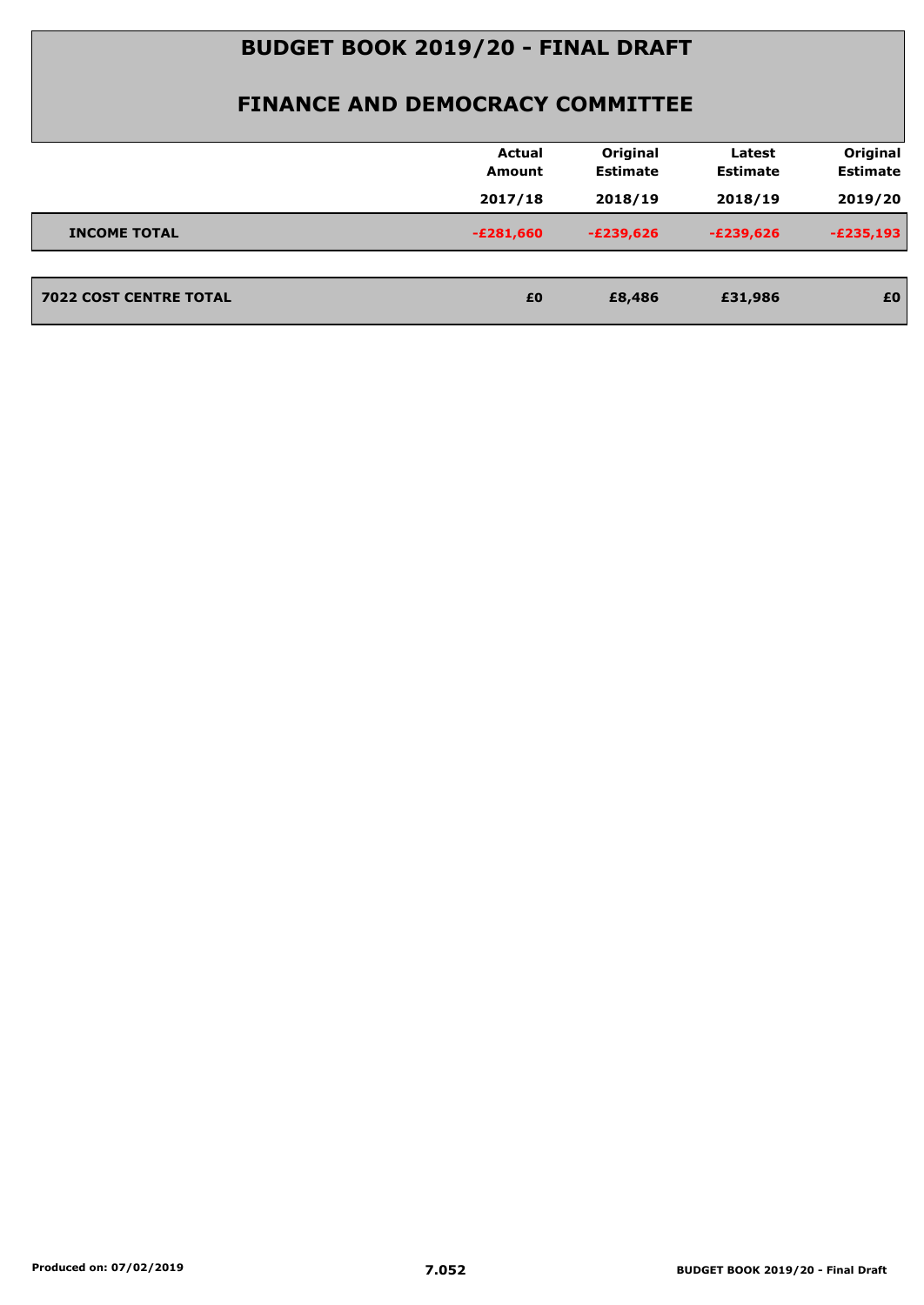|            |                                                          | <b>Actual</b><br><b>Amount</b> | Original<br><b>Estimate</b> | Latest<br><b>Estimate</b> | Original<br><b>Estimate</b> |
|------------|----------------------------------------------------------|--------------------------------|-----------------------------|---------------------------|-----------------------------|
|            |                                                          | 2017/18                        | 2018/19                     | 2018/19                   | 2019/20                     |
|            | <b>COST CENTRE: 7023 Insurance &amp; Risk Management</b> |                                |                             |                           |                             |
| 7023/10000 | Salaries - Basic Pay                                     | £335                           | £0                          | £0                        | £0                          |
| 7023/10098 | IFRS - Accrued Annual/Flexi Leave Adj                    | $-E46$                         | £0                          | £0                        | £0                          |
| 7023/18101 | Insurance - Personal Accident                            | £895                           | £895                        | £895                      | £895                        |
| 7023/18102 | Insurance - Libel/Slander                                | £992                           | £992                        | £992                      | £992                        |
|            | <b>Sub Total: Employees</b>                              | £2,176                         | £1,887                      | £1,887                    | £1,887                      |
| 7023/29003 | Terrorism Insurance                                      | £5,614                         | £5,614                      | £5,614                    | £5,614                      |
|            | <b>Sub Total: Premises Related Expenses</b>              | £5,614                         | £5,614                      | £5,614                    | £5,614                      |
| 7023/42101 | Photocopying Charges                                     | £72                            | £0                          | £0                        | £0                          |
| 7023/42600 | <b>Consultants Fees</b>                                  | £3,735                         | £6,617                      | £6,617                    | £2,954                      |
| 7023/43000 | Postage                                                  | £0                             | £0                          | £0                        | £0                          |
| 7023/45300 | Subscrptns and Levies General                            | £199                           | £0                          | £0                        | £0                          |
| 7023/46101 | Insurance - All Risks                                    | £990                           | £990                        | £990                      | £990                        |
| 7023/46102 | Insurance - Cash In Transit                              | £250                           | £250                        | £250                      | £250                        |
| 7023/46104 | Insurance - Loss of Profit                               | £2,427                         | £2,427                      | £2,427                    | £2,427                      |
| 7023/46105 | Insurance - Miscellaneous                                | £69                            | £0                          | £0                        | £0                          |
| 7023/46106 | Insurance - Public Liability                             | £0                             | £0                          | £0                        | £10,000                     |
| 7023/46107 | Insurance - Fidelity Guarantee                           | £5,754                         | £5,754                      | £5,754                    | £5,754                      |
| 7023/46901 | Miscellaneous Expenses                                   | £126                           | £0                          | £0                        | £0                          |
|            | <b>Sub Total: Supplies and Services</b>                  | £13,624                        | £16,038                     | £16,038                   | £22,375                     |
| 7023/70101 | SS - Accountancy Services                                | £9,932                         | £9,472                      | £9,472                    | £9,588                      |
| 7023/70102 | SS - Finance Administration                              | £7,437                         | £6,085                      | £6,085                    | £6,154                      |
| 7023/70103 | SS - Internal Audit                                      | £3,975                         | £4,709                      | £4,709                    | £6,844                      |
| 7023/70200 | SS - Computer Services                                   | £3,205                         | £2,974                      | £2,974                    | £3,667                      |
| 7023/70300 | SS - Human Resources                                     | £757                           | £741                        | £741                      | £749                        |
| 7023/70301 | SS - Payroll Administration                              | £69                            | £71                         | £71                       | £71                         |
| 7023/70400 | SS - Property Management Team                            | £259                           | £296                        | £296                      | £330                        |
| 7023/70500 | SS - Accommodation - Town Hall                           | £7,723                         | £2,707                      | £2,707                    | £2,574                      |
| 7023/70902 | SS - Customer Service Assistants                         | £3,617                         | £2,038                      | £2,038                    | £2,080                      |
| 7023/71100 | SS - Customer Service Specialists                        | £2,321                         | £2,163                      | £2,163                    | £2,066                      |
| 7023/75403 | SM - Corporate Safety                                    | £118                           | £125                        | £125                      | £125                        |
|            | <b>Sub Total: Support Services</b>                       | £39,413                        | £31,381                     | £31,381                   | £34,248                     |
|            | <b>EXPENDITURE TOTAL</b>                                 | £60,827                        | £54,920                     | £54,920                   | £64,124                     |
| 7023/99000 | Support Service Recharge                                 | $-E60,827$                     | $-E54,920$                  | $-E54,920$                | $-E64,124$                  |
|            | Sub Total: Recharge Income                               | $-£60,827$                     | $-£54,920$                  | $-£54,920$                | $-£64,124$                  |
|            | <b>INCOME TOTAL</b>                                      | $-£60,827$                     | $-£54,920$                  | $-£54,920$                | $-£64,124$                  |
|            |                                                          |                                |                             |                           |                             |
|            | 7023 COST CENTRE TOTAL                                   | £0                             | £0                          | £0                        | £0                          |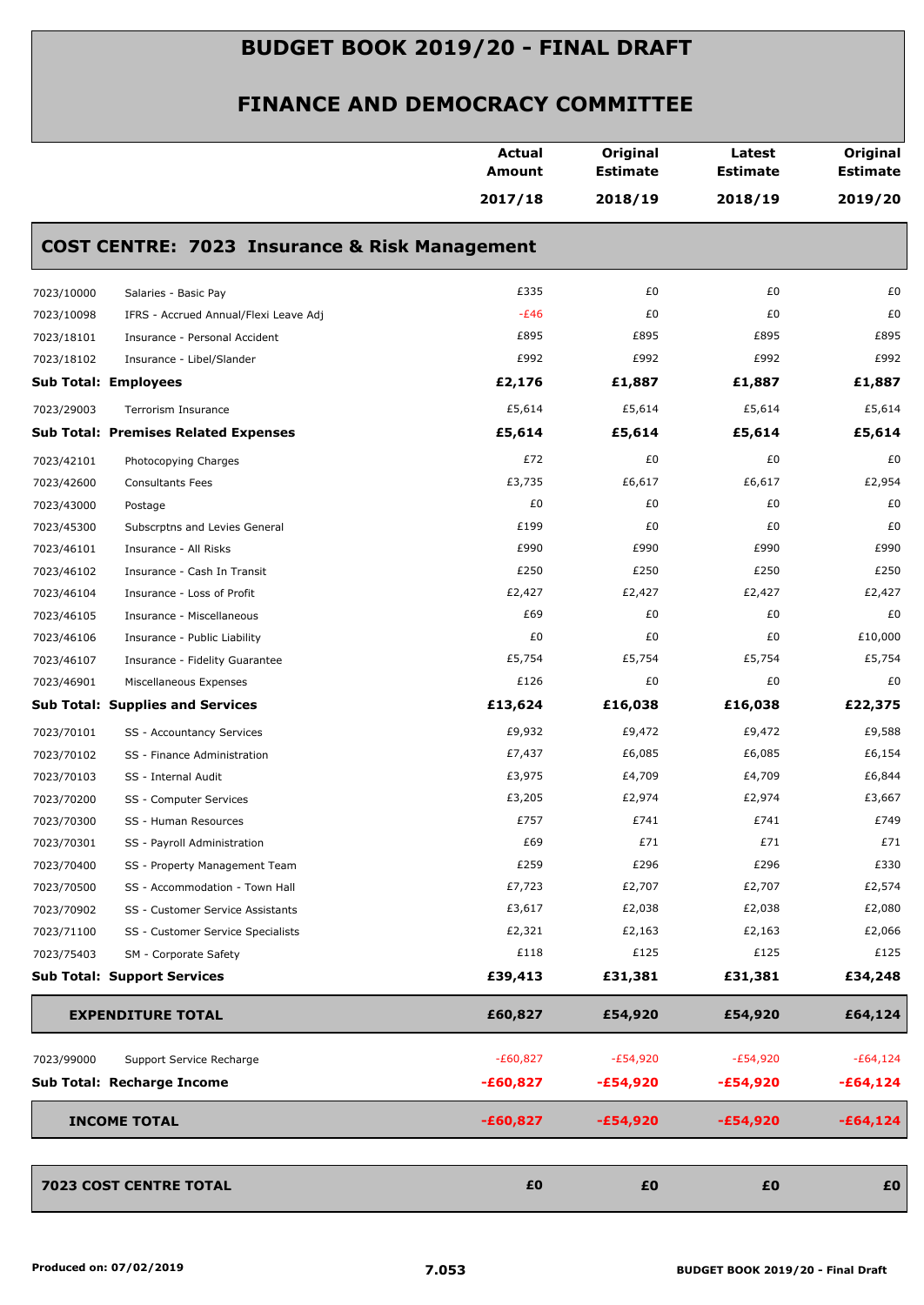|            |                                          | <b>Actual</b><br><b>Amount</b> | Original<br><b>Estimate</b> | Latest<br><b>Estimate</b> | Original<br><b>Estimate</b> |
|------------|------------------------------------------|--------------------------------|-----------------------------|---------------------------|-----------------------------|
|            |                                          | 2017/18                        | 2018/19                     | 2018/19                   | 2019/20                     |
|            | <b>COST CENTRE: 7040 Human Resources</b> |                                |                             |                           |                             |
| 7040/10085 | Apprenticeship Levy                      | £15,690                        | £18,000                     | £18,000                   | £18,000                     |
| 7040/11000 | National Insurance                       | £148                           | £0                          | £0                        | £0                          |
| 7040/14001 | First Aid Allowance                      | £1,702                         | £2,120                      | £2,120                    | £2,120                      |
| 7040/14006 | Fire Warden Allowance                    | £1,600                         | £1,550                      | £1,550                    | £1,550                      |
| 7040/17003 | Training Exps - qualifications           | £20,855                        | £15,000                     | £15,000                   | £15,000                     |
|            | <b>Sub Total: Employees</b>              | £39,995                        | £36,670                     | £36,670                   | £36,670                     |
| 7040/43503 | Computer - Program Licnce Chgs           | £6,000                         | £2,800                      | £5,000                    | £5,000                      |
|            | <b>Sub Total: Supplies and Services</b>  | £6,000                         | £2,800                      | £5,000                    | £5,000                      |
| 7040/52003 | Blackpool BC - HR Services               | £164,162                       | £166,500                    | £166,500                  | £166,500                    |
|            | <b>Sub Total: Third Party Payments</b>   | £164,162                       | £166,500                    | £166,500                  | £166,500                    |
| 7040/70000 | SS - Chief Executive                     | £6,635                         | £0                          | £0                        | £0                          |
| 7040/70101 | SS - Accountancy Services                | £2,673                         | £2,562                      | £2,562                    | £2,600                      |
| 7040/70102 | SS - Finance Administration              | £345                           | £281                        | £281                      | £285                        |
| 7040/70103 | SS - Internal Audit                      | £1,027                         | £1,217                      | £1,217                    | £0                          |
| 7040/70701 | SS - Resources Directorate Mgt           | £2,443                         | £2,207                      | £2,207                    | £2,227                      |
|            | <b>Sub Total: Support Services</b>       | £13,123                        | £6,267                      | £6,267                    | £5,112                      |
|            | <b>EXPENDITURE TOTAL</b>                 | £223,280                       | £212,237                    | £214,437                  | £213,282                    |
| 7040/99000 | Support Service Recharge                 | $-E223,280$                    | $-E212,237$                 | $-E212,237$               | $-E213,282$                 |
|            | <b>Sub Total: Recharge Income</b>        | $-E223,280$                    | $-E212,237$                 | $-E212,237$               | $-E213,282$                 |
|            | <b>INCOME TOTAL</b>                      | $-E223,280$                    | $-E212,237$                 | -£212,237                 | $-E213,282$                 |
|            |                                          |                                |                             |                           |                             |
|            | <b>7040 COST CENTRE TOTAL</b>            | £0                             | £0                          | £2,200                    | £0                          |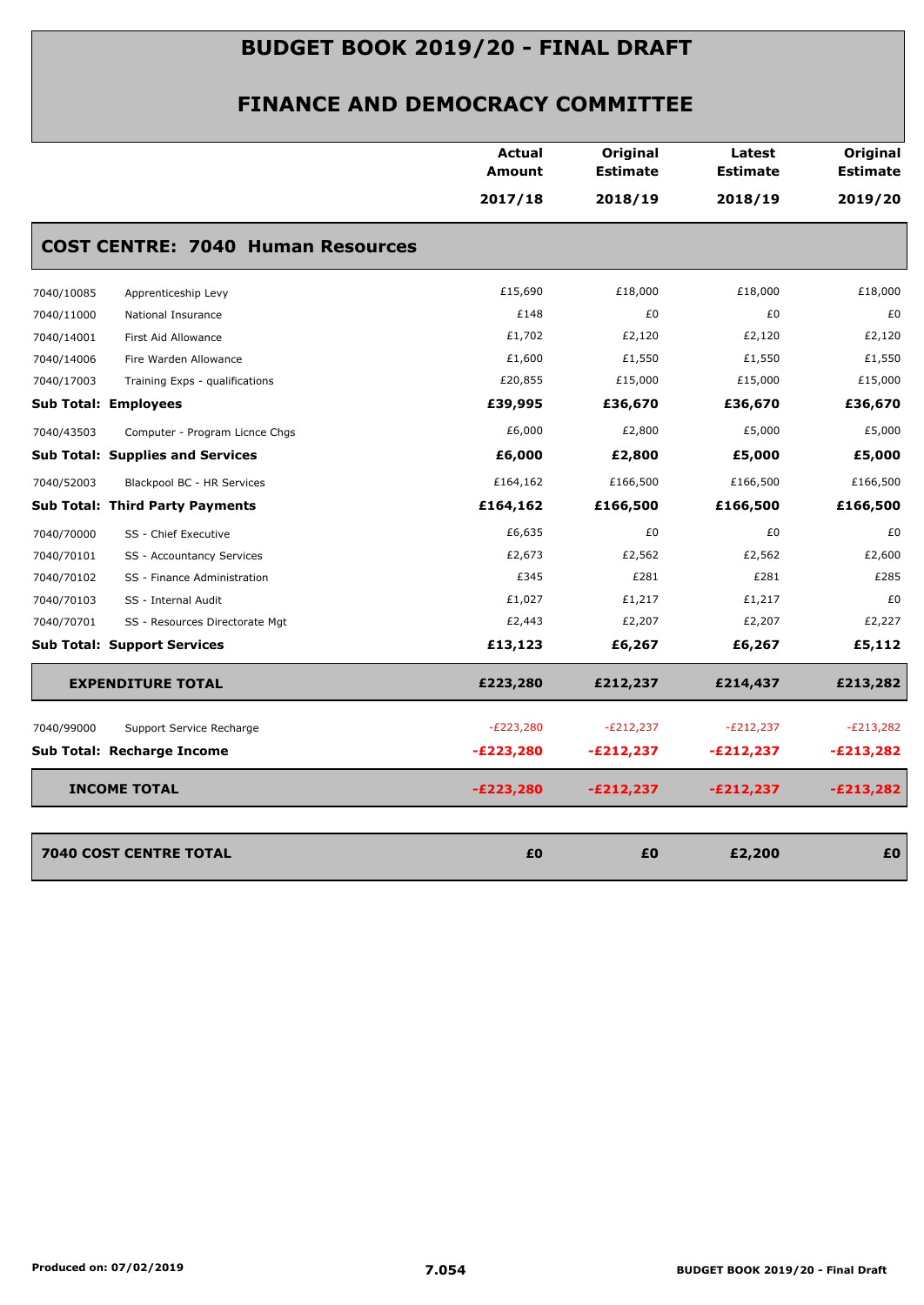|                                                 | <b>Actual</b><br><b>Amount</b> | Original<br><b>Estimate</b> | Latest<br><b>Estimate</b> | Original<br><b>Estimate</b> |
|-------------------------------------------------|--------------------------------|-----------------------------|---------------------------|-----------------------------|
|                                                 | 2017/18                        | 2018/19                     | 2018/19                   | 2019/20                     |
| <b>COST CENTRE: 7041 Payroll Administration</b> |                                |                             |                           |                             |
| 7041/46901<br>Miscellaneous Expenses            | £701                           | £0                          | £0                        | £0                          |
| <b>Sub Total: Supplies and Services</b>         | £701                           | £0                          | £Ο                        | £0                          |
| Payroll Srvcs - Blackpool BC<br>7041/42501      | £22,150                        | £24,000                     | £24,000                   | £24,000                     |
| Sub Total: Third Party Payments                 | £22,150                        | £24,000                     | £24,000                   | £24,000                     |
| 7041/70000<br>SS - Chief Executive              | £1,659                         | £0                          | £0                        | £0                          |
| 7041/70101<br>SS - Accountancy Services         | £7,253                         | £7,104                      | £7,104                    | £7,199                      |
| 7041/70102<br>SS - Finance Administration       | £2,220                         | £1,807                      | £1,807                    | £1,837                      |
| 7041/70103<br>SS - Internal Audit               | £9,067                         | £10,740                     | £10,740                   | £2,738                      |
| 7041/70701<br>SS - Resources Directorate Mgt    | £2,443                         | £2,207                      | £2,207                    | £2,227                      |
| <b>Sub Total: Support Services</b>              | £22,642                        | £21,858                     | £21,858                   | £14,001                     |
| <b>EXPENDITURE TOTAL</b>                        | £45,493                        | £45,858                     | £45,858                   | £38,001                     |
| 7041/94403<br>Miscellaneous Receipts            | £0                             | $-E1,000$                   | $-E1,000$                 | $-E1,000$                   |
| <b>Sub Total: Customer and Client Receipts</b>  | £Ο                             | $-£1,000$                   | $-E1,000$                 | $-£1,000$                   |
| 7041/99000<br>Support Service Recharge          | $-E45,493$                     | $-E44,858$                  | $-E44,858$                | $-E37,001$                  |
| Sub Total: Recharge Income                      | $-£45,493$                     | $-£44,858$                  | $-£44,858$                | $-£37,001$                  |
| <b>INCOME TOTAL</b>                             | $-£45,493$                     | $-£45,858$                  | $-£45,858$                | $-£38,001$                  |
| 7041 COST CENTRE TOTAL                          | £0                             | £0                          | £0                        | £0                          |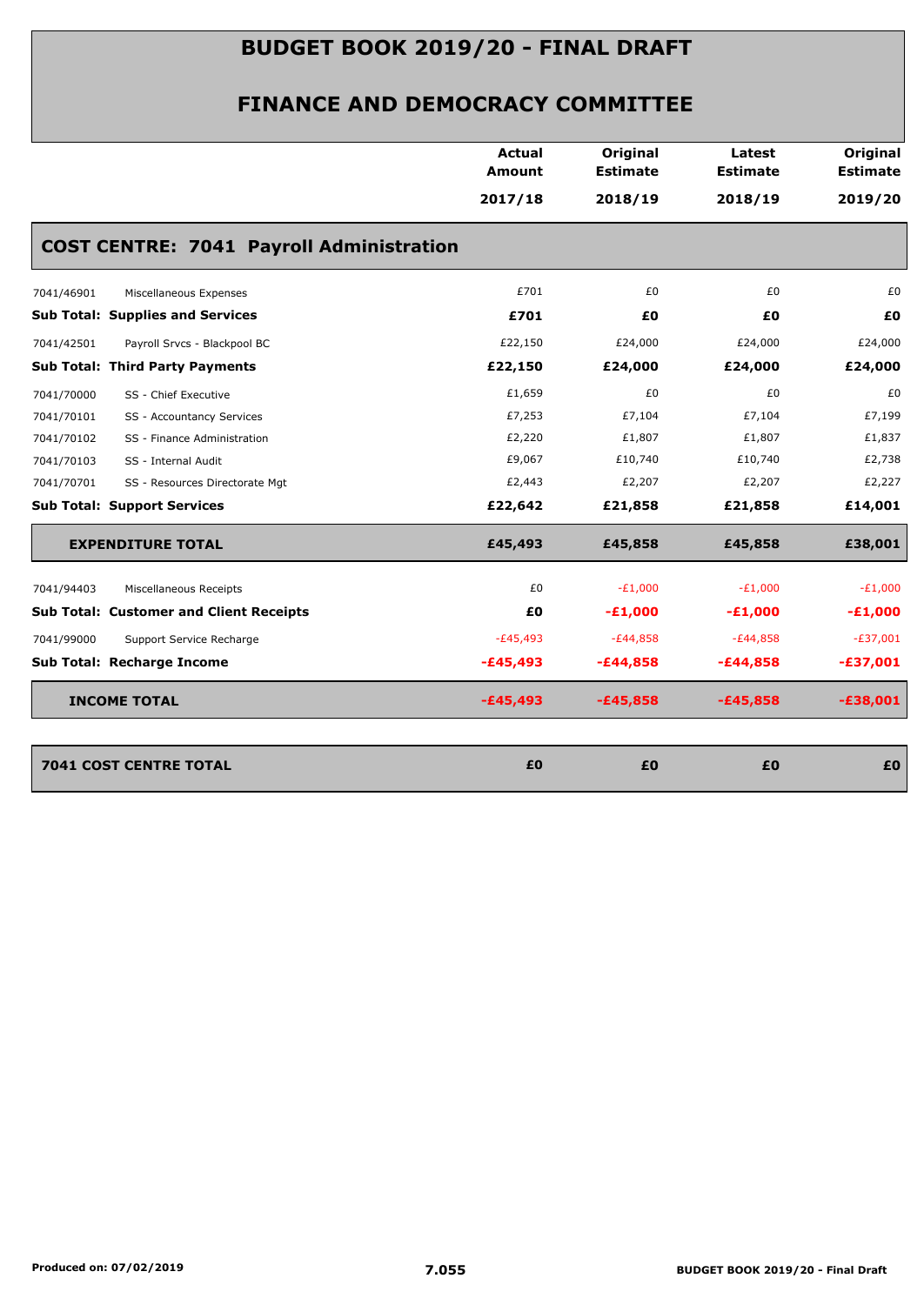|                                                      | <b>Actual</b><br>Amount | Original<br><b>Estimate</b> | Latest<br><b>Estimate</b> | Original<br><b>Estimate</b> |
|------------------------------------------------------|-------------------------|-----------------------------|---------------------------|-----------------------------|
|                                                      | 2017/18                 | 2018/19                     | 2018/19                   | 2019/20                     |
| <b>COST CENTRE: 7080 Head of Governance</b>          |                         |                             |                           |                             |
| Salaries - Basic Pay<br>7080/10000                   | £48,552                 | £49,523                     | £49,523                   | £50,513                     |
| 7080/10098<br>IFRS - Accrued Annual/Flexi Leave Adj  | £22                     | £0                          | £0                        | £0                          |
| 7080/11000<br>National Insurance                     | £5,577                  | £5,708                      | £5,708                    | £5,844                      |
| 7080/12000<br>Pension Costs (Employer Contrbtn)      | £7,380                  | £7,527                      | £7,527                    | £7,678                      |
| 7080/12001<br>Pension - Deficit Reduction Costs      | £5,688                  | £5,281                      | £5,281                    | £5,244                      |
| 7080/12021<br>Actuarial Valn Adjustments (3 year)    | $-E701$                 | $-E1,139$                   | $-E1,139$                 | $-E1,420$                   |
| 7080/12022<br>Actuarial Valn Def Redcnt Adj (3 year) | $-E38$                  | £0                          | £0                        | £0                          |
| 7080/12099<br>IAS 19 Adjustments                     | £3,224                  | £0                          | £0                        | £0                          |
| 7080/14002<br><b>Practising Certificates</b>         | £318                    | £450                        | £450                      | £450                        |
| 7080/18100<br>Insurance - Employers Liability        | £344                    | £423                        | £423                      | £344                        |
| <b>Sub Total: Employees</b>                          | £70,366                 | £67,773                     | £67,773                   | £68,653                     |
| 7080/34001<br>Oth Public Trspt Csts - Offcrs         | £243                    | £200                        | £200                      | £200                        |
| 7080/35001<br>Car Mileage Allowance                  | £30                     | £0                          | £0                        | £0                          |
| Sub Total: Transport Related Expenses                | £272                    | £200                        | £200                      | £200                        |
| 7080/42101<br>Photocopying Charges                   | £65                     | £121                        | £121                      | £121                        |
| 7080/46106<br>Insurance - Public Liability           | £970                    | £970                        | £970                      | £970                        |
| <b>Sub Total: Supplies and Services</b>              | £1,035                  | £1,091                      | £1,091                    | £1,091                      |
| 7080/70101<br>SS - Accountancy Services              | £213                    | £203                        | £203                      | £205                        |
| 7080/70103<br>SS - Internal Audit                    | £1,541                  | £1,825                      | £1,825                    | £8,213                      |
| 7080/70200<br>SS - Computer Services                 | £3,205                  | £2,974                      | £2,974                    | £3,667                      |
| 7080/70300<br>SS - Human Resources                   | £757                    | £741                        | £741                      | £749                        |
| 7080/70301<br>SS - Payroll Administration            | £69                     | £71                         | £71                       | £71                         |
| 7080/70400<br>SS - Property Management Team          | £317                    | £363                        | £363                      | £404                        |
| 7080/70500<br>SS - Accommodation - Town Hall         | £9,470                  | £3,320                      | £3,320                    | £3,156                      |
| 7080/70701<br>SS - Resources Directorate Mgt         | £2,443                  | £2,207                      | £2,207                    | £2,227                      |
| 7080/70902<br>SS - Customer Service Assistants       | £3,617                  | £2,038                      | £2,038                    | £2,080                      |
| 7080/71100<br>SS - Customer Service Specialists      | £2,321                  | £2,163                      | £2,163                    | £2,066                      |
| 7080/75403<br>SM - Corporate Safety                  | £118                    | £125                        | £125                      | £125                        |
| <b>Sub Total: Support Services</b>                   | £24,071                 | £16,030                     | £16,030                   | £22,963                     |
| <b>EXPENDITURE TOTAL</b>                             | £95,745                 | £85,094                     | £85,094                   | £92,907                     |
| 7080/99000<br>Support Service Recharge               | $-E95,745$              | $-E85,094$                  | $-E85,094$                | $-E92,907$                  |
| Sub Total: Recharge Income                           | $-£95,745$              | $-£85,094$                  | $-£85,094$                | -£92,907                    |
| <b>INCOME TOTAL</b>                                  | $-£95,745$              | $-£85,094$                  | $-£85,094$                | $-£92,907$                  |
| 7080 COST CENTRE TOTAL                               | £0                      | £0                          | £0                        | £0                          |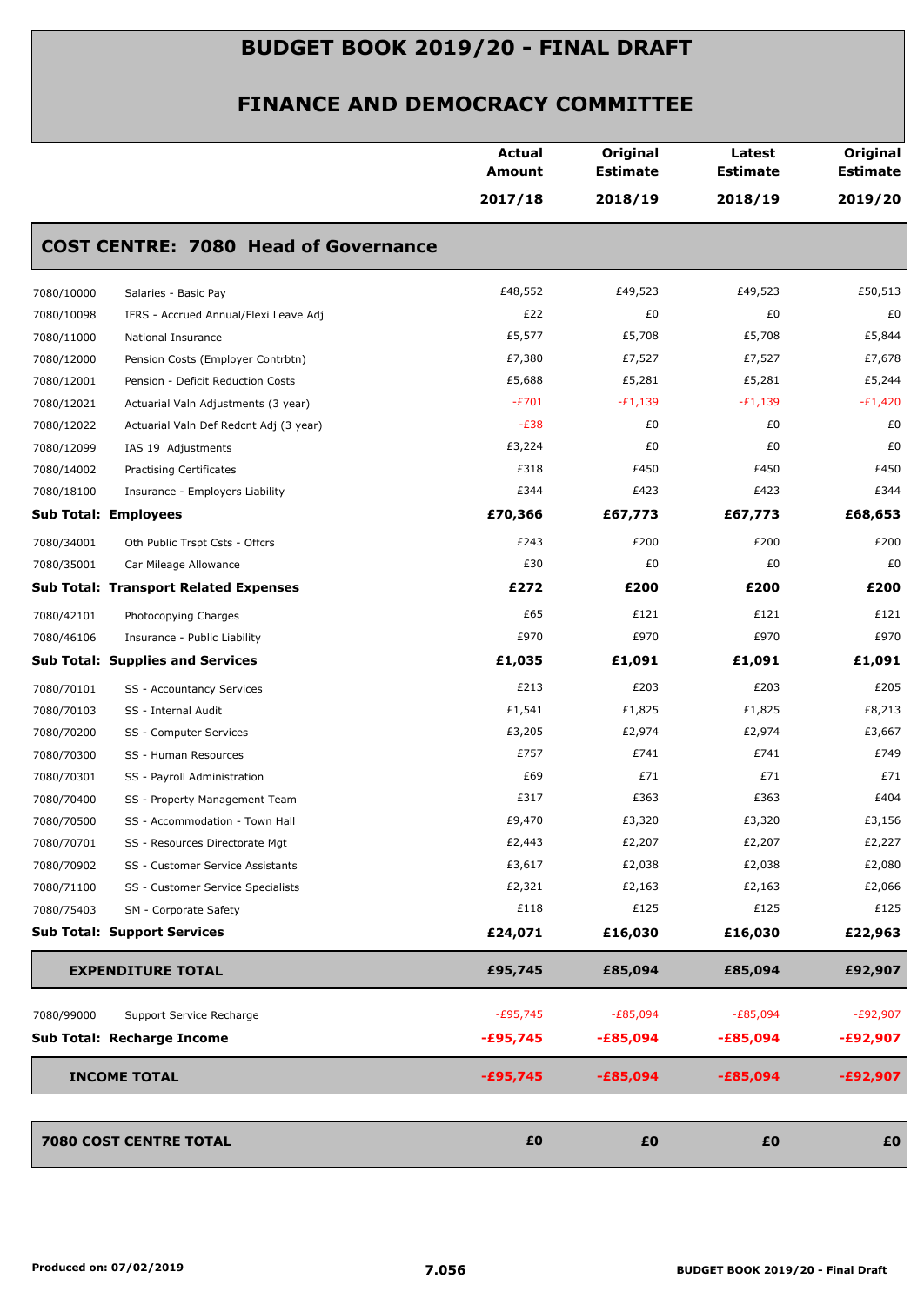|            |                                                | <b>Actual</b> | Original        | Latest          | Original        |
|------------|------------------------------------------------|---------------|-----------------|-----------------|-----------------|
|            |                                                | Amount        | <b>Estimate</b> | <b>Estimate</b> | <b>Estimate</b> |
|            |                                                | 2017/18       | 2018/19         | 2018/19         | 2019/20         |
|            | <b>COST CENTRE: 7081 Legal Services Team</b>   |               |                 |                 |                 |
| 7081/10000 | Salaries - Basic Pay                           | £117,531      | £119,883        | £119,883        | £122,280        |
| 7081/10098 | IFRS - Accrued Annual/Flexi Leave Adj          | $-E244$       | £0              | £0              | £0              |
| 7081/11000 | National Insurance                             | £12,844       | £13,164         | £13,164         | £13,495         |
| 7081/12000 | Pension Costs (Employer Contrbtn)              | £17,865       | £18,222         | £18,222         | £18,588         |
| 7081/12001 | Pension - Deficit Reduction Costs              | £13,768       | £12,783         | £12,783         | £12,696         |
| 7081/12021 | Actuarial Valn Adjustments (3 year)            | $-E1,696$     | $-E2,757$       | $-E2,757$       | $-E3,439$       |
| 7081/12022 | Actuarial Valn Def Redcnt Adj (3 year)         | $-E92$        | £0              | £0              | £0              |
| 7081/12099 | IAS 19 Adjustments                             | £7,805        | £0              | £0              | £0              |
| 7081/14002 | <b>Practising Certificates</b>                 | £728          | £1,000          | £1,000          | £1,000          |
| 7081/17002 | <b>Staff Development Training</b>              | £161          | £0              | £0              | £0              |
| 7081/18100 | Insurance - Employers Liability                | £834          | £1,026          | £1,026          | £834            |
|            | <b>Sub Total: Employees</b>                    | £169,503      | £163,321        | £163,321        | £165,454        |
| 7081/34001 | Oth Public Trspt Csts - Offcrs                 | £209          | £250            | £250            | £250            |
| 7081/35001 | Car Mileage Allowance                          | £156          | £400            | £400            | £400            |
|            | <b>Sub Total: Transport Related Expenses</b>   | £364          | £650            | £650            | £650            |
| 7081/42101 | Photocopying Charges                           | £410          | £766            | £766            | £766            |
| 7081/42200 | Stationery                                     | £2,045        | £150            | £150            | £150            |
| 7081/42300 | Books and Periodicals                          | £18,507       | £15,000         | £15,000         | £15,000         |
| 7081/43000 | Postage                                        | £125          | £399            | £399            | £399            |
| 7081/44000 | Subsistence Exp - Officers                     | £0            | £10             | £10             | £10             |
| 7081/46106 | Insurance - Public Liability                   | £2,349        | £2,349          | £2,349          | £2,349          |
| 7081/46400 | Legal Fees and Court Costs                     | £22,958       | £10,000         | £10,000         | £10,000         |
|            | <b>Sub Total: Supplies and Services</b>        | £46,395       | £28,674         | £28,674         | £28,674         |
| 7081/58002 | Land Registry Fees                             | £533          | £1,000          | £1,000          | £1,000          |
|            | <b>Sub Total: Third Party Payments</b>         | £533          | £1,000          | £1,000          | £1,000          |
| 7081/70101 | SS - Accountancy Services                      | £213          | £203            | £203            | £205            |
| 7081/70102 | SS - Finance Administration                    | £625          | £509            | £509            | £517            |
| 7081/70200 | SS - Computer Services                         | £11,946       | £11,126         | £11,126         | £13,718         |
| 7081/70300 | SS - Human Resources                           | £2,270        | £2,245          | £2,245          | £2,269          |
| 7081/70301 | SS - Payroll Administration                    | £208          | £212            | £212            | £212            |
| 7081/70400 | SS - Property Management Team                  | £545          | £624            | £624            | £695            |
| 7081/70500 | SS - Accommodation - Town Hall                 | £16,274       | £5,704          | £5,704          | £5,423          |
| 7081/70701 | SS - Resources Directorate Mgt                 | £2,443        | £2,207          | £2,207          | £2,227          |
| 7081/70902 | SS - Customer Service Assistants               | £3,617        | £2,038          | £2,038          | £2,080          |
| 7081/71100 | SS - Customer Service Specialists              | £2,321        | £2,163          | £2,163          | £2,066          |
| 7081/75403 | SM - Corporate Safety                          | £353          | £378            | £378            | £378            |
|            | <b>Sub Total: Support Services</b>             | £40,815       | £27,409         | £27,409         | £29,790         |
|            | <b>EXPENDITURE TOTAL</b>                       | £257,610      | £221,054        | £221,054        | £225,568        |
| 7081/94304 | Legal Fees                                     | $-E19,101$    | $-E10,000$      | $-E20,000$      | $-E10,000$      |
|            | <b>Sub Total: Customer and Client Receipts</b> | $-£19,101$    | $-£10,000$      | $-E20,000$      | $-£10,000$      |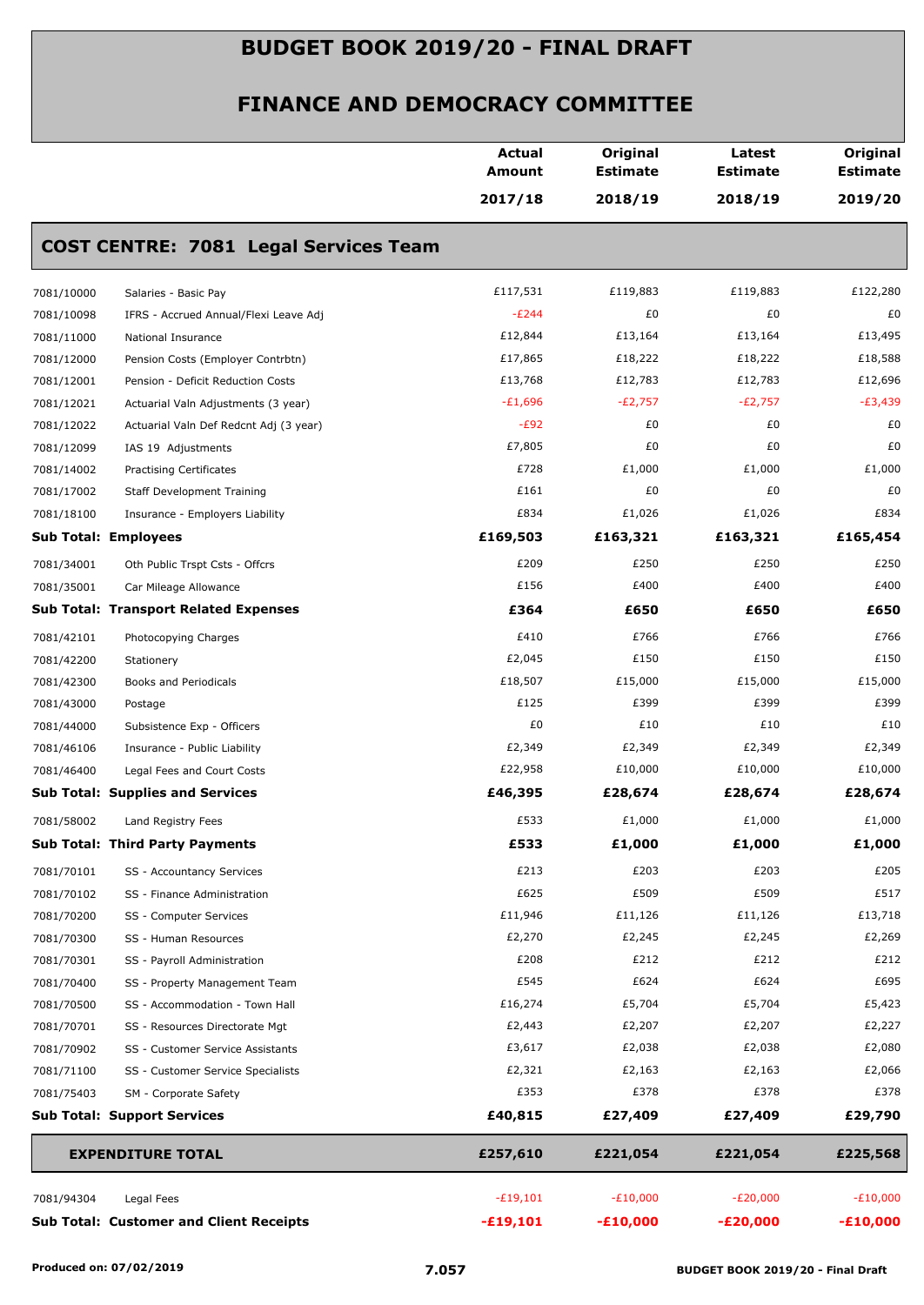#### **FINANCE AND DEMOCRACY COMMITTEE**

|                                        | Actual<br>Amount | Original<br><b>Estimate</b> | Latest<br><b>Estimate</b> | Original<br><b>Estimate</b> |
|----------------------------------------|------------------|-----------------------------|---------------------------|-----------------------------|
|                                        | 2017/18          | 2018/19                     | 2018/19                   | 2019/20                     |
| 7081/99000<br>Support Service Recharge | $-E238,509$      | $-E211,054$                 | $-E211,054$               | $-E215,568$                 |
| Sub Total: Recharge Income             | $-E238,509$      | $-E211,054$                 | $-E211,054$               | $-E215,568$                 |
| <b>INCOME TOTAL</b>                    | $-E257,610$      | $-E221,054$                 | $-E231.054$               | $-E225,568$                 |
|                                        |                  |                             |                           |                             |
| <b>7081 COST CENTRE TOTAL</b>          | £0               | £0                          | $-£10,000$                | £0                          |

*2081 COST CENTRE TOTAL EO <b>20<br>2011 EO <i>EO EO*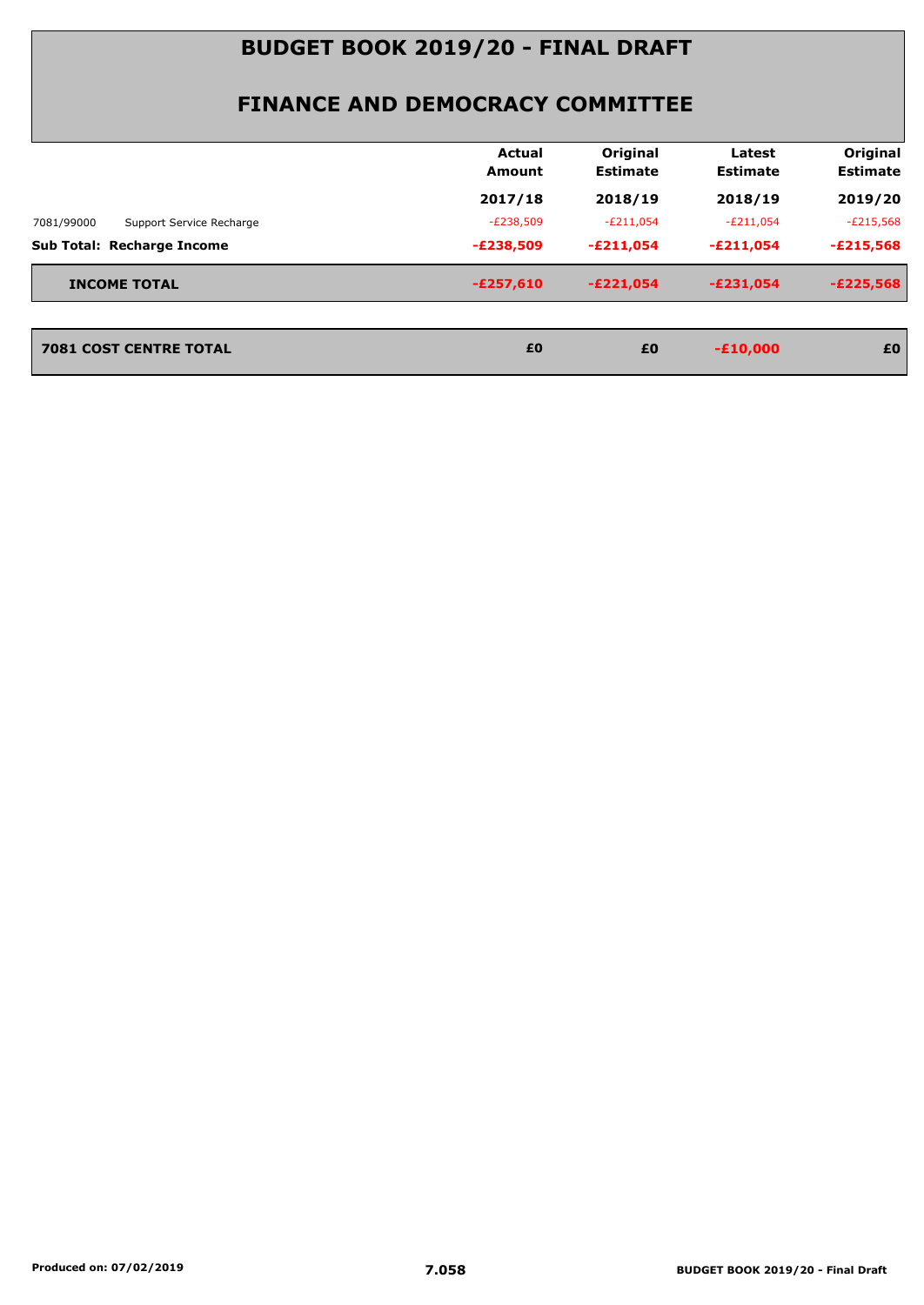|                                                      | <b>Actual</b><br><b>Amount</b> | Original<br><b>Estimate</b>       | Latest<br><b>Estimate</b> | Original<br><b>Estimate</b> |
|------------------------------------------------------|--------------------------------|-----------------------------------|---------------------------|-----------------------------|
|                                                      | 2017/18                        | 2018/19                           | 2018/19                   | 2019/20                     |
| <b>COST CENTRE: 7100 Internal Audit</b>              |                                |                                   |                           |                             |
| 7100/10000<br>Salaries - Basic Pay                   | £66,590                        | £90,375                           | £76,947                   | £80,209                     |
| 7100/10098<br>IFRS - Accrued Annual/Flexi Leave Adj  | $-E585$                        | £0                                | £0                        | £0                          |
| 7100/11000<br>National Insurance                     | £6,161                         | £7,965                            | £7,239                    | £7,689                      |
| 7100/12000<br>Pension Costs (Employer Contrbtn)      | £9,283                         | £13,737                           | £13,737                   | £14,200                     |
| 7100/12001<br>Pension - Deficit Reduction Costs      | £7,154                         | £9,582                            | £9,582                    | £9,624                      |
| 7100/12021<br>Actuarial Valn Adjustments (3 year)    | $-E881$                        | $-E2,066$                         | $-E2,066$                 | $-E2,607$                   |
| 7100/12022<br>Actuarial Valn Def Redcnt Adj (3 year) | $-E48$                         | £0                                | £0                        | £0                          |
| 7100/12099<br>IAS 19 Adjustments                     | £4,056                         | £0                                | £0                        | £0                          |
| 7100/15000<br>Advertising - Recruitment              | £1,125                         | £0                                | £0                        | £0                          |
| 7100/17005<br>Professional Training                  | £0                             | £0                                | £3,000                    | £3,000                      |
| 7100/18005<br>Professional Body Subscription         | £250                           | £538                              | £538                      | £538                        |
| 7100/18100<br>Insurance - Employers Liability        | £625                           | £769                              | £769                      | £625                        |
| <b>Sub Total: Employees</b>                          | £93,730                        | £120,900                          | £109,746                  | £113,278                    |
| 7100/34001<br>Oth Public Trspt Csts - Offcrs         | £42                            | £50                               | £50                       | £50                         |
| 7100/35001<br>Car Mileage Allowance                  | £28                            | £100                              | £100                      | £100                        |
| <b>Sub Total: Transport Related Expenses</b>         | £70                            | £150                              | £150                      | £150                        |
| 7100/42101<br>Photocopying Charges                   | £105                           | £197                              | £197                      | £197                        |
| 7100/42200<br>Stationery                             | £0                             | £50                               | £50                       | £50                         |
| 7100/42300<br>Books and Periodicals                  | £265                           | £200                              | £200                      | £200                        |
| 7100/42603<br>Other Fees                             | £0                             | £0                                | £3,000                    | £3,000                      |
| 7100/43607<br>Risk Managment System                  | £0                             | £0                                | £3,000                    | £3,000                      |
| Subsistence Exp - Officers<br>7100/44000             | £5                             | £0                                | £0                        | £0                          |
| 7100/46106<br>Insurance - Public Liability           | £1,761                         | £1,761                            | £1,761                    | £1,761                      |
| <b>Sub Total: Supplies and Services</b>              | £2,136                         | £2,208                            | £8,208                    | £8,208                      |
| 7100/42503<br>LCC - Computer Audit Services          | £0                             | £3,500                            | £10,000                   | £10,000                     |
| <b>Sub Total: Third Party Payments</b>               | £0                             | £3,500                            | £10,000                   | £10,000                     |
| 7100/70101<br>SS - Accountancy Services              | £3,795                         | £3,678                            | £3,678                    | £3,717                      |
| 7100/70102<br>SS - Finance Administration            | £43                            | £35                               | £35                       | £36                         |
| 7100/70200<br>SS - Computer Services                 | £15,151                        | £14,100                           | £14,100                   | £17,385                     |
| 7100/70300<br>SS - Human Resources                   | £3,026                         | £2,987                            | £2,987                    | £3,018                      |
| 7100/70301<br>SS - Payroll Administration            | £279                           | £283                              | £283                      | £283                        |
| 7100/70400<br>SS - Property Management Team          | £527                           | £602                              | £602                      | £671                        |
| 7100/70500<br>SS - Accommodation - Town Hall         | £15,722                        | £5,511                            | £5,511                    | £5,239                      |
| 7100/70701<br>SS - Resources Directorate Mgt         | £2,443                         | £2,207                            | £2,207                    | £2,227                      |
| 7100/70902<br>SS - Customer Service Assistants       | £3,617                         | £2,038                            | £2,038                    | £2,080                      |
| 7100/71100<br>SS - Customer Service Specialists      | £2,321                         | £2,163                            | £2,163                    | £2,066                      |
| 7100/75403<br>SM - Corporate Safety                  | £471                           | £503                              | £503                      | £503                        |
| <b>Sub Total: Support Services</b>                   | £47,395                        | £34,107                           | £34,107                   | £37,225                     |
| <b>EXPENDITURE TOTAL</b>                             | £143,331                       | £160,865                          | £162,211                  | £168,861                    |
| 7100/99000<br>Support Service Recharge               | $-E143,331$                    | $-£160,865$                       | $-£160,865$               | $-£168,861$                 |
| <b>Sub Total: Recharge Income</b>                    | $-£143,331$                    | $-£160,865$                       | $-£160,865$               | $-£168,861$                 |
| Produced on: 07/02/2019                              | 7.059                          | BUDGET BOOK 2019/20 - Final Draft |                           |                             |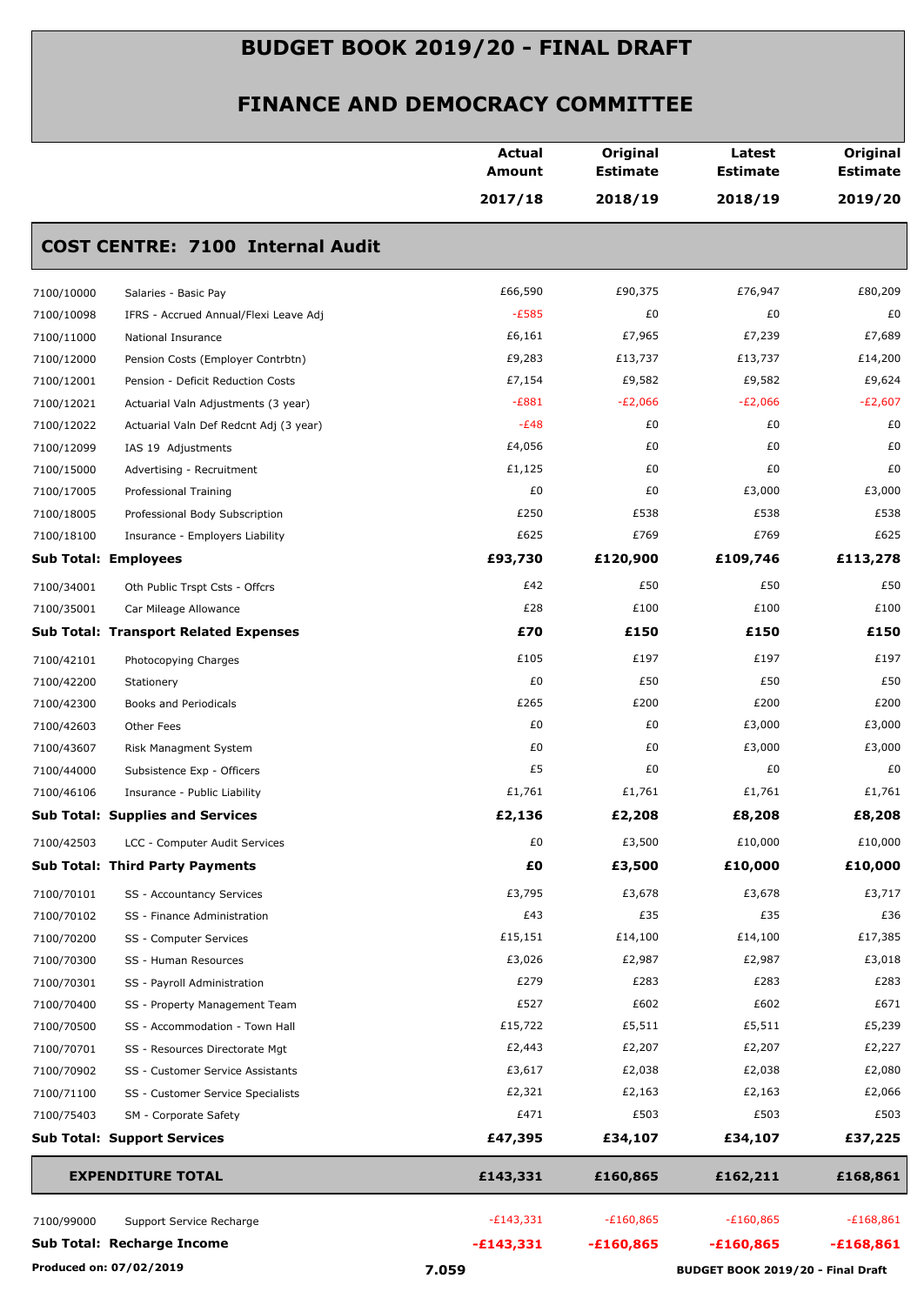|                               | <b>Actual</b><br>Amount | Original<br><b>Estimate</b> | Latest<br><b>Estimate</b> | Original<br><b>Estimate</b> |
|-------------------------------|-------------------------|-----------------------------|---------------------------|-----------------------------|
|                               |                         |                             |                           |                             |
|                               | 2017/18                 | 2018/19                     | 2018/19                   | 2019/20                     |
| <b>INCOME TOTAL</b>           | $-£143,331$             | $-£160,865$                 | $-£160,865$               | $-£168,861$                 |
|                               |                         |                             |                           |                             |
| <b>7100 COST CENTRE TOTAL</b> | £0                      | £0                          | £1,346                    | £0                          |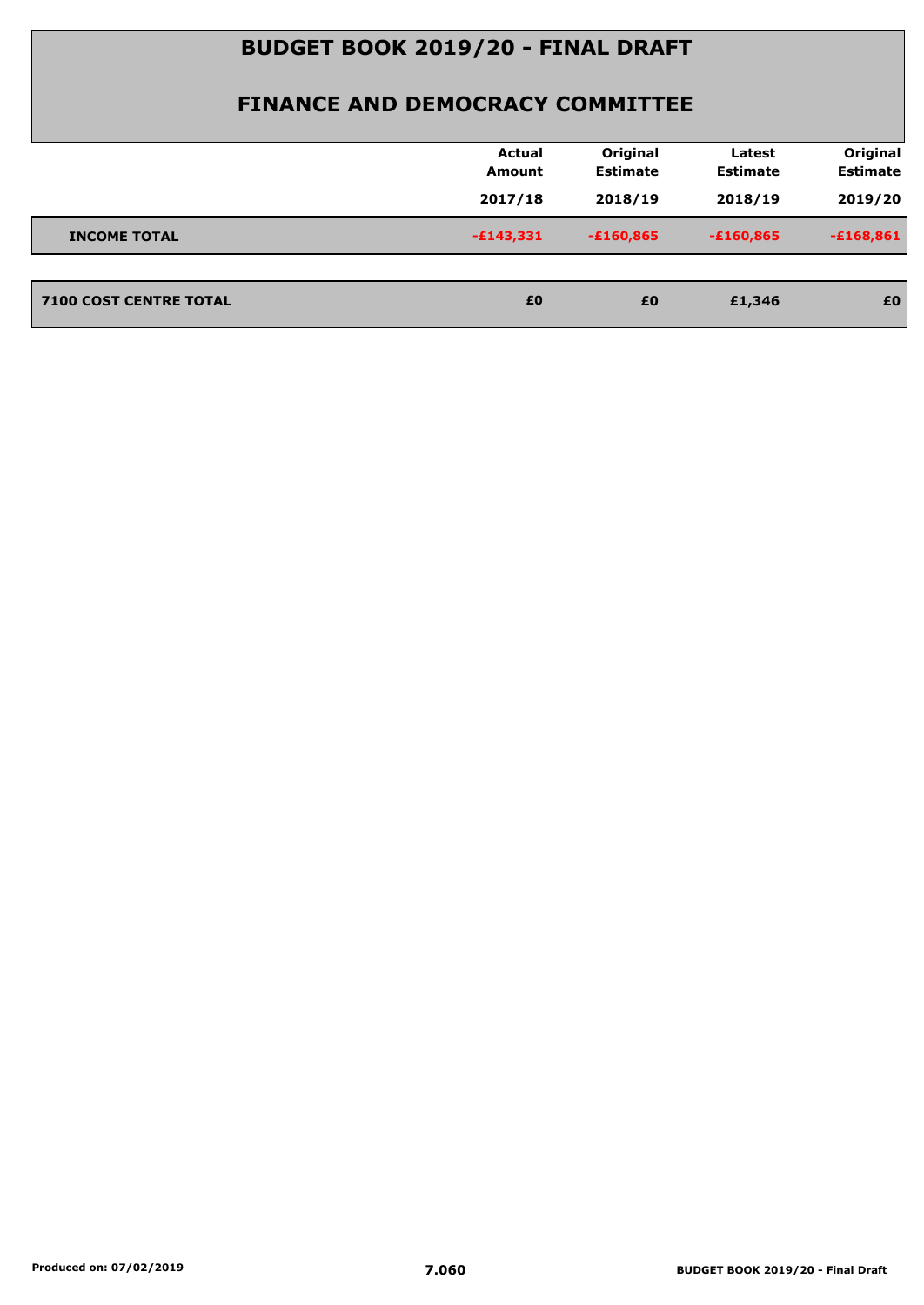|            |                                                           | <b>Actual</b><br>Amount | Original<br><b>Estimate</b> | Latest<br><b>Estimate</b> | Original<br><b>Estimate</b> |
|------------|-----------------------------------------------------------|-------------------------|-----------------------------|---------------------------|-----------------------------|
|            |                                                           | 2017/18                 | 2018/19                     | 2018/19                   | 2019/20                     |
|            | <b>COST CENTRE: 7101 Resources Directorate Mngmt Team</b> |                         |                             |                           |                             |
| 7101/10000 | Salaries - Basic Pay                                      | £68,673                 | £70,046                     | £70,046                   | £71,447                     |
| 7101/11000 | National Insurance                                        | £8,380                  | £8,540                      | £8,540                    | £8,733                      |
| 7101/12000 | Pension Costs (Employer Contrbtn)                         | £10,438                 | £10,647                     | £10,647                   | £10,860                     |
| 7101/12001 | Pension - Deficit Reduction Costs                         | £8,045                  | £7,470                      | £7,470                    | £7,418                      |
| 7101/12021 | Actuarial Valn Adjustments (3 year)                       | $-E991$                 | $-£1,611$                   | $-£1,611$                 | $-E2,009$                   |
| 7101/12022 | Actuarial Valn Def Redcnt Adj (3 year)                    | $-E54$                  | £0                          | £0                        | £0                          |
| 7101/12099 | IAS 19 Adjustments                                        | £4,560                  | £0                          | £0                        | £0                          |
| 7101/14008 | Mobile Phone Allowance                                    | £180                    | £0                          | £0                        | £0                          |
| 7101/17004 | Training Exps - Seminars                                  | £753                    | £1,000                      | £1,000                    | £1,000                      |
| 7101/18100 | Insurance - Employers Liability                           | £488                    | £600                        | £600                      | £488                        |
|            | <b>Sub Total: Employees</b>                               | £100,472                | £96,692                     | £96,692                   | £97,937                     |
| 7101/34000 | Train Fares - Officers                                    | £0                      | £100                        | £100                      | £100                        |
| 7101/34001 | Oth Public Trspt Csts - Offcrs                            | £56                     | £0                          | £0                        | £0                          |
| 7101/35001 | Car Mileage Allowance                                     | £214                    | £200                        | £200                      | £200                        |
|            | <b>Sub Total: Transport Related Expenses</b>              | £270                    | £300                        | £300                      | £300                        |
| 7101/42101 | Photocopying Charges                                      | £11                     | £20                         | £20                       | £20                         |
| 7101/43103 | Mobile Phones - Calls/Rental                              | £209                    | £200                        | £200                      | £200                        |
| 7101/46106 | Insurance - Public Liability                              | £1,376                  | £1,376                      | £1,376                    | £1,376                      |
| 7101/46919 | Standards Committee Invstigtns                            | £720                    | £0                          | £0                        | £0                          |
|            | <b>Sub Total: Supplies and Services</b>                   | £2,316                  | £1,596                      | £1,596                    | £1,596                      |
| 7101/52002 | Blackpool BC - Shared Services                            | £7,392                  | £7,000                      | £7,000                    | £7,000                      |
|            | <b>Sub Total: Third Party Payments</b>                    | £7,392                  | £7,000                      | £7,000                    | £7,000                      |
| 7101/70101 | SS - Accountancy Services                                 | £13,926                 | £13,619                     | £13,619                   | £13,777                     |
| 7101/70102 | SS - Finance Administration                               | £129                    | £105                        | £105                      | £107                        |
| 7101/70103 | SS - Internal Audit                                       | £3,126                  | £3,704                      | £3,704                    | £9,581                      |
| 7101/70200 | SS - Computer Services                                    | £7,168                  | £6,665                      | £6,665                    | £8,217                      |
| 7101/70300 | SS - Human Resources                                      | £757                    | £741                        | £741                      | £749                        |
| 7101/70301 | SS - Payroll Administration                               | £69                     | £71                         | £71                       | £71                         |
| 7101/70400 | SS - Property Management Team                             | £453                    | £518                        | £518                      | £577                        |
| 7101/70500 | SS - Accommodation - Town Hall                            | £13,516                 | £4,738                      | £4,738                    | £4,504                      |
| 7101/70704 | SS - Exec & Mayoral Support Team                          | £2,422                  | £1,974                      | £1,974                    | £2,012                      |
| 7101/70902 | SS - Customer Service Assistants                          | £3,617                  | £2,038                      | £2,038                    | £2,080                      |
| 7101/71100 | SS - Customer Service Specialists                         | £2,321                  | £2,163                      | £2,163                    | £2,066                      |
| 7101/75403 | SM - Corporate Safety                                     | £118                    | £125                        | £125                      | £125                        |
|            | <b>Sub Total: Support Services</b>                        | £47,622                 | £36,461                     | £36,461                   | £43,866                     |
|            | <b>EXPENDITURE TOTAL</b>                                  | £158,072                | £142,049                    | £142,049                  | £150,699                    |
| 7101/94314 | Standards Investigations                                  | $-E1,800$               | £0                          | £0                        | £0                          |
|            | <b>Sub Total: Customer and Client Receipts</b>            | $-£1,800$               | £Ο                          | £0                        | £0                          |
| 7101/99000 | Support Service Recharge                                  | $-£156,272$             | $-E142,049$                 | $-E142,049$               | $-E150,699$                 |
|            | <b>Sub Total: Recharge Income</b>                         | $-£156,272$             | $-£142,049$                 | $-£142,049$               | $-£150,699$                 |
|            |                                                           |                         |                             |                           |                             |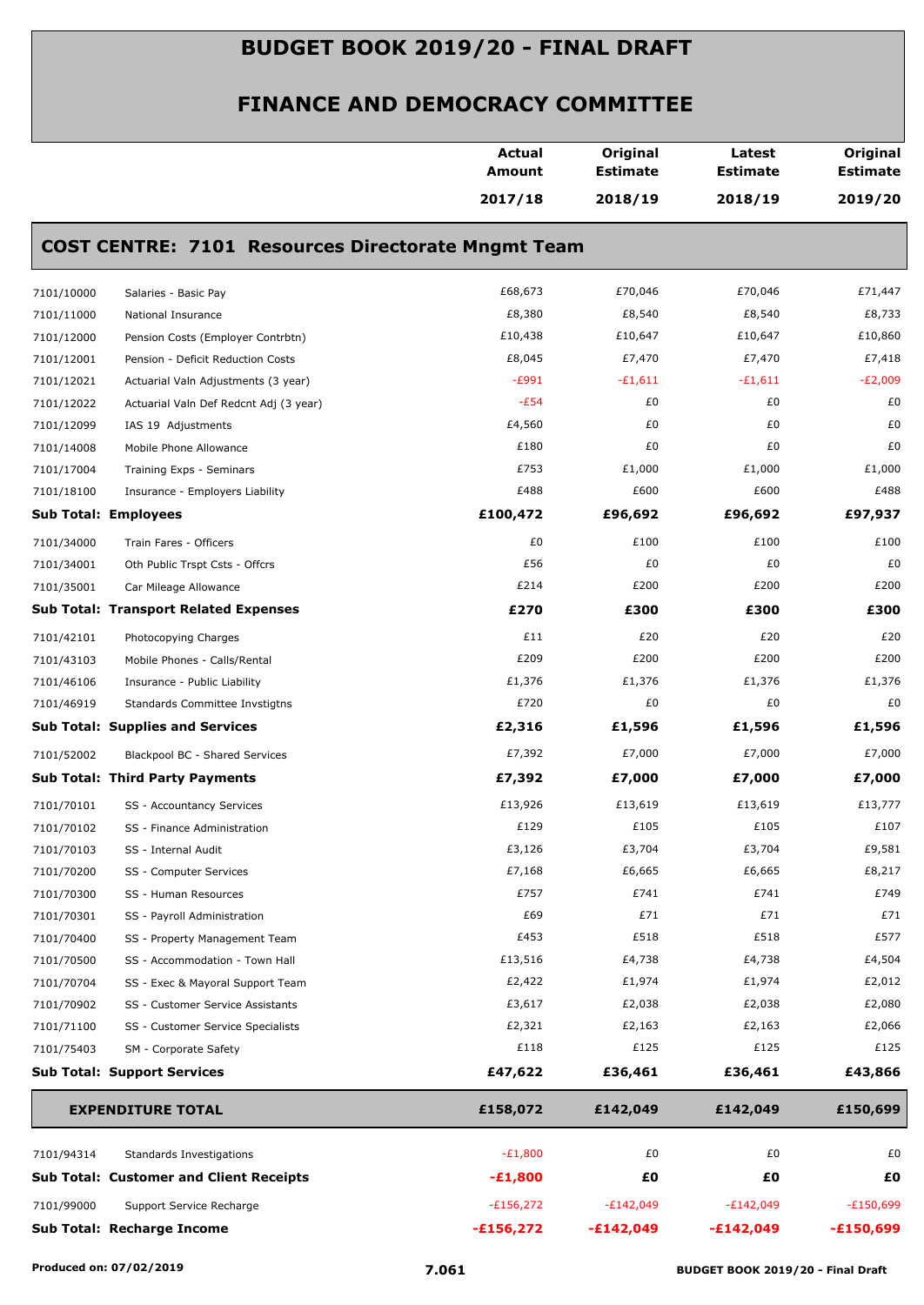|                               | <b>Actual</b><br><b>Amount</b> | Original<br><b>Estimate</b> | Latest<br><b>Estimate</b> | Original<br><b>Estimate</b> |
|-------------------------------|--------------------------------|-----------------------------|---------------------------|-----------------------------|
|                               | 2017/18                        | 2018/19                     | 2018/19                   | 2019/20                     |
| <b>INCOME TOTAL</b>           | $-£158,072$                    | $-£142,049$                 | $-E142,049$               | $-E150,699$                 |
|                               |                                |                             |                           |                             |
| <b>7101 COST CENTRE TOTAL</b> | £0                             | £0                          | £0                        | £0                          |
|                               |                                |                             |                           |                             |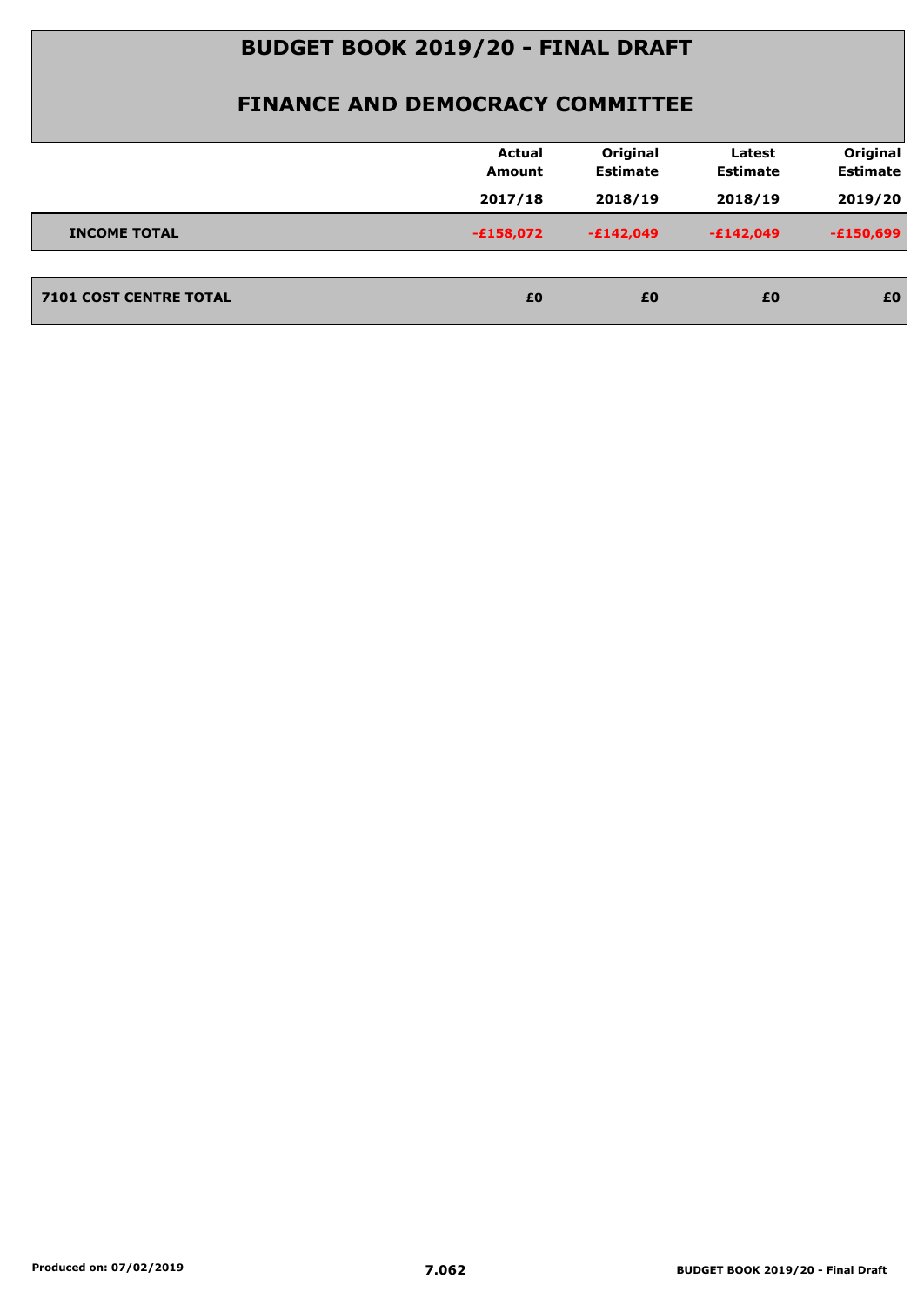|            |                                              | <b>Actual</b><br>Amount | Original<br><b>Estimate</b> | Latest<br><b>Estimate</b> | Original<br><b>Estimate</b> |
|------------|----------------------------------------------|-------------------------|-----------------------------|---------------------------|-----------------------------|
|            |                                              | 2017/18                 | 2018/19                     | 2018/19                   | 2019/20                     |
|            | <b>COST CENTRE: 7103 Democratic Team</b>     |                         |                             |                           |                             |
| 7103/10000 | Salaries - Basic Pay                         | £101,603                | £104,167                    | £104,167                  | £106,721                    |
| 7103/10041 | Salaries - Sickness Pay                      | £600                    | £0                          | £0                        | £0                          |
| 7103/10098 | IFRS - Accrued Annual/Flexi Leave Adj        | $-E19$                  | £0                          | £0                        | £0                          |
| 7103/11000 | National Insurance                           | £8,295                  | £9,869                      | £9,869                    | £10,221                     |
| 7103/12000 | Pension Costs (Employer Contrbtn)            | £15,444                 | £15,833                     | £15,833                   | £16,221                     |
| 7103/12001 | Pension - Deficit Reduction Costs            | £11,903                 | £11,044                     | £11,044                   | £10,974                     |
| 7103/12021 | Actuarial Valn Adjustments (3 year)          | $-E1,467$               | $-E2,382$                   | $-E2,382$                 | $-E2,973$                   |
| 7103/12022 | Actuarial Valn Def Redcnt Adj (3 year)       | $-E80$                  | £0                          | £0                        | £0                          |
| 7103/12099 | IAS 19 Adjustments                           | £6,747                  | £0                          | £0                        | £0                          |
| 7103/14001 | First Aid Allowance                          | £22                     | £0                          | £0                        | £0                          |
| 7103/18100 | Insurance - Employers Liability              | £717                    | £882                        | £882                      | £717                        |
|            | <b>Sub Total: Employees</b>                  | £143,767                | £139,413                    | £139,413                  | £141,881                    |
| 7103/34001 | Oth Public Trspt Csts - Offcrs               | £239                    | £200                        | £200                      | £200                        |
| 7103/35001 | Car Mileage Allowance                        | £122                    | £100                        | £100                      | £100                        |
|            | <b>Sub Total: Transport Related Expenses</b> | £361                    | £300                        | £300                      | £300                        |
| 7103/42000 | Printing                                     | £0                      | £250                        | £250                      | £250                        |
| 7103/42101 | Photocopying Charges                         | £5,091                  | £9,523                      | £9,523                    | £9,523                      |
| 7103/42200 | Stationery                                   | £30                     | £1,000                      | £1,000                    | £1,000                      |
| 7103/43000 | Postage                                      | £464                    | £2,249                      | £2,249                    | £2,249                      |
| 7103/43503 | Computer - Program Licnce Chgs               | £5,635                  | £5,000                      | £5,000                    | £5,000                      |
| 7103/46106 | Insurance - Public Liability                 | £2,022                  | £2,022                      | £2,022                    | £2,022                      |
|            | <b>Sub Total: Supplies and Services</b>      | £13,241                 | £20,044                     | £20,044                   | £20,044                     |
| 7103/70101 | SS - Accountancy Services                    | £213                    | £203                        | £203                      | £205                        |
| 7103/70102 | SS - Finance Administration                  | £194                    | £158                        | £158                      | £161                        |
| 7103/70200 | SS - Computer Services                       | £28,729                 | £26,658                     | £26,658                   | £32,868                     |
| 7103/70300 | SS - Human Resources                         | £3,804                  | £3,749                      | £3,749                    | £3,789                      |
| 7103/70301 | SS - Payroll Administration                  | £347                    | £352                        | £352                      | £352                        |
| 7103/70400 | SS - Property Management Team                | £379                    | £433                        | £433                      | £483                        |
| 7103/70500 | SS - Accommodation - Town Hall               | £11,309                 | £3,964                      | £3,964                    | £3,769                      |
| 7103/70701 | SS - Resources Directorate Mgt               | £3,665                  | £3,310                      | £3,310                    | £3,340                      |
| 7103/70902 | SS - Customer Service Assistants             | £3,617                  | £2,038                      | £2,038                    | £2,080                      |
| 7103/71100 | SS - Customer Service Specialists            | £2,321                  | £2,163                      | £2,163                    | £2,066                      |
| 7103/75403 | SM - Corporate Safety                        | £592                    | £632                        | £632                      | £632                        |
|            | <b>Sub Total: Support Services</b>           | £55,170                 | £43,660                     | £43,660                   | £49,745                     |
|            | <b>EXPENDITURE TOTAL</b>                     | £212,539                | £203,417                    | £203,417                  | £211,970                    |
|            |                                              | $-E212,539$             | $-E203,417$                 | $-E203,417$               | $-E211,970$                 |
| 7103/99000 | Support Service Recharge                     |                         |                             |                           |                             |
|            | <b>Sub Total: Recharge Income</b>            | $-£212,539$             | $-E203,417$                 | $-E203,417$               | $-E211,970$                 |
|            | <b>INCOME TOTAL</b>                          | $-E212,539$             | $-E203,417$                 | $-E203,417$               | $-E211,970$                 |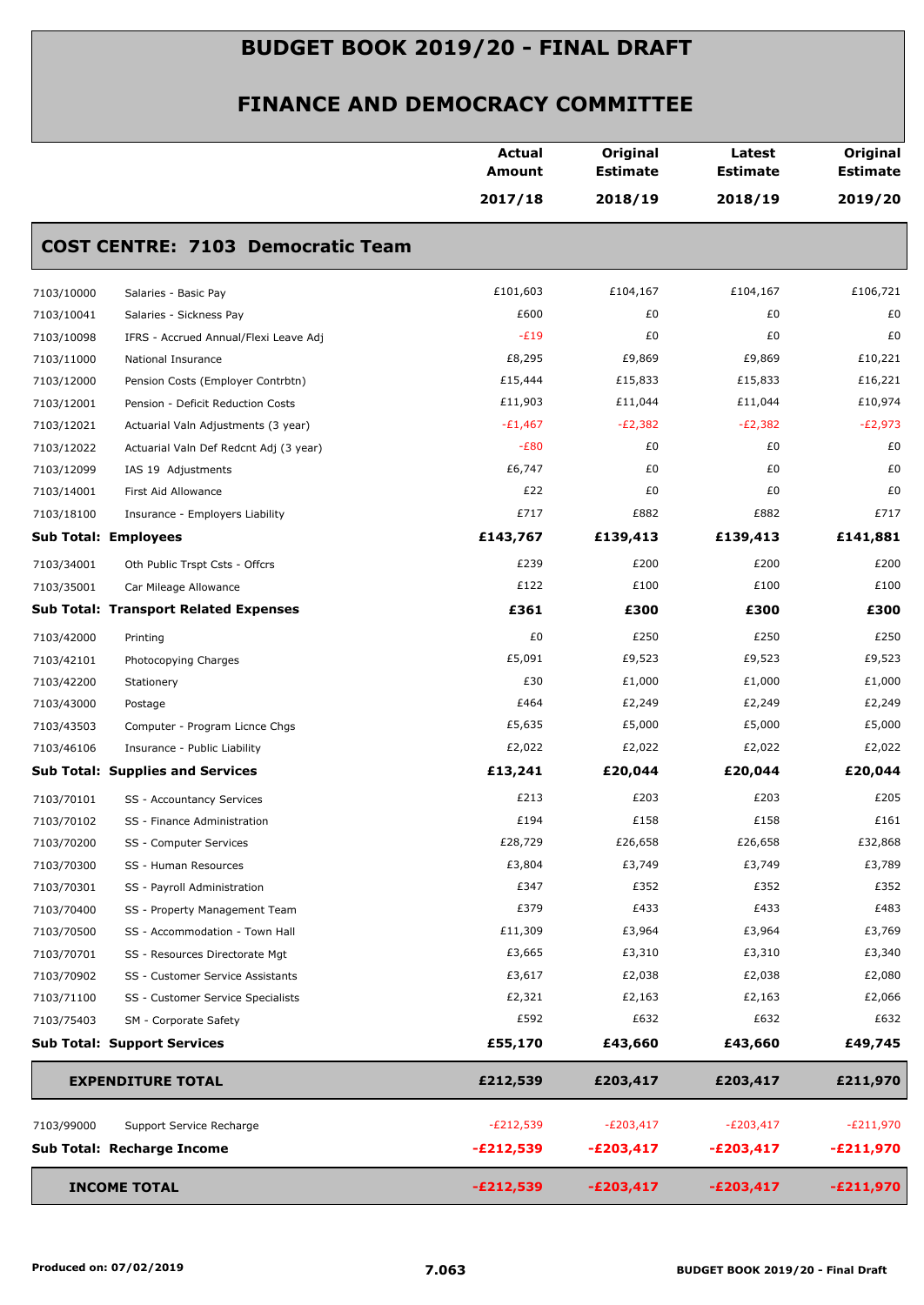|                               | <b>Actual</b><br>Amount | Original<br><b>Estimate</b> | Latest<br><b>Estimate</b> | Original<br><b>Estimate</b> |
|-------------------------------|-------------------------|-----------------------------|---------------------------|-----------------------------|
|                               | 2017/18                 | 2018/19                     | 2018/19                   | 2019/20                     |
| <b>7103 COST CENTRE TOTAL</b> | £0                      | £0                          | £0                        | £0                          |
|                               |                         |                             |                           |                             |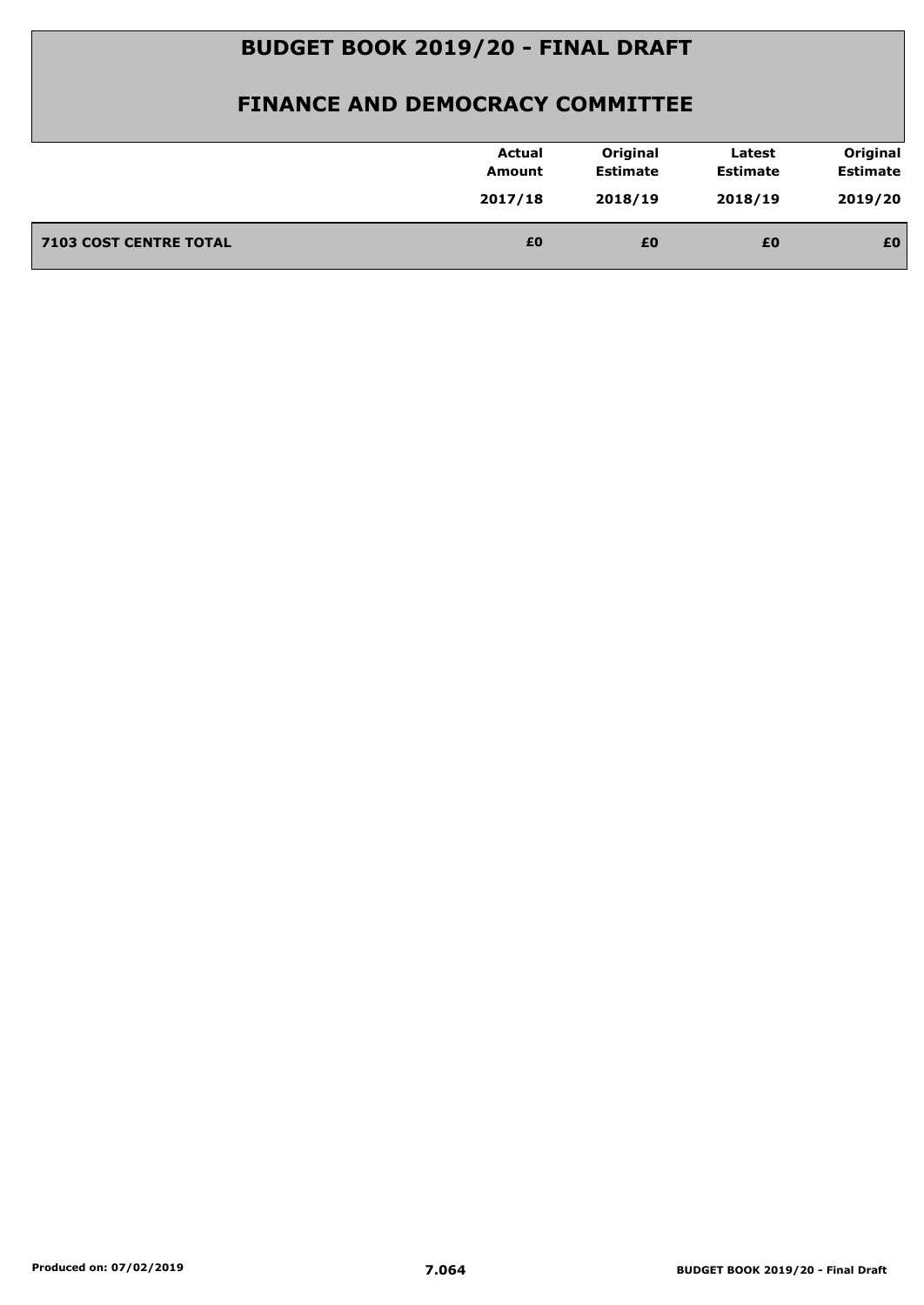|            |                                                  | <b>Actual</b><br><b>Amount</b> | Original<br><b>Estimate</b> | Latest<br><b>Estimate</b> | Original<br><b>Estimate</b> |
|------------|--------------------------------------------------|--------------------------------|-----------------------------|---------------------------|-----------------------------|
|            |                                                  | 2017/18                        | 2018/19                     | 2018/19                   | 2019/20                     |
|            | <b>COST CENTRE: 7130 Corporate Services Team</b> |                                |                             |                           |                             |
| 7130/10000 | Salaries - Basic Pay                             | £85,724                        | £87,790                     | £87,790                   | £90,741                     |
| 7130/10041 | Salaries - Sickness Pay                          | £362                           | £0                          | £0                        | £0                          |
| 7130/10071 | Salaries - Honorarium                            | £1,000                         | £0                          | £0                        | £0                          |
| 7130/10098 | IFRS - Accrued Annual/Flexi Leave Adj            | $-E91$                         | £0                          | £0                        | £0                          |
| 7130/11000 | National Insurance                               | £8,193                         | £8,735                      | £8,735                    | £9,142                      |
| 7130/12000 | Pension Costs (Employer Contrbtn)                | £12,608                        | £13,344                     | £13,344                   | £13,793                     |
| 7130/12001 | Pension - Deficit Reduction Costs                | £9,717                         | £9,362                      | £9,362                    | £9,385                      |
| 7130/12021 | Actuarial Valn Adjustments (3 year)              | $-E1,197$                      | $-E2,019$                   | $-E2,019$                 | $-E2,542$                   |
| 7130/12022 | Actuarial Valn Def Redcnt Adj (3 year)           | $-E65$                         | £0                          | £0                        | £0                          |
| 7130/12099 | IAS 19 Adjustments                               | £5,508                         | £0                          | £0                        | £0                          |
| 7130/14001 | First Aid Allowance                              | £26                            | £0                          | £0                        | £0                          |
| 7130/18100 | Insurance - Employers Liability                  | £576                           | £709                        | £709                      | £576                        |
|            | <b>Sub Total: Employees</b>                      | £122,362                       | £117,921                    | £117,921                  | £121,095                    |
| 7130/34000 | Train Fares - Officers                           | £0                             | £20                         | £20                       | £20                         |
| 7130/34001 | Oth Public Trspt Csts - Offcrs                   | £421                           | £21                         | £21                       | £21                         |
| 7130/35001 | Car Mileage Allowance                            | £477                           | £1,364                      | £1,364                    | £1,364                      |
|            | <b>Sub Total: Transport Related Expenses</b>     | £898                           | £1,405                      | £1,405                    | £1,405                      |
| 7130/42101 | Photocopying Charges                             | £28                            | £53                         | £53                       | £53                         |
| 7130/42200 | Stationery                                       | £606                           | £0                          | £0                        | £0                          |
| 7130/43000 | Postage                                          | £23                            | £0                          | £0                        | £0                          |
| 7130/43503 | Computer - Program Licnce Chgs                   | £6,017                         | £5,500                      | £8,500                    | £8,500                      |
| 7130/44000 | Subsistence Exp - Officers                       | £45                            | £0                          | £0                        | £0                          |
| 7130/45307 | Leonard Cheshire Disability-Change 100           | $-E650$                        | £0                          | £0                        | £0                          |
| 7130/46106 | Insurance - Public Liability                     | £1,624                         | £1,624                      | £1,624                    | £1,624                      |
| 7130/47300 | Risk Management Initiatives                      | £0                             | £750                        | £750                      | £750                        |
|            | <b>Sub Total: Supplies and Services</b>          | £7,695                         | £7,927                      | £10,927                   | £10,927                     |
| 7130/70000 | SS - Chief Executive                             | £16,587                        | £16,339                     | £16,339                   | £17,994                     |
| 7130/70101 | SS - Accountancy Services                        | £964                           | £917                        | £917                      | £927                        |
| 7130/70102 | SS - Finance Administration                      | £43                            | £35                         | £35                       | £36                         |
| 7130/70103 | SS - Internal Audit                              | £681                           | £807                        | £807                      | £0                          |
| 7130/70200 | SS - Computer Services                           | £10,315                        | £9,749                      | £9,749                    | £12,020                     |
| 7130/70300 | SS - Human Resources                             | £2,270                         | £1,504                      | £1,504                    | £1,520                      |
| 7130/70301 | SS - Payroll Administration                      | £208                           | £71                         | £71                       | £71                         |
| 7130/70400 | SS - Property Management Team                    | £206                           | £236                        | £236                      | £263                        |
| 7130/70500 | SS - Accommodation - Town Hall                   | £6,160                         | £2,159                      | £2,159                    | £2,053                      |
| 7130/70701 | SS - Resources Directorate Mgt                   | £1,222                         | £1,103                      | £1,103                    | £1,113                      |
| 7130/70703 | SS - Democratic Team                             | £2,081                         | £0                          | £0                        | £0                          |
| 7130/70901 | SS - Public Relations                            | £1,030                         | £878                        | £878                      | £887                        |
| 7130/75403 | SM - Corporate Safety                            | £353                           | £253                        | £253                      | £253                        |
| 7130/75407 | SM - Operational Services Team                   | £5,367                         | £0                          | £0                        | £0                          |
| 7130/75504 | SM - Development Services Mgt Team               | £1,157                         | £1,043                      | £1,043                    | £1,053                      |
|            | <b>Sub Total: Support Services</b>               | £48,644                        | £35,094                     | £35,094                   | £38,190                     |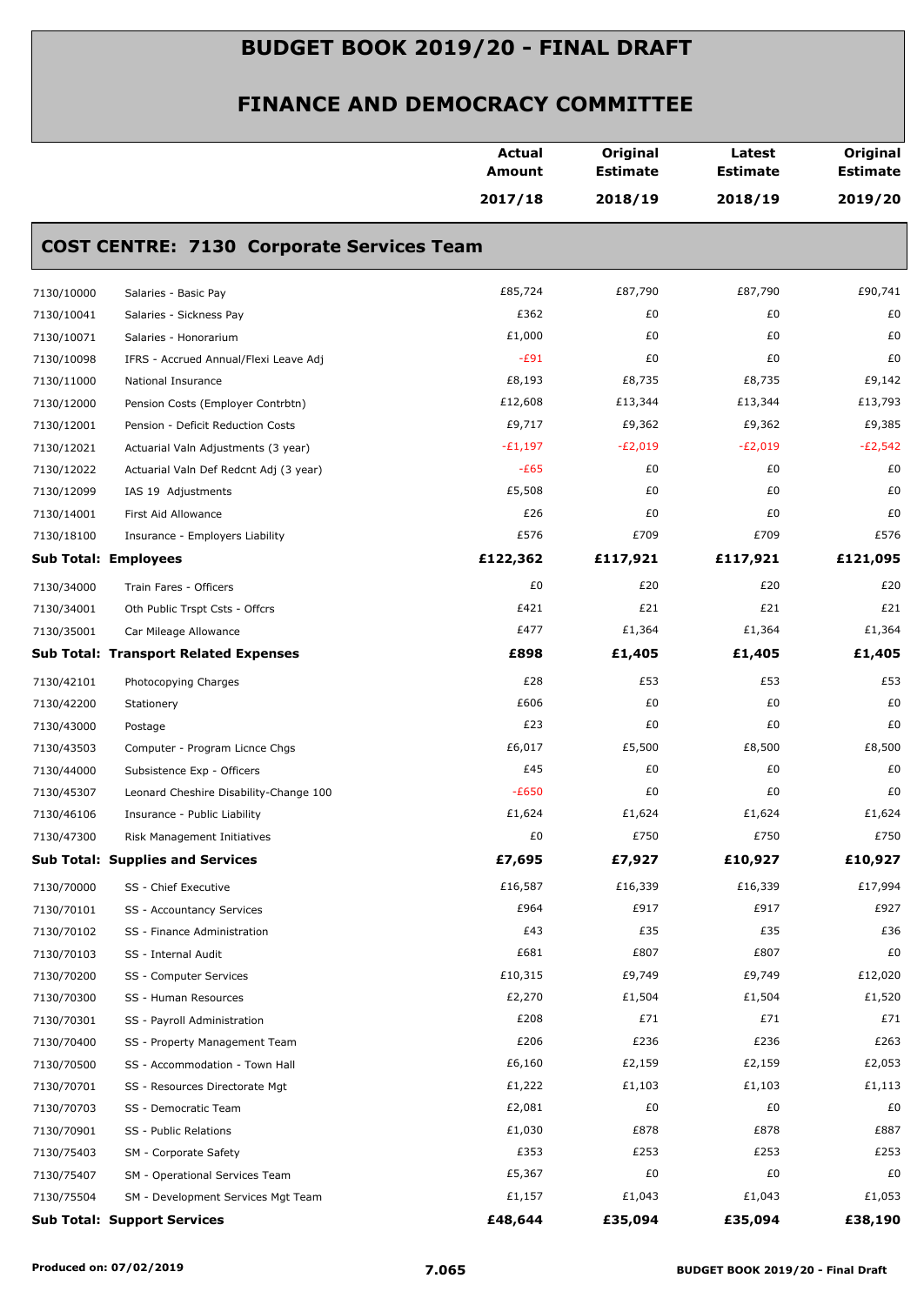| Original<br>Original<br><b>Actual</b><br>Latest<br><b>Estimate</b><br><b>Estimate</b><br><b>Estimate</b><br>Amount<br>2018/19<br>2019/20<br>2017/18<br>2018/19 |
|----------------------------------------------------------------------------------------------------------------------------------------------------------------|
|                                                                                                                                                                |
|                                                                                                                                                                |
| £179,599<br>£162,347<br>£171,617<br>£165,347<br><b>EXPENDITURE TOTAL</b>                                                                                       |
| $-E171,617$<br>$-E179,599$<br>$-E162,347$<br>$-E162,347$<br>7130/99000<br>Support Service Recharge                                                             |
| $-£171,617$<br><b>Sub Total: Recharge Income</b><br>$-£179,599$<br>$-£162,347$<br>$-£162,347$                                                                  |
| $-£171,617$<br>$-£179,599$<br>$-£162,347$<br>$-£162,347$<br><b>INCOME TOTAL</b>                                                                                |
| <b>7130 COST CENTRE TOTAL</b><br>£0<br>£0<br>£0<br>£3,000                                                                                                      |
|                                                                                                                                                                |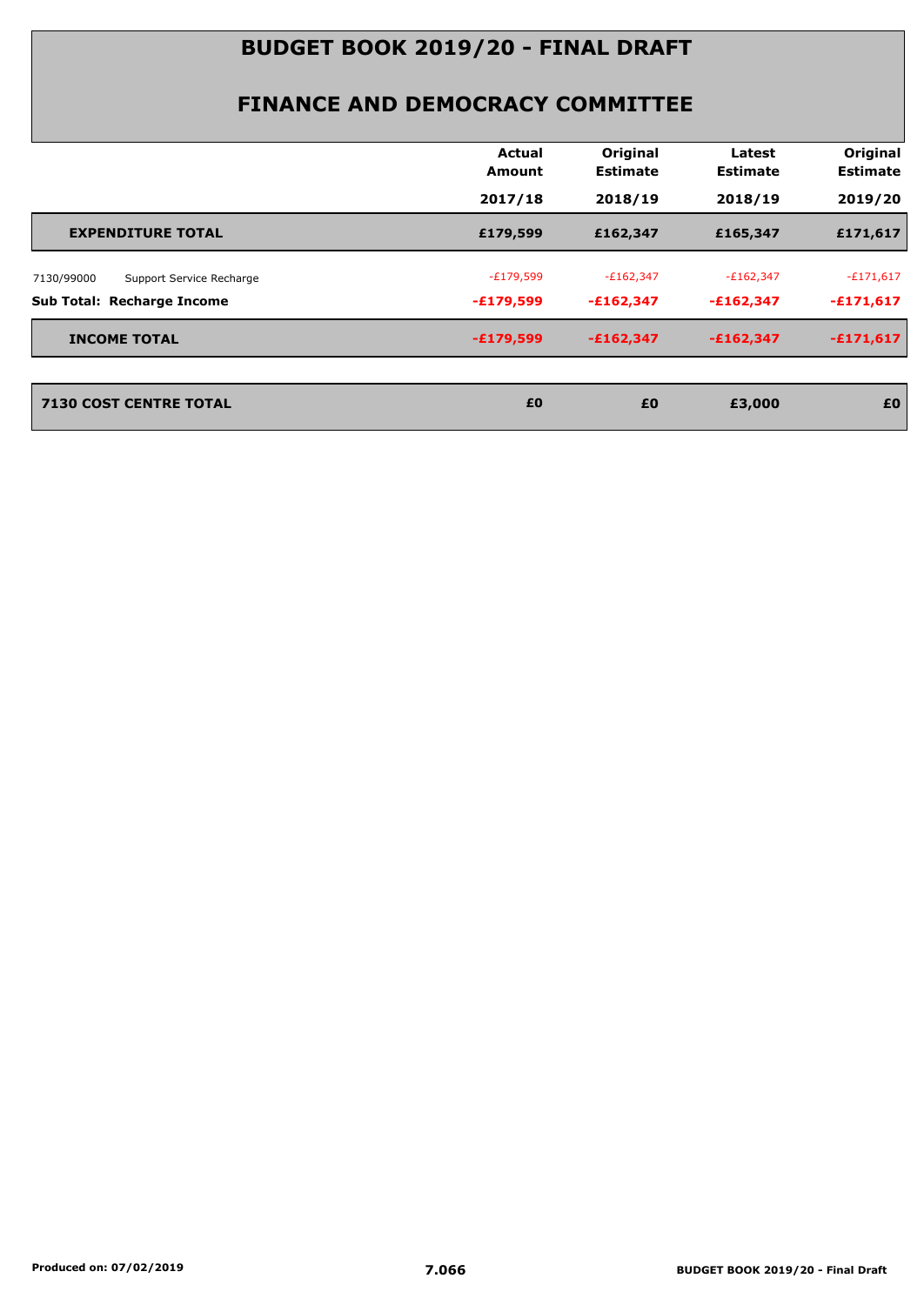|                             |                                                | <b>Actual</b><br>Amount | Original<br><b>Estimate</b> | Latest<br><b>Estimate</b> | Original<br><b>Estimate</b> |
|-----------------------------|------------------------------------------------|-------------------------|-----------------------------|---------------------------|-----------------------------|
|                             |                                                | 2017/18                 | 2018/19                     | 2018/19                   | 2019/20                     |
|                             | <b>COST CENTRE: 7131 Communications and PR</b> |                         |                             |                           |                             |
| 7131/10000                  | Salaries - Basic Pay                           | £30,398                 | £30,756                     | £30,756                   | £31,371                     |
| 7131/10041                  | Salaries - Sickness Pay                        | £321                    | £0                          | £0                        | £0                          |
| 7131/10042                  | Salaries - Maternity Pay Costs                 | £81                     | £0                          | £0                        | £0                          |
| 7131/10098                  | IFRS - Accrued Annual/Flexi Leave Adj          | £6                      | £0                          | £0                        | £0                          |
| 7131/11000                  | National Insurance                             | £3,102                  | £3,118                      | £3,118                    | £3,203                      |
| 7131/12000                  | Pension Costs (Employer Contrbtn)              | £4,837                  | £4,675                      | £4,675                    | £4,768                      |
| 7131/12001                  | Pension - Deficit Reduction Costs              | £3,728                  | £3,280                      | £3,280                    | £3,257                      |
| 7131/12021                  | Actuarial Valn Adjustments (3 year)            | $-E459$                 | $-E707$                     | $-E707$                   | $-E882$                     |
| 7131/12022                  | Actuarial Valn Def Redcnt Adj (3 year)         | $-E25$                  | £0                          | £0                        | £0                          |
| 7131/12099                  | IAS 19 Adjustments                             | £2,113                  | £0                          | £0                        | £0                          |
| 7131/17003                  | Training Exps - qualifications                 | £85                     | £0                          | £0                        | £0                          |
| 7131/18100                  | Insurance - Employers Liability                | £236                    | £290                        | £290                      | £236                        |
| <b>Sub Total: Employees</b> |                                                | £44,422                 | £41,412                     | £41,412                   | £41,953                     |
| 7131/35001                  | Car Mileage Allowance                          | £32                     | £0                          | £0                        | £0                          |
|                             | <b>Sub Total: Transport Related Expenses</b>   | £32                     | £0                          | £Ο                        | £0                          |
| 7131/40300                  | Purchase of Furniture                          | £51                     | £0                          | £0                        | £0                          |
| 7131/42101                  | Photocopying Charges                           | £21                     | £39                         | £39                       | £39                         |
| 7131/45300                  | Subscrptns and Levies General                  | £1,172                  | £0                          | £0                        | £0                          |
| 7131/46106                  | Insurance - Public Liability                   | £664                    | £664                        | £664                      | £664                        |
|                             | <b>Sub Total: Supplies and Services</b>        | £1,908                  | £703                        | £703                      | £703                        |
| 7131/70000                  | SS - Chief Executive                           | £1,659                  | £0                          | £0                        | £0                          |
| 7131/70101                  | SS - Accountancy Services                      | £213                    | £203                        | £203                      | £205                        |
| 7131/70200                  | SS - Computer Services                         | £3,205                  | £2,974                      | £2,974                    | £3,667                      |
| 7131/70300                  | SS - Human Resources                           | £757                    | £741                        | £741                      | £749                        |
| 7131/70301                  | SS - Payroll Administration                    | £69                     | £71                         | £71                       | £71                         |
| 7131/70400                  | SS - Property Management Team                  | £172                    | £197                        | £197                      | £220                        |
| 7131/70500                  | SS - Accommodation - Town Hall                 | £5,149                  | £1,805                      | £1,805                    | £1,716                      |
| 7131/70902                  | SS - Customer Service Assistants               | £3,617                  | £2,038                      | £2,038                    | £2,080                      |
| 7131/71100                  | SS - Customer Service Specialists              | £2,321                  | £2,163                      | £2,163                    | £2,066                      |
| 7131/75403                  | SM - Corporate Safety                          | £118                    | £125                        | £125                      | £125                        |
|                             | <b>Sub Total: Support Services</b>             | £17,280                 | £10,317                     | £10,317                   | £10,899                     |
|                             | <b>EXPENDITURE TOTAL</b>                       | £63,643                 | £52,432                     | £52,432                   | £53,555                     |
|                             |                                                | $-E63,643$              | $-E52,432$                  | $-E52,432$                | $-E53,555$                  |
| 7131/99000                  | Support Service Recharge                       |                         |                             |                           |                             |
|                             | Sub Total: Recharge Income                     | $-£63,643$              | $-£52,432$                  | $-£52,432$                | $-£53,555$                  |
| <b>INCOME TOTAL</b>         |                                                | $-£63,643$              | $-£52,432$                  | $-£52,432$                | $-£53,555$                  |
|                             | 7131 COST CENTRE TOTAL                         | £0                      | £0                          | £0                        | £0                          |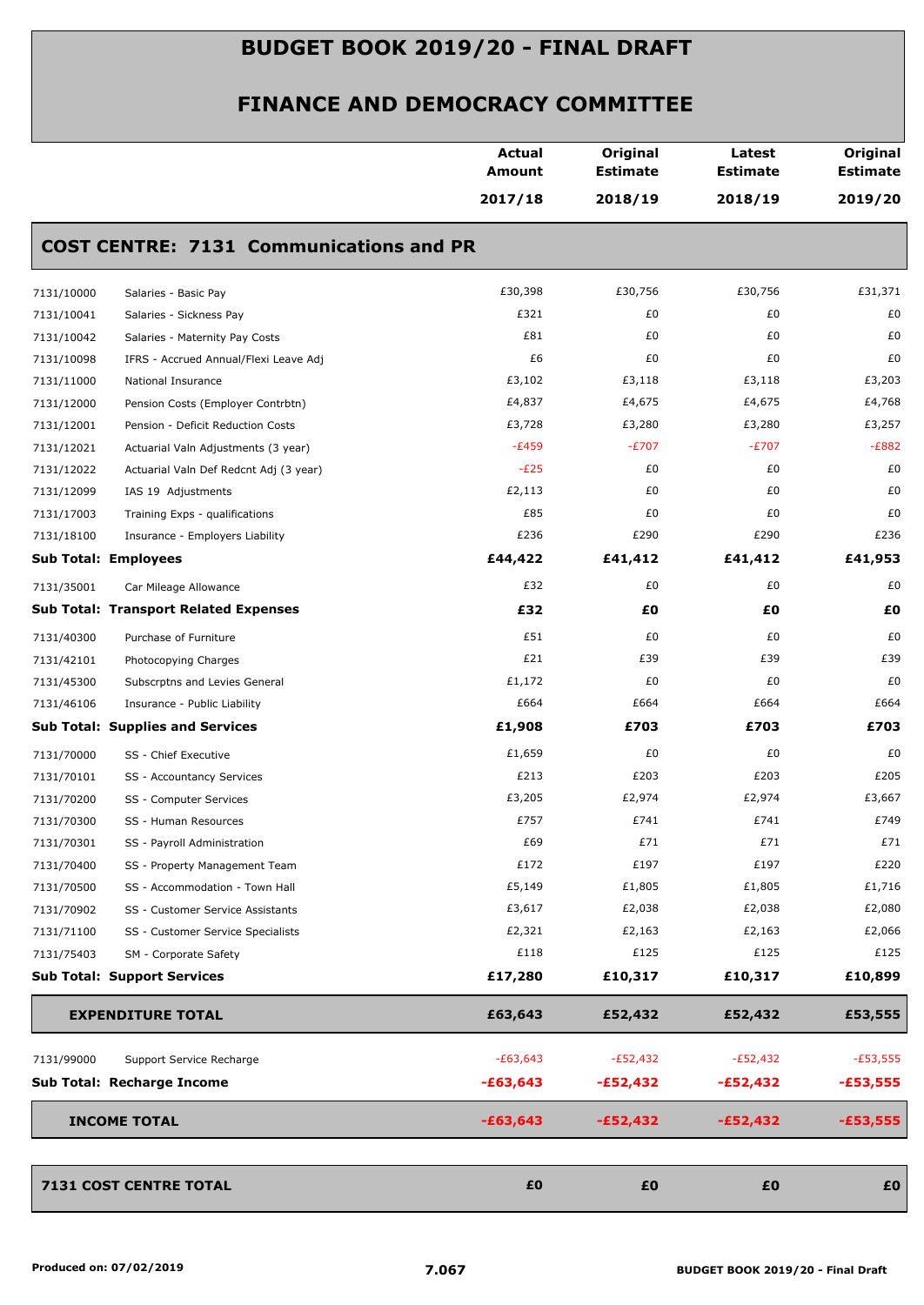|                                                  | <b>Actual</b><br><b>Amount</b> | Original<br><b>Estimate</b> | Latest<br><b>Estimate</b> | Original        |
|--------------------------------------------------|--------------------------------|-----------------------------|---------------------------|-----------------|
|                                                  |                                |                             |                           | <b>Estimate</b> |
|                                                  | 2017/18                        | 2018/19                     | 2018/19                   | 2019/20         |
| <b>COST CENTRE: 7134 Corporate Fraud Service</b> |                                |                             |                           |                 |
| Computer - Program Licnce Chgs<br>7134/43503     | £3,500                         | £6,942                      | £3,500                    | £3,500          |
| 7134/45300<br>Subscrptns and Levies General      | £1,070                         | £0                          | £0                        | £0              |
| <b>Sub Total: Supplies and Services</b>          | £4,570                         | £6,942                      | £3,500                    | £3,500          |
| 7134/52005<br>Preston CC - SLA Other             | £27,554                        | £27,000                     | £27,000                   | £27,000         |
| <b>Sub Total: Third Party Payments</b>           | £27,554                        | £27,000                     | £27,000                   | £27,000         |
| <b>EXPENDITURE TOTAL</b>                         | £32,124                        | £33,942                     | £30,500                   | £30,500         |
| Support Service Recharge<br>7134/99000           | $-E32,124$                     | $-E33,942$                  | $-E33,942$                | $-E30,500$      |
| <b>Sub Total: Recharge Income</b>                | $-£32,124$                     | $-£33,942$                  | $-£33,942$                | $-£30,500$      |
| <b>INCOME TOTAL</b>                              | $-£32,124$                     | $-£33,942$                  | $-£33,942$                | $-£30,500$      |
|                                                  | £0                             | £0                          | $-£3,442$                 | £0              |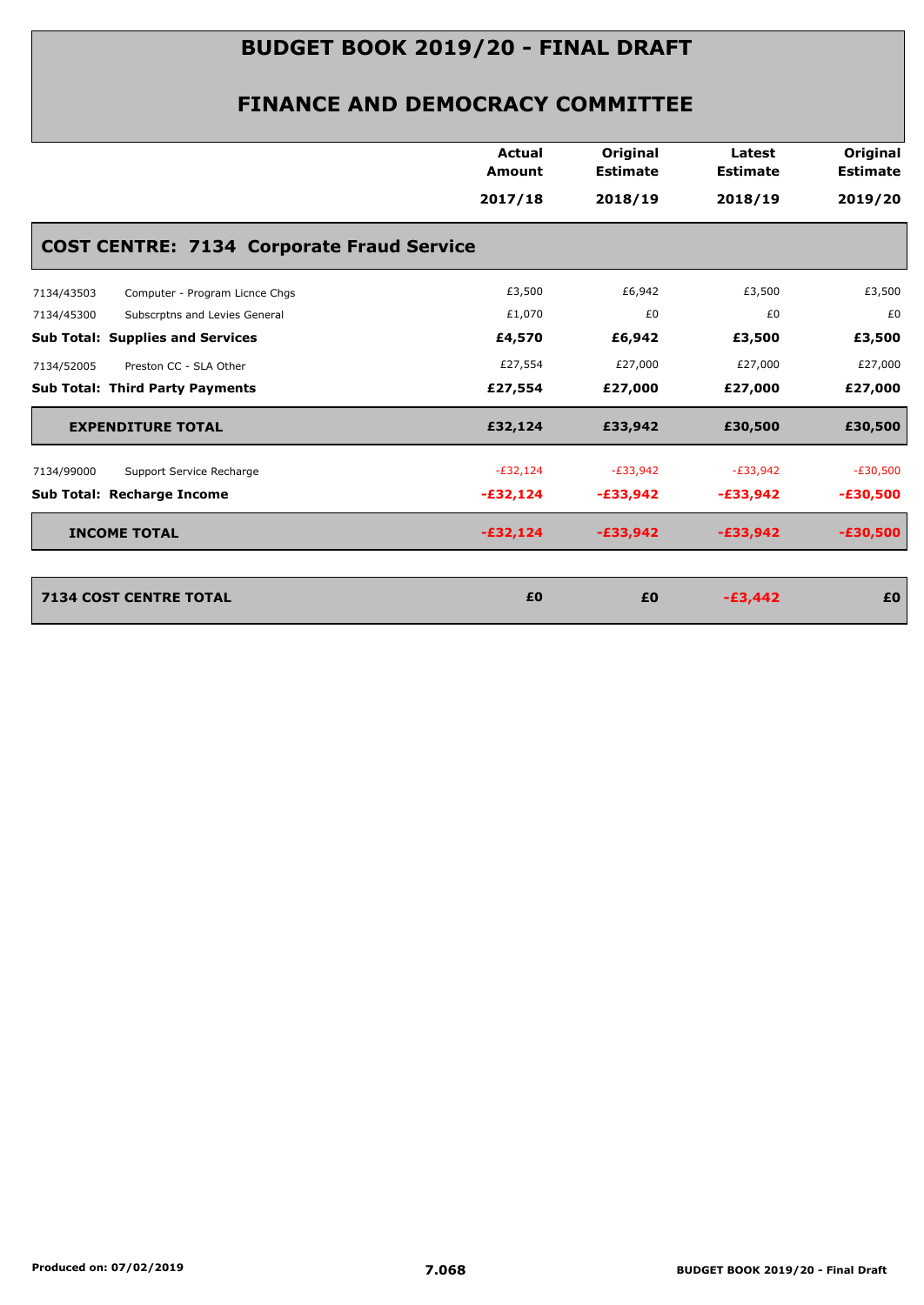|            |                                                | Actual<br>Amount | Original<br><b>Estimate</b> | Latest<br><b>Estimate</b> | Original<br><b>Estimate</b> |
|------------|------------------------------------------------|------------------|-----------------------------|---------------------------|-----------------------------|
|            |                                                | 2017/18          | 2018/19                     | 2018/19                   | 2019/20                     |
|            | <b>COST CENTRE: 7603 Corporate Safety Team</b> |                  |                             |                           |                             |
| 7603/17004 | Training Exps - Seminars                       | £0               | £1,000                      | £1,000                    | £1,000                      |
|            | <b>Sub Total: Employees</b>                    | £0               | £1,000                      | £1,000                    | £1,000                      |
| 7603/40302 | Hith and Sfty at Work Act Exp                  | £0               | £1,000                      | £1,000                    | £1,000                      |
|            | <b>Sub Total: Supplies and Services</b>        | £0               | £1,000                      | £1,000                    | £1,000                      |
| 7603/52007 | Blackpool BC - Health & Safety                 | £32,700          | £32,700                     | £32,700                   | £32,700                     |
|            | <b>Sub Total: Third Party Payments</b>         | £32,700          | £32,700                     | £32,700                   | £32,700                     |
| 7603/70101 | SS - Accountancy Services                      | £213             | £203                        | £203                      | £205                        |
| 7603/70102 | SS - Finance Administration                    | £194             | £158                        | £158                      | £161                        |
| 7603/70103 | SS - Internal Audit                            | £770             | £913                        | £913                      | £5,475                      |
| 7603/70701 | SS - Resources Directorate Mgt                 | £2,443           | £2,207                      | £2,207                    | £2,227                      |
| 7603/70902 | SS - Customer Service Assistants               | £3,617           | £2,038                      | £2,038                    | £2,080                      |
| 7603/71100 | SS - Customer Service Specialists              | £202             | £226                        | £226                      | £212                        |
|            | <b>Sub Total: Support Services</b>             | £7,439           | £5,745                      | £5,745                    | £10,360                     |
|            | <b>EXPENDITURE TOTAL</b>                       | £40,139          | £40,445                     | £40,445                   | £45,060                     |
| 7603/99000 | Support Service Recharge                       | $-E40,139$       | $-£40,445$                  | $-£40,445$                | $-E45,060$                  |
|            | Sub Total: Recharge Income                     | $-£40,139$       | $-£40,445$                  | $-£40,445$                | $-£45,060$                  |
|            | <b>INCOME TOTAL</b>                            | $-£40,139$       | $-£40,445$                  | $-£40,445$                | $-£45,060$                  |
|            | <b>7603 COST CENTRE TOTAL</b>                  | £0               | £0                          | £0                        | £0                          |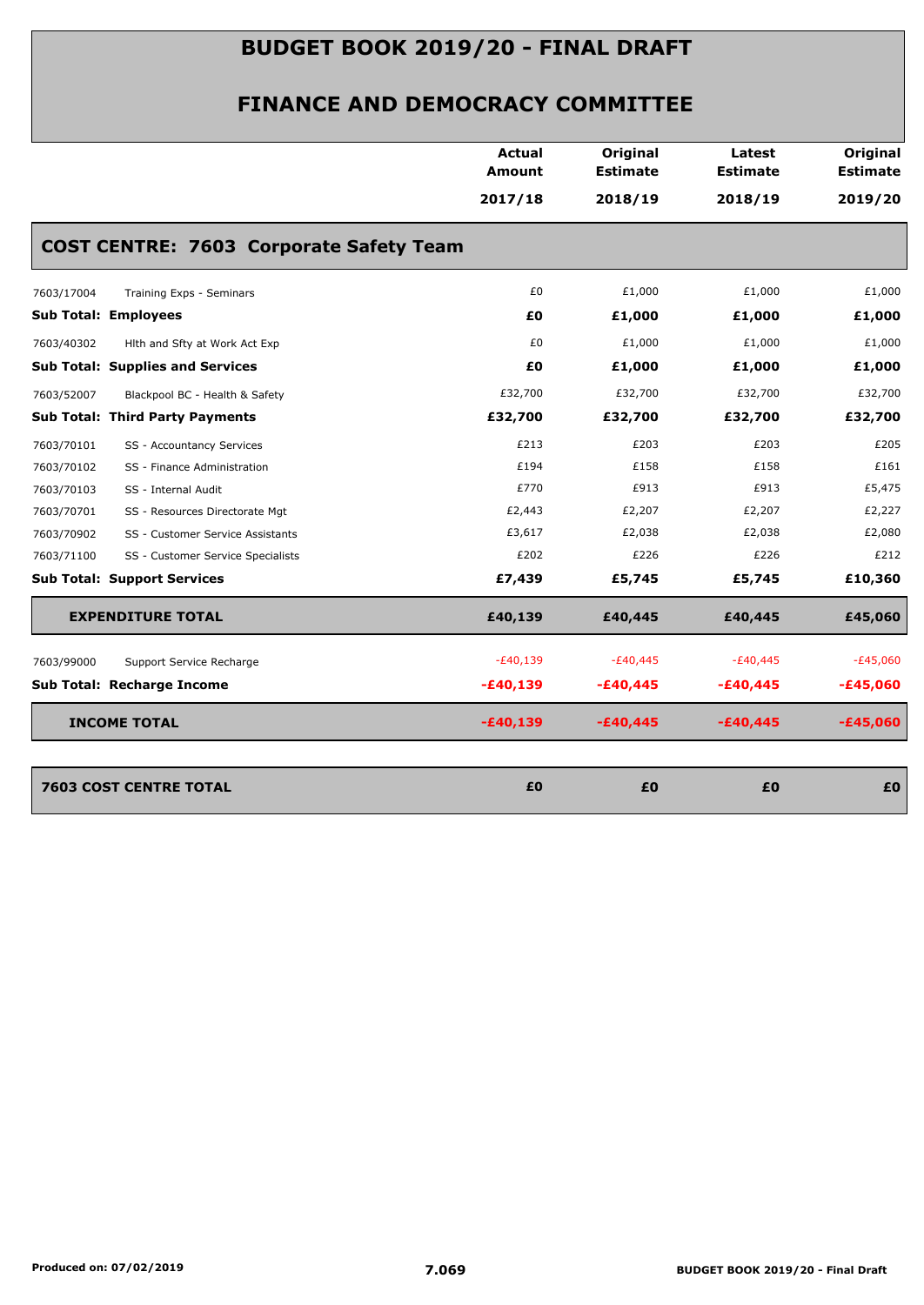|            |                                                        | <b>Actual</b><br>Amount | Original<br><b>Estimate</b> | Latest<br><b>Estimate</b> | Original<br><b>Estimate</b> |
|------------|--------------------------------------------------------|-------------------------|-----------------------------|---------------------------|-----------------------------|
|            |                                                        | 2017/18                 | 2018/19                     | 2018/19                   | 2019/20                     |
|            | <b>COST CENTRE: 7654 Development Services Mgt Team</b> |                         |                             |                           |                             |
| 7654/10000 | Salaries - Basic Pay                                   | £68,125                 | £70,046                     | £70,046                   | £71,447                     |
| 7654/10041 | Salaries - Sickness Pay                                | £548                    | £0                          | £0                        | £0                          |
| 7654/10098 | IFRS - Accrued Annual/Flexi Leave Adj                  | $-E321$                 | £0                          | £0                        | £0                          |
| 7654/11000 | National Insurance                                     | £8,353                  | £8,540                      | £8,540                    | £8,733                      |
| 7654/12000 | Pension Costs (Employer Contrbtn)                      | £10,438                 | £10,647                     | £10,647                   | £10,860                     |
| 7654/12001 | Pension - Deficit Reduction Costs                      | £8,045                  | £7,470                      | £7,470                    | £7,418                      |
| 7654/12021 | Actuarial Valn Adjustments (3 year)                    | $-E991$                 | $-£1,611$                   | $-£1,611$                 | $-E2,009$                   |
| 7654/12022 | Actuarial Valn Def Redcnt Adj (3 year)                 | $-E54$                  | £0                          | £0                        | £0                          |
| 7654/12099 | IAS 19 Adjustments                                     | £4,560                  | £0                          | £0                        | £0                          |
| 7654/17004 | Training Exps - Seminars                               | £0                      | £1,000                      | £1,000                    | £1,000                      |
| 7654/18005 | Professional Body Subscription                         | £575                    | £500                        | £500                      | £500                        |
| 7654/18100 | Insurance - Employers Liability                        | £488                    | £600                        | £600                      | £488                        |
|            | <b>Sub Total: Employees</b>                            | £99,766                 | £97,192                     | £97,192                   | £98,437                     |
| 7654/34001 | Oth Public Trspt Csts - Offcrs                         | £1                      | £0                          | £0                        | £0                          |
| 7654/35001 | Car Mileage Allowance                                  | £106                    | £400                        | £400                      | £400                        |
|            | <b>Sub Total: Transport Related Expenses</b>           | £107                    | £400                        | £400                      | £400                        |
| 7654/42101 | Photocopying Charges                                   | £63                     | £118                        | £118                      | £118                        |
| 7654/43000 | Postage                                                | £0                      | £54                         | £54                       | £54                         |
| 7654/43103 | Mobile Phones - Calls/Rental                           | £182                    | £186                        | £186                      | £186                        |
| 7654/46106 | Insurance - Public Liability                           | £1,376                  | £1,376                      | £1,376                    | £1,376                      |
|            | <b>Sub Total: Supplies and Services</b>                | £1,621                  | £1,734                      | £1,734                    | £1,734                      |
| 7654/70101 | SS - Accountancy Services                              | £13,926                 | £13,619                     | £13,619                   | £13,777                     |
| 7654/70102 | SS - Finance Administration                            | £172                    | £140                        | £140                      | £143                        |
| 7654/70103 | SS - Internal Audit                                    | £849                    | £1,005                      | £1,005                    | £0                          |
| 7654/70200 | SS - Computer Services                                 | £7,168                  | £6,665                      | £6,665                    | £8,217                      |
| 7654/70300 | SS - Human Resources                                   | £757                    | £741                        | £741                      | £749                        |
| 7654/70301 | SS - Payroll Administration                            | £69                     | £71                         | £71                       | £71                         |
| 7654/70400 | SS - Property Management Team                          | £477                    | £546                        | £546                      | £608                        |
| 7654/70500 | SS - Accommodation - Town Hall                         | £14,251                 | £4,995                      | £4,995                    | £4,749                      |
| 7654/70704 | SS - Exec & Mayoral Support Team                       | £2,422                  | £1,974                      | £1,974                    | £2,012                      |
| 7654/70902 | SS - Customer Service Assistants                       | £3,617                  | £2,038                      | £2,038                    | £2,080                      |
| 7654/71100 | SS - Customer Service Specialists                      | £2,321                  | £2,163                      | £2,163                    | £2,066                      |
| 7654/75403 | SM - Corporate Safety                                  | £118                    | £125                        | £125                      | £125                        |
|            | <b>Sub Total: Support Services</b>                     | £46,147                 | £34,082                     | £34,082                   | £34,597                     |
|            | <b>EXPENDITURE TOTAL</b>                               | £147,641                | £133,408                    | £133,408                  | £135,168                    |
| 7654/99000 | Support Service Recharge                               | $-£147,641$             | $-E133,408$                 | $-E133,408$               | $-E135,168$                 |
|            | Sub Total: Recharge Income                             | $-£147,641$             | $-£133,408$                 | $-£133,408$               | $-£135,168$                 |
|            | <b>INCOME TOTAL</b>                                    | $-£147,641$             | $-£133,408$                 | $-£133,408$               | $-£135,168$                 |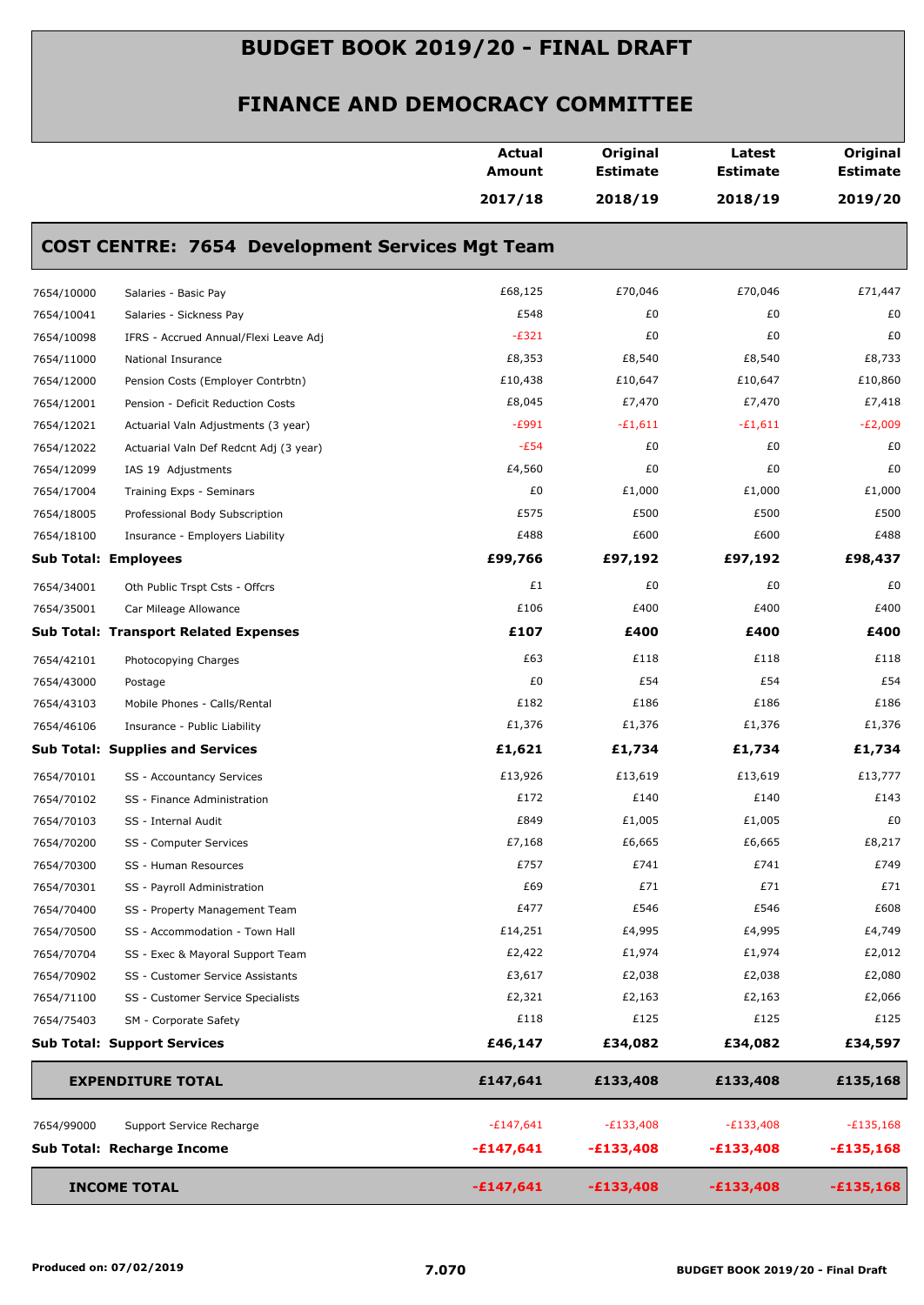| <b>Estimate</b><br><b>Estimate</b><br><b>Estimate</b><br>Amount<br>2019/20<br>2017/18<br>2018/19<br>2018/19<br>£0<br><b>7654 COST CENTRE TOTAL</b><br>£0<br>£0<br>£0 | <b>Actual</b> | Original | Latest | Original |
|----------------------------------------------------------------------------------------------------------------------------------------------------------------------|---------------|----------|--------|----------|
|                                                                                                                                                                      |               |          |        |          |
|                                                                                                                                                                      |               |          |        |          |
|                                                                                                                                                                      |               |          |        |          |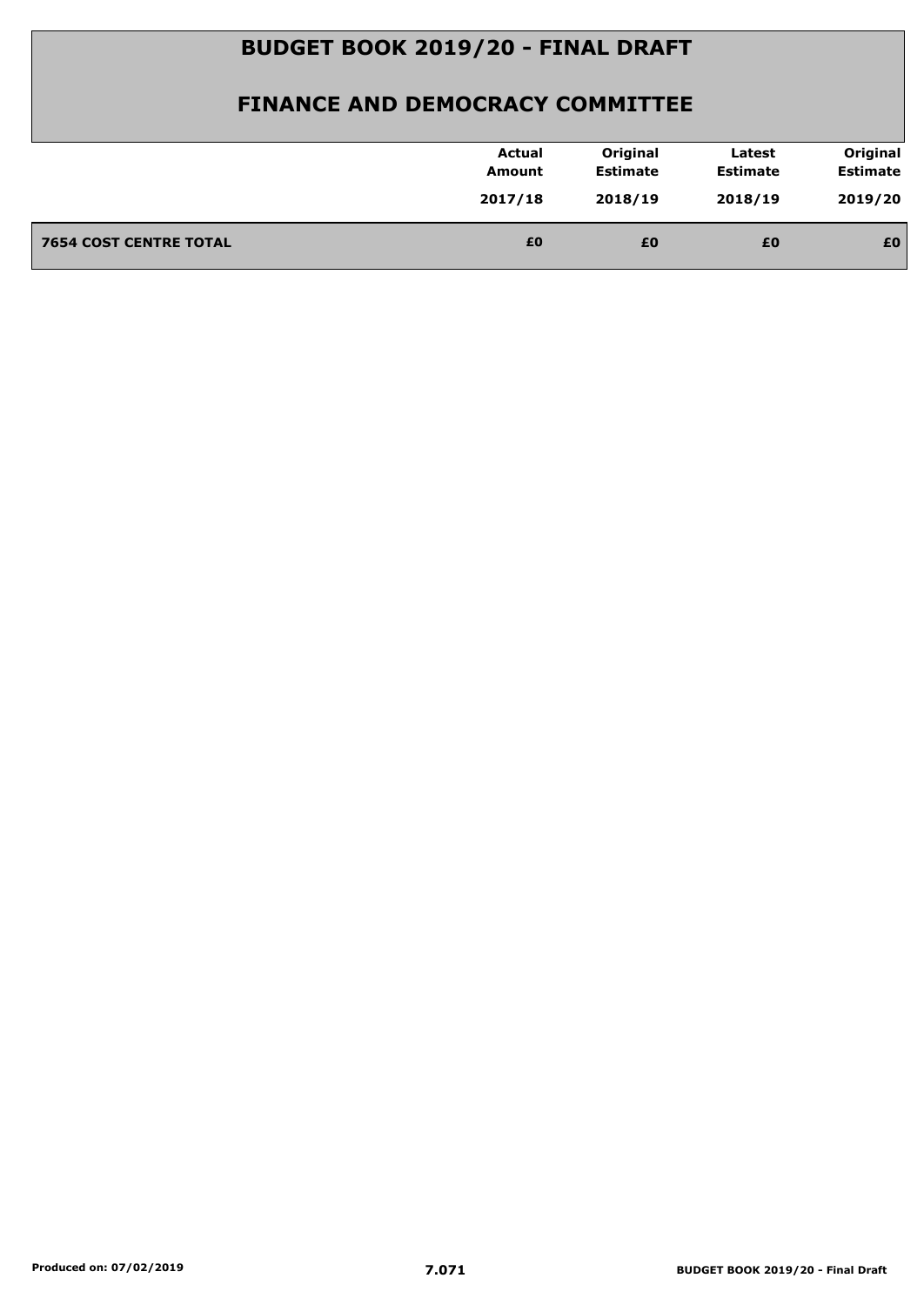| Actual     | Original        | Latest          | Original        |
|------------|-----------------|-----------------|-----------------|
| Amount     | <b>Estimate</b> | <b>Estimate</b> | <b>Estimate</b> |
| 2017/18    | 2018/19         | 2018/19         | 2019/20         |
| £3,339,477 | £3,087,838      | £2,859,140      | £3,251,823      |
|            |                 |                 |                 |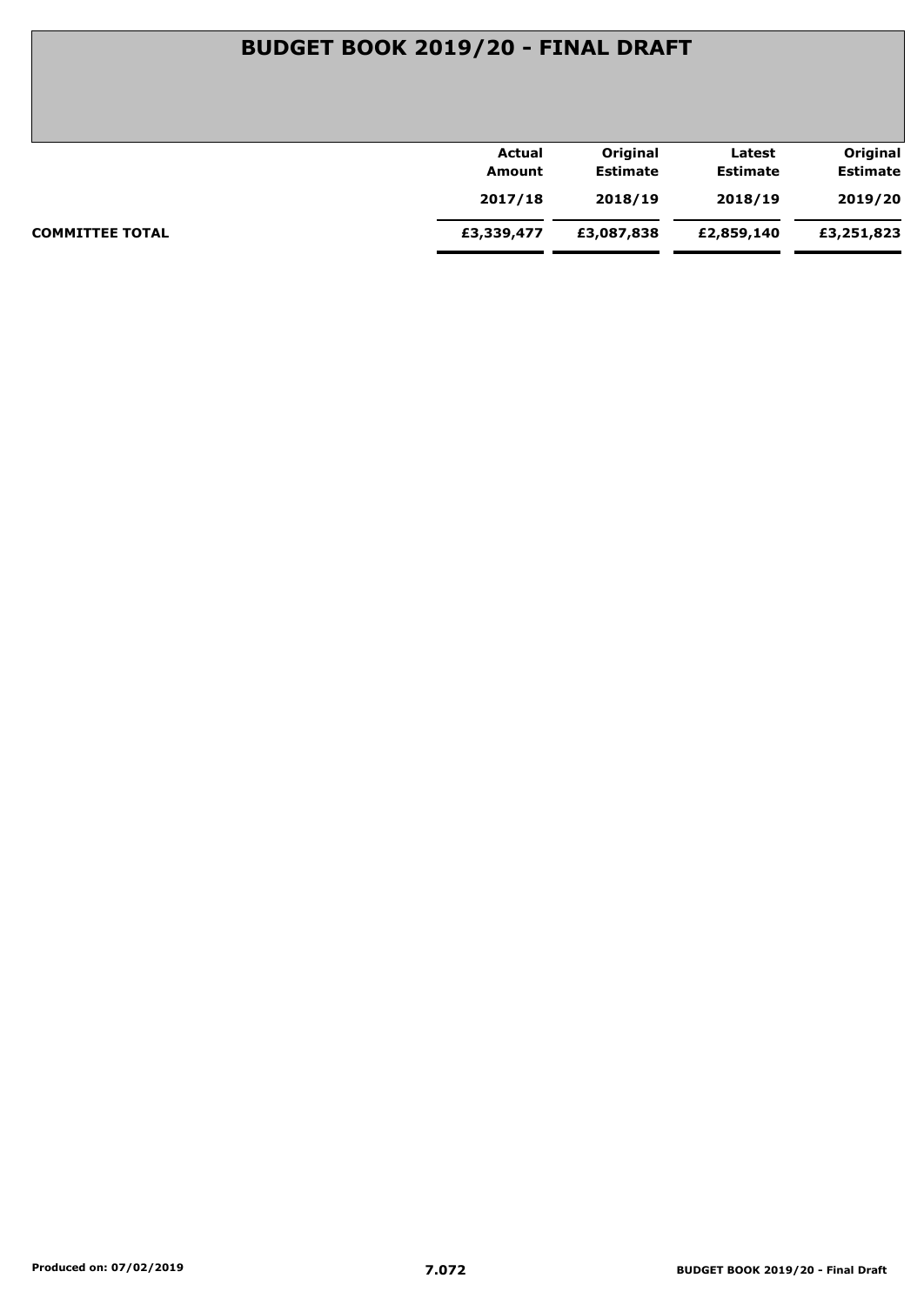#### **CONTINGENCY**

|                                                            | Actual<br><b>Amount</b> | Original<br><b>Estimate</b> | Latest<br><b>Estimate</b> | Original<br><b>Estimate</b> |
|------------------------------------------------------------|-------------------------|-----------------------------|---------------------------|-----------------------------|
|                                                            | 2017/18                 | 2018/19                     | 2018/19                   | 2019/20                     |
| <b>COST CENTRE: 2113 Savings Targets &amp; Contingency</b> |                         |                             |                           |                             |
| Salaries - Basic Pay<br>2113/10000                         | £0                      | $-E200,000$                 | $-E300,000$               | $-E300,000$                 |
| <b>Sub Total: Employees</b>                                | £0                      | $-E200,000$                 | $-£300,000$               | $-£300,000$                 |
| <b>EXPENDITURE TOTAL</b>                                   | £0                      | $-E200,000$                 | $-£300,000$               | $-£300,000$                 |
| <b>INCOME TOTAL</b>                                        | £0                      | £0                          | £0                        | £0                          |
| <b>2113 COST CENTRE TOTAL</b>                              | £0                      | $-E200,000$                 | $-£300,000$               | $-£300,000$                 |
|                                                            |                         |                             |                           |                             |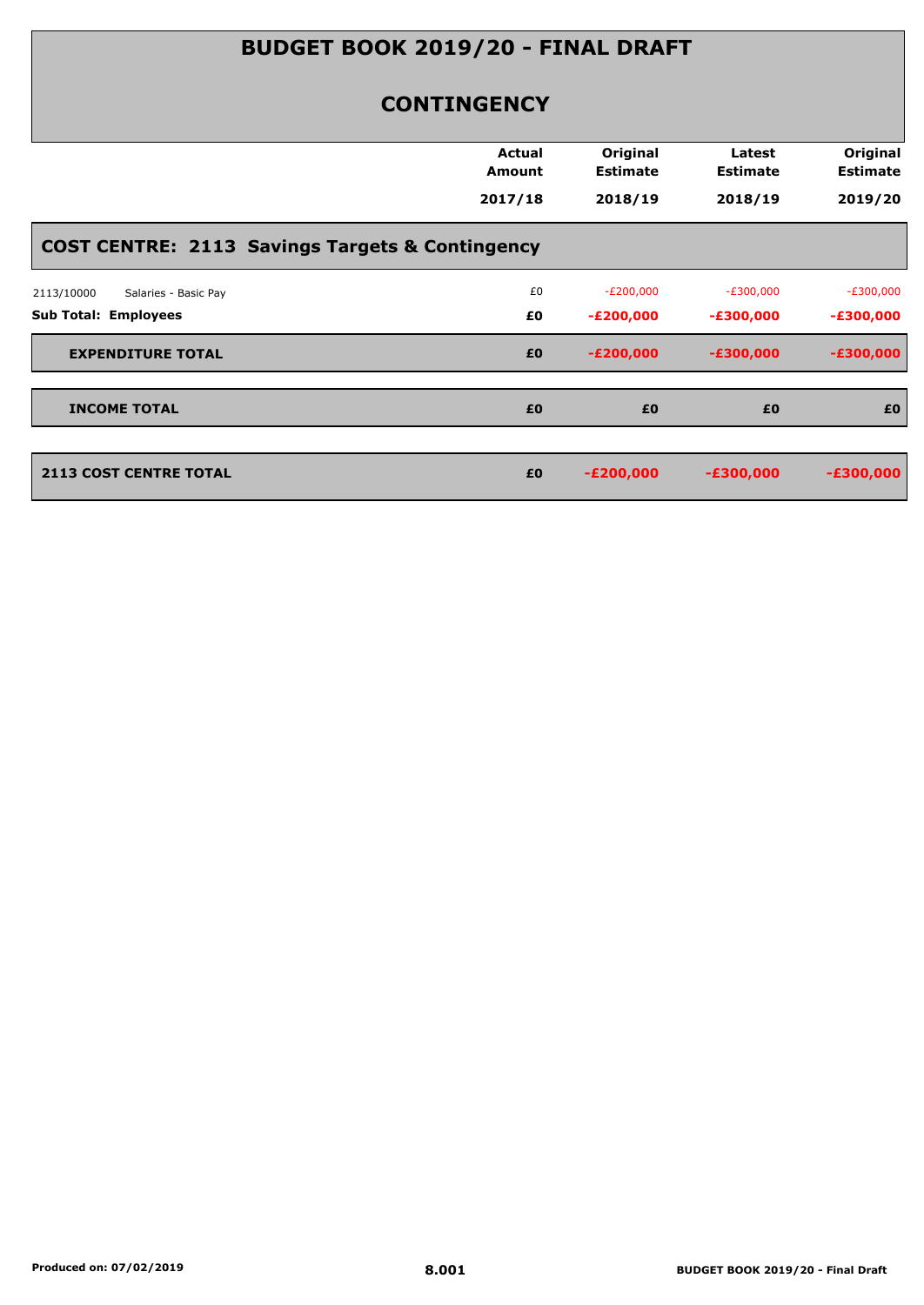## **BUDGET BOOK 2019/20 - FINAL DRAFT**

|                        | <b>Actual</b> | Original        | Latest          | Original        |
|------------------------|---------------|-----------------|-----------------|-----------------|
|                        | Amount        | <b>Estimate</b> | <b>Estimate</b> | <b>Estimate</b> |
|                        | 2017/18       | 2018/19         | 2018/19         | 2019/20         |
| <b>COMMITTEE TOTAL</b> | £0            | -£200,000       | $-E300,000$     | -£300,000       |
|                        |               |                 |                 |                 |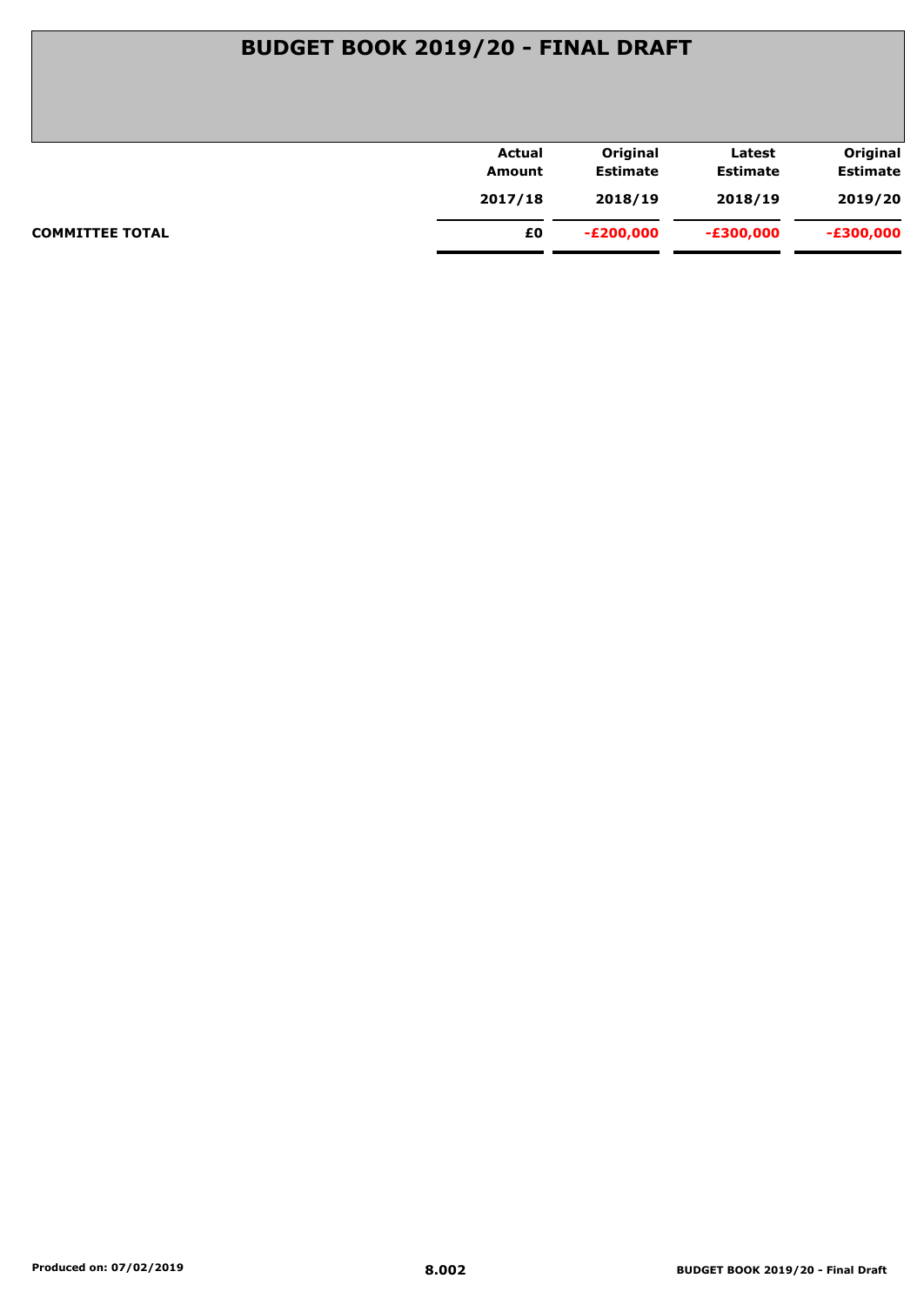## **BUDGET BOOK 2019/20 - FINAL DRAFT**

## **USE OF EARMARKED RESERVES**

|                                                      | <b>Actual</b><br><b>Amount</b> | Original<br><b>Estimate</b><br>2018/19 | Latest<br><b>Estimate</b><br>2018/19 | Original<br><b>Estimate</b><br>2019/20 |
|------------------------------------------------------|--------------------------------|----------------------------------------|--------------------------------------|----------------------------------------|
|                                                      | 2017/18                        |                                        |                                      |                                        |
| <b>COST CENTRE: 9411 Trf from Earmarked Reserves</b> |                                |                                        |                                      |                                        |
| Contrbtn to/(from) Specified Reserves<br>9411/Z9552  | $-E674,900$                    | $-E1,631,000$                          | $-E1,073,000$                        | $-E2,291,000$                          |
| <b>Sub Total: Balance Sheet and Holding</b>          | -£674,900                      | $-£1,631,000$                          | $-E1,073,000$                        | -£2,291,000                            |
| <b>EXPENDITURE TOTAL</b>                             | $-£674,900$                    | $-£1,631,000$                          | $-E1,073,000$                        | $-E2,291,000$                          |
| <b>9411 COST CENTRE TOTAL</b>                        | $-£674,900$                    | $-£1,631,000$                          | $-E1,073,000$                        | $-E2,291,000$                          |